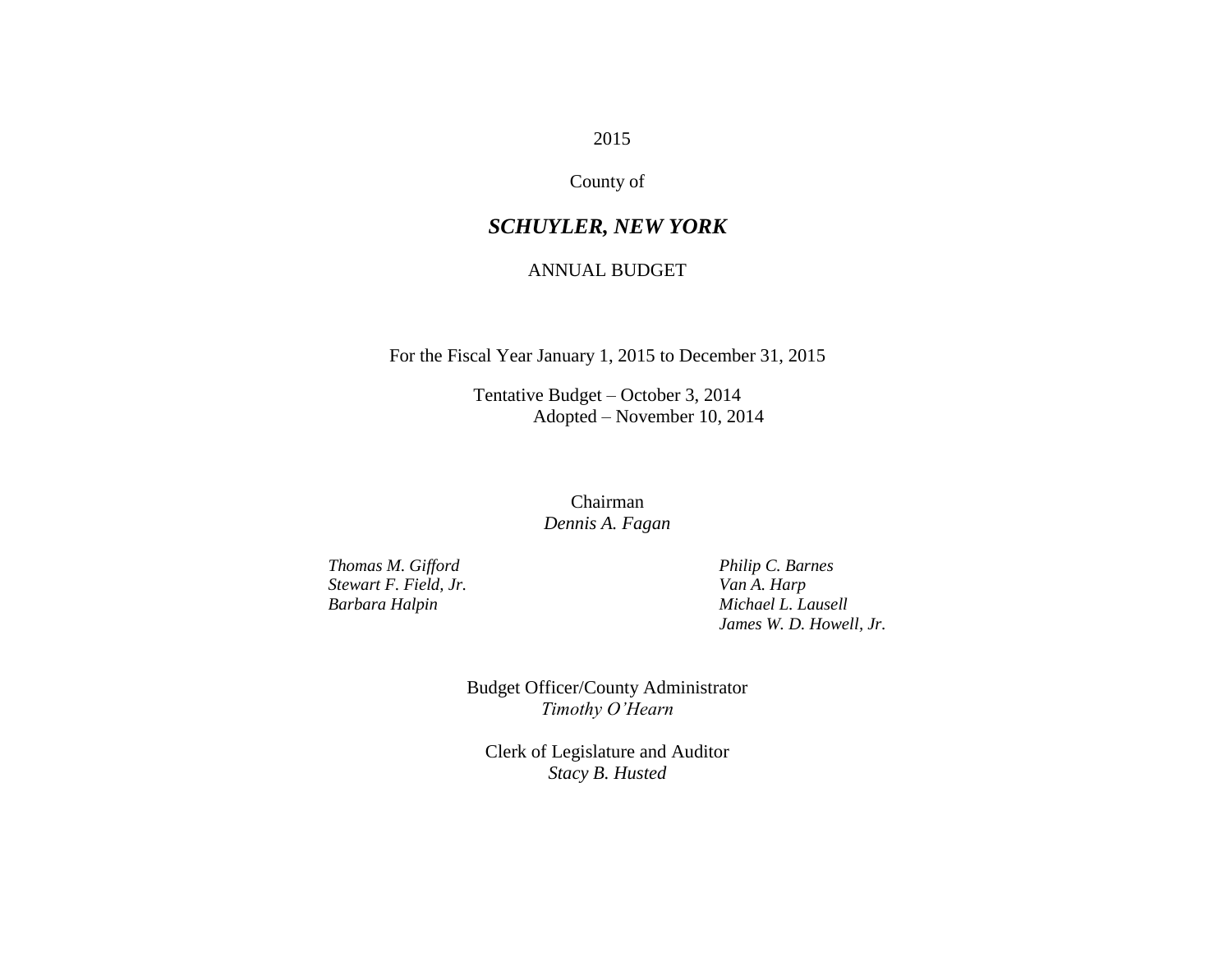#### **TABLE OF CONTENTS**

DETAILED EXPENDITURES

#### **GENERAL FUND**

| <b>GENERAL GOVERNMENT ADMINISTRATION</b> |           |
|------------------------------------------|-----------|
| <b>LEGISLATIVE BOARD</b>                 | $1 - 2$   |
| <b>DISTRICT ATTORNEY</b>                 | $3-4$     |
| <b>PUBLIC DEFENDER</b>                   | $5 - 6$   |
| <b>JUSTICE OF THE PEACE</b>              | 7         |
| <b>CORONERS</b>                          | 8         |
| <b>COUNTY ADMINISTRATOR</b>              | 9         |
| <b>COUNTY TREASURER</b>                  | $10 - 11$ |
| <b>FIXED ASSETS</b>                      | 12        |
| REAL PROPERTY TAX                        | 13        |
| <b>TAX ADVERT, &amp; EXPENSE</b>         | 14        |
| <b>COUNTY CLERK</b>                      | $15 - 16$ |
| <b>COUNTY ATTORNEY</b>                   | 17        |
| <b>HUMAN RESOURCES</b>                   | 18        |
| <b>CIVIL SERVICE</b>                     | 19        |
| <b>BOARD OF ELECTIONS</b>                | 20        |
| <b>RECORDS MANAGEMENT</b>                | 21        |
| <b>CENTRAL SERVICES</b>                  | 22        |
| <b>BUILDINGS</b>                         | $23 - 24$ |
| <b>GROUNDS</b>                           | 25        |
| <b>CENTRAL GARAGE</b>                    | $26 - 27$ |
| <b>PURCHASING</b>                        | 28        |
| INFORMATION TECHNOLOGY SVCS.             | 29        |
| UNALLOCATED INSURANCE                    | 30        |
| <b>ASSOCIATION DUES</b>                  | 31        |
| <b>JUDGMENTS &amp; CLAIMS</b>            | 32        |
| <b>CONTINGENCIES</b>                     | 33        |

| <b>EDUCATION</b>                 |    |
|----------------------------------|----|
| <b>COMMUNITY COLLEGE TUITION</b> | 34 |
| EDUCATION HANDICAPPED CHILDREN   | 35 |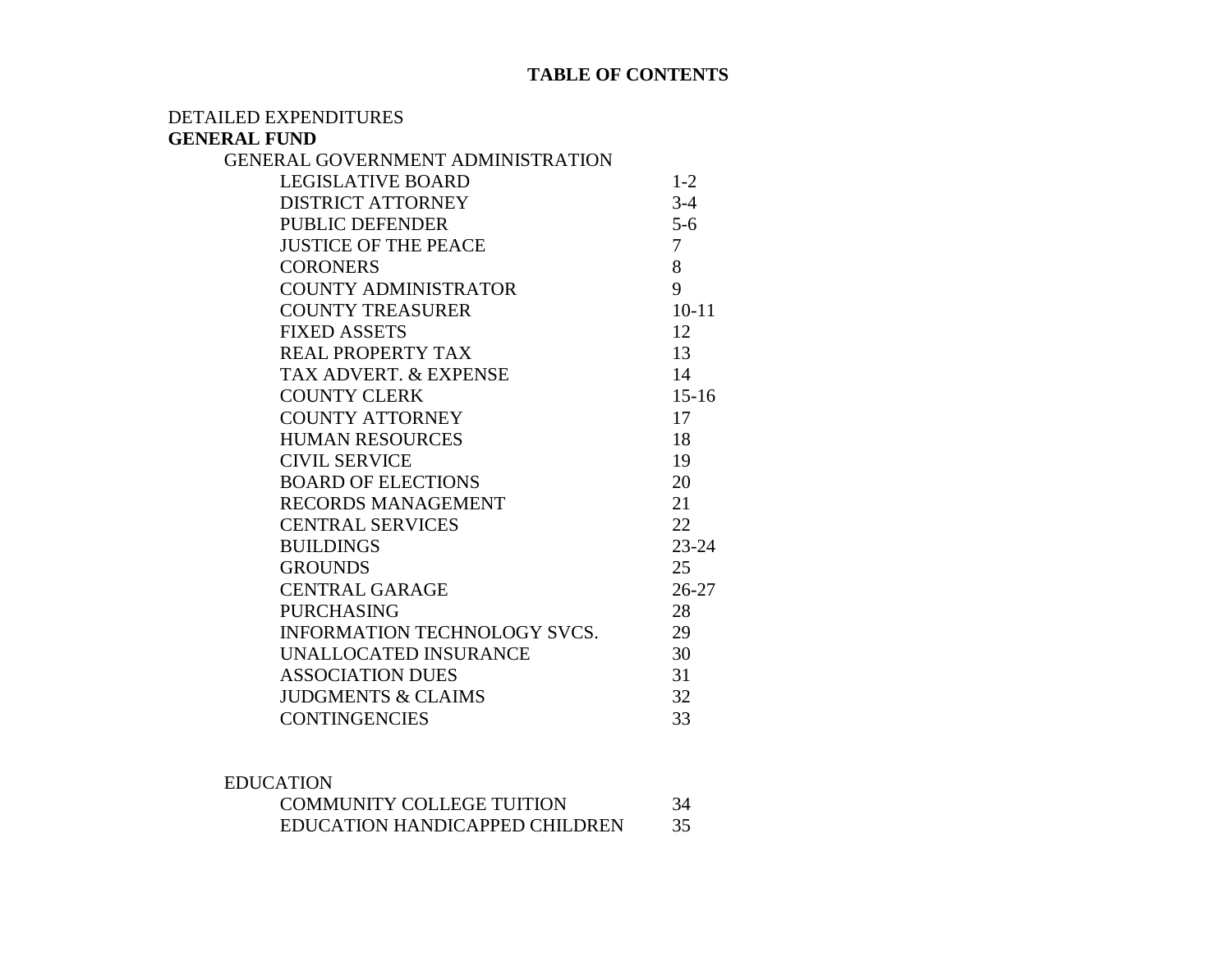| <b>PUBLIC SAFETY</b>                   |           |
|----------------------------------------|-----------|
| <b>COMMUNICATIONS</b>                  | 36        |
| <b>SHERIFF</b>                         | 37-38     |
| <b>NAVIGATION</b>                      | 39        |
| <b>HECTOR LAND PATROL</b>              | 40        |
| <b>DRUG ENFORCEMENT</b>                | 41        |
| <b>PROBATION</b>                       | $42 - 43$ |
| <b>JAIL</b>                            | 44-45     |
| <b>TRAFFIC CONTROL</b>                 | 46        |
| <b>STOP DWI</b>                        | 47-48     |
| FIRE-EMERGENCY MEDICAL                 | 49        |
| <b>DOG CONTROL</b>                     | 50        |
| <b>EMERGENCY MANAGEMENT</b>            | 51-52     |
| <b>PUBLIC HEALTH</b>                   |           |
| PUBLIC HEALTH                          | $53 - 55$ |
| <b>RABIES</b>                          | 56        |
| <b>WATERSHED</b>                       | 57-58     |
| <b>EARLY INTERVENTION</b>              | 59        |
| <b>MENTAL HEALTH</b>                   | $60 - 61$ |
| <b>MENTAL HEALTH CONTRACT AGENCIES</b> | 62        |
| <b>TRANSPORTATION</b>                  |           |
| <b>BUS OPERATIONS</b>                  | 63        |
| <b>SOCIAL SERVICES</b>                 |           |
| <b>ADMINISTRATION</b>                  | 64-68     |
| <b>DAY CARE</b>                        | 69        |
| <b>SERVICES FOR RECIPIENTS</b>         | 70        |
| <b>MEDICAID</b>                        | 71        |
| MEDICAL ASSISTANCE                     | 72        |
| M.M.I.S. MEDICAL ASSISTANCE            | 73        |
| <b>SPECIAL NEEDS</b>                   | 74        |
| <b>FAMILY ASSISTANCE</b>               | 75        |
| <b>CHILD CARE</b>                      | 76        |
| <b>JUVENILE DELINQUENCY</b>            | 77        |
| <b>SAFETY NET</b>                      | 78        |
| HOME ENERGY ASSISTANCE                 | 79        |
| <b>EMERGENCY AID FOR ADULTS</b>        | 80        |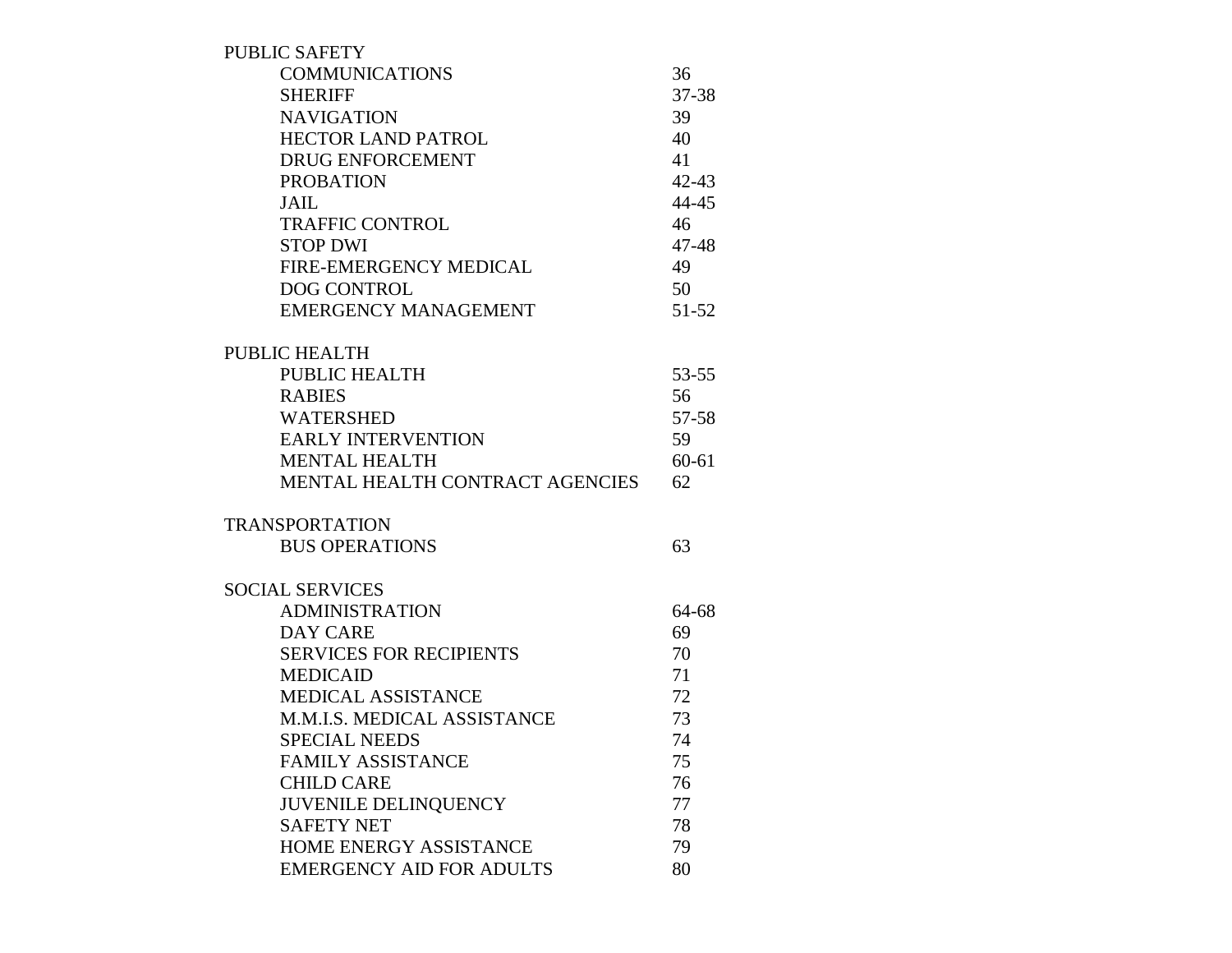| <b>COMM. ACTION PROGRAM</b>                | 81    |
|--------------------------------------------|-------|
| <b>PUBLICITY</b>                           | 82    |
| <b>VETERANS SERVICES</b>                   | 83    |
| <b>WEIGHTS AND MEASURE</b>                 | 84    |
| <b>OFFICE FOR AGING</b>                    | 85-86 |
| OTHER ECONOMIC DEVELOPMENT                 | 87    |
| <b>SENECA HARBOR PARK</b>                  | 88    |
| YOUTH PROGRAMS                             | 89-90 |
| <b>HISTORIAN</b>                           | 91    |
| OTHER CULTURE & RECREATION (SNOWMOBILE) 92 |       |
| <b>PLANNING</b>                            | 93-94 |
| CONSERVATION PROGRAMS (SOIL & WATER)       | 95    |
| <b>WATERSHED PROTECTION DISTRICT</b>       | 96    |
| <b>COOPERATIVE EXTENSION</b>               | 97    |
| <b>EMPLOYEE BENEFITS</b>                   |       |
| <b>RETIREMENT</b>                          | 98    |
| <b>SOCIAL SECURITY</b>                     | 99    |
| <b>WORKER'S COMPENSATION</b>               | 100   |
| <b>UNEMPLOYMENT</b>                        | 101   |
| <b>DISABILITY INSURANCE</b>                | 102   |
| <b>MEDICAL INSURANCE</b>                   | 103   |
| <b>OTHER BENEFITS</b>                      | 104   |
| <b>TRANSFERS</b>                           |       |
| <b>COUNTY ROAD FUND</b>                    | 105   |
| <b>MACHINERY FUND</b>                      | 106   |
|                                            |       |
| <b>DEBT</b>                                |       |
| <b>SERIAL BONDS</b>                        | 107   |
| STATUTORY INSTALLMENT BONDS                | 108   |
| <b>BOND ANTICIPATION NOTES</b>             | 109   |
| <b>COUNTY ROAD FUND</b>                    |       |
| <b>COUNTY ROAD</b>                         | 110   |
| <b>ADMINISTRATION</b>                      | 111   |
| <b>ENGINEERING</b>                         | 112   |
| <b>MAINTENANCE OF ROADS</b>                | 113   |
| PERMANENT IMPROVEMENTS                     | 114   |
| <b>BRIDGES</b>                             | 115   |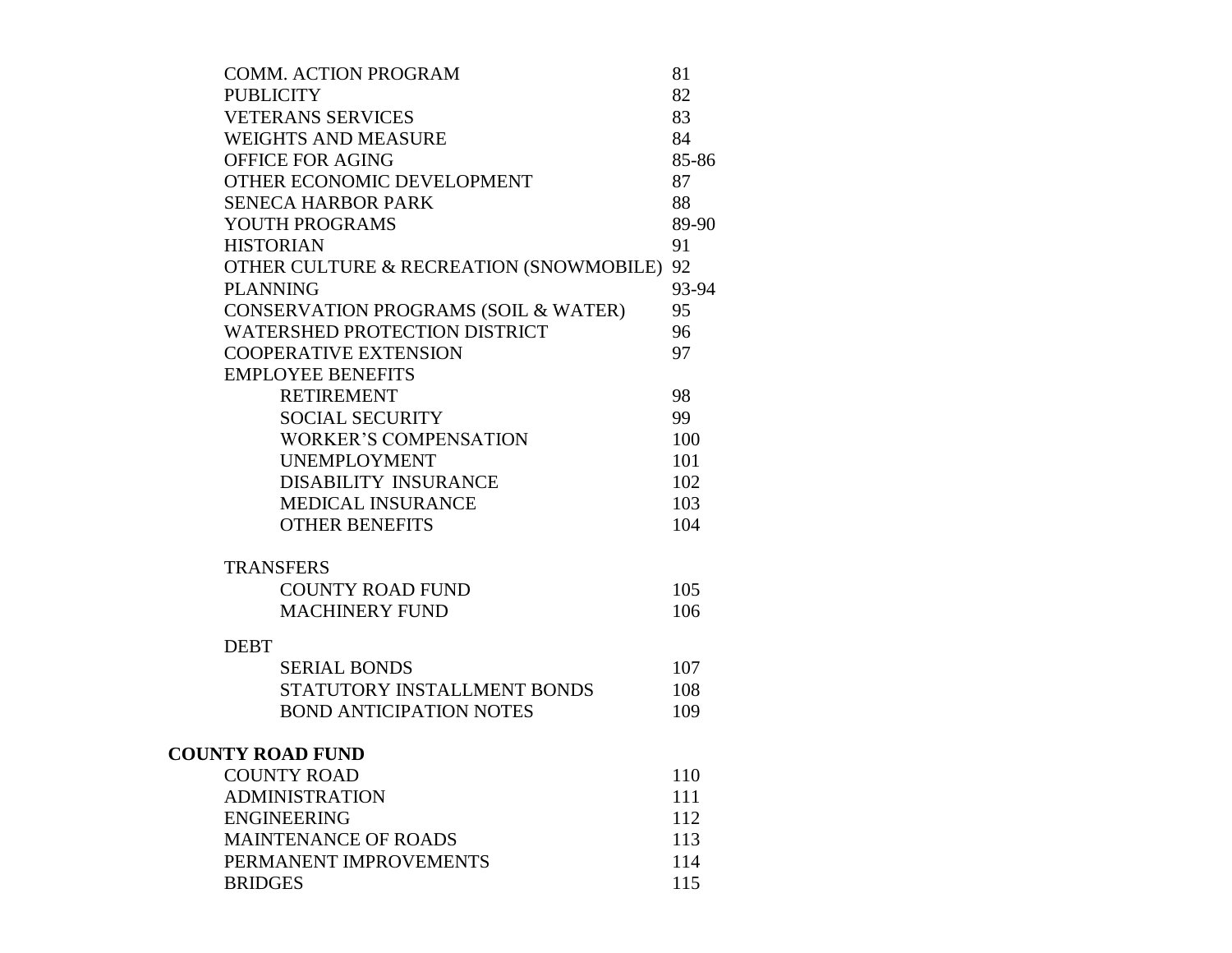#### **COUNTY ROAD FUND CONT'D**

SNOW REMOVAL 116

| <b>EMPLOYEE BENEFITS</b>                |         |
|-----------------------------------------|---------|
| <b>RETIREMENT</b>                       | 117     |
| <b>SOCIAL SECURITY</b>                  | 118     |
| <b>WORKER'S COMPENSATION</b>            | 119     |
| <b>DISABILITY INSURANCE</b>             | 120     |
| <b>MEDICAL INSURANCE</b>                | 121     |
| <b>MACHINERY FUND</b>                   |         |
| HIGHWAY- MACHINERY                      | 122-124 |
| <b>SHARED FUEL FACILITY</b>             | 125     |
| <b>EMPLOYEE BENEFITS</b>                |         |
| <b>RETIREMENT</b>                       | 126     |
| <b>SOCIAL SECURITY</b>                  | 127     |
| <b>WORKER'S COMPENSATION</b>            | 128     |
| <b>DISABILITY INSURANCE</b>             | 129     |
| <b>HOSPITAL &amp; MEDICAL INSURANCE</b> | 130     |
| <b>CAPITAL PROJECTS FUND</b>            |         |
| <b>COUNTY ROAD &amp; MACHINERY</b>      | 131     |
| <b>TREASURER</b>                        | 132     |
| <b>CENTRAL SERVICES</b>                 | 133     |
| <b>BUILDINGS</b>                        | 134     |
| PERMANENT IMPROVEMENTS                  | 135     |
| <b>BRIDGES</b>                          | 136     |
| HIGHWAY MACHINERY                       | 137     |
| <b>2015 BUDGET SUMMARY</b>              |         |
|                                         |         |

#### **SUMMARY BY FUNDS**

#### **SUMMARY OF BUDGET**

**STATEMENT OF DEBT**

#### **ESTIMATE OF SURPLUS AND FUND BALANCE**

#### **S495 EXEMPTION IMPACT REPORT**

#### **CLERK'S CERTIFICATION**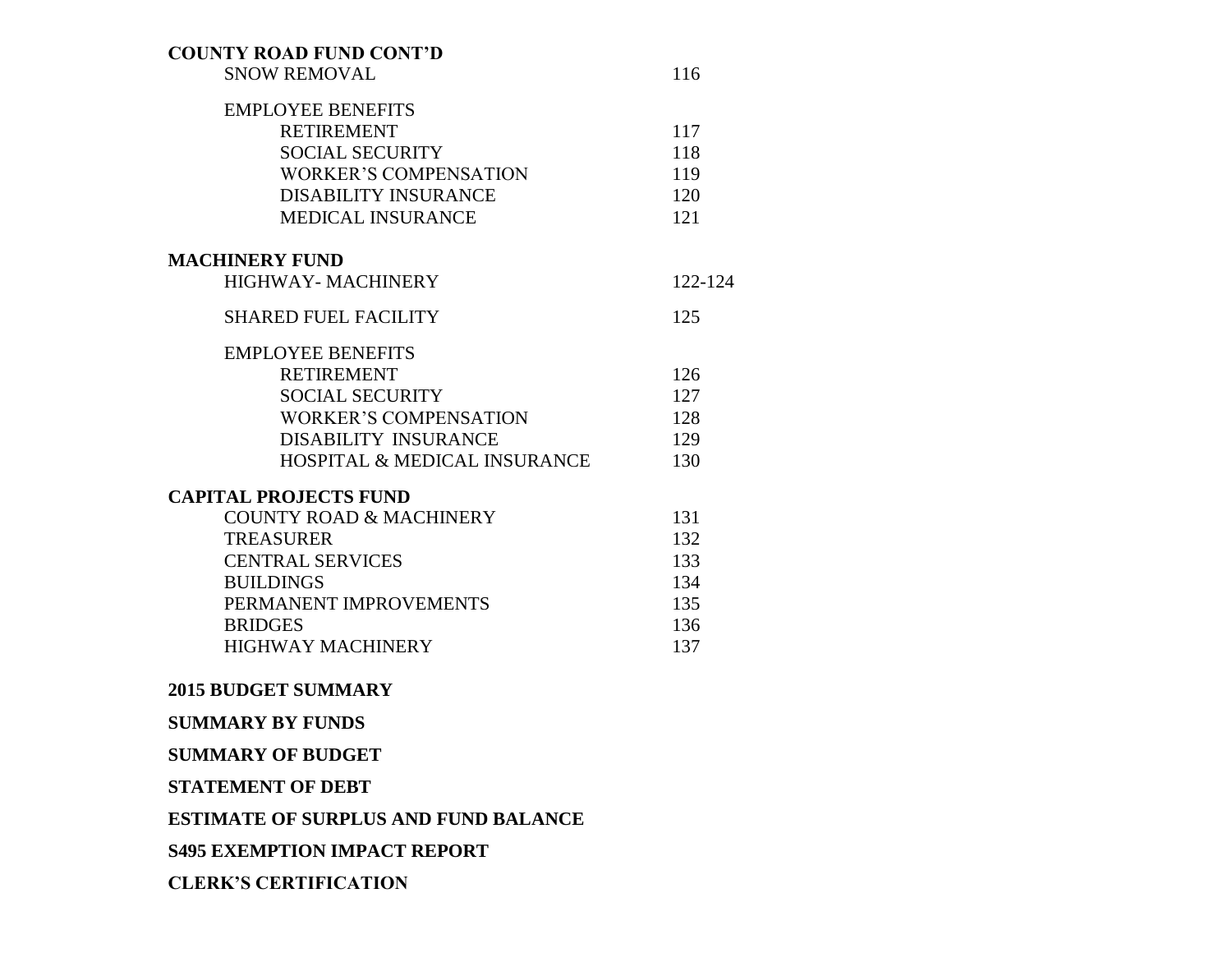Report Date: 11/12/2014

Account Table: NO GRANTS

#### **SCHUYLER COUNTY** BUD4010 1.0 **Budget Preparation Report**

Fiscal Year: 2015 Period From: 1 To: 12

Page 1 of 137

Prepared By: TOHEARN

| <b>Account</b>                 | 2012         | <b>Description</b><br>2013                                              | Original<br>2014               | Adjusted<br>2014                                   | Final<br><b>Current</b> | 2014<br><b>Actual</b> | 2015<br><b>REQUESTED</b> | 2015<br><b>RECOMMEND</b>                                                | 2015<br><b>ADOPTED</b> | Variance To<br><b>REQUESTED</b> |
|--------------------------------|--------------|-------------------------------------------------------------------------|--------------------------------|----------------------------------------------------|-------------------------|-----------------------|--------------------------|-------------------------------------------------------------------------|------------------------|---------------------------------|
|                                | Actual       | Actual                                                                  | <b>Budget</b>                  | <b>Budget</b>                                      | Projection              | Per 1-12              | <b>Stage</b>             | <b>Stage</b>                                                            | <b>Stage</b>           | <b>Stage</b>                    |
| <b>Dept 1010</b>               |              | <b>LEGISLATIVE BOARD</b>                                                |                                |                                                    |                         |                       |                          |                                                                         |                        |                                 |
| 001.1010.1001                  |              | REAL PROPERTY TAXES                                                     |                                |                                                    |                         |                       |                          |                                                                         |                        |                                 |
|                                | 9,871,470.00 | 10,668,356.00                                                           | 0.00                           | 0.00                                               | 0.00                    | 10,887,348.01         |                          |                                                                         |                        |                                 |
| 001.1010.1051                  |              |                                                                         |                                | GAIN FROM SALE OF TAX ACQUIRED PROPERTIES          |                         |                       |                          |                                                                         |                        |                                 |
|                                | 10,603.94    | 0.00                                                                    | 80,000.00                      | 80,000.00                                          | 0.00                    | 0.00                  | 75,000.00                | 75,000.00                                                               | 75,000.00              | $-6.25%$                        |
| 001.1010.1081                  |              |                                                                         | OTH PAYMENTS IN LIEU OF TAXES  |                                                    |                         |                       |                          |                                                                         |                        |                                 |
|                                | 135,433.66   | 137,895.45                                                              | 119,000.00                     | 119,000.00                                         | 0.00                    | 197,431.95            | 186,782.00               | 186,782.00                                                              | 186,782.00             | 56.95%                          |
| 001.1010.1110                  |              |                                                                         | STATE ADMIN. SALES & USE TAX   |                                                    |                         |                       |                          |                                                                         |                        |                                 |
|                                | 9,671,710.13 | 9,619,180.53                                                            | 10,200,000.00                  | 10,200,000.00                                      | 0.00                    | 7,482,597.67          | 10,200,000.00            | 10,200,000.00                                                           | 10,200,000.00          |                                 |
| 001.1010.1210                  |              | LEGISLATIVE FEES - PERMITS                                              |                                |                                                    |                         |                       |                          |                                                                         |                        |                                 |
|                                | 1,527.75     | 0.00                                                                    | 1,500.00                       | 1,500.00                                           | 0.00                    | 3,000.00              | 2,250.00                 | 2,250.00                                                                | 2,250.00               | 50.00%                          |
| 001.1010.2410                  |              | RENTAL OF PROPERTY - TASC                                               |                                |                                                    |                         |                       |                          |                                                                         |                        |                                 |
|                                | 77,500.00    | 14,135.00                                                               | 13,935.00                      | 13,935.00                                          | 0.00                    | 14,905.00             | 13,935.00                | 13,935.00                                                               | 13,935.00              |                                 |
| 001.1010.2660                  |              | SALES OF REAL PROPERTY                                                  |                                |                                                    |                         |                       |                          |                                                                         |                        |                                 |
|                                | 40,539.60    | 0.00                                                                    | 0.00                           | 0.00                                               | 0.00                    | 0.00                  |                          |                                                                         |                        |                                 |
| 001.1010.2690                  |              |                                                                         | OTHER COMENSATION FOR LOSS     |                                                    |                         |                       |                          |                                                                         |                        |                                 |
|                                | 0.00         | 13.19                                                                   | 0.00                           | 0.00                                               | 0.00                    | 0.00                  |                          |                                                                         |                        |                                 |
| 001.1010.2720                  |              | OTB / GAMING                                                            |                                |                                                    |                         |                       |                          |                                                                         |                        |                                 |
|                                | 14,571.00    | 16,245.00                                                               | 15,000.00                      | 15,000.00                                          | 0.00                    | 38,032.74             | 65,000.00                | 65,000.00                                                               | 65,000.00              | 333.33%                         |
| 001.1010.3040                  |              |                                                                         |                                | REAL PROPERTY TAX ADMIN. - FINGER LAKES RAIL PILOT |                         |                       |                          |                                                                         |                        |                                 |
|                                | 0.00         | 10,748.87                                                               | 10,000.00                      | 10,000.00                                          | 0.00                    | 0.00                  | 12,000.00                | 12,000.00                                                               | 12,000.00              | 20.00%                          |
| 001.1010.4089                  |              |                                                                         | FED AID-OTHER(ENTITLEMENT LAND |                                                    |                         |                       |                          |                                                                         |                        |                                 |
|                                | 0.00         | 0.00                                                                    | 4,000.00                       | 4,000.00                                           | 0.00                    | 15,741.00             | 15,000.00                | 15,000.00                                                               | 15,000.00              | 275.00%                         |
| <b>Total Type R</b><br>Revenue |              |                                                                         |                                |                                                    |                         |                       |                          |                                                                         |                        |                                 |
|                                |              | $(19,823,356.08)$ $(20,466,574.04)$ $(10,443,435.00)$ $(10,443,435.00)$ |                                |                                                    | 0.00                    |                       |                          | $(18,639,056.37)$ $(10,569,967.00)$ $(10,569,967.00)$ $(10,569,967.00)$ |                        | 1.21%                           |
|                                |              |                                                                         |                                |                                                    |                         |                       |                          |                                                                         |                        |                                 |
| 001.1010.0100                  |              |                                                                         | PERSONNEL SERVICES REGULAR     |                                                    |                         |                       |                          |                                                                         |                        |                                 |
|                                | 156,399.56   | 157,346.41                                                              | 167,068.00                     | 167,068.00                                         | 0.00                    | 120,784.35            | 173,797.00               | 173,797.00                                                              | 173,797.00             | 4.02%                           |
| 001.1010.0409                  |              | CONFERENCE EXPENSE                                                      |                                |                                                    |                         |                       |                          |                                                                         |                        |                                 |
|                                | 2,325.60     | 0.00                                                                    | 0.00                           | 0.00                                               | 0.00                    | 0.00                  |                          |                                                                         |                        |                                 |
| 001.1010.0410                  |              | <b>COPIER SUPPLIES &amp; EXPENSE</b>                                    |                                |                                                    |                         |                       |                          |                                                                         |                        |                                 |
|                                | 3,042.41     | 4,810.04                                                                | 5,000.00                       | 5,000.00                                           | 0.00                    | 3,337.94              | 5,000.00                 | 5,000.00                                                                | 5,000.00               |                                 |
| 001.1010.0414                  |              | <b>RECOGNITION PROGRAM</b>                                              |                                |                                                    |                         |                       |                          |                                                                         |                        |                                 |
|                                | 1,971.64     | 2,033.01                                                                | 2,000.00                       | 2,000.00                                           | 0.00                    | 1,032.91              | 2,000.00                 | 2,000.00                                                                | 2,000.00               |                                 |
| 001.1010.0459                  |              | TRAINING                                                                |                                |                                                    |                         |                       |                          |                                                                         |                        |                                 |
|                                | 957.62       | 994.50                                                                  | 1,000.00                       | 1,000.00                                           | 0.00                    | 1,000.00              | 1,000.00                 | 1,000.00                                                                | 1,000.00               |                                 |
| 001.1010.0631                  |              | SALES TAX DUE TO TOWNS                                                  |                                |                                                    |                         |                       |                          |                                                                         |                        |                                 |
|                                | 2,318,445.09 | 2,318,226.14                                                            | 2,040,000.00                   | 2,040,000.00                                       | 0.00                    | 1,504,710.75          | 2,040,000.00             | 2,040,000.00                                                            | 2,040,000.00           |                                 |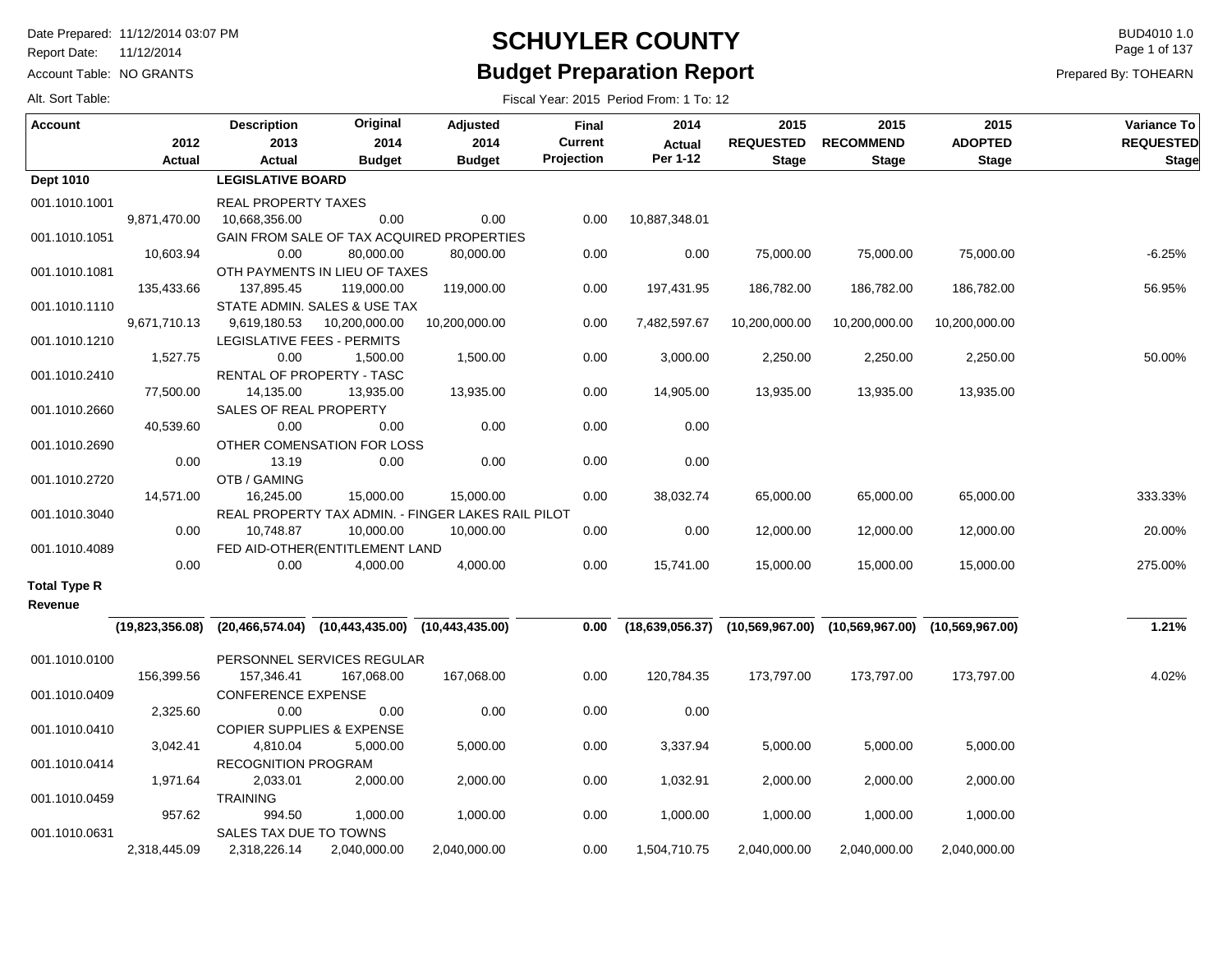Report Date: 11/12/2014

Account Table: NO GRANTS

## **SCHUYLER COUNTY** BUD4010 1.0 **Budget Preparation Report**

Fiscal Year: 2015 Period From: 1 To: 12

Page 2 of 137

Prepared By: TOHEARN

| <b>Account</b>           |                 | <b>Description</b>       | Original       | Adjusted       | <b>Final</b>   | 2014            | 2015             | 2015             | 2015           | <b>Variance To</b> |
|--------------------------|-----------------|--------------------------|----------------|----------------|----------------|-----------------|------------------|------------------|----------------|--------------------|
|                          | 2012            | 2013                     | 2014           | 2014           | <b>Current</b> | Actual          | <b>REQUESTED</b> | <b>RECOMMEND</b> | <b>ADOPTED</b> | <b>REQUESTED</b>   |
|                          | Actual          | Actual                   | <b>Budget</b>  | <b>Budget</b>  | Projection     | Per 1-12        | <b>Stage</b>     | <b>Stage</b>     | <b>Stage</b>   | <b>Stage</b>       |
| <b>Dept 1010</b>         |                 | <b>LEGISLATIVE BOARD</b> |                |                |                |                 |                  |                  |                |                    |
| <b>Total Type E</b>      |                 |                          |                |                |                |                 |                  |                  |                |                    |
| <b>Expense</b>           |                 |                          |                |                |                |                 |                  |                  |                |                    |
|                          | 2,483,141.92    | 2,483,410.10             | 2,215,068.00   | 2,215,068.00   | 0.00           | 1,630,865.95    | 2,221,797.00     | 2,221,797.00     | 2,221,797.00   | 0.30%              |
| Total Dept 1010          |                 |                          |                |                |                |                 |                  |                  |                |                    |
| <b>LEGISLATIVE BOARD</b> |                 |                          |                |                |                |                 |                  |                  |                |                    |
|                          | (17,340,214.16) | (17,983,163.94)          | (8,228,367.00) | (8,228,367.00) | 0.00           | (17,008,190.42) | (8,348,170.00)   | (8,348,170.00)   | (8,348,170.00) | 1.46%              |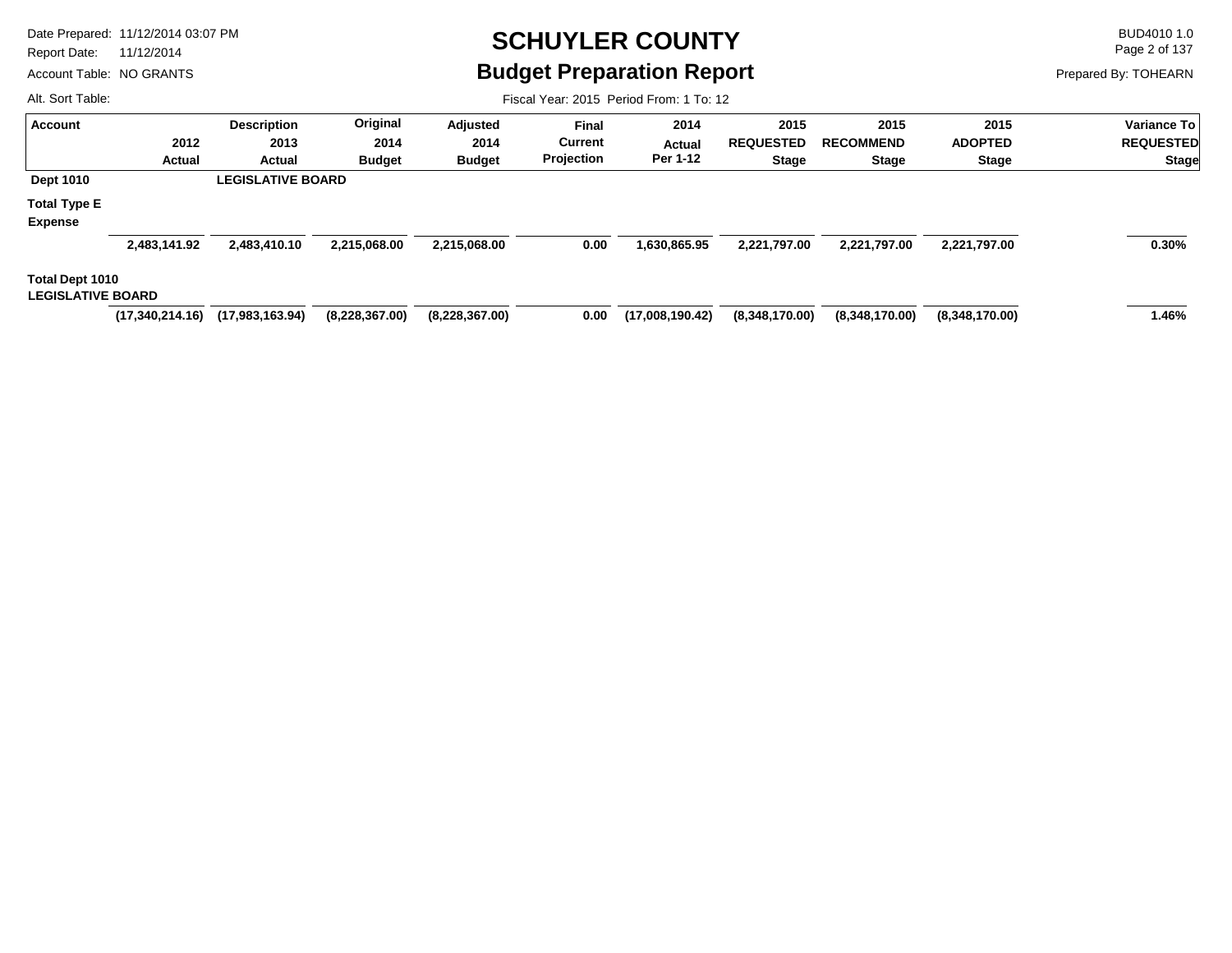Report Date: 11/12/2014

Account Table: NO GRANTS

#### **SCHUYLER COUNTY** BUD4010 1.0 **Budget Preparation Report**

Fiscal Year: 2015 Period From: 1 To: 12

Page 3 of 137

Prepared By: TOHEARN

| <b>Account</b>                 | 2012         | <b>Description</b><br>2013              | Original<br>2014                            | <b>Adjusted</b><br>2014 | Final<br><b>Current</b> | 2014<br><b>Actual</b> | 2015<br><b>REQUESTED</b> | 2015<br><b>RECOMMEND</b> | 2015<br><b>ADOPTED</b> | Variance To<br><b>REQUESTED</b> |
|--------------------------------|--------------|-----------------------------------------|---------------------------------------------|-------------------------|-------------------------|-----------------------|--------------------------|--------------------------|------------------------|---------------------------------|
|                                | Actual       | Actual                                  | <b>Budget</b>                               | <b>Budget</b>           | Projection              | Per 1-12              | <b>Stage</b>             | <b>Stage</b>             | <b>Stage</b>           | <b>Stage</b>                    |
| Dept 1165                      |              | <b>DISTRICT ATTORNEY</b>                |                                             |                         |                         |                       |                          |                          |                        |                                 |
| 001.1165.1265                  | (27.27)      | <b>ATTORNEY FEES - DWI</b><br>10,050.00 | 10,000.00                                   | 10,000.00               | 0.00                    | 10,000.00             | 5,000.00                 | 5,000.00                 | 5,000.00               | -50.00%                         |
| 001.1165.1289                  | 1,622.70     | 2,420.00                                | OTHER GEN GOVERN. DEPT. INCOME<br>40,100.00 | 41,100.00               | 0.00                    | 13,642.72             | 40,100.00                | 40,100.00                | 40,100.00              |                                 |
| 001.1165.2401                  |              | <b>INTEREST ON INVESTMENTS</b>          |                                             |                         |                         |                       |                          |                          |                        |                                 |
|                                | 46.50        | 45.18                                   | 0.00                                        | 0.00                    | 0.00                    | 25.89                 |                          |                          |                        |                                 |
| 001.1165.3030                  |              | <b>DISTRICT ATTORNEY SALARY</b>         |                                             |                         |                         |                       |                          |                          |                        |                                 |
|                                | 59,989.00    | 66,089.00                               | 72,189.00                                   | 72,189.00               | 0.00                    | 72,189.00             | 77,189.00                | 77,189.00                | 77,189.00              | 6.92%                           |
| 001.1165.3089                  |              | OTHER(AID TO PROSECUTION)               |                                             |                         |                         |                       |                          |                          |                        |                                 |
|                                | 29,200.00    | 21,900.00                               | 29,200.00                                   | 29,200.00               | 0.00                    | 14,600.00             | 34,500.00                | 34,500.00                | 34,500.00              | 18.15%                          |
| <b>Total Type R</b><br>Revenue |              |                                         |                                             |                         |                         |                       |                          |                          |                        |                                 |
|                                | (90, 830.93) | (100, 504.18)                           | (151, 489.00)                               | (152, 489.00)           | 0.00                    | (110, 457.61)         | (156, 789.00)            | (156, 789.00)            | (156, 789.00)          | 3.50%                           |
|                                |              |                                         |                                             |                         |                         |                       |                          |                          |                        |                                 |
| 001.1165.0100                  |              |                                         | PERSONNEL SERVICES REGULAR                  |                         |                         |                       |                          |                          |                        |                                 |
|                                | 326,124.68   | 364,445.44                              | 323,407.00                                  | 323,407.00              | 0.00                    | 256,771.80            | 327,392.00               | 327,392.00               | 327,392.00             | 1.23%                           |
| 001.1165.0101                  |              |                                         | PERSONNEL SERVICES OVERTIME                 |                         |                         |                       |                          |                          |                        |                                 |
|                                | 0.00         | 2,428.24                                | 0.00                                        | 0.00                    | 0.00                    | 0.00                  |                          |                          |                        |                                 |
| 001.1165.0328                  |              | CELLULAR PHONE                          |                                             |                         |                         |                       |                          |                          |                        |                                 |
|                                | 1,776.41     | 1,530.71                                | 1,500.00                                    | 1,500.00                | 0.00                    | 1,334.22              | 1,500.00                 | 1,500.00                 | 1,500.00               |                                 |
| 001.1165.0400                  |              | CONTRACTUAL EXPENSE                     |                                             |                         |                         |                       |                          |                          |                        |                                 |
|                                | 2,499.00     | 0.00                                    | 3,500.00                                    | 3,500.00                | 0.00                    | 0.00                  | 3,500.00                 | 3,500.00                 | 3,500.00               |                                 |
| 001.1165.0401                  |              | CONTRACTUAL EXPENSE-MISC.               |                                             |                         |                         |                       |                          |                          |                        |                                 |
|                                | 0.00         | 0.00                                    | 500.00                                      | 500.00                  | 0.00                    | 0.00                  | 500.00                   | 500.00                   | 500.00                 |                                 |
|                                |              |                                         |                                             |                         |                         |                       |                          |                          |                        |                                 |
| 001.1165.0403                  | 720.00       | <b>ASSOCIATION DUES</b><br>720.00       | 720.00                                      | 720.00                  | 0.00                    | 722.00                | 750.00                   | 750.00                   | 750.00                 | 4.16%                           |
|                                |              | <b>BOOKS &amp; SUBSCRIPTIONS</b>        |                                             |                         |                         |                       |                          |                          |                        |                                 |
| 001.1165.0407                  | 3,089.98     | 3,320.02                                | 2,900.00                                    |                         | 0.00                    | 1,434.40              |                          | 2,900.00                 | 2,900.00               |                                 |
|                                |              | <b>CONFERENCE EXPENSE</b>               |                                             | 2,900.00                |                         |                       | 2,900.00                 |                          |                        |                                 |
| 001.1165.0409                  | 1,965.10     |                                         |                                             |                         |                         | 4,141.69              | 3,000.00                 | 3,000.00                 |                        | 50.00%                          |
|                                |              | 2,628.18                                | 2,000.00                                    | 2,000.00                | 0.00                    |                       |                          |                          | 3,000.00               |                                 |
| 001.1165.0410                  |              | <b>COPIER SUPPLIES</b>                  |                                             |                         |                         |                       |                          |                          |                        |                                 |
|                                | 1,603.95     | 880.20                                  | 1,800.00                                    | 1,800.00                | 0.00                    | 831.30                | 1,800.00                 | 1,800.00                 | 1,800.00               |                                 |
| 001.1165.0416                  |              | <b>COURT REPORTERS</b>                  |                                             |                         |                         |                       |                          |                          |                        |                                 |
|                                | 10,015.46    | 7,494.00                                | 7,000.00                                    | 7,000.00                | 0.00                    | 4,777.50              | 7,000.00                 | 7,000.00                 | 7,000.00               |                                 |
| 001.1165.0426                  |              | MAINTENANCE OF EQUIPMENT                |                                             |                         |                         |                       |                          |                          |                        |                                 |
|                                | 0.00         | 0.00                                    | 250.00                                      | 250.00                  | 0.00                    | 0.00                  | 250.00                   | 250.00                   | 250.00                 |                                 |
| 001.1165.0430                  |              | <b>MILEAGE</b>                          |                                             |                         |                         |                       |                          |                          |                        |                                 |
|                                | 1,342.57     | 1,599.76                                | 1,500.00                                    | 1,500.00                | 0.00                    | 1,262.80              | 1,500.00                 | 1,500.00                 | 1,500.00               |                                 |
| 001.1165.0431                  |              | OFFICE SUPPLIES                         |                                             |                         |                         |                       |                          |                          |                        |                                 |
|                                | 1,336.69     | 3,108.78                                | 3,000.00                                    | 3,000.00                | 0.00                    | 1,838.35              | 3,000.00                 | 3,000.00                 | 3,000.00               |                                 |
| 001.1165.0433                  |              | POSTAGE AND FREIGHT                     |                                             |                         |                         |                       |                          |                          |                        |                                 |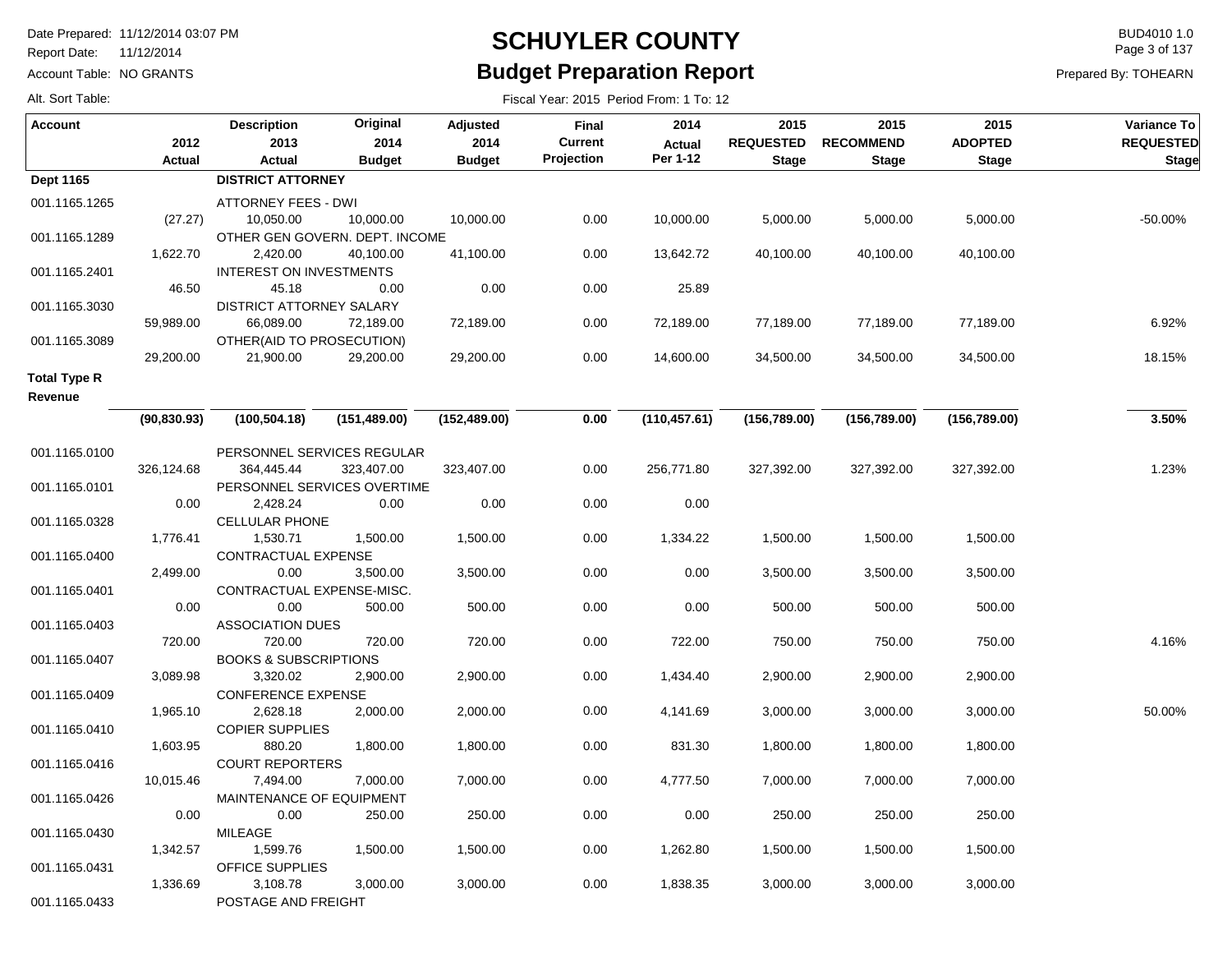Report Date: 11/12/2014

Account Table: NO GRANTS

## **SCHUYLER COUNTY** BUD4010 1.0 **Budget Preparation Report**

Fiscal Year: 2015 Period From: 1 To: 12

Page 4 of 137

Prepared By: TOHEARN

| <b>Account</b>           |               | <b>Description</b>           | Original      | Adjusted      | <b>Final</b>      | 2014       | 2015             | 2015             | 2015           | Variance To      |
|--------------------------|---------------|------------------------------|---------------|---------------|-------------------|------------|------------------|------------------|----------------|------------------|
|                          | 2012          | 2013                         | 2014          | 2014          | <b>Current</b>    | Actual     | <b>REQUESTED</b> | <b>RECOMMEND</b> | <b>ADOPTED</b> | <b>REQUESTED</b> |
|                          | <b>Actual</b> | Actual                       | <b>Budget</b> | <b>Budget</b> | <b>Projection</b> | Per 1-12   | <b>Stage</b>     | <b>Stage</b>     | <b>Stage</b>   | <b>Stage</b>     |
| Dept 1165                |               | <b>DISTRICT ATTORNEY</b>     |               |               |                   |            |                  |                  |                |                  |
| 001.1165.0433            |               | POSTAGE AND FREIGHT          |               |               |                   |            |                  |                  |                |                  |
|                          | 838.30        | 815.73                       | 1,500.00      | 1,500.00      | 0.00              | 1,033.07   | 1,500.00         | 1,500.00         | 1,500.00       |                  |
| 001.1165.0435            |               | PROFESSIONAL FEES & SERVICES |               |               |                   |            |                  |                  |                |                  |
|                          | 13,440.00     | 18,110.00                    | 15,000.00     | 16,000.00     | 0.00              | 13,470.00  | 15,000.00        | 15,000.00        | 15,000.00      |                  |
| 001.1165.0439            |               | <b>TELEPHONE</b>             |               |               |                   |            |                  |                  |                |                  |
|                          | 1,399.03      | 1,333.67                     | 1,500.00      | 1,500.00      | 0.00              | 1,095.18   | 1,500.00         | 1,500.00         | 1,500.00       |                  |
| 001.1165.0443            |               | WITNESS FEES & TRIAL EXPENSE |               |               |                   |            |                  |                  |                |                  |
|                          | 5,885.49      | 2,413.81                     | 7,500.00      | 7,500.00      | 0.00              | 360.34     | 5,000.00         | 5,000.00         | 5,000.00       | $-33.33%$        |
| Total Type E             |               |                              |               |               |                   |            |                  |                  |                |                  |
| <b>Expense</b>           |               |                              |               |               |                   |            |                  |                  |                |                  |
|                          | 372,036.66    | 410,828.54                   | 373,577.00    | 374,577.00    | 0.00              | 289,072.65 | 376,092.00       | 376,092.00       | 376,092.00     | 0.67%            |
| Total Dept 1165          |               |                              |               |               |                   |            |                  |                  |                |                  |
| <b>DISTRICT ATTORNEY</b> |               |                              |               |               |                   |            |                  |                  |                |                  |
|                          | 281,205.73    | 310,324.36                   | 222,088.00    | 222,088.00    | 0.00              | 178,615.04 | 219,303.00       | 219,303.00       | 219,303.00     | $-1.25%$         |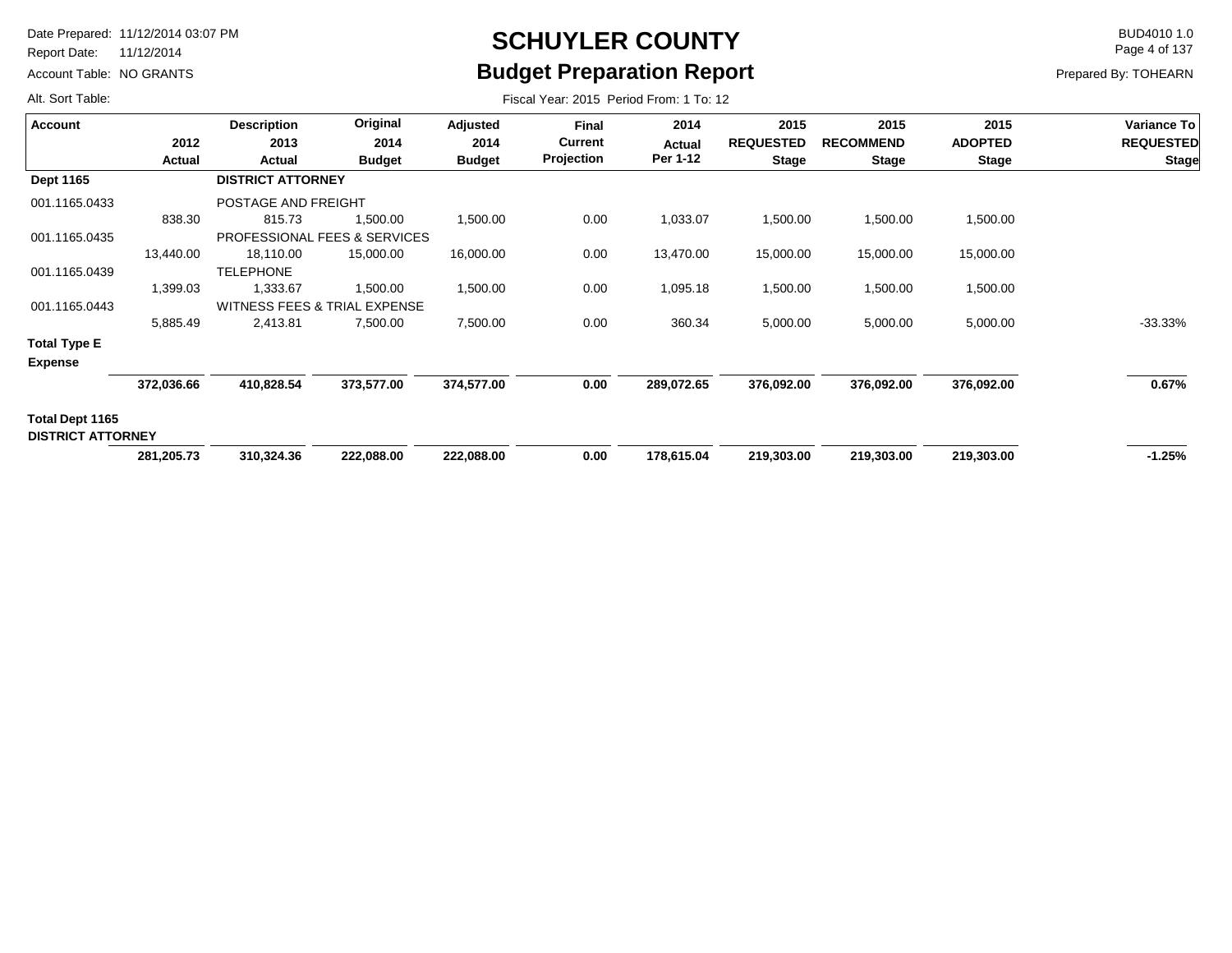Report Date: 11/12/2014

Account Table: NO GRANTS

## **SCHUYLER COUNTY** BUD4010 1.0 **Budget Preparation Report**

Fiscal Year: 2015 Period From: 1 To: 12

Page 5 of 137

|  |  | Alt. Sort Table: |  |
|--|--|------------------|--|
|--|--|------------------|--|

| <b>Account</b>                 | 2012<br><b>Actual</b> | <b>Description</b><br>2013<br>Actual       | Original<br>2014<br><b>Budget</b>       | <b>Adjusted</b><br>2014<br><b>Budget</b> | Final<br><b>Current</b><br>Projection | 2014<br>Actual<br>Per 1-12 | 2015<br><b>REQUESTED</b><br><b>Stage</b> | 2015<br><b>RECOMMEND</b><br><b>Stage</b> | 2015<br><b>ADOPTED</b><br><b>Stage</b> | Variance To<br><b>REQUESTED</b><br><b>Stage</b> |
|--------------------------------|-----------------------|--------------------------------------------|-----------------------------------------|------------------------------------------|---------------------------------------|----------------------------|------------------------------------------|------------------------------------------|----------------------------------------|-------------------------------------------------|
| <b>Dept 1170</b>               |                       | <b>PUBLIC DEFENDER</b>                     |                                         |                                          |                                       |                            |                                          |                                          |                                        |                                                 |
| 001.1170.3389                  | 55,777.00             | OTHER PUBLIC SAFETY<br>37,590.94           | 42,592.00                               | 42,592.00                                | 0.00                                  | 10,461.68                  | 110,534.00                               | 110,534.00                               | 110,534.00                             | 159.51%                                         |
| <b>Total Type R</b><br>Revenue |                       |                                            |                                         |                                          |                                       |                            |                                          |                                          |                                        |                                                 |
|                                | (55, 777.00)          | (37,590.94)                                | (42, 592.00)                            | (42, 592.00)                             | 0.00                                  | (10, 461.68)               | (110, 534.00)                            | (110, 534.00)                            | (110, 534.00)                          | 159.52%                                         |
| 001.1170.0100                  |                       |                                            | PERSONNEL SERVICES REGULAR              |                                          |                                       |                            |                                          |                                          |                                        |                                                 |
| 001.1170.0200                  | 158,703.74            | 159,512.94<br><b>EQUIPMENT</b>             | 182,393.00                              | 182,393.00                               | 0.00                                  | 132,347.35                 | 231,833.00                               | 231,833.00                               | 231,833.00                             | 27.10%                                          |
|                                | 888.78                | 880.20                                     | 1,500.00                                | 880.20                                   | 0.00                                  | 831.30                     | 5,392.00                                 | 5,392.00                                 | 5,392.00                               | 259.46%                                         |
| 001.1170.0400                  |                       |                                            | CONTRACTUAL EXPENSE - CONFLICT DEFENDER |                                          |                                       |                            |                                          |                                          |                                        |                                                 |
|                                | 34,530.99             | 29,337.00                                  | 32,000.00                               | 36,054.61                                | 0.00                                  | 26,670.00                  | 32,000.00                                | 32,000.00                                | 32,000.00                              |                                                 |
| 001.1170.0403                  |                       | <b>ASSOCIATION DUES</b>                    |                                         |                                          |                                       |                            |                                          |                                          |                                        |                                                 |
|                                | 150.00                | 150.00                                     | 200.00                                  | 150.00                                   | 0.00                                  | 150.00                     | 200.00                                   | 200.00                                   | 200.00                                 |                                                 |
| 001.1170.0407                  |                       | <b>BOOKS &amp; SUBSCRIPTIONS</b>           |                                         |                                          |                                       |                            |                                          |                                          |                                        |                                                 |
|                                | 1,572.00              | 2,337.63                                   | 2,500.00                                | 2,501.02                                 | 0.00                                  | 2,501.02                   | 3,540.00                                 | 3,540.00                                 | 3,540.00                               | 41.60%                                          |
| 001.1170.0409                  |                       | <b>CONFERENCE EXPENSE</b>                  |                                         |                                          |                                       |                            |                                          |                                          |                                        |                                                 |
|                                | 0.00                  | 0.00                                       | 1,000.00                                | 1,000.00                                 | 0.00                                  | 0.00                       | 2,000.00                                 | 2,000.00                                 | 2,000.00                               | 100.00%                                         |
| 001.1170.0430                  |                       | <b>MILEAGE</b>                             |                                         |                                          |                                       |                            |                                          |                                          |                                        |                                                 |
|                                | 1,196.05              | 6,420.32                                   | 5,000.00                                | 5,000.00                                 | 0.00                                  | 3,233.84                   | 8,500.00                                 | 8,500.00                                 | 8,500.00                               | 70.00%                                          |
| 001.1170.0431                  |                       | OFFICE SUPPLIES                            |                                         |                                          |                                       |                            |                                          |                                          |                                        |                                                 |
|                                | 688.68                | 541.58                                     | 1,000.00                                | 946.78                                   | 0.00                                  | 489.40                     | 1,000.00                                 | 1,000.00                                 | 1,000.00                               |                                                 |
| 001.1170.0433                  |                       | POSTAGE AND FREIGHT                        |                                         |                                          |                                       |                            |                                          |                                          |                                        |                                                 |
|                                | 571.76                | 576.26                                     | 500.00                                  | 500.00                                   | 0.00                                  | 485.83                     | 500.00                                   | 500.00                                   | 500.00                                 |                                                 |
| 001.1170.0435                  |                       |                                            | PROFESSIONAL FEES & SERVICES            |                                          |                                       |                            |                                          |                                          |                                        |                                                 |
|                                | 12,755.20             | 1,234.50                                   | 10,000.00                               | 11,722.00                                | 0.00                                  | 10,722.00                  | 37,000.00                                | 37,000.00                                | 37,000.00                              | 270.00%                                         |
| 001.1170.0439                  |                       | <b>TELEPHONE</b>                           |                                         |                                          |                                       |                            |                                          |                                          |                                        |                                                 |
|                                | 1,170.47              | 1,030.48                                   | 1,000.00                                | 1,000.00                                 | 0.00                                  | 853.31                     | 1,000.00                                 | 1,000.00                                 | 1,000.00                               |                                                 |
| 001.1170.0563                  | 51,670.75             | ASSIGNED COUNSEL/FAMILY COURT<br>62,314.19 | 45,000.00                               | 0.00                                     | 0.00                                  | 0.00                       |                                          |                                          |                                        | $-100.00\%$                                     |
| 001.1170.0605                  |                       | ASSIGNED COUNSEL/CRIMINAL CRT              |                                         |                                          |                                       |                            |                                          |                                          |                                        |                                                 |
|                                | 50,378.30             | 14,180.53                                  | 45,000.00                               | 40,604.46                                | 0.00                                  | 33,535.13                  | 45,000.00                                | 45,000.00                                | 45,000.00                              |                                                 |
| 001.1170.0609                  |                       |                                            | ASSIGNED COUNSEL / FAMILY COURT         |                                          |                                       |                            |                                          |                                          |                                        |                                                 |
|                                | 0.00                  | 0.00                                       | 0.00                                    | 63,395.54                                | 0.00                                  | 56,395.54                  | 45,000.00                                | 45,000.00                                | 45,000.00                              | 100.00%                                         |
| <b>Total Type E</b>            |                       |                                            |                                         |                                          |                                       |                            |                                          |                                          |                                        |                                                 |
| <b>Expense</b>                 |                       |                                            |                                         |                                          |                                       |                            |                                          |                                          |                                        |                                                 |
|                                | 314,276.72            | 278,515.63                                 | 327,093.00                              | 346,147.61                               | 0.00                                  | 268,214.72                 | 412,965.00                               | 412,965.00                               | 412,965.00                             | 26.25%                                          |
|                                |                       |                                            |                                         |                                          |                                       |                            |                                          |                                          |                                        |                                                 |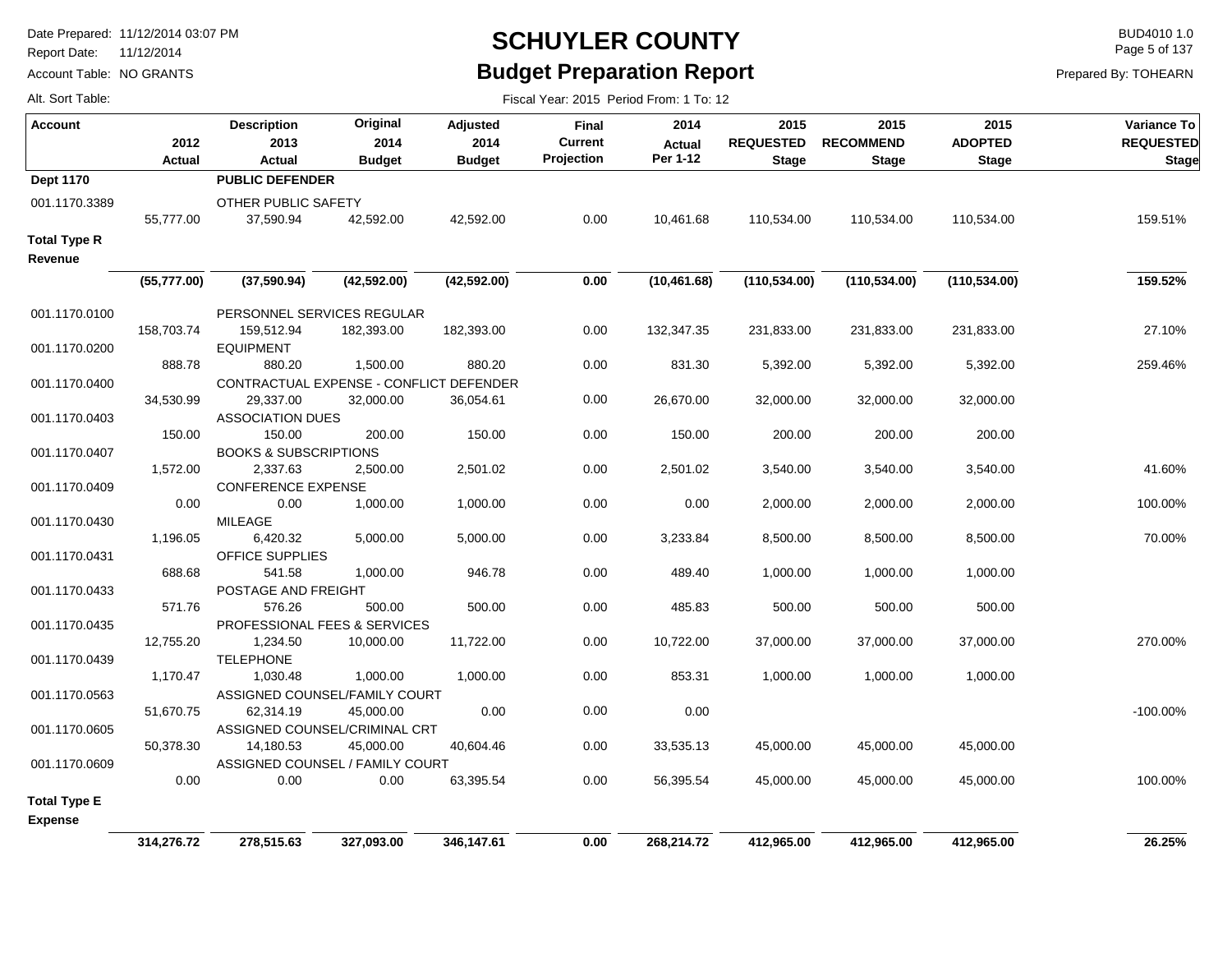Report Date: 11/12/2014

Account Table: NO GRANTS

## **SCHUYLER COUNTY** BUD4010 1.0 **Budget Preparation Report**

Fiscal Year: 2015 Period From: 1 To: 12

Page 6 of 137

Prepared By: TOHEARN

| Account                                          |            | <b>Description</b>     | Original      | Adjusted      | <b>Final</b>   | 2014       | 2015             | 2015             | 2015           | Variance To      |
|--------------------------------------------------|------------|------------------------|---------------|---------------|----------------|------------|------------------|------------------|----------------|------------------|
|                                                  | 2012       | 2013                   | 2014          | 2014          | <b>Current</b> | Actual     | <b>REQUESTED</b> | <b>RECOMMEND</b> | <b>ADOPTED</b> | <b>REQUESTED</b> |
|                                                  | Actual     | Actual                 | <b>Budget</b> | <b>Budget</b> | Projection     | Per 1-12   | Stage            | <b>Stage</b>     | <b>Stage</b>   | Stage            |
| <b>Dept 1170</b>                                 |            | <b>PUBLIC DEFENDER</b> |               |               |                |            |                  |                  |                |                  |
| <b>Total Dept 1170</b><br><b>PUBLIC DEFENDER</b> |            |                        |               |               |                |            |                  |                  |                |                  |
|                                                  | 258,499.72 | 240.924.69             | 284,501.00    | 303,555.61    | 0.00           | 257,753.04 | 302,431.00       | 302,431.00       | 302,431.00     | 6.30%            |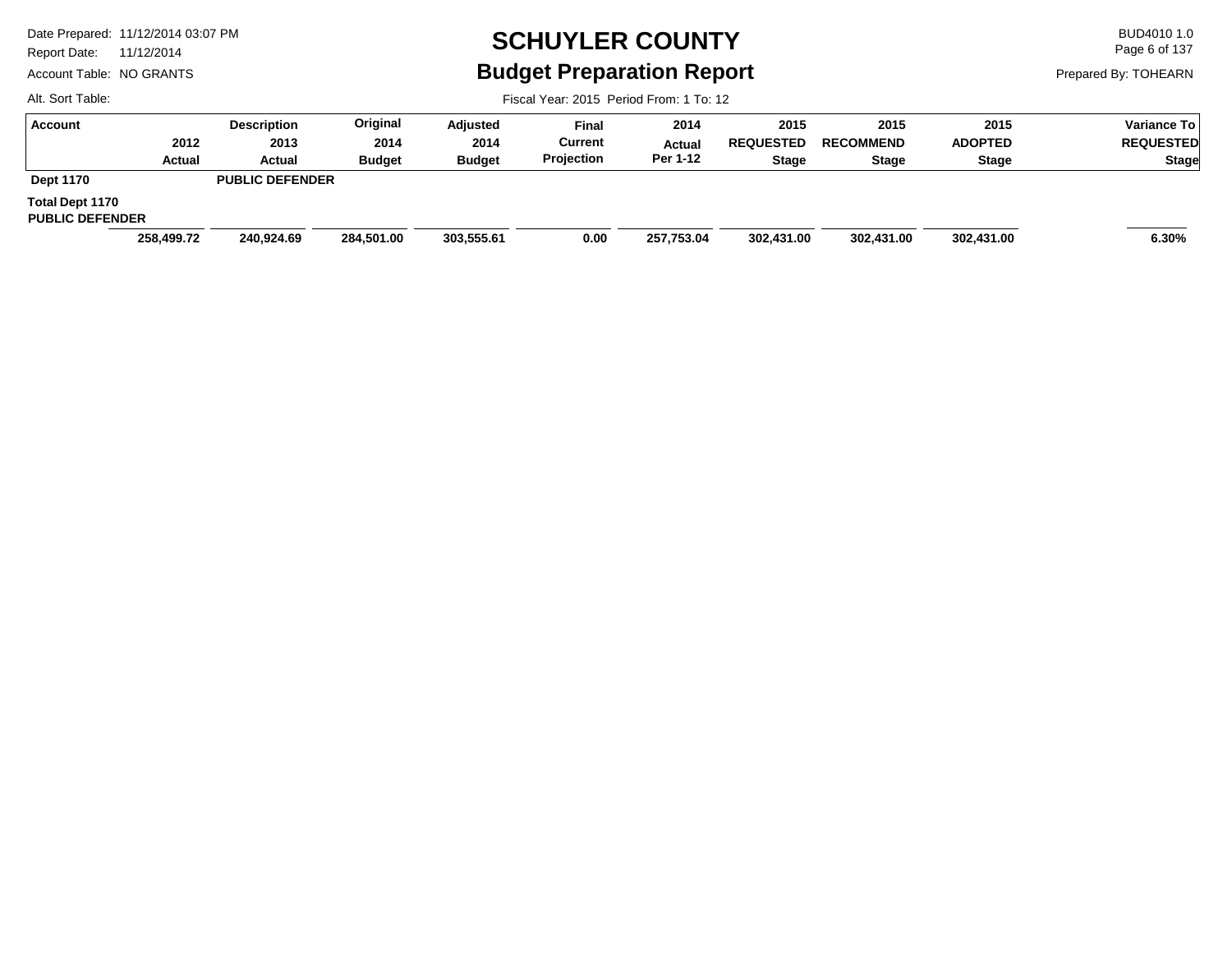Report Date: 11/12/2014

Account Table: NO GRANTS

## **SCHUYLER COUNTY** BUD4010 1.0 **Budget Preparation Report**

Fiscal Year: 2015 Period From: 1 To: 12

Page 7 of 137

Prepared By: TOHEARN

| <b>Account</b>                                 |          | <b>Description</b>          | Original      | Adjusted      | <b>Final</b>   | 2014     | 2015             | 2015             | 2015           | <b>Variance To</b> |
|------------------------------------------------|----------|-----------------------------|---------------|---------------|----------------|----------|------------------|------------------|----------------|--------------------|
|                                                | 2012     | 2013                        | 2014          | 2014          | <b>Current</b> | Actual   | <b>REQUESTED</b> | <b>RECOMMEND</b> | <b>ADOPTED</b> | <b>REQUESTED</b>   |
|                                                | Actual   | Actual                      | <b>Budget</b> | <b>Budget</b> | Projection     | Per 1-12 | <b>Stage</b>     | <b>Stage</b>     | <b>Stage</b>   | <b>Stage</b>       |
| <b>Dept 1180</b>                               |          | <b>JUSTICE OF THE PEACE</b> |               |               |                |          |                  |                  |                |                    |
| 001.1180.0400                                  |          | <b>CONTRACTUAL EXPENSE</b>  |               |               |                |          |                  |                  |                |                    |
|                                                | 1,050.00 | 470.00                      | 700.00        | 700.00        | 0.00           | 490.00   | 700.00           | 700.00           | 700.00         |                    |
| <b>Total Type E</b>                            |          |                             |               |               |                |          |                  |                  |                |                    |
| <b>Expense</b>                                 |          |                             |               |               |                |          |                  |                  |                |                    |
|                                                | 1,050.00 | 470.00                      | 700.00        | 700.00        | 0.00           | 490.00   | 700.00           | 700.00           | 700.00         |                    |
| Total Dept 1180<br><b>JUSTICE OF THE PEACE</b> |          |                             |               |               |                |          |                  |                  |                |                    |
|                                                | 1,050.00 | 470.00                      | 700.00        | 700.00        | 0.00           | 490.00   | 700.00           | 700.00           | 700.00         |                    |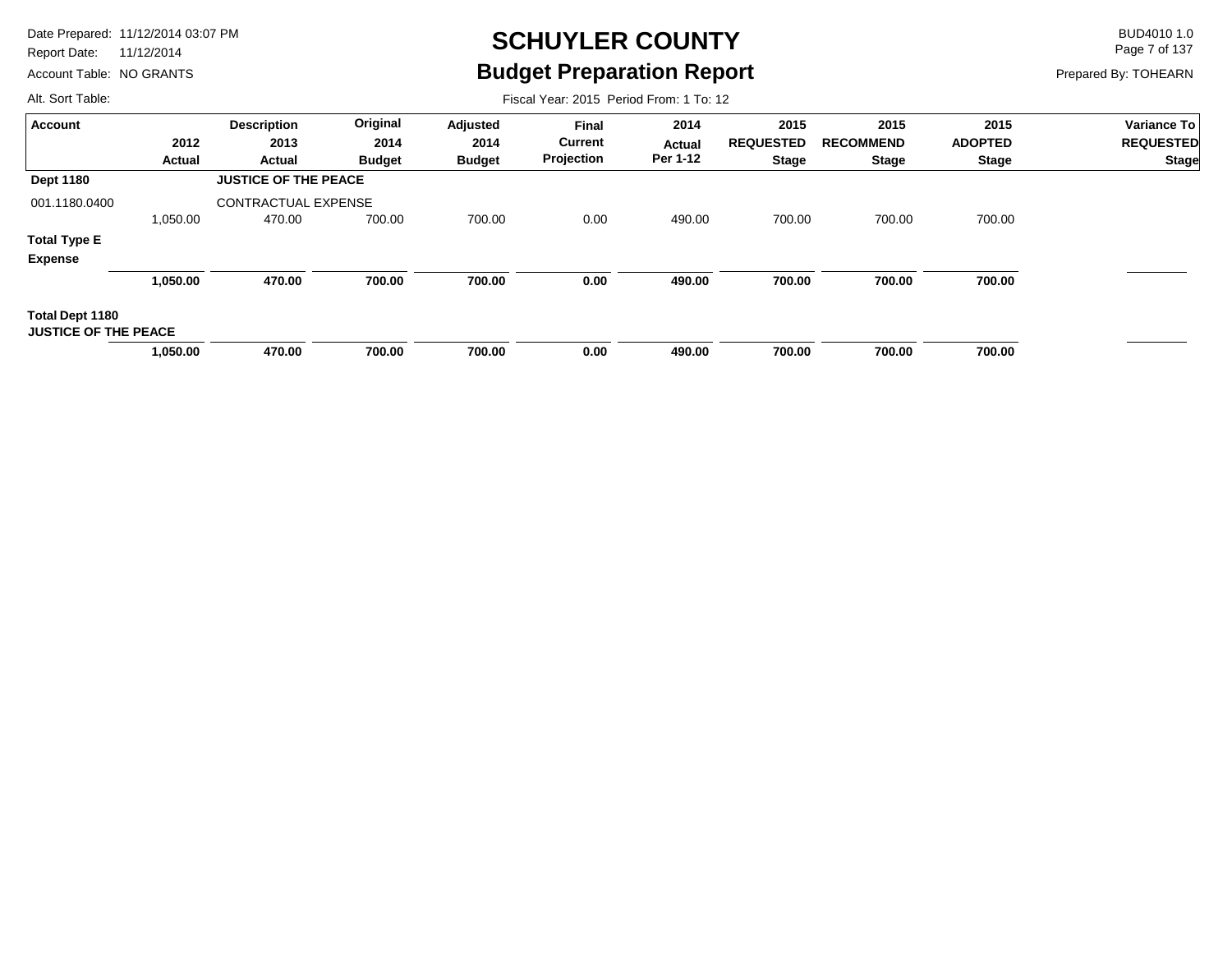Report Date: 11/12/2014

Account Table: NO GRANTS

## **SCHUYLER COUNTY** BUD4010 1.0 **Budget Preparation Report**

Fiscal Year: 2015 Period From: 1 To: 12

Page 8 of 137

Prepared By: TOHEARN

| <b>Account</b>                     |           | <b>Description</b>        | Original      | Adjusted      | Final             | 2014     | 2015             | 2015             | 2015           | <b>Variance To</b> |
|------------------------------------|-----------|---------------------------|---------------|---------------|-------------------|----------|------------------|------------------|----------------|--------------------|
|                                    | 2012      | 2013                      | 2014          | 2014          | <b>Current</b>    | Actual   | <b>REQUESTED</b> | <b>RECOMMEND</b> | <b>ADOPTED</b> | <b>REQUESTED</b>   |
|                                    | Actual    | Actual                    | <b>Budget</b> | <b>Budget</b> | <b>Projection</b> | Per 1-12 | <b>Stage</b>     | <b>Stage</b>     | <b>Stage</b>   | <b>Stage</b>       |
| Dept 1185                          |           | <b>CORONERS</b>           |               |               |                   |          |                  |                  |                |                    |
| 001.1185.0400                      |           | CONTRACTUAL EXPENSE       |               |               |                   |          |                  |                  |                |                    |
|                                    | 19,310.00 | 19,710.95                 | 13,000.00     | 13,000.00     | 0.00              | 7,751.61 | 17,000.00        | 17,000.00        | 17,000.00      | 30.76%             |
| 001.1185.0409                      |           | <b>CONFERENCE EXPENSE</b> |               |               |                   |          |                  |                  |                |                    |
|                                    | 550.00    | 200.00                    | 200.00        | 200.00        | 0.00              | 200.00   | 200.00           | 200.00           | 200.00         |                    |
| 001.1185.0430                      |           | MILEAGE                   |               |               |                   |          |                  |                  |                |                    |
|                                    | 0.00      | 0.00                      | 100.00        | 100.00        | 0.00              | 0.00     | 100.00           | 100.00           | 100.00         |                    |
| <b>Total Type E</b>                |           |                           |               |               |                   |          |                  |                  |                |                    |
| <b>Expense</b>                     |           |                           |               |               |                   |          |                  |                  |                |                    |
|                                    | 19,860.00 | 19,910.95                 | 13,300.00     | 13,300.00     | 0.00              | 7,951.61 | 17,300.00        | 17,300.00        | 17,300.00      | 30.08%             |
| Total Dept 1185<br><b>CORONERS</b> |           |                           |               |               |                   |          |                  |                  |                |                    |
|                                    | 19,860.00 | 19,910.95                 | 13,300.00     | 13,300.00     | 0.00              | 7,951.61 | 17,300.00        | 17,300.00        | 17,300.00      | 30.08%             |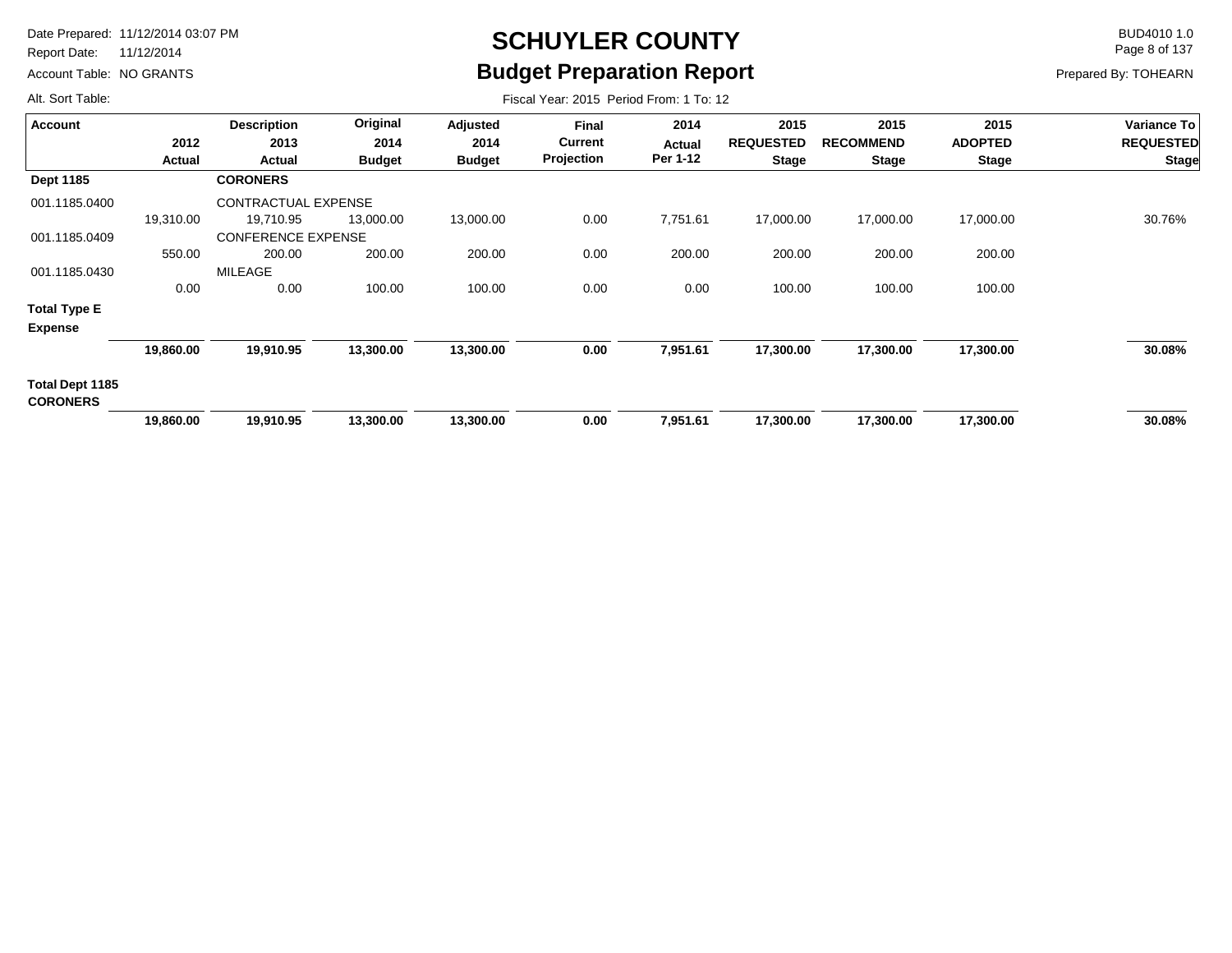Report Date: 11/12/2014

Account Table: NO GRANTS

## **SCHUYLER COUNTY** BUD4010 1.0 **Budget Preparation Report**

Fiscal Year: 2015 Period From: 1 To: 12

Page 9 of 137

| Alt. Sort Table: |  |  |
|------------------|--|--|
|------------------|--|--|

| <b>Account</b>                                 | 2012       | <b>Description</b><br>2013           | Original<br>2014 | Adjusted<br>2014 | Final<br><b>Current</b> | 2014<br><b>Actual</b> | 2015<br><b>REQUESTED</b> | 2015<br><b>RECOMMEND</b> | 2015<br><b>ADOPTED</b> | Variance To<br><b>REQUESTED</b> |
|------------------------------------------------|------------|--------------------------------------|------------------|------------------|-------------------------|-----------------------|--------------------------|--------------------------|------------------------|---------------------------------|
|                                                | Actual     | Actual                               | <b>Budget</b>    | <b>Budget</b>    | Projection              | Per 1-12              | <b>Stage</b>             | <b>Stage</b>             | <b>Stage</b>           | Stage                           |
| <b>Dept 1230</b>                               |            | <b>COUNTY ADMINISTRATOR</b>          |                  |                  |                         |                       |                          |                          |                        |                                 |
| 001.1230.0100                                  |            | PERSONNEL SERVICES REGULAR           |                  |                  |                         |                       |                          |                          |                        |                                 |
|                                                | 145,922.81 | 146,600.53                           | 150,810.00       | 150,810.00       | 0.00                    | 110,447.23            | 158,557.00               | 158,557.00               | 158,557.00             | 5.13%                           |
| 001.1230.0328                                  |            | <b>CELLULAR PHONE</b>                |                  |                  |                         |                       |                          |                          |                        |                                 |
|                                                | 976.49     | 911.77                               | 1,140.00         | 1,140.00         | 0.00                    | 384.06                | 1,140.00                 | 1,140.00                 | 1,140.00               |                                 |
| 001.1230.0400                                  |            | CONTRACTUAL EXPENSE - ENTERTAINMENT  |                  |                  |                         |                       |                          |                          |                        |                                 |
|                                                | 0.00       | 0.00                                 | 100.00           | 100.00           | 0.00                    | 59.93                 | 100.00                   | 100.00                   | 100.00                 |                                 |
| 001.1230.0409                                  |            | <b>CONFERENCE EXPENSE</b>            |                  |                  |                         |                       |                          |                          |                        |                                 |
|                                                | 1,007.38   | 713.82                               | 1,500.00         | 1,500.00         | 0.00                    | 1,169.75              | 1,500.00                 | 1,500.00                 | 1,500.00               |                                 |
| 001.1230.0410                                  |            | <b>COPIER SUPPLIES &amp; EXPENSE</b> |                  |                  |                         |                       |                          |                          |                        |                                 |
|                                                | 417.06     | 10.08                                | 100.00           | 100.00           | 0.00                    | 100.00                | 100.00                   | 100.00                   | 100.00                 |                                 |
| 001.1230.0431                                  |            | <b>OFFICE SUPPLIES</b>               |                  |                  |                         |                       |                          |                          |                        |                                 |
|                                                | 98.47      | 375.43                               | 500.00           | 500.00           | 0.00                    | 269.51                | 500.00                   | 500.00                   | 500.00                 |                                 |
| 001.1230.0433                                  |            | POSTAGE AND FREIGHT                  |                  |                  |                         |                       |                          |                          |                        |                                 |
|                                                | 19.85      | 82.69                                | 100.00           | 100.00           | 0.00                    | 23.01                 | 100.00                   | 100.00                   | 100.00                 |                                 |
| 001.1230.0439                                  |            | <b>TELEPHONE</b>                     |                  |                  |                         |                       |                          |                          |                        |                                 |
|                                                | 470.39     | 498.91                               | 600.00           | 600.00           | 0.00                    | 409.74                | 600.00                   | 600.00                   | 600.00                 |                                 |
| 001.1230.0444                                  |            | <b>CAR OPERATION &amp; EXPENSE</b>   |                  |                  |                         |                       |                          |                          |                        |                                 |
|                                                | 2,052.53   | 1,988.67                             | 2,500.00         | 2,500.00         | 0.00                    | 2,202.03              | 2,500.00                 | 2,500.00                 | 2,500.00               |                                 |
| <b>Total Type E</b>                            |            |                                      |                  |                  |                         |                       |                          |                          |                        |                                 |
| <b>Expense</b>                                 |            |                                      |                  |                  |                         |                       |                          |                          |                        |                                 |
|                                                | 150,964.98 | 151,181.90                           | 157,350.00       | 157,350.00       | 0.00                    | 115,065.26            | 165,097.00               | 165,097.00               | 165,097.00             | 4.92%                           |
| Total Dept 1230<br><b>COUNTY ADMINISTRATOR</b> |            |                                      |                  |                  |                         |                       |                          |                          |                        |                                 |
|                                                | 150.964.98 | 151,181.90                           | 157,350.00       | 157,350.00       | 0.00                    | 115,065.26            | 165.097.00               | 165,097.00               | 165,097.00             | 4.92%                           |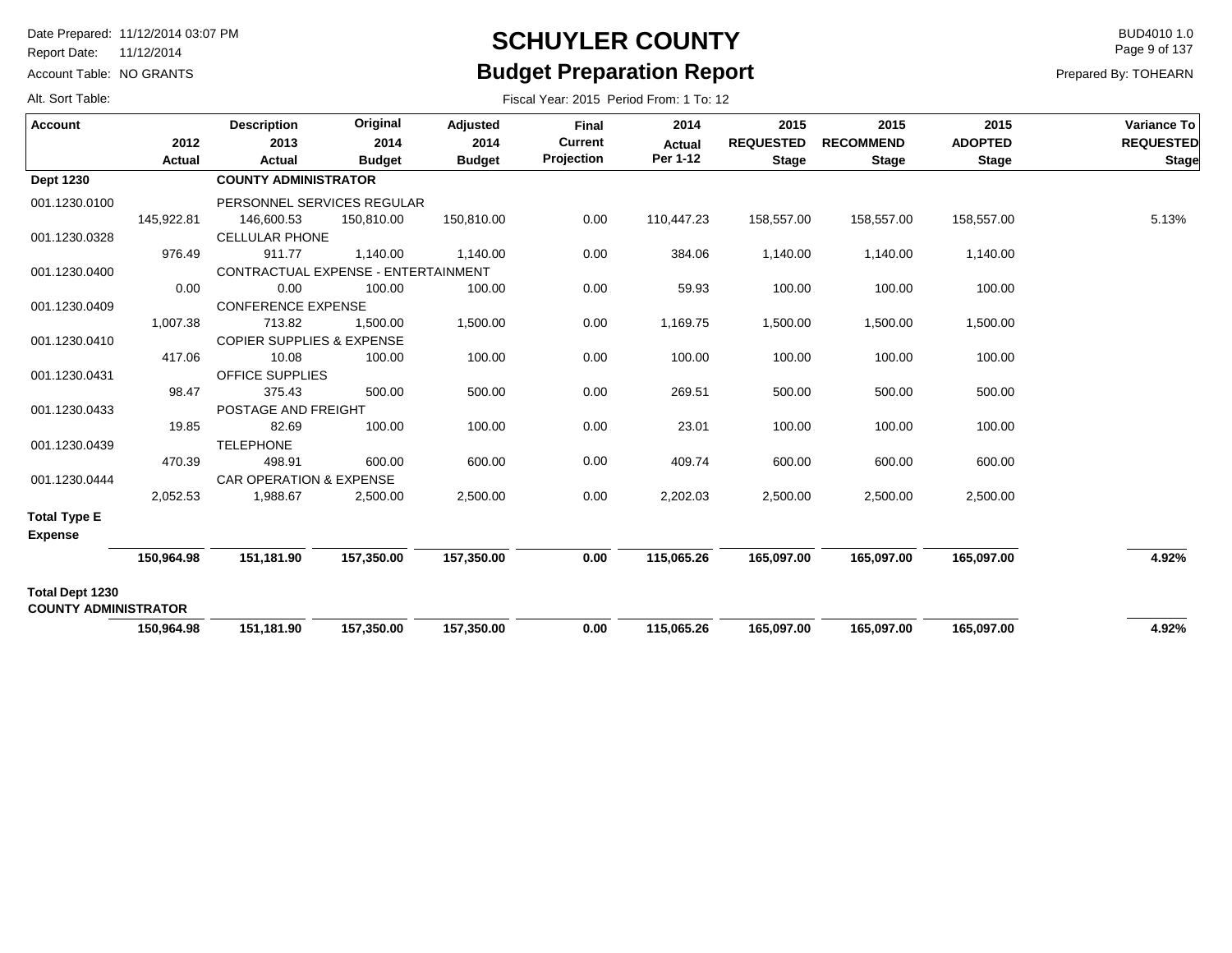Report Date: 11/12/2014

Account Table: NO GRANTS

### **SCHUYLER COUNTY** BUD4010 1.0 **Budget Preparation Report**

Fiscal Year: 2015 Period From: 1 To: 12

Page 10 of 137

| Alt. Sort Table: |  |  |  |  |
|------------------|--|--|--|--|
|------------------|--|--|--|--|

| <b>Account</b>      |               | <b>Description</b>               | Original                                                     | Adjusted      | Final          | 2014          | 2015             | 2015             | 2015           | Variance To      |
|---------------------|---------------|----------------------------------|--------------------------------------------------------------|---------------|----------------|---------------|------------------|------------------|----------------|------------------|
|                     | 2012          | 2013                             | 2014                                                         | 2014          | <b>Current</b> | <b>Actual</b> | <b>REQUESTED</b> | <b>RECOMMEND</b> | <b>ADOPTED</b> | <b>REQUESTED</b> |
|                     | <b>Actual</b> | Actual                           | <b>Budget</b>                                                | <b>Budget</b> | Projection     | Per 1-12      | <b>Stage</b>     | <b>Stage</b>     | <b>Stage</b>   | <b>Stage</b>     |
| <b>Dept 1325</b>    |               | <b>TREASURER</b>                 |                                                              |               |                |               |                  |                  |                |                  |
| 001.1325.1090       |               |                                  | <b>INTEREST &amp; PENALTIES ON TAXES</b>                     |               |                |               |                  |                  |                |                  |
|                     | 372,602.84    | 425,257.66                       | 400,000.00                                                   | 400,000.00    | 0.00           | 326,880.51    | 375,000.00       | 375,000.00       | 375,000.00     | $-6.25%$         |
| 001.1325.1091       |               |                                  | PENALTIES ON SPEC. ASSESSMENTS                               |               |                |               |                  |                  |                |                  |
|                     | 21,256.08     | 33,084.18                        | 22,000.00                                                    | 22,000.00     | 0.00           | 29,081.78     | 25,000.00        | 25,000.00        | 25,000.00      | 13.63%           |
| 001.1325.1230       | 11,423.62     | 8,197.09                         | CLERK/TREASURER FEES - PERFORMANCE SERVICE FEES<br>10,000.00 | 10,000.00     | 0.00           | 7,359.38      | 10,000.00        | 10,000.00        | 10,000.00      |                  |
| 001.1325.2401       |               | INTEREST ON INVESTMENTS          |                                                              |               |                |               |                  |                  |                |                  |
|                     | 5,076.59      | 5,924.44                         | 3,000.00                                                     | 3,000.00      | 0.00           | 1,974.04      | 3,000.00         | 3,000.00         | 3,000.00       |                  |
| <b>Total Type R</b> |               |                                  |                                                              |               |                |               |                  |                  |                |                  |
| Revenue             |               |                                  |                                                              |               |                |               |                  |                  |                |                  |
|                     |               |                                  |                                                              |               |                |               |                  |                  |                |                  |
|                     | (410, 359.13) | (472, 463.37)                    | (435,000.00)                                                 | (435,000.00)  | 0.00           | (365, 295.71) | (413,000.00)     | (413,000.00)     | (413,000.00)   | $-5.06%$         |
| 001.1325.0100       |               |                                  | PERSONNEL SERVICES REGULAR                                   |               |                |               |                  |                  |                |                  |
|                     | 140,624.65    | 139,216.86                       | 163,825.00                                                   | 163,825.00    | 0.00           | 118,506.06    | 180,692.00       | 180,692.00       | 180,692.00     | 10.29%           |
| 001.1325.0101       |               |                                  | PERSONNEL SERVICES OVERTIME                                  |               |                |               |                  |                  |                |                  |
|                     | 0.00          | 0.00                             | 310.00                                                       | 310.00        | 0.00           | 0.00          | 310.00           | 310.00           | 310.00         |                  |
| 001.1325.0400       |               | CONTRACTUAL EXPENSE              |                                                              |               |                |               |                  |                  |                |                  |
|                     | 4,993.33      | 0.00                             | 0.00                                                         | 0.00          | 0.00           | 0.00          |                  |                  |                |                  |
| 001.1325.0402       |               | <b>ADVERTISING</b>               |                                                              |               |                |               |                  |                  |                |                  |
|                     | 0.00          | 74.00                            | 0.00                                                         | 0.00          | 0.00           | 0.00          |                  |                  |                |                  |
| 001.1325.0409       |               | <b>CONFERENCE EXPENSE</b>        |                                                              |               |                |               |                  |                  |                |                  |
|                     | 959.06        | 3,208.97                         | 3,500.00                                                     | 950.00        | 0.00           | 675.88        | 3,500.00         | 3,500.00         | 3,500.00       |                  |
| 001.1325.0410       | 945.03        | <b>COPIER SUPPLIES</b><br>880.20 | 1,500.00                                                     | 1,500.00      | 0.00           | 831.30        | 1,500.00         | 1,500.00         | 1,500.00       |                  |
| 001.1325.0431       |               | OFFICE SUPPLIES                  |                                                              |               |                |               |                  |                  |                |                  |
|                     | 3,856.81      | 1,806.99                         | 3,800.00                                                     | 3,800.00      | 0.00           | 2,257.10      | 3,800.00         | 3,800.00         | 3,800.00       |                  |
| 001.1325.0433       |               | POSTAGE AND FREIGHT              |                                                              |               |                |               |                  |                  |                |                  |
|                     | 5,677.79      | 3,393.60                         | 5,000.00                                                     | 5,000.00      | 0.00           | 3,173.25      | 5,000.00         | 5,000.00         | 5,000.00       |                  |
| 001.1325.0435       |               |                                  | PROFESSIONAL FEES & SERVICES                                 |               |                |               |                  |                  |                |                  |
|                     | 113,092.20    | 109,866.56                       | 82,000.00                                                    | 104,550.00    | 0.00           | 103,690.30    | 92,000.00        | 92,000.00        | 92,000.00      | 12.19%           |
| 001.1325.0439       |               | <b>TELEPHONE</b>                 |                                                              |               |                |               |                  |                  |                |                  |
|                     | 1,789.28      | 1,779.57                         | 1,500.00                                                     | 1,500.00      | 0.00           | 1,481.52      | 1,500.00         | 1,500.00         | 1,500.00       |                  |
| 001.1325.0459       |               | <b>TRAINING</b>                  |                                                              |               |                |               |                  |                  |                |                  |
|                     | 0.15          | 88.42                            | 0.00                                                         | 0.00          | 0.00           | 0.00          | 3,500.00         | 3,500.00         | 3,500.00       | 100.00%          |
| <b>Total Type E</b> |               |                                  |                                                              |               |                |               |                  |                  |                |                  |
| <b>Expense</b>      |               |                                  |                                                              |               |                |               |                  |                  |                |                  |
|                     | 271,938.30    | 260,315.17                       | 261,435.00                                                   | 281,435.00    | 0.00           | 230,615.41    | 291,802.00       | 291,802.00       | 291,802.00     | 11.62%           |
|                     |               |                                  |                                                              |               |                |               |                  |                  |                |                  |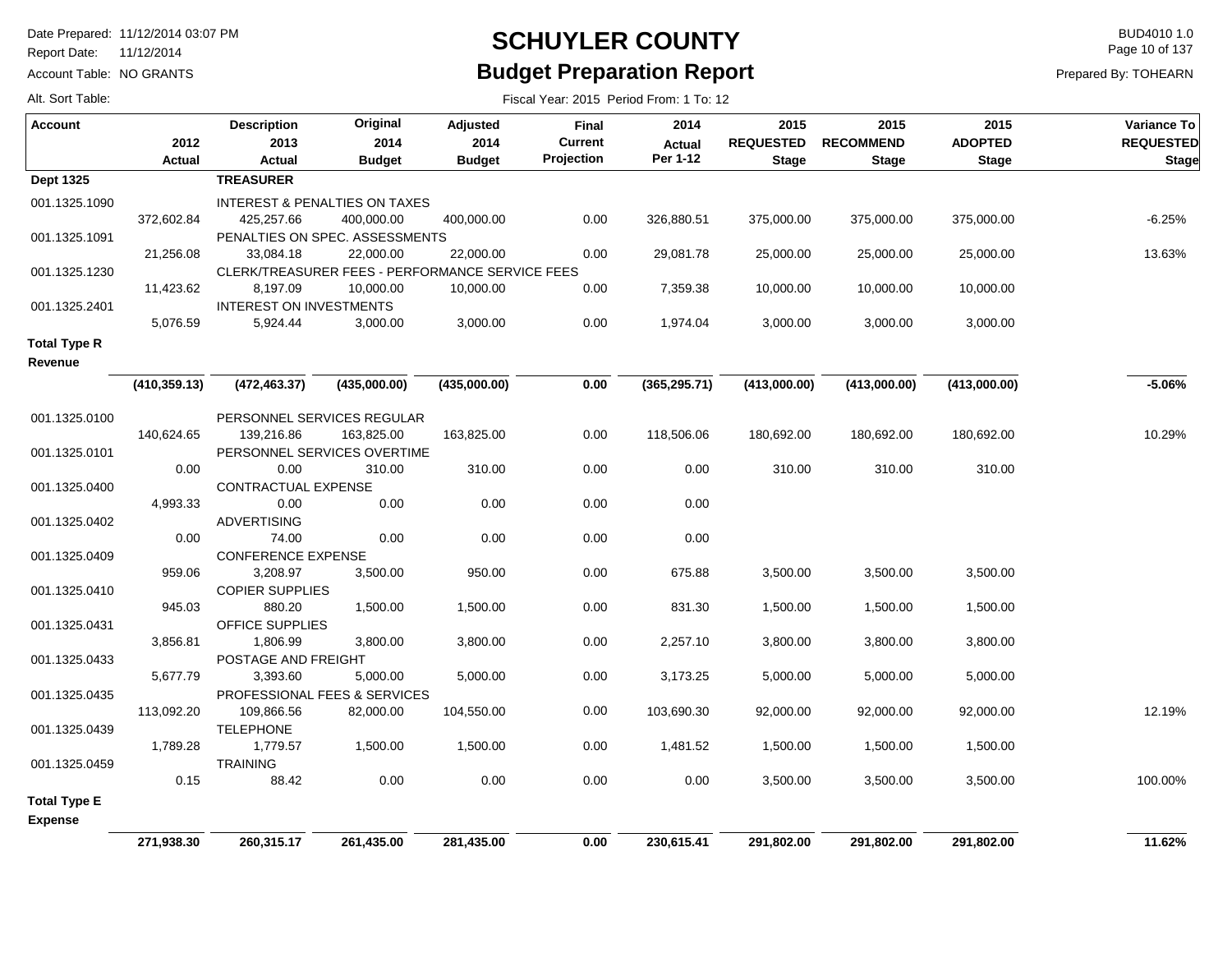Report Date: 11/12/2014

Account Table: NO GRANTS

# **SCHUYLER COUNTY** BUD4010 1.0 **Budget Preparation Report**

Fiscal Year: 2015 Period From: 1 To: 12

Page 11 of 137

Prepared By: TOHEARN

| <b>Account</b>                      |               | <b>Description</b> | Original      | Adjusted      | <b>Final</b>   | 2014         | 2015             | 2015             | 2015           | <b>Variance To</b> |
|-------------------------------------|---------------|--------------------|---------------|---------------|----------------|--------------|------------------|------------------|----------------|--------------------|
|                                     | 2012          | 2013               | 2014          | 2014          | <b>Current</b> | Actual       | <b>REQUESTED</b> | <b>RECOMMEND</b> | <b>ADOPTED</b> | <b>REQUESTED</b>   |
|                                     | <b>Actual</b> | Actual             | <b>Budget</b> | <b>Budget</b> | Projection     | Per 1-12     | <b>Stage</b>     | <b>Stage</b>     | <b>Stage</b>   | Stage              |
| <b>Dept 1325</b>                    |               | <b>TREASURER</b>   |               |               |                |              |                  |                  |                |                    |
| Total Dept 1325<br><b>TREASURER</b> |               |                    |               |               |                |              |                  |                  |                |                    |
|                                     | (138, 420.83) | (212, 148.20)      | (173, 565.00) | (153, 565.00) | 0.00           | (134,680.30) | (121, 198.00)    | (121, 198.00)    | (121, 198.00)  | $-30.17%$          |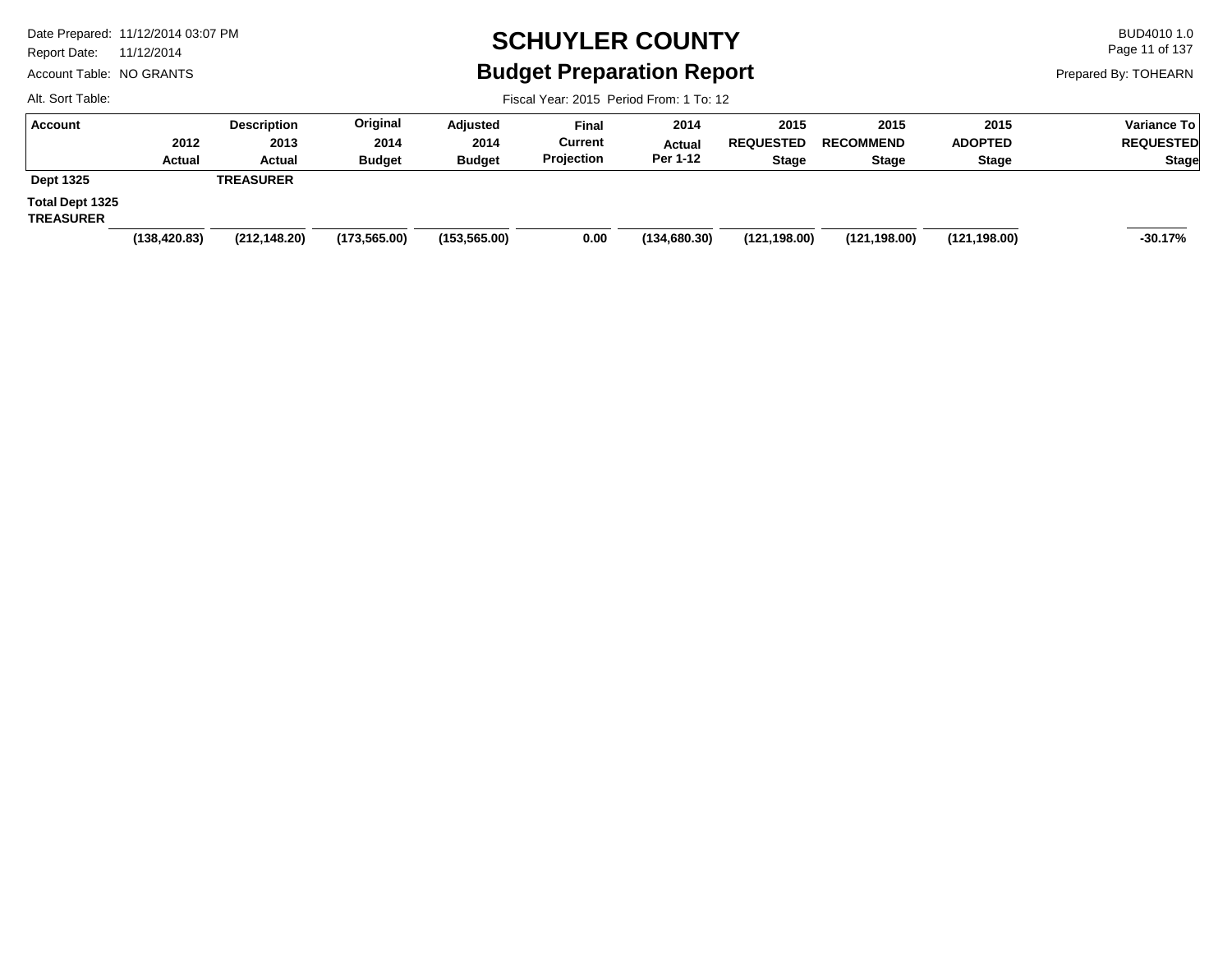Report Date: 11/12/2014

Account Table: NO GRANTS

## **SCHUYLER COUNTY** BUD4010 1.0 **Budget Preparation Report**

Fiscal Year: 2015 Period From: 1 To: 12

Page 12 of 137

Prepared By: TOHEARN

| <b>Account</b>                                |          | <b>Description</b>         | Original      | Adjusted      | <b>Final</b>   | 2014          | 2015             | 2015             | 2015           | Variance To      |
|-----------------------------------------------|----------|----------------------------|---------------|---------------|----------------|---------------|------------------|------------------|----------------|------------------|
|                                               | 2012     | 2013                       | 2014          | 2014          | <b>Current</b> | <b>Actual</b> | <b>REQUESTED</b> | <b>RECOMMEND</b> | <b>ADOPTED</b> | <b>REQUESTED</b> |
|                                               | Actual   | Actual                     | <b>Budget</b> | <b>Budget</b> | Projection     | Per 1-12      | <b>Stage</b>     | Stage            | Stage          | <b>Stage</b>     |
| <b>Dept 1326</b>                              |          | <b>FIXED ASSETS</b>        |               |               |                |               |                  |                  |                |                  |
| 001.1326.0400                                 |          | <b>CONTRACTUAL EXPENSE</b> |               |               |                |               |                  |                  |                |                  |
|                                               | (150.00) | 0.00                       | 0.00          | 0.00          | 0.00           | 0.00          |                  |                  |                |                  |
| <b>Total Type E</b>                           |          |                            |               |               |                |               |                  |                  |                |                  |
| <b>Expense</b>                                |          |                            |               |               |                |               |                  |                  |                |                  |
|                                               | (150.00) | 0.00                       | 0.00          | 0.00          | 0.00           | 0.00          | 0.00             | 0.00             | 0.00           |                  |
| <b>Total Dept 1326</b><br><b>FIXED ASSETS</b> |          |                            |               |               |                |               |                  |                  |                |                  |
|                                               | (150.00) | 0.00                       | 0.00          | 0.00          | 0.00           | 0.00          | 0.00             | 0.00             | 0.00           |                  |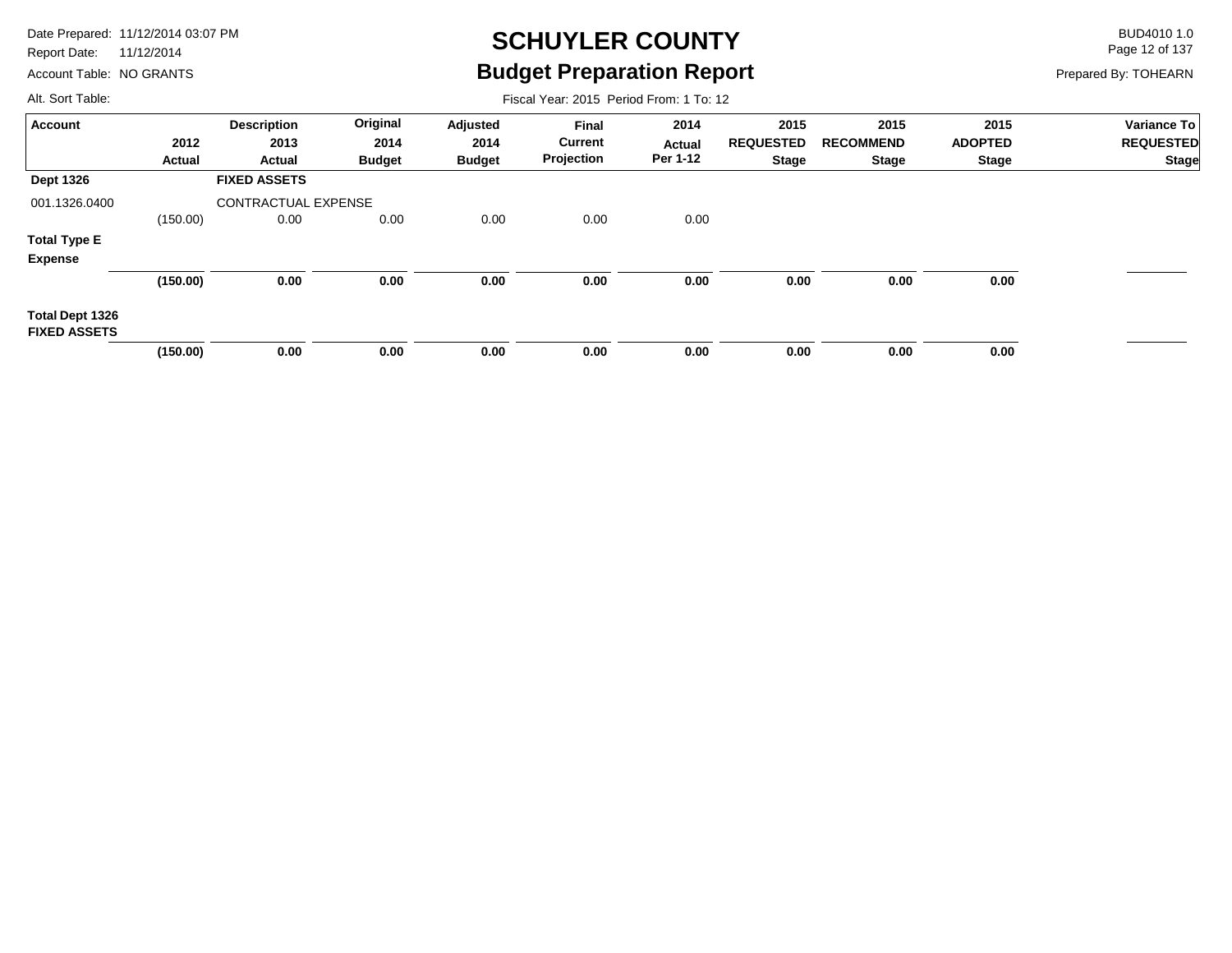Report Date: 11/12/2014

Alt. Sort Table:

Account Table: NO GRANTS

#### **SCHUYLER COUNTY** BUD4010 1.0 **Budget Preparation Report**

Page 13 of 137

| Alt. Sort Table:                      |                | Fiscal Year: 2015 Period From: 1 To: 12 |                                     |                                          |                                              |                                   |                                          |                                          |                        |                                                 |  |  |  |  |
|---------------------------------------|----------------|-----------------------------------------|-------------------------------------|------------------------------------------|----------------------------------------------|-----------------------------------|------------------------------------------|------------------------------------------|------------------------|-------------------------------------------------|--|--|--|--|
| <b>Account</b>                        | 2012<br>Actual | <b>Description</b><br>2013<br>Actual    | Original<br>2014                    | <b>Adjusted</b><br>2014<br><b>Budget</b> | <b>Final</b><br><b>Current</b><br>Projection | 2014<br><b>Actual</b><br>Per 1-12 | 2015<br><b>REQUESTED</b><br><b>Stage</b> | 2015<br><b>RECOMMEND</b><br><b>Stage</b> | 2015<br><b>ADOPTED</b> | Variance To<br><b>REQUESTED</b><br><b>Stage</b> |  |  |  |  |
| Dept 1355                             |                | <b>ASSESSMENT</b>                       | <b>Budget</b>                       |                                          |                                              |                                   |                                          |                                          | <b>Stage</b>           |                                                 |  |  |  |  |
| 001.1355.2201                         |                | TAX ASSESSMENT SERVICE                  |                                     |                                          |                                              |                                   |                                          |                                          |                        |                                                 |  |  |  |  |
|                                       | 18,379.10      | 18,869.60                               | 18,090.00                           | 18,090.00                                | 0.00                                         | 17,482.16                         | 17,388.00                                | 17,388.00                                | 17,388.00              | $-3.88%$                                        |  |  |  |  |
| 001.1355.2210                         |                |                                         | <b>GENERAL SERVICE-OTHER GOV'TS</b> |                                          |                                              |                                   |                                          |                                          |                        |                                                 |  |  |  |  |
|                                       | 164,755.00     | 168,817.00                              | 181,429.00                          | 181,429.00                               | 0.00                                         | 187,789.23                        | 183,919.00                               | 183,919.00                               | 183,919.00             | 1.37%                                           |  |  |  |  |
| 001.1355.3040                         |                | REAL PROPERTY TAX ADMIN.                |                                     |                                          |                                              |                                   |                                          |                                          |                        |                                                 |  |  |  |  |
|                                       | 0.00           | 585.90                                  | 1,300.00                            | 1,300.00                                 | 0.00                                         | 705.70                            | 1,300.00                                 | 1,300.00                                 | 1,300.00               |                                                 |  |  |  |  |
| <b>Total Type R</b><br>Revenue        |                |                                         |                                     |                                          |                                              |                                   |                                          |                                          |                        |                                                 |  |  |  |  |
|                                       | (183, 134.10)  | (188, 272.50)                           | (200, 819.00)                       | (200, 819.00)                            | 0.00                                         | (205, 977.09)                     | (202, 607.00)                            | (202, 607.00)                            | (202, 607.00)          | 0.89%                                           |  |  |  |  |
| 001.1355.0100                         |                |                                         | PERSONNEL SERVICES REGULAR          |                                          |                                              |                                   |                                          |                                          |                        |                                                 |  |  |  |  |
|                                       | 205,148.39     | 207,012.29                              | 213,110.00                          | 213,110.00                               | 0.00                                         | 154,059.32                        | 217,883.00                               | 217,883.00                               | 217,883.00             | 2.23%                                           |  |  |  |  |
| 001.1355.0101                         |                |                                         | PERSONNEL SERVICES OVERTIME         |                                          |                                              |                                   |                                          |                                          |                        |                                                 |  |  |  |  |
|                                       | 113.34         | 197.14                                  | 0.00                                | 0.00                                     | 0.00                                         | 0.00                              |                                          |                                          |                        |                                                 |  |  |  |  |
| 001.1355.0400                         |                | CONTRACTUAL EXPENSE                     |                                     |                                          |                                              |                                   |                                          |                                          |                        |                                                 |  |  |  |  |
|                                       | 15,377.26      | 23,033.94                               | 23,400.00                           | 23,400.00                                | 0.00                                         | 12,436.63                         | 21,600.00                                | 21,600.00                                | 21,600.00              | $-7.69%$                                        |  |  |  |  |
| 001.1355.0577                         |                | <b>TAX MAPS</b>                         |                                     |                                          |                                              |                                   |                                          |                                          |                        |                                                 |  |  |  |  |
|                                       | 16,000.00      | 16,000.00                               | 17,000.00                           | 17,000.00                                | 0.00                                         | 16,000.00                         | 17,000.00                                | 17,000.00                                | 17,000.00              |                                                 |  |  |  |  |
| <b>Total Type E</b><br><b>Expense</b> |                |                                         |                                     |                                          |                                              |                                   |                                          |                                          |                        |                                                 |  |  |  |  |
|                                       | 236,638.99     | 246,243.37                              | 253,510.00                          | 253,510.00                               | 0.00                                         | 182,495.95                        | 256,483.00                               | 256,483.00                               | 256,483.00             | 1.17%                                           |  |  |  |  |
| Total Dept 1355<br><b>ASSESSMENT</b>  |                |                                         |                                     |                                          |                                              |                                   |                                          |                                          |                        |                                                 |  |  |  |  |
|                                       | 53,504.89      | 57,970.87                               | 52,691.00                           | 52,691.00                                | 0.00                                         | (23, 481.14)                      | 53,876.00                                | 53,876.00                                | 53,876.00              | 2.25%                                           |  |  |  |  |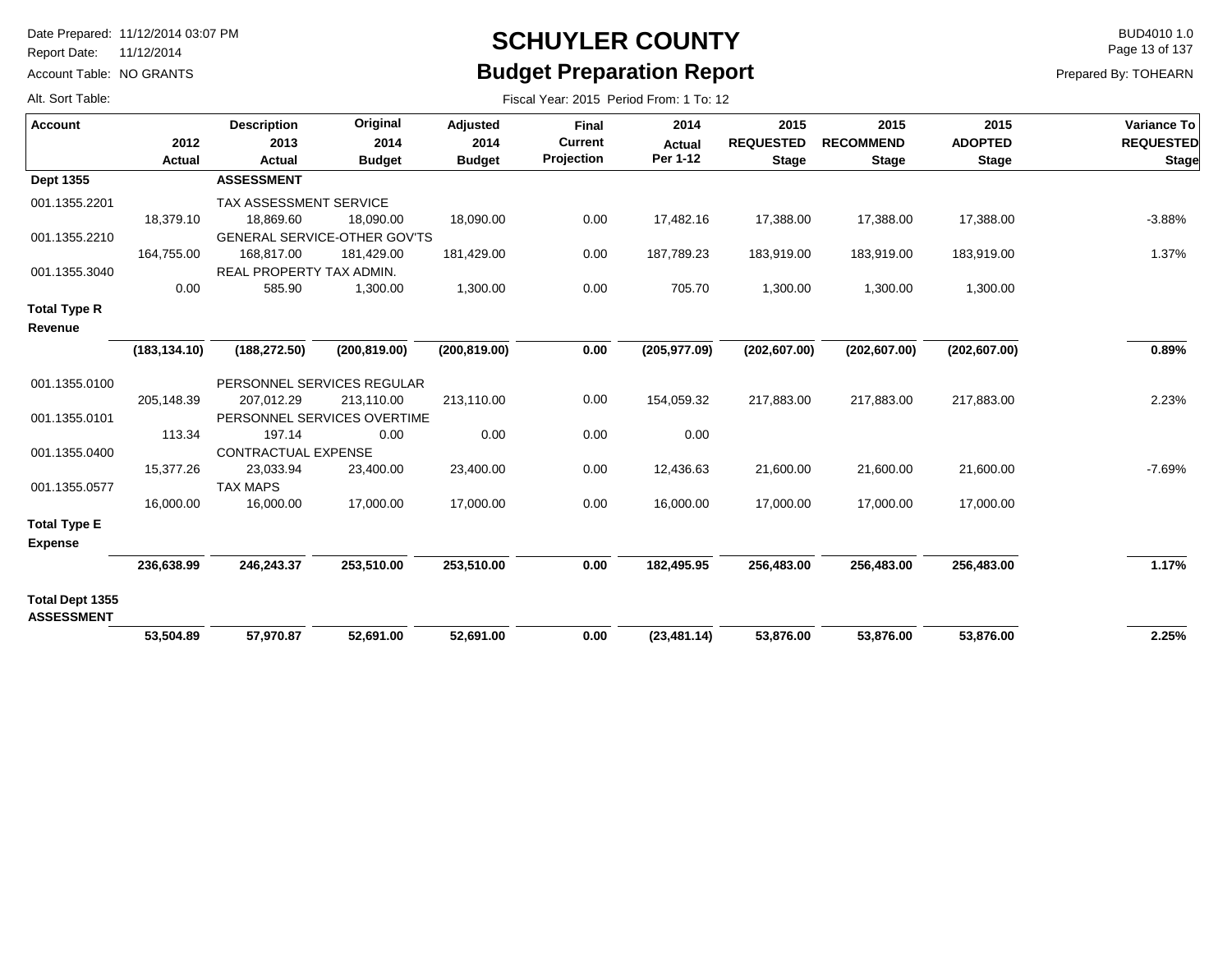Report Date: 11/12/2014

Account Table: NO GRANTS

# **SCHUYLER COUNTY** BUD4010 1.0 **Budget Preparation Report**

Fiscal Year: 2015 Period From: 1 To: 12

Page 14 of 137

Prepared By: TOHEARN

| <b>Account</b>                                        |              | <b>Description</b>                 | Original      | Adjusted      | <b>Final</b> | 2014         | 2015             | 2015             | 2015           | Variance To      |
|-------------------------------------------------------|--------------|------------------------------------|---------------|---------------|--------------|--------------|------------------|------------------|----------------|------------------|
|                                                       | 2012         | 2013                               | 2014          | 2014          | Current      | Actual       | <b>REQUESTED</b> | <b>RECOMMEND</b> | <b>ADOPTED</b> | <b>REQUESTED</b> |
|                                                       | Actual       | Actual                             | <b>Budget</b> | <b>Budget</b> | Projection   | Per 1-12     | <b>Stage</b>     | <b>Stage</b>     | <b>Stage</b>   | <b>Stage</b>     |
| <b>Dept 1362</b>                                      |              | <b>TAX ADVERTISING AND EXPENSE</b> |               |               |              |              |                  |                  |                |                  |
| 001.1362.1235                                         |              | CHARGES-TAX ADVERTISING & EXP      |               |               |              |              |                  |                  |                |                  |
|                                                       | 80,465.78    | 69,608.05                          | 70,000.00     | 70,000.00     | 0.00         | 58,043.50    | 70,000.00        | 70,000.00        | 70,000.00      |                  |
| <b>Total Type R</b>                                   |              |                                    |               |               |              |              |                  |                  |                |                  |
| Revenue                                               |              |                                    |               |               |              |              |                  |                  |                |                  |
|                                                       | (80, 465.78) | (69,608.05)                        | (70,000.00)   | (70,000.00)   | 0.00         | (58,043.50)  | (70,000.00)      | (70,000.00)      | (70,000.00)    |                  |
| 001.1362.0400                                         |              | <b>CONTRACTUAL EXPENSE</b>         |               |               |              |              |                  |                  |                |                  |
|                                                       | 20,375.73    | 17,659.13                          | 27,000.00     | 27,000.00     | 0.00         | 13,841.29    | 27,000.00        | 27,000.00        | 27,000.00      |                  |
| <b>Total Type E</b>                                   |              |                                    |               |               |              |              |                  |                  |                |                  |
| <b>Expense</b>                                        |              |                                    |               |               |              |              |                  |                  |                |                  |
|                                                       | 20,375.73    | 17,659.13                          | 27,000.00     | 27,000.00     | 0.00         | 13,841.29    | 27,000.00        | 27,000.00        | 27,000.00      |                  |
| Total Dept 1362<br><b>TAX ADVERTISING AND EXPENSE</b> |              |                                    |               |               |              |              |                  |                  |                |                  |
|                                                       | (60,090.05)  | (51, 948.92)                       | (43,000.00)   | (43,000.00)   | 0.00         | (44, 202.21) | (43,000.00)      | (43,000.00)      | (43,000.00)    |                  |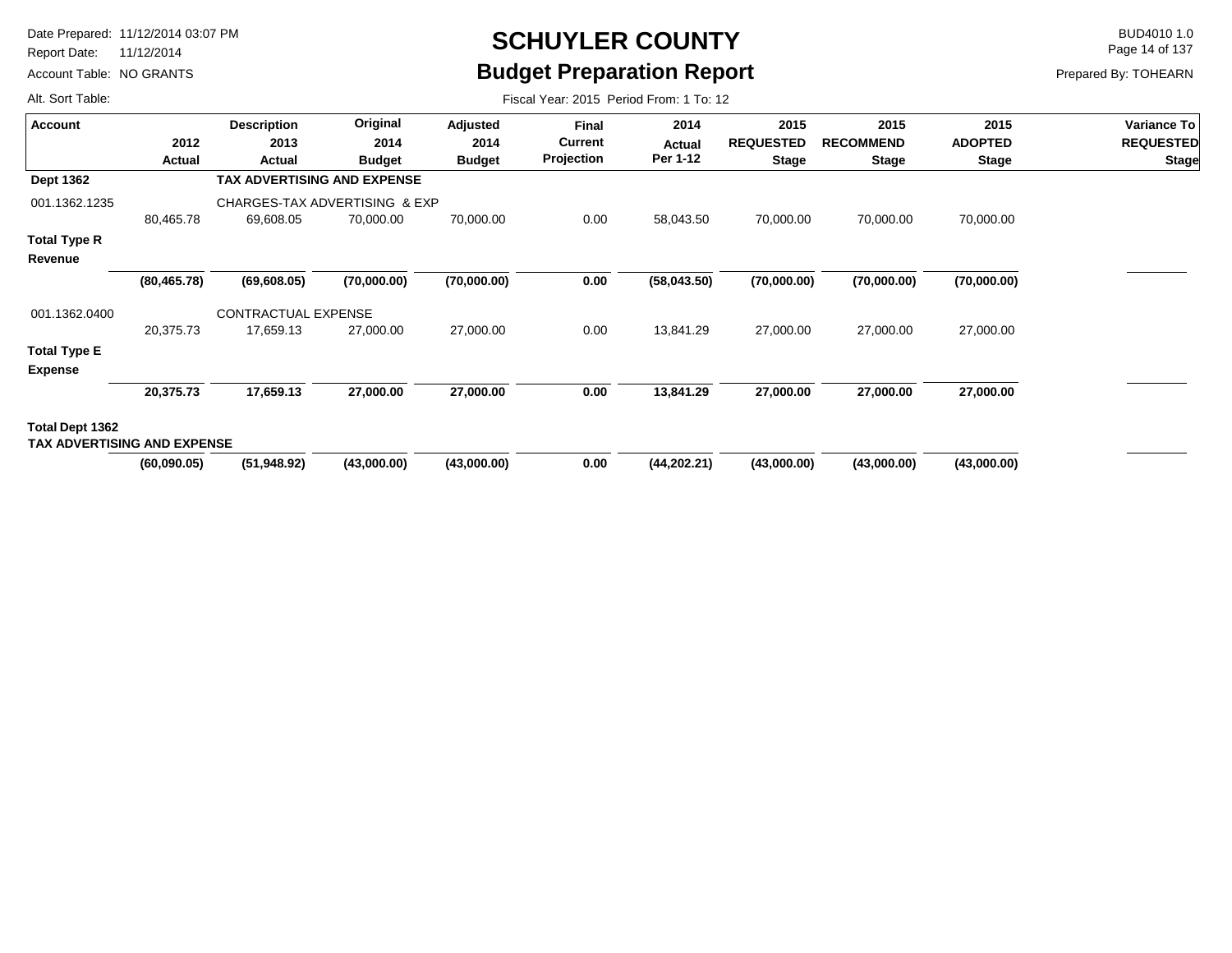Report Date: 11/12/2014

Account Table: NO GRANTS

#### **SCHUYLER COUNTY** BUD4010 1.0 **Budget Preparation Report**

Fiscal Year: 2015 Period From: 1 To: 12

Page 15 of 137

Prepared By: TOHEARN

| Account             |               | <b>Description</b>                           | Original      | Adjusted      | Final      | 2014          | 2015             | 2015             | 2015           | Variance To      |
|---------------------|---------------|----------------------------------------------|---------------|---------------|------------|---------------|------------------|------------------|----------------|------------------|
|                     | 2012          | 2013                                         | 2014          | 2014          | Current    | Actual        | <b>REQUESTED</b> | <b>RECOMMEND</b> | <b>ADOPTED</b> | <b>REQUESTED</b> |
|                     | Actual        | <b>Actual</b>                                | <b>Budget</b> | <b>Budget</b> | Projection | Per 1-12      | <b>Stage</b>     | <b>Stage</b>     | <b>Stage</b>   | <b>Stage</b>     |
| <b>Dept 1410</b>    |               | <b>COUNTY CLERK</b>                          |               |               |            |               |                  |                  |                |                  |
| 001.1410.1136       |               | AUTOMOBILE USE TAX                           |               |               |            |               |                  |                  |                |                  |
|                     | 126,902.98    | 125,516.69                                   | 125,000.00    | 125,000.00    | 0.00       | 100,483.82    | 126,000.00       | 126,000.00       | 126,000.00     | 0.80%            |
| 001.1410.1205       |               | <b>EZ PASS SALES</b>                         |               |               |            |               |                  |                  |                |                  |
|                     | 0.00          | 0.00                                         | 1,000.00      | 1,000.00      | 0.00       | 0.00          |                  |                  |                | $-100.00\%$      |
| 001.1410.1255       |               | <b>COUNTY CLERK FEES</b>                     |               |               |            |               |                  |                  |                |                  |
|                     | 418,556.60    | 408,703.67                                   | 400,000.00    | 400,000.00    | 0.00       | 333,106.12    | 430,000.00       | 430,000.00       | 430,000.00     | 7.50%            |
| 001.1410.2401       |               | <b>INTEREST ON INVESTMENTS</b>               |               |               |            |               |                  |                  |                |                  |
|                     | 0.00          | 0.00                                         | 200.00        | 200.00        | 0.00       | 0.00          | 200.00           | 200.00           | 200.00         |                  |
| <b>Total Type R</b> |               |                                              |               |               |            |               |                  |                  |                |                  |
| Revenue             |               |                                              |               |               |            |               |                  |                  |                |                  |
|                     | (545, 459.58) | (534, 220.36)                                | (526, 200.00) | (526, 200.00) | 0.00       | (433, 589.94) | (556, 200.00)    | (556, 200.00)    | (556, 200.00)  | 5.70%            |
|                     |               |                                              |               |               |            |               |                  |                  |                |                  |
| 001.1410.0100       |               | PERSONNEL SERVICES REGULAR                   |               |               |            |               |                  |                  |                |                  |
|                     | 224,502.48    | 239,082.69                                   | 256,000.00    | 256,000.00    | 0.00       | 194,466.62    | 254,384.00       | 254,384.00       | 254,384.00     | $-0.63%$         |
| 001.1410.0101       |               | PERSONNEL SERVICES OVERTIME                  |               | 0.00          |            | 0.00          |                  |                  |                |                  |
|                     | 188.88        | 113.80                                       | 0.00          |               | 0.00       |               |                  |                  |                |                  |
| 001.1410.0403       | 150.00        | <b>ASSOCIATION DUES</b>                      | 250.00        |               |            |               | 250.00           | 250.00           | 250.00         |                  |
|                     |               | 225.00                                       |               | 250.00        | 0.00       | 225.00        |                  |                  |                |                  |
| 001.1410.0407       | 1,850.00      | <b>BOOKS &amp; SUBSCRIPTIONS</b><br>2,934.00 | 500.00        | 500.00        | 0.00       | 275.00        | 500.00           | 500.00           | 500.00         |                  |
| 001.1410.0409       |               | <b>CONFERENCE EXPENSE</b>                    |               |               |            |               |                  |                  |                |                  |
|                     | 1,035.58      | 998.58                                       | 1,000.00      | 1,000.00      | 0.00       | 89.60         | 1,000.00         | 1,000.00         | 1,000.00       |                  |
| 001.1410.0410       |               | <b>COPIER SUPPLIES &amp; EXPENSE</b>         |               |               |            |               |                  |                  |                |                  |
|                     | 1,087.86      | 809.46                                       | 1,600.00      | 1,600.00      | 0.00       | 1,031.05      | 1,600.00         | 1,600.00         | 1,600.00       |                  |
| 001.1410.0426       |               | MAINTENANCE OF EQUIPMENT                     |               |               |            |               |                  |                  |                |                  |
|                     | 1,078.02      | 1,110.30                                     | 1,500.00      | 1,500.00      | 0.00       | 1,216.70      | 1,500.00         | 1,500.00         | 1,500.00       |                  |
| 001.1410.0428       |               | <b>MICROFILILMING</b>                        |               |               |            |               |                  |                  |                |                  |
|                     | 14,184.00     | 15,744.00                                    | 16,000.00     | 16,000.00     | 0.00       | 12,950.00     | 16,000.00        | 16,000.00        | 16,000.00      |                  |
| 001.1410.0431       |               | <b>OFFICE SUPPLIES</b>                       |               |               |            |               |                  |                  |                |                  |
|                     | 8,493.42      | 4,938.02                                     | 6,500.00      | 6,486.04      | 0.00       | 4,326.88      | 7,000.00         | 7,000.00         | 7,000.00       | 7.69%            |
| 001.1410.0433       |               | POSTAGE AND FREIGHT                          |               |               |            |               |                  |                  |                |                  |
|                     | 2,682.39      | 3,897.34                                     | 3,000.00      | 3,000.00      | 0.00       | 2,076.19      | 3,000.00         | 3,000.00         | 3,000.00       |                  |
| 001.1410.0434       |               | <b>PRINTING</b>                              |               |               |            |               |                  |                  |                |                  |
|                     | 456.25        | 102.25                                       | 250.00        | 250.00        | 0.00       | 0.00          | 250.00           | 250.00           | 250.00         |                  |
| 001.1410.0439       |               | <b>TELEPHONE</b>                             |               |               |            |               |                  |                  |                |                  |
|                     | 1,319.78      | 1,304.99                                     | 1,300.00      | 1,300.00      | 0.00       | 1,126.38      | 1,300.00         | 1,300.00         | 1,300.00       |                  |
| <b>Total Type E</b> |               |                                              |               |               |            |               |                  |                  |                |                  |
| <b>Expense</b>      |               |                                              |               |               |            |               |                  |                  |                |                  |
|                     | 257,028.66    | 271,260.43                                   | 287,900.00    | 287,886.04    | 0.00       | 217,783.42    | 286,784.00       | 286,784.00       | 286,784.00     | $-0.39%$         |
|                     |               |                                              |               |               |            |               |                  |                  |                |                  |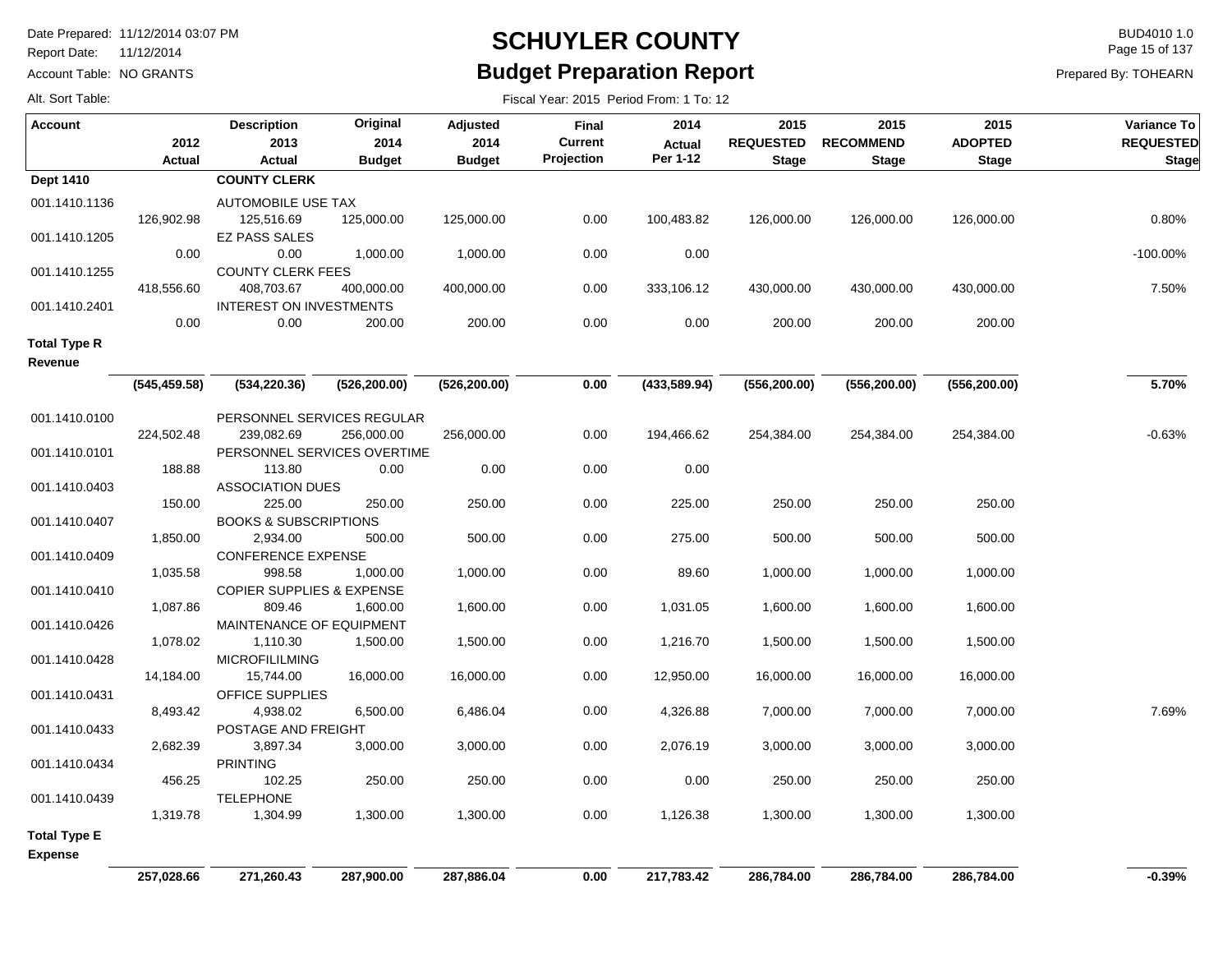Report Date: 11/12/2014

Account Table: NO GRANTS

# **SCHUYLER COUNTY** BUD4010 1.0 **Budget Preparation Report**

Fiscal Year: 2015 Period From: 1 To: 12

Page 16 of 137

Prepared By: TOHEARN

| <b>Account</b>                         |               | <b>Description</b>  | Original      | Adjusted      | <b>Final</b> | 2014          | 2015             | 2015             | 2015           | <b>Variance To</b> |
|----------------------------------------|---------------|---------------------|---------------|---------------|--------------|---------------|------------------|------------------|----------------|--------------------|
|                                        | 2012          | 2013                | 2014          | 2014          | Current      | Actual        | <b>REQUESTED</b> | <b>RECOMMEND</b> | <b>ADOPTED</b> | <b>REQUESTED</b>   |
|                                        | Actual        | <b>Actual</b>       | <b>Budget</b> | <b>Budget</b> | Projection   | Per 1-12      | <b>Stage</b>     | <b>Stage</b>     | <b>Stage</b>   | Stage              |
| <b>Dept 1410</b>                       |               | <b>COUNTY CLERK</b> |               |               |              |               |                  |                  |                |                    |
| Total Dept 1410<br><b>COUNTY CLERK</b> |               |                     |               |               |              |               |                  |                  |                |                    |
|                                        | (288, 430.92) | (262, 959.93)       | (238, 300.00) | (238, 313.96) | 0.00         | (215, 806.52) | (269, 416.00)    | (269, 416.00)    | (269, 416.00)  | 13.06%             |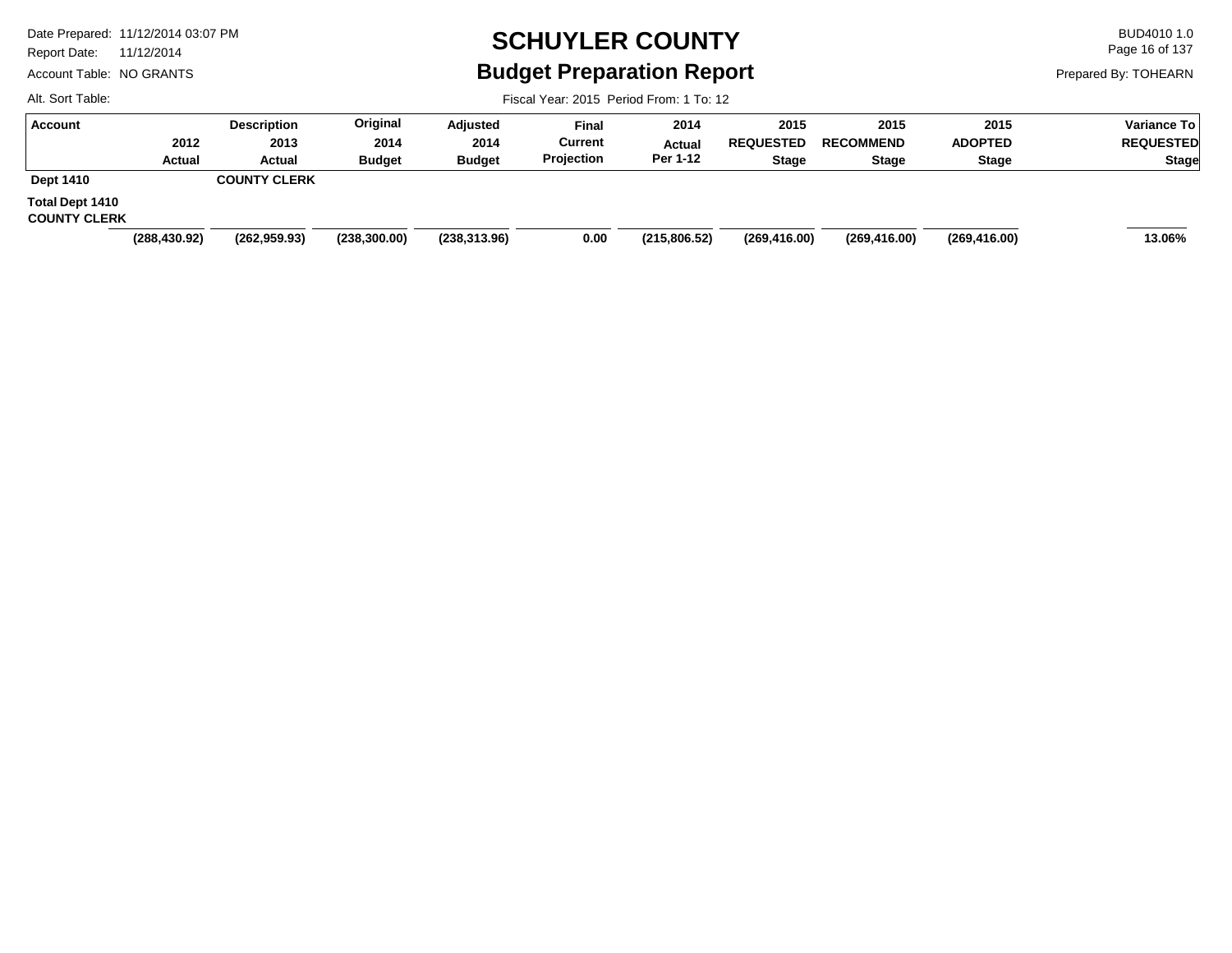Report Date: 11/12/2014

Alt. Sort Table:

Account Table: NO GRANTS

### **SCHUYLER COUNTY** BUD4010 1.0 **Budget Preparation Report**

Fiscal Year: 2015 Period From: 1 To: 12

Page 17 of 137

| <b>Account</b>                                   | 2012<br><b>Actual</b> | <b>Description</b><br>2013<br><b>Actual</b>              | Original<br>2014<br><b>Budget</b> | Adjusted<br>2014<br><b>Budget</b> | Final<br><b>Current</b><br>Projection | 2014<br><b>Actual</b><br>Per 1-12 | 2015<br><b>REQUESTED</b><br><b>Stage</b> | 2015<br><b>RECOMMEND</b><br><b>Stage</b> | 2015<br><b>ADOPTED</b><br><b>Stage</b> | Variance To<br><b>REQUESTED</b><br>Stage |
|--------------------------------------------------|-----------------------|----------------------------------------------------------|-----------------------------------|-----------------------------------|---------------------------------------|-----------------------------------|------------------------------------------|------------------------------------------|----------------------------------------|------------------------------------------|
| <b>Dept 1420</b>                                 |                       | <b>COUNTY ATTORNEY</b>                                   |                                   |                                   |                                       |                                   |                                          |                                          |                                        |                                          |
| 001.1420.1265                                    | 305,000.00            | <b>ATTORNEY FEES</b><br>314,150.00                       | 314,150.00                        | 314,150.00                        | 0.00                                  | 161,787.50                        | 314,150.00                               | 314,150.00                               | 314,150.00                             |                                          |
| <b>Total Type R</b><br>Revenue                   |                       |                                                          |                                   |                                   |                                       |                                   |                                          |                                          |                                        |                                          |
|                                                  | (305,000.00)          | (314, 150.00)                                            | (314, 150.00)                     | (314, 150.00)                     | 0.00                                  | (161, 787.50)                     | (314, 150.00)                            | (314, 150.00)                            | (314, 150.00)                          |                                          |
| 001.1420.0100                                    |                       | PERSONNEL SERVICES REGULAR                               |                                   |                                   |                                       |                                   |                                          |                                          |                                        |                                          |
|                                                  | 279,387.88            | 297,130.69                                               | 305,649.00                        | 305,649.00                        | 0.00                                  | 221,908.62                        | 314,976.00                               | 314,976.00                               | 314,976.00                             | 3.05%                                    |
| 001.1420.0401                                    |                       | CONTRACTUAL OVERLOAD ATTORNEY FOR ABUSE AND NEGLECT(DSS) |                                   |                                   |                                       |                                   |                                          |                                          |                                        |                                          |
|                                                  | 4,830.00              | 2,231.25                                                 | 6,000.00                          | 6,000.00                          | 0.00                                  | 0.00                              | 6,000.00                                 | 6,000.00                                 | 6,000.00                               |                                          |
| 001.1420.0403                                    |                       | <b>ASSOCIATION DUES</b>                                  |                                   |                                   |                                       |                                   |                                          |                                          |                                        |                                          |
|                                                  | 225.00                | 225.00                                                   | 325.00                            | 325.00                            | 0.00                                  | 225.00                            | 325.00                                   | 325.00                                   | 325.00                                 |                                          |
| 001.1420.0407                                    |                       | <b>BOOKS &amp; SUBSCRIPTIONS</b>                         |                                   |                                   |                                       |                                   |                                          |                                          |                                        |                                          |
|                                                  | 4,832.17              | 5,612.82                                                 | 5,500.00                          | 5,500.00                          | 0.00                                  | 4,750.37                          | 5,500.00                                 | 5,500.00                                 | 5,500.00                               |                                          |
| 001.1420.0409                                    |                       | <b>CONFERENCE EXPENSE</b>                                |                                   |                                   |                                       |                                   |                                          |                                          |                                        |                                          |
|                                                  | 1,356.53              | 2,396.34                                                 | 2,500.00                          | 2,500.00                          | 0.00                                  | 2,246.45                          | 2,500.00                                 | 2,500.00                                 | 2,500.00                               |                                          |
| 001.1420.0410                                    |                       | <b>COPIER SUPPLIES &amp; EXPENSE</b>                     |                                   |                                   |                                       |                                   |                                          |                                          |                                        |                                          |
|                                                  | 943.46                | 838.58                                                   | 2,000.00                          | 2,000.00                          | 0.00                                  | 682.21                            | 2,000.00                                 | 2,000.00                                 | 2,000.00                               |                                          |
| 001.1420.0433                                    |                       | POSTAGE AND FREIGHT                                      |                                   |                                   |                                       |                                   |                                          |                                          |                                        |                                          |
|                                                  | 715.92                | 465.35                                                   | 750.00                            | 750.00                            | 0.00                                  | 440.20                            | 750.00                                   | 750.00                                   | 750.00                                 |                                          |
| 001.1420.0438                                    |                       | <b>SUPPLIES</b>                                          |                                   |                                   |                                       |                                   |                                          |                                          |                                        |                                          |
|                                                  | 2,090.79              | 1,797.63                                                 | 2,500.00                          | 2,468.81                          | 0.00                                  | 1,445.23                          | 2,469.00                                 | 2,469.00                                 | 2,469.00                               | $-1.24%$                                 |
| 001.1420.0439                                    |                       | <b>TELEPHONE</b>                                         |                                   |                                   |                                       |                                   |                                          |                                          |                                        |                                          |
|                                                  | 1,561.10              | 1,587.73                                                 | 1,600.00                          | 1,600.00                          | 0.00                                  | 1,302.86                          | 1,600.00                                 | 1,600.00                                 | 1,600.00                               |                                          |
| 001.1420.0443                                    |                       | WITNESS FEES & TRIAL EXPENSE                             |                                   |                                   |                                       |                                   |                                          |                                          |                                        |                                          |
|                                                  | 819.88                | 645.05                                                   | 1,000.00                          | 1,000.00                          | 0.00                                  | 766.12                            | 1,000.00                                 | 1,000.00                                 | 1,000.00                               |                                          |
| <b>Total Type E</b><br><b>Expense</b>            |                       |                                                          |                                   |                                   |                                       |                                   |                                          |                                          |                                        |                                          |
|                                                  | 296,762.73            | 312,930.44                                               | 327,824.00                        | 327,792.81                        | 0.00                                  | 233,767.06                        | 337,120.00                               | 337,120.00                               | 337,120.00                             | 2.84%                                    |
|                                                  |                       |                                                          |                                   |                                   |                                       |                                   |                                          |                                          |                                        |                                          |
| <b>Total Dept 1420</b><br><b>COUNTY ATTORNEY</b> |                       |                                                          |                                   |                                   |                                       |                                   |                                          |                                          |                                        |                                          |
|                                                  | (8, 237.27)           | (1,219.56)                                               | 13,674.00                         | 13,642.81                         | 0.00                                  | 71,979.56                         | 22,970.00                                | 22,970.00                                | 22,970.00                              | 67.98%                                   |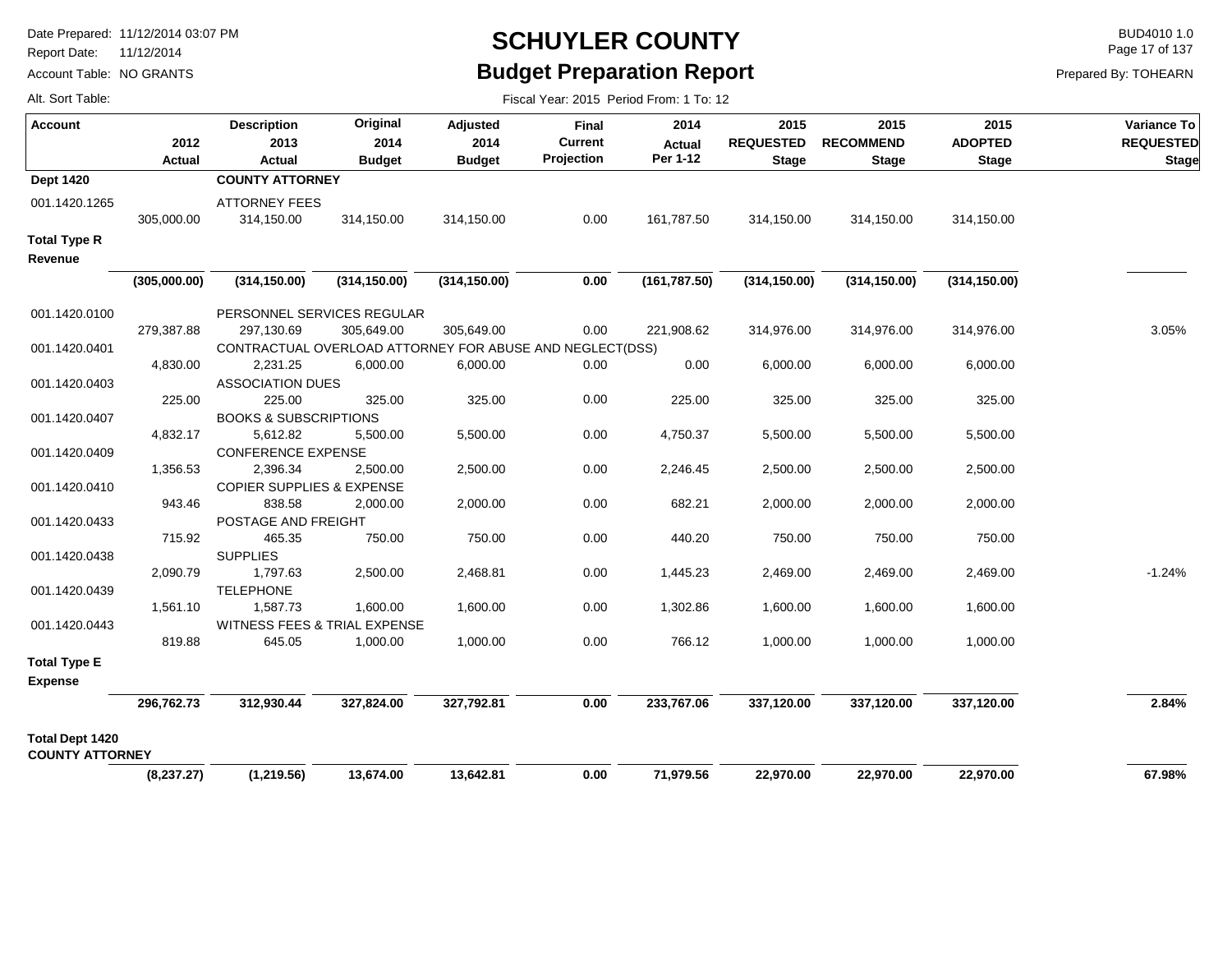Report Date: 11/12/2014

Account Table: NO GRANTS

#### **SCHUYLER COUNTY** BUD4010 1.0 **Budget Preparation Report**

Page 18 of 137

| Alt. Sort Table:                      |            |                                    |                  |                         |                         |                       |                          |                          |                        |                                        |
|---------------------------------------|------------|------------------------------------|------------------|-------------------------|-------------------------|-----------------------|--------------------------|--------------------------|------------------------|----------------------------------------|
| <b>Account</b>                        | 2012       | <b>Description</b><br>2013         | Original<br>2014 | <b>Adjusted</b><br>2014 | Final<br><b>Current</b> | 2014<br><b>Actual</b> | 2015<br><b>REQUESTED</b> | 2015<br><b>RECOMMEND</b> | 2015<br><b>ADOPTED</b> | <b>Variance To</b><br><b>REQUESTED</b> |
|                                       | Actual     | Actual                             | <b>Budget</b>    | <b>Budget</b>           | Projection              | Per 1-12              | <b>Stage</b>             | <b>Stage</b>             | <b>Stage</b>           | Stage                                  |
| <b>Dept 1430</b>                      |            | <b>PERSONNEL - HUMAN RESOURCES</b> |                  |                         |                         |                       |                          |                          |                        |                                        |
| 001.1430.1260                         |            | HR REVENUES - FEES                 |                  |                         |                         |                       |                          |                          |                        |                                        |
|                                       | 1,312.60   | 1,021.50                           | 1,500.00         | 1,500.00                | 0.00                    | 0.00                  | 1,500.00                 | 1,500.00                 | 1,500.00               |                                        |
| 001.1430.1289                         |            | OTHER DEPTARTMENTAL INCOME-WGI     |                  |                         |                         |                       |                          |                          |                        |                                        |
|                                       | 0.00       | 22.50                              | 0.00             | 0.00                    | 0.00                    | 29.78                 |                          |                          |                        |                                        |
| 001.1430.2701                         |            | REFUNDS OF PRIOR YEARS EXPEND.     |                  |                         |                         |                       |                          |                          |                        |                                        |
|                                       | 30.29      | 0.00                               | 0.00             | 0.00                    | 0.00                    | 0.00                  |                          |                          |                        |                                        |
| <b>Total Type R</b><br>Revenue        |            |                                    |                  |                         |                         |                       |                          |                          |                        |                                        |
|                                       | (1,342.89) | (1,044.00)                         | (1,500.00)       | (1,500.00)              | 0.00                    | (29.78)               | (1,500.00)               | (1,500.00)               | (1,500.00)             |                                        |
| 001.1430.0100                         |            | PERSONNEL SERVICES REGULAR         |                  |                         |                         |                       |                          |                          |                        |                                        |
|                                       | 90,069.77  | 79,286.73                          | 81,890.00        | 81,890.00               | 0.00                    | 62,001.10             | 92,820.00                | 92,820.00                | 92,820.00              | 13.34%                                 |
| 001.1430.0403                         |            | <b>ASSOCIATION DUES</b>            |                  |                         |                         |                       |                          |                          |                        |                                        |
|                                       | 180.00     | 0.00                               | 200.00           | 0.00                    | 0.00                    | 0.00                  | 200.00                   | 200.00                   | 200.00                 |                                        |
| 001.1430.0410                         |            | <b>COPIER SUPPLIES</b>             |                  |                         |                         |                       |                          |                          |                        |                                        |
|                                       | 554.15     | 506.10                             | 600.00           | 510.00                  | 0.00                    | 476.15                | 600.00                   | 600.00                   | 600.00                 |                                        |
| 001.1430.0429                         |            | MEDICAL SUPPLIES & EXPENSE         |                  |                         |                         |                       |                          |                          |                        |                                        |
|                                       | 1,721.87   | 1,431.86                           | 3,000.00         | 1,000.00                | 0.00                    | 0.00                  | 2,000.00                 | 2,000.00                 | 2,000.00               | $-33.33%$                              |
| 001.1430.0431                         |            | <b>OFFICE SUPPLIES</b>             |                  |                         |                         |                       |                          |                          |                        |                                        |
|                                       | 1,557.53   | 1,260.92                           | 1,600.00         | 2,050.00                | 0.00                    | 1,889.82              | 1,600.00                 | 1,600.00                 | 1,600.00               |                                        |
| 001.1430.0433                         |            | POSTAGE AND FREIGHT                |                  |                         |                         |                       |                          |                          |                        |                                        |
|                                       | 171.81     | 156.97                             | 800.00           | 350.00                  | 0.00                    | 285.95                | 800.00                   | 800.00                   | 800.00                 |                                        |
| 001.1430.0435                         |            | PROFESSIONAL FEES & SERVICES       |                  |                         |                         |                       |                          |                          |                        |                                        |
|                                       | 85,325.87  | 91,398.94                          | 90,000.00        | 145,191.00              | 0.00                    | 99,310.64             | 90,000.00                | 90,000.00                | 90,000.00              |                                        |
| 001.1430.0439                         |            | <b>TELEPHONE</b>                   |                  |                         |                         |                       |                          |                          |                        |                                        |
|                                       | 711.85     | 576.81                             | 800.00           | 700.00                  | 0.00                    | 519.87                | 800.00                   | 800.00                   | 800.00                 |                                        |
| 001.1430.0459                         |            | <b>TRAINING</b>                    |                  | 199.00                  | 0.00                    | 199.00                |                          |                          |                        |                                        |
|                                       | 197.00     | 577.41                             | 2,000.00         |                         |                         |                       | 2,000.00                 | 2,000.00                 | 2,000.00               |                                        |
| <b>Total Type E</b><br><b>Expense</b> |            |                                    |                  |                         |                         |                       |                          |                          |                        |                                        |
|                                       | 180,489.85 | 175,195.74                         | 180,890.00       | 231,890.00              | 0.00                    | 164,682.53            | 190,820.00               | 190,820.00               | 190,820.00             | 5.49%                                  |
| <b>Total Dept 1430</b>                |            |                                    |                  |                         |                         |                       |                          |                          |                        |                                        |
| <b>PERSONNEL - HUMAN RESOURCES</b>    |            |                                    |                  |                         |                         |                       |                          |                          |                        |                                        |
|                                       | 179,146.96 | 174,151.74                         | 179,390.00       | 230,390.00              | 0.00                    | 164,652.75            | 189,320.00               | 189.320.00               | 189,320.00             | 5.54%                                  |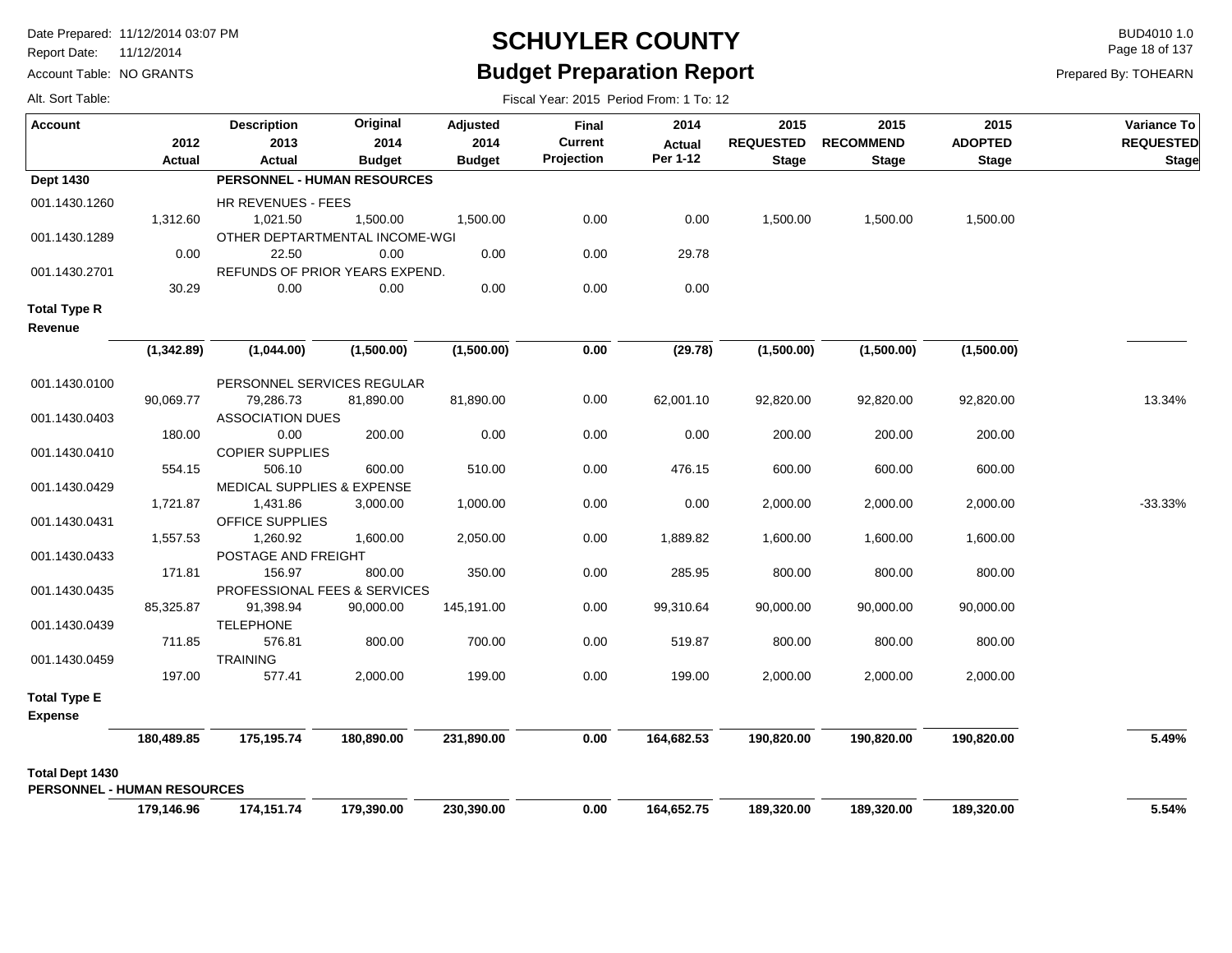Report Date: 11/12/2014

Account Table: NO GRANTS

## **SCHUYLER COUNTY** BUD4010 1.0 **Budget Preparation Report**

Fiscal Year: 2015 Period From: 1 To: 12

Page 19 of 137

|  |  |  | Alt. Sort Table: |
|--|--|--|------------------|
|--|--|--|------------------|

| <b>Account</b>                                 |                | <b>Description</b>                  | Original              | <b>Adjusted</b>       | Final                        | 2014                      | 2015                             | 2015                             | 2015                           | Variance To                      |
|------------------------------------------------|----------------|-------------------------------------|-----------------------|-----------------------|------------------------------|---------------------------|----------------------------------|----------------------------------|--------------------------------|----------------------------------|
|                                                | 2012<br>Actual | 2013<br>Actual                      | 2014<br><b>Budget</b> | 2014<br><b>Budget</b> | <b>Current</b><br>Projection | <b>Actual</b><br>Per 1-12 | <b>REQUESTED</b><br><b>Stage</b> | <b>RECOMMEND</b><br><b>Stage</b> | <b>ADOPTED</b><br><b>Stage</b> | <b>REQUESTED</b><br><b>Stage</b> |
| <b>Dept 1431</b>                               |                | <b>CIVIL SERVICE</b>                |                       |                       |                              |                           |                                  |                                  |                                |                                  |
| 001.1431.1260                                  |                | CIVIL SERVICE - EXAM FEES           |                       |                       |                              |                           |                                  |                                  |                                |                                  |
|                                                | 26,000.00      | 0.00                                | 1,500.00              | 1,500.00              | 0.00                         | 840.00                    | 1,500.00                         | 1,500.00                         | 1,500.00                       |                                  |
| <b>Total Type R</b><br>Revenue                 |                |                                     |                       |                       |                              |                           |                                  |                                  |                                |                                  |
|                                                | (26,000.00)    | 0.00                                | (1,500.00)            | (1,500.00)            | 0.00                         | (840.00)                  | (1,500.00)                       | (1,500.00)                       | (1,500.00)                     |                                  |
| 001.1431.0100                                  |                | PERSONNEL SERVICES REGULAR          |                       |                       |                              |                           |                                  |                                  |                                |                                  |
|                                                | 64,782.44      | 74,843.33                           | 80,381.00             | 80,381.00             | 0.00                         | 56,880.97                 | 82,972.00                        | 82,972.00                        | 82,972.00                      | 3.22%                            |
| 001.1431.0402                                  |                | <b>ADVERTISING</b>                  |                       |                       |                              |                           |                                  |                                  |                                |                                  |
|                                                | 688.09         | 407.76                              | 1,500.00              | 700.00                | 0.00                         | 294.00                    | 1,500.00                         | 1,500.00                         | 1,500.00                       |                                  |
| 001.1431.0417                                  |                | <b>CUSTODIAN (MONITORS/READERS)</b> |                       |                       |                              |                           |                                  |                                  |                                |                                  |
|                                                | 588.00         | 300.00                              | 1,000.00              | 600.00                | 0.00                         | 341.00                    | 1,000.00                         | 1,000.00                         | 1,000.00                       |                                  |
| 001.1431.0431                                  |                | <b>OFFICE SUPPLIES</b>              |                       |                       |                              |                           |                                  |                                  |                                |                                  |
|                                                | 1,960.31       | 1,290.86                            | 2,500.00              | 2,500.00              | 0.00                         | 1,981.23                  | 2,500.00                         | 2,500.00                         | 2,500.00                       |                                  |
| 001.1431.0459                                  |                | <b>TRAINING</b>                     |                       |                       |                              |                           |                                  |                                  |                                |                                  |
|                                                | 210.98         | 337.63                              | 500.00                | 200.00                | 0.00                         | 174.00                    | 500.00                           | 500.00                           | 500.00                         |                                  |
| <b>Total Type E</b><br><b>Expense</b>          |                |                                     |                       |                       |                              |                           |                                  |                                  |                                |                                  |
|                                                | 68,229.82      | 77,179.58                           | 85,881.00             | 84,381.00             | 0.00                         | 59,671.20                 | 88,472.00                        | 88,472.00                        | 88,472.00                      | 3.02%                            |
| <b>Total Dept 1431</b><br><b>CIVIL SERVICE</b> |                |                                     |                       |                       |                              |                           |                                  |                                  |                                |                                  |
|                                                | 42,229.82      | 77,179.58                           | 84,381.00             | 82,881.00             | 0.00                         | 58,831.20                 | 86,972.00                        | 86,972.00                        | 86,972.00                      | 3.07%                            |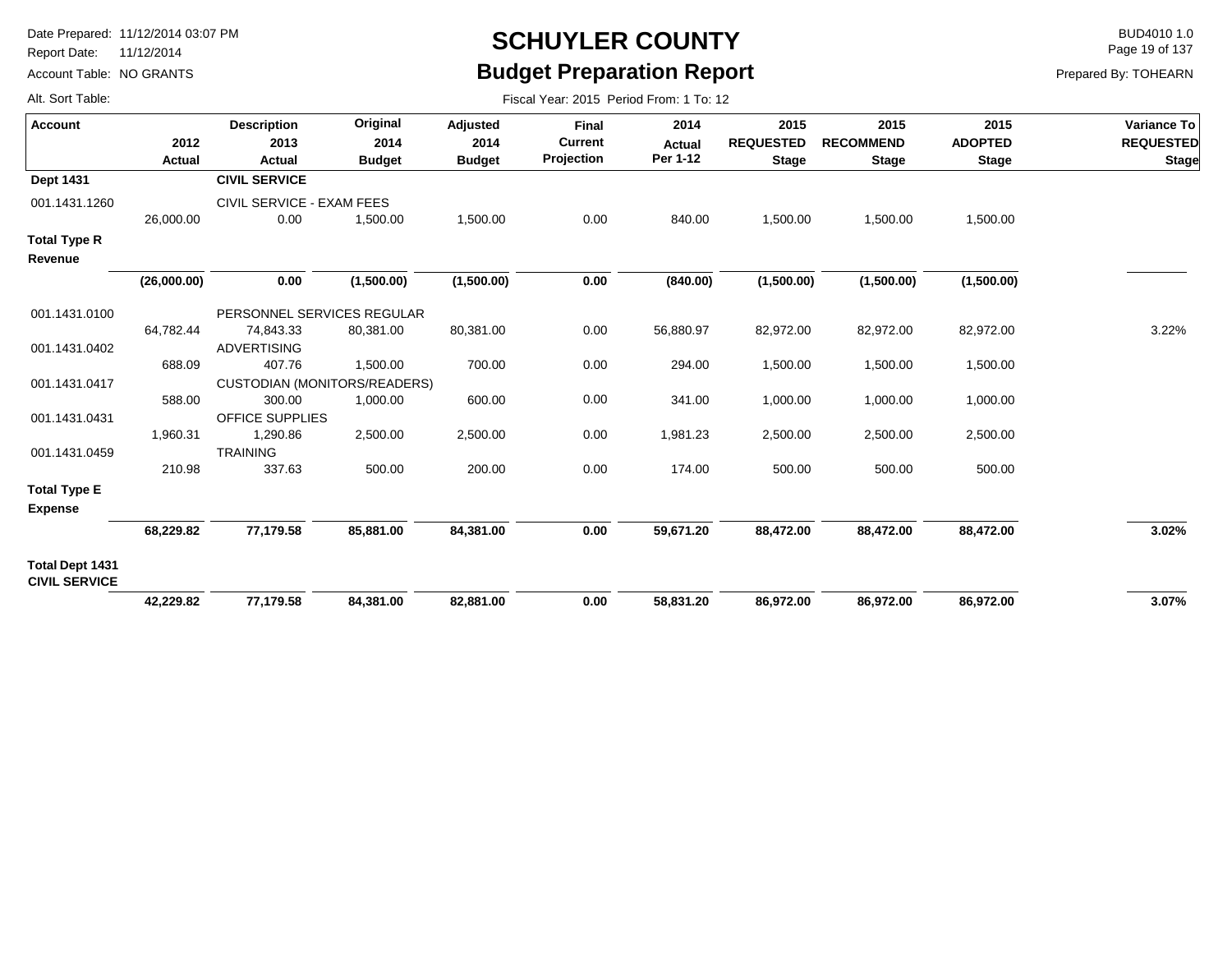Report Date: 11/12/2014

Account Table: NO GRANTS

#### **SCHUYLER COUNTY** BUD4010 1.0 **Budget Preparation Report**

Fiscal Year: 2015 Period From: 1 To: 12

Page 20 of 137

| Alt. Sort Table: |  |
|------------------|--|
|                  |  |

| Account                                    | 2012<br><b>Actual</b> | <b>Description</b><br>2013<br><b>Actual</b> | Original<br>2014<br><b>Budget</b>        | Adjusted<br>2014<br><b>Budget</b> | Final<br><b>Current</b><br>Projection | 2014<br><b>Actual</b><br>Per 1-12 | 2015<br><b>REQUESTED</b><br><b>Stage</b> | 2015<br><b>RECOMMEND</b><br><b>Stage</b> | 2015<br><b>ADOPTED</b><br><b>Stage</b> | Variance To<br><b>REQUESTED</b><br><b>Stage</b> |
|--------------------------------------------|-----------------------|---------------------------------------------|------------------------------------------|-----------------------------------|---------------------------------------|-----------------------------------|------------------------------------------|------------------------------------------|----------------------------------------|-------------------------------------------------|
| <b>Dept 1450</b>                           |                       | <b>ELECTIONS</b>                            |                                          |                                   |                                       |                                   |                                          |                                          |                                        |                                                 |
| 001.1450.2215                              | 45,567.47             | <b>ELECTION SERVICES</b><br>34,862.31       | 45,000.00                                | 45,000.00                         | 0.00                                  | 982.03                            | 35,000.00                                | 35,000.00                                | 35,000.00                              | $-22.22%$                                       |
| <b>Total Type R</b><br>Revenue             |                       |                                             |                                          |                                   |                                       |                                   |                                          |                                          |                                        |                                                 |
|                                            | (45, 567.47)          | (34,862.31)                                 | (45,000.00)                              | (45,000.00)                       | 0.00                                  | (982.03)                          | (35,000.00)                              | (35,000.00)                              | (35,000.00)                            | $-22.22%$                                       |
| 001.1450.0100                              | 104,373.42            | 121,613.50                                  | PERSONNEL SERVICES REGULAR<br>119,783.00 | 100,783.00                        | 0.00                                  | 72,499.77                         | 117,220.00                               | 117,220.00                               | 117,220.00                             | $-2.13%$                                        |
| 001.1450.0200                              |                       | <b>EQUIPMENT</b>                            |                                          |                                   |                                       |                                   |                                          |                                          |                                        |                                                 |
|                                            | 2,214.34              | 52.44                                       | 5,000.00                                 | 20,600.00                         | 0.00                                  | 13,900.00                         | 7,500.00                                 | 7,500.00                                 | 7,500.00                               | 50.00%                                          |
| 001.1450.0400                              | 18,933.68             | CONTRACTUAL EXPENSE<br>17,260.00            | 20,000.00                                | 20,000.00                         | 0.00                                  | 18,560.00                         | 20,000.00                                | 20,000.00                                | 20,000.00                              |                                                 |
| 001.1450.0402                              |                       | <b>ADVERTISING</b>                          |                                          |                                   |                                       |                                   |                                          |                                          |                                        |                                                 |
|                                            | 3,622.73              | 3,277.08                                    | 6,000.00                                 | 3,500.00                          | 0.00                                  | 1,925.73                          | 4,000.00                                 | 4,000.00                                 | 4,000.00                               | $-33.33%$                                       |
| 001.1450.0409                              |                       | <b>CONFERENCE EXPENSE</b>                   |                                          |                                   |                                       |                                   |                                          |                                          |                                        |                                                 |
| 001.1450.0417                              | 800.00                | 532.17<br><b>ELECTION PERSONNEL</b>         | 2,000.00                                 | 2,000.00                          | 0.00                                  | 1,405.00                          | 2,000.00                                 | 2,000.00                                 | 2,000.00                               |                                                 |
|                                            | 25,362.50             | 0.00                                        | 0.00                                     | 24,000.00                         | 0.00                                  | 23,807.50                         | 16,622.00                                | 16,622.00                                | 16,622.00                              | 100.00%                                         |
| 001.1450.0431                              |                       | OFFICE SUPPLIES                             |                                          |                                   |                                       |                                   |                                          |                                          |                                        |                                                 |
|                                            | 4,493.77              | 3,508.07                                    | 8,500.00                                 | 6,000.00                          | 0.00                                  | 3,080.89                          | 6,500.00                                 | 6,500.00                                 | 6,500.00                               | $-23.52%$                                       |
| 001.1450.0433                              | 5,094.68              | POSTAGE AND FREIGHT<br>3,022.52             | 7,500.00                                 | 7,500.00                          | 0.00                                  | 5,231.07                          | 5,000.00                                 | 5,000.00                                 | 5,000.00                               | $-33.33%$                                       |
| 001.1450.0434                              |                       | <b>PRINTING</b>                             |                                          |                                   |                                       |                                   |                                          |                                          |                                        |                                                 |
|                                            | 16,141.70             | 11,080.20                                   | 18,000.00                                | 18,000.00                         | 0.00                                  | 3,207.60                          | 14,000.00                                | 14,000.00                                | 14,000.00                              | $-22.22%$                                       |
| 001.1450.0435                              |                       | <b>ELECTION SERVICES</b>                    |                                          |                                   |                                       |                                   |                                          |                                          |                                        |                                                 |
| <b>Total Type E</b>                        | 3,468.64              | 2,695.90                                    | 5,000.00                                 | 5,000.00                          | 0.00                                  | 4,029.41                          | 5,000.00                                 | 5,000.00                                 | 5,000.00                               |                                                 |
| <b>Expense</b>                             |                       |                                             |                                          |                                   |                                       |                                   |                                          |                                          |                                        |                                                 |
|                                            | 184,505.46            | 163,041.88                                  | 191,783.00                               | 207,383.00                        | 0.00                                  | 147,646.97                        | 197,842.00                               | 197,842.00                               | 197,842.00                             | 3.16%                                           |
| <b>Total Dept 1450</b><br><b>ELECTIONS</b> |                       |                                             |                                          |                                   |                                       |                                   |                                          |                                          |                                        |                                                 |
|                                            | 138,937.99            | 128,179.57                                  | 146,783.00                               | 162,383.00                        | 0.00                                  | 146,664.94                        | 162,842.00                               | 162,842.00                               | 162,842.00                             | 10.94%                                          |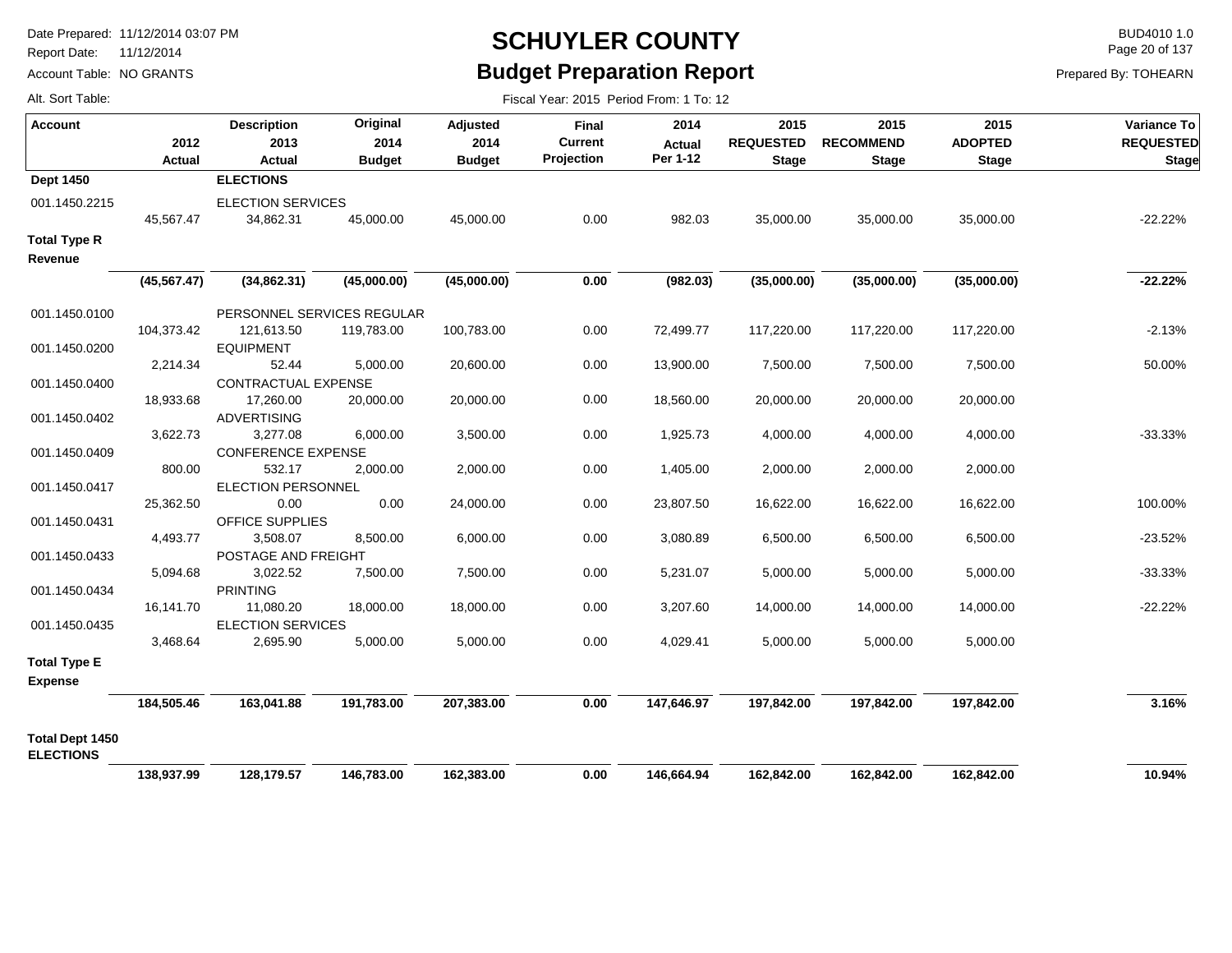Report Date: 11/12/2014

Account Table: NO GRANTS

### **SCHUYLER COUNTY** BUD4010 1.0 **Budget Preparation Report**

Page 21 of 137

| Alt. Sort Table: |  |
|------------------|--|
|                  |  |

| Alt. Sort Table:                                    |                |                                      |                                   |                                   | Fiscal Year: 2015 Period From: 1 To: 12 |                                   |                                          |                                          |                                        |                                          |
|-----------------------------------------------------|----------------|--------------------------------------|-----------------------------------|-----------------------------------|-----------------------------------------|-----------------------------------|------------------------------------------|------------------------------------------|----------------------------------------|------------------------------------------|
| <b>Account</b>                                      | 2012<br>Actual | <b>Description</b><br>2013<br>Actual | Original<br>2014<br><b>Budget</b> | Adjusted<br>2014<br><b>Budget</b> | Final<br><b>Current</b><br>Projection   | 2014<br><b>Actual</b><br>Per 1-12 | 2015<br><b>REQUESTED</b><br><b>Stage</b> | 2015<br><b>RECOMMEND</b><br><b>Stage</b> | 2015<br><b>ADOPTED</b><br><b>Stage</b> | Variance To<br><b>REQUESTED</b><br>Stage |
| <b>Dept 1460</b>                                    |                | <b>RECORDS MANAGEMENT</b>            |                                   |                                   |                                         |                                   |                                          |                                          |                                        |                                          |
| 001.1460.1289                                       |                | OTHER GEN GOVERN. DEPT. INCOME       |                                   |                                   |                                         |                                   |                                          |                                          |                                        |                                          |
|                                                     | 55,317.00      | 56,140.50                            | 55,742.00                         | 55,742.00                         | 0.00                                    | 691.34                            | 56,742.00                                | 56,742.00                                | 56,742.00                              | 1.79%                                    |
| <b>Total Type R</b><br>Revenue                      |                |                                      |                                   |                                   |                                         |                                   |                                          |                                          |                                        |                                          |
|                                                     | (55, 317.00)   | (56, 140.50)                         | (55,742.00)                       | (55,742.00)                       | 0.00                                    | (691.34)                          | (56, 742.00)                             | (56, 742.00)                             | (56, 742.00)                           | 1.79%                                    |
| 001.1460.0100                                       |                | PERSONNEL SERVICES REGULAR           |                                   |                                   |                                         |                                   |                                          |                                          |                                        |                                          |
|                                                     | 51,420.67      | 52,558.27                            | 53,178.00                         | 53,178.00                         | 0.00                                    | 36,465.94                         | 28,000.00                                | 28,000.00                                | 28,000.00                              | $-47.34%$                                |
| 001.1460.0209                                       |                | <b>COPIER</b>                        |                                   |                                   |                                         |                                   |                                          |                                          |                                        |                                          |
|                                                     | 151.26         | 0.00                                 | 0.00                              | 0.00                              | 0.00                                    | 0.00                              |                                          |                                          |                                        |                                          |
| 001.1460.0400                                       | 680.00         | CONTRACTUAL EXPENSE<br>920.00        | 1,000.00                          | 1,000.00                          | 0.00                                    | 738.50                            | 7,000.00                                 | 7,000.00                                 | 7,000.00                               | 600.00%                                  |
| 001.1460.0403                                       |                | <b>ASSOCIATION DUES</b>              |                                   |                                   |                                         |                                   |                                          |                                          |                                        |                                          |
|                                                     | 30.00          | 30.00                                | 30.00                             | 30.00                             | 0.00                                    | 30.00                             | 30.00                                    | 30.00                                    | 30.00                                  |                                          |
| 001.1460.0409                                       |                | <b>CONFERENCE EXPENSE</b>            |                                   |                                   |                                         |                                   |                                          |                                          |                                        |                                          |
|                                                     | 356.64         | 398.78                               | 400.00                            | 400.00                            | 0.00                                    | 300.00                            | 400.00                                   | 400.00                                   | 400.00                                 |                                          |
| 001.1460.0410                                       |                | <b>COPIER SUPPLIES &amp; EXPENSE</b> |                                   |                                   |                                         |                                   |                                          |                                          |                                        |                                          |
|                                                     | 0.00           | 10.08                                | 200.00                            | 200.00                            | 0.00                                    | 155.75                            | 200.00                                   | 200.00                                   | 200.00                                 |                                          |
| 001.1460.0428                                       |                | <b>MICROFILMING</b>                  |                                   |                                   |                                         |                                   |                                          |                                          |                                        |                                          |
|                                                     | 512.30         | 547.73                               | 1,000.00                          | 1,000.00                          | 0.00                                    | 0.00                              | 1,000.00                                 | 1,000.00                                 | 1,000.00                               |                                          |
| 001.1460.0431                                       |                | OFFICE SUPPLIES                      |                                   |                                   |                                         |                                   |                                          |                                          |                                        |                                          |
| 001.1460.0433                                       | 90.86          | 48.70<br>POSTAGE AND FREIGHT         | 200.00                            | 200.00                            | 0.00                                    | 85.03                             | 200.00                                   | 200.00                                   | 200.00                                 |                                          |
|                                                     | 0.00           | 7.17                                 | 10.00                             | 10.00                             | 0.00                                    | 9.80                              | 10.00                                    | 10.00                                    | 10.00                                  |                                          |
| 001.1460.0439                                       |                | <b>TELEPHONE</b>                     |                                   |                                   |                                         |                                   |                                          |                                          |                                        |                                          |
|                                                     | 380.19         | 381.09                               | 400.00                            | 400.00                            | 0.00                                    | 317.17                            | 400.00                                   | 400.00                                   | 400.00                                 |                                          |
| <b>Total Type E</b>                                 |                |                                      |                                   |                                   |                                         |                                   |                                          |                                          |                                        |                                          |
| <b>Expense</b>                                      |                |                                      |                                   |                                   |                                         |                                   |                                          |                                          |                                        |                                          |
|                                                     | 53,621.92      | 54,901.82                            | 56,418.00                         | 56,418.00                         | 0.00                                    | 38,102.19                         | 37,240.00                                | 37,240.00                                | 37,240.00                              | $-33.99%$                                |
| <b>Total Dept 1460</b><br><b>RECORDS MANAGEMENT</b> |                |                                      |                                   |                                   |                                         |                                   |                                          |                                          |                                        |                                          |
|                                                     | (1,695.08)     | (1, 238.68)                          | 676.00                            | 676.00                            | 0.00                                    | 37,410.85                         | (19,502.00)                              | (19,502.00)                              | (19,502.00)                            | ************                             |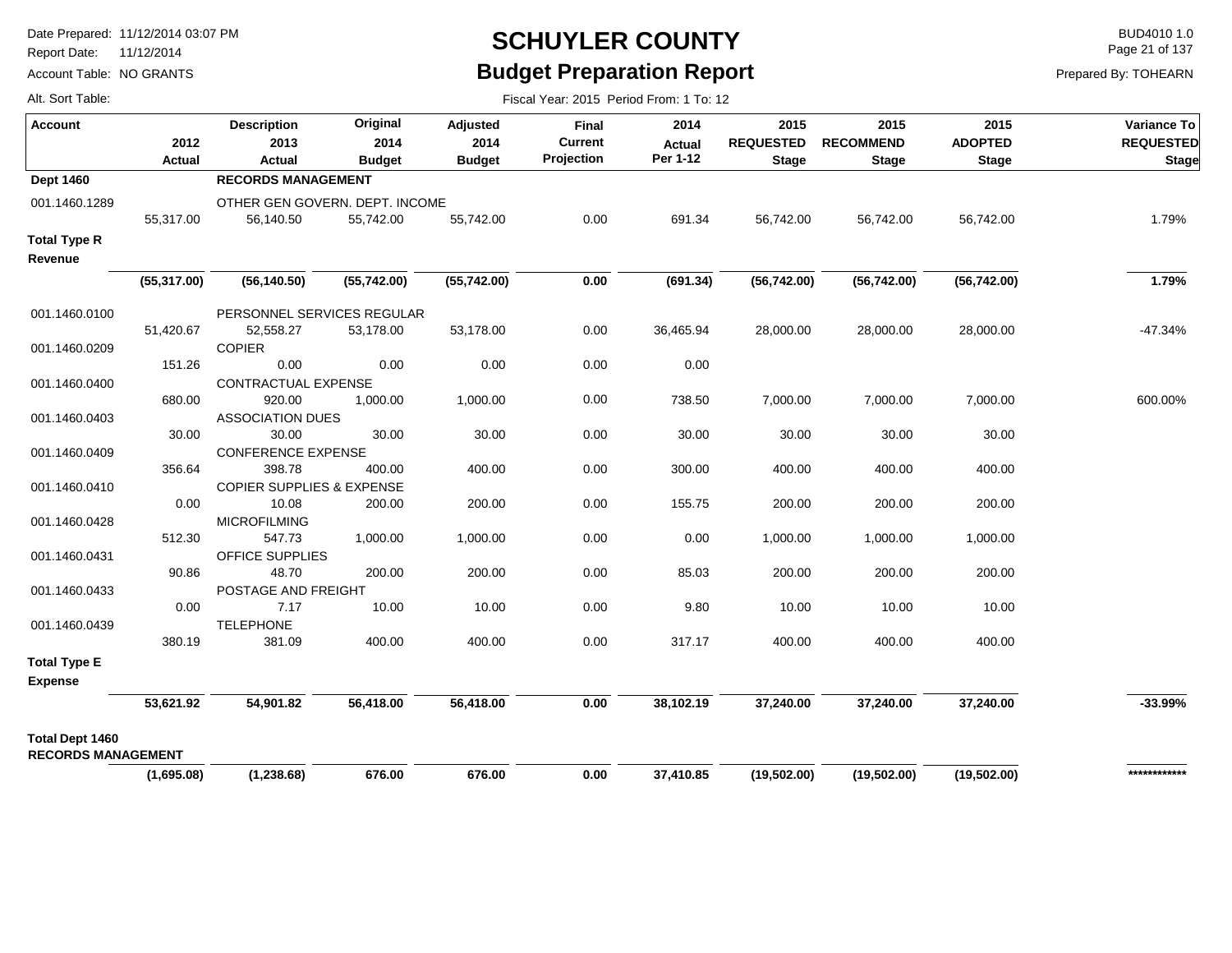Report Date: 11/12/2014

Account Table: NO GRANTS

## **SCHUYLER COUNTY** BUD4010 1.0 **Budget Preparation Report**

Fiscal Year: 2015 Period From: 1 To: 12

Page 22 of 137

| Alt. Sort Table: |  |
|------------------|--|
|                  |  |

| <b>Account</b>                        |               | <b>Description</b>                              | Original      | Adjusted      | <b>Final</b>      | 2014          | 2015             | 2015             | 2015           | <b>Variance To</b> |
|---------------------------------------|---------------|-------------------------------------------------|---------------|---------------|-------------------|---------------|------------------|------------------|----------------|--------------------|
|                                       | 2012          | 2013                                            | 2014          | 2014          | <b>Current</b>    | <b>Actual</b> | <b>REQUESTED</b> | <b>RECOMMEND</b> | <b>ADOPTED</b> | <b>REQUESTED</b>   |
|                                       | Actual        | Actual                                          | <b>Budget</b> | <b>Budget</b> | <b>Projection</b> | Per 1-12      | <b>Stage</b>     | <b>Stage</b>     | <b>Stage</b>   | <b>Stage</b>       |
| Dept 1610                             |               | <b>CENTRAL SERVICES-TELEPHONES/COMMUNICATIO</b> |               |               |                   |               |                  |                  |                |                    |
| 001.1610.1270                         |               | <b>SHARED SERVICES CHARGES</b>                  |               |               |                   |               |                  |                  |                |                    |
|                                       | 103,830.86    | 90,422.62                                       | 98,189.00     | 98,189.00     | 0.00              | 68,762.36     | 92,098.00        | 92,098.00        | 92,098.00      | $-6.20%$           |
| <b>Total Type R</b>                   |               |                                                 |               |               |                   |               |                  |                  |                |                    |
| Revenue                               |               |                                                 |               |               |                   |               |                  |                  |                |                    |
|                                       | (103, 830.86) | (90, 422.62)                                    | (98, 189.00)  | (98, 189.00)  | 0.00              | (68, 762.36)  | (92,098.00)      | (92,098.00)      | (92,098.00)    | $-6.20%$           |
| 001.1610.0100                         |               | PERSONNEL SERVICES REGULAR                      |               |               |                   |               |                  |                  |                |                    |
|                                       | 3,934.92      | 7,550.33                                        | 9,516.00      | 9,516.00      | 0.00              | 6,181.51      | 11,599.00        | 11,599.00        | 11,599.00      | 21.88%             |
| 001.1610.0200                         |               | <b>EQUIPMENT</b>                                |               |               |                   |               |                  |                  |                |                    |
|                                       | 8,008.00      | 4,186.50                                        | 7,500.00      | 7,500.00      | 0.00              | 0.00          | 7,500.00         | 7,500.00         | 7,500.00       |                    |
| 001.1610.0400                         |               | <b>CONTRACTUAL EXPENSE</b>                      |               |               |                   |               |                  |                  |                |                    |
|                                       | 23,125.77     | 22,578.60                                       | 25,955.00     | 22,955.00     | 0.00              | 16,341.76     | 17,749.00        | 17,749.00        | 17,749.00      | $-31.61%$          |
| 001.1610.0426                         |               | <b>MAINTENANCE OF EQUIPMENT</b>                 |               |               |                   |               |                  |                  |                |                    |
|                                       | 3,968.92      | 2,628.38                                        | 5,000.00      | 8,000.00      | 0.00              | 7,459.34      | 5,000.00         | 5,000.00         | 5,000.00       |                    |
| 001.1610.0431                         |               | OFFICE SUPPLIES                                 |               |               |                   |               |                  |                  |                |                    |
|                                       | 386.40        | 288.26                                          | 400.00        | 400.00        | 0.00              | 0.00          | 400.00           | 400.00           | 400.00         |                    |
| 001.1610.0439                         |               | <b>TELEPHONE</b>                                |               |               |                   |               |                  |                  |                |                    |
|                                       | 45,264.62     | 45,225.77                                       | 50,000.00     | 50,000.00     | 0.00              | 40,030.18     | 50,000.00        | 50,000.00        | 50,000.00      |                    |
| <b>Total Type E</b><br><b>Expense</b> |               |                                                 |               |               |                   |               |                  |                  |                |                    |
|                                       |               |                                                 |               |               |                   |               |                  |                  |                |                    |
|                                       | 84,688.63     | 82,457.84                                       | 98,371.00     | 98,371.00     | 0.00              | 70,012.79     | 92,248.00        | 92,248.00        | 92,248.00      | $-6.22%$           |
| <b>Total Dept 1610</b>                |               |                                                 |               |               |                   |               |                  |                  |                |                    |
|                                       |               | <b>CENTRAL SERVICES-TELEPHONES/COMMUNICATIO</b> |               |               |                   |               |                  |                  |                |                    |
|                                       | (19, 142.23)  | (7,964.78)                                      | 182.00        | 182.00        | 0.00              | 1,250.43      | 150.00           | 150.00           | 150.00         | $-17.58%$          |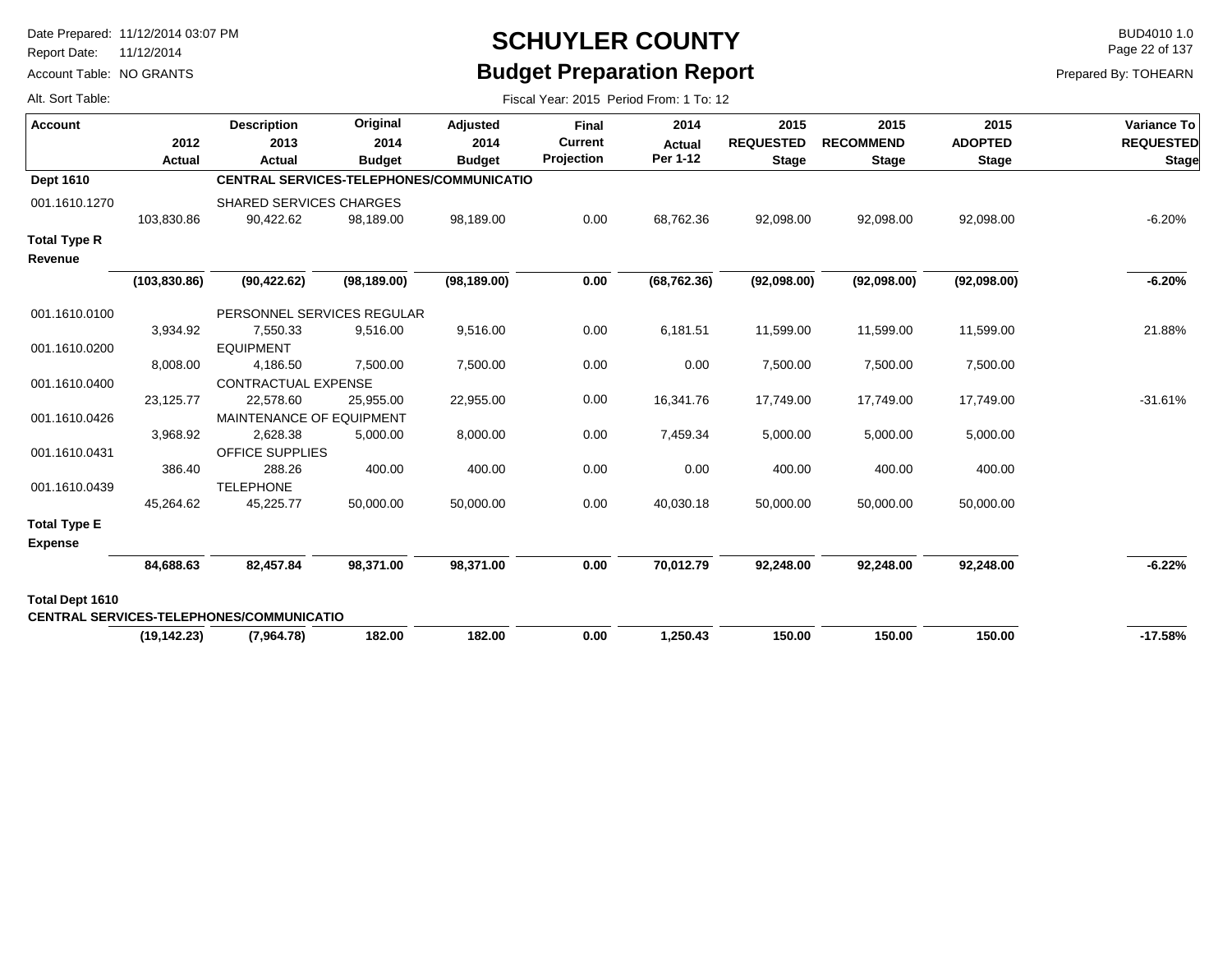Report Date: 11/12/2014

Account Table: NO GRANTS

#### **SCHUYLER COUNTY** BUD4010 1.0 **Budget Preparation Report**

Fiscal Year: 2015 Period From: 1 To: 12

Page 23 of 137

Prepared By: TOHEARN

| <b>Account</b>      |               | <b>Description</b>                   | Original                       | Adjusted                                      | <b>Final</b> | 2014          | 2015             | 2015             | 2015           | Variance To      |
|---------------------|---------------|--------------------------------------|--------------------------------|-----------------------------------------------|--------------|---------------|------------------|------------------|----------------|------------------|
|                     | 2012          | 2013                                 | 2014                           | 2014                                          | Current      | <b>Actual</b> | <b>REQUESTED</b> | <b>RECOMMEND</b> | <b>ADOPTED</b> | <b>REQUESTED</b> |
|                     | <b>Actual</b> | <b>Actual</b>                        | <b>Budget</b>                  | <b>Budget</b>                                 | Projection   | Per 1-12      | <b>Stage</b>     | <b>Stage</b>     | <b>Stage</b>   | <b>Stage</b>     |
| <b>Dept 1620</b>    |               | <b>BUILDINGS</b>                     |                                |                                               |              |               |                  |                  |                |                  |
| 001.1620.1270       |               | <b>SHARED SERVICES CHARGES</b>       |                                |                                               |              |               |                  |                  |                |                  |
|                     | 27,165.37     | 15,940.62                            | 35,125.00                      | 35,125.00                                     | 0.00         | 27,130.30     | 39,795.00        | 39,795.00        | 39,795.00      | 13.29%           |
| 001.1620.1288       |               | <b>PUBLIC WORKS</b>                  |                                |                                               |              |               |                  |                  |                |                  |
|                     | 100,147.84    | 83,785.33                            | 97,340.00                      | 97,340.00                                     | 0.00         | 105,340.10    | 112,581.00       | 112,581.00       | 112,581.00     | 15.65%           |
| 001.1620.1289       |               |                                      | OTHER GEN GOVERN. DEPT. INCOME |                                               |              |               |                  |                  |                |                  |
|                     | 89,761.10     | 98,062.99                            | 114,716.00                     | 114,716.00                                    | 0.00         | 114,710.95    | 120,135.00       | 120,135.00       | 120,135.00     | 4.72%            |
| 001.1620.2410       |               |                                      |                                | RENTAL OF BUILDINGS-INDIVIDUAL - H.S.BUILDING |              |               |                  |                  |                |                  |
|                     | 390,172.03    | 412,503.54                           | 400,046.00                     | 400,046.00                                    | 0.00         | 404,505.96    | 420,696.00       | 420,696.00       | 420,696.00     | 5.16%            |
| 001.1620.2650       |               |                                      | SALE OF SCRAP & EXCESS MAT'L   |                                               |              |               |                  |                  |                |                  |
|                     | 575.70        | 672.45                               | 600.00                         | 600.00                                        | 0.00         | 580.25        | 600.00           | 600.00           | 600.00         |                  |
| 001.1620.3021       |               | <b>COURT FACILITIES AID</b>          |                                |                                               |              |               |                  |                  |                |                  |
|                     | 70,623.00     | 66,850.00                            | 60,750.00                      | 60,750.00                                     | 0.00         | 59,776.00     | 60,300.00        | 60,300.00        | 60,300.00      | $-0.74%$         |
| <b>Total Type R</b> |               |                                      |                                |                                               |              |               |                  |                  |                |                  |
| Revenue             |               |                                      |                                |                                               |              |               |                  |                  |                |                  |
|                     | (678, 445.04) | (677, 814.93)                        | (708, 577.00)                  | (708, 577.00)                                 | 0.00         | (712,043.56)  | (754, 107.00)    | (754, 107.00)    | (754, 107.00)  | 6.43%            |
|                     |               |                                      |                                |                                               |              |               |                  |                  |                |                  |
| 001.1620.0100       |               |                                      | PERSONNEL SERVICES REGULAR     |                                               |              |               |                  |                  |                |                  |
|                     | 363,044.85    | 366,337.26                           | 363,243.00                     | 363,243.00                                    | 0.00         | 274,729.63    | 378,762.00       | 378,762.00       | 378,762.00     | 4.27%            |
| 001.1620.0101       |               |                                      | PERSONNEL SERVICES OVERTIME    |                                               |              |               |                  |                  |                |                  |
|                     | 824.69        | 1,512.69                             | 1,300.00                       | 1,300.00                                      | 0.00         | 74.43         | 1,350.00         | 1,350.00         | 1,350.00       | 3.84%            |
| 001.1620.0102       |               | PERSONNEL SERVICES OTHER             |                                |                                               |              |               |                  |                  |                |                  |
|                     | 45.00         | 0.00                                 | 0.00                           | 0.00                                          | 0.00         | 0.00          |                  |                  |                |                  |
| 001.1620.0200       |               | <b>EQUIPMENT</b>                     |                                |                                               |              |               |                  |                  |                |                  |
|                     | 0.00          | 499.00                               | 3,500.00                       | 3,500.00                                      | 0.00         | 0.00          | 3,500.00         | 3,500.00         | 3,500.00       |                  |
| 001.1620.0400       |               | CONTRACTUAL EXPENSE                  |                                |                                               |              |               |                  |                  |                |                  |
|                     | 36,173.84     | 36,875.44                            | 54,186.00                      | 43,036.00                                     | 0.00         | 41,502.00     | 54,186.00        | 54,186.00        | 54,186.00      |                  |
| 001.1620.0410       |               | <b>COPIER SUPPLIES &amp; EXPENSE</b> |                                |                                               |              |               |                  |                  |                |                  |
|                     | 271.28        | 340.10                               | 500.00                         | 500.00                                        | 0.00         | 315.65        | 500.00           | 500.00           | 500.00         |                  |
| 001.1620.0427       |               | <b>MAINTENANCE SUPPLIES</b>          |                                |                                               |              |               |                  |                  |                |                  |
|                     | 26,127.77     | 27,903.33                            | 35,000.00                      | 35,000.00                                     | 0.00         | 23,150.30     | 33,000.00        | 33,000.00        | 33,000.00      | $-5.71%$         |
| 001.1620.0431       |               | OFFICE SUPPLIES                      |                                |                                               |              |               |                  |                  |                |                  |
|                     | 330.58        | 264.72                               | 400.00                         | 400.00                                        | 0.00         | 42.69         | 400.00           | 400.00           | 400.00         |                  |
| 001.1620.0439       |               | <b>TELEPHONE</b>                     |                                |                                               |              |               |                  |                  |                |                  |
|                     | 2,779.99      | 2,624.12                             | 3,000.00                       | 3,000.00                                      | 0.00         | 1,711.48      | 3,000.00         | 3,000.00         | 3,000.00       |                  |
| 001.1620.0441       |               |                                      | UNIFORM ALLOWANCE (LAUNDRY)    |                                               |              |               |                  |                  |                |                  |
|                     | 2,575.30      | 2,624.35                             | 4,000.00                       | 4,000.00                                      | 0.00         | 2,377.89      | 4,000.00         | 4,000.00         | 4,000.00       |                  |
| 001.1620.0442       |               | <b>UTILITIES</b>                     |                                |                                               |              |               |                  |                  |                |                  |
|                     | 143,337.39    | 127,237.04                           | 170,000.00                     | 167,347.62                                    | 0.00         | 122,853.89    | 145,000.00       | 145,000.00       | 145,000.00     | $-14.70%$        |
| 001.1620.0446       |               | <b>RENT - DEBT SERVICE</b>           |                                |                                               |              |               |                  |                  |                |                  |
|                     | 296,828.52    | 301,067.67                           | 298,132.00                     | 300,784.38                                    | 0.00         | 300,784.38    | 297,141.00       | 297,141.00       | 297,141.00     | $-0.33%$         |
| 001.1620.0448       |               | <b>GARBAGE COLLECTION</b>            |                                |                                               |              |               |                  |                  |                |                  |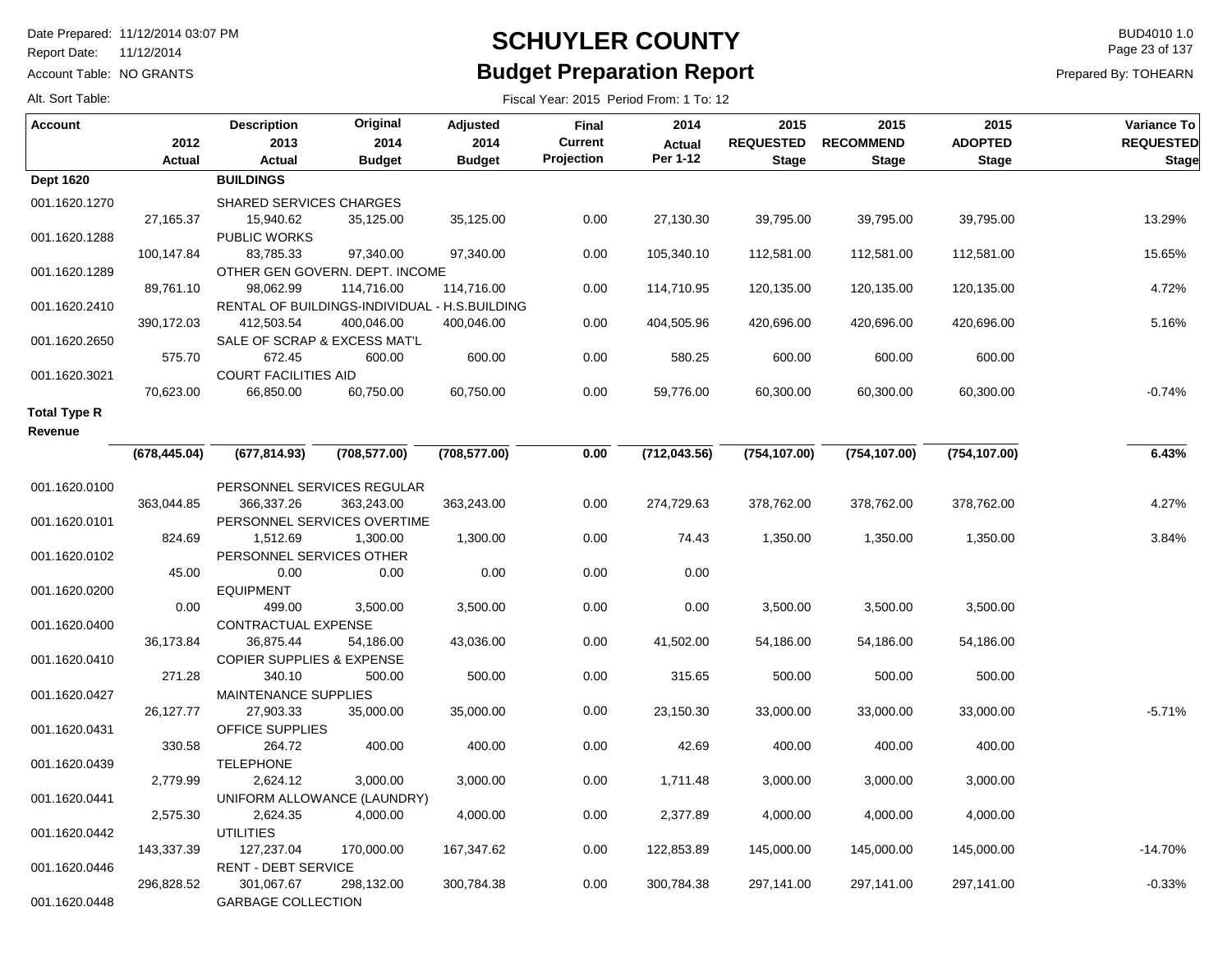Report Date: 11/12/2014

Account Table: NO GRANTS

# **SCHUYLER COUNTY** BUD4010 1.0 **Budget Preparation Report**

Fiscal Year: 2015 Period From: 1 To: 12

Page 24 of 137

Prepared By: TOHEARN

| Account                             |               | <b>Description</b>                | Original      | Adjusted      | Final             | 2014       | 2015             | 2015             | 2015           | Variance To      |
|-------------------------------------|---------------|-----------------------------------|---------------|---------------|-------------------|------------|------------------|------------------|----------------|------------------|
|                                     | 2012          | 2013                              | 2014          | 2014          | <b>Current</b>    | Actual     | <b>REQUESTED</b> | <b>RECOMMEND</b> | <b>ADOPTED</b> | <b>REQUESTED</b> |
|                                     | <b>Actual</b> | Actual                            | <b>Budget</b> | <b>Budget</b> | <b>Projection</b> | Per 1-12   | <b>Stage</b>     | <b>Stage</b>     | Stage          | <b>Stage</b>     |
| <b>Dept 1620</b>                    |               | <b>BUILDINGS</b>                  |               |               |                   |            |                  |                  |                |                  |
| 001.1620.0448                       |               | <b>GARBAGE COLLECTION</b>         |               |               |                   |            |                  |                  |                |                  |
|                                     | 7,537.80      | 8,071.70                          | 10,000.00     | 10,000.00     | 0.00              | 5,886.00   | 10,000.00        | 10,000.00        | 10,000.00      |                  |
| 001.1620.0449                       |               | JANITOR (CLEANING) SUPPLIES       |               |               |                   |            |                  |                  |                |                  |
|                                     | 12,182.36     | 10,503.06                         | 15,000.00     | 15,000.00     | 0.00              | 10,128.60  | 14,000.00        | 14,000.00        | 14,000.00      | $-6.66%$         |
| 001.1620.0490                       |               | <b>SUBCONTRACTS</b>               |               |               |                   |            |                  |                  |                |                  |
|                                     | 30,600.67     | 38,265.64                         | 38,000.00     | 49,150.00     | 0.00              | 33,344.71  | 38,000.00        | 38,000.00        | 38,000.00      |                  |
| 001.1620.0589                       |               | <b>COURTHOUSE CAPITAL PROJECT</b> |               |               |                   |            |                  |                  |                |                  |
|                                     | 0.00          | 0.00                              | 1,000.00      | 1,000.00      | 0.00              | 0.00       | 1,000.00         | 1,000.00         | 1,000.00       |                  |
| <b>Total Type E</b>                 |               |                                   |               |               |                   |            |                  |                  |                |                  |
| <b>Expense</b>                      |               |                                   |               |               |                   |            |                  |                  |                |                  |
|                                     | 922,660.04    | 924,126.12                        | 997,261.00    | 997,261.00    | 0.00              | 816,901.65 | 983,839.00       | 983,839.00       | 983,839.00     | $-1.35%$         |
| Total Dept 1620<br><b>BUILDINGS</b> |               |                                   |               |               |                   |            |                  |                  |                |                  |
|                                     | 244,215.00    | 246,311.19                        | 288,684.00    | 288,684.00    | 0.00              | 104,858.09 | 229,732.00       | 229,732.00       | 229,732.00     | $-20.42%$        |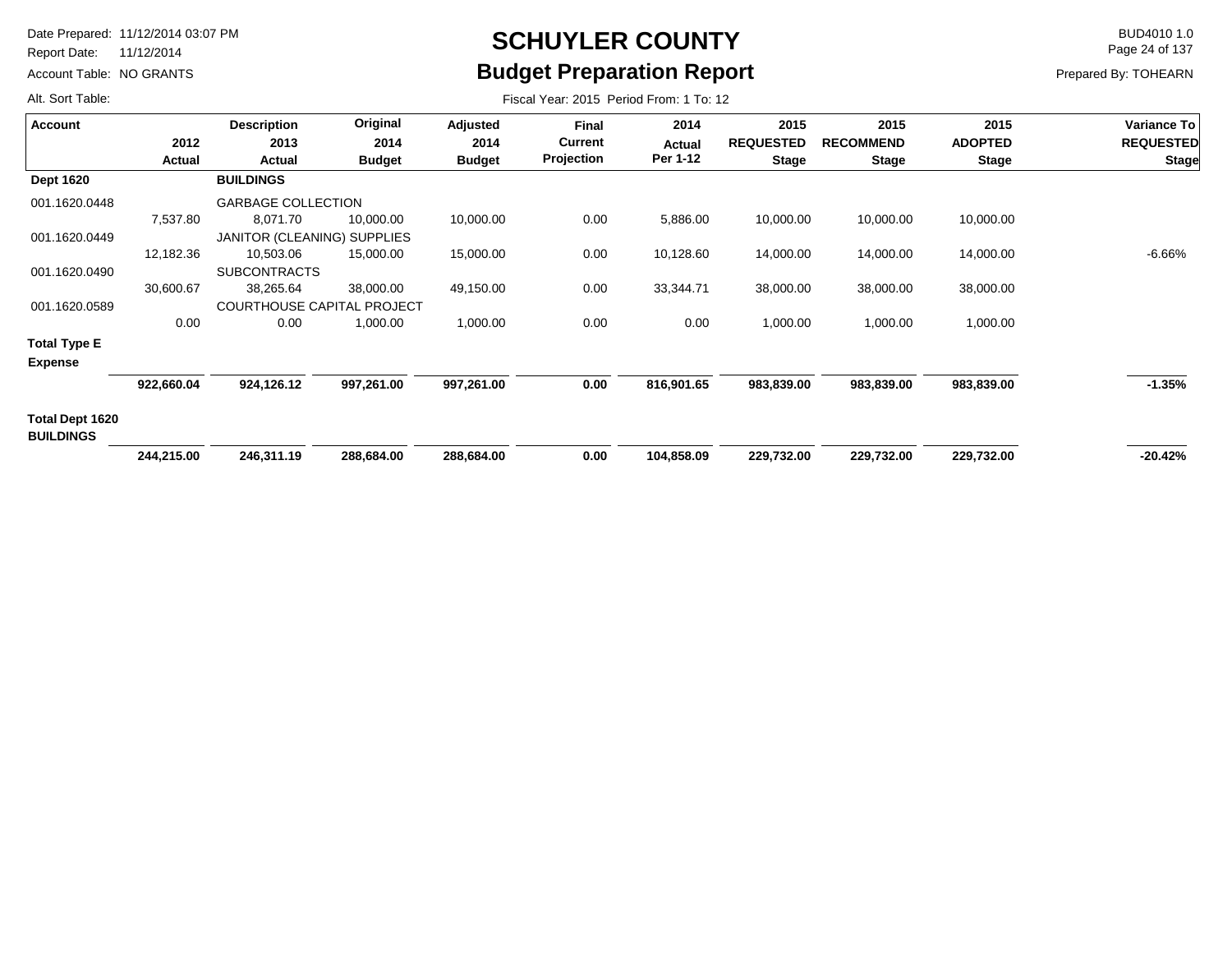Report Date: 11/12/2014

Account Table: NO GRANTS

## **SCHUYLER COUNTY** BUD4010 1.0 **Budget Preparation Report**

Fiscal Year: 2015 Period From: 1 To: 12

Page 25 of 137

|  | Alt. Sort Table: |
|--|------------------|
|  |                  |

| <b>Account</b>                           |           | <b>Description</b>                 | Original      | <b>Adjusted</b> | <b>Final</b>   | 2014          | 2015             | 2015             | 2015           | Variance To      |
|------------------------------------------|-----------|------------------------------------|---------------|-----------------|----------------|---------------|------------------|------------------|----------------|------------------|
|                                          | 2012      | 2013                               | 2014          | 2014            | <b>Current</b> | <b>Actual</b> | <b>REQUESTED</b> | <b>RECOMMEND</b> | <b>ADOPTED</b> | <b>REQUESTED</b> |
|                                          | Actual    | Actual                             | <b>Budget</b> | <b>Budget</b>   | Projection     | Per 1-12      | <b>Stage</b>     | <b>Stage</b>     | <b>Stage</b>   | <b>Stage</b>     |
| <b>Dept 1622</b>                         |           | <b>GROUNDS</b>                     |               |                 |                |               |                  |                  |                |                  |
| 001.1622.2705                            |           | GIFTS AND DONATIONS                |               |                 |                |               |                  |                  |                |                  |
|                                          | 0.00      | 2,250.00                           | 0.00          | 0.00            | 0.00           | 0.00          |                  |                  |                |                  |
| <b>Total Type R</b><br>Revenue           |           |                                    |               |                 |                |               |                  |                  |                |                  |
|                                          | 0.00      | (2,250.00)                         | 0.00          | 0.00            | 0.00           | 0.00          | 0.00             | 0.00             | 0.00           |                  |
| 001.1622.0100                            |           | PERSONNEL SERVICES REGULAR         |               |                 |                |               |                  |                  |                |                  |
|                                          | 13,149.39 | 15,169.30                          | 29,393.00     | 29,393.00       | 0.00           | 17,786.07     | 46,861.00        | 46,861.00        | 46,861.00      | 59.42%           |
| 001.1622.0101                            |           | PERSONNEL SERVICES OVERTIME        |               |                 |                |               |                  |                  |                |                  |
|                                          | 394.60    | 868.25                             | 2,750.00      | 2,750.00        | 0.00           | 1,601.93      | 2,750.00         | 2,750.00         | 2,750.00       |                  |
| 001.1622.0309                            |           | <b>CENTRAL GARAGE EXPENSES</b>     |               |                 |                |               |                  |                  |                |                  |
|                                          | 8,361.00  | 3,627.00                           | 9,198.00      | 5,520.60        | 0.00           | 5,520.60      | 9,198.00         | 9,198.00         | 9,198.00       |                  |
| 001.1622.0427                            |           | MAINTENANCE SUPPLIES               |               |                 |                |               |                  |                  |                |                  |
|                                          | 5,907.81  | 8,323.41                           | 9,000.00      | 13,177.40       | 0.00           | 11,250.47     | 9,000.00         | 9,000.00         | 9,000.00       |                  |
| 001.1622.0444                            |           | <b>CAR OPERATION &amp; EXPENSE</b> |               |                 |                |               |                  |                  |                |                  |
|                                          | 8,367.55  | 8,494.07                           | 10,000.00     | 9,500.00        | 0.00           | 7,000.00      | 10,000.00        | 10,000.00        | 10,000.00      |                  |
| <b>Total Type E</b><br><b>Expense</b>    |           |                                    |               |                 |                |               |                  |                  |                |                  |
|                                          | 36,180.35 | 36,482.03                          | 60,341.00     | 60,341.00       | 0.00           | 43,159.07     | 77,809.00        | 77,809.00        | 77,809.00      | 28.95%           |
| <b>Total Dept 1622</b><br><b>GROUNDS</b> |           |                                    |               |                 |                |               |                  |                  |                |                  |
|                                          | 36,180.35 | 34,232.03                          | 60,341.00     | 60,341.00       | 0.00           | 43,159.07     | 77,809.00        | 77,809.00        | 77,809.00      | 28.95%           |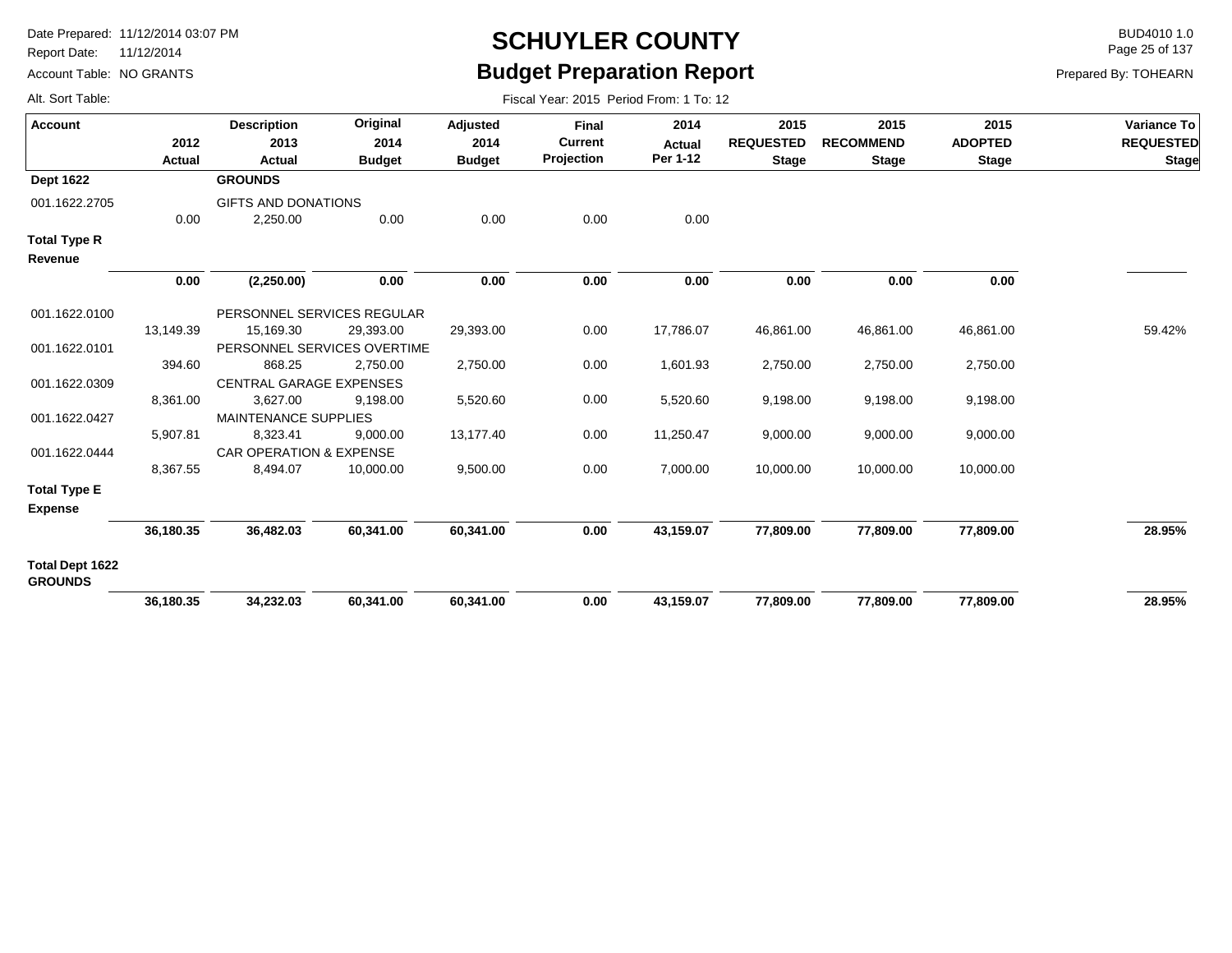Report Date: 11/12/2014

Account Table: NO GRANTS

#### **SCHUYLER COUNTY** BUD4010 1.0 **Budget Preparation Report**

Fiscal Year: 2015 Period From: 1 To: 12

Page 26 of 137

| Alt. Sort Table: |  |
|------------------|--|
|                  |  |

| <b>Account</b>                 | 2012<br><b>Actual</b> | <b>Description</b><br>2013<br>Actual                   | Original<br>2014<br><b>Budget</b>   | <b>Adjusted</b><br>2014<br><b>Budget</b> | <b>Final</b><br><b>Current</b><br>Projection | 2014<br><b>Actual</b><br>Per 1-12 | 2015<br><b>REQUESTED</b><br><b>Stage</b> | 2015<br><b>RECOMMEND</b><br><b>Stage</b> | 2015<br><b>ADOPTED</b><br><b>Stage</b> | Variance To<br><b>REQUESTED</b><br><b>Stage</b> |
|--------------------------------|-----------------------|--------------------------------------------------------|-------------------------------------|------------------------------------------|----------------------------------------------|-----------------------------------|------------------------------------------|------------------------------------------|----------------------------------------|-------------------------------------------------|
| <b>Dept 1640</b>               |                       | <b>CENTRAL GARAGE</b>                                  |                                     |                                          |                                              |                                   |                                          |                                          |                                        |                                                 |
| 001.1640.1289                  |                       | OTHER GEN GOVERN. DEPT. INCOME-INTERGOVERNMENTAL CHRGS |                                     |                                          |                                              |                                   |                                          |                                          |                                        |                                                 |
|                                | 19,709.55             | 12,719.63                                              | 15,000.00                           | 15,000.00                                | 0.00                                         | 10,446.48                         | 12,500.00                                | 12,500.00                                | 12,500.00                              | $-16.66%$                                       |
| 001.1640.1710                  |                       |                                                        | PUBLIC WORKS SERVICES-VEHICLE LEASE |                                          |                                              |                                   |                                          |                                          |                                        |                                                 |
|                                | 35,376.72             | 32,625.26                                              | 40.000.00                           | 45,000.00                                | 0.00                                         | 34,672.27                         | 40,000.00                                | 40,000.00                                | 40,000.00                              |                                                 |
| 001.1640.2300                  |                       | <b>SERVICES</b>                                        |                                     |                                          |                                              |                                   |                                          |                                          |                                        |                                                 |
|                                | 8,612.19              | 10,779.36                                              | 9,500.00                            | 9,500.00                                 | 0.00                                         | 8,421.29                          | 9,500.00                                 | 9,500.00                                 | 9,500.00                               |                                                 |
| 001.1640.2665                  |                       | <b>SALES OF EQUIPMENT</b>                              |                                     |                                          |                                              |                                   |                                          |                                          |                                        |                                                 |
|                                | 18,035.59             | 0.00                                                   | 40,000.00                           | 40,000.00                                | 0.00                                         | 0.00                              |                                          |                                          |                                        | $-100.00\%$                                     |
| <b>Total Type R</b><br>Revenue |                       |                                                        |                                     |                                          |                                              |                                   |                                          |                                          |                                        |                                                 |
|                                | (81,734.05)           | (56, 124.25)                                           | (104, 500.00)                       | (109, 500.00)                            | 0.00                                         | (53, 540.04)                      | (62,000.00)                              | (62,000.00)                              | (62,000.00)                            | -40.67%                                         |
| 001.1640.0100                  |                       |                                                        | PERSONNEL SERVICES REGULAR          |                                          |                                              |                                   |                                          |                                          |                                        |                                                 |
|                                | 36,275.20             | 37,150.88                                              | 40,124.00                           | 40,124.00                                | 0.00                                         | 29,388.19                         | 42,136.00                                | 42,136.00                                | 42,136.00                              | 5.01%                                           |
| 001.1640.0101                  |                       |                                                        | PERSONNEL SERVICES OVERTIME         |                                          |                                              |                                   |                                          |                                          |                                        |                                                 |
|                                | 1,216.44              | 1,273.10                                               | 2,000.00                            | 2,000.00                                 | 0.00                                         | 527.58                            | 2,000.00                                 | 2,000.00                                 | 2,000.00                               |                                                 |
| 001.1640.0204                  |                       | <b>CAR</b>                                             |                                     |                                          |                                              |                                   |                                          |                                          |                                        |                                                 |
|                                | 23,042.50             | 0.00                                                   | 0.00                                | 0.00                                     | 0.00                                         | 0.00                              |                                          |                                          |                                        |                                                 |
| 001.1640.0236                  |                       | TOOL & SMALLER EQUIPMENT                               |                                     |                                          |                                              |                                   |                                          |                                          |                                        |                                                 |
|                                | 3,809.95              | 1,937.98                                               | 3,500.00                            | 3,500.00                                 | 0.00                                         | 2,029.99                          | 2,500.00                                 | 2,500.00                                 | 2,500.00                               | $-28.57%$                                       |
| 001.1640.0309                  |                       | <b>CENTRAL GARAGE EXPENSES</b>                         |                                     |                                          |                                              |                                   |                                          |                                          |                                        |                                                 |
|                                | 4,670.76              | 778.46                                                 | 780.00                              | 780.00                                   | 0.00                                         | 0.00                              | 780.00                                   | 780.00                                   | 780.00                                 |                                                 |
| 001.1640.0400                  |                       | CONTRACTUAL EXPENSE                                    |                                     |                                          |                                              |                                   |                                          |                                          |                                        |                                                 |
|                                | 4,708.53              | 5,257.36                                               | 5,750.00                            | 5,750.00                                 | 0.00                                         | 5,732.10                          | 5,500.00                                 | 5,500.00                                 | 5,500.00                               | $-4.34%$                                        |
| 001.1640.0410                  |                       | <b>COPIER SUPPLIES &amp; EXPENSE</b>                   |                                     |                                          |                                              |                                   |                                          |                                          |                                        |                                                 |
|                                | 343.75                | 262.50                                                 | 500.00                              | 500.00                                   | 0.00                                         | 0.00                              | 400.00                                   | 400.00                                   | 400.00                                 | $-20.00%$                                       |
| 001.1640.0438                  | 13,886.16             | <b>SUPPLIES</b><br>17,017.21                           | 18,200.00                           | 23,200.00                                | 0.00                                         | 18,626.33                         | 22,500.00                                | 22,500.00                                | 22,500.00                              | 23.62%                                          |
| 001.1640.0442                  |                       | <b>UTILITIES</b>                                       |                                     |                                          |                                              |                                   |                                          |                                          |                                        |                                                 |
|                                | 2,557.94              | 1,463.35                                               | 1,900.00                            | 1,969.00                                 | 0.00                                         | 1,912.97                          | 3,200.00                                 | 3,200.00                                 | 3,200.00                               | 68.42%                                          |
| 001.1640.0446                  |                       | <b>RENT</b>                                            |                                     |                                          |                                              |                                   |                                          |                                          |                                        |                                                 |
|                                | 3,216.91              | 3,176.66                                               | 3,200.00                            | 3,131.00                                 | 0.00                                         | 3,130.76                          | 3,250.00                                 | 3,250.00                                 | 3,250.00                               | 1.56%                                           |
| 001.1640.0457                  |                       | <b>REPAIRS</b>                                         |                                     |                                          |                                              |                                   |                                          |                                          |                                        |                                                 |
|                                | 853.60                | 463.54                                                 | 2,200.00                            | 2,200.00                                 | 0.00                                         | 2,118.16                          | 2,500.00                                 | 2,500.00                                 | 2,500.00                               | 13.63%                                          |
| 001.1640.0488                  |                       | <b>TIRES</b>                                           |                                     |                                          |                                              |                                   |                                          |                                          |                                        |                                                 |
|                                | 813.44                | 1,198.16                                               | 1,800.00                            | 1,800.00                                 | 0.00                                         | 1,672.92                          | 1,800.00                                 | 1,800.00                                 | 1,800.00                               |                                                 |
| 001.1640.0526                  |                       | DIESEL FUEL, GASOLINE, ETC.                            |                                     |                                          |                                              |                                   |                                          |                                          |                                        |                                                 |
|                                | 2,758.31              | 3,149.92                                               | 3,000.00                            | 3,000.00                                 | 0.00                                         | 2,530.94                          | 3,000.00                                 | 3,000.00                                 | 3,000.00                               |                                                 |
| 001.1640.0528                  |                       |                                                        | INSURANCE (OVER-ROAD EQUIP.)        |                                          |                                              |                                   |                                          |                                          |                                        |                                                 |
|                                | 2,510.00              | 1,762.00                                               | 2,200.00                            | 2,200.00                                 | 0.00                                         | 2,200.00                          | 3,000.00                                 | 3,000.00                                 | 3,000.00                               | 36.36%                                          |
| 001.1640.0529                  |                       |                                                        | MOTOR OIL, HYDRAULIC FLUID, ETC     |                                          |                                              |                                   |                                          |                                          |                                        |                                                 |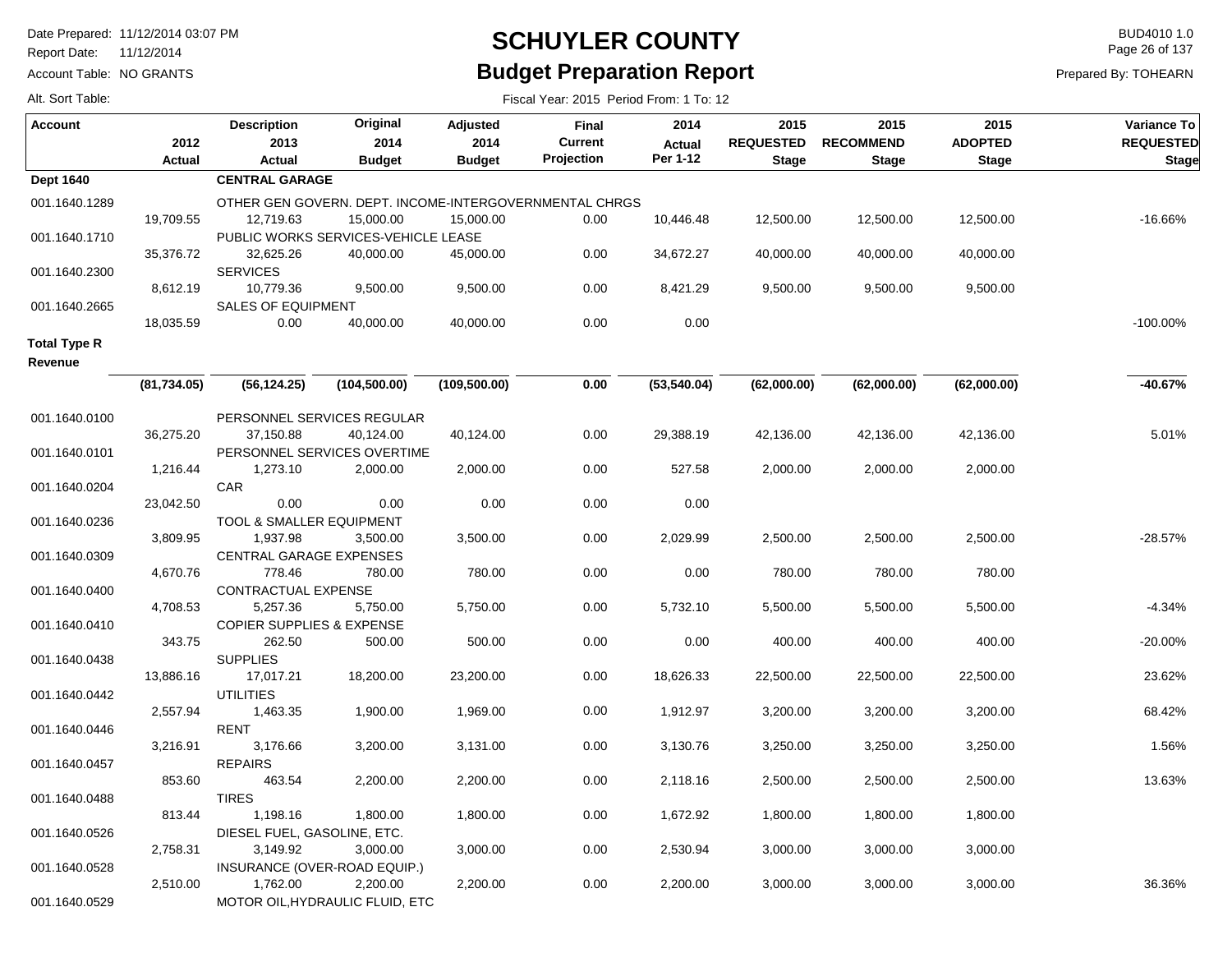Report Date: 11/12/2014

Account Table: NO GRANTS

# **SCHUYLER COUNTY** BUD4010 1.0 **Budget Preparation Report**

Fiscal Year: 2015 Period From: 1 To: 12

Page 27 of 137

Prepared By: TOHEARN

| <b>Account</b>                           |            | <b>Description</b>              | Original      | Adjusted      | <b>Final</b>   | 2014      | 2015             | 2015             | 2015           | Variance To      |
|------------------------------------------|------------|---------------------------------|---------------|---------------|----------------|-----------|------------------|------------------|----------------|------------------|
|                                          | 2012       | 2013                            | 2014          | 2014          | <b>Current</b> | Actual    | <b>REQUESTED</b> | <b>RECOMMEND</b> | <b>ADOPTED</b> | <b>REQUESTED</b> |
|                                          | Actual     | Actual                          | <b>Budget</b> | <b>Budget</b> | Projection     | Per 1-12  | <b>Stage</b>     | <b>Stage</b>     | <b>Stage</b>   | <b>Stage</b>     |
| <b>Dept 1640</b>                         |            | <b>CENTRAL GARAGE</b>           |               |               |                |           |                  |                  |                |                  |
| 001.1640.0529                            |            | MOTOR OIL, HYDRAULIC FLUID, ETC |               |               |                |           |                  |                  |                |                  |
|                                          | 2,799.65   | 1,478.42                        | 2,800.00      | 2,800.00      | 0.00           | 1,212.11  | 2,800.00         | 2,800.00         | 2,800.00       |                  |
| 001.1640.0536                            |            | <b>SMALL TOOLS</b>              |               |               |                |           |                  |                  |                |                  |
|                                          | 473.04     | 559.30                          | 1,000.00      | 1,000.00      | 0.00           | 385.14    | 1,000.00         | 1,000.00         | 1,000.00       |                  |
| <b>Total Type E</b>                      |            |                                 |               |               |                |           |                  |                  |                |                  |
| <b>Expense</b>                           |            |                                 |               |               |                |           |                  |                  |                |                  |
|                                          | 103,936.18 | 76,928.84                       | 88,954.00     | 93,954.00     | 0.00           | 71,467.19 | 96,366.00        | 96,366.00        | 96,366.00      | 8.33%            |
| Total Dept 1640<br><b>CENTRAL GARAGE</b> |            |                                 |               |               |                |           |                  |                  |                |                  |
|                                          |            |                                 |               |               |                |           |                  |                  |                |                  |
|                                          | 22,202.13  | 20,804.59                       | (15,546.00)   | (15, 546.00)  | 0.00           | 17,927.15 | 34,366.00        | 34,366.00        | 34,366.00      | $-321.06\%$      |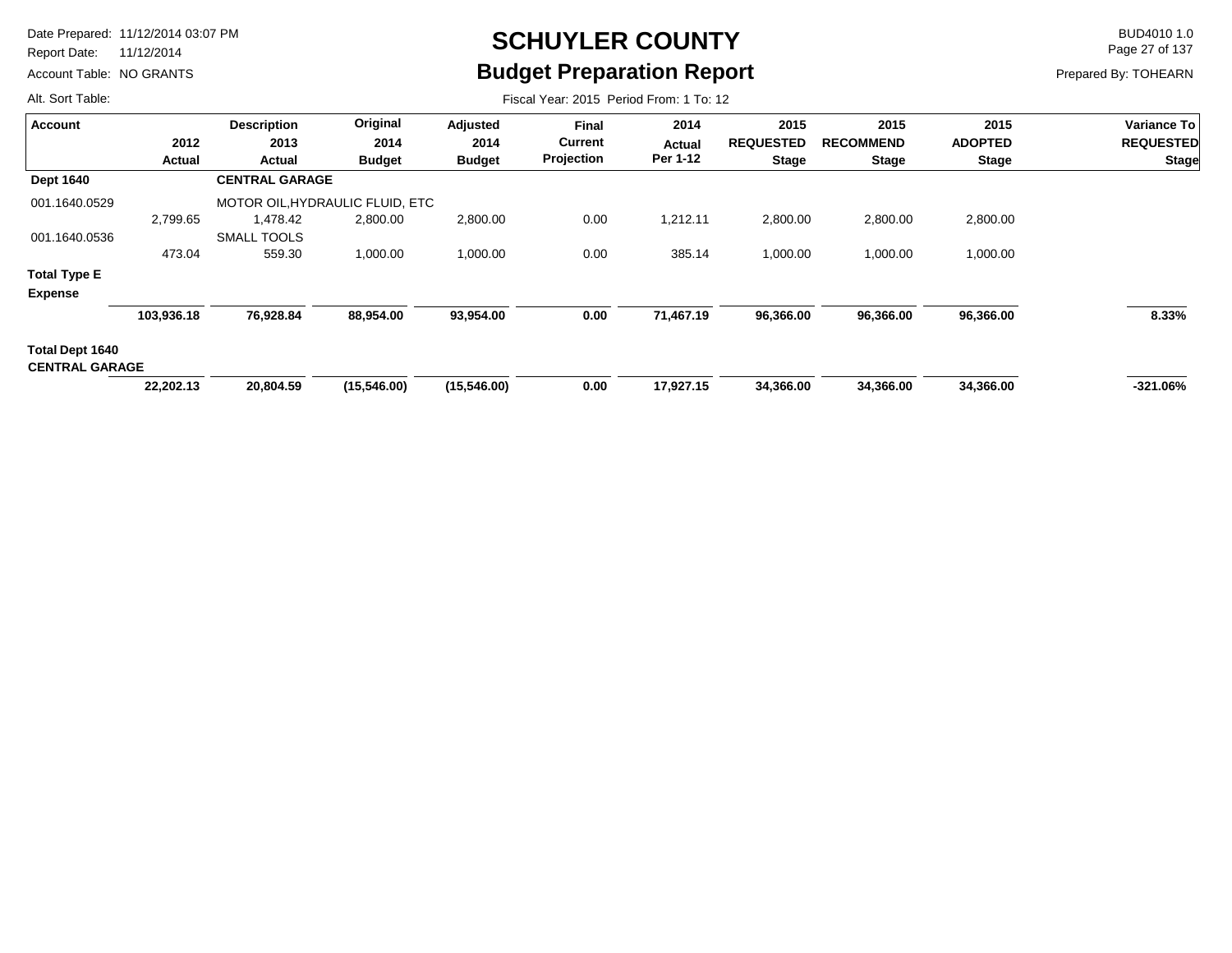Report Date: 11/12/2014

Account Table: NO GRANTS

### **SCHUYLER COUNTY** BUD4010 1.0 **Budget Preparation Report**

Fiscal Year: 2015 Period From: 1 To: 12

Page 28 of 137

| Alt. Sort Table: |  |
|------------------|--|
|                  |  |

| <b>Account</b>                        |                | <b>Description</b>                    | Original              | Adjusted      | <b>Final</b>                 | 2014                      | 2015             | 2015                             | 2015           | <b>Variance To</b> |
|---------------------------------------|----------------|---------------------------------------|-----------------------|---------------|------------------------------|---------------------------|------------------|----------------------------------|----------------|--------------------|
|                                       | 2012<br>Actual | 2013<br>Actual                        | 2014<br><b>Budget</b> | 2014          | <b>Current</b><br>Projection | <b>Actual</b><br>Per 1-12 | <b>REQUESTED</b> | <b>RECOMMEND</b><br><b>Stage</b> | <b>ADOPTED</b> | <b>REQUESTED</b>   |
|                                       |                |                                       |                       | <b>Budget</b> |                              |                           | <b>Stage</b>     |                                  | <b>Stage</b>   | <b>Stage</b>       |
| <b>Dept 1660</b>                      |                | <b>CENTRAL STOREROOM - PURCHASING</b> |                       |               |                              |                           |                  |                                  |                |                    |
| 001.1660.0100                         |                | PERSONNEL SERVICES REGULAR            |                       |               |                              |                           |                  |                                  |                |                    |
|                                       | 54,239.78      | 52,854.02                             | 61,838.00             | 61,838.00     | 0.00                         | 37,714.23                 | 61,784.00        | 61,784.00                        | 61,784.00      | $-0.08%$           |
| 001.1660.0402                         |                | <b>ADVERTISING</b>                    |                       |               |                              |                           |                  |                                  |                |                    |
|                                       | 6.30           | 6.68                                  | 20.00                 | 20.00         | 0.00                         | 20.00                     | 20.00            | 20.00                            | 20.00          |                    |
| 001.1660.0409                         |                | <b>CONFERENCE EXPENSE</b>             |                       |               |                              |                           |                  |                                  |                |                    |
|                                       | 182.63         | 111.02                                | 400.00                | 400.00        | 0.00                         | 0.00                      | 400.00           | 400.00                           | 400.00         |                    |
| 001.1660.0410                         |                | <b>COPIER SUPPLIES &amp; EXPENSE</b>  |                       |               |                              |                           |                  |                                  |                |                    |
|                                       | (32.85)        | 113.80                                | 200.00                | 200.00        | 0.00                         | 115.15                    | 200.00           | 200.00                           | 200.00         |                    |
| 001.1660.0431                         |                | <b>OFFICE SUPPLIES</b>                |                       |               |                              |                           |                  |                                  |                |                    |
|                                       | 174.01         | 142.17                                | 200.00                | 200.00        | 0.00                         | 131.46                    | 200.00           | 200.00                           | 200.00         |                    |
| 001.1660.0433                         |                | POSTAGE AND FREIGHT                   |                       |               |                              |                           |                  |                                  |                |                    |
|                                       | 45.00          | 0.00                                  | 50.00                 | 50.00         | 0.00                         | 6.68                      | 50.00            | 50.00                            | 50.00          |                    |
| 001.1660.0439                         |                | <b>TELEPHONE</b>                      |                       |               |                              |                           |                  |                                  |                |                    |
|                                       | 489.99         | 498.78                                | 500.00                | 500.00        | 0.00                         | 425.55                    | 500.00           | 500.00                           | 500.00         |                    |
| <b>Total Type E</b>                   |                |                                       |                       |               |                              |                           |                  |                                  |                |                    |
| <b>Expense</b>                        |                |                                       |                       |               |                              |                           |                  |                                  |                |                    |
|                                       | 55,104.86      | 53,726.47                             | 63,208.00             | 63,208.00     | 0.00                         | 38,413.07                 | 63,154.00        | 63,154.00                        | 63,154.00      | $-0.09%$           |
| Total Dept 1660                       |                |                                       |                       |               |                              |                           |                  |                                  |                |                    |
| <b>CENTRAL STOREROOM - PURCHASING</b> |                |                                       |                       |               |                              |                           |                  |                                  |                |                    |
|                                       | 55,104.86      | 53,726.47                             | 63,208.00             | 63,208.00     | 0.00                         | 38,413.07                 | 63,154.00        | 63,154.00                        | 63,154.00      | $-0.09%$           |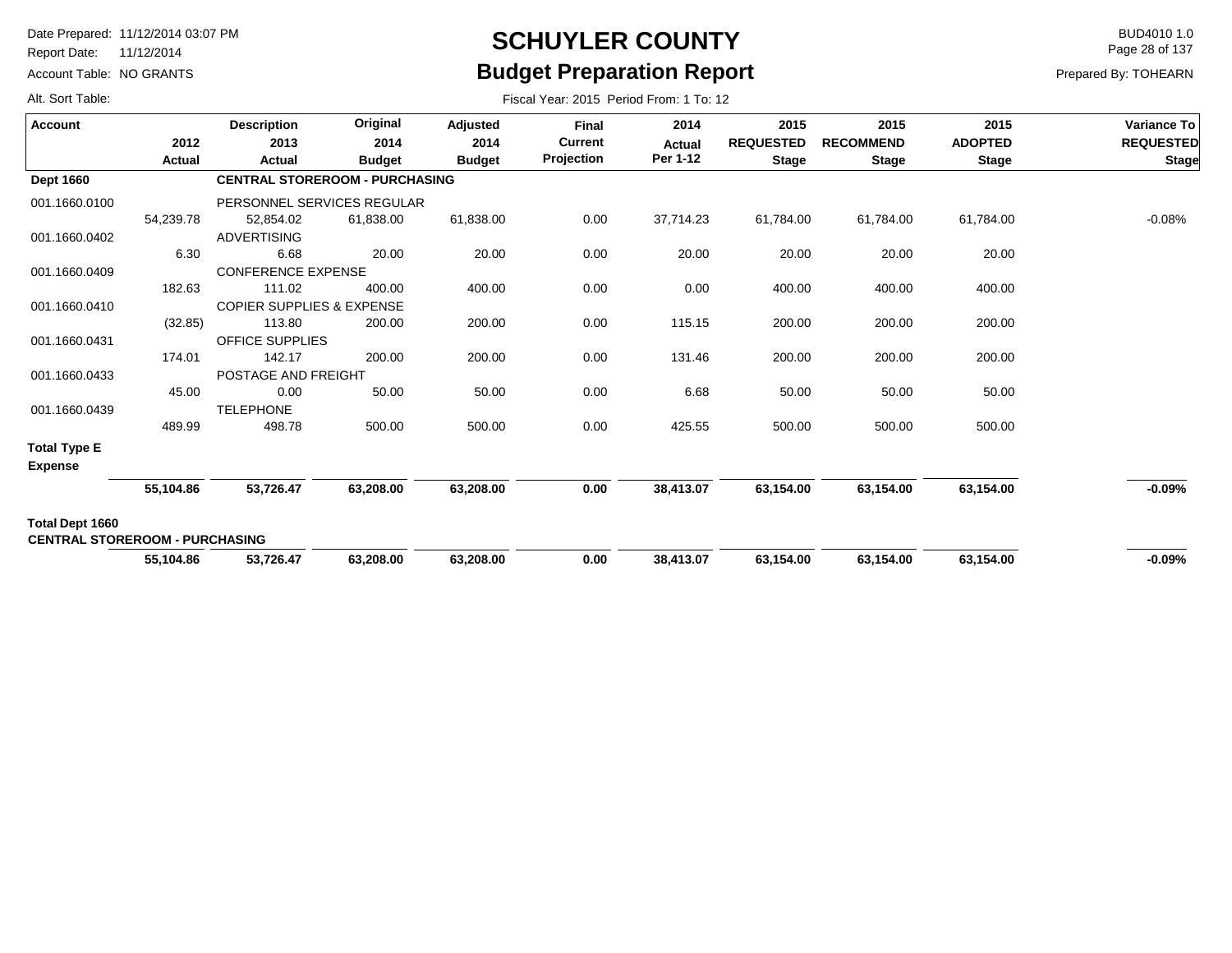Report Date: 11/12/2014

Alt. Sort Table:

Account Table: NO GRANTS

#### **SCHUYLER COUNTY** BUD4010 1.0 **Budget Preparation Report**

Fiscal Year: 2015 Period From: 1 To: 12

Page 29 of 137

**Variance To**

 $REQUESTED$ **Stage**

-2.21%

-3.33%

-25.01%

48.43%

 **12.72%**

 **7.71%**

150.00%

| <b>Account</b>         |               | <b>Description</b>                              | Original                                         | Adjusted      | <b>Final</b>   | 2014          | 2015             | 2015             | 2015           |  |
|------------------------|---------------|-------------------------------------------------|--------------------------------------------------|---------------|----------------|---------------|------------------|------------------|----------------|--|
|                        | 2012          | 2013                                            | 2014                                             | 2014          | <b>Current</b> | <b>Actual</b> | <b>REQUESTED</b> | <b>RECOMMEND</b> | <b>ADOPTED</b> |  |
|                        | Actual        | <b>Actual</b>                                   | <b>Budget</b>                                    | <b>Budget</b> | Projection     | Per 1-12      | <b>Stage</b>     | <b>Stage</b>     | <b>Stage</b>   |  |
| <b>Dept 1680</b>       |               |                                                 | <b>CENTRAL DATA PROCESSING - INFO.TECHNOLOG</b>  |               |                |               |                  |                  |                |  |
| 001.1680.1289          |               |                                                 | OTHER GEN GOVT INCOME-TRAINING-DEPT CHARGE BACKS |               |                |               |                  |                  |                |  |
|                        | 124,190.48    | 109,403.29                                      | 105,000.00                                       | 105,000.00    | 0.00           | 103,321.67    | 105,000.00       | 105,000.00       | 105,000.00     |  |
| <b>Total Type R</b>    |               |                                                 |                                                  |               |                |               |                  |                  |                |  |
| Revenue                |               |                                                 |                                                  |               |                |               |                  |                  |                |  |
|                        | (124, 190.48) | (109, 403.29)                                   | (105,000.00)                                     | (105,000.00)  | 0.00           | (103, 321.67) | (105,000.00)     | (105,000.00)     | (105,000.00)   |  |
| 001.1680.0100          |               |                                                 | PERSONNEL SERVICES REGULAR                       |               |                |               |                  |                  |                |  |
|                        | 134,661.58    | 135,828.88                                      | 141,571.00                                       | 141,571.00    | 0.00           | 99,976.15     | 138,433.00       | 138,433.00       | 138,433.00     |  |
| 001.1680.0101          |               |                                                 | PERSONNEL SERVICES OVERTIME                      |               |                |               |                  |                  |                |  |
|                        | 0.00          | 54.34                                           | 0.00                                             | 0.00          | 0.00           | 0.00          |                  |                  |                |  |
| 001.1680.0200          |               | <b>EQUIPMENT</b>                                |                                                  |               |                |               |                  |                  |                |  |
|                        | 51,300.78     | 56,191.73                                       | 56,900.00                                        | 56,900.00     | 0.00           | 52,403.38     | 55,000.00        | 55,000.00        | 55,000.00      |  |
| 001.1680.0335          |               | INTERNET CONNECTION                             |                                                  |               |                |               |                  |                  |                |  |
|                        | 8,002.20      | 8,007.96                                        | 8,002.00                                         | 8,002.00      | 0.00           | 4,692.65      | 6,000.00         | 6,000.00         | 6,000.00       |  |
| 001.1680.0400          |               | CONTRACTUAL EXPENSE                             |                                                  |               |                |               |                  |                  |                |  |
|                        | 43,132.69     | 45,983.90                                       | 53,895.00                                        | 51,895.00     | 0.00           | 45,835.39     | 80,000.00        | 80,000.00        | 80,000.00      |  |
| 001.1680.0426          |               | MAINTENANCE OF EQUIPMENT                        |                                                  |               |                |               |                  |                  |                |  |
|                        | 0.00          | 0.00                                            | 0.00                                             | 2,000.00      | 0.00           | 1,634.36      |                  |                  |                |  |
| 001.1680.0431          |               | OPERATING EXPENSES                              |                                                  |               |                |               |                  |                  |                |  |
|                        | 3,239.19      | 2,722.71                                        | 4,260.00                                         | 4,260.00      | 0.00           | 2,586.27      | 4,260.00         | 4,260.00         | 4,260.00       |  |
| 001.1680.0444          |               | CAR OPERATION & EXPENSE                         |                                                  |               |                |               |                  |                  |                |  |
|                        | 537.51        | 468.83                                          | 1,000.00                                         | 1,000.00      | 0.00           | 408.12        | 1,000.00         | 1,000.00         | 1,000.00       |  |
| 001.1680.0459          |               | <b>TRAINING</b>                                 |                                                  |               |                |               |                  |                  |                |  |
|                        | 0.00          | 0.00                                            | 1,000.00                                         | 1,000.00      | 0.00           | 0.00          | 2,500.00         | 2,500.00         | 2,500.00       |  |
| <b>Total Type E</b>    |               |                                                 |                                                  |               |                |               |                  |                  |                |  |
| <b>Expense</b>         |               |                                                 |                                                  |               |                |               |                  |                  |                |  |
|                        | 240,873.95    | 249,258.35                                      | 266,628.00                                       | 266,628.00    | 0.00           | 207,536.32    | 287,193.00       | 287,193.00       | 287,193.00     |  |
| <b>Total Dept 1680</b> |               |                                                 |                                                  |               |                |               |                  |                  |                |  |
|                        |               | <b>CENTRAL DATA PROCESSING - INFO.TECHNOLOG</b> |                                                  |               |                |               |                  |                  |                |  |
|                        | 116,683.47    | 139,855.06                                      | 161,628.00                                       | 161,628.00    | 0.00           | 104,214.65    | 182,193.00       | 182,193.00       | 182,193.00     |  |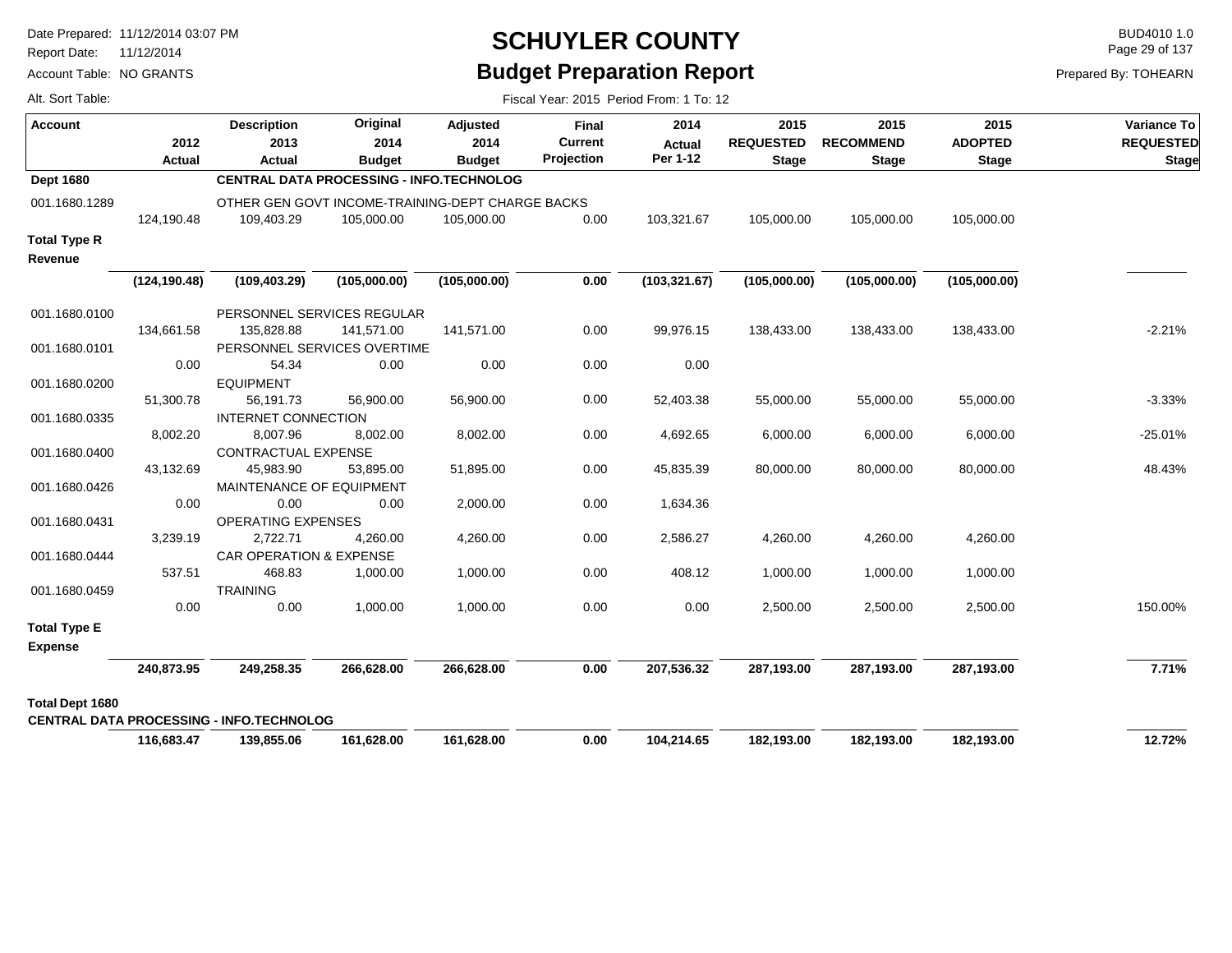Report Date: 11/12/2014

Account Table: NO GRANTS

# **SCHUYLER COUNTY** BUD4010 1.0 **Budget Preparation Report**

Fiscal Year: 2015 Period From: 1 To: 12

Page 30 of 137

|  | Alt. Sort Table: |
|--|------------------|
|  |                  |

| <b>Account</b>                                  | 2012          | <b>Description</b><br>2013     | Original<br>2014 | <b>Adjusted</b><br>2014 | <b>Final</b><br><b>Current</b> | 2014<br><b>Actual</b> | 2015<br><b>REQUESTED</b> | 2015<br><b>RECOMMEND</b> | 2015<br><b>ADOPTED</b> | <b>Variance To</b><br><b>REQUESTED</b> |
|-------------------------------------------------|---------------|--------------------------------|------------------|-------------------------|--------------------------------|-----------------------|--------------------------|--------------------------|------------------------|----------------------------------------|
|                                                 | Actual        | Actual                         | <b>Budget</b>    | <b>Budget</b>           | Projection                     | Per 1-12              | <b>Stage</b>             | <b>Stage</b>             | <b>Stage</b>           | <b>Stage</b>                           |
| <b>Dept 1910</b>                                |               | <b>UNALLOCATED INSURANCE</b>   |                  |                         |                                |                       |                          |                          |                        |                                        |
| 001.1910.1289                                   |               | OTHER GEN GOVERN. DEPT. INCOME |                  |                         |                                |                       |                          |                          |                        |                                        |
|                                                 | 178,620.65    | 804,704.31                     | 265,188.00       | 322,587.82              | 0.00                           | 5,181.08              | 322,588.00               | 322,588.00               | 322,588.00             | 21.64%                                 |
| 001.1910.2680                                   |               | <b>INSURANCE RECOVERIES</b>    |                  |                         |                                |                       |                          |                          |                        |                                        |
|                                                 | 0.00          | 191,265.77                     | 0.00             | 242,702.20              | 0.00                           | 242,702.20            |                          |                          |                        |                                        |
| <b>Total Type R</b><br>Revenue                  |               |                                |                  |                         |                                |                       |                          |                          |                        |                                        |
|                                                 | (178, 620.65) | (995, 970.08)                  | (265, 188.00)    | (565, 290.02)           | 0.00                           | (247, 883.28)         | (322, 588.00)            | (322, 588.00)            | (322, 588.00)          | 21.65%                                 |
| 001.1910.0418                                   |               | <b>INSURANCE</b>               |                  |                         |                                |                       |                          |                          |                        |                                        |
|                                                 | 0.00          | 234,870.77                     | 0.00             | 242,702.20              | 0.00                           | 155,943.42            |                          |                          |                        |                                        |
| 001.1910.0419                                   |               | <b>INSURANCE-WORKERS COMP</b>  |                  |                         |                                |                       |                          |                          |                        |                                        |
|                                                 | (200.92)      | 0.00                           | 0.00             | 0.00                    | 0.00                           | 0.00                  |                          |                          |                        |                                        |
| 001.1910.0423                                   |               | <b>INSURANCE-SMP</b>           |                  |                         |                                |                       |                          |                          |                        |                                        |
|                                                 | 227,997.86    | 276,550.27                     | 335,000.00       | 335,000.00              | 0.00                           | 335,000.00            | 413,000.00               | 413,000.00               | 413,000.00             | 23.28%                                 |
| <b>Total Type E</b><br><b>Expense</b>           |               |                                |                  |                         |                                |                       |                          |                          |                        |                                        |
|                                                 | 227,796.94    | 511,421.04                     | 335,000.00       | 577,702.20              | 0.00                           | 490,943.42            | 413,000.00               | 413,000.00               | 413,000.00             | 23.28%                                 |
| Total Dept 1910<br><b>UNALLOCATED INSURANCE</b> |               |                                |                  |                         |                                |                       |                          |                          |                        |                                        |
|                                                 | 49,176.29     | (484, 549.04)                  | 69,812.00        | 12,412.18               | 0.00                           | 243,060.14            | 90,412.00                | 90,412.00                | 90,412.00              | 29.51%                                 |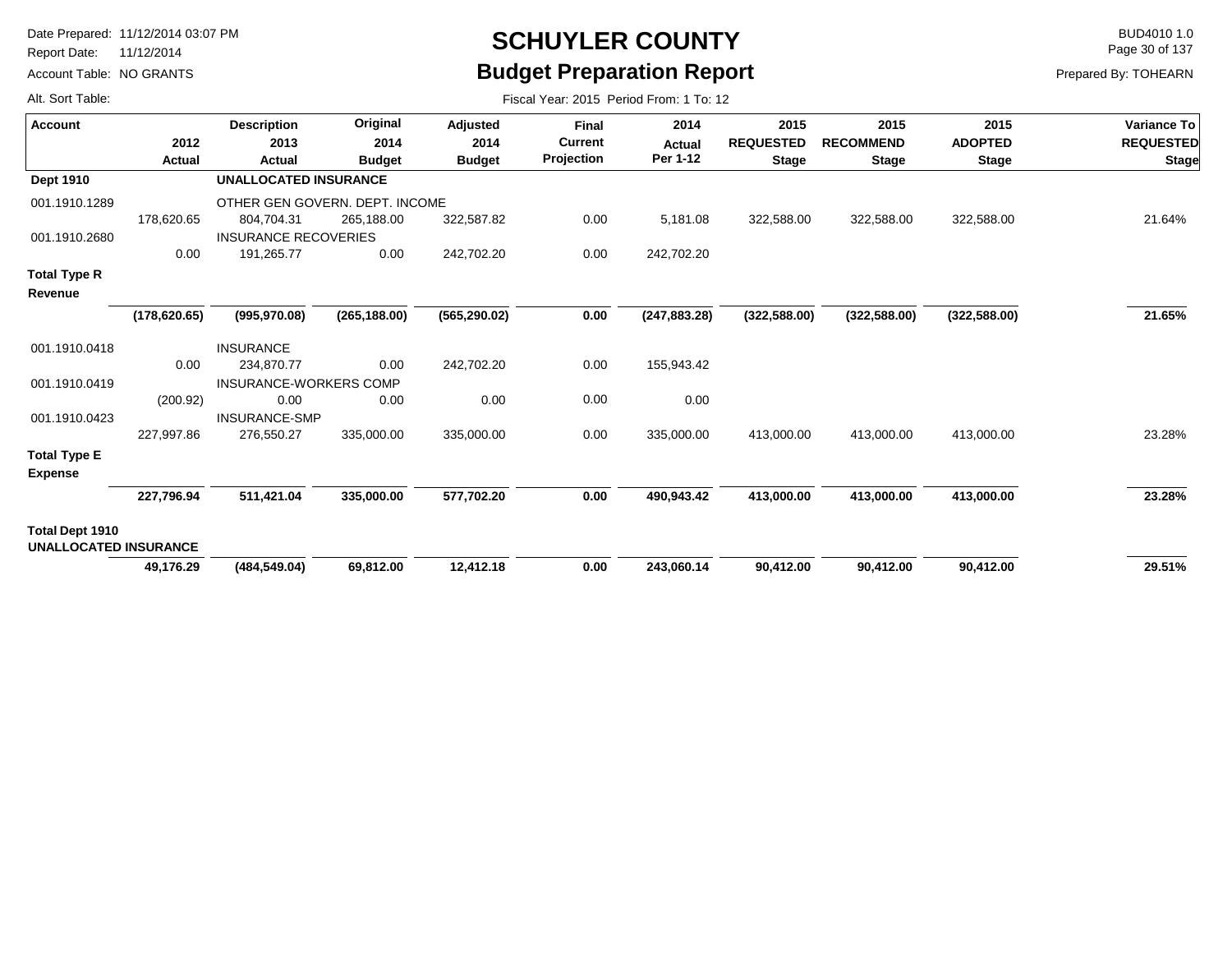Report Date: 11/12/2014

Account Table: NO GRANTS

# **SCHUYLER COUNTY** BUD4010 1.0 **Budget Preparation Report**

Page 31 of 137

Prepared By: TOHEARN

| Alt. Sort Table:                                     |          | Fiscal Year: 2015 Period From: 1 To: 12 |               |               |              |          |                  |                  |                |                                                        |  |  |  |
|------------------------------------------------------|----------|-----------------------------------------|---------------|---------------|--------------|----------|------------------|------------------|----------------|--------------------------------------------------------|--|--|--|
| Account                                              |          | <b>Description</b>                      | Original      | Adjusted      | <b>Final</b> | 2014     | 2015             | 2015             | 2015           | <b>Variance To</b><br><b>REQUESTED</b><br><b>Stage</b> |  |  |  |
|                                                      | 2012     | 2013                                    | 2014          | 2014          | Current      | Actual   | <b>REQUESTED</b> | <b>RECOMMEND</b> | <b>ADOPTED</b> |                                                        |  |  |  |
|                                                      | Actual   | Actual                                  | <b>Budget</b> | <b>Budget</b> | Projection   | Per 1-12 | <b>Stage</b>     | <b>Stage</b>     | <b>Stage</b>   |                                                        |  |  |  |
| <b>Dept 1920</b>                                     |          | <b>MUNICIPAL ASSOCIATION DUES</b>       |               |               |              |          |                  |                  |                |                                                        |  |  |  |
| 001.1920.0404                                        |          | N.Y.S. ASSOCIATION OF COUNTIES          |               |               |              |          |                  |                  |                |                                                        |  |  |  |
|                                                      | 3,887.00 | 4,003.00                                | 4,100.00      | 4,100.00      | 0.00         | 4,124.00 | 4,248.00         | 4,248.00         | 4,248.00       | 3.60%                                                  |  |  |  |
| <b>Total Type E</b>                                  |          |                                         |               |               |              |          |                  |                  |                |                                                        |  |  |  |
| <b>Expense</b>                                       |          |                                         |               |               |              |          |                  |                  |                |                                                        |  |  |  |
|                                                      | 3,887.00 | 4,003.00                                | 4,100.00      | 4,100.00      | 0.00         | 4,124.00 | 4,248.00         | 4,248.00         | 4,248.00       | 3.61%                                                  |  |  |  |
| Total Dept 1920<br><b>MUNICIPAL ASSOCIATION DUES</b> |          |                                         |               |               |              |          |                  |                  |                |                                                        |  |  |  |
|                                                      | 3,887.00 | 4,003.00                                | 4,100.00      | 4,100.00      | 0.00         | 4,124.00 | 4,248.00         | 4,248.00         | 4,248.00       | 3.61%                                                  |  |  |  |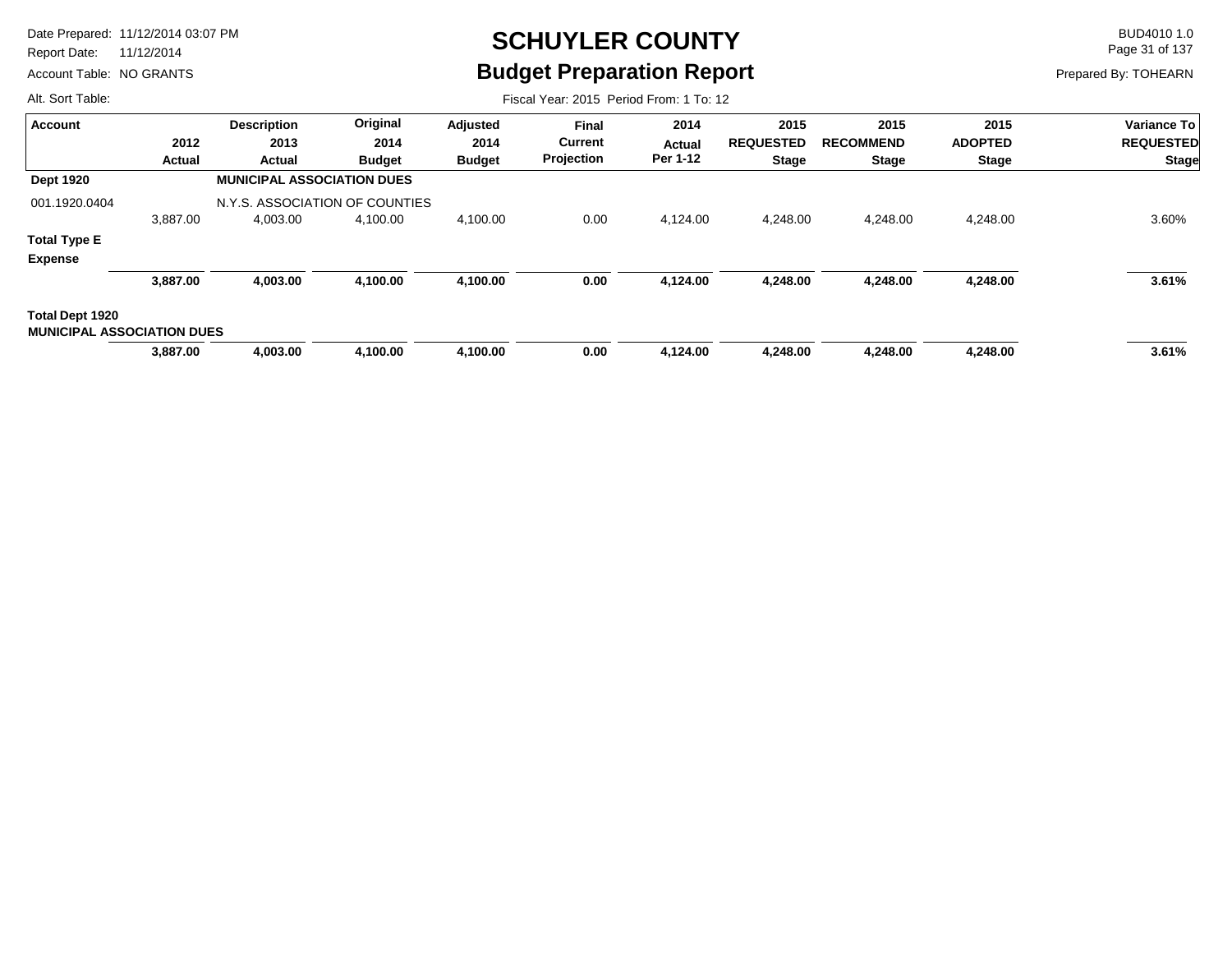Report Date: 11/12/2014

Account Table: NO GRANTS

# **SCHUYLER COUNTY** BUD4010 1.0 **Budget Preparation Report**

Fiscal Year: 2015 Period From: 1 To: 12

Page 32 of 137

Prepared By: TOHEARN

| <b>Account</b>                                         |        | <b>Description</b>           | Original      | Adjusted      | Final          | 2014     | 2015             | 2015             | 2015           | Variance To      |
|--------------------------------------------------------|--------|------------------------------|---------------|---------------|----------------|----------|------------------|------------------|----------------|------------------|
|                                                        | 2012   | 2013                         | 2014          | 2014          | <b>Current</b> | Actual   | <b>REQUESTED</b> | <b>RECOMMEND</b> | <b>ADOPTED</b> | <b>REQUESTED</b> |
|                                                        | Actual | Actual                       | <b>Budget</b> | <b>Budget</b> | Projection     | Per 1-12 | <b>Stage</b>     | Stage            | Stage          | <b>Stage</b>     |
| <b>Dept 1930</b>                                       |        | <b>JUDGEMENTS AND CLAIMS</b> |               |               |                |          |                  |                  |                |                  |
| 001.1930.0400                                          |        | <b>CONTRACTUAL EXPENSE</b>   |               |               |                |          |                  |                  |                |                  |
|                                                        | 0.00   | 26,000.00                    | 0.00          | 0.00          | 0.00           | 0.00     |                  |                  |                |                  |
| <b>Total Type E</b>                                    |        |                              |               |               |                |          |                  |                  |                |                  |
| <b>Expense</b>                                         |        |                              |               |               |                |          |                  |                  |                |                  |
|                                                        | 0.00   | 26,000.00                    | 0.00          | 0.00          | 0.00           | 0.00     | 0.00             | 0.00             | 0.00           |                  |
| <b>Total Dept 1930</b><br><b>JUDGEMENTS AND CLAIMS</b> |        |                              |               |               |                |          |                  |                  |                |                  |
|                                                        | 0.00   | 26,000.00                    | 0.00          | 0.00          | 0.00           | 0.00     | 0.00             | 0.00             | 0.00           |                  |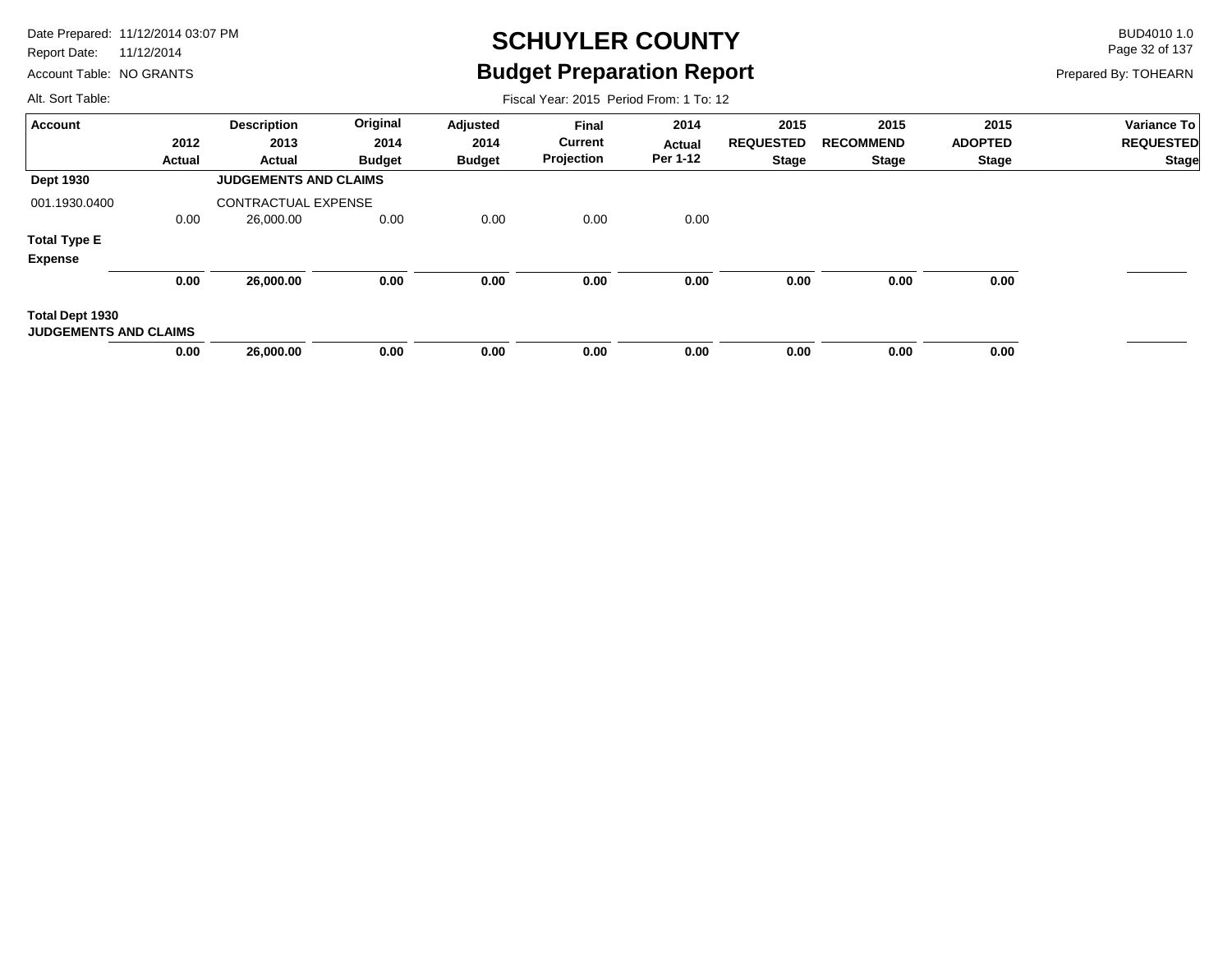Report Date: 11/12/2014

Account Table: NO GRANTS

# **SCHUYLER COUNTY** BUD4010 1.0 **Budget Preparation Report**

Fiscal Year: 2015 Period From: 1 To: 12

Page 33 of 137

Prepared By: TOHEARN

| Account                                       |               | <b>Description</b>         | Original      | Adjusted      | <b>Final</b>   | 2014          | 2015             | 2015             | 2015           | Variance To               |
|-----------------------------------------------|---------------|----------------------------|---------------|---------------|----------------|---------------|------------------|------------------|----------------|---------------------------|
|                                               | 2012          | 2013                       | 2014          | 2014          | <b>Current</b> | <b>Actual</b> | <b>REQUESTED</b> | <b>RECOMMEND</b> | <b>ADOPTED</b> | <b>REQUESTED</b><br>Stage |
|                                               | <b>Actual</b> | Actual                     | <b>Budget</b> | <b>Budget</b> | Projection     | Per 1-12      | <b>Stage</b>     | <b>Stage</b>     | <b>Stage</b>   |                           |
| <b>Dept 1990</b>                              |               | <b>CONTINGENCY ACCOUNT</b> |               |               |                |               |                  |                  |                |                           |
| 001.1990.0500                                 |               | <b>CONTINGENCIES</b>       |               |               |                |               |                  |                  |                |                           |
|                                               | 0.00          | 0.00                       | 200,000.00    | 115,500.00    | 0.00           | 81,590.70     | 200,000.00       | 200,000.00       | 200,000.00     |                           |
| <b>Total Type E</b>                           |               |                            |               |               |                |               |                  |                  |                |                           |
| <b>Expense</b>                                |               |                            |               |               |                |               |                  |                  |                |                           |
|                                               | 0.00          | 0.00                       | 200,000.00    | 115,500.00    | 0.00           | 81,590.70     | 200,000.00       | 200,000.00       | 200,000.00     |                           |
| Total Dept 1990<br><b>CONTINGENCY ACCOUNT</b> |               |                            |               |               |                |               |                  |                  |                |                           |
|                                               | 0.00          | 0.00                       | 200,000.00    | 115,500.00    | 0.00           | 81,590.70     | 200,000.00       | 200,000.00       | 200,000.00     |                           |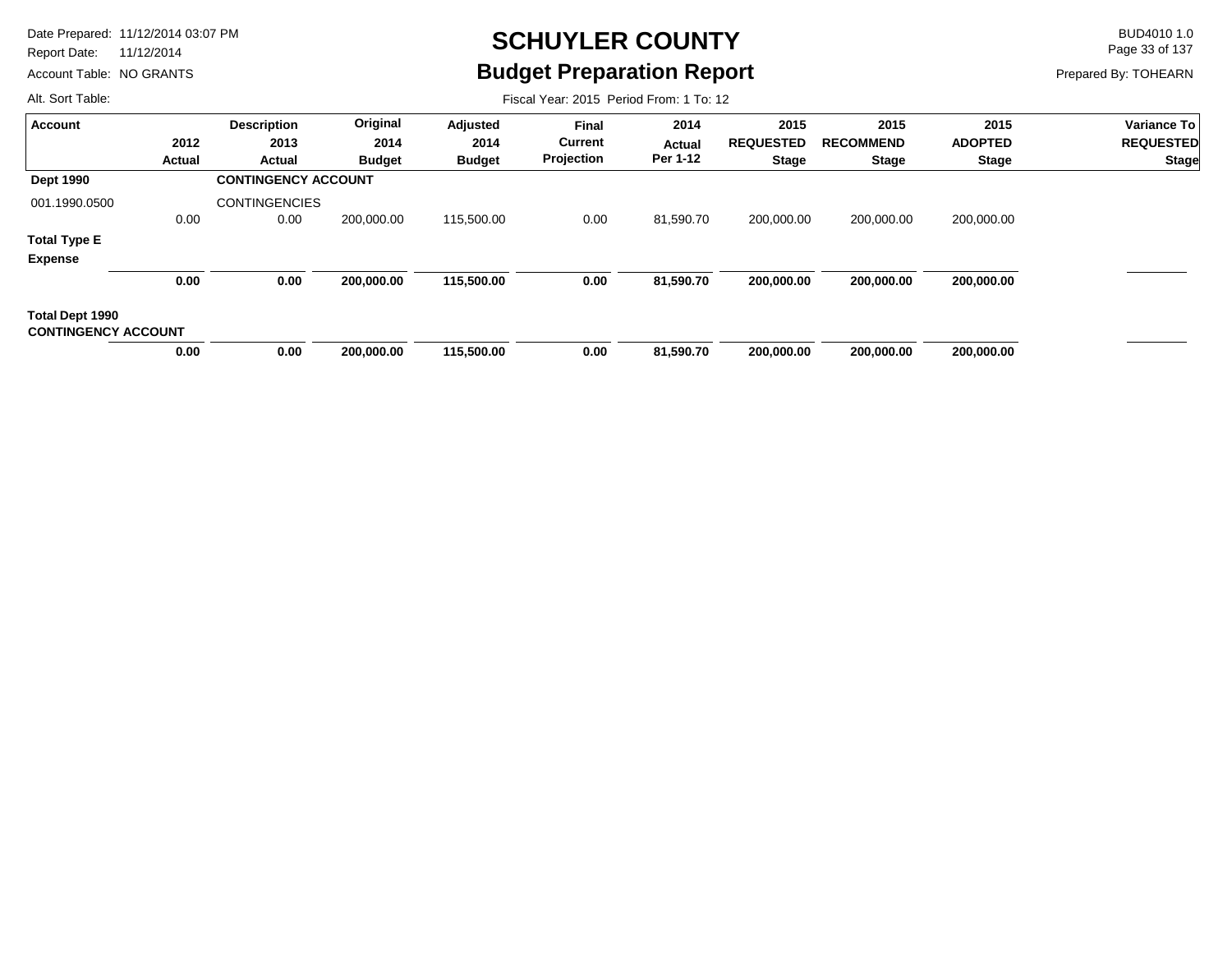Report Date: 11/12/2014

Account Table: NO GRANTS

# **SCHUYLER COUNTY** BUD4010 1.0 **Budget Preparation Report**

Fiscal Year: 2015 Period From: 1 To: 12

Page 34 of 137

| Alt. Sort Table: |  |
|------------------|--|
|                  |  |

| <b>Account</b>                   |               | <b>Description</b>                            | Original      | Adjusted      | <b>Final</b> | 2014         | 2015             | 2015             | 2015           | <b>Variance To</b> |
|----------------------------------|---------------|-----------------------------------------------|---------------|---------------|--------------|--------------|------------------|------------------|----------------|--------------------|
|                                  | 2012          | 2013                                          | 2014          | 2014          | Current      | Actual       | <b>REQUESTED</b> | <b>RECOMMEND</b> | <b>ADOPTED</b> | <b>REQUESTED</b>   |
|                                  | Actual        | Actual                                        | <b>Budget</b> | <b>Budget</b> | Projection   | Per 1-12     | <b>Stage</b>     | <b>Stage</b>     | <b>Stage</b>   | <b>Stage</b>       |
| <b>Dept 2490</b>                 |               | <b>COMMUNITY COLLEGE TUITION</b>              |               |               |              |              |                  |                  |                |                    |
| 001.2490.1255                    |               | <b>COUNTY CLERK FEES</b>                      |               |               |              |              |                  |                  |                |                    |
|                                  | 116,235.36    | 87,712.52                                     | 110,000.00    | 110,000.00    | 0.00         | 71,037.07    | 110,000.00       | 110,000.00       | 110,000.00     |                    |
| 001.2490.1270                    |               | SHARED SERVICES CHARGES - COLLEGE CHARGEBACKS |               |               |              |              |                  |                  |                |                    |
|                                  | 0.00          | 400,001.00                                    | 0.00          | 0.00          | 0.00         | 0.00         |                  |                  |                |                    |
| Total Type R                     |               |                                               |               |               |              |              |                  |                  |                |                    |
| Revenue                          |               |                                               |               |               |              |              |                  |                  |                |                    |
|                                  | (116, 235.36) | (487, 713.52)                                 | (110,000.00)  | (110,000.00)  | 0.00         | (71, 037.07) | (110,000.00)     | (110,000.00)     | (110,000.00)   |                    |
| 001.2490.0400                    |               | CONTRACTUAL EXPENSE                           |               |               |              |              |                  |                  |                |                    |
|                                  | 835,925.33    | 839,816.94                                    | 830,000.00    | 830,000.00    | 0.00         | 530,050.14   | 855,000.00       | 855,000.00       | 855,000.00     | 3.01%              |
| <b>Total Type E</b>              |               |                                               |               |               |              |              |                  |                  |                |                    |
| <b>Expense</b>                   |               |                                               |               |               |              |              |                  |                  |                |                    |
|                                  | 835,925.33    | 839,816.94                                    | 830,000.00    | 830,000.00    | 0.00         | 530,050.14   | 855,000.00       | 855,000.00       | 855,000.00     | 3.01%              |
| Total Dept 2490                  |               |                                               |               |               |              |              |                  |                  |                |                    |
| <b>COMMUNITY COLLEGE TUITION</b> |               |                                               |               |               |              |              |                  |                  |                |                    |
|                                  | 719,689.97    | 352,103.42                                    | 720,000.00    | 720,000.00    | 0.00         | 459,013.07   | 745,000.00       | 745,000.00       | 745,000.00     | 3.47%              |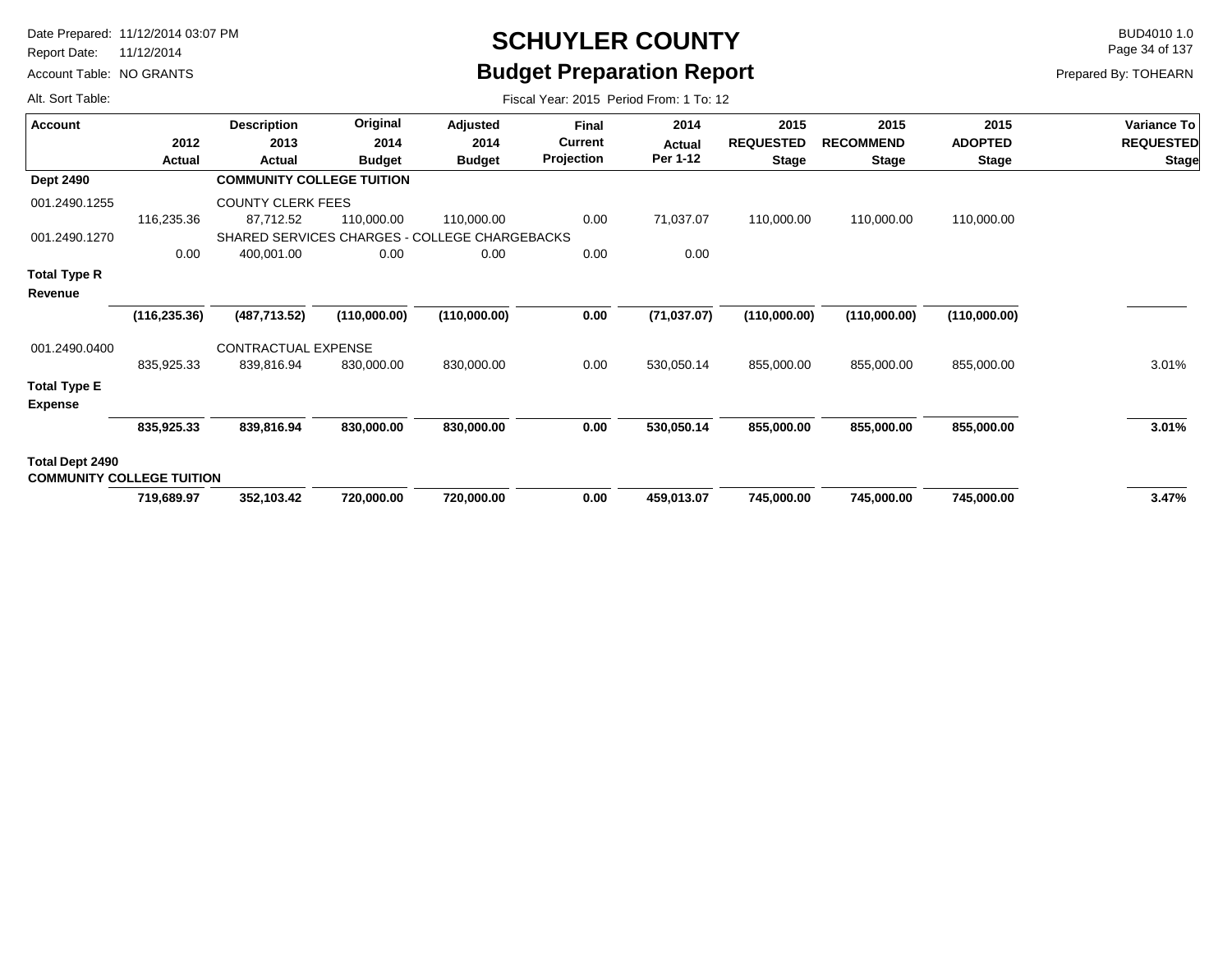Report Date: 11/12/2014

Alt. Sort Table:

Account Table: NO GRANTS

# **SCHUYLER COUNTY** BUD4010 1.0 **Budget Preparation Report**

Fiscal Year: 2015 Period From: 1 To: 12

Page 35 of 137

| <b>Account</b>                        |               | <b>Description</b>    | Original                              | Adjusted      | <b>Final</b>   | 2014          | 2015             | 2015             | 2015           | Variance To      |
|---------------------------------------|---------------|-----------------------|---------------------------------------|---------------|----------------|---------------|------------------|------------------|----------------|------------------|
|                                       | 2012          | 2013                  | 2014                                  | 2014          | <b>Current</b> | Actual        | <b>REQUESTED</b> | <b>RECOMMEND</b> | <b>ADOPTED</b> | <b>REQUESTED</b> |
|                                       | Actual        | Actual                | <b>Budget</b>                         | <b>Budget</b> | Projection     | Per 1-12      | <b>Stage</b>     | <b>Stage</b>     | <b>Stage</b>   | <b>Stage</b>     |
| <b>Dept 2960</b>                      |               |                       | <b>EDUCATION HANDICAPPED CHILDREN</b> |               |                |               |                  |                  |                |                  |
| 001.2960.1689                         |               |                       | OTHER HEALTH DEPART. INCOME           |               |                |               |                  |                  |                |                  |
|                                       | 86,367.33     | 92,995.46             | 40,000.00                             | 40,000.00     | 0.00           | 70,237.88     | 40,000.00        | 40,000.00        | 40,000.00      |                  |
| 001.2960.2701                         |               |                       | REFUNDS OF PRIOR YEARS EXPEND.        |               |                |               |                  |                  |                |                  |
|                                       | 39,616.36     | 0.00                  | 0.00                                  | 0.00          | 0.00           | 0.00          |                  |                  |                |                  |
| 001.2960.3277                         |               |                       | EDUCATION-HANDICAPPED CHILDREN        |               |                |               |                  |                  |                |                  |
|                                       | 872,757.70    | 557,426.37            | 600,000.00                            | 600,000.00    | 0.00           | 64,317.23     | 600,000.00       | 600,000.00       | 600,000.00     |                  |
| <b>Total Type R</b>                   |               |                       |                                       |               |                |               |                  |                  |                |                  |
| Revenue                               |               |                       |                                       |               |                |               |                  |                  |                |                  |
|                                       | (998, 741.39) | (650, 421.83)         | (640,000.00)                          | (640,000.00)  | 0.00           | (134, 555.11) | (640,000.00)     | (640,000.00)     | (640,000.00)   |                  |
| 001.2960.0400                         |               | CONTRACTUAL EXPENSE   |                                       |               |                |               |                  |                  |                |                  |
|                                       | 668,907.65    | 612,358.91            | 700,000.00                            | 700,000.00    | 0.00           | 457,553.21    | 700,000.00       | 700,000.00       | 700,000.00     |                  |
| 001.2960.0440                         |               | <b>TRAVEL EXPENSE</b> |                                       |               |                |               |                  |                  |                |                  |
|                                       | 227,304.57    | 198,381.00            | 300,000.00                            | 300,000.00    | 0.00           | 124,560.50    | 300,000.00       | 300,000.00       | 300,000.00     |                  |
| <b>Total Type E</b>                   |               |                       |                                       |               |                |               |                  |                  |                |                  |
| <b>Expense</b>                        |               |                       |                                       |               |                |               |                  |                  |                |                  |
|                                       | 896,212.22    | 810,739.91            | 1,000,000.00                          | 1,000,000.00  | 0.00           | 582,113.71    | 1,000,000.00     | 1,000,000.00     | 1,000,000.00   |                  |
| <b>Total Dept 2960</b>                |               |                       |                                       |               |                |               |                  |                  |                |                  |
| <b>EDUCATION HANDICAPPED CHILDREN</b> |               |                       |                                       |               |                |               |                  |                  |                |                  |
|                                       | (102, 529.17) | 160,318.08            | 360,000.00                            | 360,000.00    | 0.00           | 447,558.60    | 360,000.00       | 360,000.00       | 360,000.00     |                  |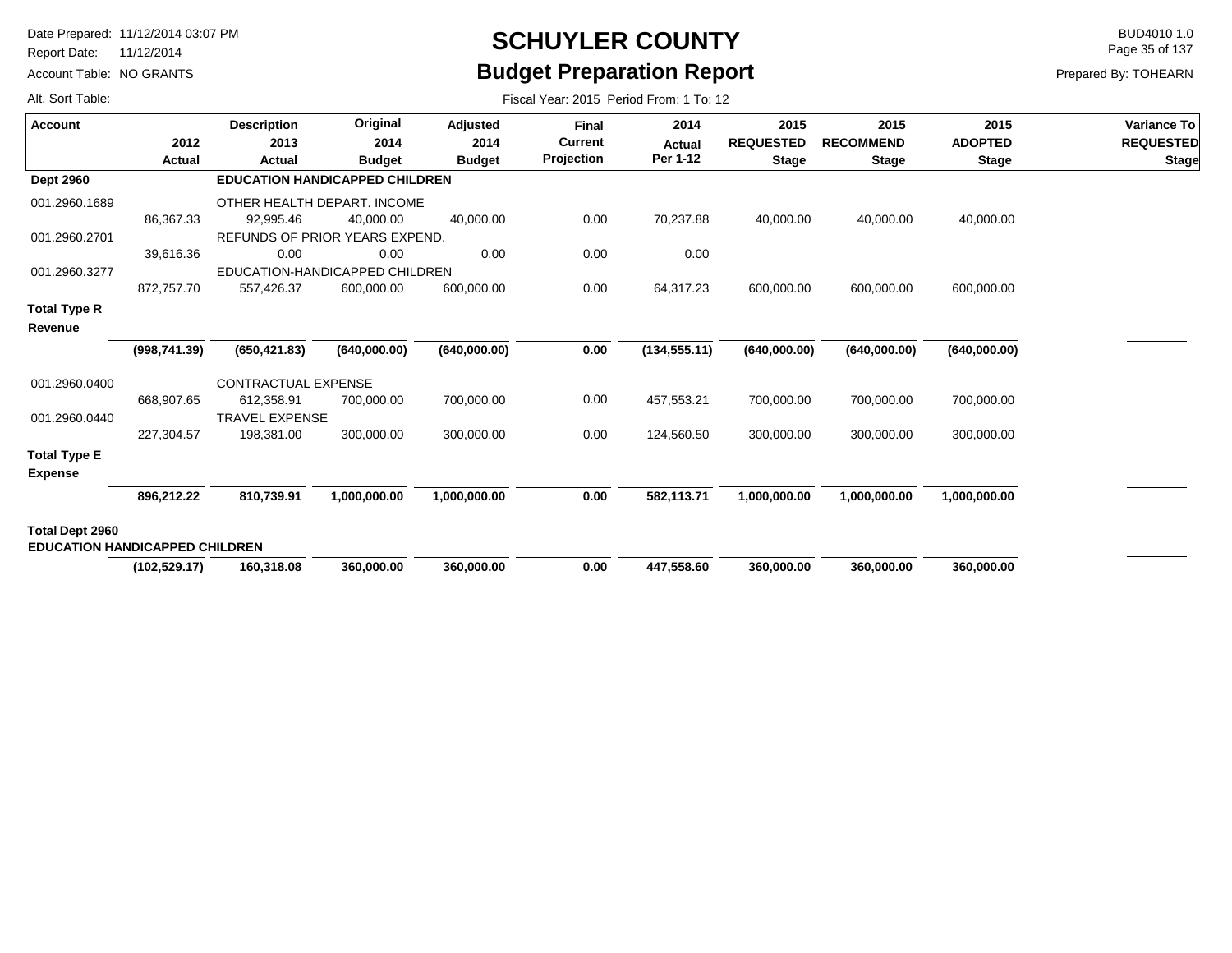Report Date: 11/12/2014

Account Table: NO GRANTS

# **SCHUYLER COUNTY** BUD4010 1.0 **Budget Preparation Report**

Fiscal Year: 2015 Period From: 1 To: 12

Page 36 of 137

Prepared By: TOHEARN

| <b>Account</b>                                         |              | <b>Description</b>                             | Original      | <b>Adjusted</b> | <b>Final</b>   | 2014         | 2015             | 2015             | 2015           | Variance To      |
|--------------------------------------------------------|--------------|------------------------------------------------|---------------|-----------------|----------------|--------------|------------------|------------------|----------------|------------------|
|                                                        | 2012         | 2013                                           | 2014          | 2014            | <b>Current</b> | Actual       | <b>REQUESTED</b> | <b>RECOMMEND</b> | <b>ADOPTED</b> | <b>REQUESTED</b> |
|                                                        | Actual       | Actual                                         | <b>Budget</b> | <b>Budget</b>   | Projection     | Per 1-12     | <b>Stage</b>     | <b>Stage</b>     | <b>Stage</b>   | <b>Stage</b>     |
| Dept 3020                                              |              | <b>PUBLIC SAFETY COMMUNICATIONS</b>            |               |                 |                |              |                  |                  |                |                  |
| 001.3020.1140                                          |              | <b>EMERGENCY TELEPHONE SURCHARGE</b>           |               |                 |                |              |                  |                  |                |                  |
|                                                        | 72,598.23    | 66,955.95                                      | 27,000.00     | 27,000.00       | 0.00           | 49,430.61    | 57,000.00        | 57,000.00        | 57,000.00      | 111.11%          |
| Total Type R<br>Revenue                                |              |                                                |               |                 |                |              |                  |                  |                |                  |
|                                                        | (72, 598.23) | (66, 955.95)                                   | (27,000.00)   | (27,000.00)     | 0.00           | (49, 430.61) | (57,000.00)      | (57,000.00)      | (57,000.00)    | 111.11%          |
| 001.3020.0200                                          |              | <b>EQUIPMENT</b>                               |               |                 |                |              |                  |                  |                |                  |
|                                                        | 17,120.00    | 0.00                                           | 0.00          | 0.00            | 0.00           | 0.00         |                  |                  |                |                  |
| 001.3020.0400                                          |              | CONTRACTUAL EXPENSE-EMT SYS FEES & TOWER MAINT |               |                 |                |              |                  |                  |                |                  |
|                                                        | 20,193.17    | 76,974.70                                      | 20,000.00     | 20,000.00       | 0.00           | 12,607.85    | 50,000.00        | 50,000.00        | 50,000.00      | 150.00%          |
| 001.3020.0430                                          |              | MILEAGE                                        |               |                 |                |              |                  |                  |                |                  |
|                                                        | 1,159.81     | 571.57                                         | 1,200.00      | 1,200.00        | 0.00           | 675.24       | 1,200.00         | 1,200.00         | 1,200.00       |                  |
| 001.3020.0438                                          |              | <b>SUPPLIES</b>                                |               |                 |                |              |                  |                  |                |                  |
|                                                        | 1,017.37     | 13,744.66                                      | 5,800.00      | 5,800.00        | 0.00           | 1,441.39     | 5,800.00         | 5,800.00         | 5,800.00       |                  |
| <b>Total Type E</b><br><b>Expense</b>                  |              |                                                |               |                 |                |              |                  |                  |                |                  |
|                                                        | 39,490.35    | 91,290.93                                      | 27,000.00     | 27,000.00       | 0.00           | 14,724.48    | 57,000.00        | 57,000.00        | 57,000.00      | 111.11%          |
| Total Dept 3020<br><b>PUBLIC SAFETY COMMUNICATIONS</b> |              |                                                |               |                 |                |              |                  |                  |                |                  |
|                                                        | (33, 107.88) | 24,334.98                                      | 0.00          | 0.00            | 0.00           | (34,706.13)  | 0.00             | 0.00             | 0.00           |                  |
|                                                        |              |                                                |               |                 |                |              |                  |                  |                |                  |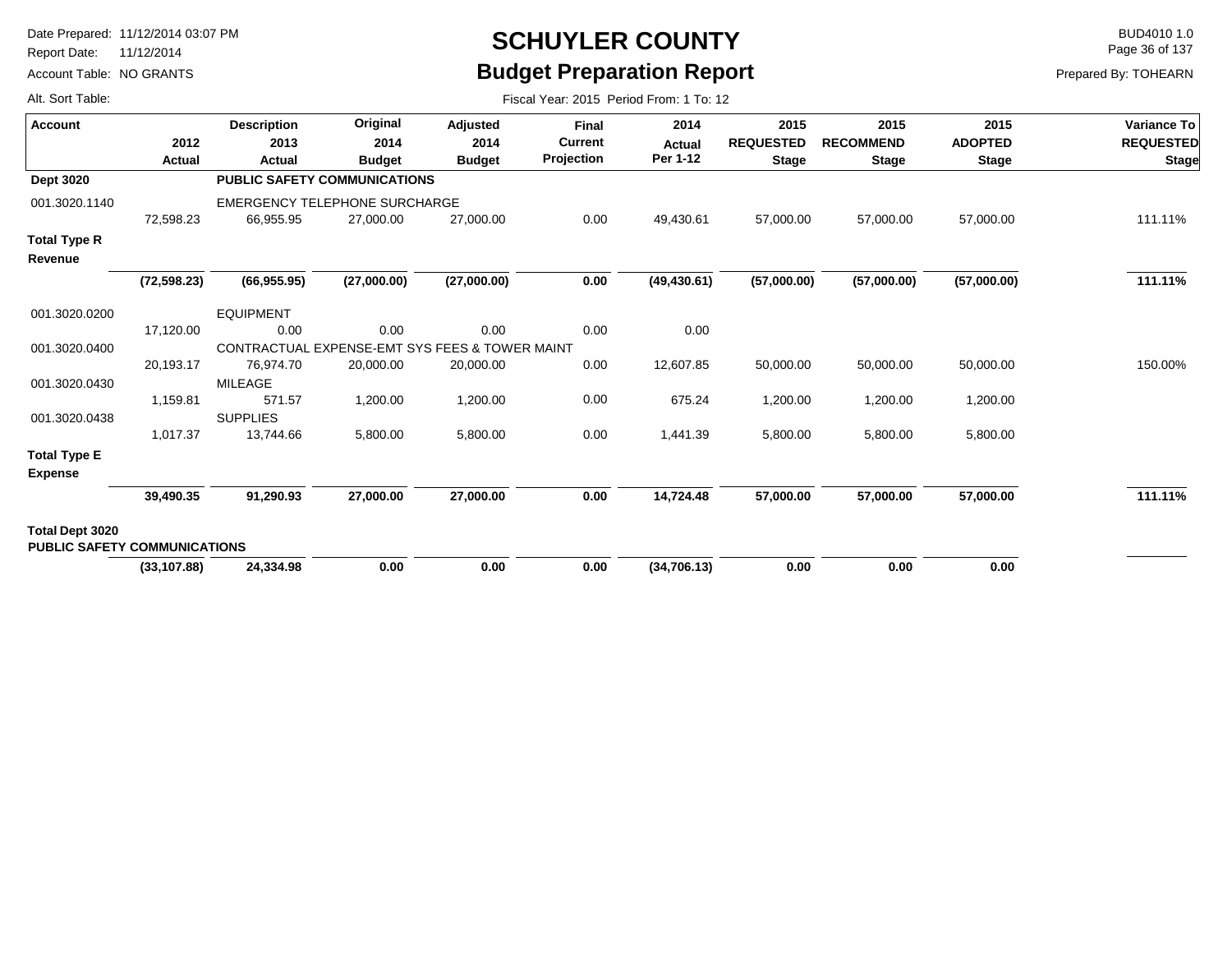TELEPHONE

Report Date: 11/12/2014

Alt. Sort Table:

001.3110.0439

Account Table: NO GRANTS

## **SCHUYLER COUNTY** BUD4010 1.0 **Budget Preparation Report**

Fiscal Year: 2015 Period From: 1 To: 12

Page 37 of 137

| Account                        | 2012<br>Actual    | <b>Description</b><br>2013<br>Actual                      | Original<br>2014<br><b>Budget</b> | Adjusted<br>2014<br><b>Budget</b> | Final<br><b>Current</b><br>Projection | 2014<br><b>Actual</b><br>Per 1-12 | 2015<br><b>REQUESTED</b><br><b>Stage</b> | 2015<br><b>RECOMMEND</b><br><b>Stage</b> | 2015<br><b>ADOPTED</b><br><b>Stage</b> | Variance To<br><b>REQUESTED</b><br><b>Stage</b> |
|--------------------------------|-------------------|-----------------------------------------------------------|-----------------------------------|-----------------------------------|---------------------------------------|-----------------------------------|------------------------------------------|------------------------------------------|----------------------------------------|-------------------------------------------------|
| Dept 3110                      |                   | <b>SHERIFF</b>                                            |                                   |                                   |                                       |                                   |                                          |                                          |                                        |                                                 |
| 001.3110.1510                  | 233,833.96        | SHERIFF FEES<br>215,998.44                                | 264,000.00                        | 264,000.00                        | 0.00                                  | 236,012.85                        | 279,000.00                               | 279,000.00                               | 279,000.00                             | 5.68%                                           |
| 001.3110.1589                  | 117,628.50        | OTH.PUBLIC SAFETY DEPT.INCOME<br>112,237.25               | 120,000.00                        | 120,000.00                        | 0.00                                  | 100,868.40                        | 120,000.00                               | 120,000.00                               | 120,000.00                             |                                                 |
| 001.3110.2650                  | 2,207.50          | SALE OF SCRAP & EXCESS MAT'L<br>386.25                    | 2,500.00                          | 2,500.00                          | 0.00                                  | 9,523.60                          | 2,500.00                                 | 2,500.00                                 | 2,500.00                               |                                                 |
| Total Type R<br>Revenue        |                   |                                                           |                                   |                                   |                                       |                                   |                                          |                                          |                                        |                                                 |
|                                | (353, 669.96)     | (328, 621.94)                                             | (386, 500.00)                     | (386, 500.00)                     | 0.00                                  | (346, 404.85)                     | (401, 500.00)                            | (401, 500.00)                            | (401, 500.00)                          | 3.88%                                           |
| 001.3110.0100                  | 784,804.41        | PERSONNEL SERVICES REGULAR<br>819,370.57                  | 912,750.00                        | 912,750.00                        | 0.00                                  | 631,778.49                        | 973,368.00                               | 973,368.00                               | 973,368.00                             | 6.64%                                           |
| 001.3110.0101                  | 72,259.23         | PERSONNEL SERVICES OVERTIME<br>58,197.22                  | 50,000.00                         | 50,000.00                         | 0.00                                  | 41,974.36                         | 50,000.00                                | 50,000.00                                | 50,000.00                              |                                                 |
| 001.3110.0102                  | 55,786.38         | PERSONNEL SERVICES PART TIME<br>41,434.36                 | 50,000.00                         | 50,000.00                         | 0.00                                  | 20,092.20                         | 50,000.00                                | 50,000.00                                | 50,000.00                              |                                                 |
| 001.3110.0118<br>001.3110.0201 | 110.34            | DRUG INVESTIGATIONS<br>2,005.80<br><b>EQUIPMENT-OTHER</b> | 2,500.00                          | 2,500.00                          | 0.00                                  | 245.30                            | 2,500.00                                 | 2,500.00                                 | 2,500.00                               |                                                 |
| 001.3110.0204                  | 576.89            | 1,647.83<br><b>CAR</b>                                    | 2,500.00                          | 2,500.00                          | 0.00                                  | 758.34                            | 2,500.00                                 | 2,500.00                                 | 2,500.00                               |                                                 |
| 001.3110.0213                  | 40,491.63         | 36,790.74<br><b>RADIO EQUIPMENT</b>                       | 45,000.00                         | 45,000.00                         | 0.00                                  | 40,118.54                         | 48,000.00                                | 48,000.00                                | 48,000.00                              | 6.66%                                           |
| 001.3110.0317                  | 400.34            | 0.00<br><b>SPECIAL EVENTS</b>                             | 2,000.00                          | 2,000.00                          | 0.00                                  | (525.00)                          | 2,000.00                                 | 2,000.00                                 | 2,000.00                               |                                                 |
| 001.3110.0328                  | 128,588.00        | 112,185.25<br><b>CELLULAR PHONE</b>                       | 120,000.00                        | 120,000.00                        | 0.00                                  | 101,700.81                        | 120,000.00                               | 120,000.00                               | 120,000.00                             |                                                 |
| 001.3110.0400                  | 3,516.97          | 3,055.62<br>CONTRACTUAL EXPENSE                           | 4,500.00                          | 4,500.00                          | 0.00                                  | 1,913.96                          | 4,000.00                                 | 4,000.00                                 | 4,000.00                               | $-11.11%$                                       |
| 001.3110.0401                  | 2,283.90          | 7,193.00<br>CONTRACTUAL EXPENSE-MISC.                     | 100.00                            | 100.00                            | 0.00                                  | 0.00                              | 100.00                                   | 100.00                                   | 100.00                                 |                                                 |
| 001.3110.0418                  | 8,262.32          | 200.00<br><b>INSURANCE</b>                                | 500.00                            | 500.00                            | 0.00                                  | 200.00                            | 500.00                                   | 500.00                                   | 500.00                                 |                                                 |
| 001.3110.0426                  | 42,000.00<br>0.00 | 46,000.00<br>MAINTENANCE OF EQUIPMENT<br>0.00             | 54,150.00<br>700.00               | 54,150.00<br>700.00               | 0.00<br>0.00                          | 54,150.00<br>104.14               | 54,150.00<br>700.00                      | 54,150.00<br>700.00                      | 54,150.00<br>700.00                    |                                                 |
| 001.3110.0432                  | 1,358.52          | POLICE SUPPLIES<br>767.64                                 | 2,100.00                          | 2,100.00                          | 0.00                                  | 830.27                            | 2,100.00                                 | 2,100.00                                 | 2,100.00                               |                                                 |
| 001.3110.0434                  | 0.00              | <b>PRINTING</b><br>0.00                                   | 500.00                            | 500.00                            | 0.00                                  | 0.00                              | 500.00                                   | 500.00                                   | 500.00                                 |                                                 |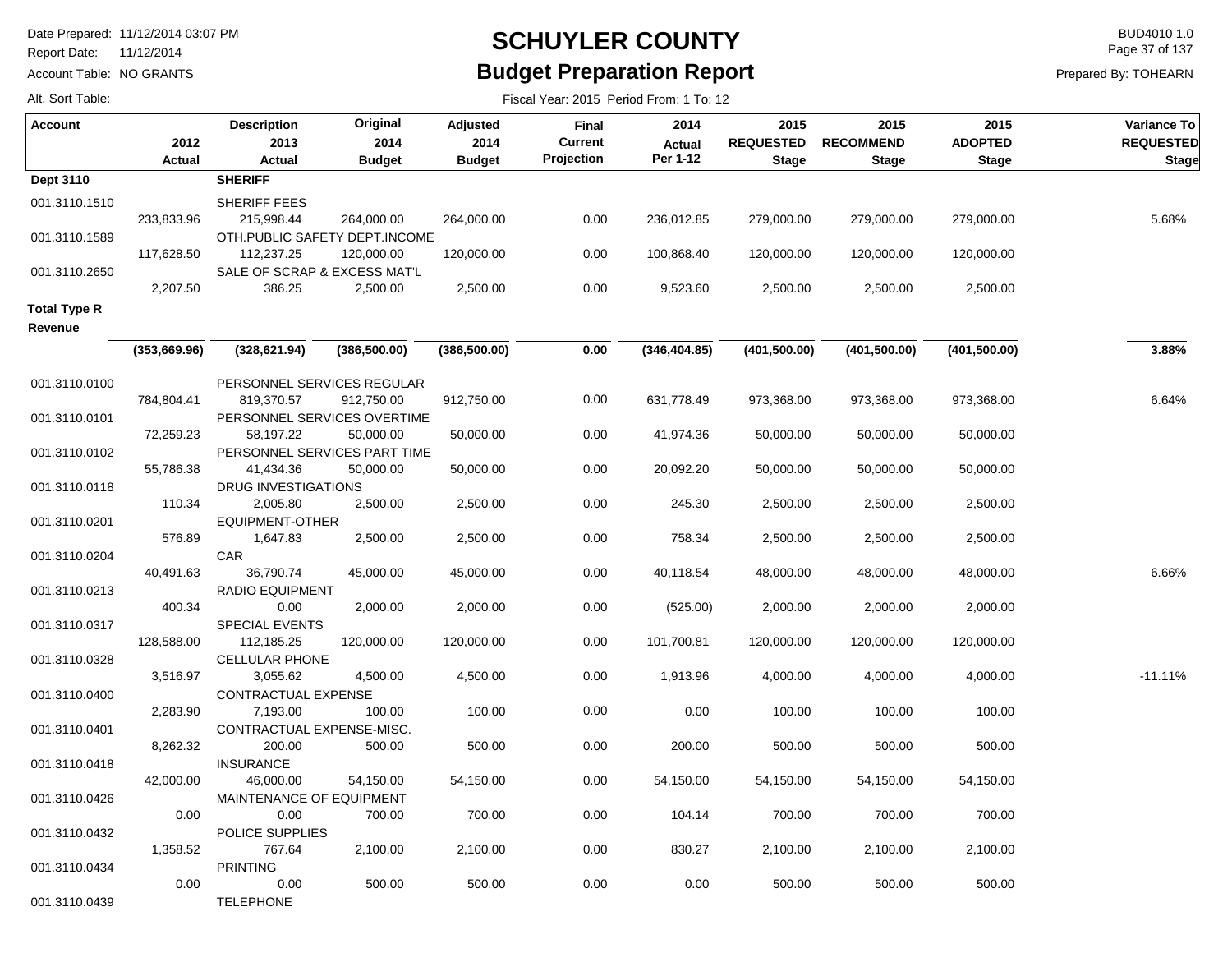Report Date: 11/12/2014

Account Table: NO GRANTS

# **SCHUYLER COUNTY** BUD4010 1.0 **Budget Preparation Report**

Fiscal Year: 2015 Period From: 1 To: 12

Page 38 of 137

Prepared By: TOHEARN

| <b>Account</b>                    |              | <b>Description</b>           | Original      | Adjusted      | <b>Final</b>   | 2014          | 2015             | 2015             | 2015           | Variance To      |
|-----------------------------------|--------------|------------------------------|---------------|---------------|----------------|---------------|------------------|------------------|----------------|------------------|
|                                   | 2012         | 2013                         | 2014          | 2014          | <b>Current</b> | <b>Actual</b> | <b>REQUESTED</b> | <b>RECOMMEND</b> | <b>ADOPTED</b> | <b>REQUESTED</b> |
|                                   | Actual       | Actual                       | <b>Budget</b> | <b>Budget</b> | Projection     | Per 1-12      | <b>Stage</b>     | <b>Stage</b>     | <b>Stage</b>   | <b>Stage</b>     |
| Dept 3110                         |              | <b>SHERIFF</b>               |               |               |                |               |                  |                  |                |                  |
| 001.3110.0439                     |              | <b>TELEPHONE</b>             |               |               |                |               |                  |                  |                |                  |
|                                   | 8,248.29     | 6,948.40                     | 8,200.00      | 8,200.00      | 0.00           | 7,725.05      | 8,200.00         | 8,200.00         | 8,200.00       |                  |
| 001.3110.0440                     |              | <b>TRAVEL EXPENSE</b>        |               |               |                |               |                  |                  |                |                  |
|                                   | 12.07        | 6.56                         | 0.00          | 0.00          | 0.00           | 0.00          |                  |                  |                |                  |
| 001.3110.0441                     |              | UNIFORM CLOTHING ALLOWANCE   |               |               |                |               |                  |                  |                |                  |
|                                   | 6,119.78     | 6,778.77                     | 7,100.00      | 7,100.00      | 0.00           | 5,002.33      | 7,500.00         | 7,500.00         | 7,500.00       | 5.63%            |
| 001.3110.0444                     |              | CAR OPERATION & EXPENSE      |               |               |                |               |                  |                  |                |                  |
|                                   | 113,804.40   | 99,091.17                    | 120,000.00    | 120,000.00    | 0.00           | 99,489.54     | 120,000.00       | 120,000.00       | 120,000.00     |                  |
| 001.3110.0453                     |              | <b>RADIO MAINTENANCE</b>     |               |               |                |               |                  |                  |                |                  |
|                                   | 7,137.00     | 7,514.88                     | 8,000.00      | 8,000.00      | 0.00           | 7,380.00      | 8,000.00         | 8,000.00         | 8,000.00       |                  |
| 001.3110.0459                     |              | <b>TRAINING</b>              |               |               |                |               |                  |                  |                |                  |
|                                   | 2,964.07     | 2,729.37                     | 3,000.00      | 3,000.00      | 0.00           | 940.58        | 3,000.00         | 3,000.00         | 3,000.00       |                  |
| 001.3110.0537                     |              | TEAR GAS, FLARES, AMMUNITION |               |               |                |               |                  |                  |                |                  |
|                                   | 2,481.89     | 1,255.00                     | 2,500.00      | 3,156.00      | 0.00           | 717.90        | 3,000.00         | 3,000.00         | 3,000.00       | 20.00%           |
| <b>Total Type E</b>               |              |                              |               |               |                |               |                  |                  |                |                  |
| <b>Expense</b>                    |              |                              |               |               |                |               |                  |                  |                |                  |
|                                   | 1,281,206.43 | 1,253,172.18                 | 1,396,100.00  | 1,396,756.00  | 0.00           | 1,014,596.81  | 1,460,118.00     | 1,460,118.00     | 1,460,118.00   | 4.59%            |
| Total Dept 3110<br><b>SHERIFF</b> |              |                              |               |               |                |               |                  |                  |                |                  |
|                                   | 927,536.47   | 924,550.24                   | 1,009,600.00  | 1,010,256.00  | 0.00           | 668,191.96    | 1,058,618.00     | 1,058,618.00     | 1,058,618.00   | 4.86%            |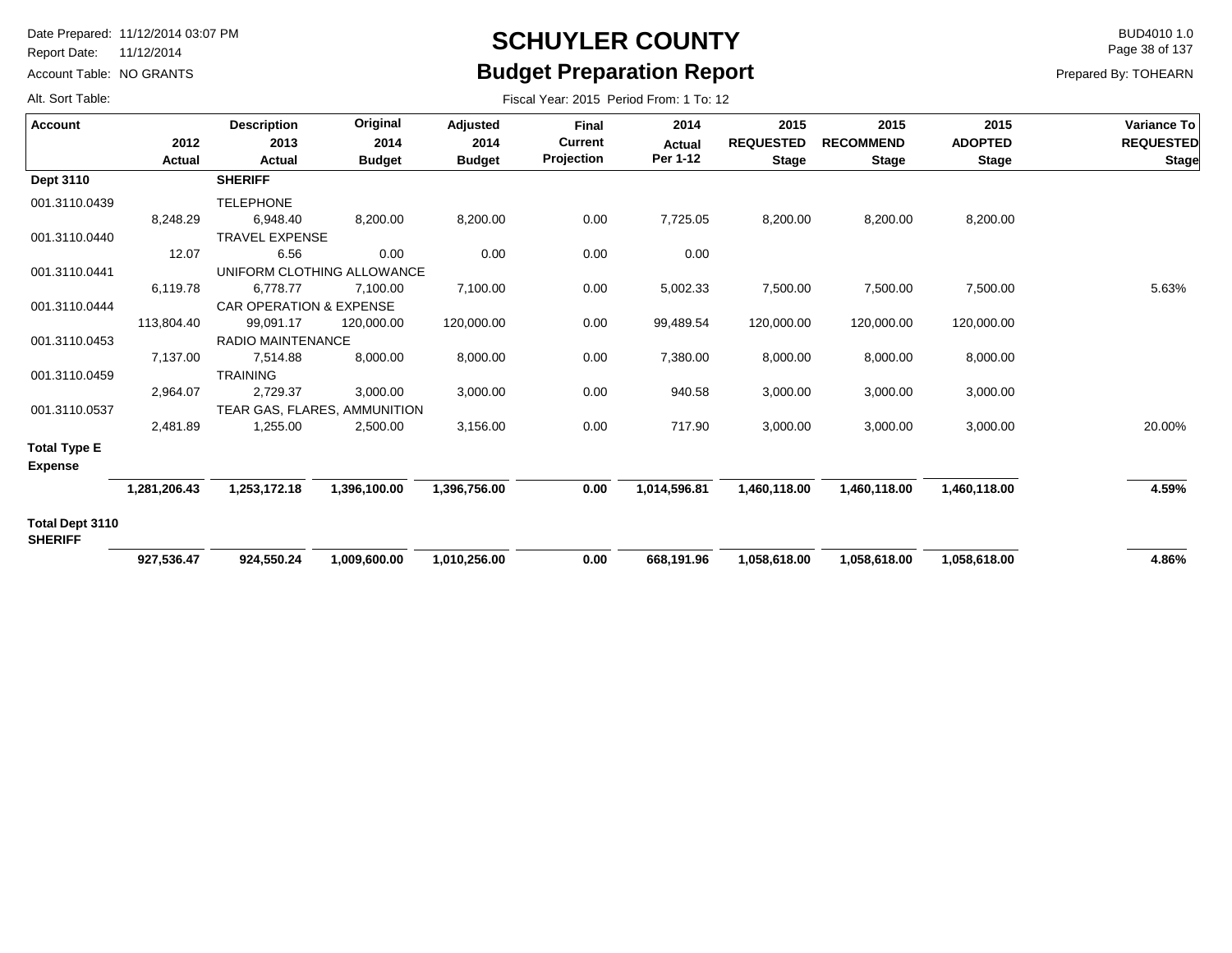Report Date: 11/12/2014

Alt. Sort Table:

Account Table: NO GRANTS

# **SCHUYLER COUNTY** BUD4010 1.0 **Budget Preparation Report**

Fiscal Year: 2015 Period From: 1 To: 12

Page 39 of 137

| <b>Account</b>                              | 2012         | <b>Description</b><br>2013     | Original<br>2014 | Adjusted<br>2014 | <b>Final</b><br><b>Current</b> | 2014<br><b>Actual</b> | 2015<br><b>REQUESTED</b> | 2015<br><b>RECOMMEND</b> | 2015<br><b>ADOPTED</b> | Variance To<br><b>REQUESTED</b> |
|---------------------------------------------|--------------|--------------------------------|------------------|------------------|--------------------------------|-----------------------|--------------------------|--------------------------|------------------------|---------------------------------|
|                                             | Actual       | Actual                         | <b>Budget</b>    | <b>Budget</b>    | Projection                     | Per 1-12              | <b>Stage</b>             | <b>Stage</b>             | <b>Stage</b>           | <b>Stage</b>                    |
| Dept 3111                                   |              | <b>NAVIGATION</b>              |                  |                  |                                |                       |                          |                          |                        |                                 |
| 001.3111.1589                               |              | OTH.PUBLIC SAFETY DEPT.INCOME  |                  |                  |                                |                       |                          |                          |                        |                                 |
|                                             | 0.00         | 275.00                         | 300.00           | 300.00           | 0.00                           | 220.00                | 250.00                   | 250.00                   | 250.00                 | $-16.66%$                       |
| 001.3111.3315                               |              | STATE AID-NAVIGATION LAW ENFOR |                  |                  |                                |                       |                          |                          |                        |                                 |
|                                             | 4,891.03     | 6,558.87                       | 7,500.00         | 7,500.00         | 0.00                           | 3,140.30              | 7,500.00                 | 7,500.00                 | 7,500.00               |                                 |
| <b>Total Type R</b>                         |              |                                |                  |                  |                                |                       |                          |                          |                        |                                 |
| Revenue                                     |              |                                |                  |                  |                                |                       |                          |                          |                        |                                 |
|                                             | (4,891.03)   | (6,833.87)                     | (7,800.00)       | (7,800.00)       | 0.00                           | (3,360.30)            | (7,750.00)               | (7,750.00)               | (7,750.00)             | $-0.64%$                        |
| 001.3111.0100                               |              | PERSONNEL SERVICES REGULAR     |                  |                  |                                |                       |                          |                          |                        |                                 |
|                                             | (25, 519.92) | 0.00                           | 0.00             | 0.00             | 0.00                           | 0.00                  |                          |                          |                        |                                 |
| 001.3111.0101                               |              | PERSONNEL SERVICES OVERTIME    |                  |                  |                                |                       |                          |                          |                        |                                 |
|                                             | 13,677.20    | 6,444.98                       | 9,000.00         | 9,000.00         | 0.00                           | 4,939.66              | 9,000.00                 | 9,000.00                 | 9,000.00               |                                 |
| 001.3111.0102                               |              | PERSONNEL SERVICES PART TIME   |                  |                  |                                |                       |                          |                          |                        |                                 |
|                                             | 1,134.95     | 0.00                           | 1,000.00         | 1,000.00         | 0.00                           | 0.00                  | 1,000.00                 | 1,000.00                 | 1,000.00               |                                 |
| 001.3111.0200                               |              | <b>EQUIPMENT</b>               |                  |                  |                                |                       |                          |                          |                        |                                 |
|                                             | 587.98       | 468.19                         | 2,000.00         | 2,000.00         | 0.00                           | 1,218.48              | 2,000.00                 | 2,000.00                 | 2,000.00               |                                 |
| 001.3111.0400                               |              | CONTRACTUAL EXPENSE            |                  |                  |                                |                       |                          |                          |                        |                                 |
|                                             | 2,684.21     | 1,929.72                       | 3,000.00         | 3,000.00         | 0.00                           | 738.15                | 3,000.00                 | 3,000.00                 | 3,000.00               |                                 |
| <b>Total Type E</b><br><b>Expense</b>       |              |                                |                  |                  |                                |                       |                          |                          |                        |                                 |
|                                             | (7, 435.58)  | 8,842.89                       | 15,000.00        | 15,000.00        | 0.00                           | 6,896.29              | 15,000.00                | 15,000.00                | 15,000.00              |                                 |
| <b>Total Dept 3111</b><br><b>NAVIGATION</b> |              |                                |                  |                  |                                |                       |                          |                          |                        |                                 |
|                                             | (12, 326.61) | 2,009.02                       | 7,200.00         | 7,200.00         | 0.00                           | 3,535.99              | 7,250.00                 | 7,250.00                 | 7,250.00               | 0.69%                           |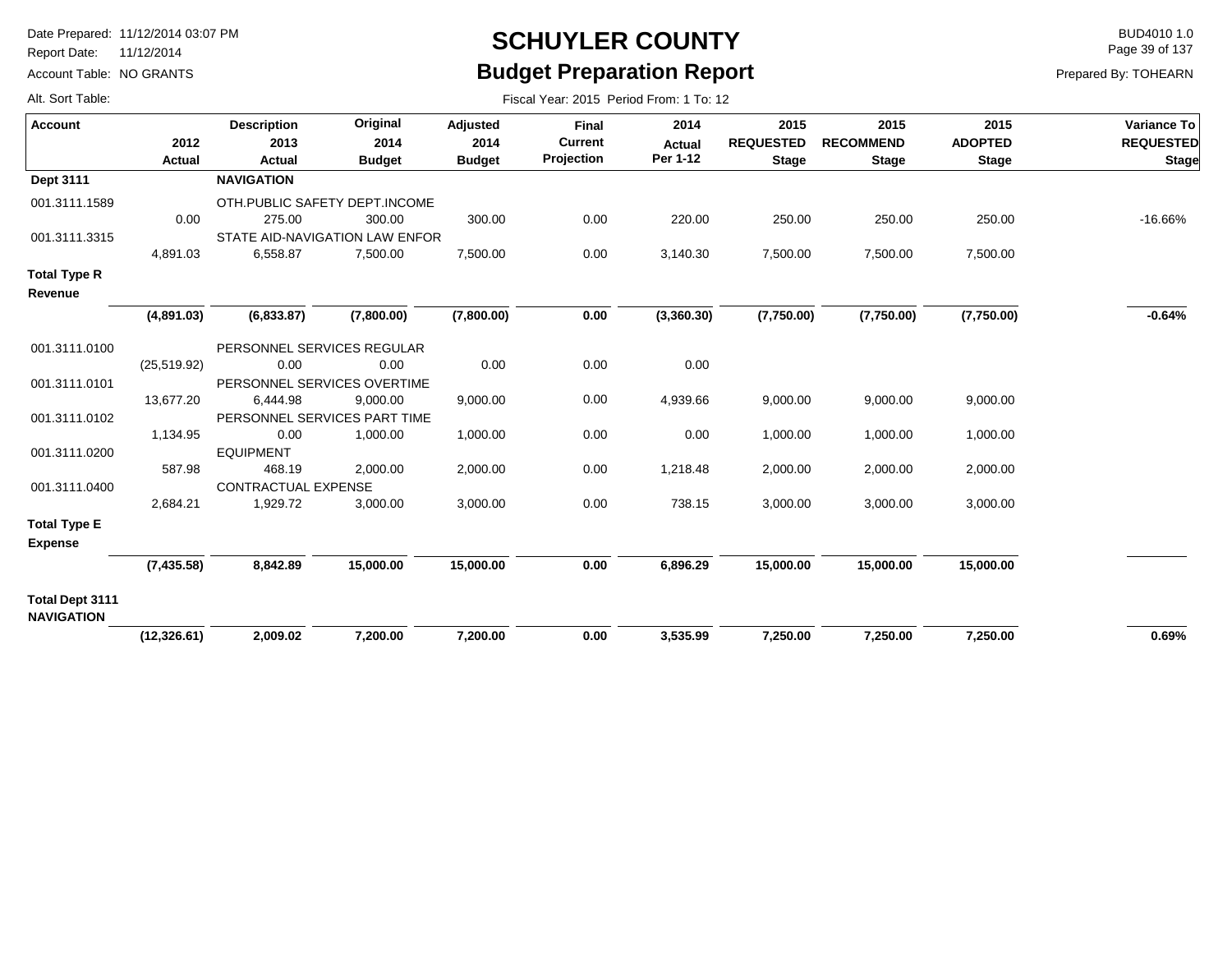Report Date: 11/12/2014

Account Table: NO GRANTS

# **SCHUYLER COUNTY** BUD4010 1.0 **Budget Preparation Report**

Fiscal Year: 2015 Period From: 1 To: 12

Page 40 of 137

| Alt. Sort Table: |  |
|------------------|--|
|                  |  |

| <b>Account</b>                               | 2012     | <b>Description</b><br>2013   | Original<br>2014 | Adjusted<br>2014 | Final<br><b>Current</b> | 2014<br>Actual | 2015<br><b>REQUESTED</b> | 2015<br><b>RECOMMEND</b> | 2015<br><b>ADOPTED</b> | Variance To<br><b>REQUESTED</b> |
|----------------------------------------------|----------|------------------------------|------------------|------------------|-------------------------|----------------|--------------------------|--------------------------|------------------------|---------------------------------|
|                                              | Actual   | Actual                       | <b>Budget</b>    | <b>Budget</b>    | Projection              | Per 1-12       | <b>Stage</b>             | <b>Stage</b>             | <b>Stage</b>           | <b>Stage</b>                    |
| <b>Dept 3112</b>                             |          | <b>HECTOR LAND PATROL</b>    |                  |                  |                         |                |                          |                          |                        |                                 |
| 001.3112.4080                                |          | FED AID-HECTOR LAND USE AREA |                  |                  |                         |                |                          |                          |                        |                                 |
|                                              | 0.00     | 0.00                         | 2,250.00         | 2,250.00         | 0.00                    | 0.00           | 2,250.00                 | 2,250.00                 | 2,250.00               |                                 |
| <b>Total Type R</b><br>Revenue               |          |                              |                  |                  |                         |                |                          |                          |                        |                                 |
|                                              | 0.00     | 0.00                         | (2,250.00)       | (2,250.00)       | 0.00                    | 0.00           | (2,250.00)               | (2,250.00)               | (2,250.00)             |                                 |
| 001.3112.0101                                |          | PERSONNEL SERVICES OVERTIME  |                  |                  |                         |                |                          |                          |                        |                                 |
|                                              | 2,091.96 | 2,129.48                     | 1,750.00         | 1,750.00         | 0.00                    | 1,180.09       | 1,750.00                 | 1,750.00                 | 1,750.00               |                                 |
| 001.3112.0102                                |          | PERSONNEL SERVICES PART TIME |                  |                  |                         |                |                          |                          |                        |                                 |
|                                              | 0.00     | 0.00                         | 500.00           | 500.00           | 0.00                    | 0.00           | 500.00                   | 500.00                   | 500.00                 |                                 |
| <b>Total Type E</b>                          |          |                              |                  |                  |                         |                |                          |                          |                        |                                 |
| <b>Expense</b>                               |          |                              |                  |                  |                         |                |                          |                          |                        |                                 |
|                                              | 2,091.96 | 2,129.48                     | 2,250.00         | 2,250.00         | 0.00                    | 1,180.09       | 2,250.00                 | 2,250.00                 | 2,250.00               |                                 |
| Total Dept 3112<br><b>HECTOR LAND PATROL</b> |          |                              |                  |                  |                         |                |                          |                          |                        |                                 |
|                                              | 2,091.96 | 2,129.48                     | 0.00             | 0.00             | 0.00                    | 1,180.09       | 0.00                     | 0.00                     | 0.00                   |                                 |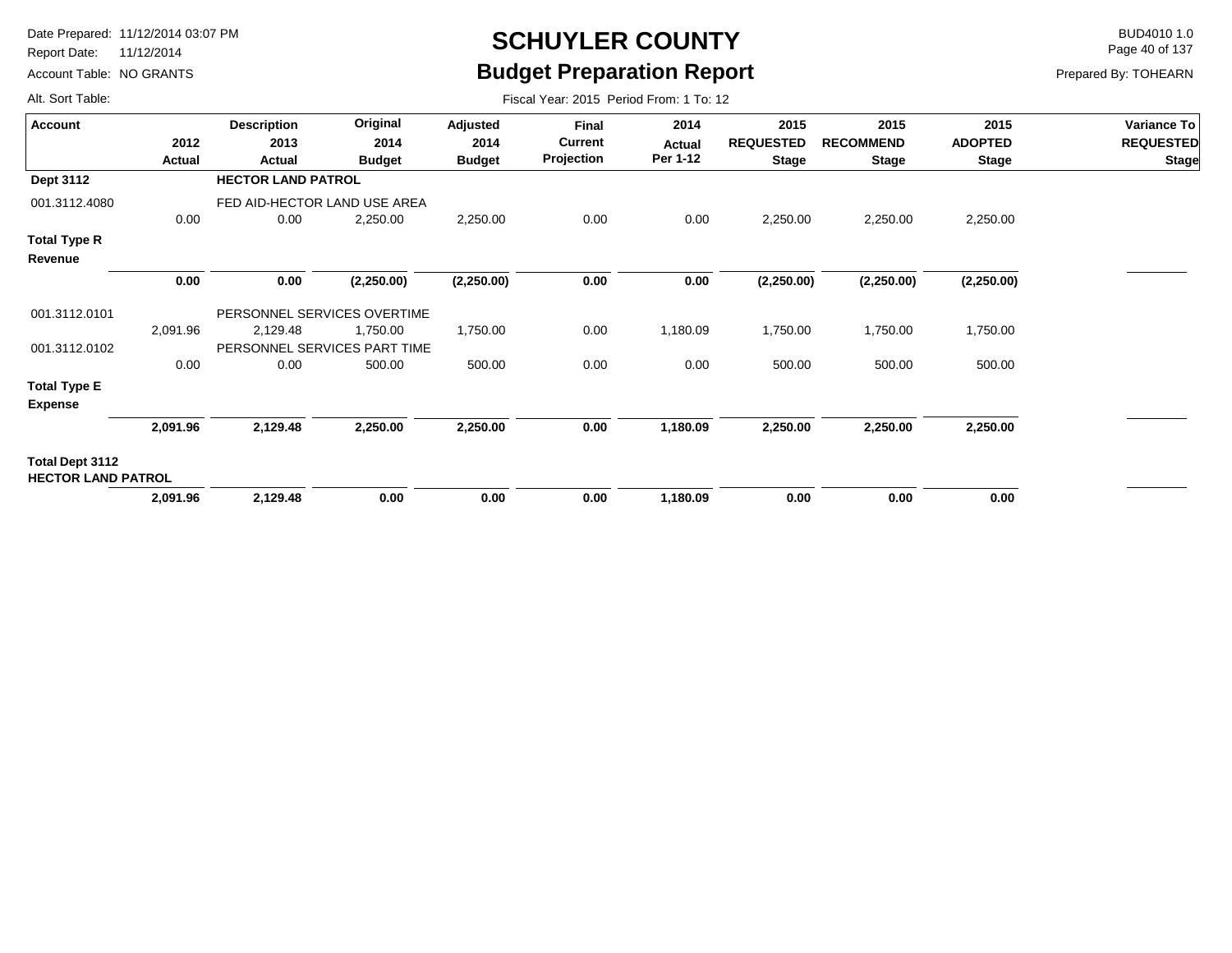Report Date: 11/12/2014

Account Table: NO GRANTS

# **SCHUYLER COUNTY** BUD4010 1.0 **Budget Preparation Report**

Fiscal Year: 2015 Period From: 1 To: 12

Page 41 of 137

Prepared By: TOHEARN

| <b>Account</b>                    |            | <b>Description</b>                | Original      | Adjusted      | <b>Final</b>   | 2014     | 2015             | 2015             | 2015           | <b>Variance To</b> |
|-----------------------------------|------------|-----------------------------------|---------------|---------------|----------------|----------|------------------|------------------|----------------|--------------------|
|                                   | 2012       | 2013                              | 2014          | 2014          | <b>Current</b> | Actual   | <b>REQUESTED</b> | <b>RECOMMEND</b> | <b>ADOPTED</b> | <b>REQUESTED</b>   |
|                                   | Actual     | <b>Actual</b>                     | <b>Budget</b> | <b>Budget</b> | Projection     | Per 1-12 | <b>Stage</b>     | <b>Stage</b>     | <b>Stage</b>   | <b>Stage</b>       |
| <b>Dept 3121</b>                  |            | <b>SHERIFF - DRUG ENFORCEMENT</b> |               |               |                |          |                  |                  |                |                    |
| 001.3121.2401                     |            | <b>INTEREST ON INVESTMENTS</b>    |               |               |                |          |                  |                  |                |                    |
|                                   | 8.76       | 15.87                             | 0.00          | 0.00          | 0.00           | 11.17    |                  |                  |                |                    |
| 001.3121.2626                     |            | FORFIET-CRIME PROCEEDS-RESTRIC    |               |               |                |          |                  |                  |                |                    |
|                                   | 9,041.69   | 2,408.00                          | 0.00          | 0.00          | 0.00           | 0.00     |                  |                  |                |                    |
| <b>Total Type R</b>               |            |                                   |               |               |                |          |                  |                  |                |                    |
| Revenue                           |            |                                   |               |               |                |          |                  |                  |                |                    |
|                                   | (9,050.45) | (2, 423.87)                       | 0.00          | 0.00          | 0.00           | (11.17)  | 0.00             | 0.00             | 0.00           |                    |
| Total Dept 3121                   |            |                                   |               |               |                |          |                  |                  |                |                    |
| <b>SHERIFF - DRUG ENFORCEMENT</b> |            |                                   |               |               |                |          |                  |                  |                |                    |
|                                   | (9,050.45) | (2,423.87)                        | 0.00          | 0.00          | 0.00           | (11.17)  | 0.00             | 0.00             | 0.00           |                    |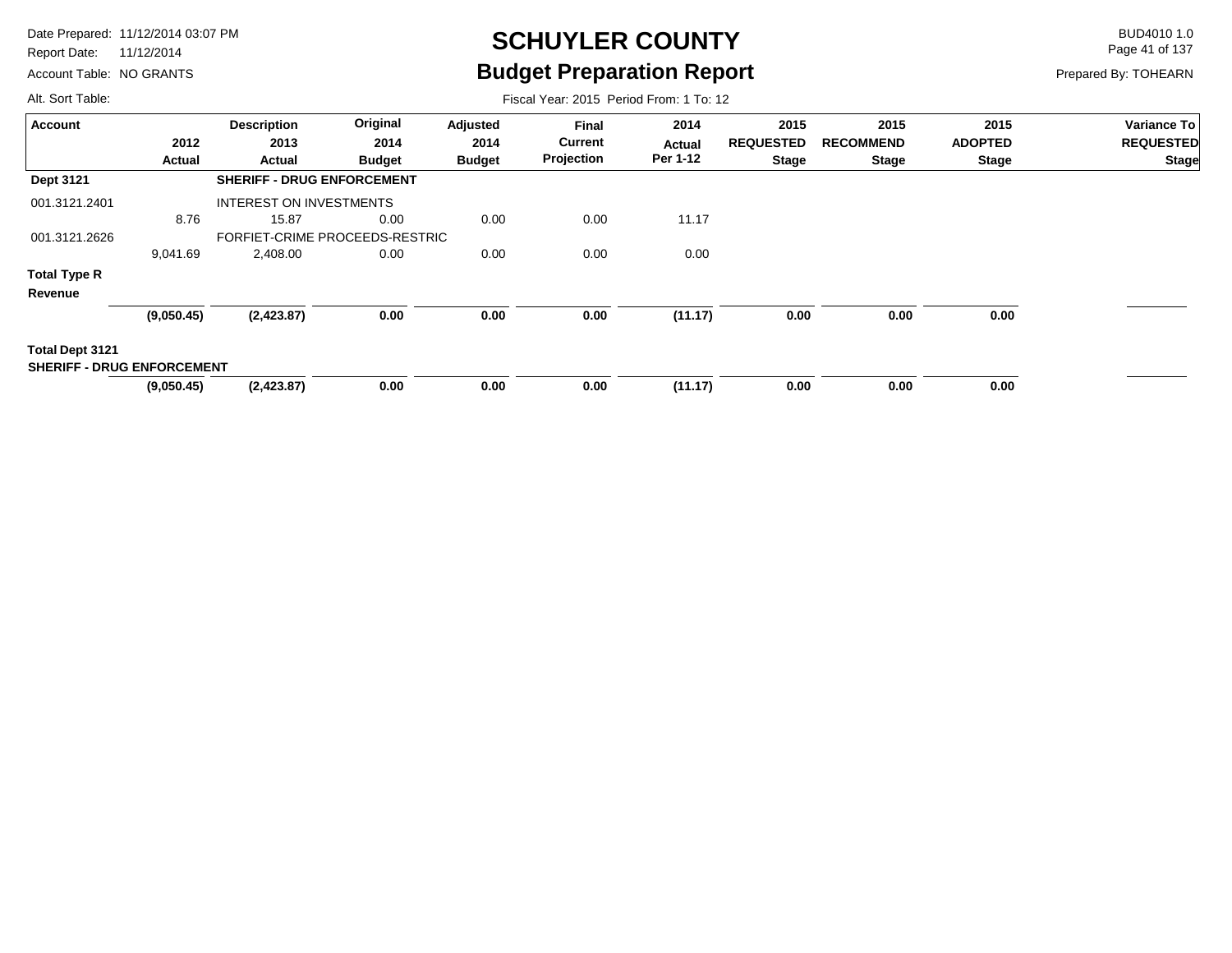Report Date: 11/12/2014

Account Table: NO GRANTS

### **SCHUYLER COUNTY** BUD4010 1.0 **Budget Preparation Report**

Fiscal Year: 2015 Period From: 1 To: 12

Page 42 of 137

Prepared By: TOHEARN

| <b>Account</b>                 | 2012         | <b>Description</b><br>2013               | Original<br>2014 | Adjusted<br>2014 | <b>Final</b><br><b>Current</b> | 2014<br><b>Actual</b> | 2015<br><b>REQUESTED</b> | 2015<br><b>RECOMMEND</b> | 2015<br><b>ADOPTED</b> | Variance To<br><b>REQUESTED</b> |
|--------------------------------|--------------|------------------------------------------|------------------|------------------|--------------------------------|-----------------------|--------------------------|--------------------------|------------------------|---------------------------------|
|                                | Actual       | Actual                                   | <b>Budget</b>    | <b>Budget</b>    | Projection                     | Per 1-12              | <b>Stage</b>             | <b>Stage</b>             | <b>Stage</b>           | <b>Stage</b>                    |
| Dept 3140                      |              | <b>PROBATION</b>                         |                  |                  |                                |                       |                          |                          |                        |                                 |
| 001.3140.1260                  |              | <b>STSJP ALLOCATION</b>                  |                  |                  |                                |                       |                          |                          |                        |                                 |
|                                | 6,900.84     | 77,869.00                                | 88,634.00        | 88,634.00        | 0.00                           | 67,012.73             | 91,563.00                | 91,563.00                | 91,563.00              | 3.30%                           |
| 001.3140.1289                  |              | OTHER (D.W.I. FEES)                      |                  |                  |                                |                       |                          |                          |                        |                                 |
|                                | 15,334.50    | 17,823.87                                | 18,166.00        | 18,166.00        | 0.00                           | 18,247.93             | 17,500.00                | 17,500.00                | 17,500.00              | $-3.66%$                        |
| 001.3140.1515                  |              | ALT.TO INCARCERATION                     |                  |                  |                                |                       |                          |                          |                        |                                 |
|                                | 3,342.98     | 1,449.68                                 | 3,584.00         | 3,584.00         | 0.00                           | 888.44                | 3,465.00                 | 3,465.00                 | 3,465.00               | $-3.32%$                        |
| 001.3140.1580                  |              | <b>RESTITUTION</b>                       |                  |                  |                                |                       |                          |                          |                        |                                 |
|                                | 2,264.12     | 3,053.31                                 | 2,000.00         | 2,000.00         | 0.00                           | 4,264.42              | 3,500.00                 | 3,500.00                 | 3,500.00               | 75.00%                          |
| 001.3140.1589                  |              | OTHER (HOME MONITORING FEES)             |                  |                  |                                |                       |                          |                          |                        |                                 |
|                                | 928.00       | 1,250.00                                 | 3,000.00         | 3,000.00         | 0.00                           | 841.00                | 3,000.00                 | 3,000.00                 | 3,000.00               |                                 |
| 001.3140.2610                  |              | FINES & FORFEITED BAIL                   |                  |                  |                                |                       |                          |                          |                        |                                 |
|                                | 503.62       | 81.50                                    | 200.00           | 200.00           | 0.00                           | 0.00                  | 200.00                   | 200.00                   | 200.00                 |                                 |
| 001.3140.3310                  |              | STATE AID-PROBATION SERVICES             |                  |                  |                                |                       |                          |                          |                        |                                 |
|                                | 53,373.43    | 43,412.00                                | 43,412.00        | 43,412.00        | 0.00                           | 21,706.00             | 43,412.00                | 43,412.00                | 43,412.00              |                                 |
| <b>Total Type R</b><br>Revenue |              |                                          |                  |                  |                                |                       |                          |                          |                        |                                 |
|                                | (82, 647.49) | (144, 939.36)                            | (158,996.00)     | (158,996.00)     | 0.00                           | (112,960.52)          | (162, 640.00)            | (162, 640.00)            | (162, 640.00)          | 2.29%                           |
|                                |              |                                          |                  |                  |                                |                       |                          |                          |                        |                                 |
| 001.3140.0100                  |              | PERSONNEL SERVICES REGULAR               |                  |                  |                                |                       |                          |                          |                        |                                 |
|                                | 248,117.11   | 255,544.64                               | 265,437.00       | 265,437.00       | 0.00                           | 192,650.51            | 278,905.00               | 278,905.00               | 278,905.00             | 5.07%                           |
| 001.3140.0101                  |              | PERSONNEL SERVICES OVERTIME              |                  |                  |                                |                       |                          |                          |                        |                                 |
|                                | 5,675.28     | 5,556.30                                 | 0.00             | 0.00             | 0.00                           | 0.00                  |                          |                          |                        |                                 |
| 001.3140.0102                  |              | PERSONNEL SERVICES OTHER                 |                  |                  |                                |                       |                          |                          |                        |                                 |
|                                | 0.00         | 0.00                                     | 5,913.00         | 5,913.00         | 0.00                           | 4,262.16              | 6,046.00                 | 6,046.00                 | 6,046.00               | 2.24%                           |
| 001.3140.0221                  |              | <b>LICENSE MONITOR FEES</b>              |                  |                  |                                |                       |                          |                          |                        |                                 |
|                                | 570.00       | 620.00                                   | 900.00           | 900.00           | 0.00                           | 622.00                | 900.00                   | 900.00                   | 900.00                 |                                 |
| 001.3140.0328                  |              | <b>CELLULAR PHONE</b>                    |                  |                  |                                |                       |                          |                          |                        |                                 |
|                                | 211.29       | 235.45                                   | 250.00           | 250.00           | 0.00                           | 163.26                | 250.00                   | 250.00                   | 250.00                 |                                 |
| 001.3140.0382                  |              | <b>SECURITY SYSTEM MONITORING</b>        |                  |                  |                                |                       |                          |                          |                        |                                 |
|                                | 779.36       | 805.36                                   | 3,000.00         | 3,000.00         | 0.00                           | 676.50                | 3,000.00                 | 3,000.00                 | 3,000.00               |                                 |
| 001.3140.0407                  |              | <b>BOOKS &amp; SUBSCRIPTIONS</b>         |                  |                  |                                |                       |                          |                          |                        |                                 |
|                                | 68.40        | 68.40                                    | 100.00           | 100.00           | 0.00                           | 44.50                 | 100.00                   | 100.00                   | 100.00                 |                                 |
| 001.3140.0409                  |              | <b>CONFERENCE EXPENSE &amp; TRAINING</b> |                  |                  |                                |                       |                          |                          |                        |                                 |
|                                | 2,219.28     | 3,011.72                                 | 3,000.00         | 3,000.00         | 0.00                           | 2,338.13              | 3,000.00                 | 3,000.00                 | 3,000.00               |                                 |
| 001.3140.0410                  |              | <b>COPIER SUPPLIES &amp; EXPENSE</b>     |                  |                  |                                |                       |                          |                          |                        |                                 |
|                                | 954.17       | 880.20                                   | 2,000.00         | 2,000.00         | 0.00                           | 831.30                | 1,500.00                 | 1,500.00                 | 1,500.00               | $-25.00%$                       |
| 001.3140.0418                  |              | <b>INSURANCE</b>                         |                  |                  |                                |                       |                          |                          |                        |                                 |
|                                | 2,284.00     | 1,400.00                                 | 2,500.00         | 2,500.00         | 0.00                           | 2,318.00              | 2,500.00                 | 2,500.00                 | 2,500.00               |                                 |
| 001.3140.0430                  |              | <b>MILEAGE</b>                           |                  |                  |                                |                       |                          |                          |                        |                                 |
|                                | 2,331.37     | 3,630.93                                 | 4,000.00         | 4,000.00         | 0.00                           | 2,307.56              | 4,000.00                 | 4,000.00                 | 4,000.00               |                                 |
| 001.3140.0431                  |              | OFFICE SUPPLIES                          |                  |                  |                                |                       |                          |                          |                        |                                 |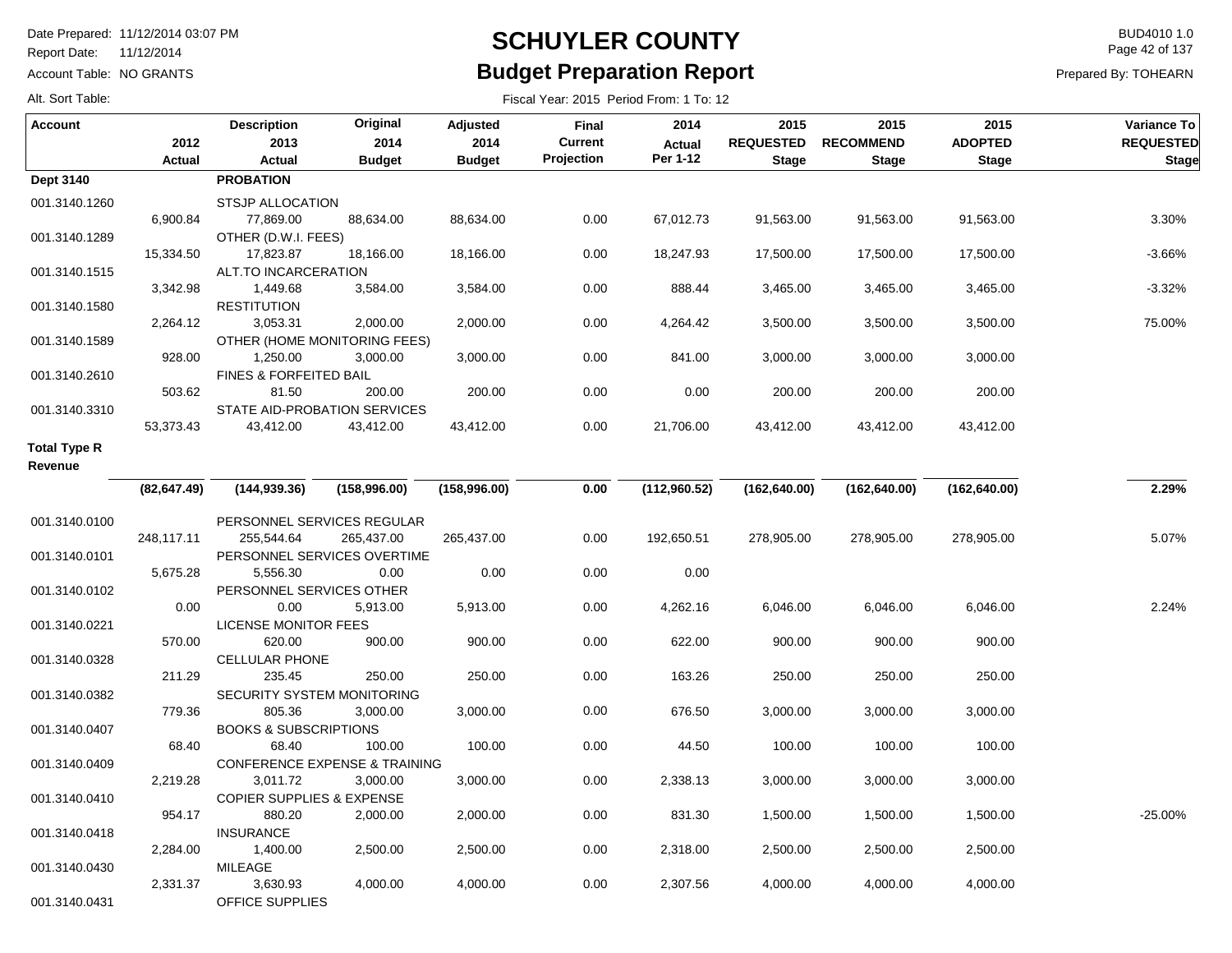Report Date: 11/12/2014

Account Table: NO GRANTS

## **SCHUYLER COUNTY** BUD4010 1.0 **Budget Preparation Report**

Fiscal Year: 2015 Period From: 1 To: 12

Page 43 of 137

Prepared By: TOHEARN

| Account                               |            | <b>Description</b>     | Original      | Adjusted      | <b>Final</b>   | 2014       | 2015             | 2015             | 2015           | Variance To      |
|---------------------------------------|------------|------------------------|---------------|---------------|----------------|------------|------------------|------------------|----------------|------------------|
|                                       | 2012       | 2013                   | 2014          | 2014          | <b>Current</b> | Actual     | <b>REQUESTED</b> | <b>RECOMMEND</b> | <b>ADOPTED</b> | <b>REQUESTED</b> |
|                                       | Actual     | Actual                 | <b>Budget</b> | <b>Budget</b> | Projection     | Per 1-12   | <b>Stage</b>     | <b>Stage</b>     | <b>Stage</b>   | <b>Stage</b>     |
| Dept 3140                             |            | <b>PROBATION</b>       |               |               |                |            |                  |                  |                |                  |
| 001.3140.0431                         |            | <b>OFFICE SUPPLIES</b> |               |               |                |            |                  |                  |                |                  |
|                                       | 1,882.53   | 3,045.98               | 2,000.00      | 2,000.00      | 0.00           | 1,524.39   | 3,000.00         | 3,000.00         | 3,000.00       | 50.00%           |
| 001.3140.0433                         |            | POSTAGE AND FREIGHT    |               |               |                |            |                  |                  |                |                  |
|                                       | 842.45     | 1,186.40               | 1,200.00      | 1,200.00      | 0.00           | 1,108.75   | 1,200.00         | 1,200.00         | 1,200.00       |                  |
| 001.3140.0439                         |            | <b>TELEPHONE</b>       |               |               |                |            |                  |                  |                |                  |
|                                       | 1,984.82   | 1,997.70               | 2,200.00      | 2,200.00      | 0.00           | 1,660.49   | 2,000.00         | 2,000.00         | 2,000.00       | $-9.09\%$        |
| 001.3140.0568                         |            | LAB EXPENSES           |               |               |                |            |                  |                  |                |                  |
|                                       | 2,532.28   | 1,616.00               | 2,500.00      | 2,500.00      | 0.00           | 2,367.00   | 3,000.00         | 3,000.00         | 3,000.00       | 20.00%           |
| <b>Total Type E</b><br><b>Expense</b> |            |                        |               |               |                |            |                  |                  |                |                  |
|                                       | 270,452.34 | 279,599.08             | 295,000.00    | 295,000.00    | 0.00           | 212,874.55 | 309,401.00       | 309,401.00       | 309,401.00     | 4.88%            |
| Total Dept 3140<br><b>PROBATION</b>   |            |                        |               |               |                |            |                  |                  |                |                  |
|                                       | 187,804.85 | 134,659.72             | 136,004.00    | 136,004.00    | 0.00           | 99,914.03  | 146,761.00       | 146,761.00       | 146,761.00     | 7.91%            |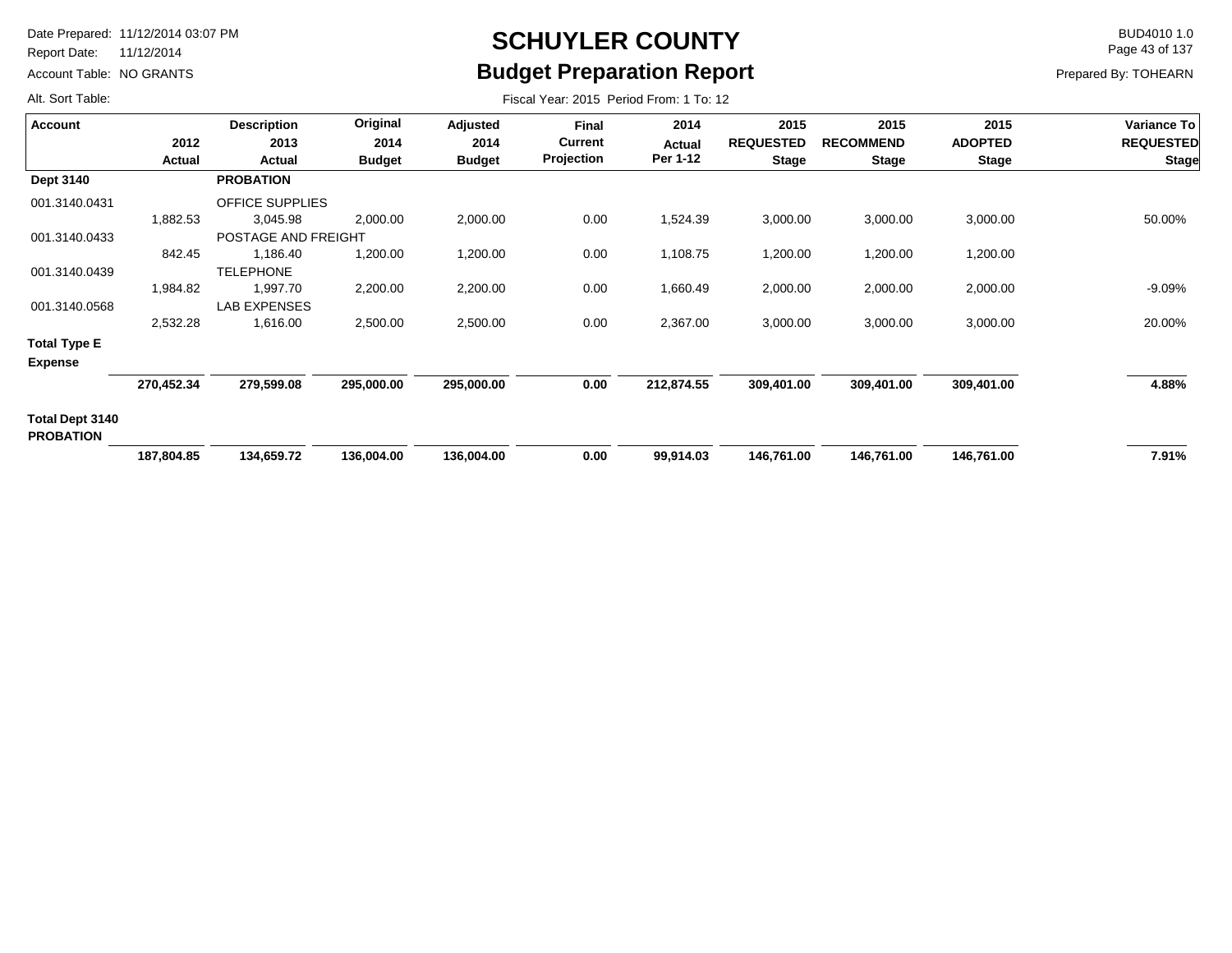Report Date: 11/12/2014

Account Table: NO GRANTS

### **SCHUYLER COUNTY** BUD4010 1.0 **Budget Preparation Report**

Fiscal Year: 2015 Period From: 1 To: 12

Page 44 of 137

|  | Alt. Sort Table: |
|--|------------------|
|  |                  |

| <b>Account</b>      | 2012          | <b>Description</b><br>2013             | Original<br>2014               | Adjusted<br>2014 | <b>Final</b><br><b>Current</b> | 2014<br><b>Actual</b> | 2015<br><b>REQUESTED</b> | 2015<br><b>RECOMMEND</b> | 2015<br><b>ADOPTED</b> | Variance To<br><b>REQUESTED</b> |
|---------------------|---------------|----------------------------------------|--------------------------------|------------------|--------------------------------|-----------------------|--------------------------|--------------------------|------------------------|---------------------------------|
|                     | <b>Actual</b> | Actual                                 | <b>Budget</b>                  | <b>Budget</b>    | Projection                     | Per 1-12              | <b>Stage</b>             | <b>Stage</b>             | <b>Stage</b>           | <b>Stage</b>                    |
| Dept 3150           |               | <b>JAIL</b>                            |                                |                  |                                |                       |                          |                          |                        |                                 |
| 001.3150.1512       |               |                                        | BD. OF PRISONERS-OTHER MUNIC.  |                  |                                |                       |                          |                          |                        |                                 |
|                     | 0.00          | 1,520.00                               | 0.00                           | 0.00             | 0.00                           | 2,800.00              | 1,000.00                 | 1,000.00                 | 1,000.00               | 100.00%                         |
| 001.3150.1589       |               | OTHER INCOME-INMATE PHONES             |                                |                  |                                |                       |                          |                          |                        |                                 |
|                     | 10,772.22     | 9,528.18                               | 9,000.00                       | 9,000.00         | 0.00                           | 7,022.49              | 9,000.00                 | 9,000.00                 | 9,000.00               |                                 |
| 001.3150.3389       |               | OTHER PUBLIC SAFETY                    |                                |                  |                                |                       |                          |                          |                        |                                 |
|                     | 156.00        | 0.00                                   | 0.00                           | 0.00             | 0.00                           | 0.00                  |                          |                          |                        |                                 |
| 001.3150.4389       |               |                                        | OTHER BREAKFAST/LUNCH PROGRAM  |                  |                                |                       |                          |                          |                        |                                 |
|                     | 4,481.00      | 2,756.00                               | 2,500.00                       | 2,500.00         | 0.00                           | 422.00                |                          |                          |                        | $-100.00\%$                     |
| <b>Total Type R</b> |               |                                        |                                |                  |                                |                       |                          |                          |                        |                                 |
| Revenue             |               |                                        |                                |                  |                                |                       |                          |                          |                        |                                 |
|                     | (15, 409.22)  | (13,804.18)                            | (11,500.00)                    | (11,500.00)      | 0.00                           | (10, 244.49)          | (10,000.00)              | (10,000.00)              | (10,000.00)            | $-13.04%$                       |
| 001.3150.0100       |               | PERSONNEL SERVICES REGULAR             |                                |                  |                                |                       |                          |                          |                        |                                 |
|                     | 900,458.38    | 915,557.21                             | 837,977.00                     | 837,977.00       | 0.00                           | 644,388.35            | 855,636.00               | 855,636.00               | 855,636.00             | 2.10%                           |
| 001.3150.0101       |               | PERSONNEL SERVICES OVERTIME            |                                |                  |                                |                       |                          |                          |                        |                                 |
|                     | 113,144.77    | 106,563.23                             | 85,000.00                      | 85,000.00        | 0.00                           | 77,896.12             | 85,000.00                | 85,000.00                | 85,000.00              |                                 |
| 001.3150.0102       |               |                                        | PERSONNEL SERVICES PART TIME   |                  |                                |                       |                          |                          |                        |                                 |
|                     | 81,174.51     | 101,226.36                             | 85,000.00                      | 85,000.00        | 0.00                           | 61,919.69             | 95,000.00                | 95,000.00                | 95,000.00              | 11.76%                          |
| 001.3150.0200       |               | <b>EQUIPMENT</b>                       |                                |                  |                                |                       |                          |                          |                        |                                 |
|                     | 6,753.93      | 10,339.30                              | 6,500.00                       | 6,500.00         | 0.00                           | 2,064.13              | 6,000.00                 | 6,000.00                 | 6,000.00               | $-7.69%$                        |
| 001.3150.0201       |               | <b>EQUIPMENT-OTHER</b>                 |                                |                  |                                |                       |                          |                          |                        |                                 |
|                     | 136.50        | 0.00                                   | 0.00                           | 0.00             | 0.00                           | 0.00                  |                          |                          |                        |                                 |
| 001.3150.0400       | 10,505.83     |                                        | CONTRACTUAL EXPENSE - SOFTWARE |                  | 0.00                           | 11,989.00             | 12,000.00                |                          |                        |                                 |
| 001.3150.0401       |               | 11,956.82<br>CONTRACTUAL EXPENSE-MISC. | 12,000.00                      | 12,000.00        |                                |                       |                          | 12,000.00                | 12,000.00              |                                 |
|                     | 5,152.35      | 3,223.24                               | 6,500.00                       | 6,500.00         | 0.00                           | 5,804.62              | 5,500.00                 | 5,500.00                 | 5,500.00               | $-15.38%$                       |
| 001.3150.0410       |               | <b>COPIER SUPPLIES &amp; EXPENSE</b>   |                                |                  |                                |                       |                          |                          |                        |                                 |
|                     | 1,716.84      | 1,012.20                               | 2,500.00                       | 2,500.00         | 0.00                           | 952.30                | 2,000.00                 | 2,000.00                 | 2,000.00               | $-20.00%$                       |
| 001.3150.0411       |               | <b>FILMS</b>                           |                                |                  |                                |                       |                          |                          |                        |                                 |
|                     | (81.64)       | (25.50)                                | 1,000.00                       | 0.00             | 0.00                           | 0.00                  | 500.00                   | 500.00                   | 500.00                 | -50.00%                         |
| 001.3150.0418       |               | <b>INSURANCE</b>                       |                                |                  |                                |                       |                          |                          |                        |                                 |
|                     | 20,131.41     | 13,653.80                              | 27,500.00                      | 27,500.00        | 0.00                           | 27,500.00             | 27,500.00                | 27,500.00                | 27,500.00              |                                 |
| 001.3150.0429       |               | <b>MEDICAL SUPPLIES &amp; EXPENSE</b>  |                                |                  |                                |                       |                          |                          |                        |                                 |
|                     | 37,954.94     | 48,322.29                              | 40,000.00                      | 40,000.00        | 0.00                           | 27,146.91             | 40,000.00                | 40,000.00                | 40,000.00              |                                 |
| 001.3150.0431       |               | <b>OFFICE SUPPLIES</b>                 |                                |                  |                                |                       |                          |                          |                        |                                 |
|                     | 2,013.13      | 2,162.71                               | 3,500.00                       | 3,500.00         | 0.00                           | 2,224.56              | 3,000.00                 | 3,000.00                 | 3,000.00               | $-14.28%$                       |
| 001.3150.0433       |               | POSTAGE AND FREIGHT                    |                                |                  |                                |                       |                          |                          |                        |                                 |
|                     | 1,317.78      | 2,172.69                               | 3,000.00                       | 3,000.00         | 0.00                           | 373.54                | 2,500.00                 | 2,500.00                 | 2,500.00               | $-16.66%$                       |
| 001.3150.0434       |               | <b>PRINTING</b>                        |                                |                  |                                |                       |                          |                          |                        |                                 |
|                     | 314.70        | 261.15                                 | 800.00                         | 800.00           | 0.00                           | 215.40                | 500.00                   | 500.00                   | 500.00                 | $-37.50%$                       |
| 001.3150.0439       |               | <b>TELEPHONE</b>                       |                                |                  |                                |                       |                          |                          |                        |                                 |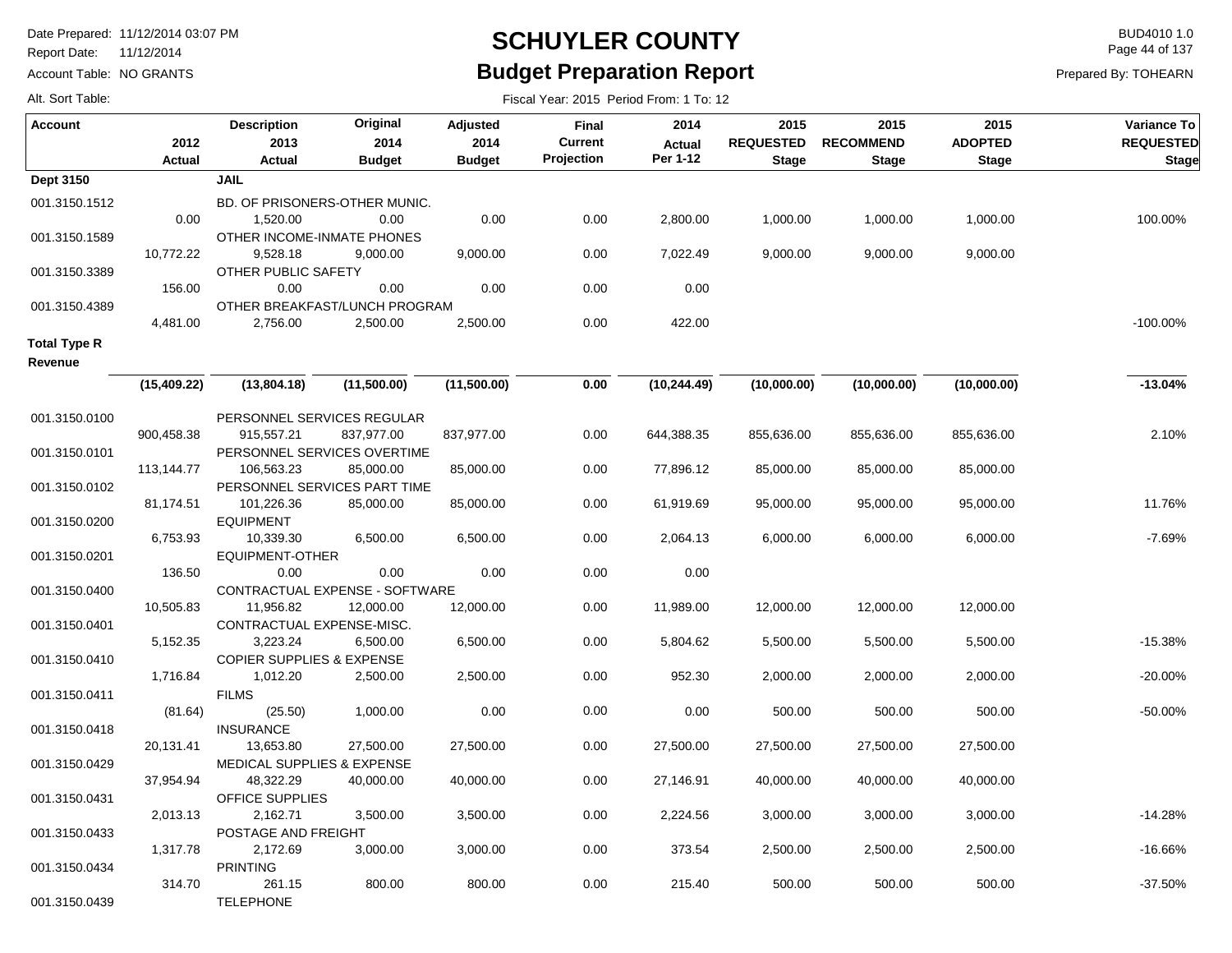Report Date: 11/12/2014

Account Table: NO GRANTS

### **SCHUYLER COUNTY** BUD4010 1.0 **Budget Preparation Report**

Fiscal Year: 2015 Period From: 1 To: 12

Page 45 of 137

| <b>Account</b>                        | 2012<br>Actual | <b>Description</b><br>2013<br>Actual | Original<br>2014<br><b>Budget</b>         | Adjusted<br>2014<br><b>Budget</b> | <b>Final</b><br><b>Current</b><br>Projection | 2014<br><b>Actual</b><br>Per 1-12 | 2015<br><b>REQUESTED</b><br><b>Stage</b> | 2015<br><b>RECOMMEND</b><br><b>Stage</b> | 2015<br><b>ADOPTED</b><br><b>Stage</b> | Variance To<br><b>REQUESTED</b><br><b>Stage</b> |
|---------------------------------------|----------------|--------------------------------------|-------------------------------------------|-----------------------------------|----------------------------------------------|-----------------------------------|------------------------------------------|------------------------------------------|----------------------------------------|-------------------------------------------------|
| <b>Dept 3150</b>                      |                | <b>JAIL</b>                          |                                           |                                   |                                              |                                   |                                          |                                          |                                        |                                                 |
| 001.3150.0439                         | 6.344.10       | <b>TELEPHONE</b><br>7,665.72         | 7,900.00                                  | 7,900.00                          | 0.00                                         | 5,350.62                          | 7,900.00                                 | 7,900.00                                 | 7,900.00                               |                                                 |
| 001.3150.0441                         |                |                                      | UNIFORM CLOTHING ALLOWANCE                |                                   |                                              |                                   |                                          |                                          |                                        |                                                 |
|                                       | 5,707.37       | 5,539.33                             | 6,500.00                                  | 6,500.00                          | 0.00                                         | 3,665.29                          | 6,900.00                                 | 6,900.00                                 | 6,900.00                               | 6.15%                                           |
| 001.3150.0442                         |                | <b>UTILITIES</b>                     |                                           |                                   |                                              |                                   |                                          |                                          |                                        |                                                 |
|                                       | 27,514.10      | 29,016.11                            | 30,000.00                                 | 30,000.00                         | 0.00                                         | 26,838.86                         | 30,000.00                                | 30,000.00                                | 30,000.00                              |                                                 |
| 001.3150.0445                         |                |                                      | EXTRADITION/TRANSPORT OF PRIS.            |                                   |                                              |                                   |                                          |                                          |                                        |                                                 |
|                                       | 0.00           | 0.00                                 | 1,000.00                                  | 0.00                              | 0.00                                         | 0.00                              | 1,000.00                                 | 1,000.00                                 | 1,000.00                               |                                                 |
| 001.3150.0449                         |                |                                      | JANITOR (CLEANING) SUPPLIES               |                                   |                                              |                                   |                                          |                                          |                                        |                                                 |
|                                       | 1,498.19       | 1,449.84                             | 1,500.00                                  | 1,500.00                          | 0.00                                         | 1,114.82                          | 1,500.00                                 | 1,500.00                                 | 1,500.00                               |                                                 |
| 001.3150.0454                         | 58,316.05      | <b>FOOD</b><br>65,899.33             | 60,000.00                                 |                                   | 0.00                                         | 45,373.53                         |                                          |                                          |                                        |                                                 |
| 001.3150.0456                         |                |                                      | <b>BOARD MALE &amp; FEMALE PRISIONERS</b> | 60,000.00                         |                                              |                                   | 60,000.00                                | 60,000.00                                | 60,000.00                              |                                                 |
|                                       | 100,925.00     | 107,516.64                           | 70,000.00                                 | 75,000.00                         | 0.00                                         | 70,557.20                         | 70,000.00                                | 70,000.00                                | 70,000.00                              |                                                 |
| 001.3150.0457                         |                | <b>REPAIRS</b>                       |                                           |                                   |                                              |                                   |                                          |                                          |                                        |                                                 |
|                                       | 1,439.70       | 2,366.73                             | 3,000.00                                  | 2,000.00                          | 0.00                                         | 1,028.40                          | 3,000.00                                 | 3,000.00                                 | 3,000.00                               |                                                 |
| 001.3150.0459                         |                | <b>TRAINING</b>                      |                                           |                                   |                                              |                                   |                                          |                                          |                                        |                                                 |
|                                       | 1,665.75       | 1,461.36                             | 3,000.00                                  | 2,000.00                          | 0.00                                         | 1,673.09                          | 3,000.00                                 | 3,000.00                                 | 3,000.00                               |                                                 |
| 001.3150.0501                         |                |                                      | TELEPHONE - MEDICAL EMERGENCY             |                                   |                                              |                                   |                                          |                                          |                                        |                                                 |
|                                       | 0.00           | 687.89                               | 1,000.00                                  | 0.00                              | 0.00                                         | 0.00                              | 1,000.00                                 | 1,000.00                                 | 1,000.00                               |                                                 |
| 001.3150.0539                         |                |                                      | <b>TYPEWRITER MAINT &amp; PAPER GOODS</b> |                                   |                                              |                                   |                                          |                                          |                                        |                                                 |
|                                       | 1,368.59       | 0.00                                 | 600.00                                    | 600.00                            | 0.00                                         | 0.00                              | 600.00                                   | 600.00                                   | 600.00                                 |                                                 |
| <b>Total Type E</b><br><b>Expense</b> |                |                                      |                                           |                                   |                                              |                                   |                                          |                                          |                                        |                                                 |
|                                       | 1,385,472.28   | 1,438,028.45                         | 1,295,777.00                              | 1,295,777.00                      | 0.00                                         | 1,018,076.43                      | 1,320,036.00                             | 1,320,036.00                             | 1,320,036.00                           | 1.87%                                           |
| Total Dept 3150<br><b>JAIL</b>        |                |                                      |                                           |                                   |                                              |                                   |                                          |                                          |                                        |                                                 |
|                                       | 1,370,063.06   | 1,424,224.27                         | 1,284,277.00                              | 1,284,277.00                      | 0.00                                         | 1,007,831.94                      | 1,310,036.00                             | 1,310,036.00                             | 1,310,036.00                           | 2.01%                                           |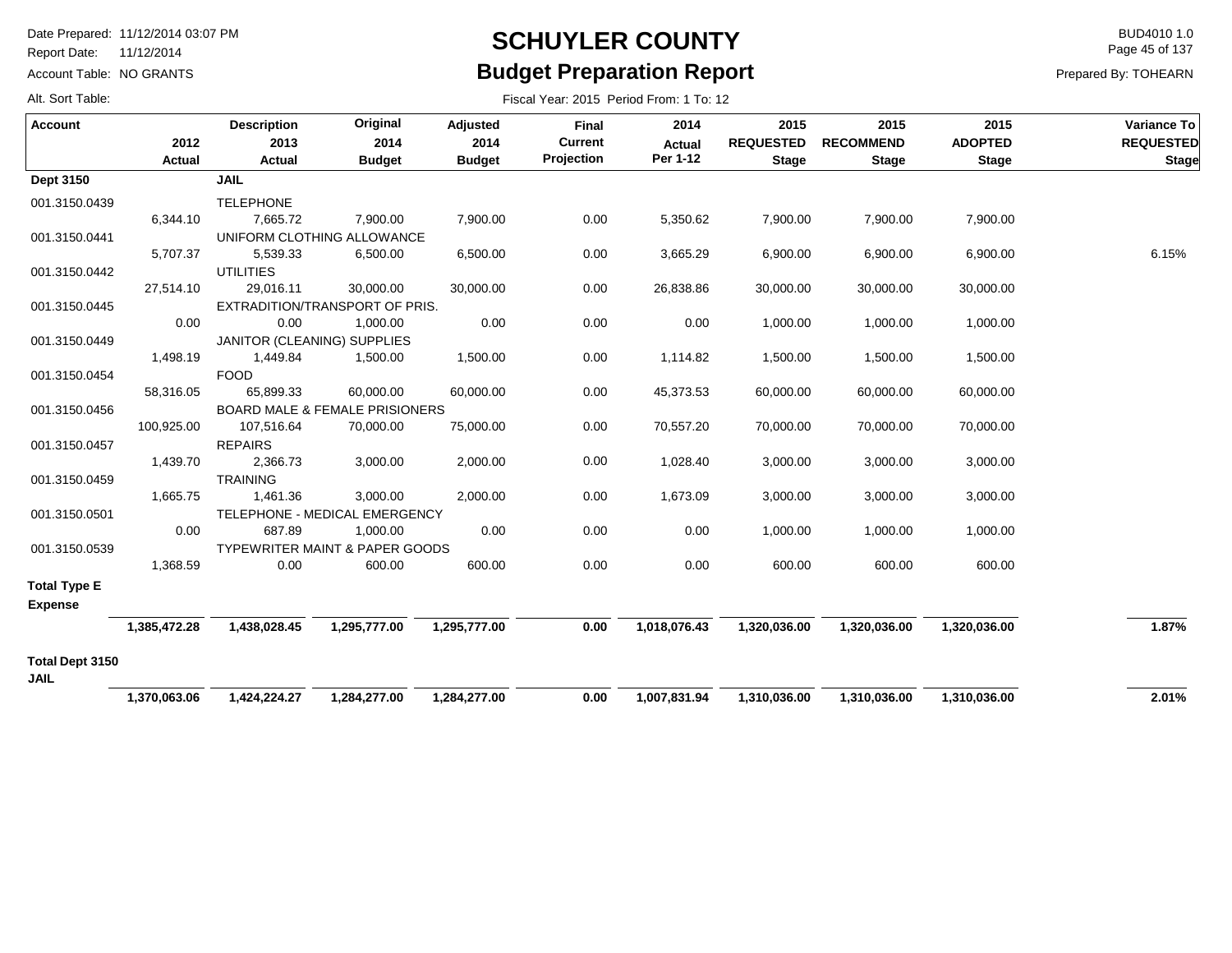Report Date: 11/12/2014

Account Table: NO GRANTS

# **SCHUYLER COUNTY** BUD4010 1.0 **Budget Preparation Report**

Fiscal Year: 2015 Period From: 1 To: 12

Page 46 of 137

Prepared By: TOHEARN

| <b>Account</b>         |               | <b>Description</b>         | Original      | Adjusted      | Final          | 2014     | 2015             | 2015             | 2015           | Variance To      |
|------------------------|---------------|----------------------------|---------------|---------------|----------------|----------|------------------|------------------|----------------|------------------|
|                        | 2012          | 2013                       | 2014          | 2014          | <b>Current</b> | Actual   | <b>REQUESTED</b> | <b>RECOMMEND</b> | <b>ADOPTED</b> | <b>REQUESTED</b> |
|                        | <b>Actual</b> | Actual                     | <b>Budget</b> | <b>Budget</b> | Projection     | Per 1-12 | <b>Stage</b>     | <b>Stage</b>     | Stage          | <b>Stage</b>     |
| Dept 3310              |               | <b>TRAFFIC CONTROL</b>     |               |               |                |          |                  |                  |                |                  |
| 001.3310.0400          |               | <b>CONTRACTUAL EXPENSE</b> |               |               |                |          |                  |                  |                |                  |
|                        | 25,665.53     | 0.00                       | 0.00          | 0.00          | 0.00           | 0.00     |                  |                  |                |                  |
| <b>Total Type E</b>    |               |                            |               |               |                |          |                  |                  |                |                  |
| <b>Expense</b>         |               |                            |               |               |                |          |                  |                  |                |                  |
|                        | 25,665.53     | 0.00                       | 0.00          | 0.00          | 0.00           | 0.00     | 0.00             | 0.00             | 0.00           |                  |
| Total Dept 3310        |               |                            |               |               |                |          |                  |                  |                |                  |
| <b>TRAFFIC CONTROL</b> |               |                            |               |               |                |          |                  |                  |                |                  |
|                        | 25,665.53     | 0.00                       | 0.00          | 0.00          | 0.00           | 0.00     | 0.00             | 0.00             | 0.00           |                  |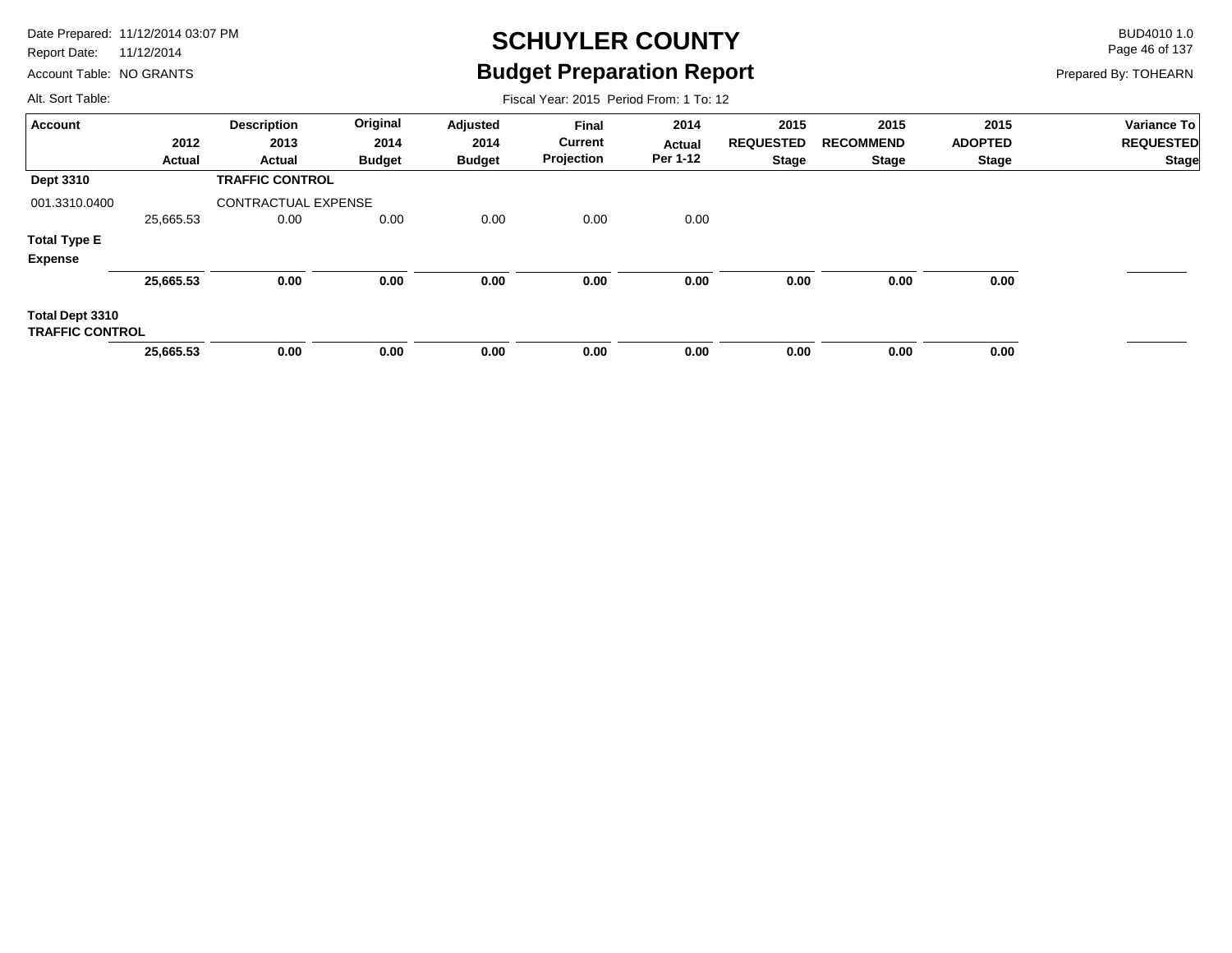Report Date: 11/12/2014

Account Table: NO GRANTS

### **SCHUYLER COUNTY** BUD4010 1.0 **Budget Preparation Report**

Fiscal Year: 2015 Period From: 1 To: 12

Page 47 of 137

|  | Alt. Sort Table: |
|--|------------------|
|  |                  |

| <b>Account</b>                        | 2012<br><b>Actual</b> | <b>Description</b><br>2013<br>Actual | Original<br>2014<br><b>Budget</b> | Adjusted<br>2014<br><b>Budget</b> | Final<br>Current<br>Projection | 2014<br><b>Actual</b><br>Per 1-12 | 2015<br><b>REQUESTED</b><br><b>Stage</b> | 2015<br><b>RECOMMEND</b><br><b>Stage</b> | 2015<br><b>ADOPTED</b><br><b>Stage</b> | Variance To<br><b>REQUESTED</b><br><b>Stage</b> |
|---------------------------------------|-----------------------|--------------------------------------|-----------------------------------|-----------------------------------|--------------------------------|-----------------------------------|------------------------------------------|------------------------------------------|----------------------------------------|-------------------------------------------------|
| Dept 3315                             |                       | STOP - D.W.I.                        |                                   |                                   |                                |                                   |                                          |                                          |                                        |                                                 |
| 001.3315.2615                         | 53,080.00             | STOP - DWI, FINES<br>42,517.68       | 112,099.00                        | 112,099.00                        | 0.00                           | 32,728.66                         | 78,947.00                                | 78,947.00                                | 78,947.00                              | $-29.57%$                                       |
| <b>Total Type R</b><br>Revenue        |                       |                                      |                                   |                                   |                                |                                   |                                          |                                          |                                        |                                                 |
|                                       | (53,080.00)           | (42, 517.68)                         | (112,099.00)                      | (112,099.00)                      | 0.00                           | (32, 728.66)                      | (78, 947.00)                             | (78, 947.00)                             | (78, 947.00)                           | $-29.57%$                                       |
| 001.3315.0100                         |                       | PERSONNEL SERVICES REGULAR           |                                   |                                   |                                |                                   |                                          |                                          |                                        |                                                 |
|                                       | 177.68                | (1,028.00)                           | 0.00                              | 0.00                              | 0.00                           | 0.00                              |                                          |                                          |                                        |                                                 |
| 001.3315.0101                         |                       | PERSONNEL SERVICES OVERTIME          |                                   |                                   |                                |                                   |                                          |                                          |                                        |                                                 |
|                                       | 13,635.16             | 9,383.00                             | 18,760.00                         | 8,760.00                          | 0.00                           | 939.75                            |                                          |                                          |                                        | $-100.00\%$                                     |
| 001.3315.0113                         |                       | PERSONAL SERVICES-ENFORCEMENT        |                                   |                                   |                                |                                   |                                          |                                          |                                        |                                                 |
|                                       | 1,043.94              | 2,359.28                             | 0.00                              | 10,000.00                         | 0.00                           | 5,667.52                          | 8,760.00                                 | 8,760.00                                 | 8,760.00                               | 100.00%                                         |
| 001.3315.0116                         |                       | PERSONAL SERV .- PUBLIC INFO&ED      |                                   |                                   |                                |                                   |                                          |                                          |                                        |                                                 |
|                                       | 0.00                  | 0.00                                 | 1,200.00                          | 1,200.00                          | 0.00                           | 0.00                              | 1,200.00                                 | 1,200.00                                 | 1,200.00                               |                                                 |
| 001.3315.0117                         |                       | PERSONAL SERV.-PROG.ADM.&EVAL.       |                                   |                                   |                                |                                   |                                          |                                          |                                        |                                                 |
|                                       | 15,154.20             | 15,140.80                            | 17,729.00                         | 17,729.00                         | 0.00                           | 10,574.55                         | 17,729.00                                | 17,729.00                                | 17,729.00                              |                                                 |
| 001.3315.0204                         |                       | CAR                                  |                                   |                                   |                                |                                   |                                          |                                          |                                        |                                                 |
|                                       | 8,000.00              | 12,000.00                            | 12,000.00                         | 12,000.00                         | 0.00                           | 12,000.00                         | 12,000.00                                | 12,000.00                                | 12,000.00                              |                                                 |
| 001.3315.0271                         |                       | EQUIPMENT-ENFORCEMENT                |                                   |                                   |                                |                                   |                                          |                                          |                                        |                                                 |
|                                       | 4,928.78              | 2,218.00                             | 6,500.00                          | 6,500.00                          | 0.00                           | 726.00                            | 2,500.00                                 | 2,500.00                                 | 2,500.00                               | $-61.53%$                                       |
| 001.3315.0272                         |                       | EQUIP.-ADMIN. & EVALUATION           |                                   |                                   |                                |                                   |                                          |                                          |                                        |                                                 |
|                                       | 881.65                | 894.00                               | 3,500.00                          | 3,750.00                          | 0.00                           | 239.40                            | 1,500.00                                 | 1,500.00                                 | 1,500.00                               | $-57.14%$                                       |
| 001.3315.0305                         |                       | <b>COURT RELATED</b>                 |                                   |                                   |                                |                                   |                                          |                                          |                                        |                                                 |
|                                       | 10,000.00             | (11,000.00)                          | 15,000.00                         | 15,000.00                         | 0.00                           | 15,000.00                         | 7,500.00                                 | 7,500.00                                 | 7,500.00                               | $-50.00%$                                       |
| 001.3315.0444                         |                       | CAR OPERATION & EXPENSE              |                                   |                                   |                                |                                   |                                          |                                          |                                        |                                                 |
|                                       | 4,530.35              | 7,242.79                             | 7,500.00                          | 7,500.00                          | 0.00                           | 7,275.22                          | 7,500.00                                 | 7,500.00                                 | 7,500.00                               |                                                 |
| 001.3315.0540                         |                       | <b>ENFORCEMENT</b>                   |                                   |                                   |                                | 1,019.97                          |                                          |                                          |                                        | $-37.72%$                                       |
|                                       | 13,085.44             | 13,710.65<br>PUBLIC INFORMATION      | 16,860.00                         | 16,860.00                         | 0.00                           |                                   | 10,500.00                                | 10,500.00                                | 10,500.00                              |                                                 |
| 001.3315.0541                         | 1,205.00              | 120.00                               | 5,000.00                          | 4,991.87                          | 0.00                           | 0.00                              | 2,500.00                                 | 2,500.00                                 | 2,500.00                               | -50.00%                                         |
|                                       |                       | PROGRAM ADMIN & EVALUATION           |                                   |                                   |                                |                                   |                                          |                                          |                                        |                                                 |
| 001.3315.0542                         | 1,070.94              | 871.54                               | 1,550.00                          | 1,550.00                          | 0.00                           | 539.18                            | 1,000.00                                 | 1,000.00                                 | 1,000.00                               | $-35.48%$                                       |
| 001.3315.0571                         |                       | <b>REHABILITATION</b>                |                                   |                                   |                                |                                   |                                          |                                          |                                        |                                                 |
|                                       | 6.500.00              | 6,500.00                             | 6,500.00                          | 6,500.00                          | 0.00                           | 6,500.00                          | 6,500.00                                 | 6,500.00                                 | 6,500.00                               |                                                 |
|                                       |                       |                                      |                                   |                                   |                                |                                   |                                          |                                          |                                        |                                                 |
| <b>Total Type E</b><br><b>Expense</b> |                       |                                      |                                   |                                   |                                |                                   |                                          |                                          |                                        |                                                 |
|                                       | 80,213.14             | 58,412.06                            | 112,099.00                        | 112,340.87                        | 0.00                           | 60,481.59                         | 79,189.00                                | 79,189.00                                | 79,189.00                              | $-29.36%$                                       |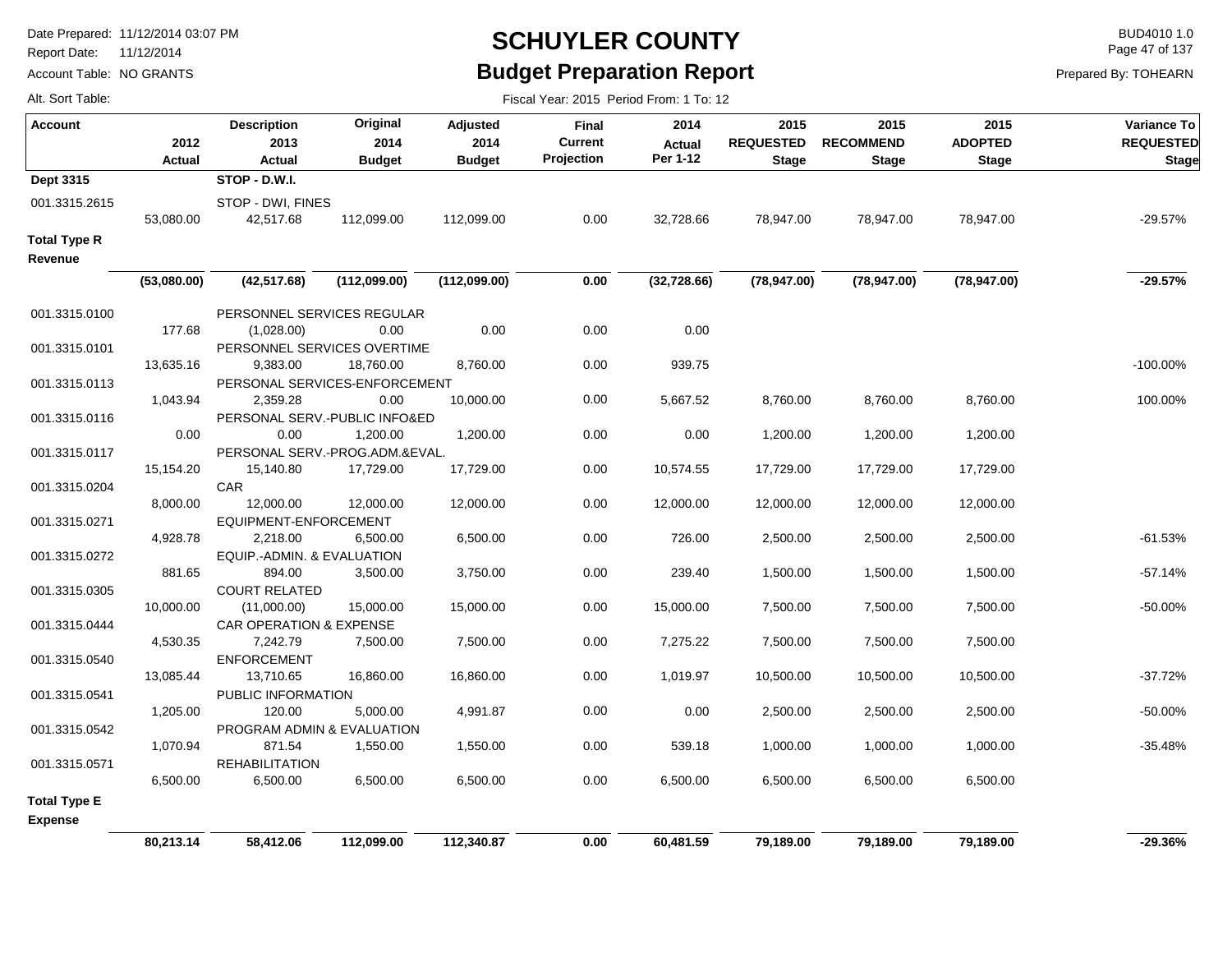Report Date: 11/12/2014

Account Table: NO GRANTS

## **SCHUYLER COUNTY** BUD4010 1.0 **Budget Preparation Report**

Fiscal Year: 2015 Period From: 1 To: 12

Page 48 of 137

Prepared By: TOHEARN

| Account                          |           | <b>Description</b> | Original      | Adjusted      | Final          | 2014      | 2015             | 2015             | 2015           | <b>Variance To</b> |
|----------------------------------|-----------|--------------------|---------------|---------------|----------------|-----------|------------------|------------------|----------------|--------------------|
|                                  | 2012      | 2013               | 2014          | 2014          | <b>Current</b> | Actual    | <b>REQUESTED</b> | <b>RECOMMEND</b> | <b>ADOPTED</b> | <b>REQUESTED</b>   |
|                                  | Actual    | Actual             | <b>Budget</b> | <b>Budget</b> | Projection     | Per 1-12  | <b>Stage</b>     | <b>Stage</b>     | <b>Stage</b>   | <b>Stage</b>       |
| Dept 3315                        |           | STOP - D.W.I.      |               |               |                |           |                  |                  |                |                    |
| Total Dept 3315<br>STOP - D.W.I. |           |                    |               |               |                |           |                  |                  |                |                    |
|                                  | 27,133.14 | 15,894.38          | 0.00          | 241.87        | 0.00           | 27,752.93 | 242.00           | 242.00           | 242.00         | 100.00%            |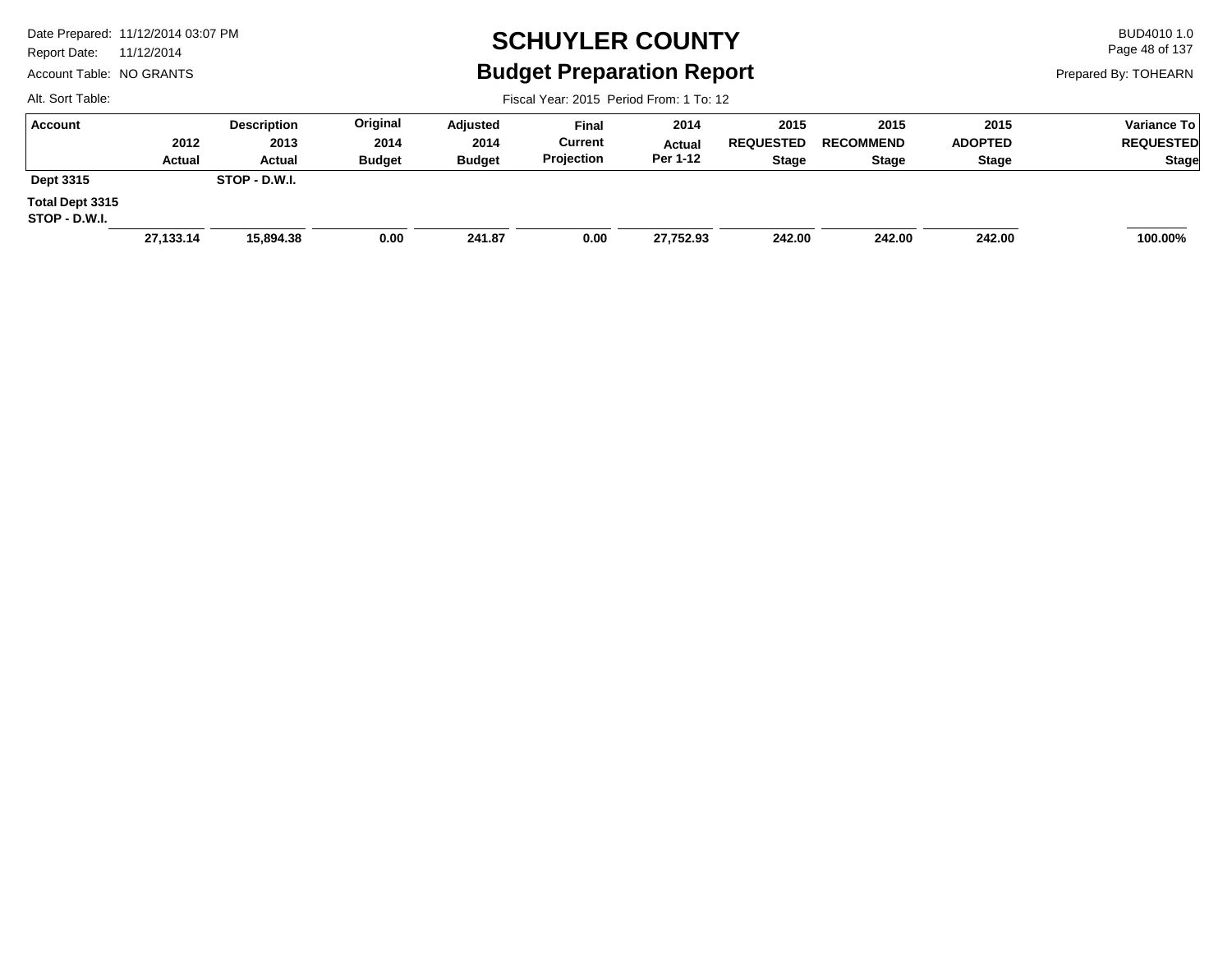Report Date: 11/12/2014

Account Table: NO GRANTS

# **SCHUYLER COUNTY** BUD4010 1.0 **Budget Preparation Report**

Fiscal Year: 2015 Period From: 1 To: 12

Page 49 of 137

Prepared By: TOHEARN

| <b>Account</b>                                          | 2012<br>Actual | <b>Description</b><br>2013<br>Actual  | Original<br>2014<br><b>Budget</b> | Adjusted<br>2014<br><b>Budget</b> | <b>Final</b><br><b>Current</b><br>Projection | 2014<br><b>Actual</b><br>Per 1-12 | 2015<br><b>REQUESTED</b><br><b>Stage</b> | 2015<br><b>RECOMMEND</b><br><b>Stage</b> | 2015<br><b>ADOPTED</b><br><b>Stage</b> | Variance To<br><b>REQUESTED</b><br><b>Stage</b> |
|---------------------------------------------------------|----------------|---------------------------------------|-----------------------------------|-----------------------------------|----------------------------------------------|-----------------------------------|------------------------------------------|------------------------------------------|----------------------------------------|-------------------------------------------------|
| <b>Dept 3412</b>                                        |                | <b>FIRE-EMERGENCY MEDICAL</b>         |                                   |                                   |                                              |                                   |                                          |                                          |                                        |                                                 |
| 001.3412.3489                                           | 18,254.00      | OTHER HEALTH-EMS<br>9,915.00          | 18,450.00                         | 18,450.00                         | 0.00                                         | 9,355.00                          | 18,050.00                                | 18,050.00                                | 18,050.00                              | $-2.16%$                                        |
| <b>Total Type R</b><br>Revenue                          |                |                                       |                                   |                                   |                                              |                                   |                                          |                                          |                                        |                                                 |
|                                                         | (18, 254.00)   | (9,915.00)                            | (18, 450.00)                      | (18, 450.00)                      | 0.00                                         | (9,355.00)                        | (18,050.00)                              | (18,050.00)                              | (18,050.00)                            | $-2.17%$                                        |
| 001.3412.0403                                           |                | <b>ASSOCIATION DUES</b>               |                                   |                                   |                                              |                                   |                                          |                                          |                                        |                                                 |
|                                                         | 0.00           | 0.00                                  | 100.00                            | 100.00                            | 0.00                                         | 0.00                              |                                          |                                          |                                        | $-100.00\%$                                     |
| 001.3412.0407                                           |                | <b>BOOKS &amp; SUBSCRIPTIONS</b>      |                                   |                                   |                                              |                                   |                                          |                                          |                                        |                                                 |
|                                                         | 400.00         | 0.00                                  | 0.00                              | 0.00                              | 0.00                                         | 0.00                              |                                          |                                          |                                        |                                                 |
| 001.3412.0409                                           |                | <b>CONFERENCE EXPENSE</b>             |                                   |                                   |                                              |                                   |                                          |                                          |                                        |                                                 |
|                                                         | 0.00           | 0.00                                  | 600.00                            | 600.00                            | 0.00                                         | 0.00                              | 500.00                                   | 500.00                                   | 500.00                                 | $-16.66%$                                       |
| 001.3412.0429                                           |                | <b>MEDICAL SUPPLIES &amp; EXPENSE</b> |                                   |                                   |                                              |                                   |                                          |                                          |                                        |                                                 |
|                                                         | 343.78         | 426.37                                | 2,000.00                          | 2,000.00                          | 0.00                                         | 439.16                            | 2,000.00                                 | 2,000.00                                 | 2,000.00                               |                                                 |
| 001.3412.0431                                           |                | <b>OFFICE SUPPLIES</b>                |                                   |                                   |                                              |                                   |                                          |                                          |                                        |                                                 |
|                                                         | 0.00           | 0.00                                  | 50.00                             | 50.00                             | 0.00                                         | 0.00                              | 50.00                                    | 50.00                                    | 50.00                                  |                                                 |
| 001.3412.0433                                           |                | POSTAGE AND FREIGHT                   |                                   |                                   |                                              |                                   |                                          |                                          |                                        |                                                 |
|                                                         | 6.60           | 6.71                                  | 0.00                              | 0.00                              | 0.00                                         | 0.00                              |                                          |                                          |                                        |                                                 |
| 001.3412.0435                                           |                | PROFESSIONAL FEES & SERVICES          |                                   |                                   |                                              |                                   |                                          |                                          |                                        |                                                 |
|                                                         | 10,017.25      | 14,541.98                             | 12,000.00                         | 12,000.00                         | 0.00                                         | 4,244.00                          | 12,000.00                                | 12,000.00                                | 12,000.00                              |                                                 |
| 001.3412.0469                                           |                | <b>STREMC</b>                         |                                   |                                   |                                              |                                   |                                          |                                          |                                        |                                                 |
|                                                         | 3,121.00       | 3,121.00                              | 3,500.00                          | 3,500.00                          | 0.00                                         | 2,340.75                          | 3,500.00                                 | 3,500.00                                 | 3,500.00                               |                                                 |
| <b>Total Type E</b><br><b>Expense</b>                   |                |                                       |                                   |                                   |                                              |                                   |                                          |                                          |                                        |                                                 |
|                                                         | 13,888.63      | 18,096.06                             | 18,250.00                         | 18,250.00                         | 0.00                                         | 7,023.91                          | 18,050.00                                | 18,050.00                                | 18,050.00                              | $-1.10%$                                        |
| <b>Total Dept 3412</b><br><b>FIRE-EMERGENCY MEDICAL</b> |                |                                       |                                   |                                   |                                              |                                   |                                          |                                          |                                        |                                                 |
|                                                         | (4,365.37)     | 8,181.06                              | (200.00)                          | (200.00)                          | 0.00                                         | (2,331.09)                        | 0.00                                     | 0.00                                     | 0.00                                   | $-100.00\%$                                     |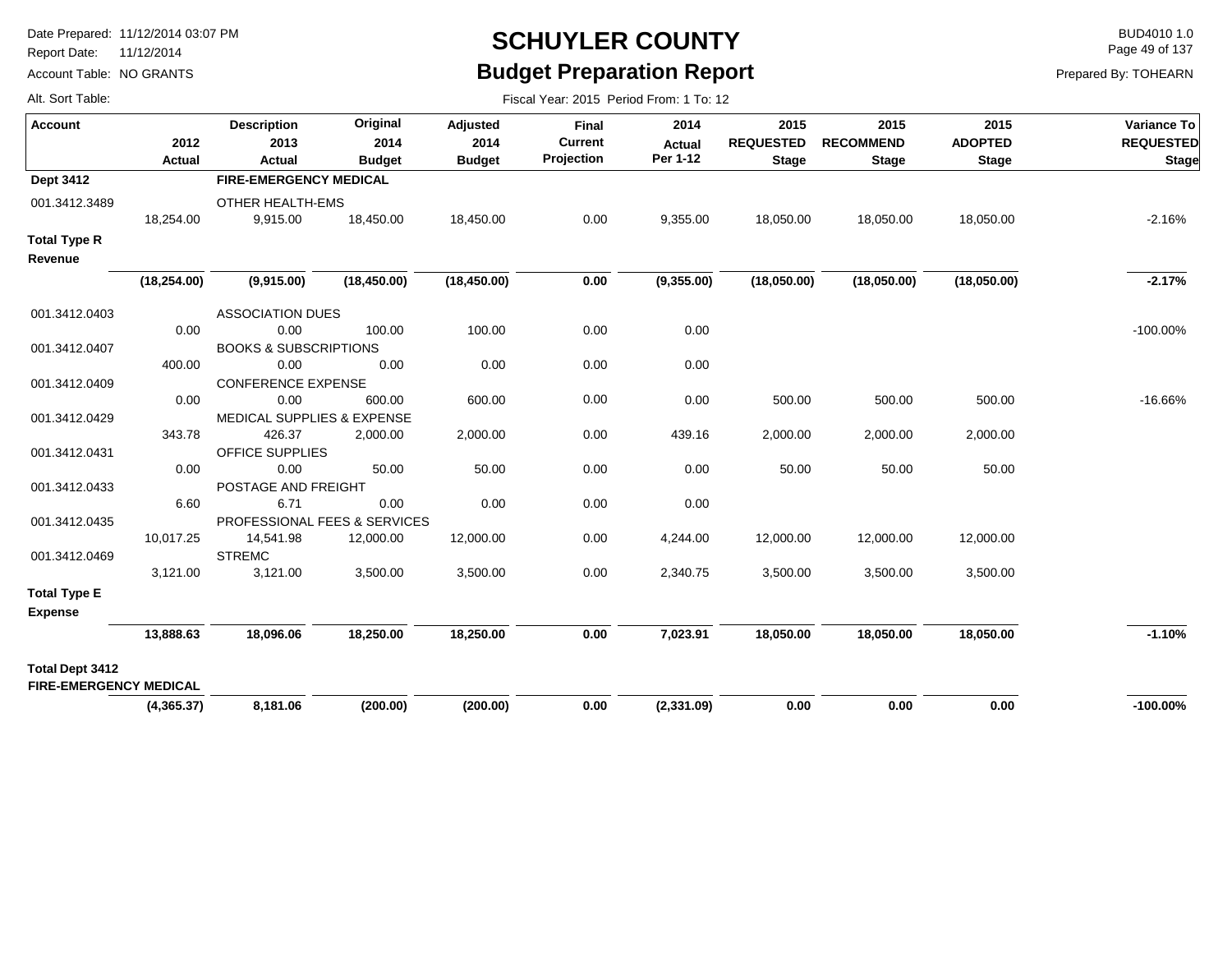Report Date: 11/12/2014

Account Table: NO GRANTS

# **SCHUYLER COUNTY** BUD4010 1.0 **Budget Preparation Report**

Fiscal Year: 2015 Period From: 1 To: 12

Page 50 of 137

| Alt. Sort Table: |  |
|------------------|--|
|                  |  |

| <b>Account</b>                            | 2012<br>Actual | <b>Description</b><br>2013<br>Actual | Original<br>2014<br><b>Budget</b> | Adjusted<br>2014<br><b>Budget</b> | Final<br><b>Current</b><br>Projection | 2014<br><b>Actual</b><br>Per 1-12 | 2015<br><b>REQUESTED</b><br><b>Stage</b> | 2015<br><b>RECOMMEND</b><br><b>Stage</b> | 2015<br><b>ADOPTED</b><br><b>Stage</b> | Variance To<br><b>REQUESTED</b><br><b>Stage</b> |
|-------------------------------------------|----------------|--------------------------------------|-----------------------------------|-----------------------------------|---------------------------------------|-----------------------------------|------------------------------------------|------------------------------------------|----------------------------------------|-------------------------------------------------|
| Dept 3510                                 |                | <b>CONTROL OF DOGS</b>               |                                   |                                   |                                       |                                   |                                          |                                          |                                        |                                                 |
| 001.3510.2268                             |                | DOG CONTROL SERVICES                 |                                   |                                   |                                       |                                   |                                          |                                          |                                        |                                                 |
|                                           | 21,000.70      | 20,849.50                            | 20,000.00                         | 20,000.00                         | 0.00                                  | 15,670.90                         | 21,000.00                                | 21,000.00                                | 21,000.00                              | 5.00%                                           |
| <b>Total Type R</b><br>Revenue            |                |                                      |                                   |                                   |                                       |                                   |                                          |                                          |                                        |                                                 |
|                                           | (21,000.70)    | (20, 849.50)                         | (20,000.00)                       | (20,000.00)                       | 0.00                                  | (15,670.90)                       | (21,000.00)                              | (21,000.00)                              | (21,000.00)                            | 5.00%                                           |
| 001.3510.0100                             |                | PERSONNEL SERVICES REGULAR           |                                   |                                   |                                       |                                   |                                          |                                          |                                        |                                                 |
|                                           | 40,556.24      | 40,915.03                            | 41,876.00                         | 41,876.00                         | 0.00                                  | 30,323.73                         | 43,376.00                                | 43,376.00                                | 43,376.00                              | 3.58%                                           |
| 001.3510.0101                             |                | PERSONNEL SERVICES OVERTIME          |                                   |                                   |                                       |                                   |                                          |                                          |                                        |                                                 |
|                                           | 285.88         | 0.00                                 | 1,000.00                          | 1,000.00                          | 0.00                                  | 0.00                              | 750.00                                   | 750.00                                   | 750.00                                 | $-25.00%$                                       |
| 001.3510.0200                             |                | <b>EQUIPMENT</b>                     |                                   |                                   |                                       |                                   |                                          |                                          |                                        |                                                 |
|                                           | 0.00           | (2.12)                               | 1,000.00                          | 1,000.00                          | 0.00                                  | 0.00                              | 1,000.00                                 | 1,000.00                                 | 1,000.00                               |                                                 |
| 001.3510.0400                             |                | <b>CONTRACTUAL EXPENSE</b>           |                                   |                                   |                                       |                                   |                                          |                                          |                                        |                                                 |
|                                           | 7,392.78       | 52,486.90                            | 26,000.00                         | 26,000.00                         | 0.00                                  | 12,369.55                         | 12,000.00                                | 12,000.00                                | 12,000.00                              | $-53.84%$                                       |
| 001.3510.0442                             | 4,011.93       | <b>UTILITIES</b><br>2,047.68         | 4,000.00                          | 4,000.00                          | 0.00                                  | 3,721.11                          |                                          |                                          |                                        | $-100.00\%$                                     |
| 001.3510.0576                             |                | <b>SPAY &amp; NEUTER PROGRAM</b>     |                                   |                                   |                                       |                                   |                                          |                                          |                                        |                                                 |
|                                           | 4,000.00       | 4,000.00                             | 4,000.00                          | 4,000.00                          | 0.00                                  | 4,000.00                          | 4,000.00                                 | 4,000.00                                 | 4,000.00                               |                                                 |
| 001.3510.0603                             |                | LEASE/PURCHASE AGREEMENTS            |                                   |                                   |                                       |                                   |                                          |                                          |                                        |                                                 |
|                                           | 0.00           | 0.00                                 | 1,000.00                          | 1,000.00                          | 0.00                                  | 0.00                              | 1,000.00                                 | 1,000.00                                 | 1,000.00                               |                                                 |
| <b>Total Type E</b>                       |                |                                      |                                   |                                   |                                       |                                   |                                          |                                          |                                        |                                                 |
| <b>Expense</b>                            |                |                                      |                                   |                                   |                                       |                                   |                                          |                                          |                                        |                                                 |
|                                           | 56,246.83      | 99,447.49                            | 78,876.00                         | 78,876.00                         | 0.00                                  | 50,414.39                         | 62,126.00                                | 62,126.00                                | 62,126.00                              | $-21.24%$                                       |
| Total Dept 3510<br><b>CONTROL OF DOGS</b> |                |                                      |                                   |                                   |                                       |                                   |                                          |                                          |                                        |                                                 |
|                                           | 35,246.13      | 78,597.99                            | 58,876.00                         | 58,876.00                         | 0.00                                  | 34,743.49                         | 41,126.00                                | 41,126.00                                | 41,126.00                              | $-30.15%$                                       |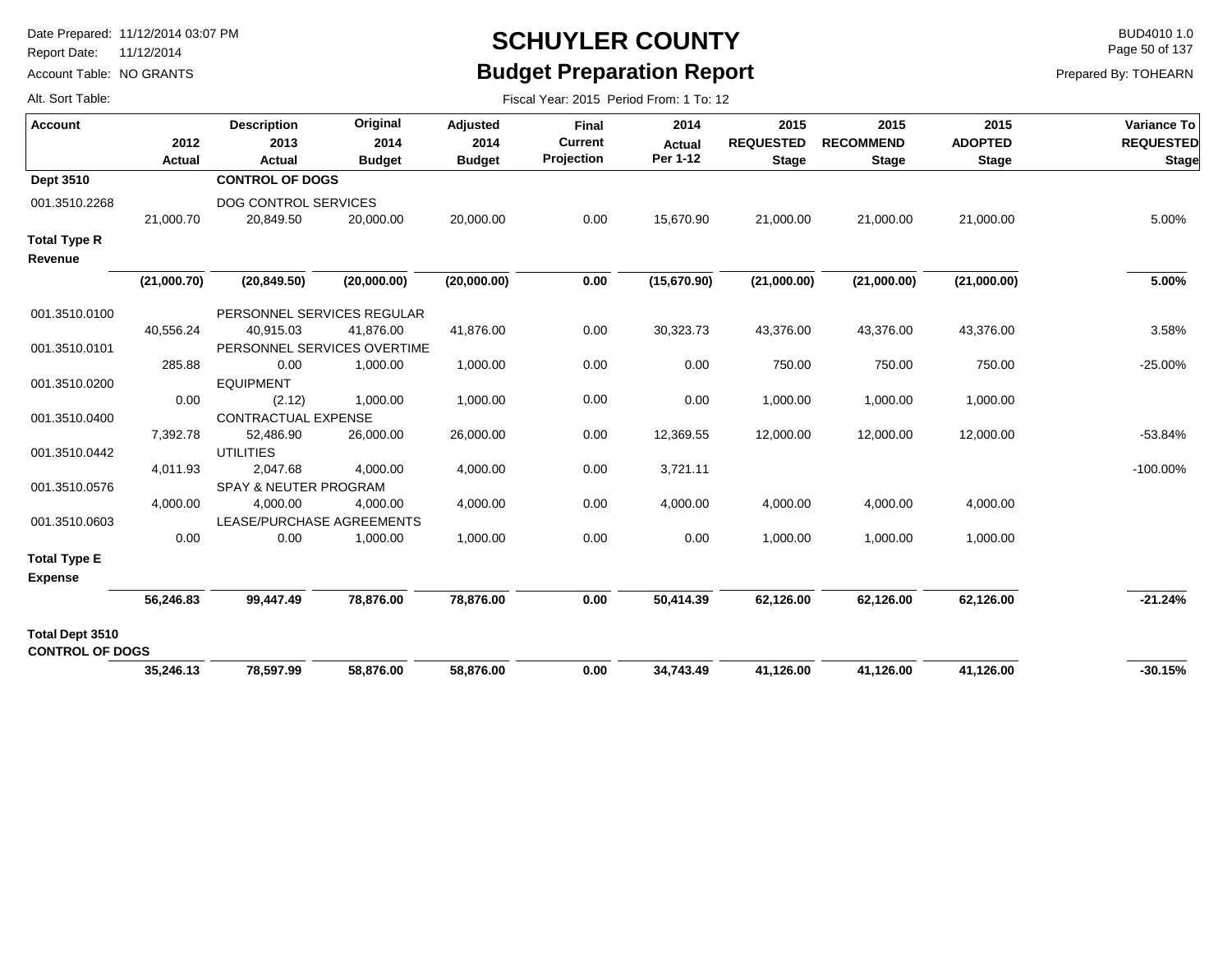Report Date: 11/12/2014

Account Table: NO GRANTS

## **SCHUYLER COUNTY** BUD4010 1.0 **Budget Preparation Report**

Fiscal Year: 2015 Period From: 1 To: 12

Page 51 of 137

|  |  | Alt. Sort Table: |  |  |
|--|--|------------------|--|--|
|--|--|------------------|--|--|

| <b>Account</b>      |               | <b>Description</b>                         | Original      | <b>Adjusted</b> | Final          | 2014          | 2015             | 2015             | 2015           | Variance To      |
|---------------------|---------------|--------------------------------------------|---------------|-----------------|----------------|---------------|------------------|------------------|----------------|------------------|
|                     | 2012          | 2013                                       | 2014          | 2014            | <b>Current</b> | <b>Actual</b> | <b>REQUESTED</b> | <b>RECOMMEND</b> | <b>ADOPTED</b> | <b>REQUESTED</b> |
|                     | <b>Actual</b> | Actual                                     | <b>Budget</b> | <b>Budget</b>   | Projection     | Per 1-12      | <b>Stage</b>     | <b>Stage</b>     | <b>Stage</b>   | <b>Stage</b>     |
| <b>Dept 3689</b>    |               | OFFICE OF EMERGENCY SERVICES               |               |                 |                |               |                  |                  |                |                  |
| 001.3689.1588       |               | REIMBURSEMENT-SURPLUS                      |               |                 |                |               |                  |                  |                |                  |
|                     | 1.87          | 0.00                                       | 0.00          | 0.00            | 0.00           | 0.00          |                  |                  |                |                  |
| 001.3689.1589       |               | OTH.PUBLIC SAFETY DEPT.INCOME              |               |                 |                |               |                  |                  |                |                  |
|                     | 2.00          | 814.90                                     | 0.00          | 0.00            | 0.00           | 0.00          |                  |                  |                |                  |
| 001.3689.3389       |               | OTHER PUBLIC SAFETY-EMERGENCY PREPAREDNESS |               |                 |                |               |                  |                  |                |                  |
|                     | 4,753.00      | 23,265.00                                  | 12,000.00     | 12,000.00       | 0.00           | 6,263.94      | 12,000.00        | 12,000.00        | 12,000.00      |                  |
| 001.3689.4389       |               | OTHER PUBLIC SAFETY AID                    |               |                 |                |               |                  |                  |                |                  |
|                     | 4,703.00      | 0.00                                       | 0.00          | 0.00            | 0.00           | 0.00          |                  |                  |                |                  |
| <b>Total Type R</b> |               |                                            |               |                 |                |               |                  |                  |                |                  |
| Revenue             |               |                                            |               |                 |                |               |                  |                  |                |                  |
|                     | (9,459.87)    | (24,079.90)                                | (12,000.00)   | (12,000.00)     | 0.00           | (6, 263.94)   | (12,000.00)      | (12,000.00)      | (12,000.00)    |                  |
|                     |               |                                            |               |                 |                |               |                  |                  |                |                  |
| 001.3689.0100       |               | PERSONNEL SERVICES REGULAR                 |               |                 |                |               |                  |                  |                |                  |
|                     | 101,494.58    | 104,024.94                                 | 106,880.00    | 106,880.00      | 0.00           | 78,320.92     | 113,005.00       | 113,005.00       | 113,005.00     | 5.73%            |
| 001.3689.0328       |               | <b>CELLULAR PHONE</b>                      |               |                 |                |               |                  |                  |                |                  |
|                     | 1,170.98      | 1,064.14                                   | 1,500.00      | 1,500.00        | 0.00           | 370.58        | 1,200.00         | 1,200.00         | 1,200.00       | $-20.00%$        |
| 001.3689.0403       |               | <b>ASSOCIATION DUES</b>                    |               |                 |                |               |                  |                  |                |                  |
|                     | 400.00        | 385.00                                     | 400.00        | 400.00          | 0.00           | 335.00        | 400.00           | 400.00           | 400.00         |                  |
| 001.3689.0410       |               | <b>COPIER SUPPLIES &amp; EXPENSE</b>       |               |                 |                |               |                  |                  |                |                  |
|                     | 888.03        | 880.20                                     | 1,300.00      | 1,300.00        | 0.00           | 831.30        | 1,000.00         | 1,000.00         | 1,000.00       | -23.07%          |
| 001.3689.0426       |               | MAINTENANCE OF EQUIPMENT                   |               |                 |                |               |                  |                  |                |                  |
|                     | 3,622.24      | 4,895.68                                   | 2,500.00      | 3,552.00        | 0.00           | 2,193.04      | 3,000.00         | 3,000.00         | 3,000.00       | 20.00%           |
| 001.3689.0433       |               | POSTAGE AND FREIGHT                        |               |                 |                |               |                  |                  |                |                  |
|                     | 18.95         | 77.87                                      | 100.00        | 100.00          | 0.00           | 30.93         | 100.00           | 100.00           | 100.00         |                  |
| 001.3689.0435       |               | PROFESSIONAL FEES & SERVICES               |               |                 |                |               |                  |                  |                |                  |
|                     | 4,725.00      | 15,371.00                                  | 16,000.00     | 16,000.00       | 0.00           | 5,283.28      | 15,000.00        | 15,000.00        | 15,000.00      | $-6.25%$         |
| 001.3689.0438       |               | <b>SUPPLIES</b>                            |               |                 |                |               |                  |                  |                |                  |
|                     | 3,282.86      | 1,030.95                                   | 3,500.00      | 3,500.00        | 0.00           | 2,077.76      | 3,500.00         | 3,500.00         | 3,500.00       |                  |
| 001.3689.0439       | 1,309.96      | <b>TELEPHONE</b>                           |               |                 |                |               |                  |                  |                |                  |
|                     |               | 1,376.01<br><b>TRAVEL EXPENSE</b>          | 1,500.00      | 1,500.00        | 0.00           | 1,152.90      | 1,500.00         | 1,500.00         | 1,500.00       |                  |
| 001.3689.0440       | 2,946.17      | 3,712.66                                   | 3,000.00      | 3,000.00        | 0.00           | 3,036.01      | 3,000.00         | 3,000.00         | 3,000.00       |                  |
| 001.3689.0442       |               | <b>UTILITIES</b>                           |               |                 |                |               |                  |                  |                |                  |
|                     | 1,721.91      | 1,720.00                                   | 2,000.00      | 2,000.00        | 0.00           | 1,112.16      | 3,000.00         | 3,000.00         | 3,000.00       | 50.00%           |
| 001.3689.0444       |               | CAR OPERATION & EXPENSE                    |               |                 |                |               |                  |                  |                |                  |
|                     | 5,940.35      | 4,082.17                                   | 6,000.00      | 6,000.00        | 0.00           | 5,755.91      | 6,000.00         | 6,000.00         | 6,000.00       |                  |
| 001.3689.0458       |               | <b>PROPERTY TAXES</b>                      |               |                 |                |               |                  |                  |                |                  |
|                     | 1,701.12      | 389.52                                     | 0.00          | 0.00            | 0.00           | 0.00          |                  |                  |                |                  |
| 001.3689.0460       |               | <b>FIRE PREVENTION</b>                     |               |                 |                |               |                  |                  |                |                  |
|                     | 2,000.00      | 2,500.00                                   | 2,500.00      | 2,500.00        | 0.00           | 2,500.00      | 2,500.00         | 2,500.00         | 2,500.00       |                  |
| 001.3689.0467       |               | <b>CAR INSURANCE</b>                       |               |                 |                |               |                  |                  |                |                  |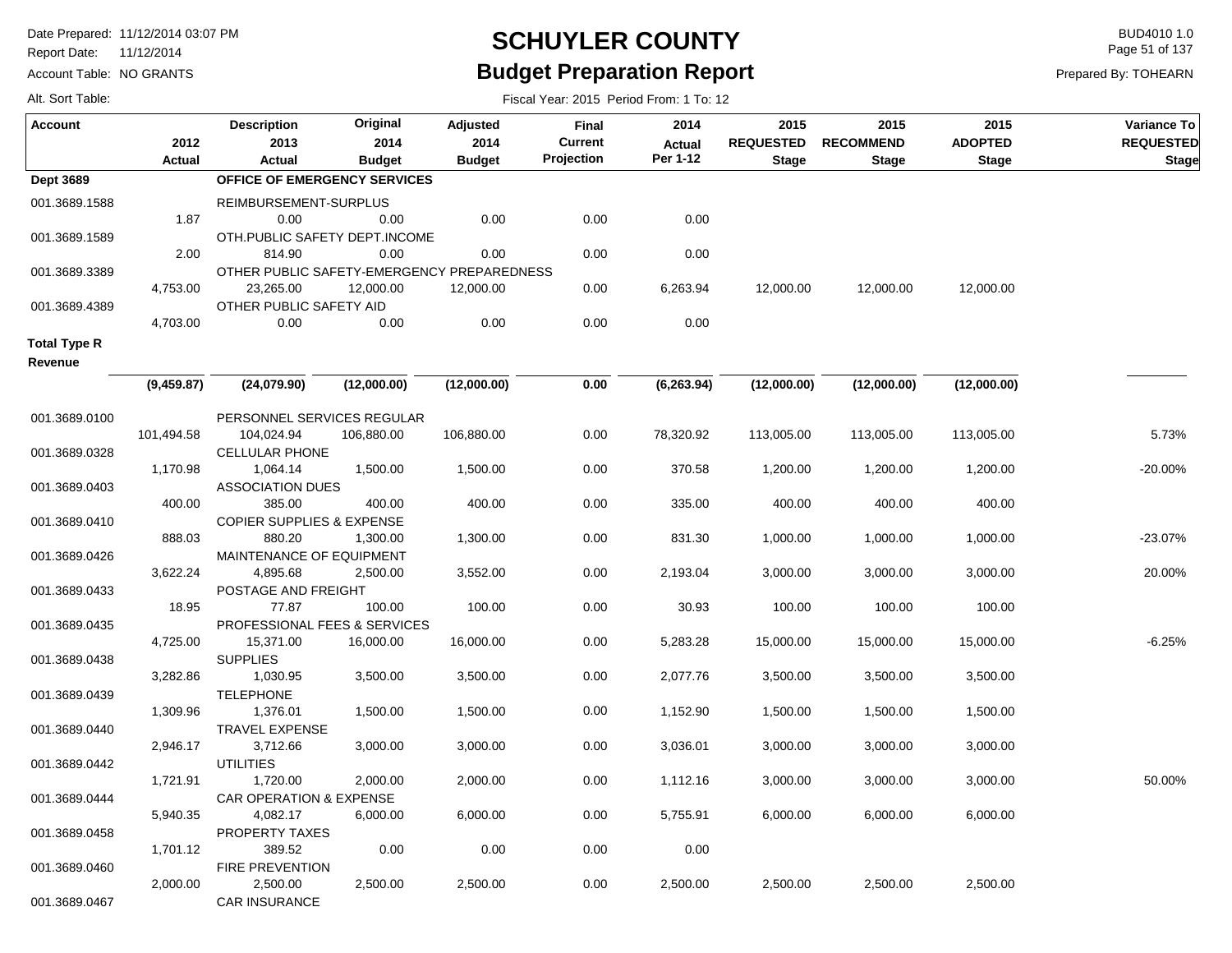Report Date: 11/12/2014

Account Table: NO GRANTS

# **SCHUYLER COUNTY** BUD4010 1.0 **Budget Preparation Report**

Fiscal Year: 2015 Period From: 1 To: 12

Page 52 of 137

Prepared By: TOHEARN

| <b>Account</b>                                         |               | <b>Description</b>                  | Original      | Adjusted      | <b>Final</b>   | 2014       | 2015             | 2015             | 2015           | <b>Variance To</b> |
|--------------------------------------------------------|---------------|-------------------------------------|---------------|---------------|----------------|------------|------------------|------------------|----------------|--------------------|
|                                                        | 2012          | 2013                                | 2014          | 2014          | <b>Current</b> | Actual     | <b>REQUESTED</b> | <b>RECOMMEND</b> | <b>ADOPTED</b> | <b>REQUESTED</b>   |
|                                                        | <b>Actual</b> | <b>Actual</b>                       | <b>Budget</b> | <b>Budget</b> | Projection     | Per 1-12   | <b>Stage</b>     | <b>Stage</b>     | <b>Stage</b>   | <b>Stage</b>       |
| <b>Dept 3689</b>                                       |               | <b>OFFICE OF EMERGENCY SERVICES</b> |               |               |                |            |                  |                  |                |                    |
| 001.3689.0467                                          |               | <b>CAR INSURANCE</b>                |               |               |                |            |                  |                  |                |                    |
|                                                        | 1,152.00      | 1,500.00                            | 0.00          | 0.00          | 0.00           | 0.00       |                  |                  |                |                    |
| 001.3689.0531                                          |               | <b>BUILDING MAINTENANCE</b>         |               |               |                |            |                  |                  |                |                    |
|                                                        | 0.00          | 0.00                                | 1,000.00      | 1,000.00      | 0.00           | 397.95     | 1,000.00         | 1,000.00         | 1,000.00       |                    |
| <b>Total Type E</b>                                    |               |                                     |               |               |                |            |                  |                  |                |                    |
| <b>Expense</b>                                         |               |                                     |               |               |                |            |                  |                  |                |                    |
|                                                        | 132,374.15    | 143,010.14                          | 148,180.00    | 149,232.00    | 0.00           | 103,397.74 | 154,205.00       | 154,205.00       | 154,205.00     | 4.07%              |
| Total Dept 3689<br><b>OFFICE OF EMERGENCY SERVICES</b> |               |                                     |               |               |                |            |                  |                  |                |                    |
|                                                        | 122,914.28    | 118,930.24                          | 136,180.00    | 137,232.00    | 0.00           | 97,133.80  | 142,205.00       | 142,205.00       | 142,205.00     | 4.42%              |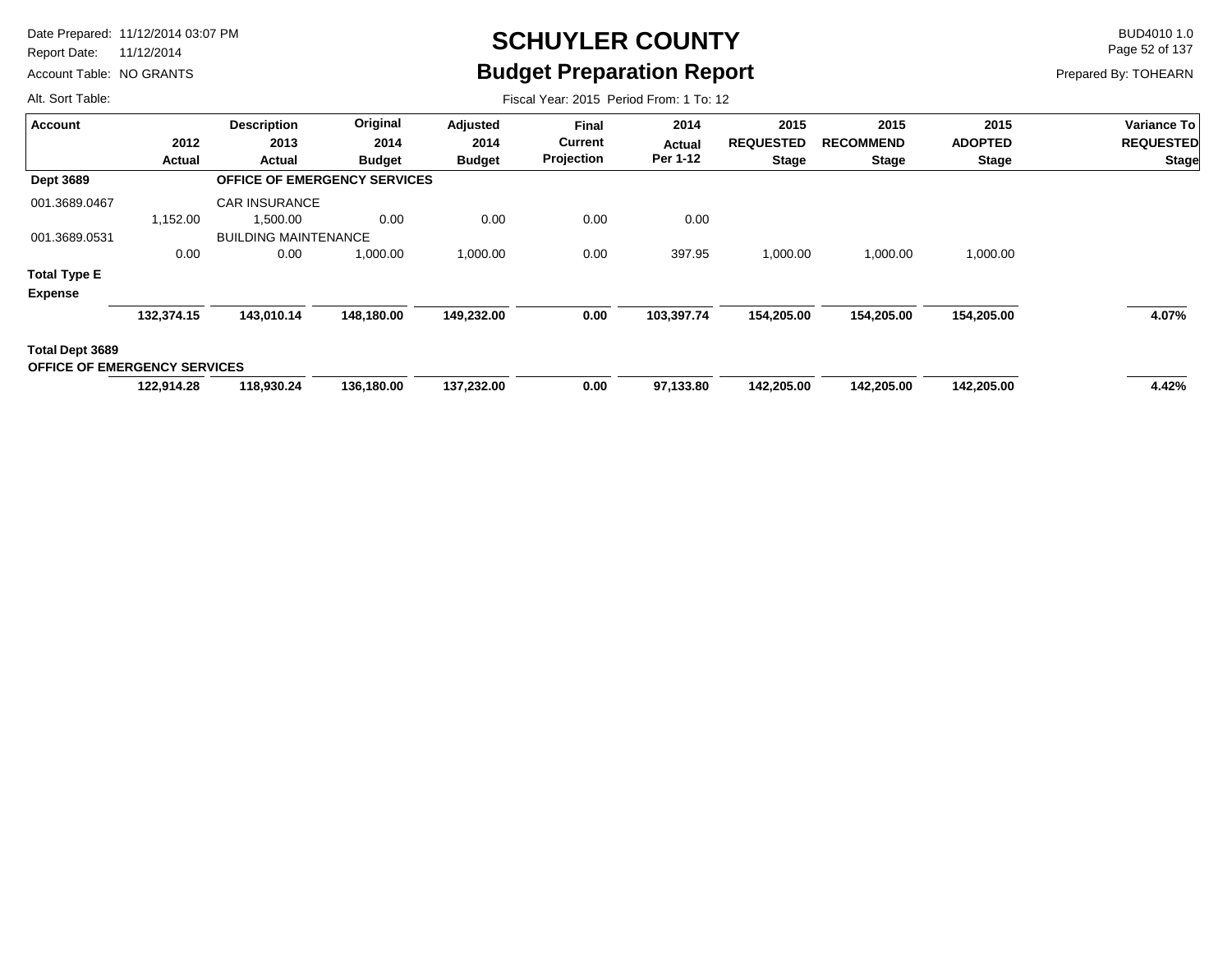Report Date: 11/12/2014

Account Table: NO GRANTS

## **SCHUYLER COUNTY** BUD4010 1.0 **Budget Preparation Report**

Fiscal Year: 2015 Period From: 1 To: 12

Page 53 of 137

Prepared By: TOHEARN

| <b>Account</b>      |                  | <b>Description</b>                    | Original                            | Adjusted      | <b>Final</b>   | 2014          | 2015             | 2015             | 2015           | Variance To      |
|---------------------|------------------|---------------------------------------|-------------------------------------|---------------|----------------|---------------|------------------|------------------|----------------|------------------|
|                     | 2012             | 2013                                  | 2014                                | 2014          | <b>Current</b> | <b>Actual</b> | <b>REQUESTED</b> | <b>RECOMMEND</b> | <b>ADOPTED</b> | <b>REQUESTED</b> |
|                     | <b>Actual</b>    | <b>Actual</b>                         | <b>Budget</b>                       | <b>Budget</b> | Projection     | Per 1-12      | <b>Stage</b>     | <b>Stage</b>     | <b>Stage</b>   | <b>Stage</b>     |
| Dept 4010           |                  | <b>PUBLIC HEALTH</b>                  |                                     |               |                |               |                  |                  |                |                  |
| 001.4010.1610       |                  | HOME NURSING CHARGES                  |                                     |               |                |               |                  |                  |                |                  |
|                     | 371,042.58       | (1, 167.11)                           | 0.00                                | 0.00          | 0.00           | 0.00          |                  |                  |                |                  |
| 001.4010.1689       |                  |                                       | OTHER HEALTH DEPART. INCOME         |               |                |               |                  |                  |                |                  |
|                     | 466,168.95       | 15,955.56                             | 20,000.00                           | 20,000.00     | 0.00           | 4,185.25      | 58,000.00        | 58,000.00        | 58,000.00      | 190.00%          |
| 001.4010.2705       |                  | <b>GIFTS AND DONATIONS</b>            |                                     |               |                |               |                  |                  |                |                  |
|                     | 5,575.00         | 8,534.50                              | 6,000.00                            | 6,000.00      | 0.00           | 4,452.00      | 6,000.00         | 6,000.00         | 6,000.00       |                  |
| 001.4010.3401       |                  | STATE AID-PUBLIC HEALTH               |                                     |               |                |               |                  |                  |                |                  |
|                     | 452,914.79       | 423,162.88                            | 510,000.00                          | 510,000.00    | 0.00           | 249,560.59    | 547,664.00       | 547,664.00       | 547,664.00     | 7.38%            |
| <b>Total Type R</b> |                  |                                       |                                     |               |                |               |                  |                  |                |                  |
| Revenue             |                  |                                       |                                     |               |                |               |                  |                  |                |                  |
|                     | (1, 295, 701.32) | (446, 485.83)                         | (536,000.00)                        | (536,000.00)  | 0.00           | (258, 197.84) | (611, 664.00)    | (611, 664.00)    | (611, 664.00)  | 14.12%           |
|                     |                  |                                       |                                     |               |                |               |                  |                  |                |                  |
| 001.4010.0100       |                  |                                       | PERSONNEL SERVICES REGULAR          |               |                |               |                  |                  |                |                  |
|                     | 394,142.14       | 389,200.47                            | 470,007.00                          | 452,007.00    | 0.00           | 338,561.02    | 471,372.00       | 471,372.00       | 471,372.00     | 0.29%            |
| 001.4010.0101       | 1,582.52         | 1,378.83                              | PERSONNEL SERVICES OVERTIME<br>0.00 | 0.00          | 0.00           | 0.00          |                  |                  |                |                  |
|                     |                  | <b>EQUIPMENT</b>                      |                                     |               |                |               |                  |                  |                |                  |
| 001.4010.0200       | 0.00             | 4,217.46                              | 7,000.00                            | 7,500.00      | 0.00           | 5,834.20      | 7,000.00         | 7,000.00         | 7,000.00       |                  |
| 001.4010.0204       |                  | <b>CAR</b>                            |                                     |               |                |               |                  |                  |                |                  |
|                     | 0.00             | 0.00                                  | 10,000.00                           | 9,500.00      | 0.00           | 9,500.00      | 10,000.00        | 10,000.00        | 10,000.00      |                  |
| 001.4010.0328       |                  | <b>CELLULAR PHONE</b>                 |                                     |               |                |               |                  |                  |                |                  |
|                     | 1,000.05         | 487.49                                | 750.00                              | 750.00        | 0.00           | 481.50        | 1,350.00         | 1,350.00         | 1,350.00       | 80.00%           |
| 001.4010.0400       |                  | CONTRACTUAL EXPENSE                   |                                     |               |                |               |                  |                  |                |                  |
|                     | (2,505.28)       | (896.53)                              | 15,000.00                           | 15,000.00     | 0.00           | 12,025.12     | 8,324.00         | 8,324.00         | 8,324.00       | -44.50%          |
| 001.4010.0402       |                  | <b>ADVERTISING</b>                    |                                     |               |                |               |                  |                  |                |                  |
|                     | 1,709.94         | 388.17                                | 1,000.00                            | 850.00        | 0.00           | 524.28        | 1,000.00         | 1,000.00         | 1,000.00       |                  |
| 001.4010.0403       |                  | <b>ASSOCIATION DUES</b>               |                                     |               |                |               |                  |                  |                |                  |
|                     | 605.50           | 823.00                                | 1,000.00                            | 1,150.00      | 0.00           | 1,137.00      | 3,500.00         | 3,500.00         | 3,500.00       | 250.00%          |
| 001.4010.0407       |                  | <b>BOOKS &amp; SUBSCRIPTIONS</b>      |                                     |               |                |               |                  |                  |                |                  |
|                     | 127.95           | 680.36                                | 500.00                              | 650.00        | 0.00           | 649.50        | 2,000.00         | 2,000.00         | 2,000.00       | 300.00%          |
| 001.4010.0410       |                  | <b>COPIER SUPPLIES &amp; EXPENSE</b>  |                                     |               |                |               |                  |                  |                |                  |
|                     | 1,452.58         | 1,420.20                              | 3,500.00                            | 3,500.00      | 0.00           | 1,596.42      | 4,400.00         | 4,400.00         | 4,400.00       | 25.71%           |
| 001.4010.0418       | 14,932.35        | <b>INSURANCE</b><br>16,218.54         | 20,000.00                           | 20,000.00     | 0.00           | 20,000.00     | 22,000.00        | 22,000.00        | 22,000.00      | 10.00%           |
| 001.4010.0422       |                  | <b>CASH RECEIPTS ASSESSMENT</b>       |                                     |               |                |               |                  |                  |                |                  |
|                     | 1,488.00         | 0.00                                  | 0.00                                | 0.00          | 0.00           | 0.00          |                  |                  |                |                  |
| 001.4010.0426       |                  | MAINTENANCE OF EQUIPMENT              |                                     |               |                |               |                  |                  |                |                  |
|                     | 221.98           | 448.95                                | 500.00                              | 500.00        | 0.00           | 80.00         | 500.00           | 500.00           | 500.00         |                  |
| 001.4010.0429       |                  | <b>MEDICAL SUPPLIES &amp; EXPENSE</b> |                                     |               |                |               |                  |                  |                |                  |
|                     | 7,594.67         | 5,982.33                              | 10,000.00                           | 7,960.00      | 0.00           | 5,042.42      | 7,000.00         | 7,000.00         | 7,000.00       | $-30.00%$        |
| 001.4010.0430       |                  | MILEAGE                               |                                     |               |                |               |                  |                  |                |                  |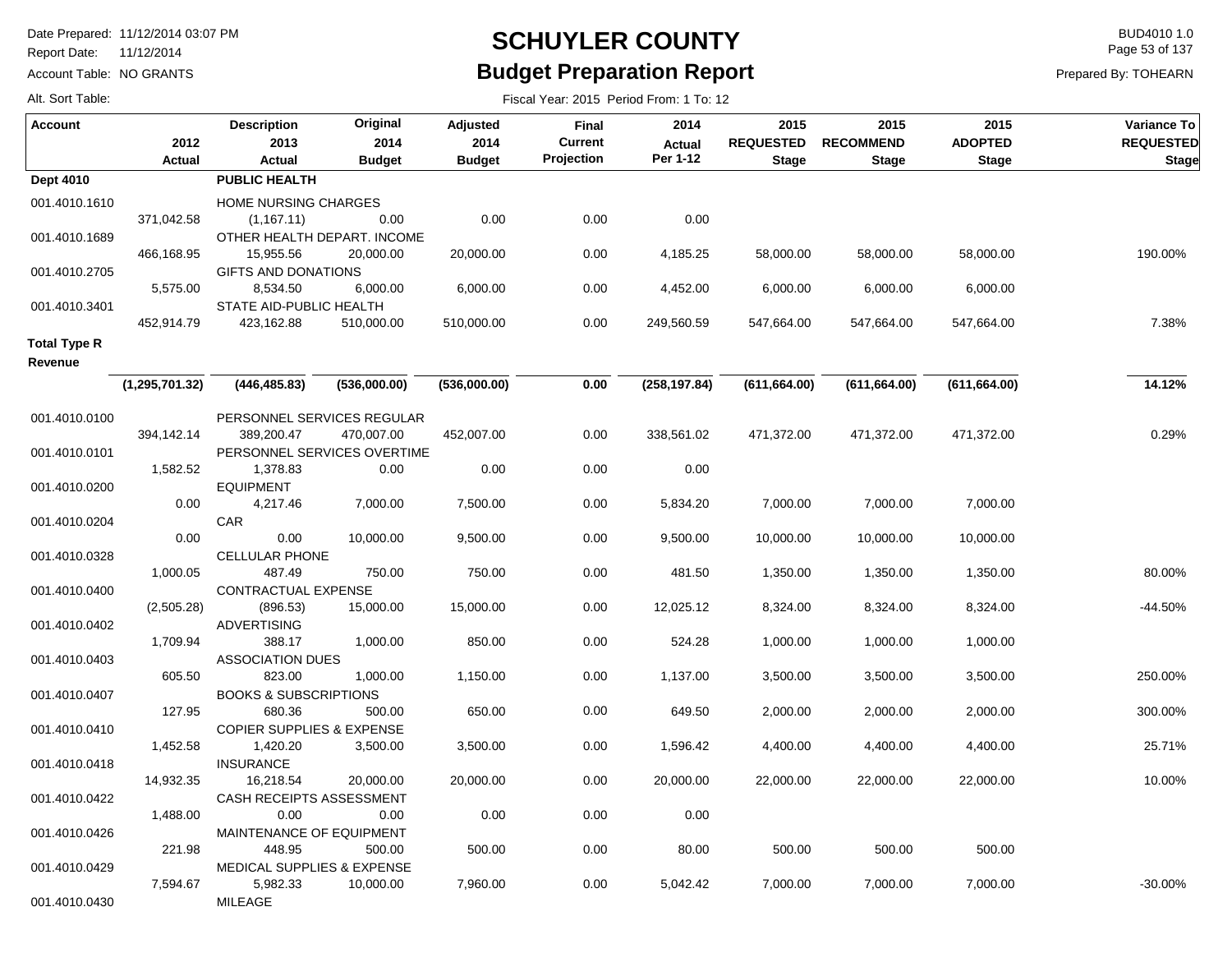Report Date: 11/12/2014

Account Table: NO GRANTS

### **SCHUYLER COUNTY** BUD4010 1.0 **Budget Preparation Report**

Fiscal Year: 2015 Period From: 1 To: 12

Page 54 of 137

Prepared By: TOHEARN

| <b>Account</b>   |               | <b>Description</b>                    | Original      | Adjusted      | Final          | 2014          | 2015             | 2015             | 2015           | Variance To      |
|------------------|---------------|---------------------------------------|---------------|---------------|----------------|---------------|------------------|------------------|----------------|------------------|
|                  | 2012          | 2013                                  | 2014          | 2014          | <b>Current</b> | <b>Actual</b> | <b>REQUESTED</b> | <b>RECOMMEND</b> | <b>ADOPTED</b> | <b>REQUESTED</b> |
|                  | <b>Actual</b> | Actual                                | <b>Budget</b> | <b>Budget</b> | Projection     | Per 1-12      | <b>Stage</b>     | <b>Stage</b>     | <b>Stage</b>   | <b>Stage</b>     |
| <b>Dept 4010</b> |               | PUBLIC HEALTH                         |               |               |                |               |                  |                  |                |                  |
| 001.4010.0430    |               | MILEAGE                               |               |               |                |               |                  |                  |                |                  |
|                  | 0.00          | 0.00                                  | 200.00        | 200.00        | 0.00           | 0.00          | 200.00           | 200.00           | 200.00         |                  |
| 001.4010.0431    |               | OFFICE SUPPLIES                       |               |               |                |               |                  |                  |                |                  |
|                  | 2,879.14      | 2,499.35                              | 3,500.00      | 3,500.00      | 0.00           | 1,988.23      | 3,500.00         | 3,500.00         | 3,500.00       |                  |
| 001.4010.0433    |               | POSTAGE AND FREIGHT                   |               |               |                |               |                  |                  |                |                  |
|                  | 2,988.26      | 3,345.91                              | 4,000.00      | 4,000.00      | 0.00           | 3,638.06      | 4,000.00         | 4,000.00         | 4,000.00       |                  |
| 001.4010.0435    |               | PROFESSIONAL FEES & SERVICES          |               |               |                |               |                  |                  |                |                  |
|                  | 25,015.00     | 29,082.50                             | 31,866.00     | 52,866.00     | 0.00           | 34,558.82     | 63,000.00        | 63,000.00        | 63,000.00      | 97.70%           |
| 001.4010.0439    |               | <b>TELEPHONE</b>                      |               |               |                |               |                  |                  |                |                  |
|                  | 5,574.31      | 4,366.55                              | 6,500.00      | 6,500.00      | 0.00           | 3,769.10      | 6,500.00         | 6,500.00         | 6,500.00       |                  |
| 001.4010.0440    |               | <b>TRAVEL EXPENSE</b>                 |               |               |                |               |                  |                  |                |                  |
|                  | 574.23        | 344.05                                | 2,000.00      | 1,850.00      | 0.00           | 1,368.13      | 1,500.00         | 1,500.00         | 1,500.00       | $-25.00%$        |
| 001.4010.0442    |               | <b>UTILITIES</b>                      |               |               |                |               |                  |                  |                |                  |
|                  | 8,501.87      | 8,149.52                              | 10,000.00     | 10,000.00     | 0.00           | 7,745.83      | 10,000.00        | 10,000.00        | 10,000.00      |                  |
| 001.4010.0444    |               | <b>CAR OPERATION &amp; EXPENSE</b>    |               |               |                |               |                  |                  |                |                  |
|                  | 1,743.62      | 1,417.42                              | 5,000.00      | 5,000.00      | 0.00           | 747.36        | 3,000.00         | 3,000.00         | 3,000.00       | -40.00%          |
| 001.4010.0446    |               | MAINTENANCE IN LIEU OF RENT           |               |               |                |               |                  |                  |                |                  |
|                  | 140,450.00    | 140,650.00                            | 145,000.00    | 145,000.00    | 0.00           | 50,734.39     | 142,000.00       | 142,000.00       | 142,000.00     | $-2.06%$         |
| 001.4010.0448    |               | MEDICAL WASTE DISPOSAL                |               |               |                |               |                  |                  |                |                  |
|                  | (638.70)      | 1,148.31                              | 2,000.00      | 2,000.00      | 0.00           | 382.77        | 2,000.00         | 2,000.00         | 2,000.00       |                  |
| 001.4010.0459    |               | <b>TRAINING/TUITION REIMBURSEMENT</b> |               |               |                |               |                  |                  |                |                  |
|                  | 0.00          | 15.00                                 | 2,000.00      | 2,000.00      | 0.00           | 200.00        | 2,000.00         | 2,000.00         | 2,000.00       |                  |
| 001.4010.0466    |               | STAFF DEVELOPMENT                     |               |               |                |               |                  |                  |                |                  |
|                  | 80.00         | 92.29                                 | 2,000.00      | 2,000.00      | 0.00           | 115.00        | 2,000.00         | 2,000.00         | 2,000.00       |                  |
| 001.4010.0468    |               | <b>COST PLAN PREPARATION</b>          |               |               |                |               |                  |                  |                |                  |
|                  | 18,500.00     | 10,500.00                             | 5,000.00      | 5,000.00      | 0.00           | 0.00          | 26,000.00        | 26,000.00        | 26,000.00      | 420.00%          |
| 001.4010.0470    |               | X-RAYS                                |               |               |                |               |                  |                  |                |                  |
|                  | 0.00          | 62.25                                 | 1,500.00      | 1,000.00      | 0.00           | 0.00          | 1,000.00         | 1,000.00         | 1,000.00       | $-33.33%$        |
| 001.4010.0471    |               | <b>DRUGS</b>                          |               |               |                |               |                  |                  |                |                  |
|                  | 0.00          | 8.38                                  | 750.00        | 249.99        | 0.00           | 0.00          | 750.00           | 750.00           | 750.00         |                  |
| 001.4010.0472    |               | PR BROCHURES                          |               |               |                |               |                  |                  |                |                  |
|                  | 0.00          | 179.12                                | 500.00        | 500.00        | 0.00           | 29.95         | 500.00           | 500.00           | 500.00         |                  |
| 001.4010.0490    |               | <b>SUBCONTRACTS</b>                   |               |               |                |               |                  |                  |                |                  |
|                  | 221, 271. 33  | 0.00                                  | 0.00          | 0.00          | 0.00           | 0.00          |                  |                  |                |                  |
| 001.4010.0495    |               | YOUTH PROGRAMS                        |               |               |                |               |                  |                  |                |                  |
|                  | 0.00          | 1,041.06                              | 0.00          | 3,100.00      | 0.00           | 1,947.42      |                  |                  |                |                  |
| 001.4010.0532    |               | <b>COMPUTER SERVICES</b>              |               |               |                |               |                  |                  |                |                  |
|                  | 31,456.52     | 21,595.32                             | 30,500.00     | 30,500.00     | 0.00           | 20,431.54     | 23,000.00        | 23,000.00        | 23,000.00      | $-24.59%$        |
| 001.4010.0543    |               | <b>STD CONTRACTS</b>                  |               |               |                |               |                  |                  |                |                  |
|                  | 2,000.00      | 2,000.00                              | 2,000.00      | 2,000.00      | 0.00           | 2,000.00      | 2,000.00         | 2,000.00         | 2,000.00       |                  |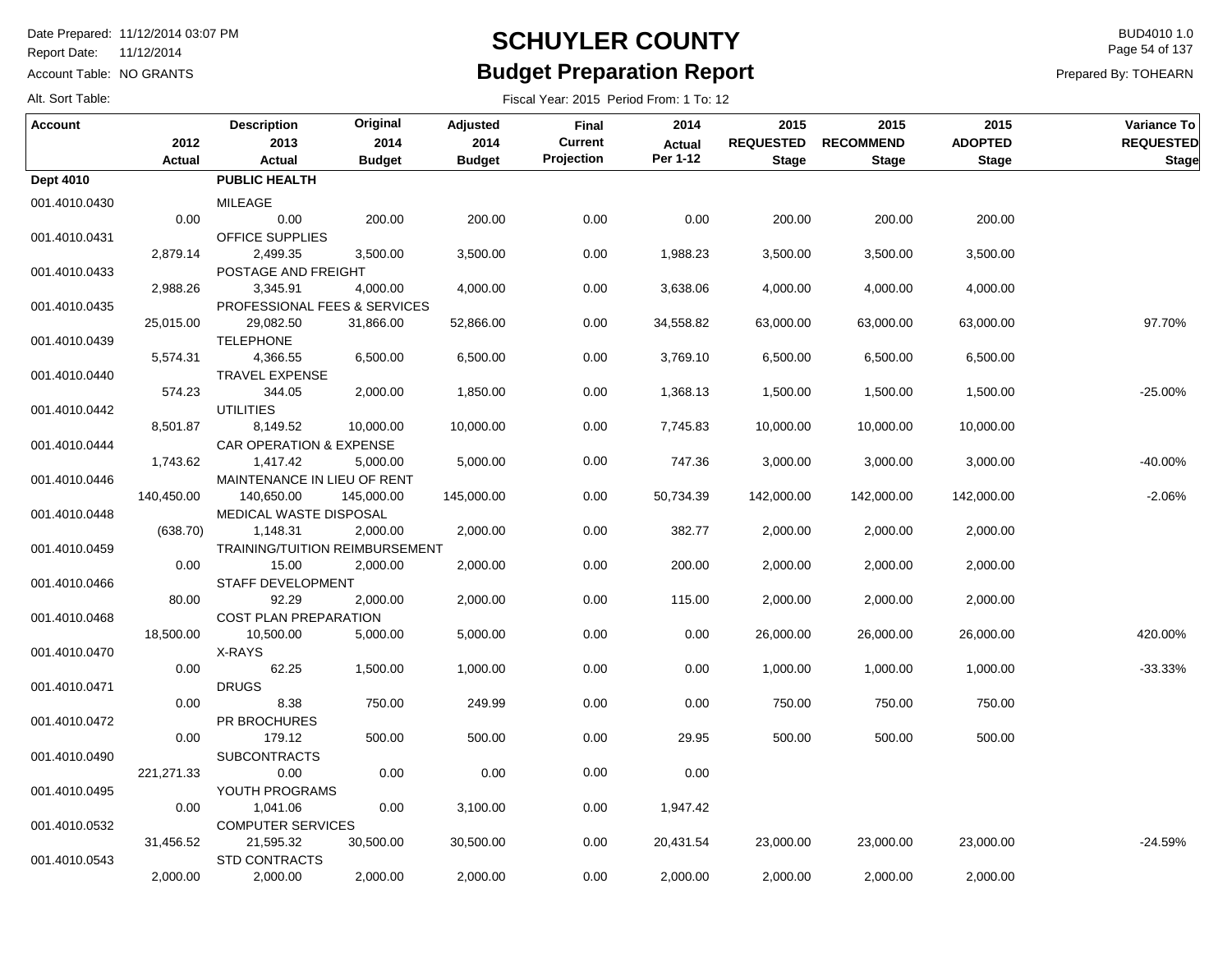Report Date: 11/12/2014

Account Table: NO GRANTS

### **SCHUYLER COUNTY** BUD4010 1.0 **Budget Preparation Report**

Fiscal Year: 2015 Period From: 1 To: 12

Page 55 of 137

Prepared By: TOHEARN

| <b>Account</b>                          |                | <b>Description</b>   | Original      | Adjusted      | <b>Final</b>   | 2014       | 2015             | 2015             | 2015           | <b>Variance To</b> |
|-----------------------------------------|----------------|----------------------|---------------|---------------|----------------|------------|------------------|------------------|----------------|--------------------|
|                                         | 2012           | 2013                 | 2014          | 2014          | <b>Current</b> | Actual     | <b>REQUESTED</b> | <b>RECOMMEND</b> | <b>ADOPTED</b> | <b>REQUESTED</b>   |
|                                         | Actual         | Actual               | <b>Budget</b> | <b>Budget</b> | Projection     | Per 1-12   | <b>Stage</b>     | <b>Stage</b>     | <b>Stage</b>   | <b>Stage</b>       |
| <b>Dept 4010</b>                        |                | <b>PUBLIC HEALTH</b> |               |               |                |            |                  |                  |                |                    |
| <b>Total Type E</b>                     |                |                      |               |               |                |            |                  |                  |                |                    |
| <b>Expense</b>                          |                |                      |               |               |                |            |                  |                  |                |                    |
|                                         | 882,747.98     | 646,846.30           | 793,573.00    | 796,632.99    | 0.00           | 525,088.06 | 831,396.00       | 831,396.00       | 831,396.00     | 4.77%              |
| Total Dept 4010<br><b>PUBLIC HEALTH</b> |                |                      |               |               |                |            |                  |                  |                |                    |
|                                         | (412, 953, 34) | 200,360.47           | 257,573.00    | 260,632.99    | 0.00           | 266,890.22 | 219,732.00       | 219,732.00       | 219,732.00     | $-14.69%$          |
|                                         |                |                      |               |               |                |            |                  |                  |                |                    |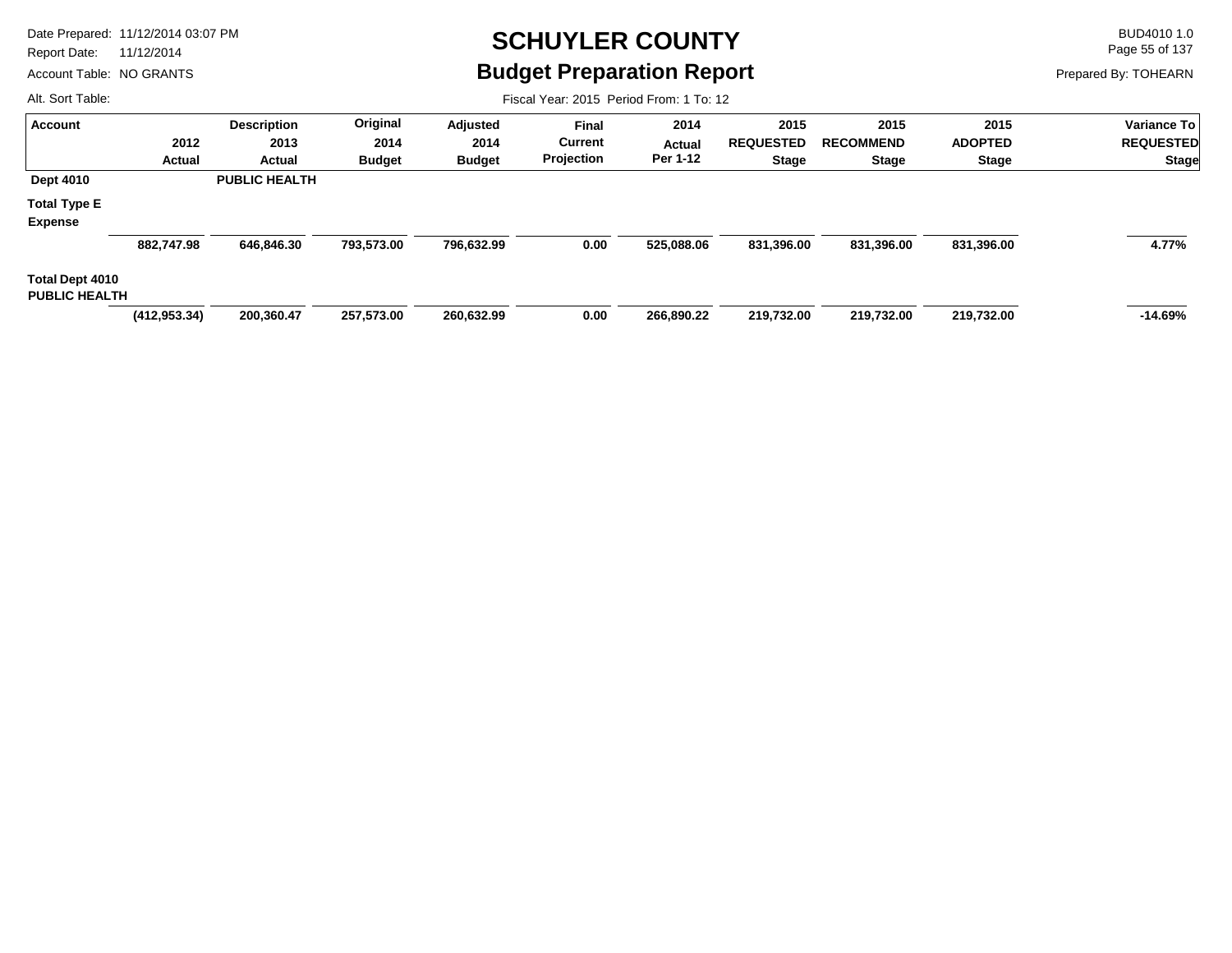Report Date: 11/12/2014

Alt. Sort Table:

Account Table: NO GRANTS

### **SCHUYLER COUNTY** BUD4010 1.0 **Budget Preparation Report**

Fiscal Year: 2015 Period From: 1 To: 12

Page 56 of 137

| Account                                         | 2012<br>Actual | <b>Description</b><br>2013<br>Actual  | Original<br>2014<br><b>Budget</b> | Adjusted<br>2014<br><b>Budget</b> | <b>Final</b><br><b>Current</b><br>Projection | 2014<br><b>Actual</b><br>Per 1-12 | 2015<br><b>REQUESTED</b><br><b>Stage</b> | 2015<br><b>RECOMMEND</b><br><b>Stage</b> | 2015<br><b>ADOPTED</b><br><b>Stage</b> | Variance To<br><b>REQUESTED</b><br><b>Stage</b> |
|-------------------------------------------------|----------------|---------------------------------------|-----------------------------------|-----------------------------------|----------------------------------------------|-----------------------------------|------------------------------------------|------------------------------------------|----------------------------------------|-------------------------------------------------|
| <b>Dept 4042</b>                                |                | <b>RABIES CONTROL</b>                 |                                   |                                   |                                              |                                   |                                          |                                          |                                        |                                                 |
| 001.4042.2705                                   |                | GIFTS AND DONATIONS                   |                                   |                                   |                                              |                                   |                                          |                                          |                                        |                                                 |
|                                                 | 1,139.97       | 817.92                                | 1,000.00                          | 1,000.00                          | 0.00                                         | 485.03                            | 1,000.00                                 | 1,000.00                                 | 1,000.00                               |                                                 |
| 001.4042.3401                                   |                | <b>STATE AID-RABIES</b>               |                                   |                                   |                                              |                                   |                                          |                                          |                                        |                                                 |
|                                                 | 0.00           | 13,078.17                             | 16,000.00                         | 26,000.00                         | 0.00                                         | 14,331.27                         | 16,000.00                                | 16,000.00                                | 16,000.00                              |                                                 |
| 001.4042.3489                                   |                | OTHER HEALTH(RABIES AG & MKTS)        |                                   |                                   |                                              |                                   |                                          |                                          |                                        |                                                 |
|                                                 | 737.00         | 0.00                                  | 0.00                              | 584.00                            | 0.00                                         | 0.00                              |                                          |                                          |                                        |                                                 |
| <b>Total Type R</b><br>Revenue                  |                |                                       |                                   |                                   |                                              |                                   |                                          |                                          |                                        |                                                 |
|                                                 | (1,876.97)     | (13,896.09)                           | (17,000.00)                       | (27, 584.00)                      | 0.00                                         | (14, 816.30)                      | (17,000.00)                              | (17,000.00)                              | (17,000.00)                            |                                                 |
| 001.4042.0358                                   |                | POST EXPOSURE TREATMENT               |                                   |                                   |                                              |                                   |                                          |                                          |                                        |                                                 |
|                                                 | (549.70)       | 3,984.77                              | 7,000.00                          | 22,000.00                         | 0.00                                         | 11,231.04                         | 7,000.00                                 | 7,000.00                                 | 7,000.00                               |                                                 |
| 001.4042.0380                                   |                | ANIMAL DAMAGE CLAIMS                  |                                   |                                   |                                              |                                   |                                          |                                          |                                        |                                                 |
|                                                 | 0.00           | 0.00                                  | 500.00                            | 500.00                            | 0.00                                         | 0.00                              | 500.00                                   | 500.00                                   | 500.00                                 |                                                 |
| 001.4042.0429                                   |                | <b>MEDICAL SUPPLIES &amp; EXPENSE</b> |                                   |                                   |                                              |                                   |                                          |                                          |                                        |                                                 |
|                                                 | 2,596.81       | 5,998.46                              | 5,000.00                          | 2,000.00                          | 0.00                                         | 563.29                            | 5,000.00                                 | 5,000.00                                 | 5,000.00                               |                                                 |
| 001.4042.0433                                   |                | POSTAGE AND FREIGHT                   |                                   |                                   |                                              |                                   |                                          |                                          |                                        |                                                 |
|                                                 | 0.00           | 52.30                                 | 0.00                              | 0.00                              | 0.00                                         | 0.00                              |                                          |                                          |                                        |                                                 |
| 001.4042.0435                                   |                | PROFESSIONAL FEES & SERVICES          |                                   |                                   |                                              |                                   |                                          |                                          |                                        |                                                 |
|                                                 | 100.00         | 0.00                                  | 500.00                            | 500.00                            | 0.00                                         | 0.00                              | 500.00                                   | 500.00                                   | 500.00                                 |                                                 |
| 001.4042.0473                                   | 1,867.00       | <b>BIOLOGIES</b><br>1,313.00          | 3,500.00                          | 1,500.00                          | 0.00                                         | 568.00                            | 3,500.00                                 | 3,500.00                                 | 3,500.00                               |                                                 |
| 001.4042.0489                                   |                | <b>FRINGE BENEFITS</b>                |                                   |                                   |                                              |                                   |                                          |                                          |                                        |                                                 |
|                                                 | 0.00           | 0.00                                  | 0.00                              | 584.00                            | 0.00                                         | 584.00                            |                                          |                                          |                                        |                                                 |
| 001.4042.0546                                   |                | CLINIC STAFF (PT)                     |                                   |                                   |                                              |                                   |                                          |                                          |                                        |                                                 |
|                                                 | 0.00           | 0.00                                  | 500.00                            | 500.00                            | 0.00                                         | 0.00                              | 500.00                                   | 500.00                                   | 500.00                                 |                                                 |
| <b>Total Type E</b>                             |                |                                       |                                   |                                   |                                              |                                   |                                          |                                          |                                        |                                                 |
| <b>Expense</b>                                  |                |                                       |                                   |                                   |                                              |                                   |                                          |                                          |                                        |                                                 |
|                                                 |                |                                       |                                   |                                   |                                              |                                   |                                          |                                          |                                        |                                                 |
|                                                 | 4,014.11       | 11,348.53                             | 17,000.00                         | 27,584.00                         | 0.00                                         | 12,946.33                         | 17,000.00                                | 17,000.00                                | 17,000.00                              |                                                 |
| <b>Total Dept 4042</b><br><b>RABIES CONTROL</b> |                |                                       |                                   |                                   |                                              |                                   |                                          |                                          |                                        |                                                 |
|                                                 | 2,137.14       | (2,547.56)                            | 0.00                              | 0.00                              | 0.00                                         | (1,869.97)                        | 0.00                                     | 0.00                                     | 0.00                                   |                                                 |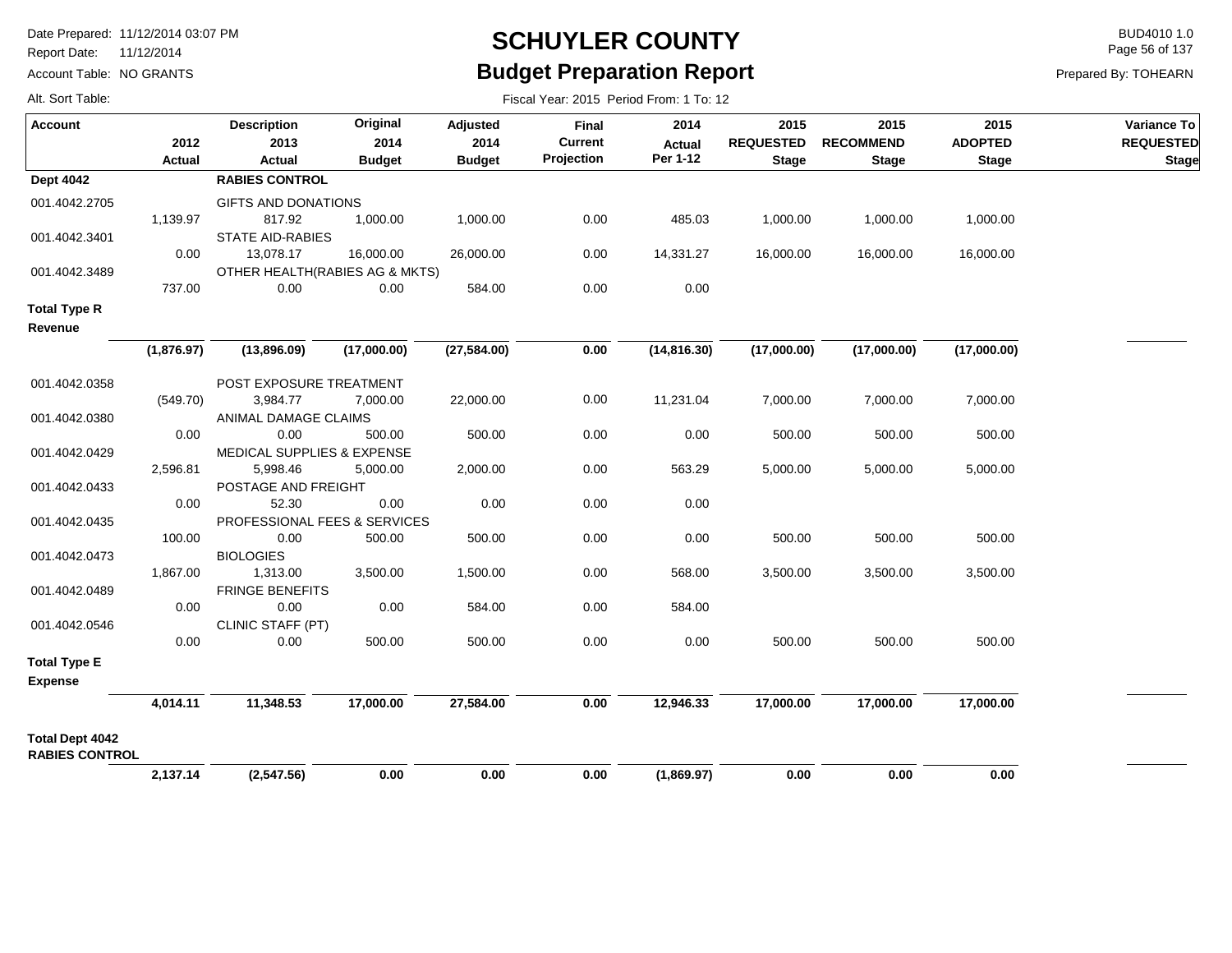Report Date: 11/12/2014

Alt. Sort Table:

Account Table: NO GRANTS

## **SCHUYLER COUNTY** BUD4010 1.0 **Budget Preparation Report**

Fiscal Year: 2015 Period From: 1 To: 12

Page 57 of 137

| <b>Account</b>                 | 2012<br>Actual | <b>Description</b><br>2013<br>Actual           | Original<br>2014<br><b>Budget</b> | Adjusted<br>2014<br><b>Budget</b> | Final<br><b>Current</b><br>Projection | 2014<br><b>Actual</b><br>Per 1-12 | 2015<br><b>REQUESTED</b><br><b>Stage</b> | 2015<br><b>RECOMMEND</b><br><b>Stage</b> | 2015<br><b>ADOPTED</b><br><b>Stage</b> | Variance To<br><b>REQUESTED</b><br><b>Stage</b> |
|--------------------------------|----------------|------------------------------------------------|-----------------------------------|-----------------------------------|---------------------------------------|-----------------------------------|------------------------------------------|------------------------------------------|----------------------------------------|-------------------------------------------------|
| <b>Dept 4050</b>               |                | <b>WATERSHED</b>                               |                                   |                                   |                                       |                                   |                                          |                                          |                                        |                                                 |
| 001.4050.1609                  | 119,064.00     | <b>WATERSHED REVENUES</b><br>130,271.27        | 120,000.00                        | 120,000.00                        | 0.00                                  | 89,798.57                         | 120,000.00                               | 120,000.00                               | 120,000.00                             |                                                 |
| 001.4050.3403                  | 0.00           | STATE AID-WATERSHED<br>0.00                    | 41,463.00                         | 41,463.00                         | 0.00                                  | 0.00                              |                                          |                                          |                                        | $-100.00\%$                                     |
| <b>Total Type R</b><br>Revenue |                |                                                |                                   |                                   |                                       |                                   |                                          |                                          |                                        |                                                 |
|                                | (119,064.00)   | (130, 271.27)                                  | (161, 463.00)                     | (161, 463.00)                     | 0.00                                  | (89,798.57)                       | (120,000.00)                             | (120,000.00)                             | (120,000.00)                           | $-25.68%$                                       |
| 001.4050.0100                  | 68,119.93      | PERSONNEL SERVICES REGULAR<br>73,006.39        | 74,087.00                         | 74,087.00                         | 0.00                                  | 49,117.94                         | 75,647.00                                | 75,647.00                                | 75,647.00                              | 2.10%                                           |
| 001.4050.0200                  |                | <b>EQUIPMENT</b>                               |                                   |                                   |                                       |                                   |                                          |                                          |                                        |                                                 |
| 001.4050.0204                  | 0.00           | 0.00<br>CAR                                    | 1,000.00                          | 1,000.00                          | 0.00                                  | 0.00                              | 1,000.00                                 | 1,000.00                                 | 1,000.00                               |                                                 |
| 001.4050.0328                  | 0.00           | 0.00<br><b>CELLULAR PHONE</b>                  | 10,000.00                         | 10,000.00                         | 0.00                                  | 8,500.00                          |                                          |                                          |                                        | $-100.00\%$                                     |
| 001.4050.0410                  | 773.16         | 657.92<br><b>COPIER SUPPLIES</b>               | 1,000.00                          | 1,000.00                          | 0.00                                  | 325.37                            | 1,000.00                                 | 1,000.00                                 | 1,000.00                               |                                                 |
| 001.4050.0418                  | 170.50         | 100.00<br><b>INSURANCE-CAR</b>                 | 500.00                            | 500.00                            | 0.00                                  | 0.00                              | 500.00                                   | 500.00                                   | 500.00                                 |                                                 |
| 001.4050.0426                  | 1,056.00       | 1,168.00<br>MAINTENANCE OF EQUIPMENT           | 1,460.00                          | 1,697.00                          | 0.00                                  | 1,696.53                          | 1,500.00                                 | 1,500.00                                 | 1,500.00                               | 2.73%                                           |
| 001.4050.0431                  | 0.00           | 0.00<br><b>OFFICE SUPPLIES</b>                 | 250.00                            | 250.00                            | 0.00                                  | 0.00                              | 250.00                                   | 250.00                                   | 250.00                                 |                                                 |
| 001.4050.0433                  | 1,383.27       | 427.95<br>POSTAGE AND FREIGHT                  | 1,000.00                          | 1,000.00                          | 0.00                                  | 478.46                            | 1,000.00                                 | 1,000.00                                 | 1,000.00                               |                                                 |
| 001.4050.0435                  | 460.00         | 638.00<br>PROFESSIONAL FEES & SERVICES         | 700.00                            | 700.00                            | 0.00                                  | 392.00                            | 700.00                                   | 700.00                                   | 700.00                                 |                                                 |
| 001.4050.0439                  | 23,460.66      | 23,971.70<br><b>TELEPHONE</b>                  | 26,000.00                         | 26,000.00                         | 0.00                                  | 10,155.00                         | 26,000.00                                | 26,000.00                                | 26,000.00                              |                                                 |
| 001.4050.0442                  | 933.80         | 945.40<br><b>UTILITIES</b>                     | 1,250.00                          | 1,250.00                          | 0.00                                  | 793.29                            | 1,250.00                                 | 1,250.00                                 | 1,250.00                               |                                                 |
|                                | 1,148.29       | 707.66                                         | 1,500.00                          | 1,500.00                          | 0.00                                  | 824.02                            | 1,500.00                                 | 1,500.00                                 | 1,500.00                               |                                                 |
| 001.4050.0444                  | 5,616.21       | <b>CAR OPERATION &amp; EXPENSE</b><br>4,658.13 | 7,000.00                          | 6,958.00                          | 0.00                                  | 3,546.43                          | 7,000.00                                 | 7,000.00                                 | 7,000.00                               |                                                 |
| 001.4050.0446                  | 5,914.30       | RENT<br>5,885.40                               | 6,016.00                          | 5,821.00                          | 0.00                                  | 5,820.15                          | 6,500.00                                 | 6,500.00                                 | 6,500.00                               | 8.04%                                           |
| 001.4050.0459                  | 290.00         | <b>TRAINING</b><br>175.00                      | 1,200.00                          | 1,200.00                          | 0.00                                  | 0.00                              | 1,200.00                                 | 1,200.00                                 | 1,200.00                               |                                                 |
| 001.4050.0476                  | 14.576.02      | SAMPLING (SAND & WATER)<br>14.554.74           | 18.500.00                         | 18.500.00                         | 0.00                                  | 13.779.83                         | 18.500.00                                | 18.500.00                                | 18.500.00                              |                                                 |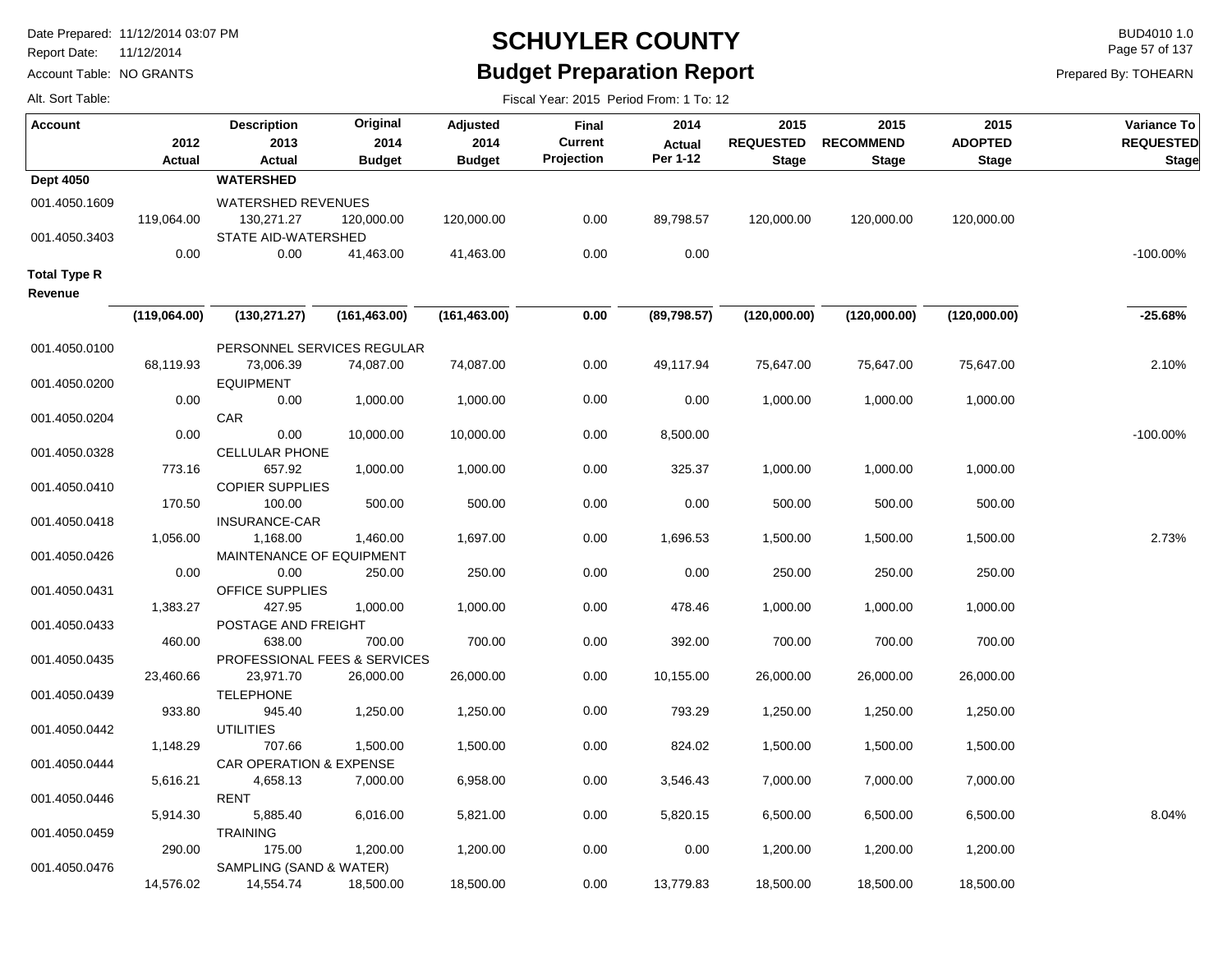Report Date: 11/12/2014

Account Table: NO GRANTS

### **SCHUYLER COUNTY** BUD4010 1.0 **Budget Preparation Report**

Fiscal Year: 2015 Period From: 1 To: 12

Page 58 of 137

Prepared By: TOHEARN

| <b>Account</b>                      |            | <b>Description</b> | Original      | Adjusted      | <b>Final</b>   | 2014          | 2015             | 2015             | 2015           | Variance To      |
|-------------------------------------|------------|--------------------|---------------|---------------|----------------|---------------|------------------|------------------|----------------|------------------|
|                                     | 2012       | 2013               | 2014          | 2014          | <b>Current</b> | <b>Actual</b> | <b>REQUESTED</b> | <b>RECOMMEND</b> | <b>ADOPTED</b> | <b>REQUESTED</b> |
|                                     | Actual     | Actual             | <b>Budget</b> | <b>Budget</b> | Projection     | Per 1-12      | <b>Stage</b>     | Stage            | <b>Stage</b>   | <b>Stage</b>     |
| <b>Dept 4050</b>                    |            | <b>WATERSHED</b>   |               |               |                |               |                  |                  |                |                  |
| <b>Total Type E</b>                 |            |                    |               |               |                |               |                  |                  |                |                  |
| <b>Expense</b>                      |            |                    |               |               |                |               |                  |                  |                |                  |
|                                     | 123,902.14 | 126,896.29         | 151,463.00    | 151,463.00    | 0.00           | 95,429.02     | 143,547.00       | 143,547.00       | 143,547.00     | $-5.23%$         |
| Total Dept 4050<br><b>WATERSHED</b> |            |                    |               |               |                |               |                  |                  |                |                  |
|                                     | 4,838.14   | (3,374.98)         | (10,000.00)   | (10,000.00)   | 0.00           | 5,630.45      | 23,547.00        | 23,547.00        | 23,547.00      | $-335.47%$       |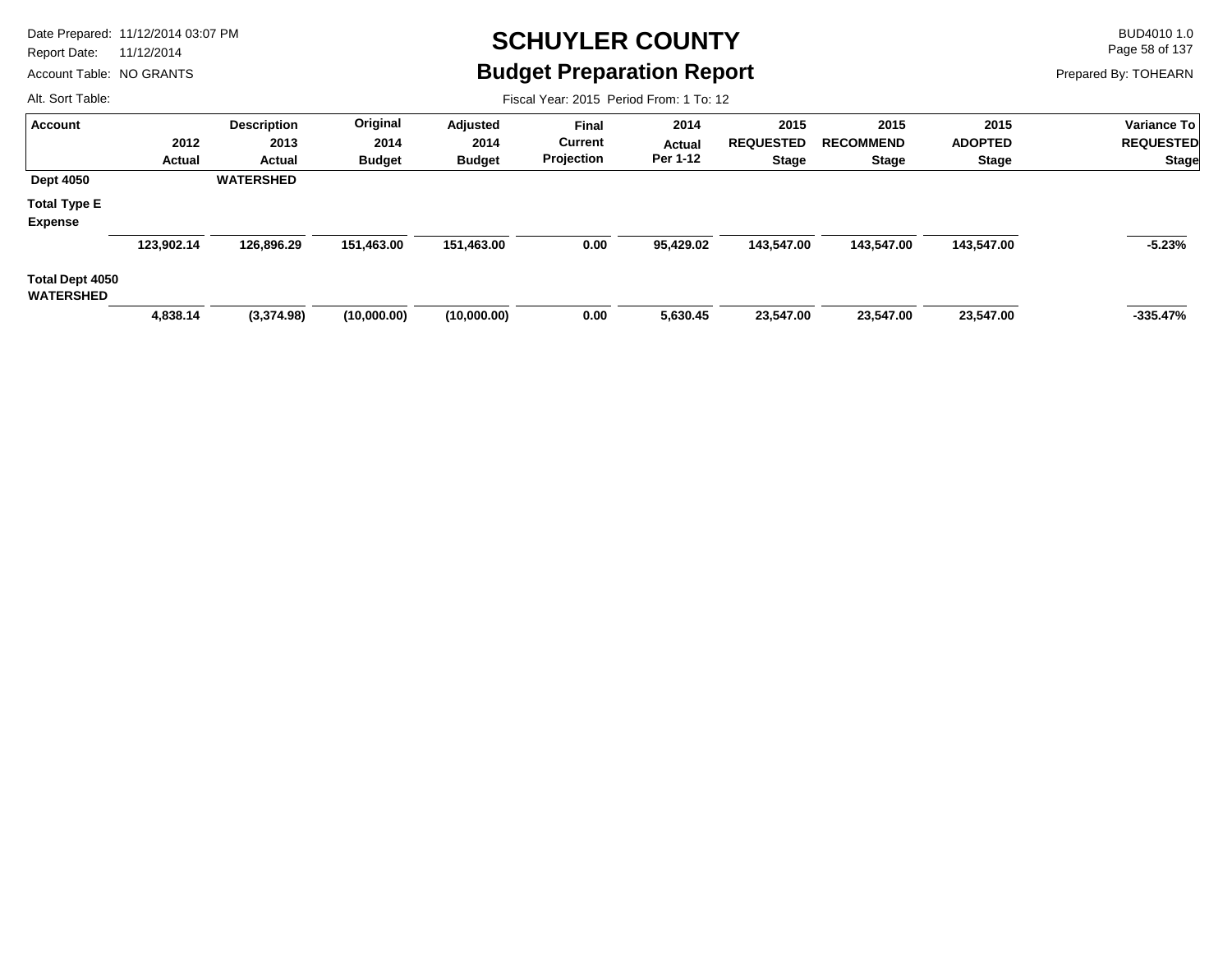Report Date: 11/12/2014

Account Table: NO GRANTS

# **SCHUYLER COUNTY** BUD4010 1.0 **Budget Preparation Report**

Fiscal Year: 2015 Period From: 1 To: 12

Page 59 of 137

Prepared By: TOHEARN

| <b>Account</b>                                       |              | <b>Description</b>                    | Original      | Adjusted      | <b>Final</b>   | 2014         | 2015             | 2015             | 2015           | Variance To      |
|------------------------------------------------------|--------------|---------------------------------------|---------------|---------------|----------------|--------------|------------------|------------------|----------------|------------------|
|                                                      | 2012         | 2013                                  | 2014          | 2014          | <b>Current</b> | Actual       | <b>REQUESTED</b> | <b>RECOMMEND</b> | <b>ADOPTED</b> | <b>REQUESTED</b> |
|                                                      | Actual       | Actual                                | <b>Budget</b> | <b>Budget</b> | Projection     | Per 1-12     | <b>Stage</b>     | <b>Stage</b>     | <b>Stage</b>   | <b>Stage</b>     |
| <b>Dept 4054</b>                                     |              | <b>EARLY INTERVENTION PROGRAM</b>     |               |               |                |              |                  |                  |                |                  |
| 001.4054.1621                                        |              | <b>EARLY INTERVENTION SERVICE FEE</b> |               |               |                |              |                  |                  |                |                  |
|                                                      | 97,449.00    | 29,286.15                             | 6,000.00      | 6,000.00      | 0.00           | 896.00       | 6,000.00         | 6,000.00         | 6,000.00       |                  |
| 001.4054.3401                                        |              | STATE AID-PUBLIC HEALTH               |               |               |                |              |                  |                  |                |                  |
|                                                      | 0.00         | 52,252.82                             | 29,700.00     | 29,700.00     | 0.00           | 16,308.21    | 29,700.00        | 29,700.00        | 29,700.00      |                  |
| Total Type R                                         |              |                                       |               |               |                |              |                  |                  |                |                  |
| Revenue                                              |              |                                       |               |               |                |              |                  |                  |                |                  |
|                                                      | (97, 449.00) | (81, 538.97)                          | (35,700.00)   | (35,700.00)   | 0.00           | (17, 204.21) | (35,700.00)      | (35,700.00)      | (35,700.00)    |                  |
| 001.4054.0490                                        |              | <b>SUBCONTRACTS</b>                   |               |               |                |              |                  |                  |                |                  |
|                                                      | 161,098.07   | 63,302.28                             | 66,000.00     | 66,000.00     | 0.00           | 15,302.40    | 66,000.00        | 66,000.00        | 66,000.00      |                  |
| <b>Total Type E</b><br><b>Expense</b>                |              |                                       |               |               |                |              |                  |                  |                |                  |
|                                                      | 161,098.07   | 63,302.28                             | 66,000.00     | 66,000.00     | 0.00           | 15,302.40    | 66,000.00        | 66,000.00        | 66,000.00      |                  |
| Total Dept 4054<br><b>EARLY INTERVENTION PROGRAM</b> |              |                                       |               |               |                |              |                  |                  |                |                  |
|                                                      | 63,649.07    | (18, 236.69)                          | 30,300.00     | 30,300.00     | 0.00           | (1,901.81)   | 30,300.00        | 30,300.00        | 30,300.00      |                  |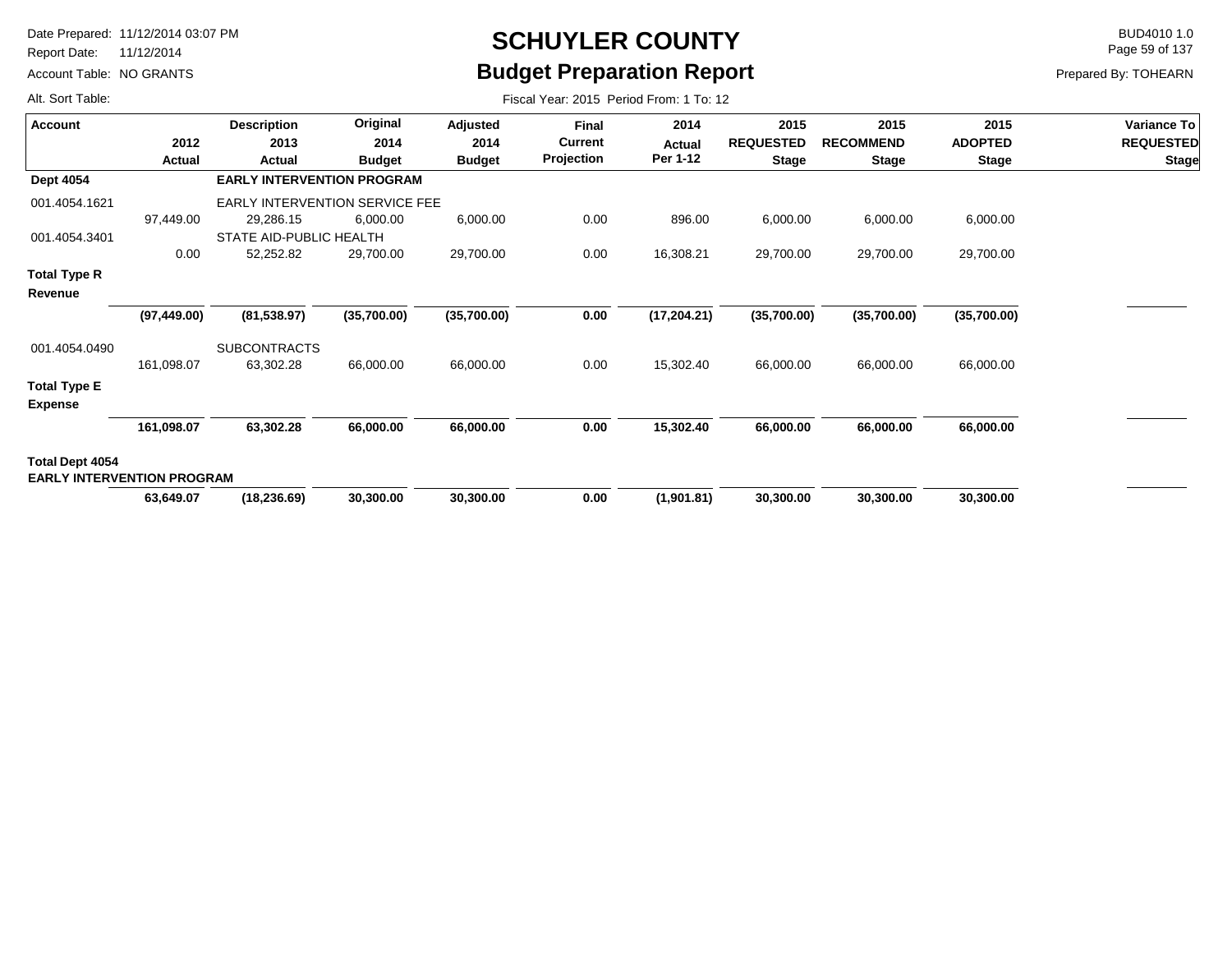Report Date: 11/12/2014

Account Table: NO GRANTS

## **SCHUYLER COUNTY** BUD4010 1.0 **Budget Preparation Report**

Fiscal Year: 2015 Period From: 1 To: 12

Page 60 of 137

Prepared By: TOHEARN

| <b>Account</b>      |                | <b>Description</b>                   | Original                       | Adjusted       | <b>Final</b>   | 2014           | 2015             | 2015             | 2015             | Variance To      |
|---------------------|----------------|--------------------------------------|--------------------------------|----------------|----------------|----------------|------------------|------------------|------------------|------------------|
|                     | 2012           | 2013                                 | 2014                           | 2014           | <b>Current</b> | <b>Actual</b>  | <b>REQUESTED</b> | <b>RECOMMEND</b> | <b>ADOPTED</b>   | <b>REQUESTED</b> |
|                     | Actual         | <b>Actual</b>                        | <b>Budget</b>                  | <b>Budget</b>  | Projection     | Per 1-12       | <b>Stage</b>     | <b>Stage</b>     | <b>Stage</b>     | <b>Stage</b>     |
| Dept 4310           |                | <b>MENTAL HEALTH</b>                 |                                |                |                |                |                  |                  |                  |                  |
| 001.4310.1620       |                | MENTAL HEALTH FEES                   |                                |                |                |                |                  |                  |                  |                  |
|                     | 1,182,138.00   | 1,138,353.30                         | 1,350,000.00                   | 1,350,000.00   | 0.00           | 706,277.58     | 1,350,000.00     | 1,350,000.00     | 1,350,000.00     |                  |
| 001.4310.1689       |                |                                      | OTHER HEALTH DEPART. INCOME    |                |                |                |                  |                  |                  |                  |
|                     | 1,381.96       | 5,000.00                             | 82,000.00                      | 82,000.00      | 0.00           | 0.00           | 50,000.00        | 50,000.00        | 50,000.00        | -39.02%          |
| 001.4310.3490       |                | STATE AID-MENTAL HEALTH              |                                |                |                |                |                  |                  |                  |                  |
|                     | 452,157.00     | 451,347.00                           | 450,000.00                     | 456,320.00     | 0.00           | 701,796.00     | 705,856.00       | 705,856.00       | 705,856.00       | 56.85%           |
| 001.4310.4490       |                |                                      | FEDERAL AID - MENTAL HEALTH    |                |                |                |                  |                  |                  |                  |
|                     | 0.00           | 0.00                                 | 30,000.00                      | 30,000.00      | 0.00           | 0.00           |                  |                  |                  | $-100.00\%$      |
| <b>Total Type R</b> |                |                                      |                                |                |                |                |                  |                  |                  |                  |
| Revenue             |                |                                      |                                |                |                |                |                  |                  |                  |                  |
|                     | (1,635,676.96) | (1,594,700.30)                       | (1,912,000.00)                 | (1,918,320.00) | 0.00           | (1,408,073.58) | (2, 105, 856.00) | (2, 105, 856.00) | (2, 105, 856.00) | 10.14%           |
|                     |                |                                      |                                |                |                |                |                  |                  |                  |                  |
| 001.4310.0100       |                |                                      | PERSONNEL SERVICES REGULAR     |                |                |                |                  |                  |                  |                  |
|                     | 830,099.81     | 903,980.94                           | 990,611.00                     | 990,611.00     | 0.00           | 721,606.90     | 1,097,009.00     | 1,097,009.00     | 1,097,009.00     | 10.74%           |
| 001.4310.0101       |                |                                      | PERSONNEL SERVICES OVERTIME    |                |                |                |                  |                  |                  |                  |
|                     | 3,951.39       | 2,481.95                             | 3,000.00                       | 3,000.00       | 0.00           | 0.00           | 3,000.00         | 3,000.00         | 3,000.00         |                  |
| 001.4310.0200       |                | <b>EQUIPMENT</b>                     |                                |                |                |                |                  |                  |                  |                  |
|                     | 0.00           | 26,238.01                            | 0.00                           | 0.00           | 0.00           | 0.00           |                  |                  |                  |                  |
| 001.4310.0204       |                | <b>CAR</b>                           |                                |                |                |                |                  |                  |                  |                  |
|                     | 0.00           | 0.00                                 | 0.00                           | 8,500.00       | 0.00           | 8,500.00       |                  |                  |                  |                  |
| 001.4310.0328       |                | <b>CELLULAR PHONE</b>                |                                |                |                |                |                  |                  |                  |                  |
|                     | 3,700.48       | 4,967.67                             | 5,000.00                       | 5,000.00       | 0.00           | 3,039.83       | 5,000.00         | 5,000.00         | 5,000.00         |                  |
| 001.4310.0385       |                |                                      | INTENSIVE CASE MANAGEMENT SERV |                |                |                |                  |                  |                  |                  |
|                     | 28,936.77      | 25,351.20                            | 30,283.00                      | 30,283.00      | 0.00           | 14,428.18      | 30,283.00        | 30,283.00        | 30,283.00        |                  |
| 001.4310.0400       | 0.00           | CONTRACTUAL EXPENSE<br>3,100.00      | 0.00                           | 0.00           | 0.00           | 0.00           |                  |                  |                  |                  |
| 001.4310.0402       |                | <b>ADVERTISING</b>                   |                                |                |                |                |                  |                  |                  |                  |
|                     | 1,177.47       | 997.45                               | 3,000.00                       | 3,000.00       | 0.00           | 267.98         | 3,000.00         | 3,000.00         | 3,000.00         |                  |
| 001.4310.0403       |                | <b>ASSOCIATION DUES</b>              |                                |                |                |                |                  |                  |                  |                  |
|                     | 7,609.00       | 1,124.00                             | 9,000.00                       | 2,000.00       | 0.00           | 1,158.00       | 9,000.00         | 9,000.00         | 9,000.00         |                  |
| 001.4310.0410       |                | <b>COPIER SUPPLIES &amp; EXPENSE</b> |                                |                |                |                |                  |                  |                  |                  |
|                     | 1,595.89       | 1,763.48                             | 4,000.00                       | 4,000.00       | 0.00           | 1,301.65       | 4,000.00         | 4,000.00         | 4,000.00         |                  |
| 001.4310.0417       |                | <b>CUSTODIAL SERVICES</b>            |                                |                |                |                |                  |                  |                  |                  |
|                     | 60,530.00      | 72,636.00                            | 60,530.00                      | 84,742.00      | 0.00           | 84,742.00      | 88,980.00        | 88,980.00        | 88,980.00        | 47.00%           |
| 001.4310.0418       |                | <b>INSURANCE</b>                     |                                |                |                |                |                  |                  |                  |                  |
|                     | 15,077.41      | 20,863.46                            | 25,000.00                      | 25,000.00      | 0.00           | 25,000.00      | 25,000.00        | 25,000.00        | 25,000.00        |                  |
| 001.4310.0426       |                |                                      | MAINTENANCE OF EQUIPMENT       |                |                |                |                  |                  |                  |                  |
|                     | 0.00           | 116.00                               | 500.00                         | 500.00         | 0.00           | 338.32         | 500.00           | 500.00           | 500.00           |                  |
| 001.4310.0427       |                | <b>BUILDING REPAIRS</b>              |                                |                |                |                |                  |                  |                  |                  |
|                     | 3,144.44       | 0.00                                 | 3,144.00                       | 2,144.00       | 0.00           | 924.00         | 3,144.00         | 3,144.00         | 3,144.00         |                  |
| 001.4310.0429       |                |                                      | MEDICAL SUPPLIES & EXPENSE     |                |                |                |                  |                  |                  |                  |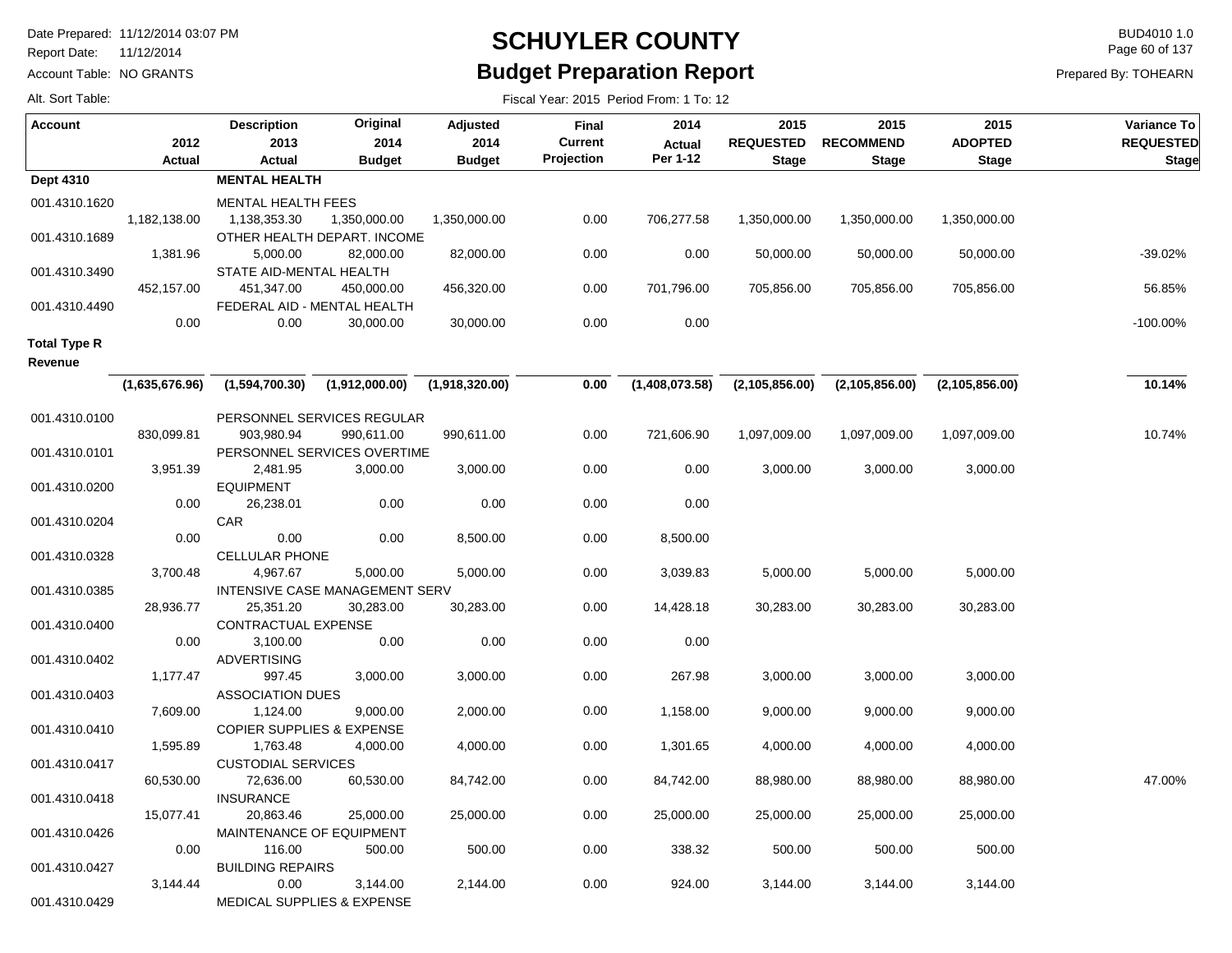Report Date: 11/12/2014

Account Table: NO GRANTS

## **SCHUYLER COUNTY** BUD4010 1.0 **Budget Preparation Report**

Fiscal Year: 2015 Period From: 1 To: 12

Page 61 of 137

| <b>Account</b>                          |                | <b>Description</b>                    | Original                                | Adjusted              | Final                        | 2014               | 2015                             | 2015                             | 2015                           | <b>Variance To</b>               |
|-----------------------------------------|----------------|---------------------------------------|-----------------------------------------|-----------------------|------------------------------|--------------------|----------------------------------|----------------------------------|--------------------------------|----------------------------------|
|                                         | 2012<br>Actual | 2013<br>Actual                        | 2014<br><b>Budget</b>                   | 2014<br><b>Budget</b> | <b>Current</b><br>Projection | Actual<br>Per 1-12 | <b>REQUESTED</b><br><b>Stage</b> | <b>RECOMMEND</b><br><b>Stage</b> | <b>ADOPTED</b><br><b>Stage</b> | <b>REQUESTED</b><br><b>Stage</b> |
| <b>Dept 4310</b>                        |                | <b>MENTAL HEALTH</b>                  |                                         |                       |                              |                    |                                  |                                  |                                |                                  |
| 001.4310.0429                           |                | <b>MEDICAL SUPPLIES &amp; EXPENSE</b> |                                         |                       |                              |                    |                                  |                                  |                                |                                  |
|                                         | 44.78          | 0.00                                  | 3,000.00                                | 3,000.00              | 0.00                         | 75.77              | 1,000.00                         | 1,000.00                         | 1,000.00                       | $-66.66%$                        |
| 001.4310.0431                           |                | OFFICE SUPPLIES                       |                                         |                       |                              |                    |                                  |                                  |                                |                                  |
|                                         | 6,860.81       | 2,636.96                              | 13,500.00                               | 12,601.00             | 0.00                         | 1,924.65           | 7,500.00                         | 7,500.00                         | 7,500.00                       | $-44.44%$                        |
| 001.4310.0433                           |                | POSTAGE AND FREIGHT                   |                                         |                       |                              |                    |                                  |                                  |                                |                                  |
|                                         | 3,354.57       | 3,300.00                              | 4,000.00                                | 4,000.00              | 0.00                         | 3,385.64           | 4,000.00                         | 4,000.00                         | 4,000.00                       |                                  |
| 001.4310.0435                           |                |                                       | <b>PROFESSIONAL FEES &amp; SERVICES</b> |                       |                              |                    |                                  |                                  |                                |                                  |
|                                         | 735,480.69     | 711,099.11                            | 782,905.00                              | 765,013.00            | 0.00                         | 498,125.63         | 747,005.00                       | 747,005.00                       | 747,005.00                     | $-4.58%$                         |
| 001.4310.0439                           |                | <b>TELEPHONE</b>                      |                                         |                       |                              |                    |                                  |                                  |                                |                                  |
|                                         | 7,694.25       | 7,725.93                              | 8,500.00                                | 8,500.00              | 0.00                         | 6,446.36           | 8,500.00                         | 8,500.00                         | 8,500.00                       |                                  |
| 001.4310.0440                           |                | <b>TRAVEL EXPENSE</b>                 |                                         |                       |                              |                    |                                  |                                  |                                |                                  |
|                                         | 827.23         | 1,637.84                              | 8,000.00                                | 8,000.00              | 0.00                         | 525.65             | 4,000.00                         | 4,000.00                         | 4,000.00                       | $-50.00\%$                       |
| 001.4310.0442                           |                | <b>UTILITIES</b>                      |                                         |                       |                              |                    |                                  |                                  |                                |                                  |
|                                         | 8,016.10       | 7,327.72                              | 11,000.00                               | 11,000.00             | 0.00                         | 9,892.38           | 11,000.00                        | 11,000.00                        | 11,000.00                      |                                  |
| 001.4310.0444                           |                | <b>CAR OPERATION &amp; EXPENSE</b>    |                                         |                       |                              |                    |                                  |                                  |                                |                                  |
|                                         | 5,676.95       | 2,964.92                              | 8,000.00                                | 5,500.00              | 0.00                         | 2,226.86           | 6,000.00                         | 6,000.00                         | 6,000.00                       | $-25.00%$                        |
| 001.4310.0446                           |                | <b>RENT</b>                           |                                         |                       |                              |                    |                                  |                                  |                                |                                  |
|                                         | 102,398.60     | 104,654.88                            | 106,173.00                              | 106,173.00            | 0.00                         | 79,630.20          | 107,000.00                       | 107,000.00                       | 107,000.00                     | 0.77%                            |
| 001.4310.0532                           |                | <b>COMPUTER SERVICES</b>              |                                         |                       |                              |                    |                                  |                                  |                                |                                  |
|                                         | 9,732.00       | 20,000.00                             | 11,000.00                               | 12,044.00             | 0.00                         | 11,870.00          | 11,000.00                        | 11,000.00                        | 11,000.00                      |                                  |
| 001.4310.0534                           |                | <b>PROGRAM SUPPLIES</b>               |                                         |                       |                              |                    |                                  |                                  |                                |                                  |
|                                         | 3,369.67       | 2,863.10                              | 4,500.00                                | 6,355.00              | 0.00                         | 3,746.55           | 9,000.00                         | 9,000.00                         | 9,000.00                       | 100.00%                          |
| <b>Total Type E</b>                     |                |                                       |                                         |                       |                              |                    |                                  |                                  |                                |                                  |
| <b>Expense</b>                          |                |                                       |                                         |                       |                              |                    |                                  |                                  |                                |                                  |
|                                         | 1,839,278.31   | 1,927,830.62                          | 2,094,646.00                            | 2,100,966.00          | 0.00                         | 1,479,156.55       | 2,184,921.00                     | 2,184,921.00                     | 2,184,921.00                   | 4.31%                            |
| Total Dept 4310<br><b>MENTAL HEALTH</b> |                |                                       |                                         |                       |                              |                    |                                  |                                  |                                |                                  |
|                                         | 203,601.35     | 333,130.32                            | 182,646.00                              | 182,646.00            | 0.00                         | 71,082.97          | 79,065.00                        | 79,065.00                        | 79,065.00                      | $-56.71%$                        |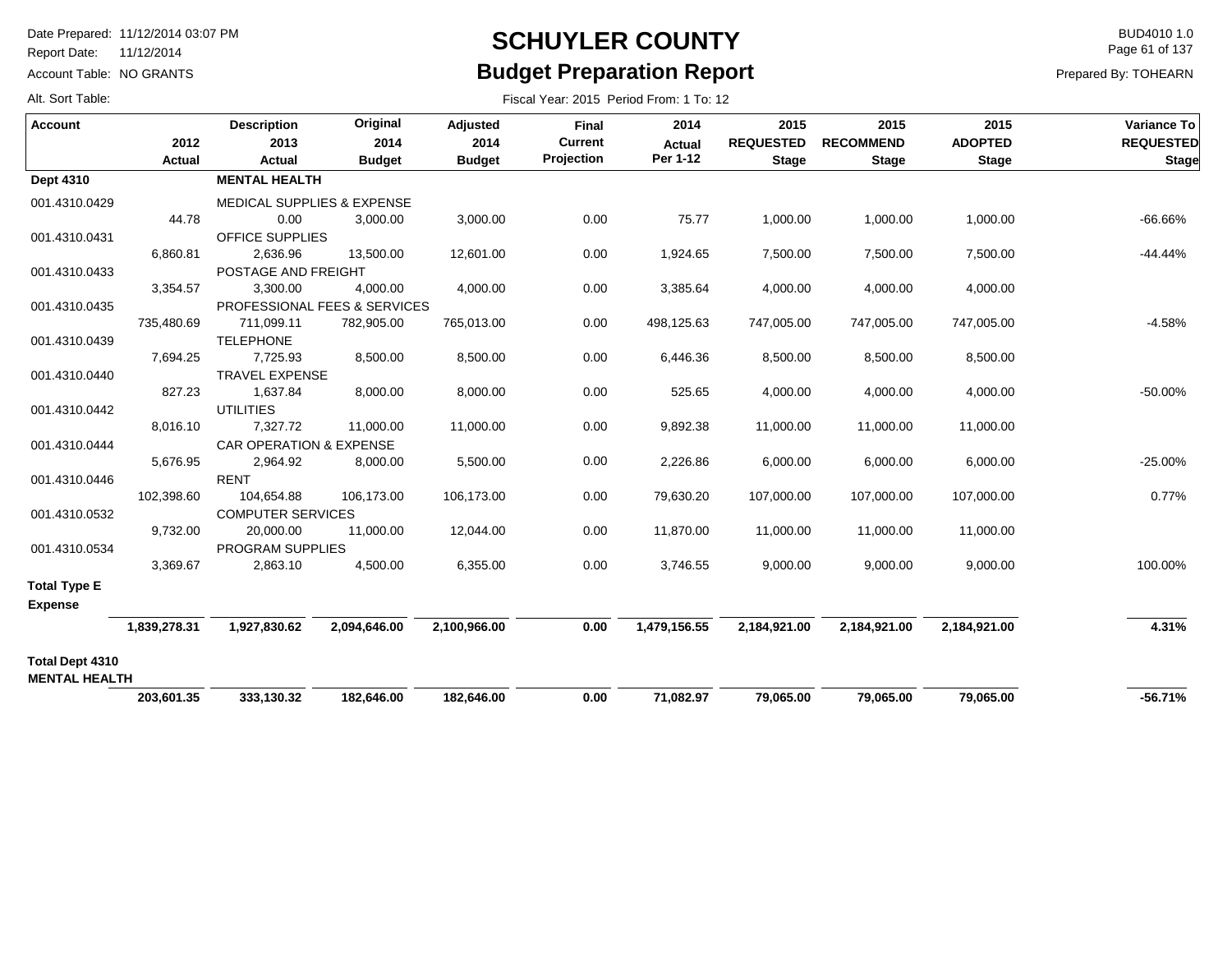Report Date: 11/12/2014

Account Table: NO GRANTS

# **SCHUYLER COUNTY** BUD4010 1.0 **Budget Preparation Report**

Page 62 of 137

| Alt. Sort Table:                     |               | Fiscal Year: 2015 Period From: 1 To: 12 |                                       |               |                |               |                  |                  |                |                  |  |  |  |
|--------------------------------------|---------------|-----------------------------------------|---------------------------------------|---------------|----------------|---------------|------------------|------------------|----------------|------------------|--|--|--|
| <b>Account</b>                       |               | <b>Description</b>                      | Original                              | Adjusted      | <b>Final</b>   | 2014          | 2015             | 2015             | 2015           | Variance To      |  |  |  |
|                                      | 2012          | 2013                                    | 2014                                  | 2014          | <b>Current</b> | <b>Actual</b> | <b>REQUESTED</b> | <b>RECOMMEND</b> | <b>ADOPTED</b> | <b>REQUESTED</b> |  |  |  |
|                                      | <b>Actual</b> | Actual                                  | <b>Budget</b>                         | <b>Budget</b> | Projection     | Per 1-12      | <b>Stage</b>     | <b>Stage</b>     | <b>Stage</b>   | <b>Stage</b>     |  |  |  |
| <b>Dept 4322</b>                     |               |                                         | <b>MENTAL HEALTH CONTRACT AGENCY</b>  |               |                |               |                  |                  |                |                  |  |  |  |
| 001.4322.1689                        |               |                                         | OTHER HEALTH DEPART. INCOME           |               |                |               |                  |                  |                |                  |  |  |  |
|                                      | 6,500.00      | 6,589.27                                | 6,500.00                              | 6,500.00      | 0.00           | 6,500.00      | 6,500.00         | 6,500.00         | 6,500.00       |                  |  |  |  |
| 001.4322.2410                        |               |                                         | RENTAL OF BUILDINGS-INDIVIDUAL        |               |                |               |                  |                  |                |                  |  |  |  |
|                                      | 159,673.24    | 152,612.52                              | 154,131.00                            | 154,131.00    | 0.00           | 104,989.00    | 154,131.00       | 154,131.00       | 154,131.00     |                  |  |  |  |
| 001.4322.3490                        |               | STATE AID-MENTAL HEALTH                 |                                       |               |                |               |                  |                  |                |                  |  |  |  |
|                                      | 326,953.00    | 325,665.00                              | 349,928.00                            | 349,928.00    | 0.00           | 327,484.00    | 329,928.00       | 329,928.00       | 329,928.00     | $-5.71%$         |  |  |  |
| 001.4322.4490                        |               | FEDERAL AID - MENTAL HEALTH             |                                       |               |                |               |                  |                  |                |                  |  |  |  |
|                                      | 1,554.00      | 0.00                                    | 0.00                                  | 0.00          | 0.00           | 0.00          |                  |                  |                |                  |  |  |  |
| <b>Total Type R</b>                  |               |                                         |                                       |               |                |               |                  |                  |                |                  |  |  |  |
| Revenue                              |               |                                         |                                       |               |                |               |                  |                  |                |                  |  |  |  |
|                                      | (494, 680.24) | (484, 866.79)                           | (510, 559.00)                         | (510, 559.00) | 0.00           | (438, 973.00) | (490, 559.00)    | (490, 559.00)    | (490, 559.00)  | $-3.92%$         |  |  |  |
| 001.4322.0327                        |               | <b>COMMUNITY SERVICES BOARD</b>         |                                       |               |                |               |                  |                  |                |                  |  |  |  |
|                                      | 150,356.24    | 152,612.52                              | 154,131.00                            | 154,131.00    | 0.00           | 21,848.43     | 154,131.00       | 154,131.00       | 154,131.00     |                  |  |  |  |
| 001.4322.0336                        |               |                                         | <b>FLACRA-FINGER LAKES ADDICTIONS</b> |               |                |               |                  |                  |                |                  |  |  |  |
|                                      | 90,047.00     | 90,047.00                               | 90,047.00                             | 90,047.00     | 0.00           | 90,047.00     | 83,547.00        | 83,547.00        | 83,547.00      | $-7.21%$         |  |  |  |
| 001.4322.0503                        |               | <b>CHALLENGE INDUSTRIES</b>             |                                       |               |                |               |                  |                  |                |                  |  |  |  |
|                                      | 5,885.00      | 0.00                                    | 5,885.00                              | 5,885.00      | 0.00           | 0.00          |                  |                  |                | $-100.00\%$      |  |  |  |
| 001.4322.0504                        |               | SCHUYLER ARC, INC.                      |                                       |               |                |               |                  |                  |                |                  |  |  |  |
|                                      | 45,346.00     | 45,346.00                               | 45,346.00                             | 45,346.00     | 0.00           | 0.00          | 38,325.00        | 38,325.00        | 38,325.00      | $-15.48%$        |  |  |  |
| 001.4322.0550                        |               | COUNCIL ON ALCOHOLISM                   |                                       |               |                |               |                  |                  |                |                  |  |  |  |
|                                      | 208,056.00    | 208,056.00                              | 208,056.00                            | 208,056.00    | 0.00           | 208,056.00    | 208,056.00       | 208,056.00       | 208,056.00     |                  |  |  |  |
| <b>Total Type E</b>                  |               |                                         |                                       |               |                |               |                  |                  |                |                  |  |  |  |
| <b>Expense</b>                       |               |                                         |                                       |               |                |               |                  |                  |                |                  |  |  |  |
|                                      | 499,690.24    | 496,061.52                              | 503,465.00                            | 503,465.00    | 0.00           | 319,951.43    | 484,059.00       | 484,059.00       | 484,059.00     | $-3.85%$         |  |  |  |
| <b>Total Dept 4322</b>               |               |                                         |                                       |               |                |               |                  |                  |                |                  |  |  |  |
| <b>MENTAL HEALTH CONTRACT AGENCY</b> |               |                                         |                                       |               |                |               |                  |                  |                |                  |  |  |  |
|                                      | 5,010.00      | 11,194.73                               | (7,094.00)                            | (7,094.00)    | 0.00           | (119.021.57)  | (6,500.00)       | (6,500.00)       | (6,500.00)     | $-8.37%$         |  |  |  |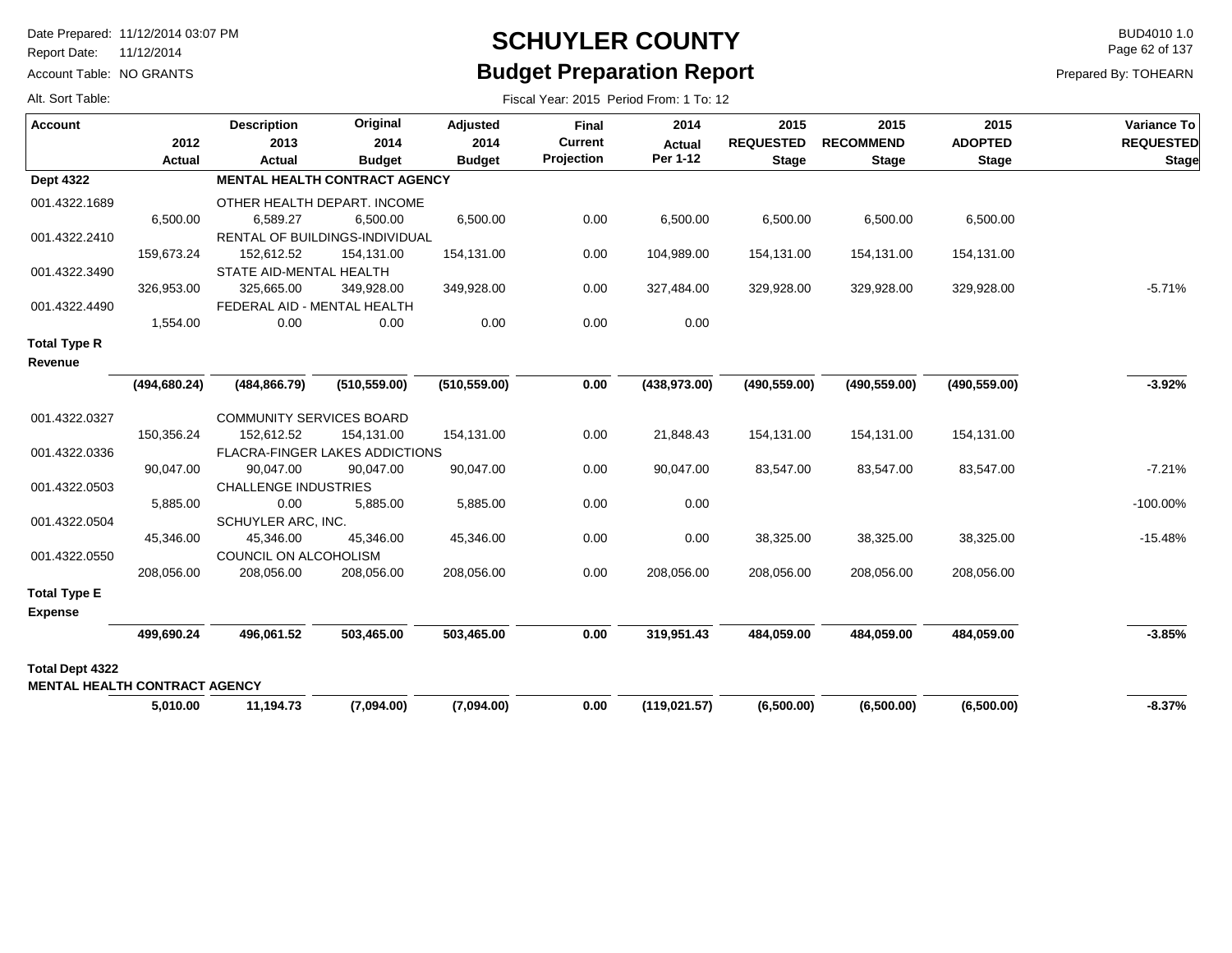Report Date: 11/12/2014

Account Table: NO GRANTS

# **SCHUYLER COUNTY** BUD4010 1.0 **Budget Preparation Report**

Fiscal Year: 2015 Period From: 1 To: 12

Page 63 of 137

Prepared By: TOHEARN

| <b>Account</b>                                          |               | <b>Description</b>                   | Original      | Adjusted      | Final          | 2014          | 2015             | 2015             | 2015           | Variance To      |
|---------------------------------------------------------|---------------|--------------------------------------|---------------|---------------|----------------|---------------|------------------|------------------|----------------|------------------|
|                                                         | 2012          | 2013                                 | 2014          | 2014          | <b>Current</b> | Actual        | <b>REQUESTED</b> | <b>RECOMMEND</b> | <b>ADOPTED</b> | <b>REQUESTED</b> |
|                                                         | Actual        | Actual                               | <b>Budget</b> | <b>Budget</b> | Projection     | Per 1-12      | <b>Stage</b>     | <b>Stage</b>     | <b>Stage</b>   | <b>Stage</b>     |
| <b>Dept 5630</b>                                        |               | <b>TRANSPORTATION-BUS OPERATIONS</b> |               |               |                |               |                  |                  |                |                  |
| 001.5630.3594                                           |               | STATE AID-BUS&OTHER MASS TRANS       |               |               |                |               |                  |                  |                |                  |
|                                                         | 322,695.74    | 199,524.36                           | 300,000.00    | 300,000.00    | 0.00           | 104,787.59    | 300,000.00       | 300,000.00       | 300,000.00     |                  |
| <b>Total Type R</b>                                     |               |                                      |               |               |                |               |                  |                  |                |                  |
| Revenue                                                 |               |                                      |               |               |                |               |                  |                  |                |                  |
|                                                         | (322, 695.74) | (199, 524.36)                        | (300,000.00)  | (300,000.00)  | 0.00           | (104, 787.59) | (300,000.00)     | (300,000.00)     | (300,000.00)   |                  |
| 001.5630.0400                                           |               | <b>CONTRACTUAL EXPENSE</b>           |               |               |                |               |                  |                  |                |                  |
|                                                         | 84,645.26     | 187,564.96                           | 300,000.00    | 300,000.00    | 0.00           | 7.37          | 300,000.00       | 300,000.00       | 300,000.00     |                  |
| <b>Total Type E</b>                                     |               |                                      |               |               |                |               |                  |                  |                |                  |
| <b>Expense</b>                                          |               |                                      |               |               |                |               |                  |                  |                |                  |
|                                                         | 84,645.26     | 187,564.96                           | 300,000.00    | 300,000.00    | 0.00           | 7.37          | 300,000.00       | 300,000.00       | 300,000.00     |                  |
| Total Dept 5630<br><b>TRANSPORTATION-BUS OPERATIONS</b> |               |                                      |               |               |                |               |                  |                  |                |                  |
|                                                         | (238,050.48)  | (11, 959.40)                         | 0.00          | 0.00          | 0.00           | (104, 780.22) | 0.00             | 0.00             | 0.00           |                  |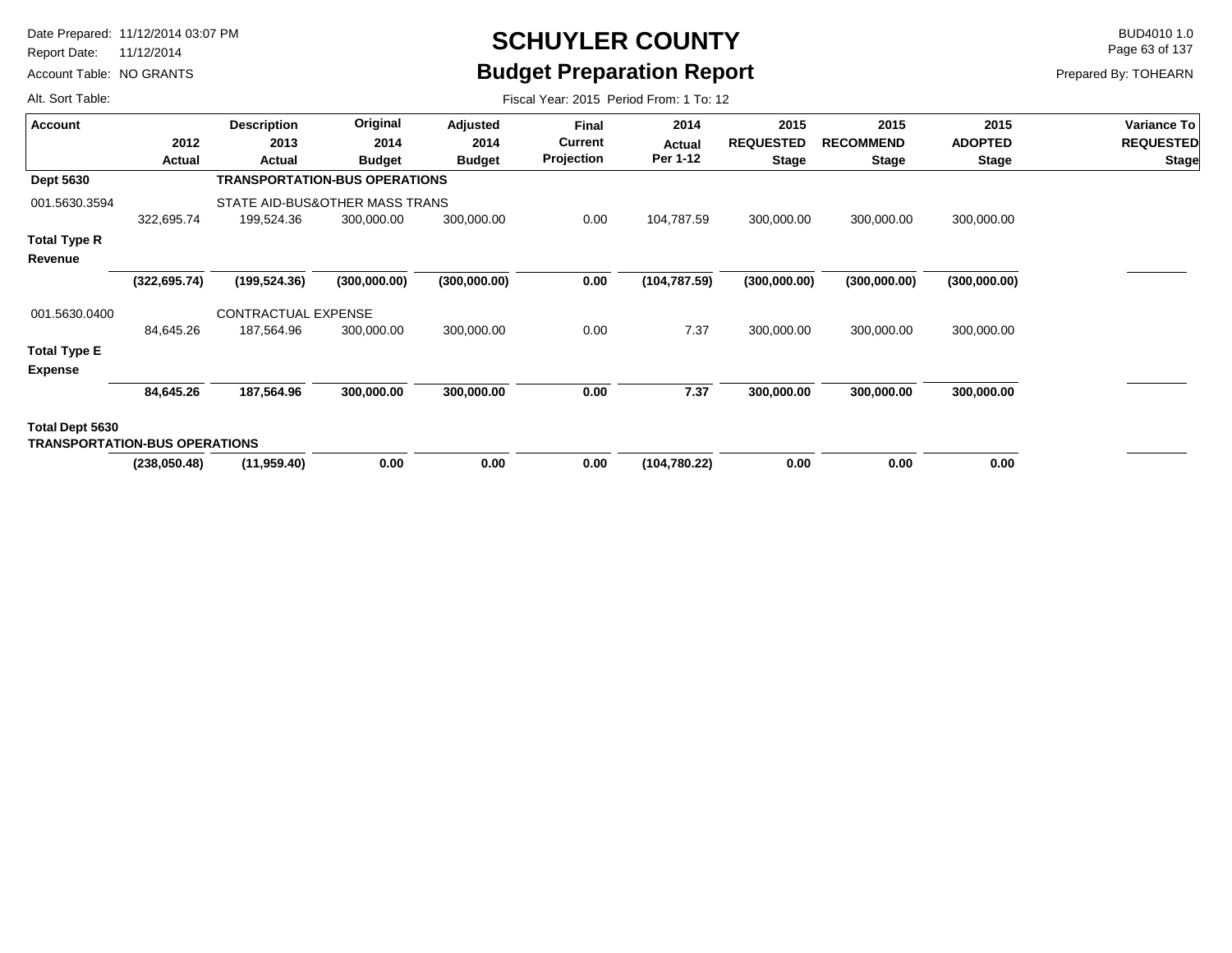Report Date: 11/12/2014

Account Table: NO GRANTS

# **SCHUYLER COUNTY** BUD4010 1.0 **Budget Preparation Report**

Fiscal Year: 2015 Period From: 1 To: 12

Page 64 of 137

Prepared By: TOHEARN

| <b>Account</b>      | 2012           | <b>Description</b><br>2013     | Original<br>2014                      | Adjusted<br>2014 | <b>Final</b><br><b>Current</b> | 2014<br><b>Actual</b> | 2015<br><b>REQUESTED</b> | 2015<br><b>RECOMMEND</b> | 2015<br><b>ADOPTED</b> | <b>Variance To</b><br><b>REQUESTED</b> |
|---------------------|----------------|--------------------------------|---------------------------------------|------------------|--------------------------------|-----------------------|--------------------------|--------------------------|------------------------|----------------------------------------|
|                     | <b>Actual</b>  | Actual                         | <b>Budget</b>                         | <b>Budget</b>    | Projection                     | Per 1-12              | <b>Stage</b>             | <b>Stage</b>             | <b>Stage</b>           | <b>Stage</b>                           |
| Dept 6010           |                |                                | <b>SOCIAL SERVICES ADMINISTRATION</b> |                  |                                |                       |                          |                          |                        |                                        |
| 001.6010.1810       |                | <b>REPAY OF ADMINISTRATION</b> |                                       |                  |                                |                       |                          |                          |                        |                                        |
|                     | 25,762.58      | 12,540.91                      | 10,000.00                             | 10,000.00        | 0.00                           | 5,698.35              | 10,000.00                | 10,000.00                | 10,000.00              |                                        |
| 001.6010.1811       |                | <b>INCENTIVE PAYMENTS</b>      |                                       |                  |                                |                       |                          |                          |                        |                                        |
|                     | 206.92         | 367.93                         | 0.00                                  | 0.00             | 0.00                           | 204.84                |                          |                          |                        |                                        |
| 001.6010.2650       |                |                                | SALE OF SCRAP & EXCESS MAT'L          |                  |                                |                       |                          |                          |                        |                                        |
|                     | 0.00           | 0.00                           | 0.00                                  | 0.00             | 0.00                           | 26,500.00             | 12,000.00                | 12,000.00                | 12,000.00              | 100.00%                                |
| 001.6010.3610       |                | STATE AID-ADMINISTRATION       |                                       |                  |                                |                       |                          |                          |                        |                                        |
|                     | 1,074,574.22   | 987,405.37                     | 1,060,853.00                          | 1,085,305.00     | 0.00                           | 437,902.00            | 1,069,500.00             | 1,069,500.00             | 1,069,500.00           | 0.81%                                  |
| 001.6010.3616       |                | STATE AID ADMIN LAF            |                                       |                  |                                |                       |                          |                          |                        |                                        |
|                     | 0.00           | (10,999.00)                    | 0.00                                  | 0.00             | 0.00                           | 0.00                  |                          |                          |                        |                                        |
| 001.6010.4489       |                | <b>MEDICAID STIMULUS</b>       |                                       |                  |                                |                       |                          |                          |                        |                                        |
|                     | 24,500.00      | 0.00                           | 0.00                                  | 0.00             | 0.00                           | 0.00                  |                          |                          |                        |                                        |
| 001.6010.4610       |                | FED AID-ADMINISTRATION         |                                       |                  |                                |                       |                          |                          |                        |                                        |
|                     | 1,407,509.00   | 1,290,588.00                   | 1,570,301.00                          | 1,575,001.00     | 0.00                           | 816,875.00            | 1,489,000.00             | 1,489,000.00             | 1,489,000.00           | $-5.17%$                               |
| 001.6010.4611       |                | FED AID - FOOD STAMPS          |                                       |                  |                                |                       |                          |                          |                        |                                        |
|                     | 386,539.00     | 411,626.00                     | 375,000.00                            | 375,000.00       | 0.00                           | 279,843.00            | 554,000.00               | 554,000.00               | 554,000.00             | 47.73%                                 |
| 001.6010.4615       |                | <b>FFFS</b>                    |                                       |                  |                                |                       |                          |                          |                        |                                        |
|                     | 450,526.00     | 541,260.00                     | 450,000.00                            | 450,000.00       | 0.00                           | 314,241.00            | 450,000.00               | 450,000.00               | 450,000.00             |                                        |
|                     |                |                                |                                       |                  |                                |                       |                          |                          |                        |                                        |
| <b>Total Type R</b> |                |                                |                                       |                  |                                |                       |                          |                          |                        |                                        |
| Revenue             |                |                                |                                       |                  |                                |                       |                          |                          |                        |                                        |
|                     | (3,369,617.72) | (3,232,789.21)                 | (3,466,154.00)                        | (3,495,306.00)   | 0.00                           | (1,881,264.19)        | (3,584,500.00)           | (3,584,500.00)           | (3,584,500.00)         | 3.41%                                  |
|                     |                |                                |                                       |                  |                                |                       |                          |                          |                        |                                        |
| 001.6010.0100       |                |                                | PERSONNEL SERVICES REGULAR            |                  |                                |                       |                          |                          |                        |                                        |
|                     | 1,763,592.97   | 1,767,894.43                   | 1,884,852.00                          | 1,843,592.00     | 0.00                           | 1,294,119.31          | 1,912,849.00             | 1,912,849.00             | 1,912,849.00           | 1.48%                                  |
| 001.6010.0101       |                |                                | PERSONNEL SERVICES OVERTIME           |                  |                                |                       |                          |                          |                        |                                        |
|                     | 21,800.30      | 17,923.73                      | 22,000.00                             | 22,000.00        | 0.00                           | 326.98                | 22,000.00                | 22,000.00                | 22,000.00              |                                        |
| 001.6010.0115       |                | STAND-BY PAY                   |                                       |                  |                                |                       |                          |                          |                        |                                        |
|                     | 10,680.00      | 10,100.00                      | 11,960.00                             | 11,960.00        | 0.00                           | 8,540.00              | 11,960.00                | 11,960.00                | 11,960.00              |                                        |
| 001.6010.0200       |                | <b>EQUIPMENT</b>               |                                       |                  |                                |                       |                          |                          |                        |                                        |
|                     | 0.00           | 604.55                         | 1,500.00                              | 1,500.00         | 0.00                           | 411.98                | 1,500.00                 | 1,500.00                 | 1,500.00               |                                        |
| 001.6010.0204       |                | CAR                            |                                       |                  |                                |                       |                          |                          |                        |                                        |
|                     | 0.00           | 0.00                           | 100,000.00                            | 100,000.00       | 0.00                           | 100,000.00            | 25,000.00                | 25,000.00                | 25,000.00              | -75.00%                                |
| 001.6010.0208       |                | COMPUTER EQUIPMENT-MISC.       |                                       |                  |                                |                       |                          |                          |                        |                                        |
|                     | 0.00           | 21,516.00                      | 0.00                                  | 10,000.00        | 0.00                           | 0.00                  | 8,000.00                 | 8,000.00                 | 8,000.00               | 100.00%                                |
| 001.6010.0260       |                | <b>FAX MACHINE</b>             |                                       |                  |                                |                       |                          |                          |                        |                                        |
|                     | 269.99         | 0.00                           | 0.00                                  | 0.00             | 0.00                           | 0.00                  |                          |                          |                        |                                        |
| 001.6010.0308       |                | <b>FAMILIES FIRST</b>          |                                       |                  |                                |                       |                          |                          |                        |                                        |
|                     | 12,000.00      | 0.00                           | 0.00                                  | 0.00             | 0.00                           | 0.00                  |                          |                          |                        |                                        |
| 001.6010.0313       |                |                                | NON-MEDICAL TRANSPORTATION            |                  |                                |                       |                          |                          |                        |                                        |
|                     | 0.00           | 0.00                           | 2,000.00                              | 2,000.00         | 0.00                           | 50.00                 | 2,000.00                 | 2,000.00                 | 2,000.00               |                                        |
| 001.6010.0328       |                | <b>CELLULAR PHONE</b>          |                                       |                  |                                |                       |                          |                          |                        |                                        |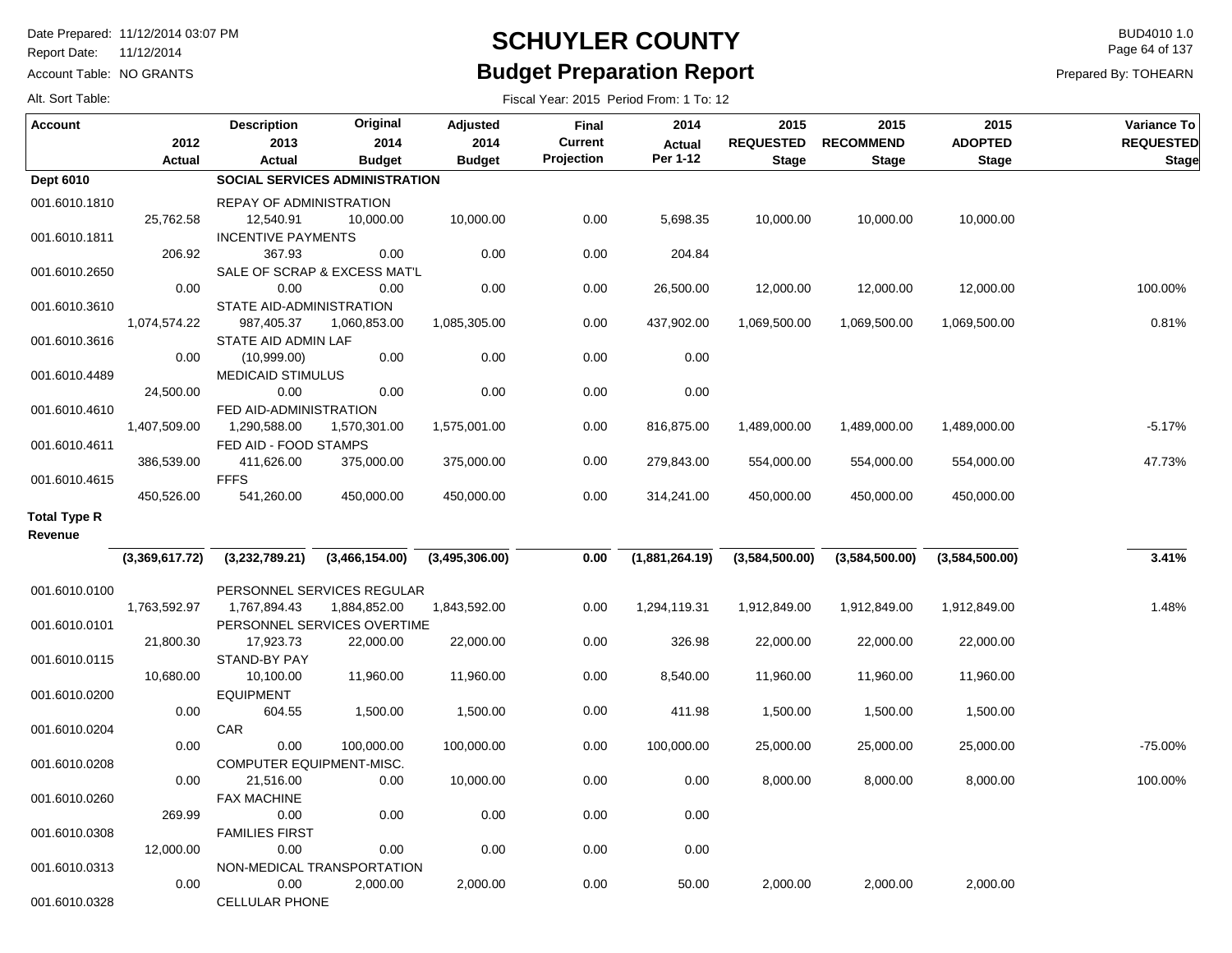Report Date: 11/12/2014

Account Table: NO GRANTS

### **SCHUYLER COUNTY** BUD4010 1.0 **Budget Preparation Report**

Fiscal Year: 2015 Period From: 1 To: 12

Page 65 of 137

| Alt. Sort Table: |  |  |  |
|------------------|--|--|--|
|------------------|--|--|--|

| Account          | 2012       | <b>Description</b><br>2013            | Original<br>2014 | Adjusted<br>2014 | Final<br><b>Current</b> | 2014<br><b>Actual</b> | 2015<br><b>REQUESTED</b> | 2015<br><b>RECOMMEND</b> | 2015<br><b>ADOPTED</b> | Variance To<br><b>REQUESTED</b> |
|------------------|------------|---------------------------------------|------------------|------------------|-------------------------|-----------------------|--------------------------|--------------------------|------------------------|---------------------------------|
|                  | Actual     | Actual                                | <b>Budget</b>    | <b>Budget</b>    | Projection              | Per 1-12              | <b>Stage</b>             | <b>Stage</b>             | <b>Stage</b>           | <b>Stage</b>                    |
| <b>Dept 6010</b> |            | SOCIAL SERVICES ADMINISTRATION        |                  |                  |                         |                       |                          |                          |                        |                                 |
| 001.6010.0328    |            | <b>CELLULAR PHONE</b>                 |                  |                  |                         |                       |                          |                          |                        |                                 |
|                  | 5,572.18   | 6,333.85                              | 6,500.00         | 6,500.00         | 0.00                    | 3,474.22              | 6,500.00                 | 6,500.00                 | 6,500.00               |                                 |
| 001.6010.0332    |            | <b>HEAP</b>                           |                  |                  |                         |                       |                          |                          |                        |                                 |
|                  | 320.00     | 2,427.98                              | 10,000.00        | 10,000.00        | 0.00                    | 1,294.09              | 10,000.00                | 10,000.00                | 10,000.00              |                                 |
| 001.6010.0338    |            | CLIENT NOTICE SYS CHARGEBACKS         |                  |                  |                         |                       |                          |                          |                        |                                 |
|                  | 1,188.00   | 1,716.00                              | 10,000.00        | 10,000.00        | 0.00                    | 0.00                  | 7,000.00                 | 7,000.00                 | 7,000.00               | $-30.00%$                       |
| 001.6010.0339    |            | QA & AUDIT CHARGEBACKS                |                  |                  |                         |                       |                          |                          |                        |                                 |
|                  | 51.00      | 98.00                                 | 500.00           | 500.00           | 0.00                    | 0.00                  | 500.00                   | 500.00                   | 500.00                 |                                 |
| 001.6010.0356    |            | <b>FINGER IMAGING CHARGEBACK</b>      |                  |                  |                         |                       |                          |                          |                        |                                 |
|                  | 424.00     | 1,339.00                              | 750.00           | 750.00           | 0.00                    | 0.00                  | 750.00                   | 750.00                   | 750.00                 |                                 |
| 001.6010.0370    |            | NON-RESIDENT.DOMESTIC VIOLENCE        |                  |                  |                         |                       |                          |                          |                        |                                 |
|                  | 5,809.34   | 6,304.18                              | 10,083.00        | 10,083.00        | 0.00                    | 5,666.30              | 10,083.00                | 10,083.00                | 10,083.00              |                                 |
| 001.6010.0387    |            | <b>EBICS CHARGEBACKS</b>              |                  |                  |                         |                       |                          |                          |                        |                                 |
|                  | 5,950.00   | 4,479.00                              | 8,000.00         | 8,000.00         | 0.00                    | 0.00                  | 6,000.00                 | 6,000.00                 | 6,000.00               | $-25.00%$                       |
| 001.6010.0395    |            | MEDICAL TRANSPORTATION                |                  |                  |                         |                       |                          |                          |                        |                                 |
|                  | 20,916.43  | 12,277.58                             | 0.00             | 0.00             | 0.00                    | 0.00                  |                          |                          |                        |                                 |
| 001.6010.0400    |            | CONTRACTUAL EXPENSE                   |                  |                  |                         |                       |                          |                          |                        |                                 |
|                  | 5,075.01   | 5,074.99                              | 5,075.00         | 5,075.00         | 0.00                    | 0.00                  | 5,075.00                 | 5,075.00                 | 5,075.00               |                                 |
| 001.6010.0401    | 1,320.10   | CONTRACTUAL EXPENSE-MISC.<br>3,274.89 | 5,000.00         |                  | 0.00                    | 3,903.44              | 5,000.00                 | 5,000.00                 | 5,000.00               |                                 |
|                  |            | <b>ADVERTISING</b>                    |                  | 5,000.00         |                         |                       |                          |                          |                        |                                 |
| 001.6010.0402    | 0.00       | 321.92                                | 500.00           | 500.00           | 0.00                    | 365.95                | 500.00                   | 500.00                   | 500.00                 |                                 |
| 001.6010.0403    |            | <b>ASSOCIATION DUES</b>               |                  |                  |                         |                       |                          |                          |                        |                                 |
|                  | 1,350.00   | 1,405.00                              | 1,500.00         | 1,500.00         | 0.00                    | 1,446.00              | 1,500.00                 | 1,500.00                 | 1,500.00               |                                 |
| 001.6010.0407    |            | <b>BOOKS &amp; SUBSCRIPTIONS</b>      |                  |                  |                         |                       |                          |                          |                        |                                 |
|                  | 1,099.60   | 657.12                                | 1,000.00         | 1,000.00         | 0.00                    | 738.04                | 1,000.00                 | 1,000.00                 | 1,000.00               |                                 |
| 001.6010.0410    |            | <b>COPIER SUPPLIES</b>                |                  |                  |                         |                       |                          |                          |                        |                                 |
|                  | 4,209.35   | 2,993.88                              | 12,000.00        | 12,000.00        | 0.00                    | 4,553.84              | 7,000.00                 | 7,000.00                 | 7,000.00               | $-41.66%$                       |
| 001.6010.0418    |            | <b>INSURANCE</b>                      |                  |                  |                         |                       |                          |                          |                        |                                 |
|                  | 29,771.52  | 38,566.99                             | 50,000.00        | 50,000.00        | 0.00                    | 50,000.00             | 60,000.00                | 60,000.00                | 60,000.00              | 20.00%                          |
| 001.6010.0426    |            | MAINTENANCE OF EQUIPMENT              |                  |                  |                         |                       |                          |                          |                        |                                 |
|                  | 0.00       | 0.00                                  | 500.00           | 500.00           | 0.00                    | 350.00                | 500.00                   | 500.00                   | 500.00                 |                                 |
| 001.6010.0428    |            | MICROFILMING-IMAGING                  |                  |                  |                         |                       |                          |                          |                        |                                 |
|                  | 0.00       | 0.00                                  | 0.00             | 0.00             | 0.00                    | 0.00                  | 2,000.00                 | 2,000.00                 | 2,000.00               | 100.00%                         |
| 001.6010.0431    |            | <b>OFFICE SUPPLIES</b>                |                  |                  |                         |                       |                          |                          |                        |                                 |
|                  | 9,173.07   | 17,070.84                             | 19,000.00        | 19,000.00        | 0.00                    | 9,835.31              | 19,000.00                | 19,000.00                | 19,000.00              |                                 |
| 001.6010.0433    |            | POSTAGE AND FREIGHT                   |                  |                  |                         |                       |                          |                          |                        |                                 |
|                  | 8,090.60   | 12,594.98                             | 15,000.00        | 15,000.00        | 0.00                    | 13,864.15             | 15,000.00                | 15,000.00                | 15,000.00              |                                 |
| 001.6010.0435    |            | PROFESSIONAL FEES & SERVICES          |                  |                  |                         |                       |                          |                          |                        |                                 |
|                  | 524,409.74 | 569,858.72                            | 615,138.00       | 694,877.00       | 0.00                    | 379,747.37            | 728,586.00               | 728,586.00               | 728,586.00             | 18.44%                          |
| 001.6010.0439    |            | <b>TELEPHONE</b>                      |                  |                  |                         |                       |                          |                          |                        |                                 |
|                  | 18,811.77  | 16,429.57                             | 20,000.00        | 20,000.00        | 0.00                    | 14,752.15             | 20,000.00                | 20,000.00                | 20,000.00              |                                 |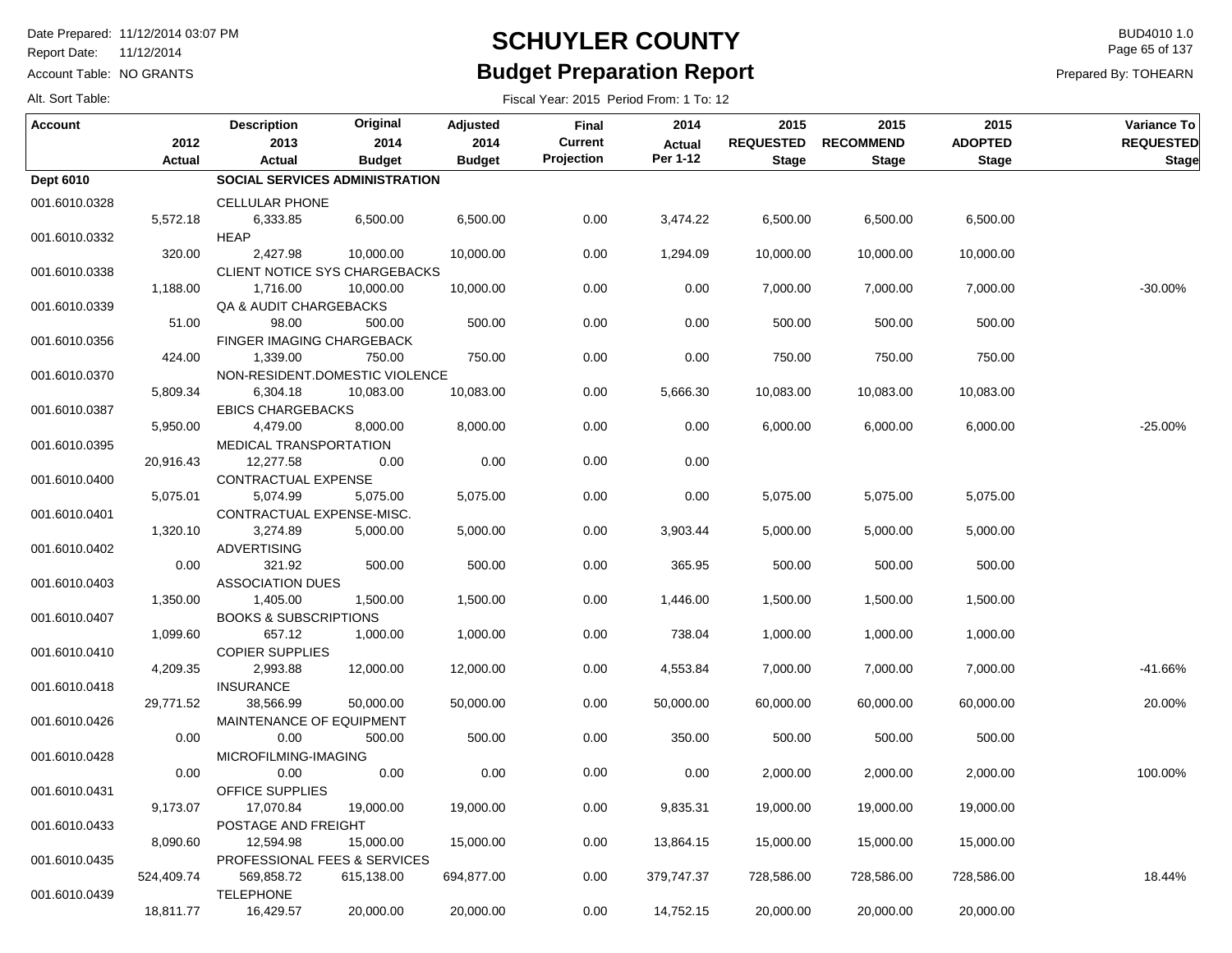Report Date: 11/12/2014

Alt. Sort Table:

Account Table: NO GRANTS

## **SCHUYLER COUNTY** BUD4010 1.0 **Budget Preparation Report**

Fiscal Year: 2015 Period From: 1 To: 12

Page 66 of 137

| <b>Account</b>      |              | <b>Description</b>                 | Original                              | Adjusted                                | Final      | 2014         | 2015             | 2015             | 2015           | <b>Variance To</b> |
|---------------------|--------------|------------------------------------|---------------------------------------|-----------------------------------------|------------|--------------|------------------|------------------|----------------|--------------------|
|                     | 2012         | 2013                               | 2014                                  | 2014                                    | Current    | Actual       | <b>REQUESTED</b> | <b>RECOMMEND</b> | <b>ADOPTED</b> | <b>REQUESTED</b>   |
|                     | Actual       | Actual                             | <b>Budget</b>                         | <b>Budget</b>                           | Projection | Per 1-12     | <b>Stage</b>     | <b>Stage</b>     | <b>Stage</b>   | <b>Stage</b>       |
| <b>Dept 6010</b>    |              |                                    | <b>SOCIAL SERVICES ADMINISTRATION</b> |                                         |            |              |                  |                  |                |                    |
| 001.6010.0440       |              | <b>TRAVEL EXPENSE</b>              |                                       |                                         |            |              |                  |                  |                |                    |
|                     | 10,891.28    | 11,375.85                          | 20,000.00                             | 20,000.00                               | 0.00       | 15,062.04    | 20,000.00        | 20,000.00        | 20,000.00      |                    |
| 001.6010.0444       |              | <b>CAR OPERATION &amp; EXPENSE</b> |                                       |                                         |            |              |                  |                  |                |                    |
|                     | 18,657.77    | 27,136.73                          | 30,000.00                             | 30,000.00                               | 0.00       | 19,245.16    | 30,000.00        | 30,000.00        | 30,000.00      |                    |
| 001.6010.0446       |              | RENT                               |                                       |                                         |            |              |                  |                  |                |                    |
|                     | 298,268.00   | 298,268.00                         | 304,513.00                            | 304,513.00                              | 0.00       | 304,186.54   | 304,513.00       | 304,513.00       | 304,513.00     |                    |
| 001.6010.0459       |              | <b>TRAINING</b>                    |                                       |                                         |            |              |                  |                  |                |                    |
|                     | 0.00         | 2,184.00                           | 3,500.00                              | 3,500.00                                | 0.00       | 0.00         | 3,500.00         | 3,500.00         | 3,500.00       |                    |
| 001.6010.0479       |              | RECORDS MANAGEMENT                 |                                       |                                         |            |              |                  |                  |                |                    |
|                     | 43,035.00    | 43,035.00                          | 43,035.00                             | 43,035.00                               | 0.00       | 0.00         | 43,035.00        | 43,035.00        | 43,035.00      |                    |
| 001.6010.0480       |              |                                    | DRUG & ALCOHOL ASSESSMENTS            |                                         |            |              |                  |                  |                |                    |
|                     | 600.00       | 1,520.00                           | 1,000.00                              | 1,000.00                                | 0.00       | 1,000.00     | 1,000.00         | 1,000.00         | 1,000.00       |                    |
| 001.6010.0481       |              | <b>BLOOD GROUP TESTS</b>           |                                       |                                         |            |              |                  |                  |                |                    |
|                     | 1,480.00     | 2,306.00                           | 3,000.00                              | 3,000.00                                | 0.00       | 1,150.00     | 3,000.00         | 3,000.00         | 3,000.00       |                    |
| 001.6010.0482       |              | <b>ASCU CHARGEBACKS</b>            |                                       |                                         |            |              |                  |                  |                |                    |
|                     | 5,546.00     | 2,791.00                           | 9,000.00                              | 9,000.00                                | 0.00       | 0.00         | 7,000.00         | 7,000.00         | 7,000.00       | $-22.22%$          |
| 001.6010.0484       |              | EMPLOYMENT PROGRAM                 |                                       |                                         |            |              |                  |                  |                |                    |
|                     | 31,841.08    | 30,895.64                          | 37,953.00                             | 37,953.00                               | 0.00       | 710.00       | 39,212.00        | 39,212.00        | 39,212.00      | 3.31%              |
| 001.6010.0485       |              | <b>COURT TRANSCRIPTS</b>           |                                       |                                         |            |              |                  |                  |                |                    |
|                     | 0.00         | 3,427.50                           | 5,000.00                              | 15,000.00                               | 0.00       | 7,020.00     | 20,000.00        | 20,000.00        | 20,000.00      | 300.00%            |
| 001.6010.0552       |              | TANF SERVICES PLAN                 |                                       |                                         |            |              |                  |                  |                |                    |
|                     | 132,692.24   | 242,556.82                         | 288,885.00                            | 288,885.00                              | 0.00       | 187,272.36   | 354,976.00       | 354,976.00       | 354,976.00     | 22.87%             |
| 001.6010.0553       |              | <b>CONTRACT W/SHERIFF</b>          |                                       |                                         |            |              |                  |                  |                |                    |
|                     | 156,775.00   | 193,774.00                         | 199,587.00                            | 199,587.00                              | 0.00       | 199,587.00   | 205,575.00       | 205,575.00       | 205,575.00     | 3.00%              |
| 001.6010.0554       | 295.00       | FOSTER PARENT TRAINING<br>406.70   | 750.00                                | 750.00                                  | 0.00       | 0.00         | 750.00           | 750.00           | 750.00         |                    |
|                     |              | <b>COOPERATIVE EXTENSION</b>       |                                       |                                         |            |              |                  |                  |                |                    |
| 001.6010.0566       | 60,698.28    | 37,641.26                          | 57,298.00                             | 47,298.00                               | 0.00       | 44,122.60    |                  |                  |                | $-100.00%$         |
| 001.6010.0590       |              |                                    |                                       | SCHUYLINE CONTRACT-AFTER HOURS COVERAGE |            |              |                  |                  |                |                    |
|                     | 8,000.00     | 0.00                               | 8,000.00                              | 8,000.00                                | 0.00       | 0.00         | 8,000.00         | 8,000.00         | 8,000.00       |                    |
| 001.6010.0592       |              | <b>FAIR HEARING CHARGE-BACKS</b>   |                                       |                                         |            |              |                  |                  |                |                    |
|                     | 0.00         | 0.00                               | 500.00                                | 500.00                                  | 0.00       | 0.00         | 500.00           | 500.00           | 500.00         |                    |
| 001.6010.0593       |              |                                    | DISABILITY ADVOCACY CHG-BACK          |                                         |            |              |                  |                  |                |                    |
|                     | 0.00         | 390.00                             | 0.00                                  | 0.00                                    | 0.00       | 0.00         |                  |                  |                |                    |
| <b>Total Type E</b> |              |                                    |                                       |                                         |            |              |                  |                  |                |                    |
| <b>Expense</b>      |              |                                    |                                       |                                         |            |              |                  |                  |                |                    |
|                     |              |                                    |                                       |                                         |            |              |                  |                  |                |                    |
|                     | 3,220,664.62 | 3,418,971.70                       | 3,824,879.00                          | 3,873,358.00                            | 0.00       | 2,672,794.83 | 3,930,364.00     | 3,930,364.00     | 3,930,364.00   | 2.76%              |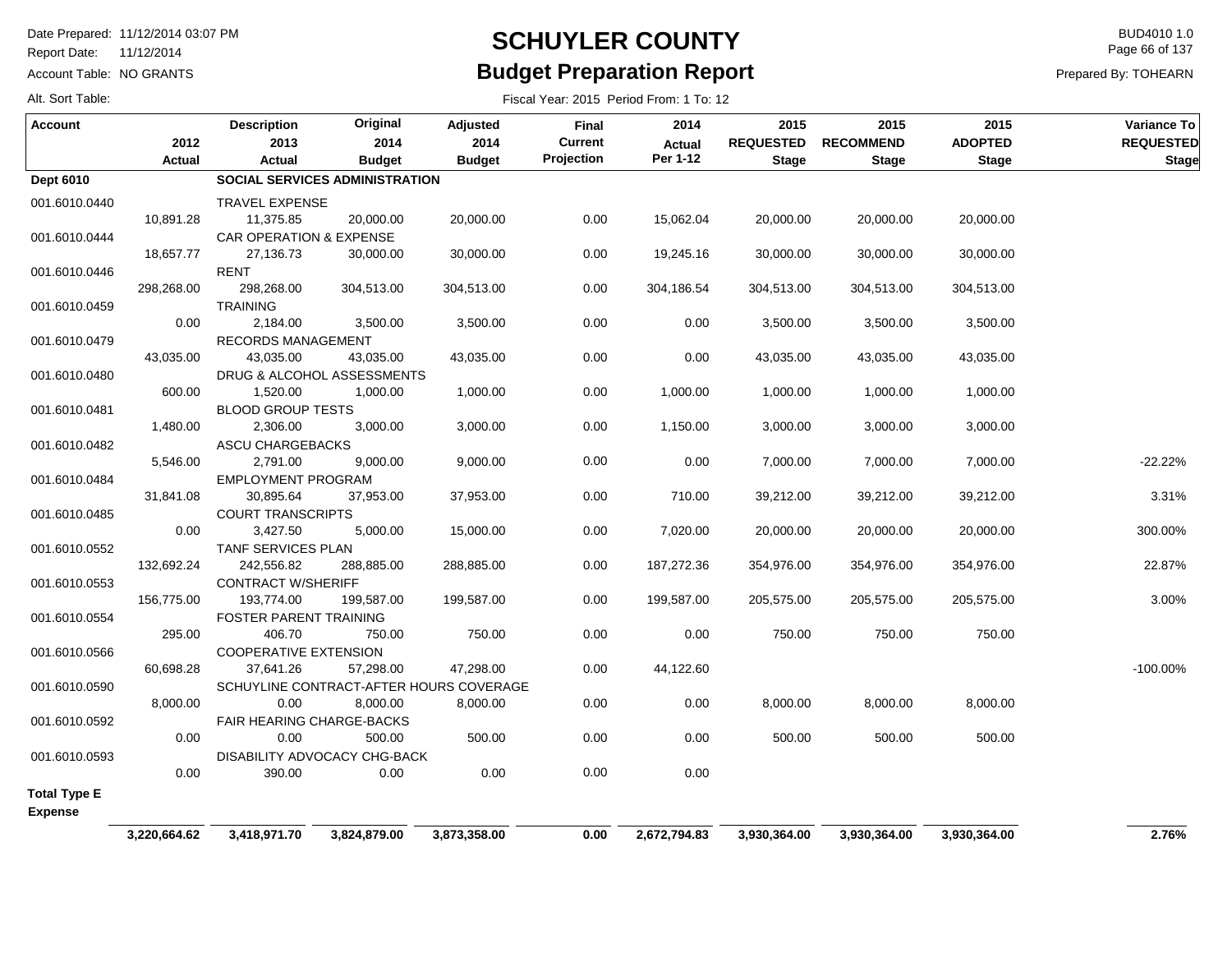Report Date: 11/12/2014

Alt. Sort Table:

Account Table: NO GRANTS

# **SCHUYLER COUNTY** BUD4010 1.0 **Budget Preparation Report**

Page 67 of 137

Prepared By: TOHEARN

Fiscal Year: 2015 Period From: 1 To: 12

| <b>Account</b>                        | <b>Description</b> | Original                              | Adjusted      | <b>Final</b> | 2014          | 2015             | 2015             | 2015           | Variance To      |
|---------------------------------------|--------------------|---------------------------------------|---------------|--------------|---------------|------------------|------------------|----------------|------------------|
| 2012                                  | 2013               | 2014                                  | 2014          | Current      | <b>Actual</b> | <b>REQUESTED</b> | <b>RECOMMEND</b> | <b>ADOPTED</b> | <b>REQUESTED</b> |
| Actual                                | Actual             | <b>Budget</b>                         | <b>Budget</b> | Projection   | Per 1-12      | Stage            | <b>Stage</b>     | Stage          | <b>Stage</b>     |
| <b>Dept 6010</b>                      |                    | <b>SOCIAL SERVICES ADMINISTRATION</b> |               |              |               |                  |                  |                |                  |
| Total Dept 6010                       |                    |                                       |               |              |               |                  |                  |                |                  |
| <b>SOCIAL SERVICES ADMINISTRATION</b> |                    |                                       |               |              |               |                  |                  |                |                  |
| (148, 953.10)                         | 186,182.49         | 358,725.00                            | 378.052.00    | 0.00         | 791,530.64    | 345,864.00       | 345.864.00       | 345.864.00     | $-3.59%$         |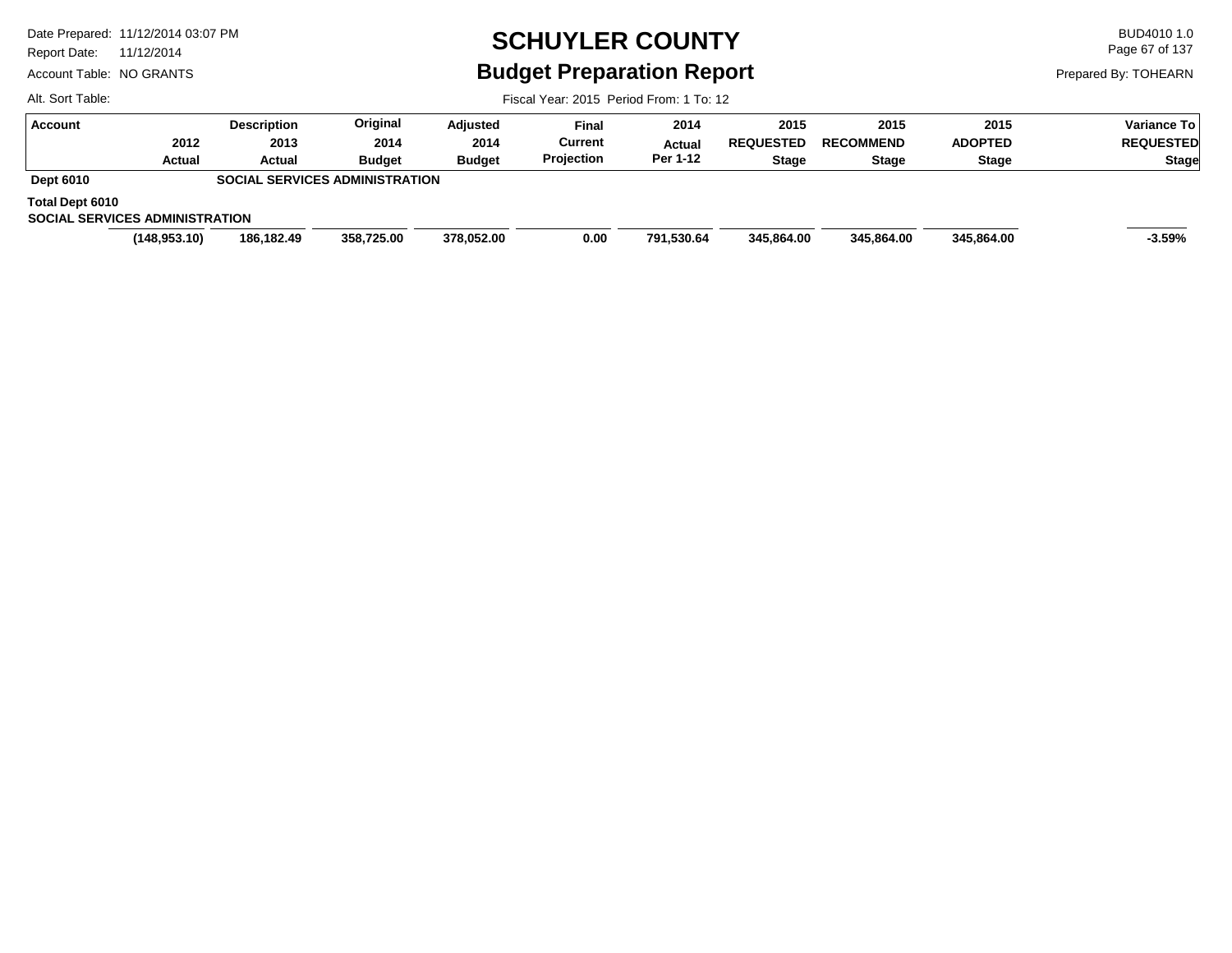Report Date: 11/12/2014

Account Table: NO GRANTS

## **SCHUYLER COUNTY** BUD4010 1.0 **Budget Preparation Report**

Fiscal Year: 2015 Period From: 1 To: 12

Page 68 of 137

Prepared By: TOHEARN

| <b>Account</b>                          |               | <b>Description</b>         | Original      | Adjusted      | Final          | 2014     | 2015             | 2015             | 2015           | <b>Variance To</b> |
|-----------------------------------------|---------------|----------------------------|---------------|---------------|----------------|----------|------------------|------------------|----------------|--------------------|
|                                         | 2012          | 2013                       | 2014          | 2014          | <b>Current</b> | Actual   | <b>REQUESTED</b> | <b>RECOMMEND</b> | <b>ADOPTED</b> | <b>REQUESTED</b>   |
|                                         | <b>Actual</b> | Actual                     | <b>Budget</b> | <b>Budget</b> | Projection     | Per 1-12 | <b>Stage</b>     | <b>Stage</b>     | Stage          | <b>Stage</b>       |
| <b>Dept 6020</b>                        |               | <b>FUNCTION CODE</b>       |               |               |                |          |                  |                  |                |                    |
| 001.6020.0100                           |               | PERSONNEL SERVICES REGULAR |               |               |                |          |                  |                  |                |                    |
|                                         | 0.00          | 999.76                     | 0.00          | 0.00          | 0.00           | 0.00     |                  |                  |                |                    |
| <b>Total Type E</b>                     |               |                            |               |               |                |          |                  |                  |                |                    |
| <b>Expense</b>                          |               |                            |               |               |                |          |                  |                  |                |                    |
|                                         | 0.00          | 999.76                     | 0.00          | 0.00          | 0.00           | 0.00     | 0.00             | 0.00             | 0.00           |                    |
| Total Dept 6020<br><b>FUNCTION CODE</b> |               |                            |               |               |                |          |                  |                  |                |                    |
|                                         | 0.00          | 999.76                     | 0.00          | 0.00          | 0.00           | 0.00     | 0.00             | 0.00             | 0.00           |                    |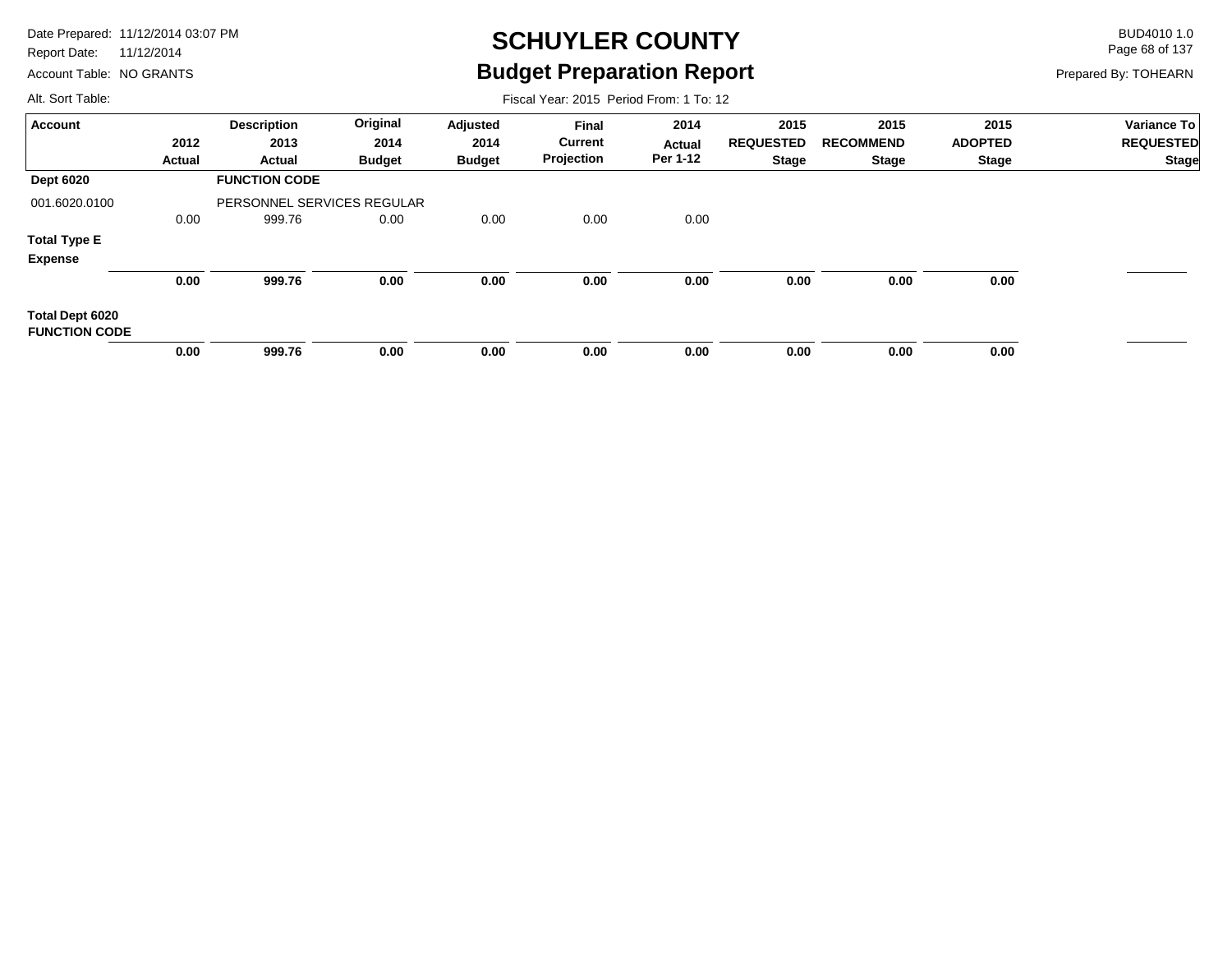Report Date: 11/12/2014

Account Table: NO GRANTS

# **SCHUYLER COUNTY** BUD4010 1.0 **Budget Preparation Report**

Fiscal Year: 2015 Period From: 1 To: 12

Page 69 of 137

| <b>Account</b>                     |               | <b>Description</b>         | Original      | Adjusted      | Final          | 2014          | 2015             | 2015             | 2015           | Variance To      |
|------------------------------------|---------------|----------------------------|---------------|---------------|----------------|---------------|------------------|------------------|----------------|------------------|
|                                    | 2012          | 2013                       | 2014          | 2014          | <b>Current</b> | Actual        | <b>REQUESTED</b> | <b>RECOMMEND</b> | <b>ADOPTED</b> | <b>REQUESTED</b> |
|                                    | Actual        | Actual                     | <b>Budget</b> | <b>Budget</b> | Projection     | Per 1-12      | <b>Stage</b>     | <b>Stage</b>     | <b>Stage</b>   | <b>Stage</b>     |
| <b>Dept 6055</b>                   |               | <b>DAY CARE</b>            |               |               |                |               |                  |                  |                |                  |
| 001.6055.1855                      |               | REPAYMENTS OF DAY CARE     |               |               |                |               |                  |                  |                |                  |
|                                    | 0.00          | 90.00                      | 0.00          | 0.00          | 0.00           | 197.00        |                  |                  |                |                  |
| 001.6055.3655                      |               | STATE AID - DAY CARE       |               |               |                |               |                  |                  |                |                  |
|                                    | 407,714.00    | 317,349.00                 | 575,000.00    | 575,000.00    | 0.00           | 178,192.00    | 487,500.00       | 487,500.00       | 487,500.00     | $-15.21%$        |
| Total Type R                       |               |                            |               |               |                |               |                  |                  |                |                  |
| Revenue                            |               |                            |               |               |                |               |                  |                  |                |                  |
|                                    | (407, 714.00) | (317, 439.00)              | (575,000.00)  | (575,000.00)  | 0.00           | (178, 389.00) | (487, 500.00)    | (487, 500.00)    | (487, 500.00)  | $-15.22%$        |
| 001.6055.0400                      |               | <b>CONTRACTUAL EXPENSE</b> |               |               |                |               |                  |                  |                |                  |
|                                    | 416,890.44    | 321,556.65                 | 600,000.00    | 600,000.00    | 0.00           | 180,531.14    | 500,000.00       | 500,000.00       | 500,000.00     | $-16.66%$        |
| <b>Total Type E</b>                |               |                            |               |               |                |               |                  |                  |                |                  |
| <b>Expense</b>                     |               |                            |               |               |                |               |                  |                  |                |                  |
|                                    | 416,890.44    | 321,556.65                 | 600,000.00    | 600,000.00    | 0.00           | 180,531.14    | 500,000.00       | 500,000.00       | 500,000.00     | $-16.67%$        |
| Total Dept 6055<br><b>DAY CARE</b> |               |                            |               |               |                |               |                  |                  |                |                  |
|                                    | 9,176.44      | 4,117.65                   | 25,000.00     | 25,000.00     | 0.00           | 2,142.14      | 12,500.00        | 12,500.00        | 12,500.00      | $-50.00\%$       |
|                                    |               |                            |               |               |                |               |                  |                  |                |                  |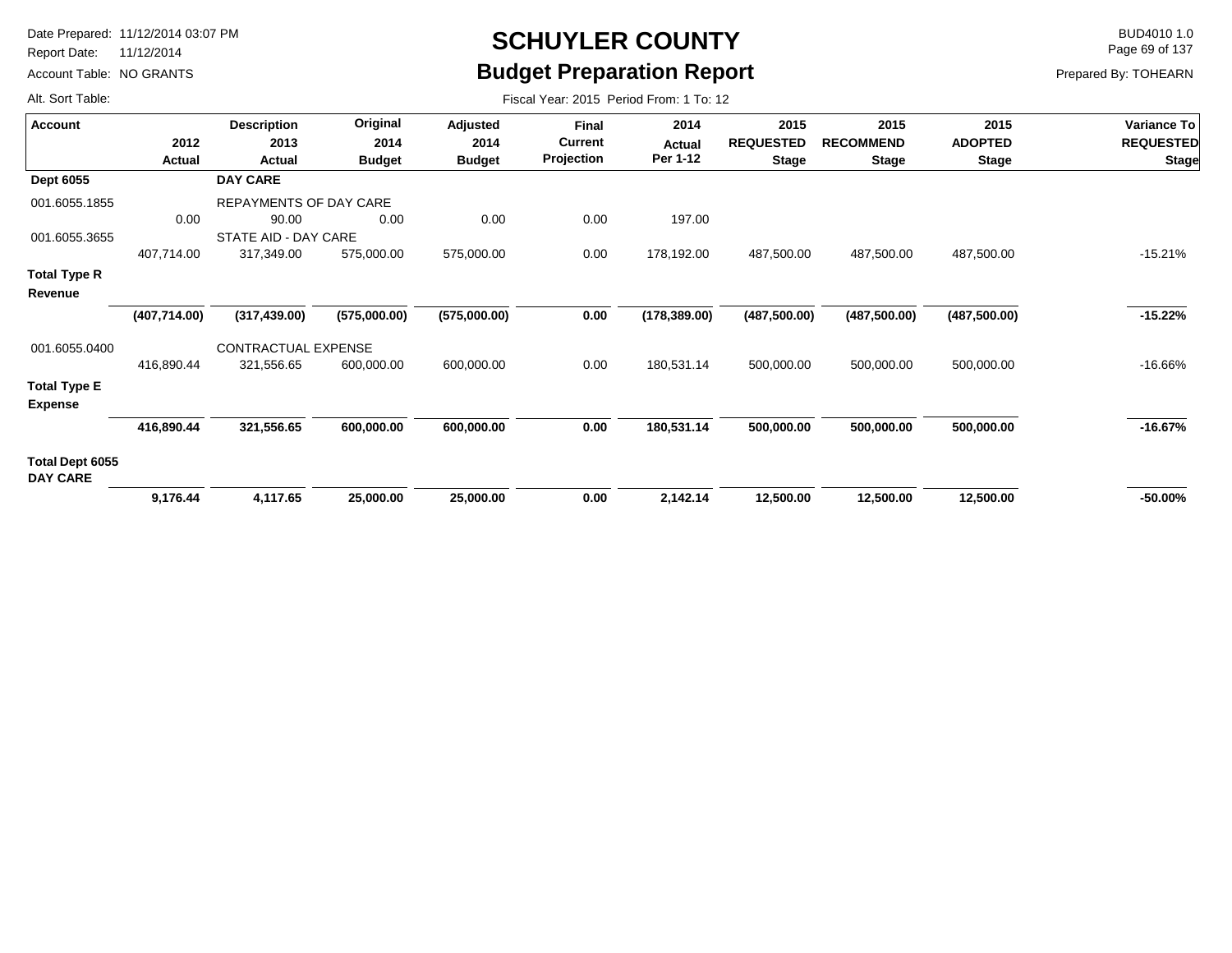Report Date: 11/12/2014

Account Table: NO GRANTS

# **SCHUYLER COUNTY** BUD4010 1.0 **Budget Preparation Report**

Fiscal Year: 2015 Period From: 1 To: 12

Page 70 of 137

|  |  |  | Alt. Sort Table: |
|--|--|--|------------------|
|--|--|--|------------------|

| Account                                                  | 2012        | <b>Description</b><br>2013     | Original<br>2014                            | Adjusted<br>2014 | <b>Final</b><br><b>Current</b> | 2014<br><b>Actual</b> | 2015<br><b>REQUESTED</b> | 2015<br><b>RECOMMEND</b> | 2015<br><b>ADOPTED</b> | Variance To<br><b>REQUESTED</b> |
|----------------------------------------------------------|-------------|--------------------------------|---------------------------------------------|------------------|--------------------------------|-----------------------|--------------------------|--------------------------|------------------------|---------------------------------|
|                                                          | Actual      | Actual                         | <b>Budget</b>                               | <b>Budget</b>    | Projection                     | Per 1-12              | <b>Stage</b>             | <b>Stage</b>             | <b>Stage</b>           | <b>Stage</b>                    |
| <b>Dept 6070</b>                                         |             | <b>SERVICES FOR RECIPIENTS</b> |                                             |                  |                                |                       |                          |                          |                        |                                 |
| 001.6070.3670                                            | 0.00        | 21,700.00                      | STATE AID-PURCHASE OF SERVICES<br>46,000.00 | 46,000.00        | 0.00                           | 0.00                  | 40,000.00                | 40,000.00                | 40,000.00              | $-13.04%$                       |
| 001.6070.4670                                            |             |                                | FED AID-PURCHASE OF SERVICES                |                  |                                |                       |                          |                          |                        |                                 |
|                                                          | 63,069.00   | 58,936.00                      | 60,000.00                                   | 60,000.00        | 0.00                           | 40,363.00             | 64,000.00                | 64,000.00                | 64,000.00              | 6.66%                           |
| <b>Total Type R</b><br>Revenue                           |             |                                |                                             |                  |                                |                       |                          |                          |                        |                                 |
|                                                          | (63,069.00) | (80, 636.00)                   | (106,000.00)                                | (106,000.00)     | 0.00                           | (40, 363.00)          | (104,000.00)             | (104,000.00)             | (104,000.00)           | $-1.89%$                        |
| 001.6070.0396                                            |             | PREVENTIVE SERVICES            |                                             |                  |                                |                       |                          |                          |                        |                                 |
|                                                          | 77,556.70   | 95,396.25                      | 121.600.00                                  | 121,600.00       | 0.00                           | 43,527.38             | 118,268.00               | 118,268.00               | 118,268.00             | $-2.74%$                        |
| 001.6070.0400                                            |             | <b>CONTRACTUAL EXPENSE</b>     |                                             |                  |                                |                       |                          |                          |                        |                                 |
|                                                          | 0.00        | 0.00                           | 0.00                                        | 0.00             | 0.00                           | 7,095.44              |                          |                          |                        |                                 |
| 001.6070.0572                                            |             | DAY CARE (PROTECTIVE)          |                                             |                  |                                |                       |                          |                          |                        |                                 |
|                                                          | 23,355.80   | 49,797.21                      | 33,000.00                                   | 33,000.00        | 0.00                           | 14,554.56             | 40,000.00                | 40,000.00                | 40,000.00              | 21.21%                          |
| <b>Total Type E</b><br><b>Expense</b>                    |             |                                |                                             |                  |                                |                       |                          |                          |                        |                                 |
|                                                          | 100,912.50  | 145,193.46                     | 154,600.00                                  | 154,600.00       | 0.00                           | 65,177.38             | 158,268.00               | 158,268.00               | 158,268.00             | 2.37%                           |
| <b>Total Dept 6070</b><br><b>SERVICES FOR RECIPIENTS</b> |             |                                |                                             |                  |                                |                       |                          |                          |                        |                                 |
|                                                          | 37,843.50   | 64,557.46                      | 48,600.00                                   | 48,600.00        | 0.00                           | 24,814.38             | 54,268.00                | 54,268.00                | 54,268.00              | 11.66%                          |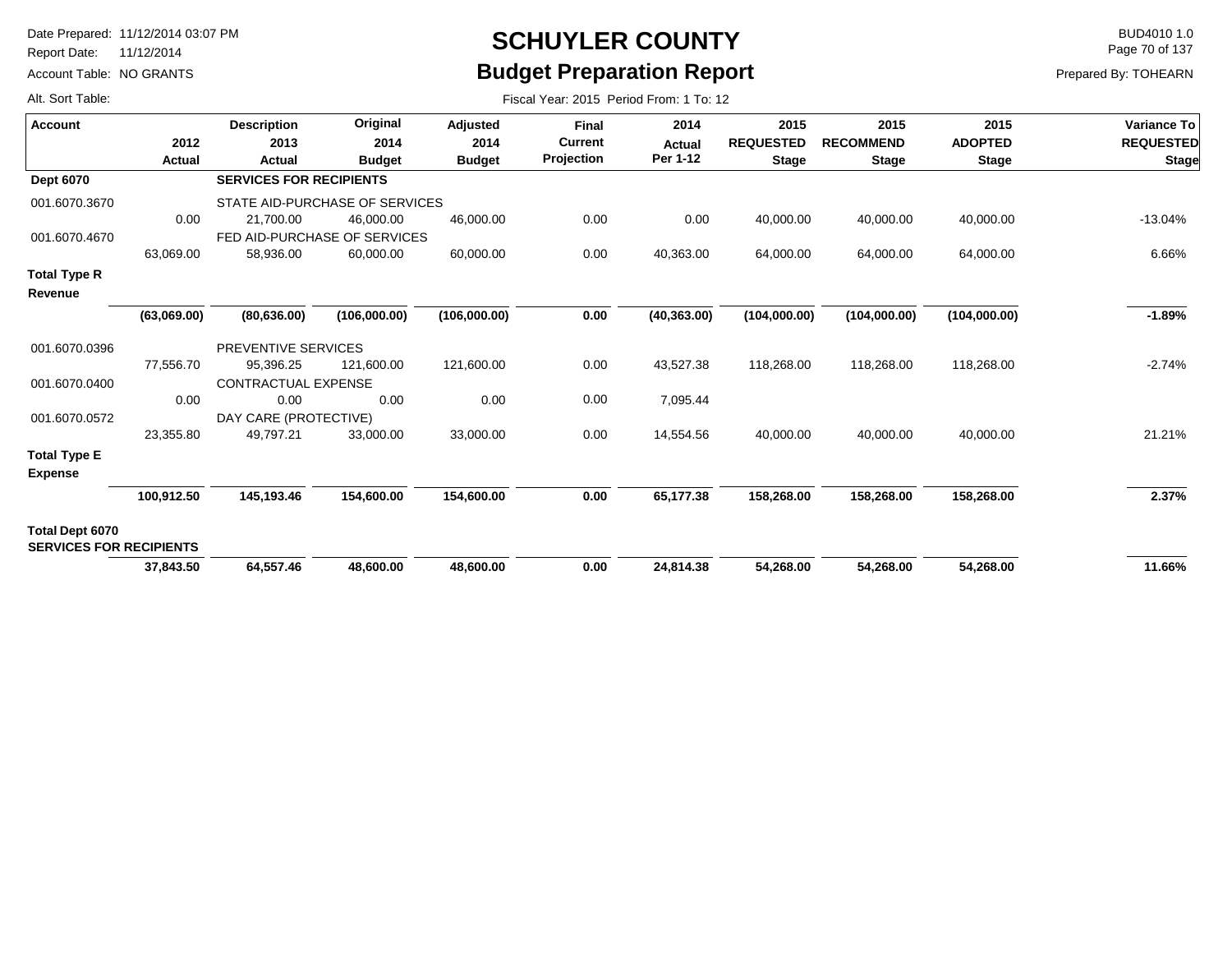Report Date: 11/12/2014

Account Table: NO GRANTS

## **SCHUYLER COUNTY** BUD4010 1.0 **Budget Preparation Report**

Fiscal Year: 2015 Period From: 1 To: 12

Page 71 of 137

| <b>Account</b>                     |               | <b>Description</b>      | Original                              | <b>Adjusted</b> | <b>Final</b>      | 2014         | 2015             | 2015             | 2015           | <b>Variance To</b> |
|------------------------------------|---------------|-------------------------|---------------------------------------|-----------------|-------------------|--------------|------------------|------------------|----------------|--------------------|
|                                    | 2012          | 2013                    | 2014                                  | 2014            | <b>Current</b>    | Actual       | <b>REQUESTED</b> | <b>RECOMMEND</b> | <b>ADOPTED</b> | <b>REQUESTED</b>   |
|                                    | <b>Actual</b> | Actual                  | <b>Budget</b>                         | <b>Budget</b>   | <b>Projection</b> | Per 1-12     | <b>Stage</b>     | <b>Stage</b>     | <b>Stage</b>   | <b>Stage</b>       |
| <b>Dept 6100</b>                   |               | <b>MEDICAID</b>         |                                       |                 |                   |              |                  |                  |                |                    |
| 001.6100.1800                      |               |                         | <b>MEDICAID REPAYMENTS LITIGATION</b> |                 |                   |              |                  |                  |                |                    |
|                                    | 23,026.56     | 8,699.63                | 0.00                                  | 0.00            | 0.00              | 989.85       |                  |                  |                |                    |
| 001.6100.3600                      |               | <b>MEDICAID REVENUE</b> |                                       |                 |                   |              |                  |                  |                |                    |
|                                    | 0.00          | 12,985.00               | 0.00                                  | 0.00            | 0.00              | 0.00         |                  |                  |                |                    |
| Total Type R                       |               |                         |                                       |                 |                   |              |                  |                  |                |                    |
| Revenue                            |               |                         |                                       |                 |                   |              |                  |                  |                |                    |
|                                    | (23,026.56)   | (21, 684.63)            | 0.00                                  | 0.00            | 0.00              | (989.85)     | 0.00             | 0.00             | 0.00           |                    |
| 001.6100.0400                      |               | CONTRACTUAL EXPENSE     |                                       |                 |                   |              |                  |                  |                |                    |
|                                    | 3,751,982.00  | 3,861,534.00            | 3,727,000.00                          | 3,743,328.00    | 0.00              | 1,374,740.00 | 3,728,400.00     | 3,728,400.00     | 3,728,400.00   | 0.03%              |
| <b>Total Type E</b>                |               |                         |                                       |                 |                   |              |                  |                  |                |                    |
| <b>Expense</b>                     |               |                         |                                       |                 |                   |              |                  |                  |                |                    |
|                                    | 3,751,982.00  | 3,861,534.00            | 3,727,000.00                          | 3,743,328.00    | 0.00              | 1,374,740.00 | 3,728,400.00     | 3,728,400.00     | 3,728,400.00   | 0.04%              |
| Total Dept 6100<br><b>MEDICAID</b> |               |                         |                                       |                 |                   |              |                  |                  |                |                    |
|                                    | 3,728,955.44  | 3,839,849.37            | 3,727,000.00                          | 3,743,328.00    | 0.00              | 1,373,750.15 | 3,728,400.00     | 3,728,400.00     | 3,728,400.00   | 0.04%              |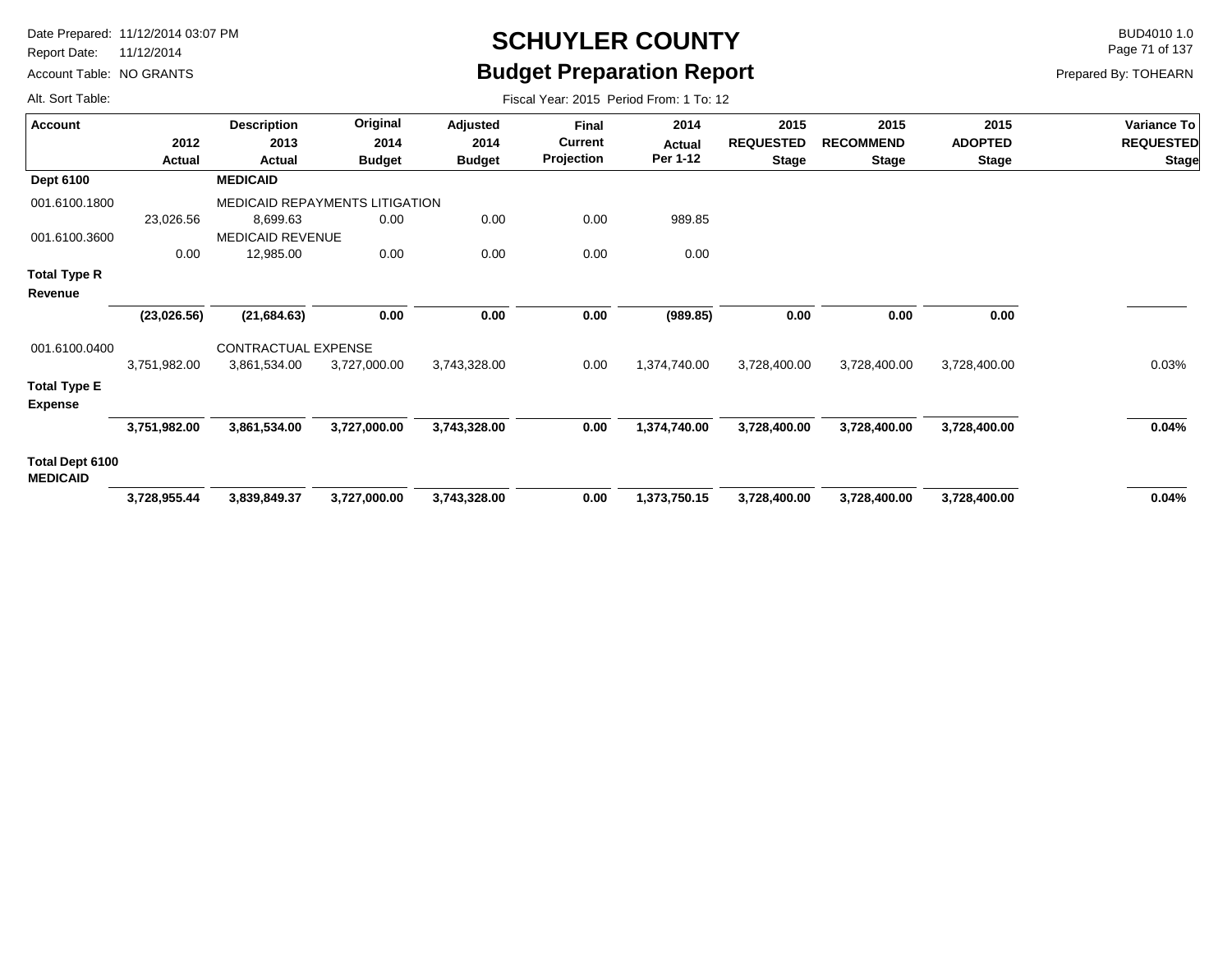Report Date: 11/12/2014

Account Table: NO GRANTS

### **SCHUYLER COUNTY** BUD4010 1.0 **Budget Preparation Report**

Page 72 of 137

| Alt. Sort Table:                             |               |                              |                                    |               | Fiscal Year: 2015 Period From: 1 To: 12 |                           |                  |                  |                |                  |
|----------------------------------------------|---------------|------------------------------|------------------------------------|---------------|-----------------------------------------|---------------------------|------------------|------------------|----------------|------------------|
| <b>Account</b>                               |               | <b>Description</b>           | Original                           | Adjusted      | <b>Final</b>                            | 2014                      | 2015             | 2015             | 2015           | Variance To      |
|                                              | 2012          | 2013                         | 2014                               | 2014          | <b>Current</b><br>Projection            | <b>Actual</b><br>Per 1-12 | <b>REQUESTED</b> | <b>RECOMMEND</b> | <b>ADOPTED</b> | <b>REQUESTED</b> |
|                                              | Actual        | Actual                       | <b>Budget</b>                      | <b>Budget</b> |                                         |                           | <b>Stage</b>     | <b>Stage</b>     | <b>Stage</b>   | <b>Stage</b>     |
| <b>Dept 6101</b>                             |               | <b>MEDICAL ASSISTANCE</b>    |                                    |               |                                         |                           |                  |                  |                |                  |
| 001.6101.1801                                |               |                              | <b>REPAY OF MEDICAL ASSISTANCE</b> |               |                                         |                           |                  |                  |                |                  |
|                                              | 297,519.50    | 237,183.36                   | 140,000.00                         | 140,000.00    | 0.00                                    | 168,029.54                | 100,000.00       | 100,000.00       | 100,000.00     | $-28.57%$        |
| 001.6101.3601                                |               |                              | STATE AID-MEDICAL ASSISTANCE       |               |                                         |                           |                  |                  |                |                  |
|                                              | (30,035.00)   | (47, 873.00)                 | 0.00                               | 0.00          | 0.00                                    | (65,348.00)               |                  |                  |                |                  |
| 001.6101.4601                                |               | FED AID - MEDICAL ASSISTANCE |                                    |               |                                         |                           |                  |                  |                |                  |
|                                              | (12,988.00)   | (31,830.00)                  | 0.00                               | 0.00          | 0.00                                    | (56, 333.00)              |                  |                  |                |                  |
| <b>Total Type R</b>                          |               |                              |                                    |               |                                         |                           |                  |                  |                |                  |
| Revenue                                      |               |                              |                                    |               |                                         |                           |                  |                  |                |                  |
|                                              | (254, 496.50) | (157, 480.36)                | (140,000.00)                       | (140,000.00)  | 0.00                                    | (46, 348.54)              | (100,000.00)     | (100,000.00)     | (100,000.00)   | $-28.57%$        |
| 001.6101.0400                                |               | CONTRACTUAL EXPENSE          |                                    |               |                                         |                           |                  |                  |                |                  |
|                                              | 254,502.83    | 157,483.95                   | 140,000.00                         | 140,000.00    | 0.00                                    | 25,299.13                 | 100,000.00       | 100,000.00       | 100,000.00     | $-28.57%$        |
| <b>Total Type E</b>                          |               |                              |                                    |               |                                         |                           |                  |                  |                |                  |
| <b>Expense</b>                               |               |                              |                                    |               |                                         |                           |                  |                  |                |                  |
|                                              | 254,502.83    | 157,483.95                   | 140,000.00                         | 140,000.00    | 0.00                                    | 25,299.13                 | 100,000.00       | 100,000.00       | 100,000.00     | $-28.57%$        |
| Total Dept 6101<br><b>MEDICAL ASSISTANCE</b> |               |                              |                                    |               |                                         |                           |                  |                  |                |                  |
|                                              | 6.33          | 3.59                         | 0.00                               | 0.00          | 0.00                                    | (21,049.41)               | 0.00             | 0.00             | 0.00           |                  |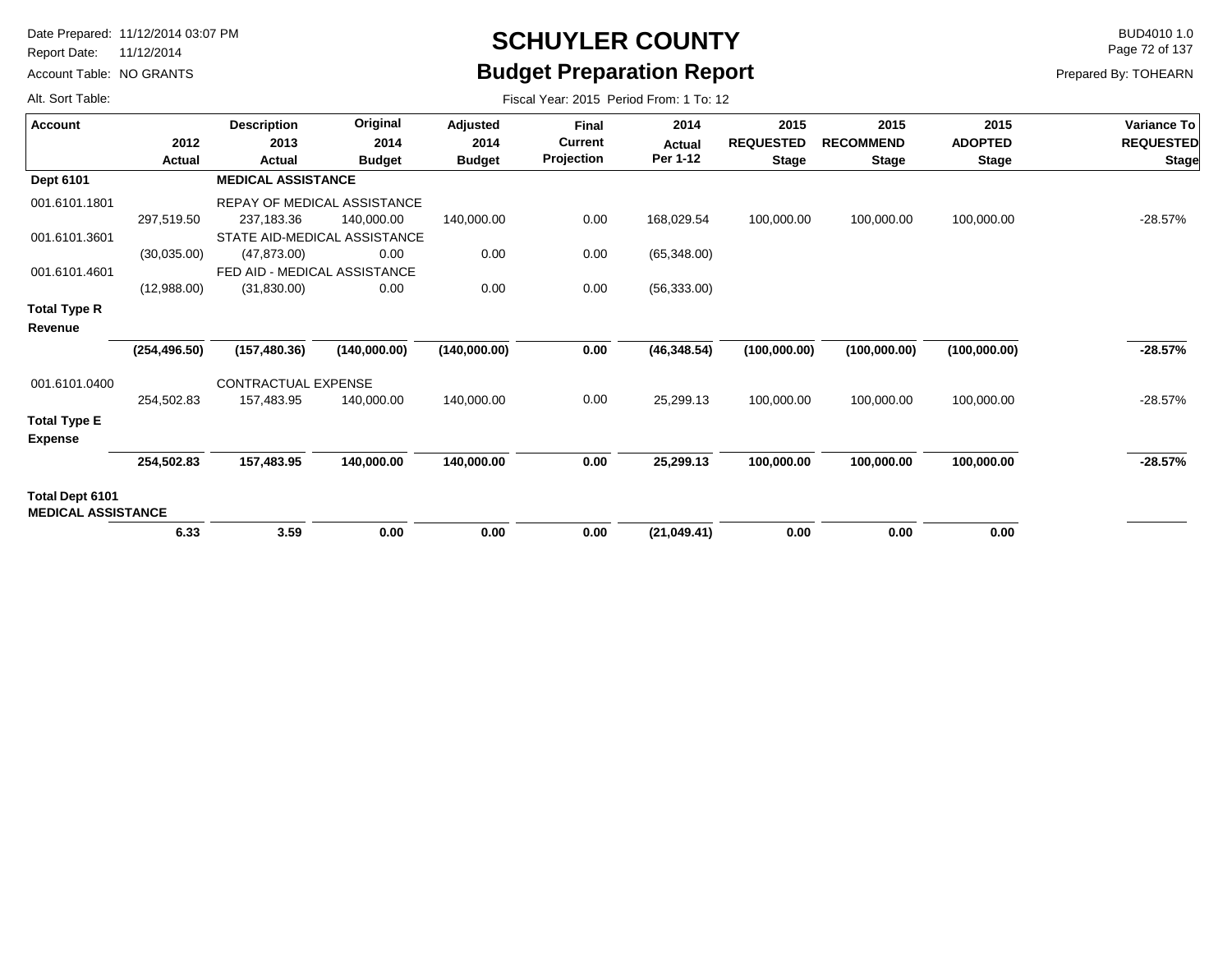Report Date: 11/12/2014

Account Table: NO GRANTS

## **SCHUYLER COUNTY** BUD4010 1.0 **Budget Preparation Report**

Fiscal Year: 2015 Period From: 1 To: 12

Page 73 of 137

Prepared By: TOHEARN

| <b>Account</b>                     |        | <b>Description</b>                 | Original      | Adjusted      | <b>Final</b>   | 2014     | 2015             | 2015             | 2015           | <b>Variance To</b> |
|------------------------------------|--------|------------------------------------|---------------|---------------|----------------|----------|------------------|------------------|----------------|--------------------|
|                                    | 2012   | 2013                               | 2014          | 2014          | <b>Current</b> | Actual   | <b>REQUESTED</b> | <b>RECOMMEND</b> | <b>ADOPTED</b> | <b>REQUESTED</b>   |
|                                    | Actual | Actual                             | <b>Budget</b> | <b>Budget</b> | Projection     | Per 1-12 | <b>Stage</b>     | Stage            | Stage          | <b>Stage</b>       |
| <b>Dept 6102</b>                   |        | <b>M.M.I.S. MEDICAL ASSISTANCE</b> |               |               |                |          |                  |                  |                |                    |
| 001.6102.4602                      |        | FED AID-DISPORPORTIONATE SHARE     |               |               |                |          |                  |                  |                |                    |
|                                    | 0.00   | 0.00                               | 0.00          | 0.00          | 0.00           | 281.00   |                  |                  |                |                    |
| <b>Total Type R</b>                |        |                                    |               |               |                |          |                  |                  |                |                    |
| Revenue                            |        |                                    |               |               |                |          |                  |                  |                |                    |
|                                    | 0.00   | 0.00                               | 0.00          | 0.00          | 0.00           | (281.00) | 0.00             | 0.00             | 0.00           |                    |
| Total Dept 6102                    |        |                                    |               |               |                |          |                  |                  |                |                    |
| <b>M.M.I.S. MEDICAL ASSISTANCE</b> |        |                                    |               |               |                |          |                  |                  |                |                    |
|                                    | 0.00   | 0.00                               | 0.00          | 0.00          | 0.00           | (281.00) | 0.00             | 0.00             | 0.00           |                    |
|                                    |        |                                    |               |               |                |          |                  |                  |                |                    |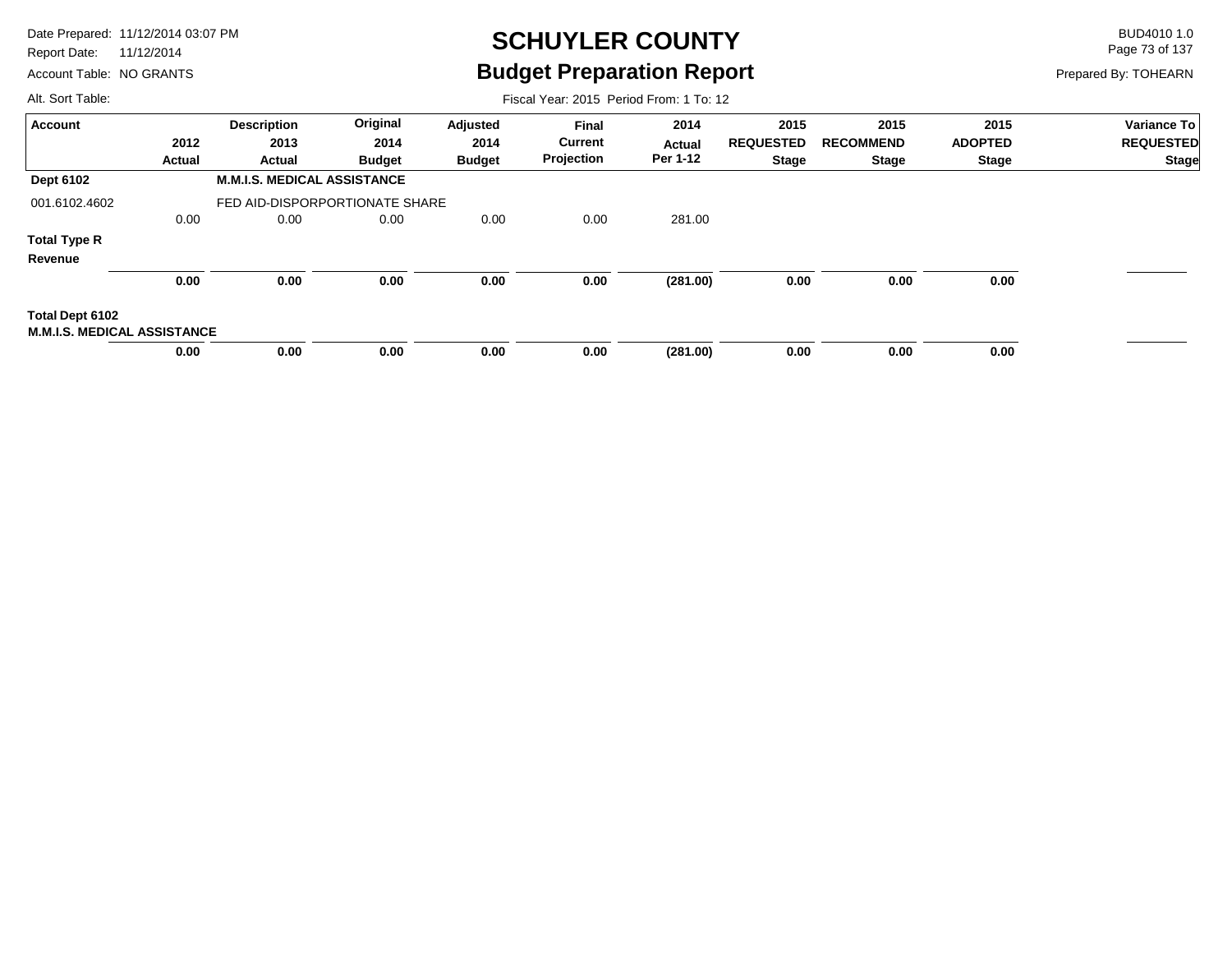Report Date: 11/12/2014

Account Table: NO GRANTS

# **SCHUYLER COUNTY** BUD4010 1.0 **Budget Preparation Report**

Fiscal Year: 2015 Period From: 1 To: 12

Page 74 of 137

Prepared By: TOHEARN

| <b>Account</b>                                        |        | <b>Description</b>                 | Original      | Adjusted      | <b>Final</b>   | 2014     | 2015             | 2015             | 2015           | Variance To      |
|-------------------------------------------------------|--------|------------------------------------|---------------|---------------|----------------|----------|------------------|------------------|----------------|------------------|
|                                                       | 2012   | 2013                               | 2014          | 2014          | <b>Current</b> | Actual   | <b>REQUESTED</b> | <b>RECOMMEND</b> | <b>ADOPTED</b> | <b>REQUESTED</b> |
|                                                       | Actual | Actual                             | <b>Budget</b> | <b>Budget</b> | Projection     | Per 1-12 | <b>Stage</b>     | <b>Stage</b>     | <b>Stage</b>   | <b>Stage</b>     |
| <b>Dept 6106</b>                                      |        | <b>SPECIAL NEED (ADULT/FAMILY)</b> |               |               |                |          |                  |                  |                |                  |
| 001.6106.3606                                         |        | SPEC.NEEDS(ADULT/FAMILY HOMES)     |               |               |                |          |                  |                  |                |                  |
|                                                       | 0.00   | 0.00                               | 1,000.00      | 1,000.00      | 0.00           | 0.00     | 1,000.00         | 1,000.00         | 1,000.00       |                  |
| <b>Total Type R</b>                                   |        |                                    |               |               |                |          |                  |                  |                |                  |
| Revenue                                               |        |                                    |               |               |                |          |                  |                  |                |                  |
|                                                       | 0.00   | 0.00                               | (1,000.00)    | (1,000.00)    | 0.00           | 0.00     | (1,000.00)       | (1,000.00)       | (1,000.00)     |                  |
| 001.6106.0400                                         |        | CONTRACTUAL EXPENSE                |               |               |                |          |                  |                  |                |                  |
|                                                       | 0.00   | 0.00                               | 1,000.00      | 1,000.00      | 0.00           | 0.00     | 1,000.00         | 1,000.00         | 1,000.00       |                  |
| <b>Total Type E</b><br><b>Expense</b>                 |        |                                    |               |               |                |          |                  |                  |                |                  |
|                                                       | 0.00   | 0.00                               | 1,000.00      | 1,000.00      | 0.00           | 0.00     | 1,000.00         | 1,000.00         | 1,000.00       |                  |
| Total Dept 6106<br><b>SPECIAL NEED (ADULT/FAMILY)</b> |        |                                    |               |               |                |          |                  |                  |                |                  |
|                                                       | 0.00   | 0.00                               | 0.00          | 0.00          | 0.00           | 0.00     | 0.00             | 0.00             | 0.00           |                  |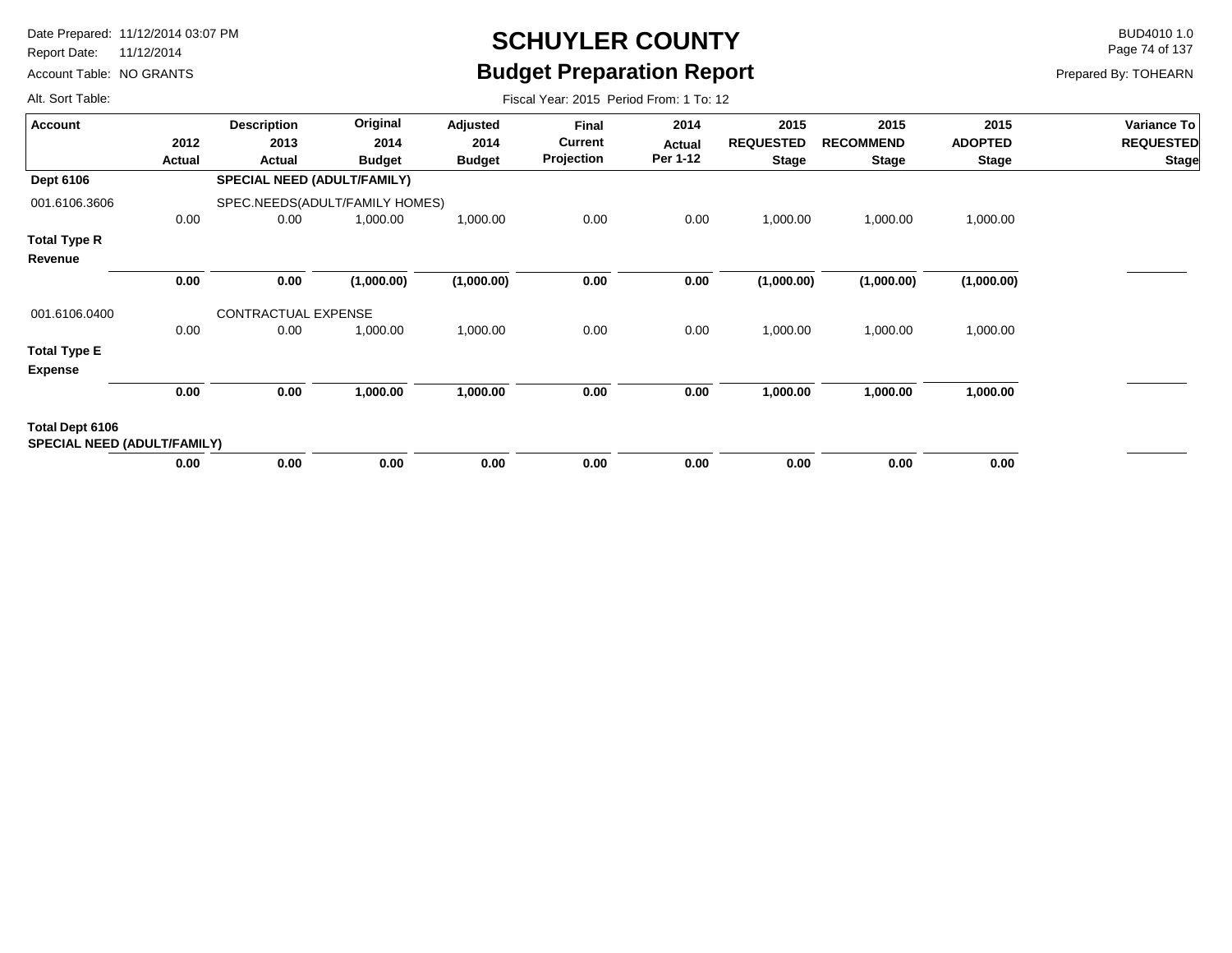Report Date: 11/12/2014

Account Table: NO GRANTS

# **SCHUYLER COUNTY** BUD4010 1.0 **Budget Preparation Report**

Fiscal Year: 2015 Period From: 1 To: 12

Page 75 of 137

| Alt. Sort Table: |  |
|------------------|--|
|------------------|--|

| <b>Account</b>           |                       | <b>Description</b>         | Original                       | <b>Adjusted</b>       | <b>Final</b>                 | 2014                      | 2015                             | 2015                             | 2015                           | Variance To                      |
|--------------------------|-----------------------|----------------------------|--------------------------------|-----------------------|------------------------------|---------------------------|----------------------------------|----------------------------------|--------------------------------|----------------------------------|
|                          | 2012<br><b>Actual</b> | 2013<br>Actual             | 2014<br><b>Budget</b>          | 2014<br><b>Budget</b> | <b>Current</b><br>Projection | <b>Actual</b><br>Per 1-12 | <b>REQUESTED</b><br><b>Stage</b> | <b>RECOMMEND</b><br><b>Stage</b> | <b>ADOPTED</b><br><b>Stage</b> | <b>REQUESTED</b><br><b>Stage</b> |
| Dept 6109                |                       | <b>FAMILY ASSISTANCE</b>   |                                |                       |                              |                           |                                  |                                  |                                |                                  |
| 001.6109.1809            |                       |                            | REPAY OF AID-FAMILY ASSISTANCE |                       |                              |                           |                                  |                                  |                                |                                  |
|                          | 88.013.88             | 99,164.38                  | 80,000.00                      | 80,000.00             | 0.00                         | 67,969.27                 | 90,000.00                        | 90,000.00                        | 90,000.00                      | 12.50%                           |
| 001.6109.1811            |                       |                            | CHILD SUPPORT, INCENTIVE PYMT  |                       |                              |                           |                                  |                                  |                                |                                  |
|                          | 20,111.58             | 20,296.03                  | 20,000.00                      | 20,000.00             | 0.00                         | 8,320.00                  | 20,000.00                        | 20,000.00                        | 20,000.00                      |                                  |
| 001.6109.3609            |                       |                            | STATE AID-FAMILY ASSISTANCE    |                       |                              |                           |                                  |                                  |                                |                                  |
|                          | 3,104.00              | 0.00                       | 50,000.00                      | 50,000.00             | 0.00                         | 13,369.00                 | 50,000.00                        | 50,000.00                        | 50,000.00                      |                                  |
| 001.6109.4609            |                       |                            | FEDERAL AID-FAMILY ASSISTANCE  |                       |                              |                           |                                  |                                  |                                |                                  |
|                          | 714,946.00            | 733,148.00                 | 750,000.00                     | 750,000.00            | 0.00                         | 495,757.00                | 800,000.00                       | 800,000.00                       | 800,000.00                     | 6.66%                            |
| 001.6109.4615            |                       | <b>REVENUE</b>             |                                |                       |                              |                           |                                  |                                  |                                |                                  |
|                          | 227,246.00            | 216,758.00                 | 240,000.00                     | 240,000.00            | 0.00                         | 69,559.00                 | 280,000.00                       | 280,000.00                       | 280,000.00                     | 16.66%                           |
| <b>Total Type R</b>      |                       |                            |                                |                       |                              |                           |                                  |                                  |                                |                                  |
| Revenue                  |                       |                            |                                |                       |                              |                           |                                  |                                  |                                |                                  |
|                          | (1,053,421.46)        | (1,069,366.41)             | (1,140,000.00)                 | (1,140,000.00)        | 0.00                         | (654, 974.27)             | (1,240,000.00)                   | (1,240,000.00)                   | (1,240,000.00)                 | 8.77%                            |
| 001.6109.0400            |                       | <b>CONTRACTUAL EXPENSE</b> |                                |                       |                              |                           |                                  |                                  |                                |                                  |
|                          | 1,429,639.45          | 1,167,294.50               | 1,318,000.00                   | 1,101,672.00          | 0.00                         | 607,207.79                | 1,168,000.00                     | 1,168,000.00                     | 1,168,000.00                   | $-11.38%$                        |
| <b>Total Type E</b>      |                       |                            |                                |                       |                              |                           |                                  |                                  |                                |                                  |
| <b>Expense</b>           |                       |                            |                                |                       |                              |                           |                                  |                                  |                                |                                  |
|                          | 1,429,639.45          | 1,167,294.50               | 1,318,000.00                   | 1,101,672.00          | 0.00                         | 607,207.79                | 1,168,000.00                     | 1,168,000.00                     | 1,168,000.00                   | $-11.38%$                        |
| Total Dept 6109          |                       |                            |                                |                       |                              |                           |                                  |                                  |                                |                                  |
| <b>FAMILY ASSISTANCE</b> |                       |                            |                                |                       |                              |                           |                                  |                                  |                                |                                  |
|                          | 376,217.99            | 97,928.09                  | 178,000.00                     | (38, 328.00)          | 0.00                         | (47, 766.48)              | (72,000.00)                      | (72,000.00)                      | (72,000.00)                    | $-140.45%$                       |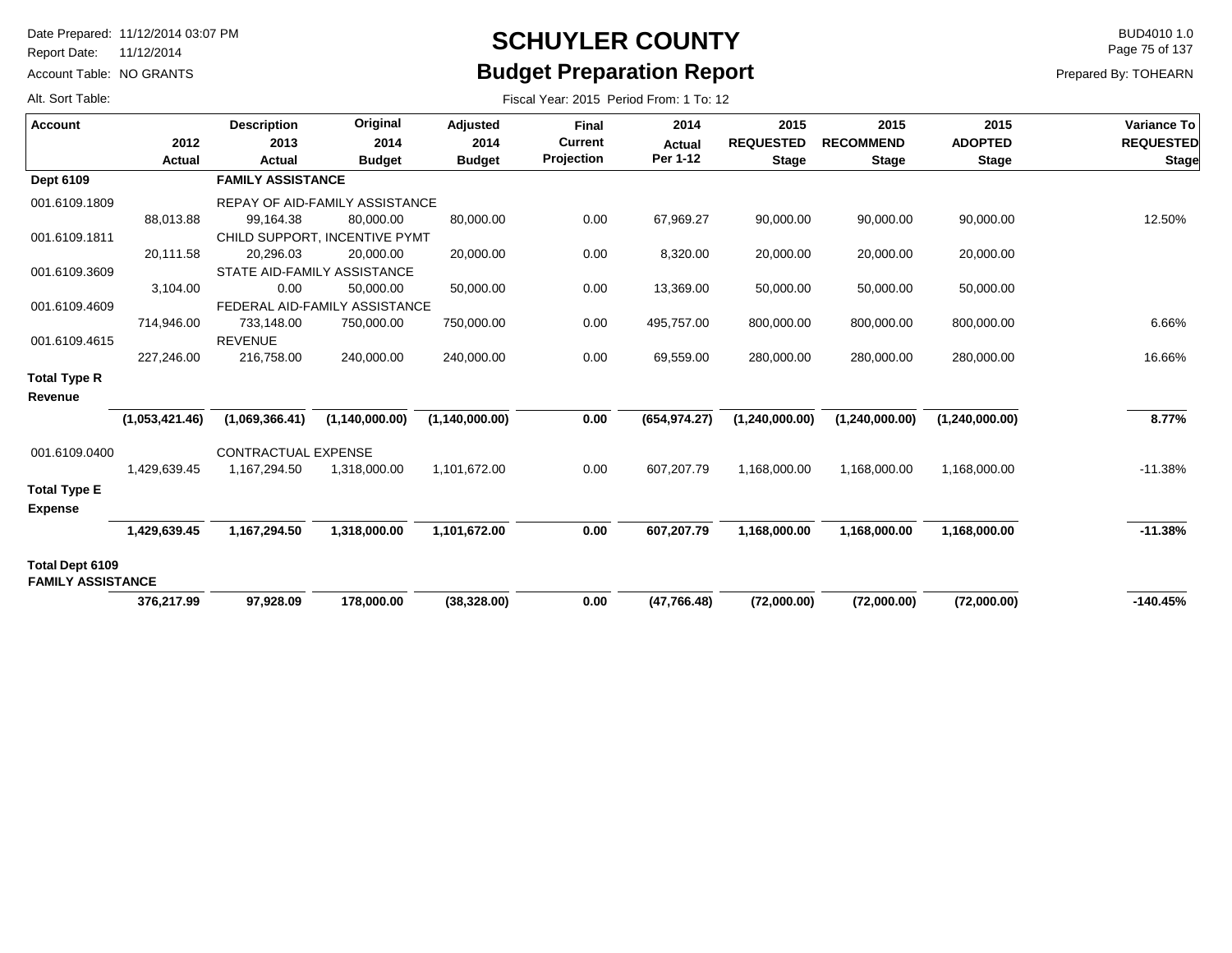Report Date: 11/12/2014

Account Table: NO GRANTS

## **SCHUYLER COUNTY** BUD4010 1.0 **Budget Preparation Report**

Fiscal Year: 2015 Period From: 1 To: 12

Page 76 of 137

Prepared By: TOHEARN

| <b>Account</b>                        |               | <b>Description</b>       | Original      | <b>Adjusted</b> | <b>Final</b>   | 2014          | 2015             | 2015             | 2015           | Variance To      |
|---------------------------------------|---------------|--------------------------|---------------|-----------------|----------------|---------------|------------------|------------------|----------------|------------------|
|                                       | 2012          | 2013                     | 2014          | 2014            | <b>Current</b> | Actual        | <b>REQUESTED</b> | <b>RECOMMEND</b> | <b>ADOPTED</b> | <b>REQUESTED</b> |
|                                       | Actual        | Actual                   | <b>Budget</b> | <b>Budget</b>   | Projection     | Per 1-12      | <b>Stage</b>     | <b>Stage</b>     | <b>Stage</b>   | <b>Stage</b>     |
| Dept 6119                             |               | <b>CHILD CARE</b>        |               |                 |                |               |                  |                  |                |                  |
| 001.6119.1819                         |               | REPAYMENT OF CHILD CARE  |               |                 |                |               |                  |                  |                |                  |
|                                       | 90,113.66     | 85,319.14                | 100,000.00    | 100,000.00      | 0.00           | 28,248.03     | 90,000.00        | 90,000.00        | 90,000.00      | $-10.00%$        |
| 001.6119.3619                         |               | STATE AID - CHILD CARE   |               |                 |                |               |                  |                  |                |                  |
|                                       | 227.866.00    | 288,621.00               | 254,000.00    | 229,548.00      | 0.00           | 169,636.00    | 364,000.00       | 364,000.00       | 364,000.00     | 43.30%           |
| 001.6119.4489                         |               | <b>MEDICAID STIMULUS</b> |               |                 |                |               |                  |                  |                |                  |
|                                       | 53.00         | 0.00                     | 0.00          | 0.00            | 0.00           | 0.00          |                  |                  |                |                  |
| 001.6119.4619                         |               | FED AID - CHILD CARE     |               |                 |                |               |                  |                  |                |                  |
|                                       | 374,562.00    | 269,523.00               | 174,000.00    | 169,300.00      | 0.00           | 130,688.00    | 270,000.00       | 270,000.00       | 270,000.00     | 55.17%           |
| <b>Total Type R</b><br>Revenue        |               |                          |               |                 |                |               |                  |                  |                |                  |
|                                       | (692, 594.66) | (643, 463.14)            | (528,000.00)  | (498, 848.00)   | 0.00           | (328, 572.03) | (724,000.00)     | (724,000.00)     | (724,000.00)   | 37.12%           |
| 001.6119.0400                         |               | CONTRACTUAL EXPENSE      |               |                 |                |               |                  |                  |                |                  |
|                                       | 1,085,081.11  | 792,210.54               | 695,000.00    | 646,521.00      | 0.00           | 364,267.62    | 945,000.00       | 945,000.00       | 945,000.00     | 35.97%           |
| <b>Total Type E</b><br><b>Expense</b> |               |                          |               |                 |                |               |                  |                  |                |                  |
|                                       | 1,085,081.11  | 792,210.54               | 695,000.00    | 646,521.00      | 0.00           | 364,267.62    | 945,000.00       | 945,000.00       | 945,000.00     | 35.97%           |
| Total Dept 6119<br><b>CHILD CARE</b>  |               |                          |               |                 |                |               |                  |                  |                |                  |
|                                       | 392,486.45    | 148,747.40               | 167.000.00    | 147,673.00      | 0.00           | 35,695.59     | 221.000.00       | 221,000.00       | 221,000.00     | 32.34%           |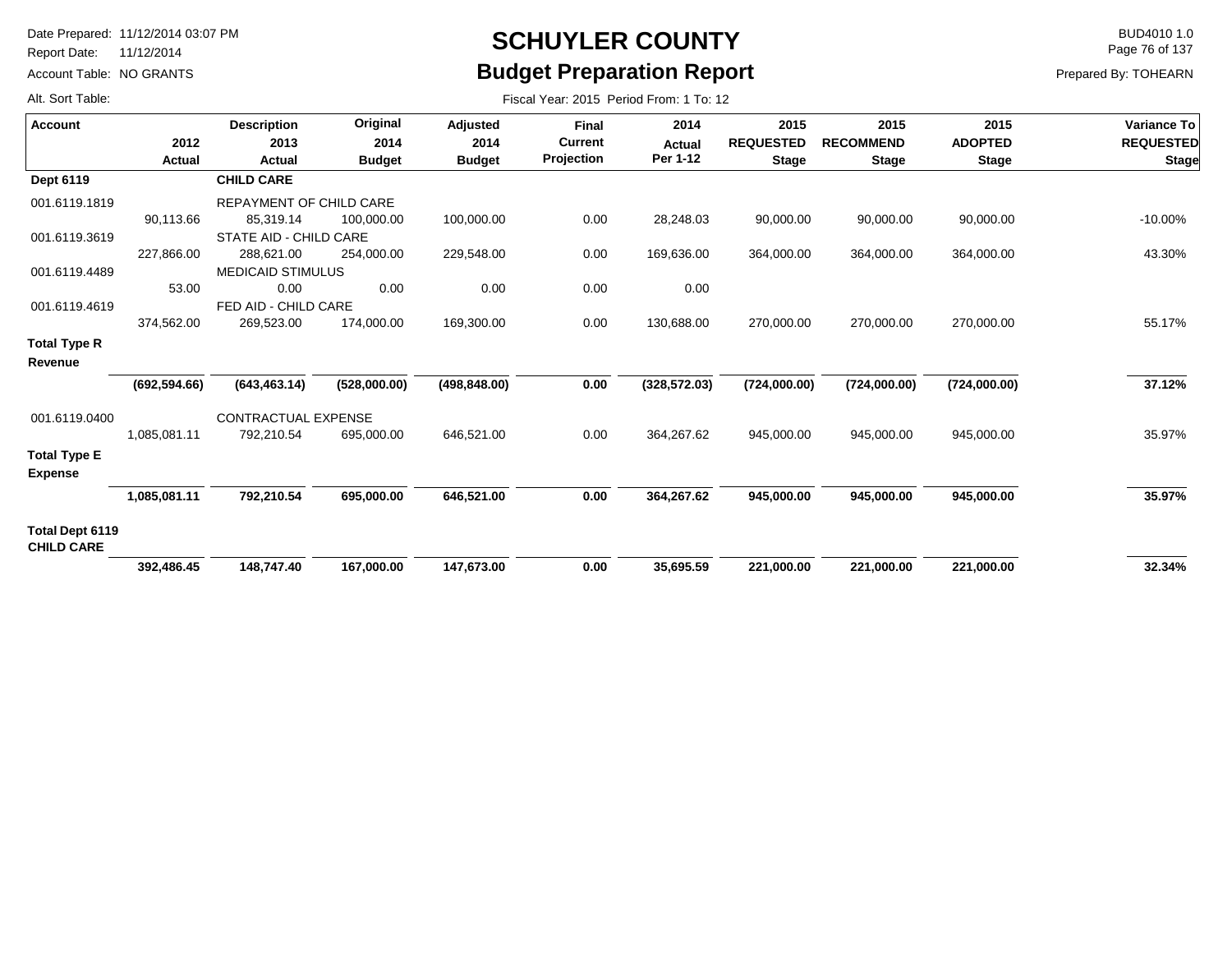Report Date: 11/12/2014

Account Table: NO GRANTS

## **SCHUYLER COUNTY** BUD4010 1.0 **Budget Preparation Report**

Page 77 of 137

| Alt. Sort Table:                               |                | Fiscal Year: 2015 Period From: 1 To: 12 |                                       |                                   |                                              |                                   |                                          |                                          |                                        |                                                        |  |  |  |  |
|------------------------------------------------|----------------|-----------------------------------------|---------------------------------------|-----------------------------------|----------------------------------------------|-----------------------------------|------------------------------------------|------------------------------------------|----------------------------------------|--------------------------------------------------------|--|--|--|--|
| <b>Account</b>                                 | 2012<br>Actual | <b>Description</b><br>2013<br>Actual    | Original<br>2014<br><b>Budget</b>     | Adjusted<br>2014<br><b>Budget</b> | <b>Final</b><br><b>Current</b><br>Projection | 2014<br><b>Actual</b><br>Per 1-12 | 2015<br><b>REQUESTED</b><br><b>Stage</b> | 2015<br><b>RECOMMEND</b><br><b>Stage</b> | 2015<br><b>ADOPTED</b><br><b>Stage</b> | <b>Variance To</b><br><b>REQUESTED</b><br><b>Stage</b> |  |  |  |  |
| <b>Dept 6123</b>                               |                | <b>JUVENILE DELINQUENCY</b>             |                                       |                                   |                                              |                                   |                                          |                                          |                                        |                                                        |  |  |  |  |
| 001.6123.1823                                  |                |                                         | REPAY OF JUV. DELINQUENT CARE         |                                   |                                              |                                   |                                          |                                          |                                        |                                                        |  |  |  |  |
|                                                | 269.99         | 0.00                                    | 0.00                                  | 0.00                              | 0.00                                         | 0.00                              |                                          |                                          |                                        |                                                        |  |  |  |  |
| 001.6123.3623                                  |                |                                         | STATE AID-JUVENILE DELINQUENCY        |                                   |                                              |                                   |                                          |                                          |                                        |                                                        |  |  |  |  |
|                                                | 19,402.08      | 5,027.45                                | 40,000.00                             | 40,000.00                         | 0.00                                         | 6,199.55                          | 37,500.00                                | 37,500.00                                | 37,500.00                              | $-6.25%$                                               |  |  |  |  |
| 001.6123.4623                                  | 821.00         | 383.00                                  | FED. AID-JUVENILE DELINQUENCY<br>0.00 | 0.00                              | 0.00                                         | 0.00                              |                                          |                                          |                                        |                                                        |  |  |  |  |
| <b>Total Type R</b><br>Revenue                 |                |                                         |                                       |                                   |                                              |                                   |                                          |                                          |                                        |                                                        |  |  |  |  |
|                                                | (20, 493.07)   | (5,410.45)                              | (40,000.00)                           | (40,000.00)                       | 0.00                                         | (6, 199.55)                       | (37,500.00)                              | (37,500.00)                              | (37,500.00)                            | $-6.25%$                                               |  |  |  |  |
| 001.6123.0400                                  | 43,980.86      | CONTRACTUAL EXPENSE<br>19,525.38        | 80,000.00                             |                                   | 0.00                                         | 12,836.15                         | 75,000.00                                | 75,000.00                                | 75,000.00                              | $-6.25%$                                               |  |  |  |  |
|                                                |                |                                         |                                       | 80,000.00                         |                                              |                                   |                                          |                                          |                                        |                                                        |  |  |  |  |
| <b>Total Type E</b><br><b>Expense</b>          |                |                                         |                                       |                                   |                                              |                                   |                                          |                                          |                                        |                                                        |  |  |  |  |
|                                                | 43,980.86      | 19,525.38                               | 80,000.00                             | 80,000.00                         | 0.00                                         | 12,836.15                         | 75,000.00                                | 75,000.00                                | 75,000.00                              | $-6.25%$                                               |  |  |  |  |
| Total Dept 6123<br><b>JUVENILE DELINQUENCY</b> |                |                                         |                                       |                                   |                                              |                                   |                                          |                                          |                                        |                                                        |  |  |  |  |
|                                                | 23,487.79      | 14,114.93                               | 40,000.00                             | 40,000.00                         | 0.00                                         | 6,636.60                          | 37,500.00                                | 37,500.00                                | 37,500.00                              | $-6.25%$                                               |  |  |  |  |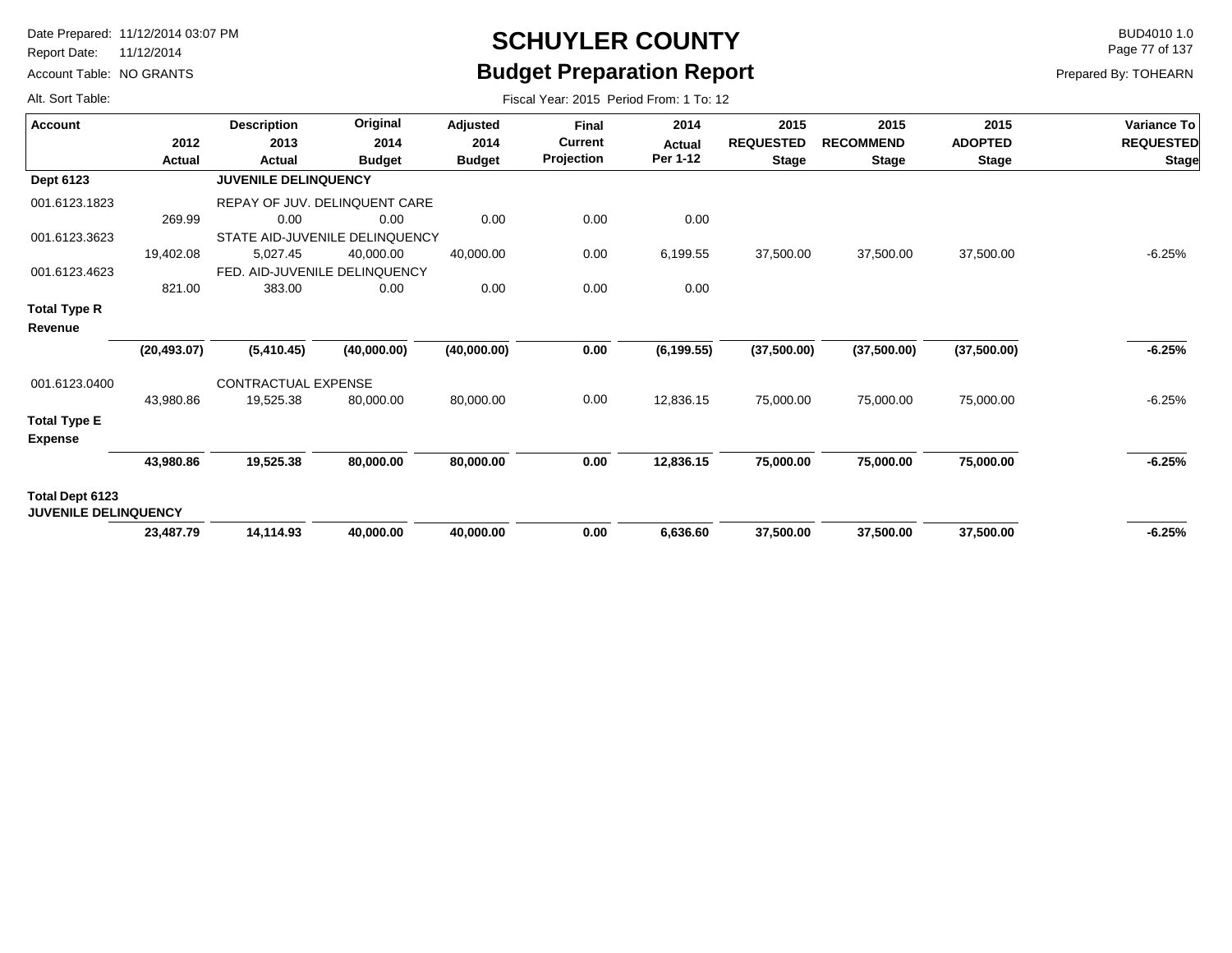Report Date: 11/12/2014

Account Table: NO GRANTS

### **SCHUYLER COUNTY** BUD4010 1.0 **Budget Preparation Report**

Page 78 of 137

| Alt. Sort Table:                      |               | Fiscal Year: 2015 Period From: 1 To: 12 |                  |                  |                                |                |                          |                          |                        |                                 |  |  |  |  |
|---------------------------------------|---------------|-----------------------------------------|------------------|------------------|--------------------------------|----------------|--------------------------|--------------------------|------------------------|---------------------------------|--|--|--|--|
| <b>Account</b>                        | 2012          | <b>Description</b><br>2013              | Original<br>2014 | Adjusted<br>2014 | <b>Final</b><br><b>Current</b> | 2014<br>Actual | 2015<br><b>REQUESTED</b> | 2015<br><b>RECOMMEND</b> | 2015<br><b>ADOPTED</b> | Variance To<br><b>REQUESTED</b> |  |  |  |  |
|                                       | Actual        | Actual                                  | <b>Budget</b>    | <b>Budget</b>    | Projection                     | Per 1-12       | <b>Stage</b>             | <b>Stage</b>             | <b>Stage</b>           | <b>Stage</b>                    |  |  |  |  |
| <b>Dept 6140</b>                      |               | <b>SAFETY NET</b>                       |                  |                  |                                |                |                          |                          |                        |                                 |  |  |  |  |
| 001.6140.1840                         |               | <b>REPAY OF SAFETY NET</b>              |                  |                  |                                |                |                          |                          |                        |                                 |  |  |  |  |
|                                       | 68,396.73     | 126,340.67                              | 93,000.00        | 93,000.00        | 0.00                           | 50,829.05      | 110,000.00               | 110,000.00               | 110,000.00             | 18.27%                          |  |  |  |  |
| 001.6140.3640                         |               | STATE AID-SAFETY NET                    |                  |                  |                                |                |                          |                          |                        |                                 |  |  |  |  |
|                                       | 213,631.00    | 234,661.00                              | 190,650.00       | 190,650.00       | 0.00                           | 176,647.00     | 244,000.00               | 244,000.00               | 244,000.00             | 27.98%                          |  |  |  |  |
| 001.6140.4640                         |               | FEDERAL AID-SAFETY NET                  |                  |                  |                                |                |                          |                          |                        |                                 |  |  |  |  |
|                                       | 0.00          | 2,502.00                                | 0.00             | 0.00             | 0.00                           | 4,582.00       |                          |                          |                        |                                 |  |  |  |  |
| Total Type R                          |               |                                         |                  |                  |                                |                |                          |                          |                        |                                 |  |  |  |  |
| Revenue                               |               |                                         |                  |                  |                                |                |                          |                          |                        |                                 |  |  |  |  |
|                                       | (282, 027.73) | (363,503.67)                            | (283, 650.00)    | (283, 650.00)    | 0.00                           | (232, 058.05)  | (354,000.00)             | (354,000.00)             | (354,000.00)           | 24.80%                          |  |  |  |  |
| 001.6140.0400                         |               | CONTRACTUAL EXPENSE                     |                  |                  |                                |                |                          |                          |                        |                                 |  |  |  |  |
|                                       | 759,875.48    | 924,408.92                              | 750,000.00       | 950,000.00       | 0.00                           | 647,728.75     | 950,000.00               | 950,000.00               | 950,000.00             | 26.66%                          |  |  |  |  |
| <b>Total Type E</b><br><b>Expense</b> |               |                                         |                  |                  |                                |                |                          |                          |                        |                                 |  |  |  |  |
|                                       | 759,875.48    | 924,408.92                              | 750,000.00       | 950,000.00       | 0.00                           | 647,728.75     | 950,000.00               | 950,000.00               | 950,000.00             | 26.67%                          |  |  |  |  |
| Total Dept 6140<br><b>SAFETY NET</b>  |               |                                         |                  |                  |                                |                |                          |                          |                        |                                 |  |  |  |  |
|                                       | 477,847.75    | 560,905.25                              | 466.350.00       | 666,350.00       | 0.00                           | 415,670.70     | 596,000.00               | 596,000.00               | 596,000.00             | 27.80%                          |  |  |  |  |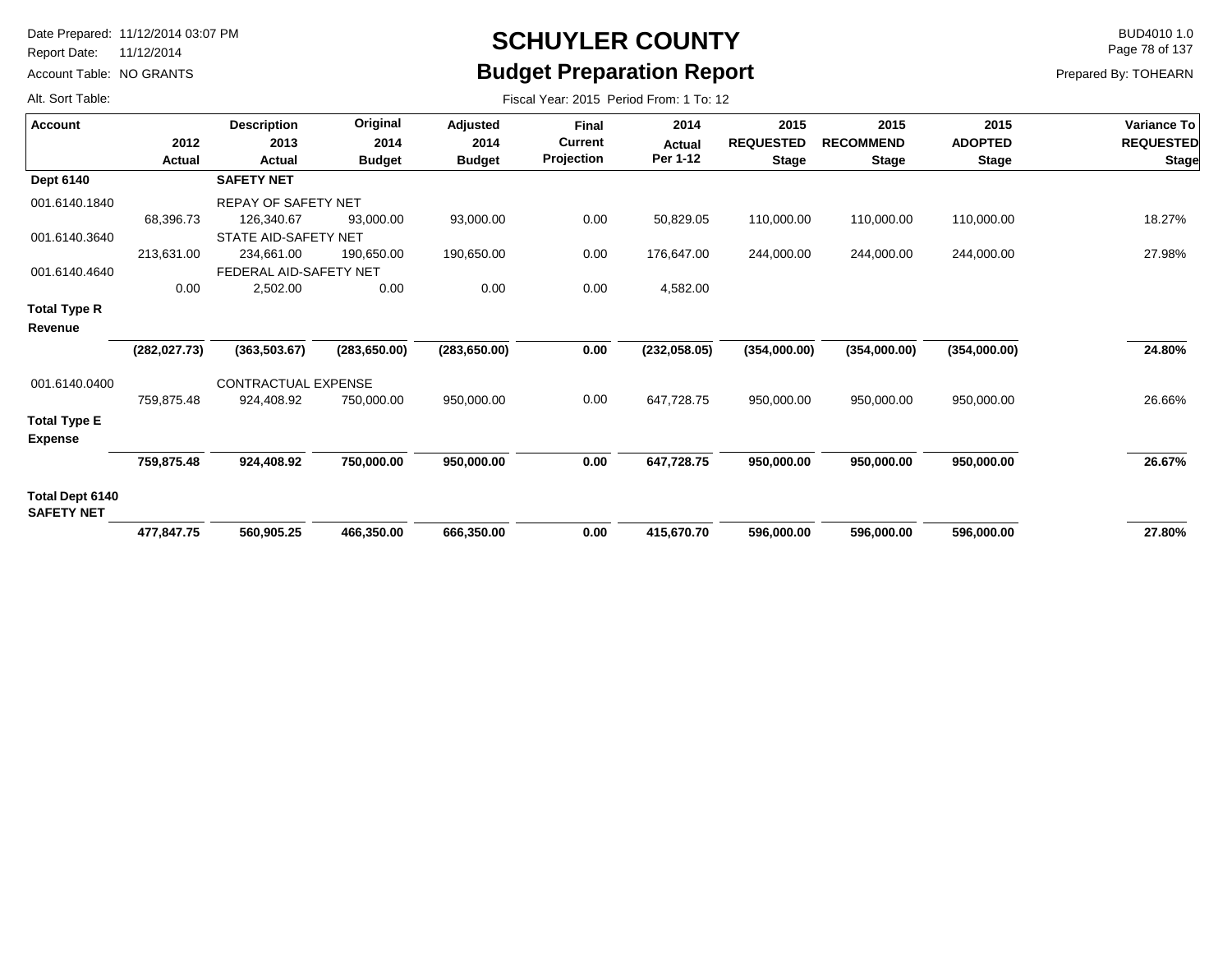Report Date: 11/12/2014

Account Table: NO GRANTS

# **SCHUYLER COUNTY** BUD4010 1.0 **Budget Preparation Report**

Page 79 of 137

| Alt. Sort Table:                                        |                | Fiscal Year: 2015 Period From: 1 To: 12 |                                   |                                   |                                       |                                   |                                          |                                          |                                        |                                                 |  |  |  |  |
|---------------------------------------------------------|----------------|-----------------------------------------|-----------------------------------|-----------------------------------|---------------------------------------|-----------------------------------|------------------------------------------|------------------------------------------|----------------------------------------|-------------------------------------------------|--|--|--|--|
| <b>Account</b>                                          | 2012<br>Actual | <b>Description</b><br>2013<br>Actual    | Original<br>2014<br><b>Budget</b> | Adjusted<br>2014<br><b>Budget</b> | Final<br><b>Current</b><br>Projection | 2014<br><b>Actual</b><br>Per 1-12 | 2015<br><b>REQUESTED</b><br><b>Stage</b> | 2015<br><b>RECOMMEND</b><br><b>Stage</b> | 2015<br><b>ADOPTED</b><br><b>Stage</b> | Variance To<br><b>REQUESTED</b><br><b>Stage</b> |  |  |  |  |
| Dept 6141                                               |                | <b>HOME ENERGY ASSISTANCE</b>           |                                   |                                   |                                       |                                   |                                          |                                          |                                        |                                                 |  |  |  |  |
| 001.6141.1841                                           |                | REPAY OF ENERGY ASSISTANCE              |                                   |                                   |                                       |                                   |                                          |                                          |                                        |                                                 |  |  |  |  |
|                                                         | 43,051.13      | 39,314.34                               | 20,000.00                         | 20,000.00                         | 0.00                                  | 17,845.76                         | 20,000.00                                | 20,000.00                                | 20,000.00                              |                                                 |  |  |  |  |
| 001.6141.4641                                           |                | FED AID-HEAP PROGRAM                    |                                   |                                   |                                       |                                   |                                          |                                          |                                        |                                                 |  |  |  |  |
|                                                         | (41, 844.00)   | (35,534.00)                             | 0.00                              | 0.00                              | 0.00                                  | (14, 955.00)                      |                                          |                                          |                                        |                                                 |  |  |  |  |
| <b>Total Type R</b>                                     |                |                                         |                                   |                                   |                                       |                                   |                                          |                                          |                                        |                                                 |  |  |  |  |
| Revenue                                                 |                |                                         |                                   |                                   |                                       |                                   |                                          |                                          |                                        |                                                 |  |  |  |  |
|                                                         | (1, 207.13)    | (3,780.34)                              | (20,000.00)                       | (20,000.00)                       | 0.00                                  | (2,890.76)                        | (20,000.00)                              | (20,000.00)                              | (20,000.00)                            |                                                 |  |  |  |  |
| 001.6141.0400                                           |                | CONTRACTUAL EXPENSE                     |                                   |                                   |                                       |                                   |                                          |                                          |                                        |                                                 |  |  |  |  |
|                                                         | 1,204.34       | 3,804.91                                | 20,000.00                         | 20,000.00                         | 0.00                                  | 1,812.88                          | 20,000.00                                | 20,000.00                                | 20,000.00                              |                                                 |  |  |  |  |
| <b>Total Type E</b><br><b>Expense</b>                   |                |                                         |                                   |                                   |                                       |                                   |                                          |                                          |                                        |                                                 |  |  |  |  |
|                                                         | 1,204.34       | 3,804.91                                | 20,000.00                         | 20,000.00                         | 0.00                                  | 1,812.88                          | 20,000.00                                | 20,000.00                                | 20,000.00                              |                                                 |  |  |  |  |
| <b>Total Dept 6141</b><br><b>HOME ENERGY ASSISTANCE</b> |                |                                         |                                   |                                   |                                       |                                   |                                          |                                          |                                        |                                                 |  |  |  |  |
|                                                         | (2.79)         | 24.57                                   | 0.00                              | 0.00                              | 0.00                                  | (1,077.88)                        | 0.00                                     | 0.00                                     | 0.00                                   |                                                 |  |  |  |  |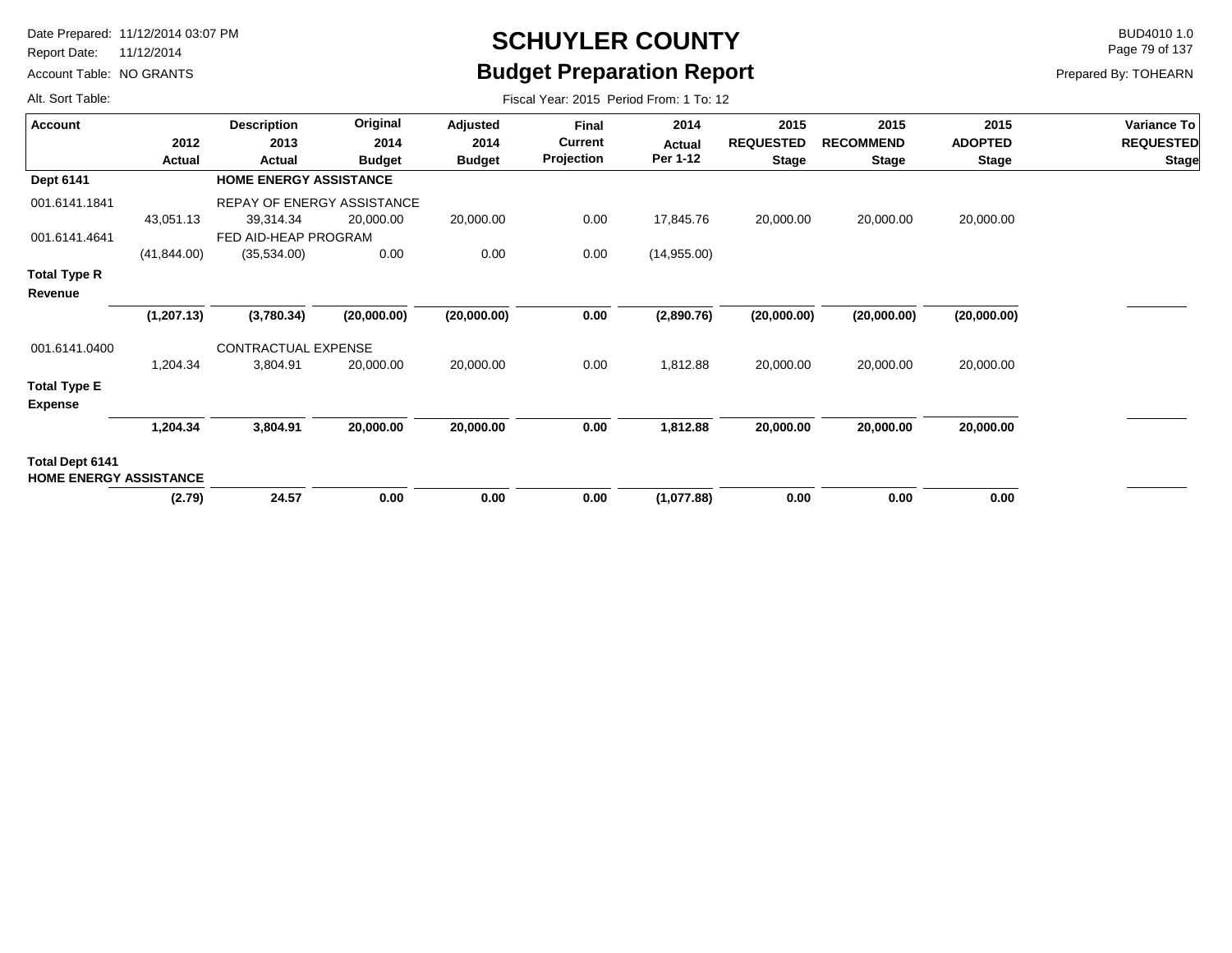Report Date: 11/12/2014

Alt. Sort Table:

Account Table: NO GRANTS

# **SCHUYLER COUNTY** BUD4010 1.0 **Budget Preparation Report**

Page 80 of 137

| <b>Account</b>                                     |             | <b>Description</b>              | Original      | Adjusted      | <b>Final</b>                 | 2014       | 2015             | 2015             | 2015           | Variance To      |
|----------------------------------------------------|-------------|---------------------------------|---------------|---------------|------------------------------|------------|------------------|------------------|----------------|------------------|
|                                                    | 2012        | 2013                            | 2014          | 2014          | <b>Current</b><br>Projection | Actual     | <b>REQUESTED</b> | <b>RECOMMEND</b> | <b>ADOPTED</b> | <b>REQUESTED</b> |
|                                                    | Actual      | Actual                          | <b>Budget</b> | <b>Budget</b> |                              | Per 1-12   | <b>Stage</b>     | <b>Stage</b>     | <b>Stage</b>   | <b>Stage</b>     |
| Dept 6142                                          |             | <b>EMERGENCY AID FOR ADULTS</b> |               |               |                              |            |                  |                  |                |                  |
| 001.6142.1842                                      |             | REPAY OF EMERGENCY CARE-ADULTS  |               |               |                              |            |                  |                  |                |                  |
|                                                    | 0.00        | 1,330.00                        | 0.00          | 0.00          | 0.00                         | 0.00       |                  |                  |                |                  |
| 001.6142.3642                                      |             | STATE AID-EMERG. AID FOR ADULT  |               |               |                              |            |                  |                  |                |                  |
|                                                    | 12,063.00   | 10,369.00                       | 12,500.00     | 12,500.00     | 0.00                         | 7,461.00   | 15,000.00        | 15,000.00        | 15,000.00      | 20.00%           |
| Total Type R<br>Revenue                            |             |                                 |               |               |                              |            |                  |                  |                |                  |
|                                                    | (12,063.00) | (11,699.00)                     | (12,500.00)   | (12,500.00)   | 0.00                         | (7,461.00) | (15,000.00)      | (15,000.00)      | (15,000.00)    | 20.00%           |
| 001.6142.0400                                      |             | CONTRACTUAL EXPENSE             |               |               |                              |            |                  |                  |                |                  |
|                                                    | 23,418.43   | 21,364.48                       | 25,000.00     | 25,000.00     | 0.00                         | 12,649.69  | 30,000.00        | 30,000.00        | 30,000.00      | 20.00%           |
| <b>Total Type E</b><br><b>Expense</b>              |             |                                 |               |               |                              |            |                  |                  |                |                  |
|                                                    | 23,418.43   | 21,364.48                       | 25,000.00     | 25,000.00     | 0.00                         | 12,649.69  | 30,000.00        | 30,000.00        | 30,000.00      | 20.00%           |
| Total Dept 6142<br><b>EMERGENCY AID FOR ADULTS</b> |             |                                 |               |               |                              |            |                  |                  |                |                  |
|                                                    | 11,355.43   | 9,665.48                        | 12,500.00     | 12,500.00     | 0.00                         | 5,188.69   | 15,000.00        | 15,000.00        | 15,000.00      | 20.00%           |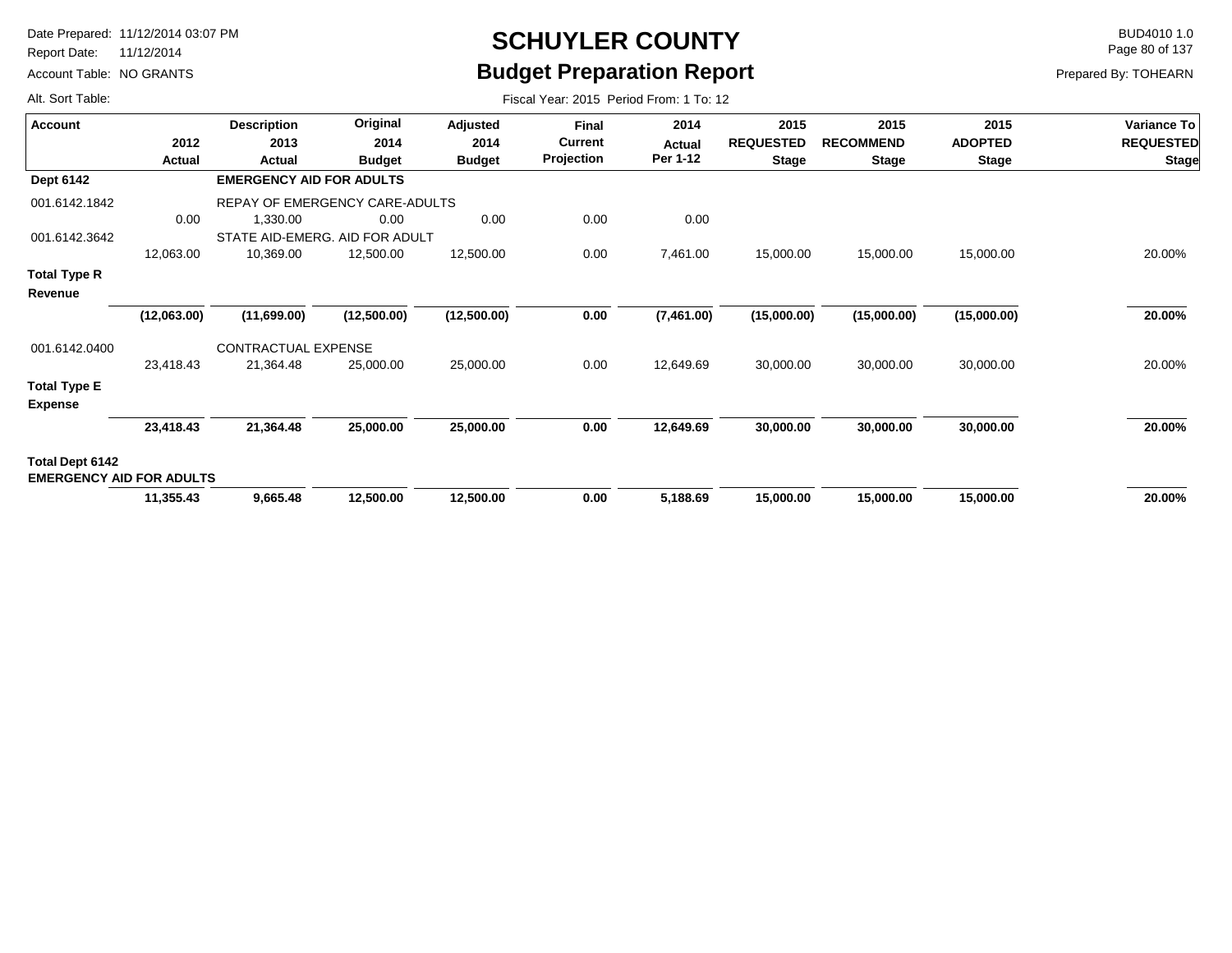Report Date: 11/12/2014

Account Table: NO GRANTS

# **SCHUYLER COUNTY** BUD4010 1.0 **Budget Preparation Report**

Fiscal Year: 2015 Period From: 1 To: 12

Page 81 of 137

Prepared By: TOHEARN

| <b>Account</b>                                     |          | <b>Description</b>              | Original      | Adjusted      | <b>Final</b>   | 2014     | 2015             | 2015             | 2015           | <b>Variance To</b> |
|----------------------------------------------------|----------|---------------------------------|---------------|---------------|----------------|----------|------------------|------------------|----------------|--------------------|
|                                                    | 2012     | 2013                            | 2014          | 2014          | <b>Current</b> | Actual   | <b>REQUESTED</b> | <b>RECOMMEND</b> | <b>ADOPTED</b> | <b>REQUESTED</b>   |
|                                                    | Actual   | Actual                          | <b>Budget</b> | <b>Budget</b> | Projection     | Per 1-12 | <b>Stage</b>     | <b>Stage</b>     | <b>Stage</b>   | <b>Stage</b>       |
| Dept 6310                                          |          | <b>COMMUNITY ACTION PROGRAM</b> |               |               |                |          |                  |                  |                |                    |
| 001.6310.0401                                      |          | CONTRACTUAL EXPENSE-CASA        |               |               |                |          |                  |                  |                |                    |
|                                                    | 6,500.00 | 0.00                            | 0.00          | 0.00          | 0.00           | 0.00     |                  |                  |                |                    |
| 001.6310.0567                                      |          | R.S.V.P.                        |               |               |                |          |                  |                  |                |                    |
|                                                    | 0.00     | 12,000.00                       | 10,000.00     | 10,000.00     | 0.00           | 0.00     | 10,000.00        | 10,000.00        | 10,000.00      |                    |
| <b>Total Type E</b><br><b>Expense</b>              |          |                                 |               |               |                |          |                  |                  |                |                    |
|                                                    | 6,500.00 | 12,000.00                       | 10,000.00     | 10,000.00     | 0.00           | 0.00     | 10,000.00        | 10,000.00        | 10,000.00      |                    |
| Total Dept 6310<br><b>COMMUNITY ACTION PROGRAM</b> |          |                                 |               |               |                |          |                  |                  |                |                    |
|                                                    | 6,500.00 | 12,000.00                       | 10,000.00     | 10,000.00     | 0.00           | 0.00     | 10,000.00        | 10,000.00        | 10,000.00      |                    |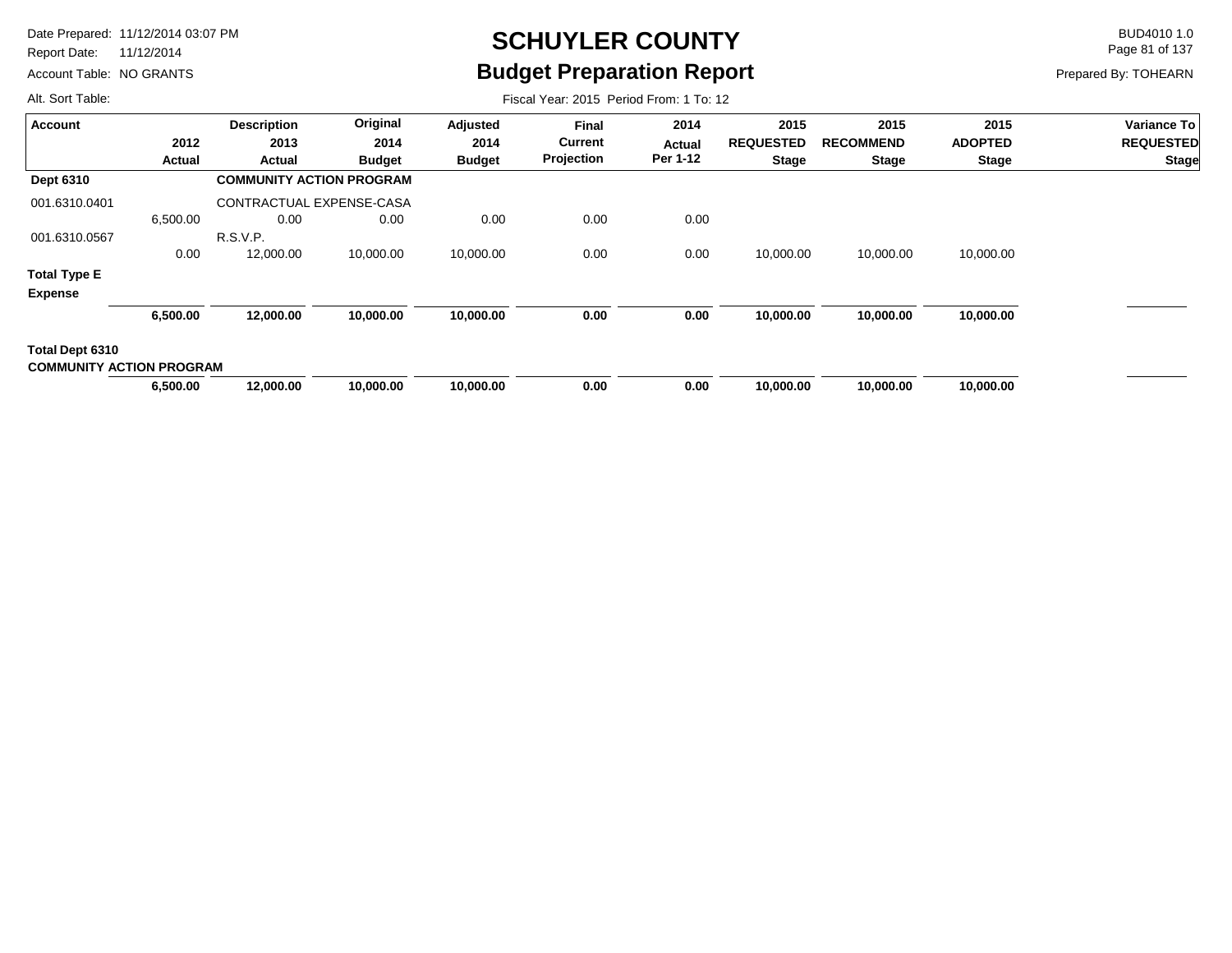Report Date: 11/12/2014

Account Table: NO GRANTS

# **SCHUYLER COUNTY** BUD4010 1.0 **Budget Preparation Report**

Fiscal Year: 2015 Period From: 1 To: 12

Page 82 of 137

Prepared By: TOHEARN

| <b>Account</b>                             |               | <b>Description</b>        | Original                       | Adjusted      | <b>Final</b>   | 2014          | 2015             | 2015             | 2015           | <b>Variance To</b> |
|--------------------------------------------|---------------|---------------------------|--------------------------------|---------------|----------------|---------------|------------------|------------------|----------------|--------------------|
|                                            | 2012          | 2013                      | 2014                           | 2014          | <b>Current</b> | Actual        | <b>REQUESTED</b> | <b>RECOMMEND</b> | <b>ADOPTED</b> | <b>REQUESTED</b>   |
|                                            | Actual        | Actual                    | <b>Budget</b>                  | <b>Budget</b> | Projection     | Per 1-12      | <b>Stage</b>     | <b>Stage</b>     | <b>Stage</b>   | <b>Stage</b>       |
| <b>Dept 6410</b>                           |               | <b>PUBLICITY</b>          |                                |               |                |               |                  |                  |                |                    |
| 001.6410.1113                              |               |                           | TAX ON HOTEL ROOM OCCUPANCY    |               |                |               |                  |                  |                |                    |
|                                            | 395,695.55    | 417,665.47                | 410,000.00                     | 410,000.00    | 0.00           | 304,848.22    | 410,000.00       | 410,000.00       | 410,000.00     |                    |
| <b>Total Type R</b><br>Revenue             |               |                           |                                |               |                |               |                  |                  |                |                    |
|                                            | (395, 695.55) | (417, 665.47)             | (410,000.00)                   | (410,000.00)  | 0.00           | (304, 848.22) | (410,000.00)     | (410,000.00)     | (410,000.00)   |                    |
| 001.6410.0436                              |               |                           | ROOM TAX - CHAMBER OF COMMERCE |               |                |               |                  |                  |                |                    |
|                                            | 368,340.34    | 404,416.38                | 389,500.00                     | 389,500.00    | 0.00           | 286,756.86    | 379,500.00       | 379,500.00       | 379,500.00     | $-2.56%$           |
| 001.6410.0555                              |               | <b>REDEC</b>              |                                |               |                |               |                  |                  |                |                    |
|                                            | 35,000.00     | 0.00                      | 0.00                           | 0.00          | 0.00           | 0.00          |                  |                  |                |                    |
| 001.6410.0559                              |               | <b>HISTORICAL SOCIETY</b> |                                |               |                |               |                  |                  |                |                    |
|                                            | 15,000.00     | 0.00                      | 0.00                           | 0.00          | 0.00           | 0.00          |                  |                  |                |                    |
| <b>Total Type E</b>                        |               |                           |                                |               |                |               |                  |                  |                |                    |
| <b>Expense</b>                             |               |                           |                                |               |                |               |                  |                  |                |                    |
|                                            | 418,340.34    | 404,416.38                | 389,500.00                     | 389,500.00    | 0.00           | 286,756.86    | 379,500.00       | 379,500.00       | 379,500.00     | $-2.57\%$          |
| <b>Total Dept 6410</b><br><b>PUBLICITY</b> |               |                           |                                |               |                |               |                  |                  |                |                    |
|                                            | 22,644.79     | (13, 249.09)              | (20,500.00)                    | (20,500.00)   | 0.00           | (18,091.36)   | (30,500.00)      | (30,500.00)      | (30,500.00)    | 48.78%             |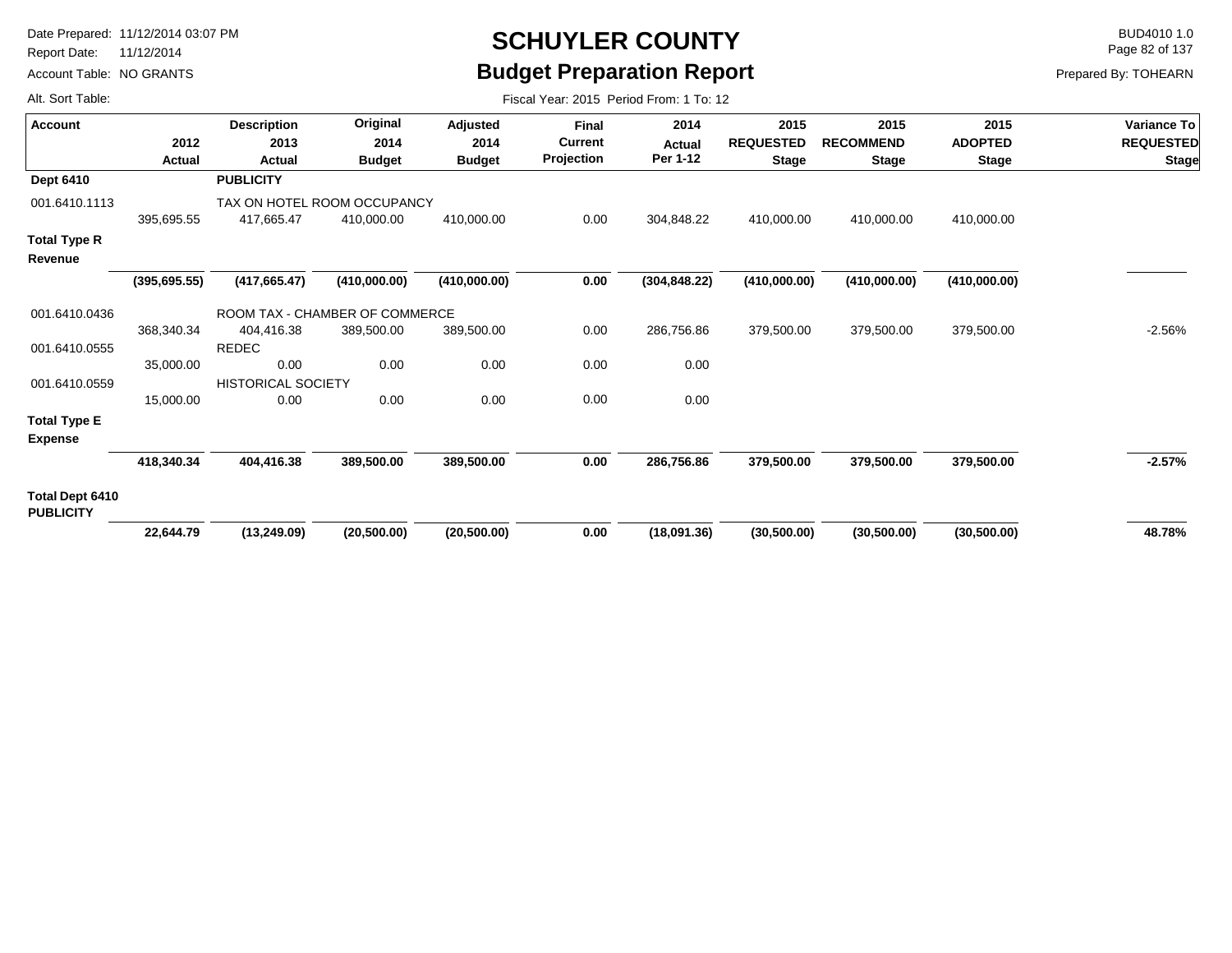Report Date: 11/12/2014

Account Table: NO GRANTS

## **SCHUYLER COUNTY** BUD4010 1.0 **Budget Preparation Report**

Fiscal Year: 2015 Period From: 1 To: 12

Page 83 of 137

Prepared By: TOHEARN

| Account                                     | 2012          | <b>Description</b><br>2013             | Original<br>2014 | Adjusted<br>2014 | Final<br><b>Current</b> | 2014<br><b>Actual</b> | 2015<br><b>REQUESTED</b> | 2015<br><b>RECOMMEND</b> | 2015<br><b>ADOPTED</b> | Variance To<br><b>REQUESTED</b> |
|---------------------------------------------|---------------|----------------------------------------|------------------|------------------|-------------------------|-----------------------|--------------------------|--------------------------|------------------------|---------------------------------|
|                                             | <b>Actual</b> | Actual                                 | <b>Budget</b>    | <b>Budget</b>    | Projection              | Per 1-12              | <b>Stage</b>             | <b>Stage</b>             | <b>Stage</b>           | <b>Stage</b>                    |
| <b>Dept 6510</b>                            |               | <b>VETERANS SERVICES</b>               |                  |                  |                         |                       |                          |                          |                        |                                 |
| 001.6510.3710                               | 69,390.00     | VETERANS SERVICE AGENCIES<br>58,773.64 | 70,329.00        | 70,329.00        | 0.00                    | 8,529.00              | 70,329.00                | 70,329.00                | 70,329.00              |                                 |
| <b>Total Type R</b>                         |               |                                        |                  |                  |                         |                       |                          |                          |                        |                                 |
| Revenue                                     |               |                                        |                  |                  |                         |                       |                          |                          |                        |                                 |
|                                             | (69, 390.00)  | (58, 773.64)                           | (70, 329.00)     | (70, 329.00)     | $0.00\,$                | (8,529.00)            | (70, 329.00)             | (70, 329.00)             | (70, 329.00)           |                                 |
| 001.6510.0100                               |               | PERSONNEL SERVICES REGULAR             |                  |                  |                         |                       |                          |                          |                        |                                 |
|                                             | 36,650.50     | 33,400.93                              | 40,500.00        | 39,300.00        | 0.00                    | 24,040.65             | 41,351.00                | 41,351.00                | 41,351.00              | 2.10%                           |
| 001.6510.0402                               | 0.00          | <b>ADVERTISING</b><br>78.25            | 100.00           | 120.00           | 0.00                    | 108.80                | 100.00                   | 100.00                   | 100.00                 |                                 |
| 001.6510.0410                               |               | <b>COPIER SUPPLIES &amp; EXPENSE</b>   |                  |                  |                         |                       |                          |                          |                        |                                 |
|                                             | 50.00         | 50.00                                  | 100.00           | 100.00           | 0.00                    | 50.00                 | 100.00                   | 100.00                   | 100.00                 |                                 |
| 001.6510.0430                               |               | <b>MILEAGE</b>                         |                  |                  |                         |                       |                          |                          |                        |                                 |
|                                             | 13,278.12     | 10,577.32                              | 12,380.00        | 12,380.00        | 0.00                    | 8,942.36              | 12,380.00                | 12,380.00                | 12,380.00              |                                 |
| 001.6510.0431                               | 806.74        | <b>OFFICE SUPPLIES</b><br>551.81       | 850.00           | 850.00           | 0.00                    | 386.28                | 850.00                   | 850.00                   | 850.00                 |                                 |
| 001.6510.0433                               |               | POSTAGE AND FREIGHT                    |                  |                  |                         |                       |                          |                          |                        |                                 |
|                                             | 367.65        | 350.00                                 | 350.00           | 350.00           | 0.00                    | 341.19                | 350.00                   | 350.00                   | 350.00                 |                                 |
| 001.6510.0435                               |               | PROFESSIONAL FEES & SERVICES           |                  |                  |                         |                       |                          |                          |                        |                                 |
|                                             | 349.75        | 225.00                                 | 400.00           | 400.00           | 0.00                    | 30.00                 | 400.00                   | 400.00                   | 400.00                 |                                 |
| 001.6510.0439                               |               | <b>TELEPHONE</b>                       |                  |                  |                         |                       |                          |                          |                        |                                 |
|                                             | 515.26        | 480.63                                 | 525.00           | 525.00           | 0.00                    | 391.03                | 525.00                   | 525.00                   | 525.00                 |                                 |
| 001.6510.0454                               |               | <b>FOOD</b>                            |                  |                  |                         |                       |                          |                          |                        |                                 |
|                                             | 22.00         | 0.00                                   | 75.00            | 55.00            | 0.00                    | 0.00                  | 75.00                    | 75.00                    | 75.00                  |                                 |
| 001.6510.0459                               |               | TRAINING                               |                  |                  |                         |                       |                          |                          |                        |                                 |
|                                             | 837.26        | 222.00                                 | 1,200.00         | 2,400.00         | 0.00                    | 1,762.25              | 1,200.00                 | 1,200.00                 | 1,200.00               |                                 |
| <b>Total Type E</b>                         |               |                                        |                  |                  |                         |                       |                          |                          |                        |                                 |
| <b>Expense</b>                              |               |                                        |                  |                  |                         |                       |                          |                          |                        |                                 |
|                                             | 52,877.28     | 45,935.94                              | 56,480.00        | 56,480.00        | 0.00                    | 36,052.56             | 57,331.00                | 57,331.00                | 57,331.00              | 1.51%                           |
| Total Dept 6510<br><b>VETERANS SERVICES</b> |               |                                        |                  |                  |                         |                       |                          |                          |                        |                                 |
|                                             | (16, 512.72)  | (12, 837.70)                           | (13,849.00)      | (13,849.00)      | 0.00                    | 27,523.56             | (12,998.00)              | (12,998.00)              | (12,998.00)            | $-6.14%$                        |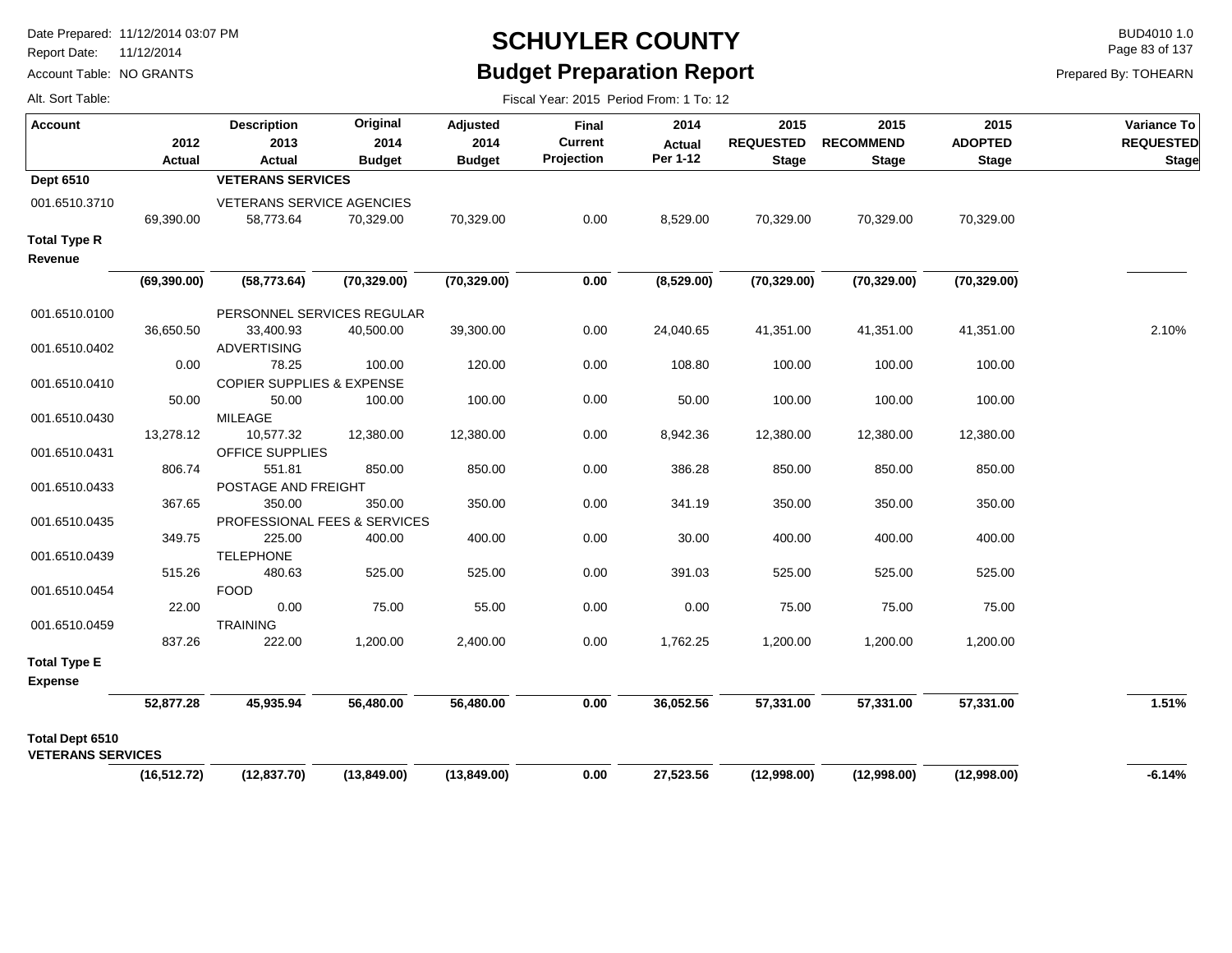Report Date: 11/12/2014

Alt. Sort Table:

Account Table: NO GRANTS

#### **SCHUYLER COUNTY** BUD4010 1.0 **Budget Preparation Report**

Fiscal Year: 2015 Period From: 1 To: 12

Page 84 of 137

| <b>Account</b>                                          |               | <b>Description</b>                   | Original      | <b>Adjusted</b> | <b>Final</b>   | 2014          | 2015             | 2015             | 2015           | <b>Variance To</b> |
|---------------------------------------------------------|---------------|--------------------------------------|---------------|-----------------|----------------|---------------|------------------|------------------|----------------|--------------------|
|                                                         | 2012          | 2013                                 | 2014          | 2014            | <b>Current</b> | <b>Actual</b> | <b>REQUESTED</b> | <b>RECOMMEND</b> | <b>ADOPTED</b> | <b>REQUESTED</b>   |
|                                                         | <b>Actual</b> | <b>Actual</b>                        | <b>Budget</b> | <b>Budget</b>   | Projection     | Per 1-12      | <b>Stage</b>     | <b>Stage</b>     | <b>Stage</b>   | <b>Stage</b>       |
| <b>Dept 6610</b>                                        |               | <b>WEIGHTS &amp; MEASURES</b>        |               |                 |                |               |                  |                  |                |                    |
| 001.6610.2210                                           |               | <b>GENERAL SERVICE-OTHER GOV'TS</b>  |               |                 |                |               |                  |                  |                |                    |
|                                                         | 49,000.00     | 50,000.00                            | 51,500.00     | 51,500.00       | 0.00           | 51,500.00     | 51,500.00        | 51,500.00        | 51,500.00      |                    |
| 001.6610.3789                                           |               | OTH ECONOM.ASST & OPPORTUNITY        |               |                 |                |               |                  |                  |                |                    |
|                                                         | 4,478.61      | 6,135.60                             | 5,851.00      | 5,851.00        | 0.00           | 3,935.60      | 6,175.00         | 6,175.00         | 6,175.00       | 5.53%              |
| <b>Total Type R</b>                                     |               |                                      |               |                 |                |               |                  |                  |                |                    |
| Revenue                                                 |               |                                      |               |                 |                |               |                  |                  |                |                    |
|                                                         | (53, 478.61)  | (56, 135.60)                         | (57, 351.00)  | (57, 351.00)    | 0.00           | (55, 435.60)  | (57,675.00)      | (57,675.00)      | (57, 675.00)   | 0.56%              |
|                                                         |               |                                      |               |                 |                |               |                  |                  |                |                    |
| 001.6610.0100                                           |               | PERSONNEL SERVICES REGULAR           |               |                 |                |               |                  |                  |                |                    |
|                                                         | 51,218.56     | 53,101.22                            | 54,590.00     | 54,590.00       | 0.00           | 39,463.06     | 55,682.00        | 55,682.00        | 55,682.00      | 2.00%              |
| 001.6610.0200                                           |               | <b>EQUIPMENT</b>                     |               |                 |                |               |                  |                  |                |                    |
|                                                         | 0.00          | 0.00                                 | 400.00        | 400.00          | 0.00           | 0.00          | 400.00           | 400.00           | 400.00         |                    |
| 001.6610.0403                                           |               | <b>ASSOCIATION DUES</b>              |               |                 |                |               |                  |                  |                |                    |
|                                                         | 137.00        | 137.00                               | 150.00        | 150.00          | 0.00           | 137.00        | 150.00           | 150.00           | 150.00         |                    |
| 001.6610.0409                                           |               | <b>CONFERENCE EXPENSE</b>            |               |                 |                |               |                  |                  |                |                    |
|                                                         | 529.75        | 519.75                               | 600.00        | 600.00          | 0.00           | 523.75        | 600.00           | 600.00           | 600.00         |                    |
| 001.6610.0410                                           |               | <b>COPIER SUPPLIES &amp; EXPENSE</b> |               |                 |                |               |                  |                  |                |                    |
|                                                         | 68.75         | 10.00                                | 100.00        | 100.00          | 0.00           | 0.00          | 50.00            | 50.00            | 50.00          | $-50.00%$          |
| 001.6610.0426                                           |               | MAINTENANCE OF EQUIPMENT             |               |                 |                |               |                  |                  |                |                    |
|                                                         | 498.05        | 413.55                               | 400.00        | 281.97          | 0.00           | 259.00        | 250.00           | 250.00           | 250.00         | $-37.50%$          |
| 001.6610.0435                                           |               | PROFESSIONAL FEES & SERVICES         |               |                 |                |               |                  |                  |                |                    |
|                                                         | 1,177.13      | 1,314.34                             | 1,315.00      | 1,433.03        | 0.00           | 1,433.03      | 1,350.00         | 1,350.00         | 1,350.00       | 2.66%              |
| 001.6610.0438                                           |               | <b>SUPPLIES</b>                      |               |                 |                |               |                  |                  |                |                    |
|                                                         | 1,597.70      | 1,168.57                             | 1,500.00      | 1,500.00        | 0.00           | 1,046.94      | 1,500.00         | 1,500.00         | 1,500.00       |                    |
| 001.6610.0439                                           |               | <b>TELEPHONE</b>                     |               |                 |                |               |                  |                  |                |                    |
|                                                         | 354.32        | 327.63                               | 425.00        | 425.00          | 0.00           | 162.49        | 225.00           | 225.00           | 225.00         | -47.05%            |
| 001.6610.0442                                           |               | <b>UTILITIES</b>                     |               |                 |                |               |                  |                  |                |                    |
|                                                         | 336.99        | 281.83                               | 400.00        | 400.00          | 0.00           | 369.30        | 460.00           | 460.00           | 460.00         | 15.00%             |
| 001.6610.0446                                           | 617.96        | <b>RENT</b><br>612.49                |               |                 |                | 603.64        | 625.00           | 625.00           | 625.00         | 1.62%              |
|                                                         |               |                                      | 615.00        | 615.00          | 0.00           |               |                  |                  |                |                    |
| 001.6610.0487                                           | 3,713.81      | GAS & OIL<br>3,817.28                | 5,000.00      | 5,000.00        | 0.00           | 3,096.84      | 4,300.00         | 4,300.00         | 4,300.00       | $-14.00%$          |
|                                                         |               |                                      |               |                 |                |               |                  |                  |                |                    |
| <b>Total Type E</b><br><b>Expense</b>                   |               |                                      |               |                 |                |               |                  |                  |                |                    |
|                                                         | 60,250.02     | 61,703.66                            | 65,495.00     | 65,495.00       | $0.00\,$       | 47,095.05     | 65,592.00        | 65,592.00        | 65,592.00      | 0.15%              |
| <b>Total Dept 6610</b><br><b>WEIGHTS &amp; MEASURES</b> |               |                                      |               |                 |                |               |                  |                  |                |                    |
|                                                         | 6,771.41      | 5,568.06                             | 8,144.00      | 8,144.00        | 0.00           | (8,340.55)    | 7,917.00         | 7,917.00         | 7,917.00       | $-2.79%$           |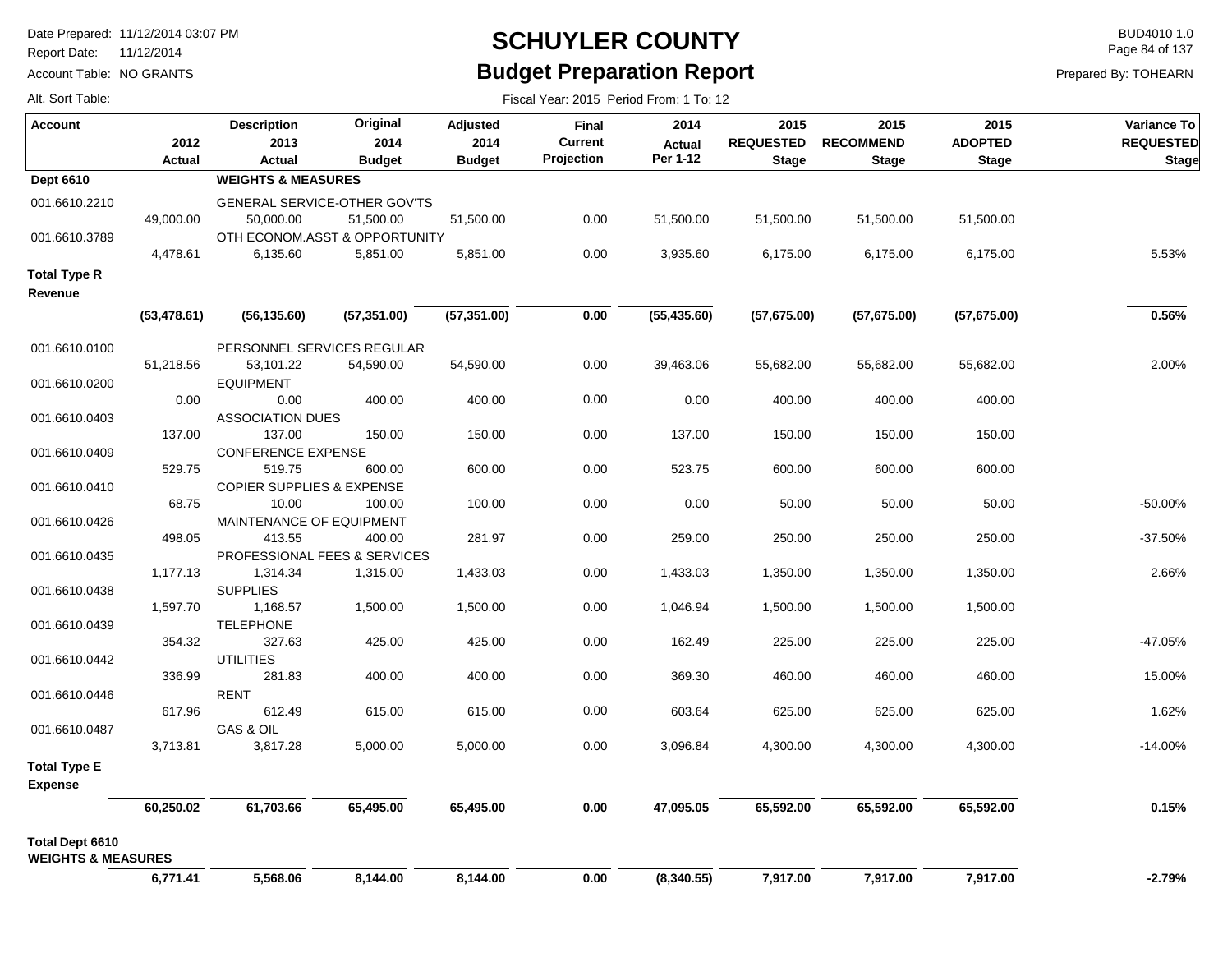Report Date: 11/12/2014

Alt. Sort Table:

Account Table: NO GRANTS

#### **SCHUYLER COUNTY** BUD4010 1.0 **Budget Preparation Report**

Fiscal Year: 2015 Period From: 1 To: 12

Page 85 of 137

| <b>Account</b>                 | 2012          | <b>Description</b><br>2013            | Original<br>2014 | Adjusted<br>2014 | Final<br><b>Current</b> | 2014<br><b>Actual</b> | 2015<br><b>REQUESTED</b> | 2015<br><b>RECOMMEND</b> | 2015<br><b>ADOPTED</b> | Variance To<br><b>REQUESTED</b> |
|--------------------------------|---------------|---------------------------------------|------------------|------------------|-------------------------|-----------------------|--------------------------|--------------------------|------------------------|---------------------------------|
|                                | Actual        | Actual                                | <b>Budget</b>    | <b>Budget</b>    | Projection              | Per 1-12              | <b>Stage</b>             | <b>Stage</b>             | <b>Stage</b>           | <b>Stage</b>                    |
| <b>Dept 6772</b>               |               | <b>PROGRAMS FOR AGING</b>             |                  |                  |                         |                       |                          |                          |                        |                                 |
| 001.6772.1972                  |               | PROGRAMS FOR AGING                    |                  |                  |                         |                       |                          |                          |                        |                                 |
|                                | 84,352.26     | 74,190.84                             | 85,000.00        | 106,350.00       | 0.00                    | 70,561.06             | 165,000.00               | 165,000.00               | 165,000.00             | 94.11%                          |
| 001.6772.3772                  |               | STATE AID-PROGRAMS FOR AGING          |                  |                  |                         |                       |                          |                          |                        |                                 |
|                                | 429,154.85    | 416,425.83                            | 478,058.00       | 478,058.00       | 0.00                    | 157,121.95            | 674,433.00               | 674,433.00               | 674,433.00             | 41.07%                          |
| 001.6772.4772                  |               | FED AID-PROGRAMS FOR AGING            |                  |                  |                         |                       |                          |                          |                        |                                 |
|                                | 275,211.68    | 221,912.78                            | 231,840.00       | 231,840.00       | 0.00                    | 96,190.36             | 229,033.00               | 229,033.00               | 229,033.00             | $-1.21%$                        |
| <b>Total Type R</b><br>Revenue |               |                                       |                  |                  |                         |                       |                          |                          |                        |                                 |
|                                | (788, 718.79) | (712, 529.45)                         | (794, 898.00)    | (816, 248.00)    | 0.00                    | (323, 873.37)         | (1,068,466.00)           | (1,068,466.00)           | (1,068,466.00)         | 34.42%                          |
|                                |               |                                       |                  |                  |                         |                       |                          |                          |                        |                                 |
| 001.6772.0100                  |               | PERSONNEL SERVICES REGULAR            |                  |                  |                         |                       |                          |                          |                        |                                 |
|                                | 413,487.86    | 423,648.43                            | 423,298.00       | 423,298.00       | 0.00                    | 296,504.90            | 462,098.00               | 462,098.00               | 462,098.00             | 9.16%                           |
| 001.6772.0101                  | 349.34        | PERSONNEL SERVICES OVERTIME<br>201.34 | 0.00             | 0.00             | 0.00                    | 0.00                  |                          |                          |                        |                                 |
| 001.6772.0200                  |               | <b>EQUIPMENT</b>                      |                  |                  |                         |                       |                          |                          |                        |                                 |
|                                | 0.00          | 0.00                                  | 0.00             | 2,655.00         | 0.00                    | 2,655.00              |                          |                          |                        |                                 |
| 001.6772.0309                  |               | <b>CENTRAL GARAGE EXPENSES</b>        |                  |                  |                         |                       |                          |                          |                        |                                 |
|                                | 2,712.00      | 3,388.29                              | 904.00           | 904.00           | 0.00                    | 0.00                  | 2,706.00                 | 2,706.00                 | 2,706.00               | 199.33%                         |
| 001.6772.0328                  |               | <b>CELLULAR PHONE</b>                 |                  |                  |                         |                       |                          |                          |                        |                                 |
|                                | 365.33        | 230.75                                | 0.00             | 0.00             | 0.00                    | 0.00                  |                          |                          |                        |                                 |
| 001.6772.0401                  |               | CONTRACTUAL EXPENSE-MISC.             |                  |                  |                         |                       |                          |                          |                        |                                 |
|                                | 22,275.69     | 16,200.25                             | 18,256.00        | 18,256.00        | 0.00                    | 15,481.66             | 30,762.00                | 30,762.00                | 30,762.00              | 68.50%                          |
| 001.6772.0433                  |               | POSTAGE AND FREIGHT                   |                  |                  |                         |                       |                          |                          |                        |                                 |
|                                | 3,273.76      | 3,432.73                              | 4,035.00         | 4,035.00         | 0.00                    | 2,367.94              | 3,300.00                 | 3,300.00                 | 3,300.00               | $-18.21%$                       |
| 001.6772.0438                  |               | <b>SUPPLIES</b>                       |                  |                  |                         |                       |                          |                          |                        |                                 |
|                                | 25,589.48     | 21,299.73                             | 24,000.00        | 26,200.00        | 0.00                    | 20,673.50             | 24,000.00                | 24,000.00                | 24,000.00              |                                 |
| 001.6772.0439                  |               | <b>TELEPHONE</b>                      |                  |                  |                         |                       |                          |                          |                        |                                 |
|                                | 3,154.69      | 3,154.53                              | 3,200.00         | 3,200.00         | 0.00                    | 2,653.74              | 3,250.00                 | 3,250.00                 | 3,250.00               | 1.56%                           |
| 001.6772.0440                  |               | <b>TRAVEL EXPENSE</b>                 |                  |                  |                         |                       |                          |                          |                        |                                 |
|                                | 697.73        | 222.85                                | 1,770.00         | 1,770.00         | 0.00                    | 1,581.53              | 1,800.00                 | 1,800.00                 | 1,800.00               | 1.69%                           |
| 001.6772.0442                  |               | <b>UTILITIES</b>                      |                  |                  |                         |                       |                          |                          |                        |                                 |
|                                | 35,720.00     | 41,924.00                             | 41,924.00        | 43,274.00        | 0.00                    | 43,244.00             | 50,429.00                | 50,429.00                | 50,429.00              | 20.28%                          |
| 001.6772.0444                  |               | <b>CAR OPERATION &amp; EXPENSE</b>    |                  |                  |                         |                       |                          |                          |                        |                                 |
|                                | 36,331.97     | 36,483.39                             | 39,759.00        | 39,759.00        | 0.00                    | 28,403.65             | 35,650.00                | 35,650.00                | 35,650.00              | $-10.33%$                       |
| 001.6772.0454                  |               | <b>FOOD</b>                           |                  |                  |                         |                       |                          |                          |                        |                                 |
|                                | 100,339.21    | 99,944.77                             | 104,000.00       | 124,000.00       | 0.00                    | 94,540.90             | 144,000.00               | 144,000.00               | 144,000.00             | 38.46%                          |
| 001.6772.0457                  | 916.26        | <b>REPAIRS</b><br>938.19              | 1,000.00         | 3,750.00         | 0.00                    | 3,672.48              | 1,000.00                 | 1,000.00                 | 1,000.00               |                                 |
| 001.6772.0490                  |               | <b>SUBCONTRACTS</b>                   |                  |                  |                         |                       |                          |                          |                        |                                 |
|                                | 186.882.91    | 161.754.71                            | 201.200.00       | 195.795.00       | 0.00                    | 129.626.50            | 185.660.00               | 185.660.00               | 185.660.00             | $-7.72%$                        |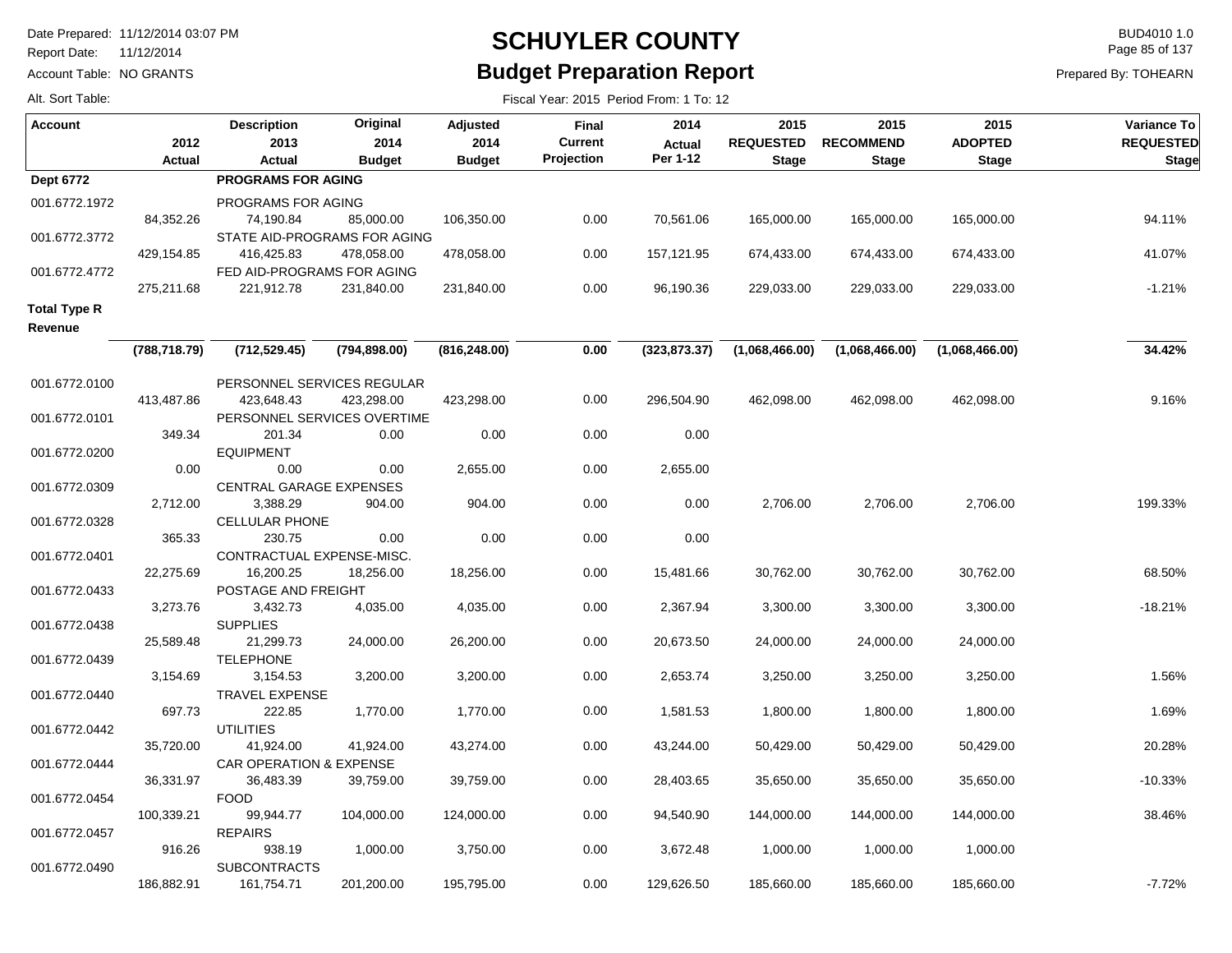Report Date: 11/12/2014

Account Table: NO GRANTS

#### **SCHUYLER COUNTY** BUD4010 1.0 **Budget Preparation Report**

Fiscal Year: 2015 Period From: 1 To: 12

Page 86 of 137

Prepared By: TOHEARN

| <b>Account</b>            |            | <b>Description</b>        | Original      | Adjusted      | <b>Final</b>   | 2014          | 2015             | 2015             | 2015           | <b>Variance To</b> |
|---------------------------|------------|---------------------------|---------------|---------------|----------------|---------------|------------------|------------------|----------------|--------------------|
|                           | 2012       | 2013                      | 2014          | 2014          | <b>Current</b> | <b>Actual</b> | <b>REQUESTED</b> | <b>RECOMMEND</b> | <b>ADOPTED</b> | <b>REQUESTED</b>   |
|                           | Actual     | Actual                    | <b>Budget</b> | <b>Budget</b> | Projection     | Per 1-12      | <b>Stage</b>     | <b>Stage</b>     | <b>Stage</b>   | <b>Stage</b>       |
| <b>Dept 6772</b>          |            | <b>PROGRAMS FOR AGING</b> |               |               |                |               |                  |                  |                |                    |
| <b>Total Type E</b>       |            |                           |               |               |                |               |                  |                  |                |                    |
| <b>Expense</b>            |            |                           |               |               |                |               |                  |                  |                |                    |
|                           | 832,096.23 | 812,823.96                | 863,346.00    | 886,896.00    | 0.00           | 641,405.80    | 944,655.00       | 944,655.00       | 944,655.00     | 9.42%              |
| Total Dept 6772           |            |                           |               |               |                |               |                  |                  |                |                    |
| <b>PROGRAMS FOR AGING</b> |            |                           |               |               |                |               |                  |                  |                |                    |
|                           | 43,377.44  | 100,294.51                | 68,448.00     | 70,648.00     | 0.00           | 317.532.43    | (123, 811.00)    | (123,811.00)     | (123, 811.00)  | $-280.88\%$        |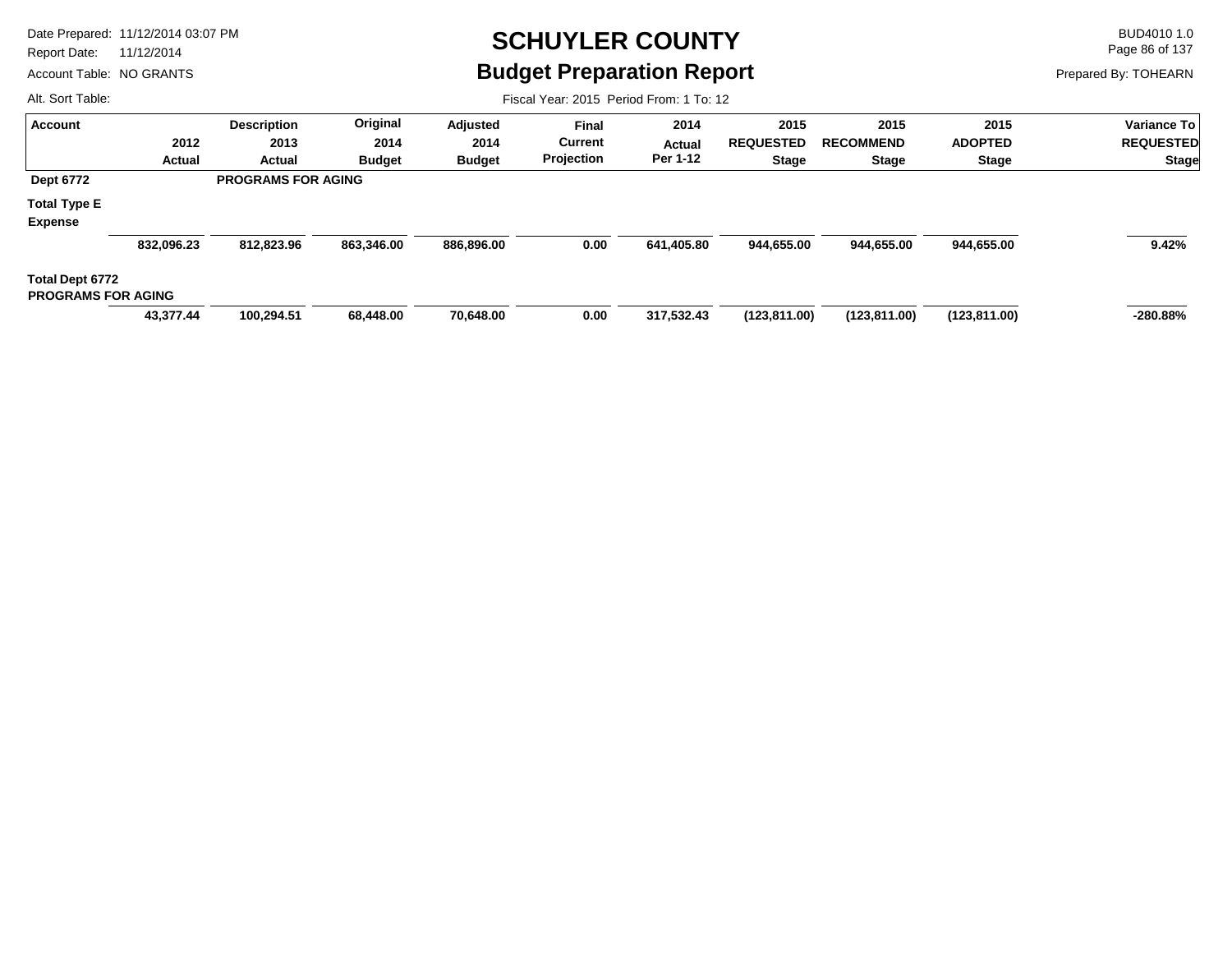Report Date: 11/12/2014

Alt. Sort Table:

Account Table: NO GRANTS

## **SCHUYLER COUNTY** BUD4010 1.0 **Budget Preparation Report**

Page 87 of 137

|  | Fiscal Year: 2015 Period From: 1 To: 12 |  |  |  |  |
|--|-----------------------------------------|--|--|--|--|
|--|-----------------------------------------|--|--|--|--|

|                                       |            |                    | Original                               |               |                |            |                  |                  |                |                  |
|---------------------------------------|------------|--------------------|----------------------------------------|---------------|----------------|------------|------------------|------------------|----------------|------------------|
| <b>Account</b>                        |            | <b>Description</b> |                                        | Adjusted      | Final          | 2014       | 2015             | 2015             | 2015           | Variance To      |
|                                       | 2012       | 2013               | 2014                                   | 2014          | <b>Current</b> | Actual     | <b>REQUESTED</b> | <b>RECOMMEND</b> | <b>ADOPTED</b> | <b>REQUESTED</b> |
|                                       | Actual     | Actual             | <b>Budget</b>                          | <b>Budget</b> | Projection     | Per 1-12   | <b>Stage</b>     | <b>Stage</b>     | <b>Stage</b>   | <b>Stage</b>     |
| <b>Dept 6989</b>                      |            |                    | OTHER ECONOMIC OPPORTUNITY/DEV         |               |                |            |                  |                  |                |                  |
| 001.6989.0363                         |            | S.C.I.D.A.         |                                        |               |                |            |                  |                  |                |                  |
|                                       | 1,000.00   | 0.00               | 0.00                                   | 0.00          | 0.00           | 0.00       |                  |                  |                |                  |
| 001.6989.0400                         |            |                    | CONTRACTUAL EXPENSE - SCOPED           |               |                |            |                  |                  |                |                  |
|                                       | 190,000.00 | 161,500.00         | 161,500.00                             | 161,500.00    | 0.00           | 161,500.00 | 161,500.00       | 161,500.00       | 161,500.00     |                  |
| 001.6989.0401                         |            |                    | CONTRACTUAL EXPENSE-MISC.-LGE          |               |                |            |                  |                  |                |                  |
|                                       | 0.00       | 0.00               | 0.00                                   | 0.00          | 0.00           | 0.00       | 2,500.00         | 2,500.00         | 2,500.00       | 100.00%          |
| 001.6989.0555                         |            | REDEC-REDEC.       |                                        |               |                |            |                  |                  |                |                  |
|                                       | 5,000.00   | 5,000.00           | 5,000.00                               | 5,000.00      | 0.00           | 5,000.00   | 5,000.00         | 5,000.00         | 5,000.00       |                  |
| 001.6989.0559                         |            |                    | SOUTHERN TIER CENTRAL - REG PLAN & DEV |               |                |            |                  |                  |                |                  |
|                                       | 0.00       | 36,000.00          | 35,000.00                              | 35,000.00     | 0.00           | 35,000.00  | 35,000.00        | 35,000.00        | 35,000.00      |                  |
| <b>Total Type E</b>                   |            |                    |                                        |               |                |            |                  |                  |                |                  |
| <b>Expense</b>                        |            |                    |                                        |               |                |            |                  |                  |                |                  |
|                                       | 196,000.00 | 202,500.00         | 201,500.00                             | 201,500.00    | 0.00           | 201,500.00 | 204,000.00       | 204,000.00       | 204,000.00     | 1.24%            |
| Total Dept 6989                       |            |                    |                                        |               |                |            |                  |                  |                |                  |
| <b>OTHER ECONOMIC OPPORTUNITY/DEV</b> |            |                    |                                        |               |                |            |                  |                  |                |                  |
|                                       | 196,000.00 | 202,500.00         | 201,500.00                             | 201,500.00    | 0.00           | 201,500.00 | 204,000.00       | 204,000.00       | 204,000.00     | 1.24%            |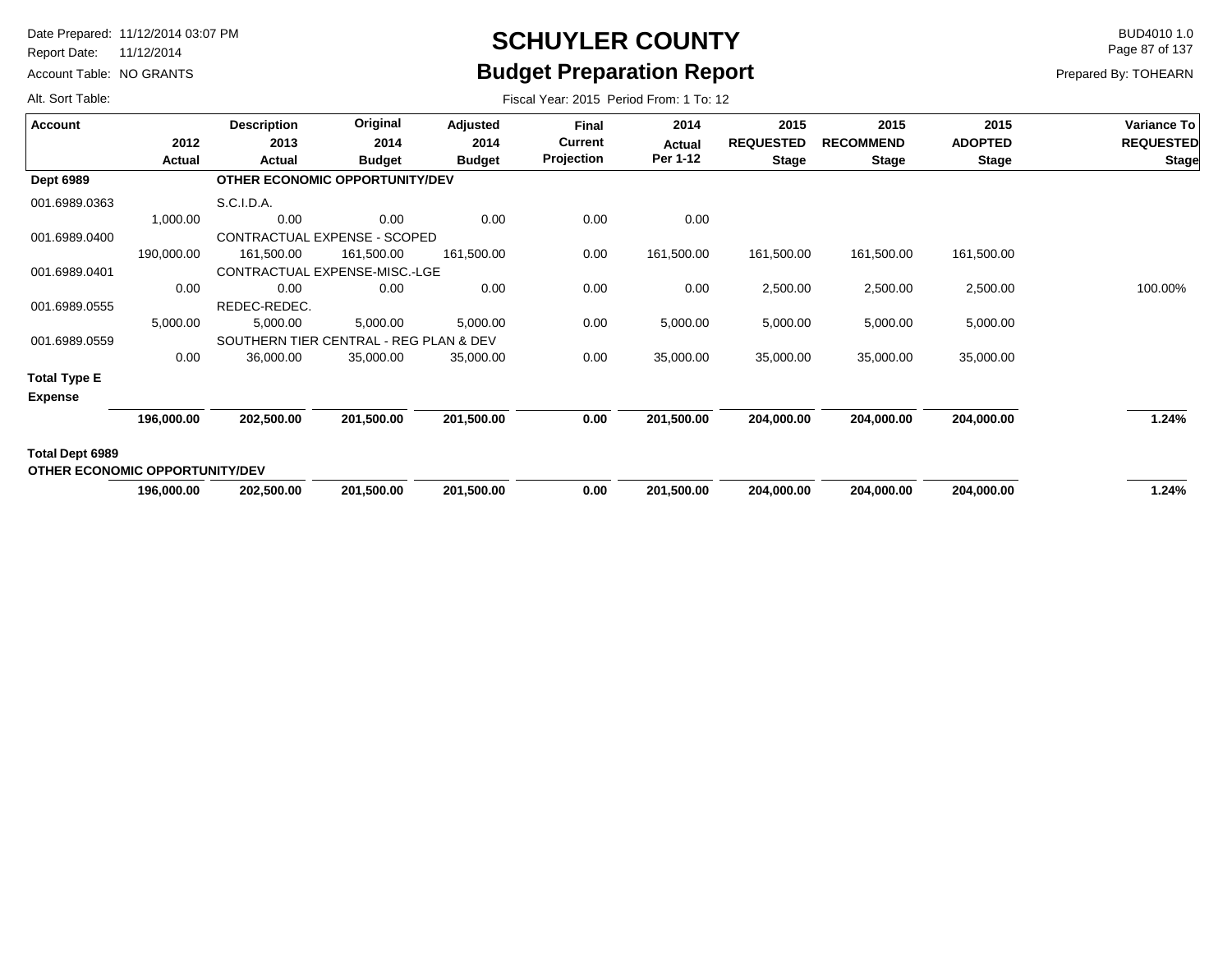Report Date: 11/12/2014

Account Table: NO GRANTS

#### **SCHUYLER COUNTY** BUD4010 1.0 **Budget Preparation Report**

Page 88 of 137

| Alt. Sort Table:                             |                | Fiscal Year: 2015 Period From: 1 To: 12 |                       |                       |                              |                    |                                  |                                  |                                |                                  |  |  |  |
|----------------------------------------------|----------------|-----------------------------------------|-----------------------|-----------------------|------------------------------|--------------------|----------------------------------|----------------------------------|--------------------------------|----------------------------------|--|--|--|
| <b>Account</b>                               |                | <b>Description</b>                      | Original              | Adjusted              | Final                        | 2014               | 2015                             | 2015                             | 2015                           | <b>Variance To</b>               |  |  |  |
|                                              | 2012<br>Actual | 2013<br>Actual                          | 2014<br><b>Budget</b> | 2014<br><b>Budget</b> | <b>Current</b><br>Projection | Actual<br>Per 1-12 | <b>REQUESTED</b><br><b>Stage</b> | <b>RECOMMEND</b><br><b>Stage</b> | <b>ADOPTED</b><br><b>Stage</b> | <b>REQUESTED</b><br><b>Stage</b> |  |  |  |
| <b>Dept 7110</b>                             |                | <b>SENECA HARBOR PARK</b>               |                       |                       |                              |                    |                                  |                                  |                                |                                  |  |  |  |
| 001.7110.2089                                |                | OTH.CULTURE&REC.DEPT.INCOME             |                       |                       |                              |                    |                                  |                                  |                                |                                  |  |  |  |
|                                              | 2,669.00       | 2,937.30                                | 2,750.00              | 2,750.00              | 0.00                         | 1,150.00           | 2,750.00                         | 2,750.00                         | 2,750.00                       |                                  |  |  |  |
| 001.7110.2410                                |                | RENTAL OF BUILDINGS-INDIVIDUAL          |                       |                       |                              |                    |                                  |                                  |                                |                                  |  |  |  |
|                                              | 14,354.27      | 21,884.47                               | 21,000.00             | 21,000.00             | 0.00                         | 22,486.06          | 46,100.00                        | 46,100.00                        | 46,100.00                      | 119.52%                          |  |  |  |
| 001.7110.2705                                |                | GIFTS AND DONATIONS                     |                       |                       |                              |                    |                                  |                                  |                                |                                  |  |  |  |
|                                              | 440.22         | 382.54                                  | 200.00                | 200.00                | 0.00                         | 378.39             | 400.00                           | 400.00                           | 400.00                         | 100.00%                          |  |  |  |
| <b>Total Type R</b>                          |                |                                         |                       |                       |                              |                    |                                  |                                  |                                |                                  |  |  |  |
| Revenue                                      |                |                                         |                       |                       |                              |                    |                                  |                                  |                                |                                  |  |  |  |
|                                              | (17, 463.49)   | (25, 204.31)                            | (23,950.00)           | (23,950.00)           | 0.00                         | (24, 014.45)       | (49, 250.00)                     | (49, 250.00)                     | (49, 250.00)                   | 105.64%                          |  |  |  |
| 001.7110.0100                                |                | PERSONNEL SERVICES REGULAR              |                       |                       |                              |                    |                                  |                                  |                                |                                  |  |  |  |
|                                              | 18,991.93      | 19,725.26                               | 20,832.00             | 20,832.00             | 0.00                         | 10,580.85          | 11,718.00                        | 11,718.00                        | 11,718.00                      | $-43.75%$                        |  |  |  |
| 001.7110.0101                                |                | PERSONNEL SERVICES OVERTIME             |                       |                       |                              |                    |                                  |                                  |                                |                                  |  |  |  |
|                                              | 72.30          | 174.14                                  | 300.00                | 300.00                | 0.00                         | 0.00               | 300.00                           | 300.00                           | 300.00                         |                                  |  |  |  |
| 001.7110.0427                                |                | <b>MAINTENANCE SUPPLIES</b>             |                       |                       |                              |                    |                                  |                                  |                                |                                  |  |  |  |
|                                              | 1,981.41       | 2,398.00                                | 3,000.00              | 3,000.00              | 0.00                         | 2,001.40           | 3,000.00                         | 3,000.00                         | 3,000.00                       |                                  |  |  |  |
| 001.7110.0442                                |                | <b>UTILITIES</b>                        |                       |                       |                              |                    |                                  |                                  |                                |                                  |  |  |  |
|                                              | 3,503.68       | 4,331.95                                | 4,500.00              | 4,500.00              | 0.00                         | 4,856.31           | 4,500.00                         | 4,500.00                         | 4,500.00                       |                                  |  |  |  |
| 001.7110.0449                                |                | JANITOR (CLEANING) SUPPLIES             |                       |                       |                              |                    |                                  |                                  |                                |                                  |  |  |  |
|                                              | 771.31         | 751.88                                  | 900.00                | 900.00                | 0.00                         | 339.64             | 100.00                           | 100.00                           | 100.00                         | $-88.88%$                        |  |  |  |
| 001.7110.0490                                |                | <b>SUBCONTRACTS</b>                     |                       |                       |                              |                    |                                  |                                  |                                |                                  |  |  |  |
|                                              | 0.00           | 5,946.47                                | 4,000.00              | 4,000.00              | 0.00                         | 0.00               |                                  |                                  |                                | $-100.00\%$                      |  |  |  |
| <b>Total Type E</b><br><b>Expense</b>        |                |                                         |                       |                       |                              |                    |                                  |                                  |                                |                                  |  |  |  |
|                                              | 25,320.63      | 33,327.70                               | 33,532.00             | 33,532.00             | 0.00                         | 17,778.20          | 19,618.00                        | 19,618.00                        | 19,618.00                      | $-41.49%$                        |  |  |  |
| Total Dept 7110<br><b>SENECA HARBOR PARK</b> |                |                                         |                       |                       |                              |                    |                                  |                                  |                                |                                  |  |  |  |
|                                              | 7,857.14       | 8,123.39                                | 9,582.00              | 9,582.00              | 0.00                         | (6, 236.25)        | (29, 632.00)                     | (29, 632.00)                     | (29, 632.00)                   | -409.25%                         |  |  |  |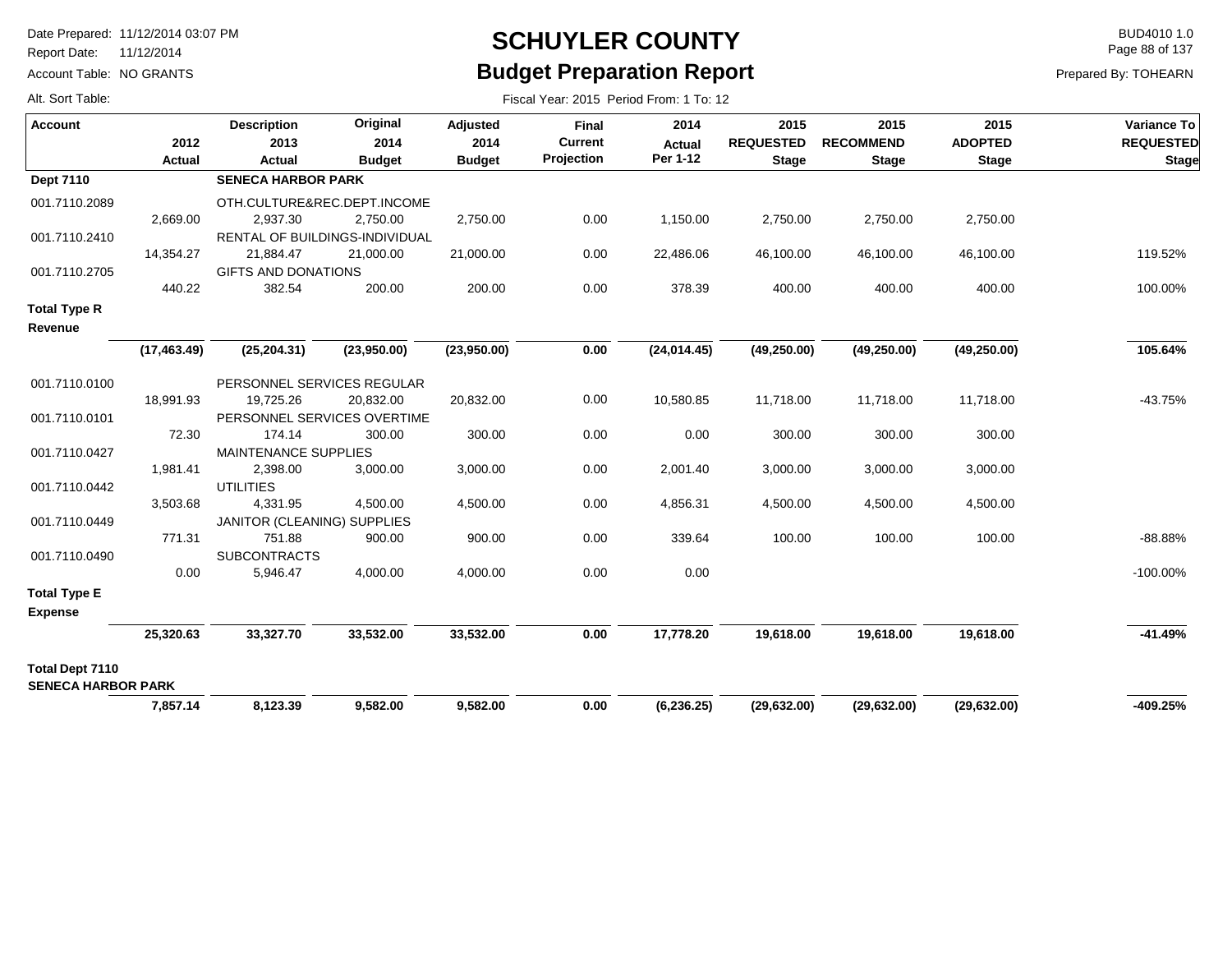Report Date: 11/12/2014

Account Table: NO GRANTS

#### **SCHUYLER COUNTY** BUD4010 1.0 **Budget Preparation Report**

Fiscal Year: 2015 Period From: 1 To: 12

Page 89 of 137

| Alt. Sort Table: |  |
|------------------|--|
|                  |  |

| Account             | 2012          | <b>Description</b><br>2013           | Original<br>2014 | Adjusted<br>2014 | Final<br><b>Current</b><br>Projection | 2014<br>Actual<br>Per 1-12 | 2015<br><b>REQUESTED</b> | 2015<br><b>RECOMMEND</b> | 2015<br><b>ADOPTED</b> | <b>Variance To</b><br><b>REQUESTED</b> |
|---------------------|---------------|--------------------------------------|------------------|------------------|---------------------------------------|----------------------------|--------------------------|--------------------------|------------------------|----------------------------------------|
|                     | Actual        | Actual                               | <b>Budget</b>    | <b>Budget</b>    |                                       |                            | <b>Stage</b>             | <b>Stage</b>             | <b>Stage</b>           | <b>Stage</b>                           |
| <b>Dept 7310</b>    |               | YOUTH PROGRAMS                       |                  |                  |                                       |                            |                          |                          |                        |                                        |
| 001.7310.2070       |               | CONTRIB.PRIVATE AGENT-YOUTH          |                  |                  |                                       |                            |                          |                          |                        |                                        |
|                     | 19,872.44     | 13,754.09                            | 30,000.00        | 30,000.00        | 0.00                                  | 21,237.68                  | 30,000.00                | 30,000.00                | 30,000.00              |                                        |
| 001.7310.2089       |               | OTH.CULTURE&REC.DEPT.INCOME          |                  |                  |                                       |                            |                          |                          |                        |                                        |
|                     | 56,489.06     | 61,050.23                            | 70,728.00        | 70,728.00        | 0.00                                  | 75,926.65                  | 71,733.00                | 71,733.00                | 71,733.00              | 1.42%                                  |
| 001.7310.2389       |               | OTHER HOME & COMMUNITY SERVICE       |                  |                  |                                       |                            |                          |                          |                        |                                        |
|                     | 151,540.62    | 2,203.40                             | 0.00             | $0.00\,$         | 0.00                                  | 0.00                       |                          |                          |                        |                                        |
| 001.7310.2705       |               | <b>GIFTS AND DONATIONS</b>           |                  |                  |                                       |                            |                          |                          |                        |                                        |
|                     | 75.00         | 140.00                               | 0.00             | 0.00             | 0.00                                  | 55.00                      |                          |                          |                        |                                        |
| 001.7310.3820       |               | STATE AID-YOUTH PROGRAMS             |                  |                  |                                       |                            |                          |                          |                        |                                        |
|                     | 22,244.36     | 24,121.32                            | 25,500.00        | 25,500.00        | 0.00                                  | 0.00                       | 27,000.00                | 27,000.00                | 27,000.00              | 5.88%                                  |
| <b>Total Type R</b> |               |                                      |                  |                  |                                       |                            |                          |                          |                        |                                        |
| Revenue             |               |                                      |                  |                  |                                       |                            |                          |                          |                        |                                        |
|                     | (250, 221.48) | (101, 269.04)                        | (126, 228.00)    | (126, 228.00)    | 0.00                                  | (97, 219.33)               | (128, 733.00)            | (128, 733.00)            | (128, 733.00)          | 1.98%                                  |
|                     |               |                                      |                  |                  |                                       |                            |                          |                          |                        |                                        |
| 001.7310.0100       |               | PERSONNEL SERVICES REGULAR           |                  |                  |                                       |                            |                          |                          |                        |                                        |
|                     | 73,180.81     | 50,887.68                            | 37,362.00        | 37,362.00        | 0.00                                  | 24,826.12                  | 38,477.00                | 38,477.00                | 38,477.00              | 2.98%                                  |
| 001.7310.0101       |               | PERSONNEL SERVICES OVERTIME          |                  |                  |                                       |                            |                          |                          |                        |                                        |
|                     | 77.64         | 798.97                               | 1,000.00         | 1,000.00         | 0.00                                  | 0.00                       | 1,000.00                 | 1,000.00                 | 1,000.00               |                                        |
| 001.7310.0120       |               | PERSONNEL SERV-FAMILIES FIRST        |                  |                  |                                       |                            |                          |                          |                        |                                        |
|                     | 42,701.23     | 114.25                               | 0.00             | 0.00             | 0.00                                  | 0.00                       |                          |                          |                        |                                        |
| 001.7310.0187       |               | SUMMER YTH EMPLOY & TRNG PROG        |                  |                  |                                       |                            |                          |                          |                        |                                        |
|                     | 13,740.37     | 8,782.65                             | 30,000.00        | 30,000.00        | 0.00                                  | 35,131.38                  | 30,000.00                | 30,000.00                | 30,000.00              |                                        |
| 001.7310.0308       |               | <b>FAMILIES FIRST</b>                |                  |                  |                                       |                            |                          |                          |                        |                                        |
|                     | 126,817.08    | 211.03                               | 0.00             | 0.00             | 0.00                                  | 0.00                       |                          |                          |                        |                                        |
| 001.7310.0410       |               | <b>COPIER SUPPLIES &amp; EXPENSE</b> |                  |                  |                                       |                            |                          |                          |                        |                                        |
|                     | 120.00        | 831.30                               | 200.00           | 200.00           | 0.00                                  | 200.00                     | 200.00                   | 200.00                   | 200.00                 |                                        |
| 001.7310.0433       |               | POSTAGE AND FREIGHT                  |                  |                  |                                       |                            |                          |                          |                        |                                        |
|                     | 18.95         | 20.85                                | 0.00             | 0.00             | 0.00                                  | 0.00                       |                          |                          |                        |                                        |
| 001.7310.0438       |               | <b>SUPPLIES</b>                      |                  |                  |                                       |                            |                          |                          |                        |                                        |
|                     | 639.57        | 626.77                               | 700.00           | 700.00           | 0.00                                  | 47.27                      | 700.00                   | 700.00                   | 700.00                 |                                        |
| 001.7310.0439       |               | <b>TELEPHONE</b>                     |                  |                  |                                       |                            |                          |                          |                        |                                        |
|                     | 787.79        | 751.79                               | 500.00           | 500.00           | 0.00                                  | 364.66                     | 500.00                   | 500.00                   | 500.00                 |                                        |
| 001.7310.0440       |               | <b>TRAVEL EXPENSE</b>                |                  |                  |                                       |                            |                          |                          |                        |                                        |
|                     | 447.12        | 235.04                               | 700.00           | 700.00           | 0.00                                  | 127.81                     | 700.00                   | 700.00                   | 700.00                 |                                        |
| 001.7310.0446       |               | MAINTENANCE IN LIEU OF RENT          |                  |                  |                                       |                            |                          |                          |                        |                                        |
|                     | 6,245.00      | 15,666.00                            | 0.00             | 0.00             | 0.00                                  | 0.00                       |                          |                          |                        |                                        |
| 001.7310.0495       |               | YOUTH PROGRAMS                       |                  |                  |                                       |                            |                          |                          |                        |                                        |
|                     | 5,146.01      | 6,939.23                             | 17,000.00        | 17,000.00        | 0.00                                  | 4,952.07                   | 17,000.00                | 17,000.00                | 17,000.00              |                                        |
| 001.7310.0562       |               | RUNAWAY & HOMELESS CONTRACT          |                  |                  |                                       |                            |                          |                          |                        |                                        |
|                     | 12,738.00     | 10,773.33                            | 15,500.00        | 15,500.00        | 0.00                                  | 6,534.47                   | 15,500.00                | 15,500.00                | 15,500.00              |                                        |
|                     |               |                                      |                  |                  |                                       |                            |                          |                          |                        |                                        |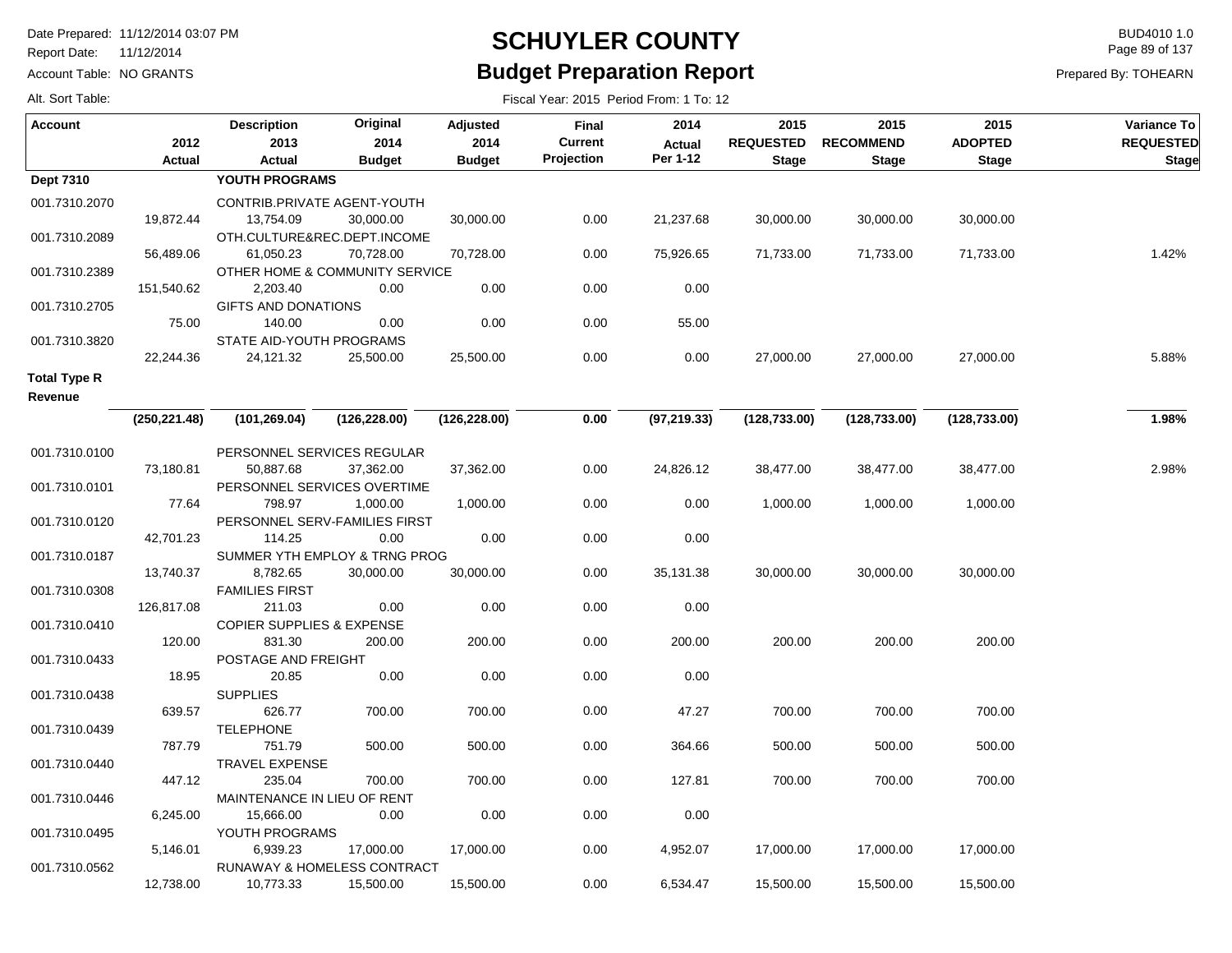Report Date: 11/12/2014

Account Table: NO GRANTS

#### **SCHUYLER COUNTY** BUD4010 1.0 **Budget Preparation Report**

Fiscal Year: 2015 Period From: 1 To: 12

Page 90 of 137

Prepared By: TOHEARN

| <b>Account</b>         |            | <b>Description</b>    | Original      | Adjusted      | <b>Final</b>   | 2014        | 2015             | 2015             | 2015           | <b>Variance To</b> |
|------------------------|------------|-----------------------|---------------|---------------|----------------|-------------|------------------|------------------|----------------|--------------------|
|                        | 2012       | 2013                  | 2014          | 2014          | <b>Current</b> | Actual      | <b>REQUESTED</b> | <b>RECOMMEND</b> | <b>ADOPTED</b> | <b>REQUESTED</b>   |
|                        | Actual     | Actual                | <b>Budget</b> | <b>Budget</b> | Projection     | Per 1-12    | <b>Stage</b>     | <b>Stage</b>     | <b>Stage</b>   | <b>Stage</b>       |
| <b>Dept 7310</b>       |            | <b>YOUTH PROGRAMS</b> |               |               |                |             |                  |                  |                |                    |
| <b>Total Type E</b>    |            |                       |               |               |                |             |                  |                  |                |                    |
| <b>Expense</b>         |            |                       |               |               |                |             |                  |                  |                |                    |
|                        | 282,659.57 | 96,638.89             | 102,962.00    | 102,962.00    | 0.00           | 72,183.78   | 104,077.00       | 104,077.00       | 104,077.00     | 1.08%              |
| <b>Total Dept 7310</b> |            |                       |               |               |                |             |                  |                  |                |                    |
| YOUTH PROGRAMS         |            |                       |               |               |                |             |                  |                  |                |                    |
|                        | 32,438.09  | (4,630.15)            | (23, 266.00)  | (23, 266.00)  | 0.00           | (25.035.55) | (24,656.00)      | (24,656.00)      | (24,656.00)    | 5.97%              |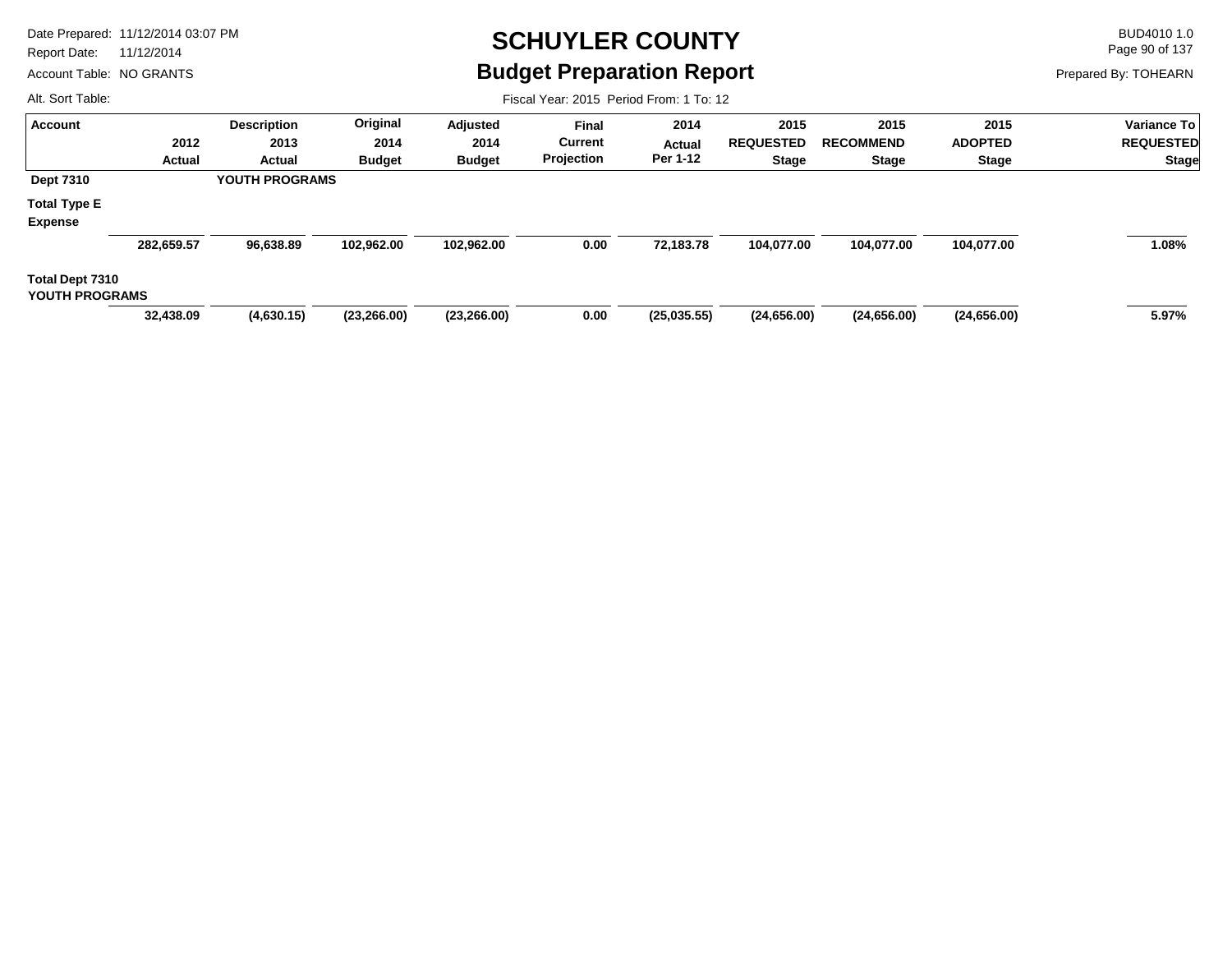Report Date: 11/12/2014

Account Table: NO GRANTS

# **SCHUYLER COUNTY** BUD4010 1.0 **Budget Preparation Report**

Fiscal Year: 2015 Period From: 1 To: 12

Page 91 of 137

Prepared By: TOHEARN

| <b>Account</b>                             |          | <b>Description</b>         | Original      | Adjusted      | <b>Final</b> | 2014     | 2015         | 2015             | 2015             | Variance To    |                  |
|--------------------------------------------|----------|----------------------------|---------------|---------------|--------------|----------|--------------|------------------|------------------|----------------|------------------|
|                                            | 2012     |                            | 2013          | 2014          | 2014         | Current  | Actual       | <b>REQUESTED</b> | <b>RECOMMEND</b> | <b>ADOPTED</b> | <b>REQUESTED</b> |
|                                            | Actual   | Actual                     | <b>Budget</b> | <b>Budget</b> | Projection   | Per 1-12 | <b>Stage</b> | <b>Stage</b>     | <b>Stage</b>     | <b>Stage</b>   |                  |
| <b>Dept 7510</b>                           |          | <b>HISTORIAN</b>           |               |               |              |          |              |                  |                  |                |                  |
| 001.7510.0100                              |          | PERSONNEL SERVICES REGULAR |               |               |              |          |              |                  |                  |                |                  |
|                                            | 3,287.43 | 3,303.80                   | 3,400.00      | 3,400.00      | 0.00         | 2,457.86 | 3,400.00     | 3,400.00         | 3,400.00         |                |                  |
| 001.7510.0400                              |          | <b>CONTRACTUAL EXPENSE</b> |               |               |              |          |              |                  |                  |                |                  |
|                                            | 0.00     | 24.69                      | 500.00        | 500.00        | 0.00         | 74.82    | 500.00       | 500.00           | 500.00           |                |                  |
| <b>Total Type E</b>                        |          |                            |               |               |              |          |              |                  |                  |                |                  |
| <b>Expense</b>                             |          |                            |               |               |              |          |              |                  |                  |                |                  |
|                                            | 3,287.43 | 3,328.49                   | 3,900.00      | 3,900.00      | 0.00         | 2,532.68 | 3,900.00     | 3,900.00         | 3,900.00         |                |                  |
| <b>Total Dept 7510</b><br><b>HISTORIAN</b> |          |                            |               |               |              |          |              |                  |                  |                |                  |
|                                            | 3,287.43 | 3,328.49                   | 3,900.00      | 3,900.00      | 0.00         | 2,532.68 | 3,900.00     | 3,900.00         | 3,900.00         |                |                  |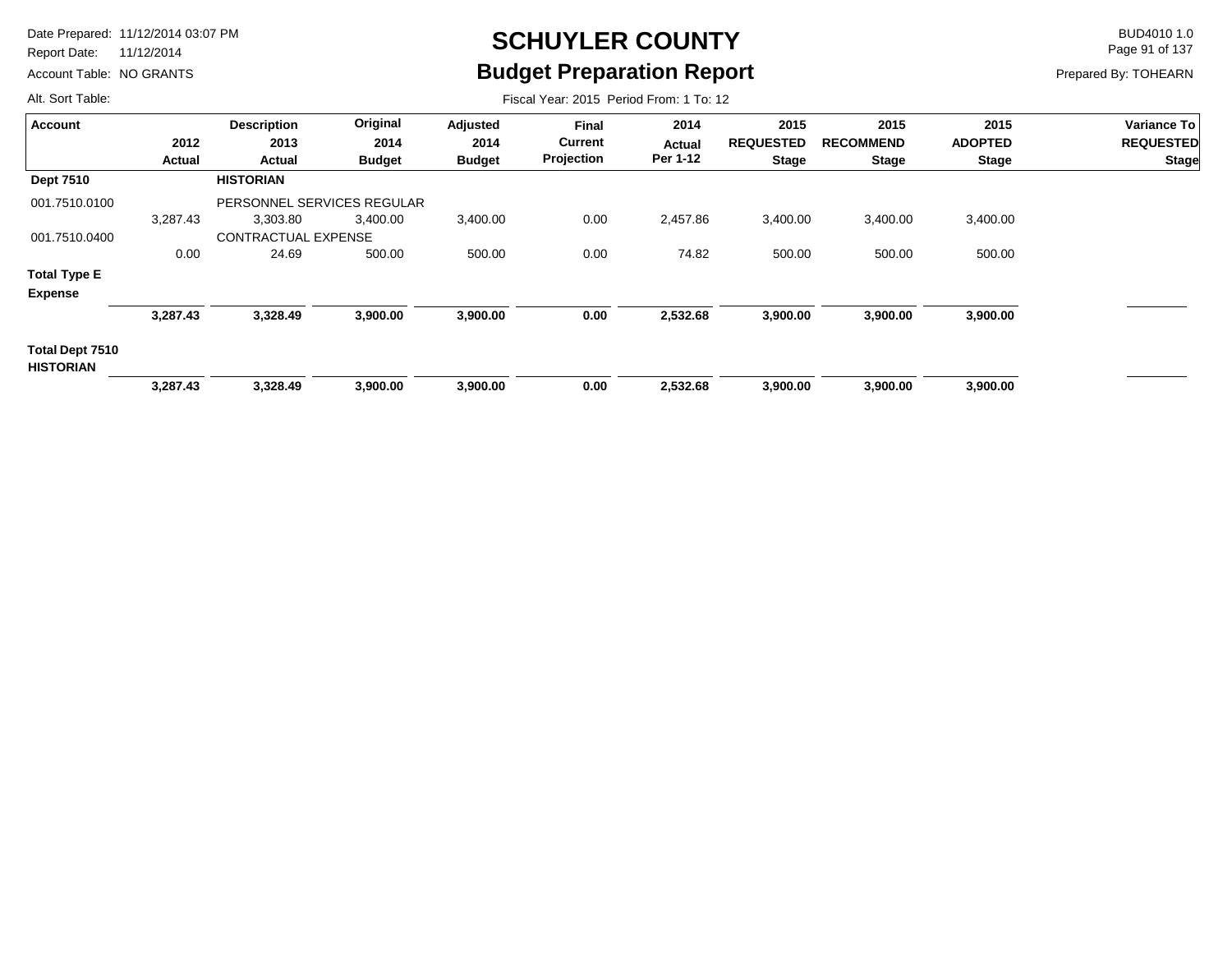Report Date: 11/12/2014

Account Table: NO GRANTS

# **SCHUYLER COUNTY** BUD4010 1.0 **Budget Preparation Report**

Fiscal Year: 2015 Period From: 1 To: 12

Page 92 of 137

Prepared By: TOHEARN

|              | <b>Description</b> | Original      | Adjusted                                                                                                 | Final          | 2014                                                | 2015             | 2015             | 2015           | Variance To      |
|--------------|--------------------|---------------|----------------------------------------------------------------------------------------------------------|----------------|-----------------------------------------------------|------------------|------------------|----------------|------------------|
| 2012         | 2013               | 2014          | 2014                                                                                                     | <b>Current</b> | Actual                                              | <b>REQUESTED</b> | <b>RECOMMEND</b> | <b>ADOPTED</b> | <b>REQUESTED</b> |
| Actual       | Actual             | <b>Budget</b> | <b>Budget</b>                                                                                            | Projection     | Per 1-12                                            | <b>Stage</b>     | <b>Stage</b>     | <b>Stage</b>   | <b>Stage</b>     |
|              |                    |               |                                                                                                          |                |                                                     |                  |                  |                |                  |
|              |                    |               |                                                                                                          |                |                                                     |                  |                  |                |                  |
| 41,592.67    | 6,165.31           | 35,000.00     | 35,000.00                                                                                                | 0.00           | 20,711.29                                           | 35,000.00        | 35,000.00        | 35,000.00      |                  |
|              |                    |               |                                                                                                          |                |                                                     |                  |                  |                |                  |
|              |                    |               |                                                                                                          |                |                                                     |                  |                  |                |                  |
| (41, 592.67) | (6, 165.31)        | (35,000.00)   | (35,000.00)                                                                                              | 0.00           | (20,711.29)                                         |                  | (35,000.00)      | (35,000.00)    |                  |
|              |                    |               |                                                                                                          |                |                                                     |                  |                  |                |                  |
| 26,180.43    | 20,837.31          | 35,000.00     | 35,000.00                                                                                                | 0.00           | 17,248.00                                           | 35,000.00        | 35,000.00        | 35,000.00      |                  |
|              |                    |               |                                                                                                          |                |                                                     |                  |                  |                |                  |
|              |                    |               |                                                                                                          |                |                                                     |                  |                  |                |                  |
| 26,180.43    | 20,837.31          | 35,000.00     | 35,000.00                                                                                                | 0.00           | 17,248.00                                           | 35,000.00        | 35,000.00        | 35,000.00      |                  |
|              |                    |               |                                                                                                          |                |                                                     |                  |                  |                |                  |
|              |                    |               |                                                                                                          |                |                                                     |                  |                  |                |                  |
| (15, 412.24) | 14,672.00          | 0.00          | 0.00                                                                                                     | 0.00           | (3,463.29)                                          | 0.00             | 0.00             | 0.00           |                  |
|              |                    |               | OTHER CULTURE & RECREATION<br>CONTRACTUAL EXPENSE<br><b>OTHER CULTURE &amp; RECREATION - SNOWMOBILES</b> |                | <b>OTHER CULTURE &amp; RECREATION - SNOWMOBILES</b> |                  |                  | (35,000.00)    |                  |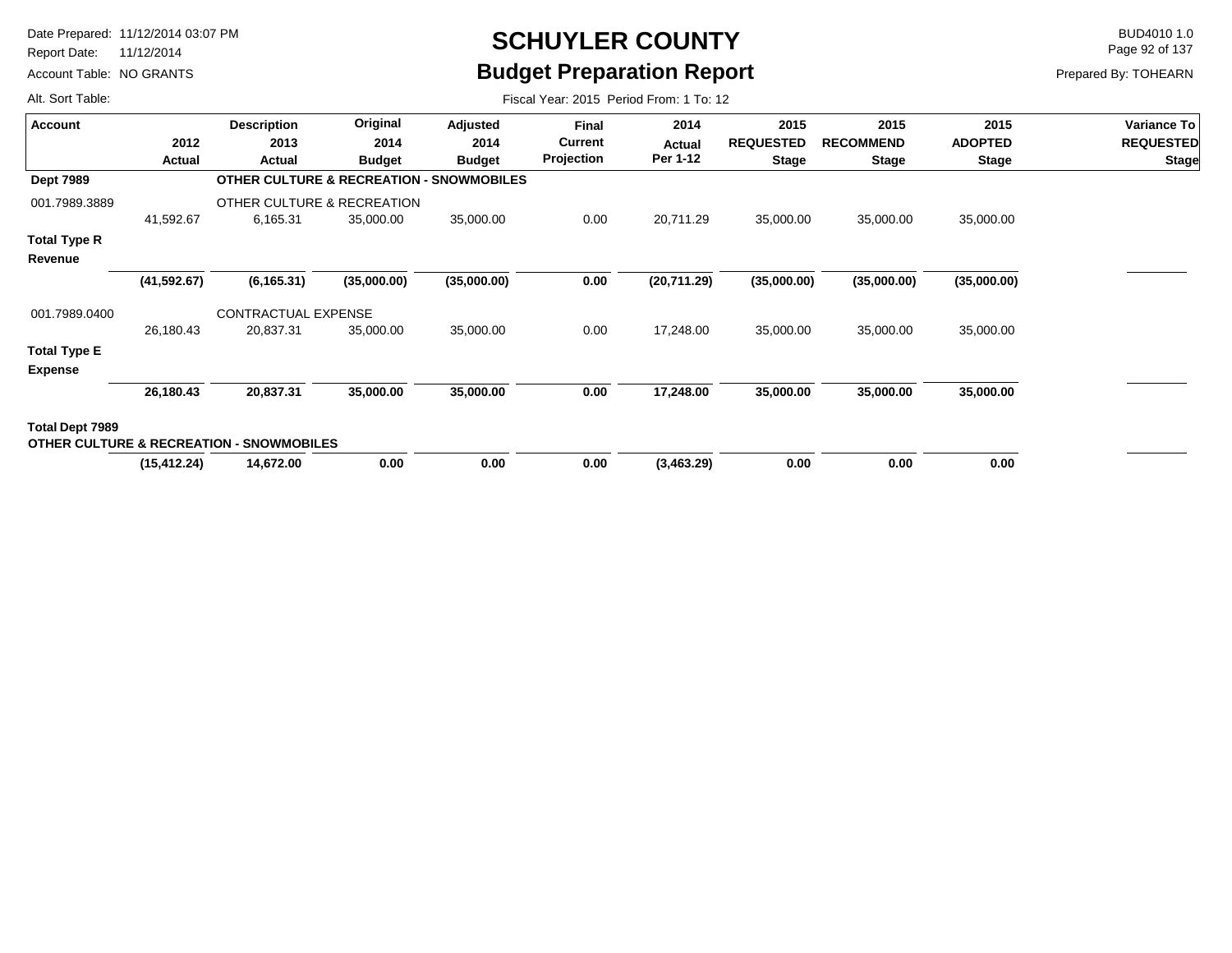Report Date: 11/12/2014

Account Table: NO GRANTS

#### **SCHUYLER COUNTY** BUD4010 1.0 **Budget Preparation Report**

Fiscal Year: 2015 Period From: 1 To: 12

Page 93 of 137

| Alt. Sort Table: |  |  |
|------------------|--|--|
|                  |  |  |
|                  |  |  |
|                  |  |  |
|                  |  |  |
|                  |  |  |
|                  |  |  |
|                  |  |  |
|                  |  |  |
|                  |  |  |
|                  |  |  |
|                  |  |  |
|                  |  |  |
|                  |  |  |
|                  |  |  |
|                  |  |  |
|                  |  |  |
|                  |  |  |
|                  |  |  |
|                  |  |  |
|                  |  |  |
|                  |  |  |
|                  |  |  |
|                  |  |  |
|                  |  |  |
|                  |  |  |
|                  |  |  |
|                  |  |  |

| <b>Account</b>                        | 2012<br><b>Actual</b> | <b>Description</b><br>2013<br><b>Actual</b> | Original<br>2014<br><b>Budget</b> | <b>Adjusted</b><br>2014<br><b>Budget</b> | Final<br><b>Current</b><br>Projection | 2014<br><b>Actual</b><br>Per 1-12 | 2015<br><b>REQUESTED</b><br><b>Stage</b> | 2015<br><b>RECOMMEND</b><br><b>Stage</b> | 2015<br><b>ADOPTED</b><br><b>Stage</b> | Variance To<br><b>REQUESTED</b><br><b>Stage</b> |
|---------------------------------------|-----------------------|---------------------------------------------|-----------------------------------|------------------------------------------|---------------------------------------|-----------------------------------|------------------------------------------|------------------------------------------|----------------------------------------|-------------------------------------------------|
| <b>Dept 8020</b>                      |                       | <b>PLANNING</b>                             |                                   |                                          |                                       |                                   |                                          |                                          |                                        |                                                 |
| 001.8020.1289                         |                       | OTHER GEN GOVERN, DEPT, INCOME              |                                   |                                          |                                       |                                   |                                          |                                          |                                        |                                                 |
|                                       | 0.00                  | 26,000.00                                   | 0.00                              | 3,190.80                                 | 0.00                                  | 3,316.26                          |                                          |                                          |                                        |                                                 |
| 001.8020.3989                         |                       | STATE AID HOME & COMM. SERV.-SOLID WASTE    |                                   |                                          |                                       |                                   |                                          |                                          |                                        |                                                 |
|                                       | 0.00                  | 4,070.16                                    | 20,000.00                         | 20,000.00                                | 0.00                                  | 0.00                              | 5,000.00                                 | 5,000.00                                 | 5,000.00                               | -75.00%                                         |
| <b>Total Type R</b>                   |                       |                                             |                                   |                                          |                                       |                                   |                                          |                                          |                                        |                                                 |
| Revenue                               |                       |                                             |                                   |                                          |                                       |                                   |                                          |                                          |                                        |                                                 |
|                                       | 0.00                  | (30,070.16)                                 | (20,000.00)                       | (23, 190.80)                             | 0.00                                  | (3,316.26)                        | (5,000.00)                               | (5,000.00)                               | (5,000.00)                             | $-75.00%$                                       |
|                                       |                       |                                             |                                   |                                          |                                       |                                   |                                          |                                          |                                        |                                                 |
| 001.8020.0100                         |                       | PERSONNEL SERVICES REGULAR                  |                                   |                                          |                                       |                                   |                                          |                                          |                                        |                                                 |
|                                       | 0.00                  | 40,011.50                                   | 51,867.00                         | 51,867.00                                | 0.00                                  | 37,498.41                         | 56,100.00                                | 56,100.00                                | 56,100.00                              | 8.16%                                           |
| 001.8020.0331                         |                       | ENVIRONMENTAL MGMT COUNCIL                  |                                   |                                          |                                       |                                   |                                          |                                          |                                        |                                                 |
|                                       | 0.00                  | 50.00                                       | 2,320.00                          | 2,320.00                                 | 0.00                                  | 767.86                            | 500.00                                   | 500.00                                   | 500.00                                 | -78.44%                                         |
| 001.8020.0359                         |                       | <b>COMPREHENSIVE PLAN</b>                   |                                   |                                          |                                       |                                   |                                          |                                          |                                        |                                                 |
|                                       | 0.00                  | 15,137.20                                   | 4,000.00                          | 16,032.80                                | 0.00                                  | 16,032.80                         | 2,000.00                                 | 2,000.00                                 | 2,000.00                               | -50.00%                                         |
| 001.8020.0400                         |                       | CONTRACTUAL EXPENSE                         |                                   |                                          |                                       |                                   |                                          |                                          |                                        |                                                 |
|                                       | 0.00                  | 15,000.00                                   | 0.00                              | 0.00                                     | 0.00                                  | 0.00                              | 2,700.00                                 | 2,700.00                                 | 2,700.00                               | 100.00%                                         |
| 001.8020.0401                         | 1,569.90              | CONTRACTUAL EXPENSE-MISC.<br>0.00           | 3,633.00                          |                                          | 0.00                                  | 874.85                            | 250.00                                   | 250.00                                   | 250.00                                 | $-93.11%$                                       |
| 001.8020.0403                         |                       | <b>ASSOCIATION DUES</b>                     |                                   | 2,263.00                                 |                                       |                                   |                                          |                                          |                                        |                                                 |
|                                       | 0.00                  | 0.00                                        | 0.00                              | 0.00                                     | 0.00                                  | 0.00                              | 400.00                                   | 400.00                                   | 400.00                                 | 100.00%                                         |
| 001.8020.0409                         |                       | <b>CONFERENCE EXPENSE</b>                   |                                   |                                          |                                       |                                   |                                          |                                          |                                        |                                                 |
|                                       | 0.00                  | 0.00                                        | 0.00                              | 0.00                                     | 0.00                                  | 0.00                              | 500.00                                   | 500.00                                   | 500.00                                 | 100.00%                                         |
| 001.8020.0410                         |                       | <b>COPIER SUPPLIES &amp; EXPENSE</b>        |                                   |                                          |                                       |                                   |                                          |                                          |                                        |                                                 |
|                                       | 0.00                  | 0.00                                        | 0.00                              | 0.00                                     | 0.00                                  | 0.00                              | 400.00                                   | 400.00                                   | 400.00                                 | 100.00%                                         |
| 001.8020.0431                         |                       | OFFICE SUPPLIES                             |                                   |                                          |                                       |                                   |                                          |                                          |                                        |                                                 |
|                                       | 0.00                  | 3,162.31                                    | 500.00                            | 750.00                                   | 0.00                                  | 537.27                            | 500.00                                   | 500.00                                   | 500.00                                 |                                                 |
| 001.8020.0433                         |                       | POSTAGE AND FREIGHT                         |                                   |                                          |                                       |                                   |                                          |                                          |                                        |                                                 |
|                                       | 0.00                  | 0.00                                        | 0.00                              | 0.00                                     | 0.00                                  | 0.00                              | 450.00                                   | 450.00                                   | 450.00                                 | 100.00%                                         |
| 001.8020.0434                         |                       | <b>PRINTING</b>                             |                                   |                                          |                                       |                                   |                                          |                                          |                                        |                                                 |
|                                       | 0.00                  | 0.00                                        | 0.00                              | 0.00                                     | 0.00                                  | 0.00                              | 300.00                                   | 300.00                                   | 300.00                                 | 100.00%                                         |
| 001.8020.0435                         |                       | PROFESSIONAL FEES & SERVICES                |                                   |                                          |                                       |                                   |                                          |                                          |                                        |                                                 |
|                                       | 116,067.00            | 0.00                                        | 0.00                              | 0.00                                     | 0.00                                  | 0.00                              |                                          |                                          |                                        |                                                 |
| 001.8020.0439                         |                       | <b>TELEPHONE</b>                            |                                   |                                          |                                       |                                   |                                          |                                          |                                        |                                                 |
|                                       | 0.00                  | 0.00                                        | 0.00                              | 0.00                                     | 0.00                                  | 0.00                              | 250.00                                   | 250.00                                   | 250.00                                 | 100.00%                                         |
| 001.8020.0580                         | 0.00                  | REGIONAL RECYCLING COSTS<br>0.00            | 0.00                              |                                          | 0.00                                  | 7,500.00                          |                                          | 4,000.00                                 | 4,000.00                               | 100.00%                                         |
|                                       |                       |                                             |                                   | 7,500.80                                 |                                       |                                   | 4,000.00                                 |                                          |                                        |                                                 |
| <b>Total Type E</b><br><b>Expense</b> |                       |                                             |                                   |                                          |                                       |                                   |                                          |                                          |                                        |                                                 |
|                                       | 117,636.90            | 73,361.01                                   | 62,320.00                         | 80,733.60                                | 0.00                                  | 63,211.19                         | 68,350.00                                | 68,350.00                                | 68,350.00                              | 9.68%                                           |
|                                       |                       |                                             |                                   |                                          |                                       |                                   |                                          |                                          |                                        |                                                 |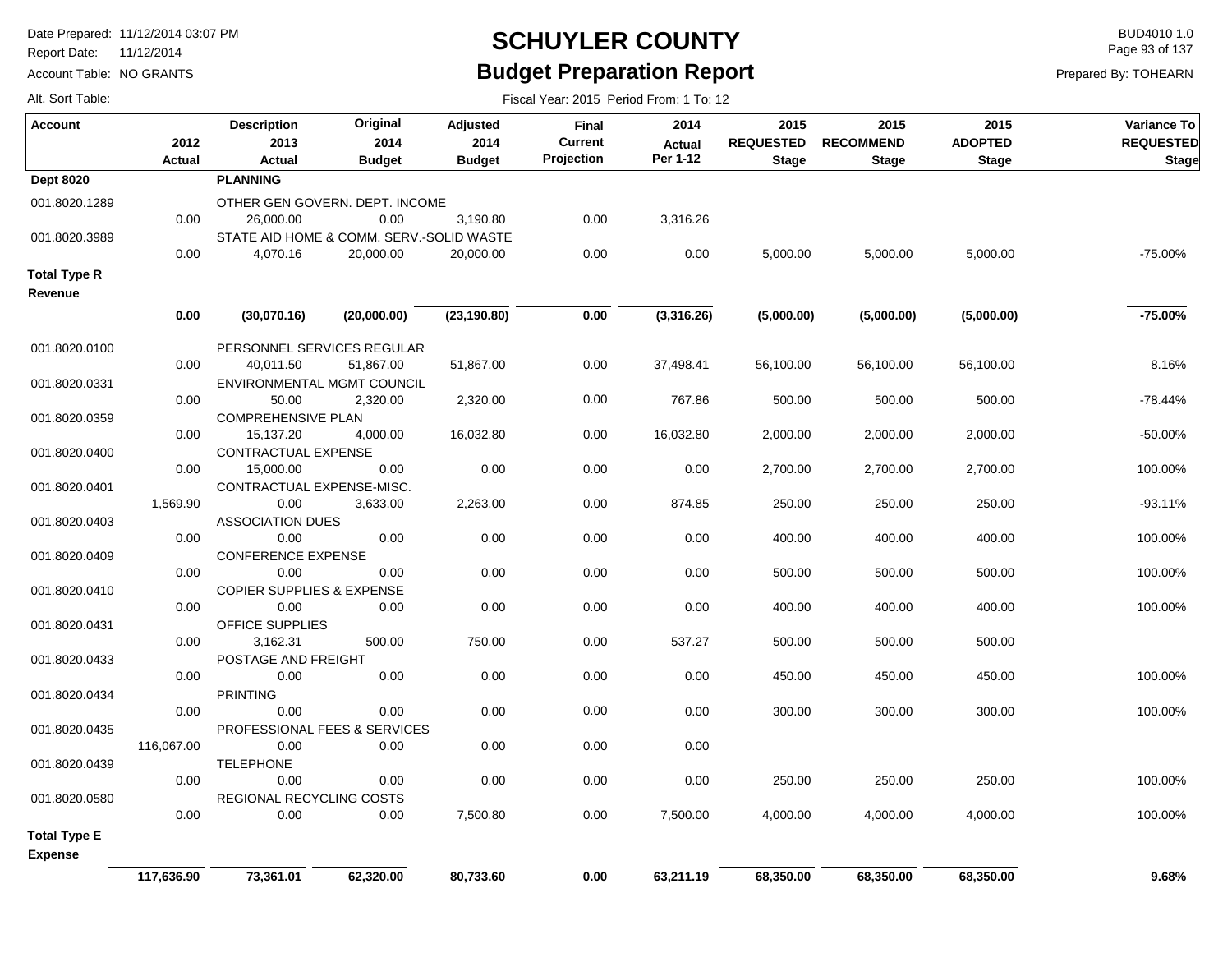Report Date: 11/12/2014

Account Table: NO GRANTS

### **SCHUYLER COUNTY** BUD4010 1.0 **Budget Preparation Report**

Fiscal Year: 2015 Period From: 1 To: 12

Page 94 of 137

Prepared By: TOHEARN

| Account                                   |            | <b>Description</b> | Original      | Adjusted      | <b>Final</b> | 2014      | 2015             | 2015             | 2015           | Variance To      |
|-------------------------------------------|------------|--------------------|---------------|---------------|--------------|-----------|------------------|------------------|----------------|------------------|
|                                           | 2012       | 2013               | 2014          | 2014          | Current      | Actual    | <b>REQUESTED</b> | <b>RECOMMEND</b> | <b>ADOPTED</b> | <b>REQUESTED</b> |
|                                           | Actual     | Actual             | <b>Budget</b> | <b>Budget</b> | Projection   | Per 1-12  | <b>Stage</b>     | <b>Stage</b>     | <b>Stage</b>   | <b>Stage</b>     |
| <b>Dept 8020</b>                          |            | <b>PLANNING</b>    |               |               |              |           |                  |                  |                |                  |
| <b>Total Dept 8020</b><br><b>PLANNING</b> |            |                    |               |               |              |           |                  |                  |                |                  |
|                                           | 117,636.90 | 43,290.85          | 42,320.00     | 57,542.80     | 0.00         | 59,894.93 | 63,350.00        | 63,350.00        | 63,350.00      | 49.69%           |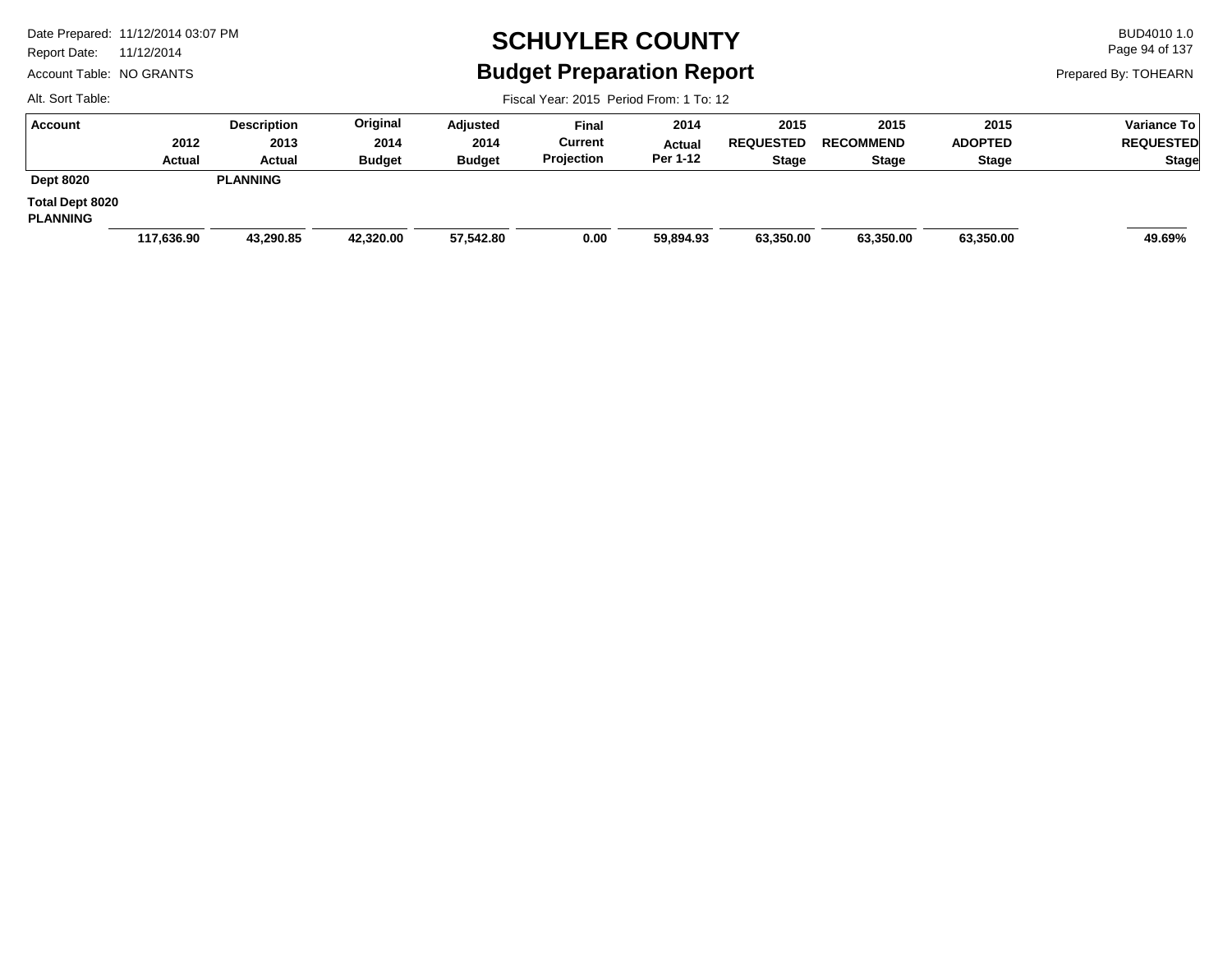Report Date: 11/12/2014

Account Table: NO GRANTS

# **SCHUYLER COUNTY** BUD4010 1.0 **Budget Preparation Report**

Fiscal Year: 2015 Period From: 1 To: 12

Page 95 of 137

Prepared By: TOHEARN

| <b>Account</b>                                  |            | <b>Description</b>                              | Original      | Adjusted      | <b>Final</b>      | 2014       | 2015             | 2015             | 2015           | <b>Variance To</b> |
|-------------------------------------------------|------------|-------------------------------------------------|---------------|---------------|-------------------|------------|------------------|------------------|----------------|--------------------|
|                                                 | 2012       | 2013                                            | 2014          | 2014          | Current           | Actual     | <b>REQUESTED</b> | <b>RECOMMEND</b> | <b>ADOPTED</b> | <b>REQUESTED</b>   |
|                                                 | Actual     | Actual                                          | <b>Budget</b> | <b>Budget</b> | <b>Projection</b> | Per 1-12   | <b>Stage</b>     | <b>Stage</b>     | <b>Stage</b>   | <b>Stage</b>       |
| <b>Dept 8710</b>                                |            | <b>CONSERVATION PROGRAMS - SOIL &amp; WATER</b> |               |               |                   |            |                  |                  |                |                    |
| 001.8710.0329                                   |            | STREAM BANK IMPROVEMENT                         |               |               |                   |            |                  |                  |                |                    |
|                                                 | 20,000.00  | 20,000.00                                       | 20,000.00     | 20,000.00     | 0.00              | 20,000.00  | 20,000.00        | 20,000.00        | 20,000.00      |                    |
| 001.8710.0565                                   |            | <b>SOIL &amp; WATER CONSERVATION</b>            |               |               |                   |            |                  |                  |                |                    |
|                                                 | 145,000.00 | 145,000.00                                      | 135,000.00    | 135,000.00    | 0.00              | 135,000.00 | 145,000.00       | 145,000.00       | 145,000.00     | 7.40%              |
| <b>Total Type E</b>                             |            |                                                 |               |               |                   |            |                  |                  |                |                    |
| <b>Expense</b>                                  |            |                                                 |               |               |                   |            |                  |                  |                |                    |
|                                                 | 165,000.00 | 165.000.00                                      | 155.000.00    | 155,000.00    | 0.00              | 155,000.00 | 165.000.00       | 165.000.00       | 165,000.00     | 6.45%              |
| Total Dept 8710                                 |            |                                                 |               |               |                   |            |                  |                  |                |                    |
| <b>CONSERVATION PROGRAMS - SOIL &amp; WATER</b> |            |                                                 |               |               |                   |            |                  |                  |                |                    |
|                                                 | 165,000.00 | 165,000.00                                      | 155,000.00    | 155,000.00    | 0.00              | 155,000.00 | 165,000.00       | 165,000.00       | 165,000.00     | 6.45%              |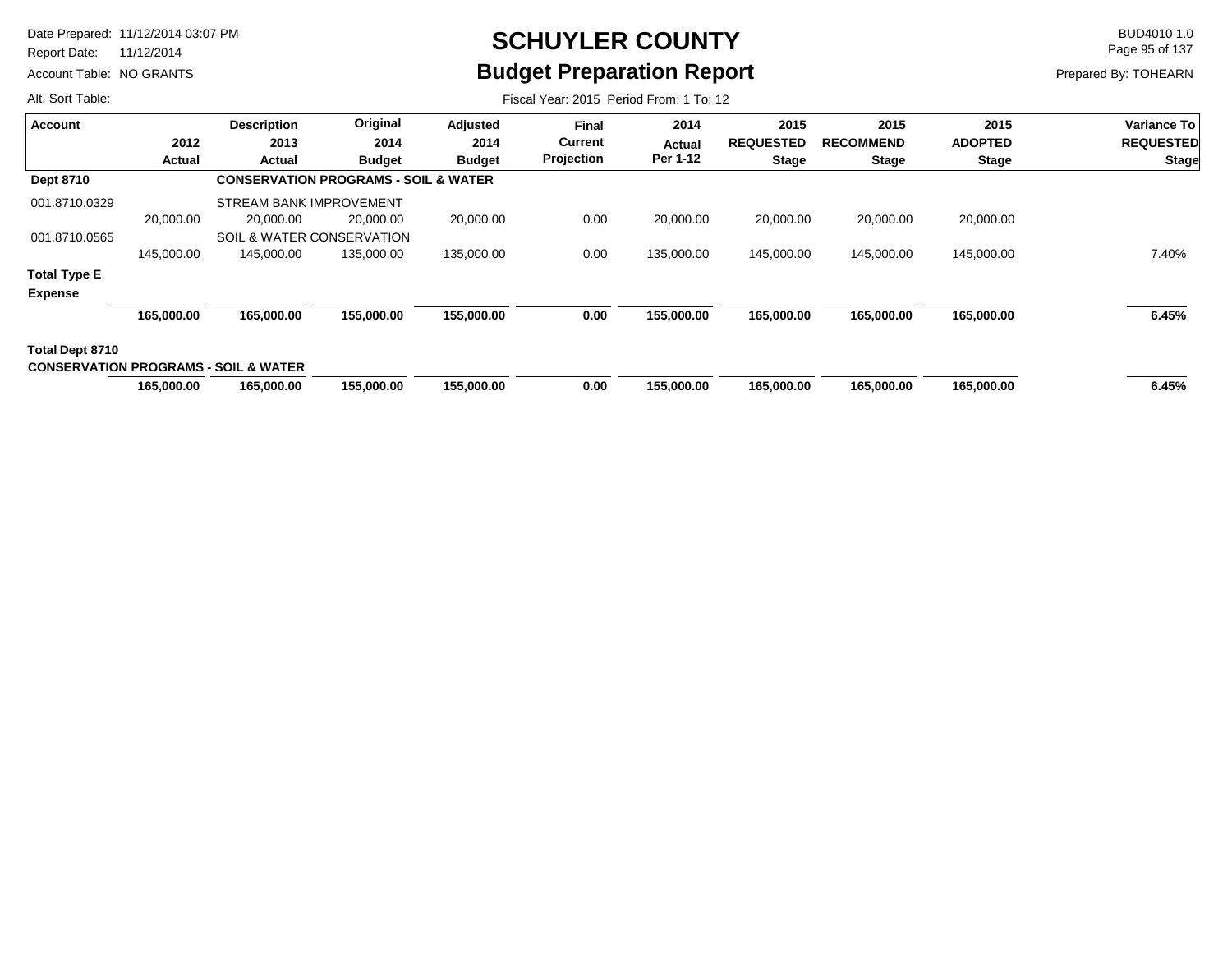Report Date: 11/12/2014

Account Table: NO GRANTS

# **SCHUYLER COUNTY** BUD4010 1.0 **Budget Preparation Report**

Fiscal Year: 2015 Period From: 1 To: 12

Page 96 of 137

| <b>Account</b>                        |               | <b>Description</b>                              | Original                                        | Adjusted      | Final          | 2014          | 2015             | 2015             | 2015           | Variance To      |  |  |  |
|---------------------------------------|---------------|-------------------------------------------------|-------------------------------------------------|---------------|----------------|---------------|------------------|------------------|----------------|------------------|--|--|--|
|                                       | 2012          | 2013                                            | 2014                                            | 2014          | <b>Current</b> | Actual        | <b>REQUESTED</b> | <b>RECOMMEND</b> | <b>ADOPTED</b> | <b>REQUESTED</b> |  |  |  |
|                                       | Actual        | Actual                                          | <b>Budget</b>                                   | <b>Budget</b> | Projection     | Per 1-12      | <b>Stage</b>     | <b>Stage</b>     | <b>Stage</b>   | <b>Stage</b>     |  |  |  |
| <b>Dept 8740</b>                      |               |                                                 | <b>WATERSHED PROTECTION DISTRICT-WANETA/LAM</b> |               |                |               |                  |                  |                |                  |  |  |  |
| 001.8740.1030                         |               | SPECIAL ASSESSMENTS                             |                                                 |               |                |               |                  |                  |                |                  |  |  |  |
|                                       | 119,128.81    | 104,080.56                                      | 70,657.00                                       | 98,157.00     | 0.00           | 107,245.40    | 70,657.00        | 70,657.00        | 70,657.00      |                  |  |  |  |
| 001.8740.2401                         |               | INTEREST ON INVESTMENTS                         |                                                 |               |                |               |                  |                  |                |                  |  |  |  |
|                                       | 14.76         | 45.90                                           | 0.00                                            | 0.00          | 0.00           | 22.54         |                  |                  |                |                  |  |  |  |
| Total Type R                          |               |                                                 |                                                 |               |                |               |                  |                  |                |                  |  |  |  |
| Revenue                               |               |                                                 |                                                 |               |                |               |                  |                  |                |                  |  |  |  |
|                                       | (119, 143.57) | (104, 126.46)                                   | (70, 657.00)                                    | (98, 157.00)  | 0.00           | (107, 267.94) | (70, 657.00)     | (70, 657.00)     | (70, 657.00)   |                  |  |  |  |
| 001.8740.0400                         |               | CONTRACTUAL EXPENSE                             |                                                 |               |                |               |                  |                  |                |                  |  |  |  |
|                                       | 154,377.27    | 117,368.55                                      | 70,657.00                                       | 98,157.00     | 0.00           | 97,243.52     | 70,657.00        | 70,657.00        | 70,657.00      |                  |  |  |  |
| <b>Total Type E</b><br><b>Expense</b> |               |                                                 |                                                 |               |                |               |                  |                  |                |                  |  |  |  |
|                                       | 154,377.27    | 117,368.55                                      | 70,657.00                                       | 98,157.00     | 0.00           | 97,243.52     | 70,657.00        | 70,657.00        | 70,657.00      |                  |  |  |  |
| Total Dept 8740                       |               | <b>WATERSHED PROTECTION DISTRICT-WANETA/LAM</b> |                                                 |               |                |               |                  |                  |                |                  |  |  |  |
|                                       | 35,233.70     | 13,242.09                                       | 0.00                                            | 0.00          | 0.00           | (10, 024.42)  | 0.00             | 0.00             | 0.00           |                  |  |  |  |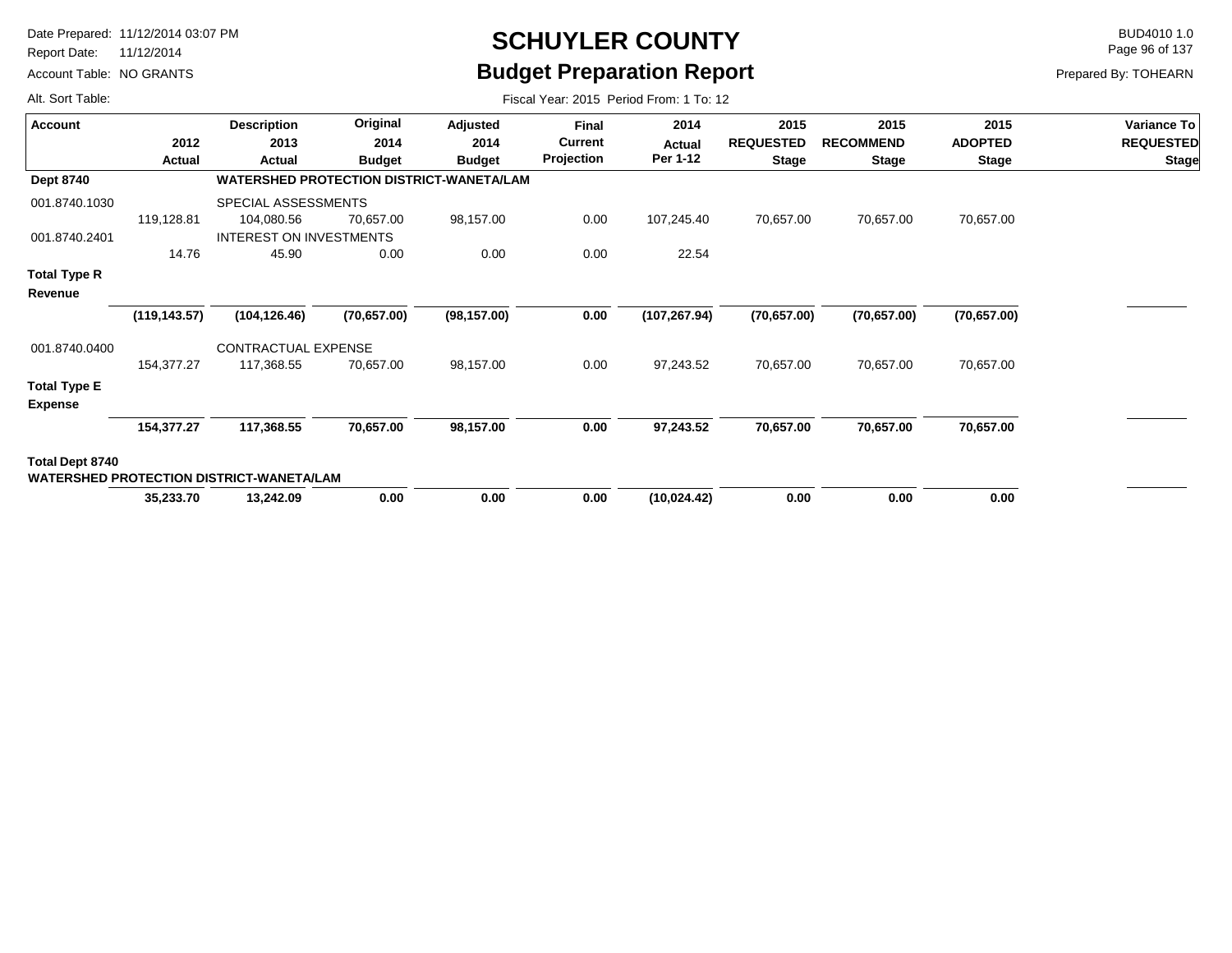Report Date: 11/12/2014

Alt. Sort Table:

Account Table: NO GRANTS

# **SCHUYLER COUNTY** BUD4010 1.0 **Budget Preparation Report**

Fiscal Year: 2015 Period From: 1 To: 12

Page 97 of 137

| Account                                                |              | <b>Description</b>           | Original                                   | Adjusted      | Final          | 2014          | 2015             | 2015             | 2015           | Variance To      |
|--------------------------------------------------------|--------------|------------------------------|--------------------------------------------|---------------|----------------|---------------|------------------|------------------|----------------|------------------|
|                                                        | 2012         | 2013                         | 2014                                       | 2014          | <b>Current</b> | <b>Actual</b> | <b>REQUESTED</b> | <b>RECOMMEND</b> | <b>ADOPTED</b> | <b>REQUESTED</b> |
|                                                        | Actual       | Actual                       | <b>Budget</b>                              | <b>Budget</b> | Projection     | Per 1-12      | <b>Stage</b>     | <b>Stage</b>     | <b>Stage</b>   | <b>Stage</b>     |
| <b>Dept 8750</b>                                       |              | <b>COOPERATIVE EXTENSION</b> |                                            |               |                |               |                  |                  |                |                  |
| 001.8750.3989                                          |              |                              | STATE AID HOME & COMM. SERV. - SOLID WASTE |               |                |               |                  |                  |                |                  |
|                                                        | 18,840.66    | 0.00                         | 0.00                                       | 0.00          | 0.00           | 0.00          |                  |                  |                |                  |
| <b>Total Type R</b>                                    |              |                              |                                            |               |                |               |                  |                  |                |                  |
| Revenue                                                |              |                              |                                            |               |                |               |                  |                  |                |                  |
|                                                        | (18, 840.66) | 0.00                         | 0.00                                       | 0.00          | 0.00           | 0.00          | 0.00             | 0.00             | 0.00           |                  |
| 001.8750.0331                                          |              |                              | ENVIRONMENTAL MGMT COUNCIL                 |               |                |               |                  |                  |                |                  |
|                                                        | 500.00       | 0.00                         | 0.00                                       | 0.00          | 0.00           | 0.00          |                  |                  |                |                  |
| 001.8750.0362                                          |              | SOLID WASTE MANAGEMENT       |                                            |               |                |               |                  |                  |                |                  |
|                                                        | 31,018.00    | 0.00                         | 0.00                                       | 0.00          | 0.00           | 0.00          |                  |                  |                |                  |
| 001.8750.0566                                          |              | <b>COOPERATIVE EXTENSION</b> |                                            |               |                |               |                  |                  |                |                  |
|                                                        | 184,863.00   | 217,154.00                   | 217,154.00                                 | 217,154.00    | 0.00           | 217,154.00    | 217,154.00       | 217,154.00       | 217,154.00     |                  |
| 001.8750.0567                                          |              | R.S.V.P.                     |                                            |               |                |               |                  |                  |                |                  |
|                                                        | 16,300.00    | 0.00                         | 0.00                                       | 0.00          | 0.00           | 0.00          |                  |                  |                |                  |
| <b>Total Type E</b>                                    |              |                              |                                            |               |                |               |                  |                  |                |                  |
| <b>Expense</b>                                         |              |                              |                                            |               |                |               |                  |                  |                |                  |
|                                                        | 232,681.00   | 217,154.00                   | 217,154.00                                 | 217,154.00    | 0.00           | 217,154.00    | 217,154.00       | 217,154.00       | 217,154.00     |                  |
| <b>Total Dept 8750</b><br><b>COOPERATIVE EXTENSION</b> |              |                              |                                            |               |                |               |                  |                  |                |                  |
|                                                        | 213,840.34   | 217,154.00                   | 217,154.00                                 | 217,154.00    | 0.00           | 217,154.00    | 217,154.00       | 217,154.00       | 217,154.00     |                  |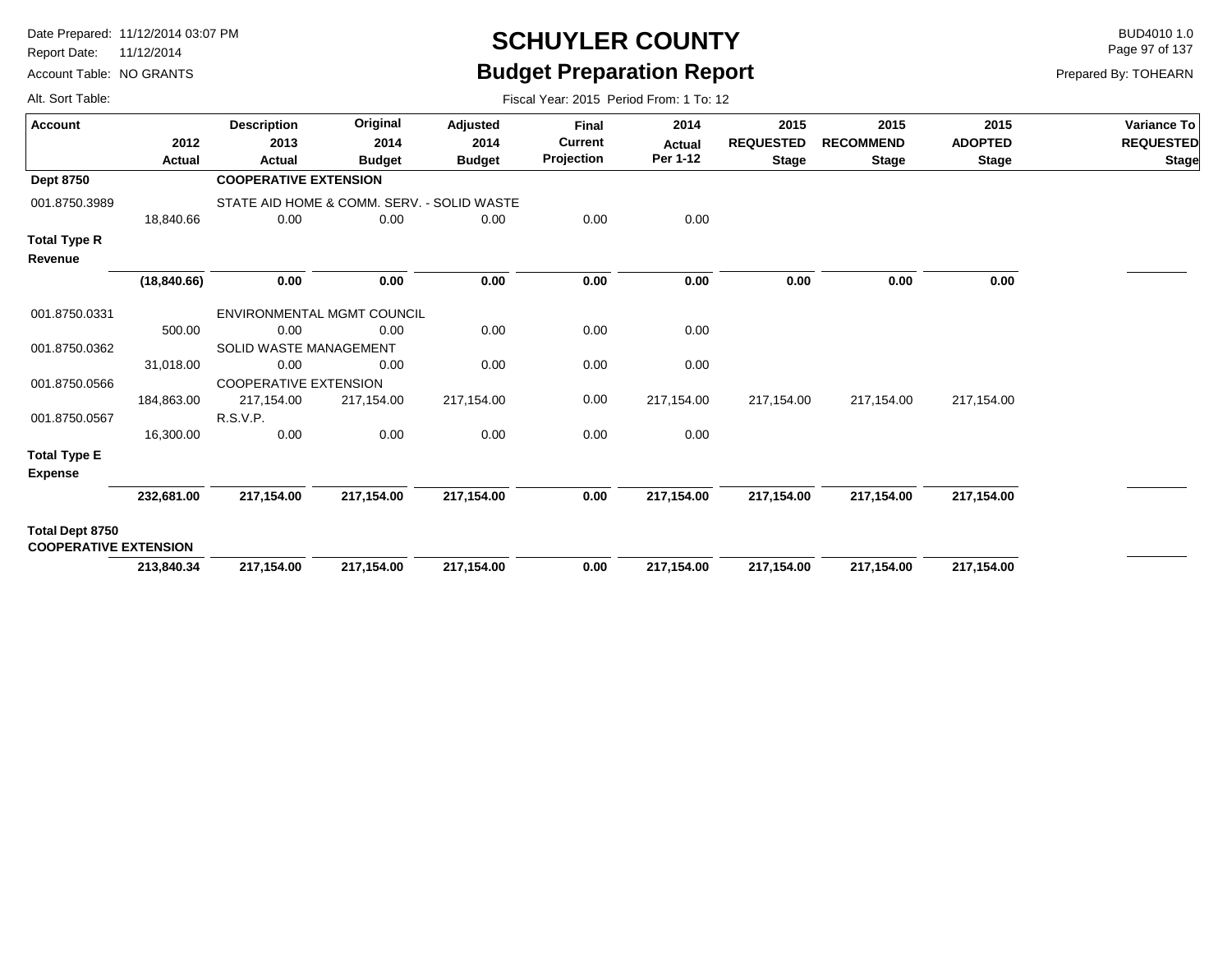Report Date: 11/12/2014

Account Table: NO GRANTS

# **SCHUYLER COUNTY** BUD4010 1.0 **Budget Preparation Report**

Fiscal Year: 2015 Period From: 1 To: 12

Page 98 of 137

Prepared By: TOHEARN

| <b>Account</b>          |               | <b>Description</b> | Original                    | Adjusted      | <b>Final</b>   | 2014               | 2015                             | 2015                             | 2015           | <b>Variance To</b>               |  |
|-------------------------|---------------|--------------------|-----------------------------|---------------|----------------|--------------------|----------------------------------|----------------------------------|----------------|----------------------------------|--|
|                         | 2012          | 2013               | 2014                        | 2014          | <b>Current</b> | Actual<br>Per 1-12 | <b>REQUESTED</b><br><b>Stage</b> | <b>RECOMMEND</b><br><b>Stage</b> | <b>ADOPTED</b> | <b>REQUESTED</b><br><b>Stage</b> |  |
|                         | <b>Actual</b> | <b>Actual</b>      | <b>Budget</b>               | <b>Budget</b> | Projection     |                    |                                  |                                  | <b>Stage</b>   |                                  |  |
| <b>Dept 9010</b>        |               |                    | <b>STATE RETIREMENT</b>     |               |                |                    |                                  |                                  |                |                                  |  |
| 001.9010.0801           |               |                    | STATE RETIREMENT - GEN FUND |               |                |                    |                                  |                                  |                |                                  |  |
|                         | 1.705.385.79  | 1,719,251.80       | 1,870,000.00                | 1,870,000.00  | 0.00           | 0.00               | 1,750,000.00                     | 1,750,000.00                     | 1,750,000.00   | -6.41%                           |  |
| <b>Total Type E</b>     |               |                    |                             |               |                |                    |                                  |                                  |                |                                  |  |
| <b>Expense</b>          |               |                    |                             |               |                |                    |                                  |                                  |                |                                  |  |
|                         | 1,705,385.79  | 1,719,251.80       | 1,870,000.00                | 1,870,000.00  | 0.00           | 0.00               | 1,750,000.00                     | 1,750,000.00                     | 1,750,000.00   | $-6.42%$                         |  |
| Total Dept 9010         |               |                    |                             |               |                |                    |                                  |                                  |                |                                  |  |
| <b>STATE RETIREMENT</b> |               |                    |                             |               |                |                    |                                  |                                  |                |                                  |  |
|                         | 1,705,385.79  | 1.719.251.80       | 1,870,000.00                | 1,870,000.00  | 0.00           | 0.00               | 1.750.000.00                     | 1,750,000.00                     | 1,750,000.00   | $-6.42%$                         |  |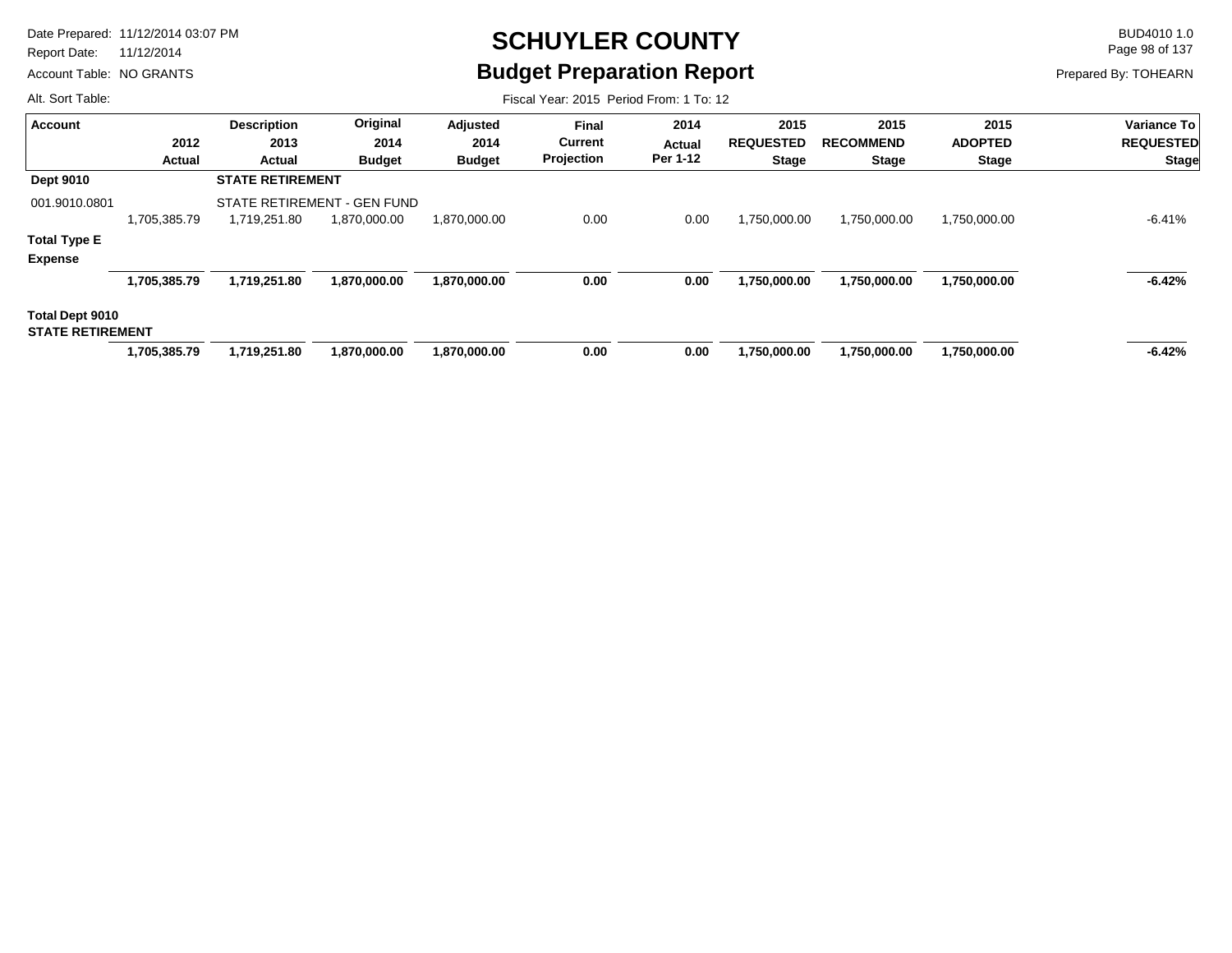Report Date: 11/12/2014

Account Table: NO GRANTS

# **SCHUYLER COUNTY** BUD4010 1.0 **Budget Preparation Report**

Fiscal Year: 2015 Period From: 1 To: 12

Page 99 of 137

Prepared By: TOHEARN

| <b>Account</b>                            |            | <b>Description</b>         | Original      | Adjusted      | <b>Final</b>                 | 2014               | 2015                             | 2015             | 2015           | <b>Variance To</b>               |
|-------------------------------------------|------------|----------------------------|---------------|---------------|------------------------------|--------------------|----------------------------------|------------------|----------------|----------------------------------|
|                                           | 2012       | 2013                       | 2014          | 2014          | <b>Current</b><br>Projection | Actual<br>Per 1-12 | <b>REQUESTED</b><br><b>Stage</b> | <b>RECOMMEND</b> | <b>ADOPTED</b> | <b>REQUESTED</b><br><b>Stage</b> |
|                                           | Actual     | Actual                     | <b>Budget</b> | <b>Budget</b> |                              |                    |                                  | Stage            | <b>Stage</b>   |                                  |
| <b>Dept 9030</b>                          |            | <b>SOCIAL SECURITY</b>     |               |               |                              |                    |                                  |                  |                |                                  |
| 001.9030.0802                             |            | SOCIAL SECURITY - GEN FUND |               |               |                              |                    |                                  |                  |                |                                  |
|                                           | 659,796.39 | 667,580.41                 | 700,000.00    | 700,000.00    | 0.00                         | 393,143.93         | 740,000.00                       | 740,000.00       | 740,000.00     | 5.71%                            |
| <b>Total Type E</b>                       |            |                            |               |               |                              |                    |                                  |                  |                |                                  |
| <b>Expense</b>                            |            |                            |               |               |                              |                    |                                  |                  |                |                                  |
|                                           | 659,796.39 | 667.580.41                 | 700,000.00    | 700,000.00    | 0.00                         | 393,143.93         | 740.000.00                       | 740,000.00       | 740,000.00     | 5.71%                            |
| Total Dept 9030<br><b>SOCIAL SECURITY</b> |            |                            |               |               |                              |                    |                                  |                  |                |                                  |
|                                           | 659.796.39 | 667.580.41                 | 700.000.00    | 700,000.00    | 0.00                         | 393.143.93         | 740.000.00                       | 740.000.00       | 740,000.00     | 5.71%                            |
|                                           |            |                            |               |               |                              |                    |                                  |                  |                |                                  |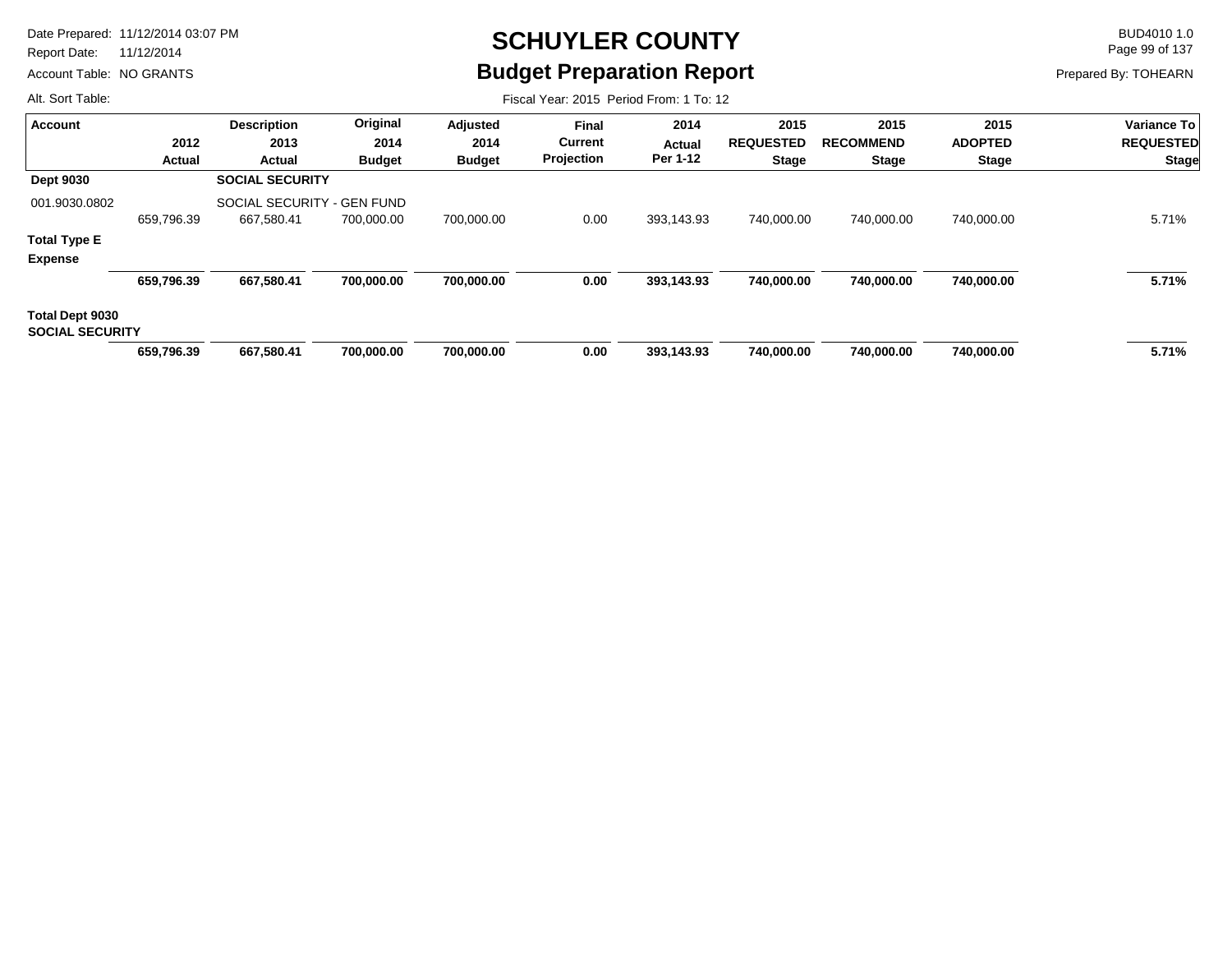Report Date: 11/12/2014

Account Table: NO GRANTS

### **SCHUYLER COUNTY** BUD4010 1.0 **Budget Preparation Report**

Fiscal Year: 2015 Period From: 1 To: 12

Page 100 of 137

Prepared By: TOHEARN

| <b>Account</b>                                  |            | <b>Description</b>                     | Original      | Adjusted      | Final             | 2014       | 2015                             | 2015                             | 2015           | Variance To      |
|-------------------------------------------------|------------|----------------------------------------|---------------|---------------|-------------------|------------|----------------------------------|----------------------------------|----------------|------------------|
|                                                 | 2012       | 2013                                   | 2014          | 2014          | <b>Current</b>    | Actual     | <b>REQUESTED</b><br><b>Stage</b> | <b>RECOMMEND</b><br><b>Stage</b> | <b>ADOPTED</b> | <b>REQUESTED</b> |
|                                                 | Actual     | Actual                                 | <b>Budget</b> | <b>Budget</b> | <b>Projection</b> | Per 1-12   |                                  |                                  | Stage          | <b>Stage</b>     |
| <b>Dept 9040</b>                                |            | <b>WORKER'S COMPENSATION</b>           |               |               |                   |            |                                  |                                  |                |                  |
| 001.9040.2680                                   |            | <b>INSURANCE RECOVERIES</b>            |               |               |                   |            |                                  |                                  |                |                  |
|                                                 | 0.00       | 0.00                                   | 30,000.00     | 30,000.00     | 0.00              | 0.00       |                                  |                                  |                | $-100.00\%$      |
| Total Type R                                    |            |                                        |               |               |                   |            |                                  |                                  |                |                  |
| Revenue                                         |            |                                        |               |               |                   |            |                                  |                                  |                |                  |
|                                                 | 0.00       | 0.00                                   | (30,000.00)   | (30,000.00)   | 0.00              | 0.00       | 0.00                             | 0.00                             | 0.00           | $-100.00\%$      |
| 001.9040.0803                                   |            | <b>WORKERS COMPENSATION - GEN FUND</b> |               |               |                   |            |                                  |                                  |                |                  |
|                                                 | 169,738.21 | 171,056.71                             | 106,400.00    | 106,400.00    | 0.00              | 150,460.58 | 116,400.00                       | 116,400.00                       | 116,400.00     | 9.39%            |
| <b>Total Type E</b><br><b>Expense</b>           |            |                                        |               |               |                   |            |                                  |                                  |                |                  |
|                                                 | 169,738.21 | 171,056.71                             | 106,400.00    | 106,400.00    | 0.00              | 150,460.58 | 116,400.00                       | 116,400.00                       | 116,400.00     | 9.40%            |
| Total Dept 9040<br><b>WORKER'S COMPENSATION</b> |            |                                        |               |               |                   |            |                                  |                                  |                |                  |
|                                                 | 169,738.21 | 171,056.71                             | 76,400.00     | 76,400.00     | 0.00              | 150,460.58 | 116,400.00                       | 116,400.00                       | 116,400.00     | 52.36%           |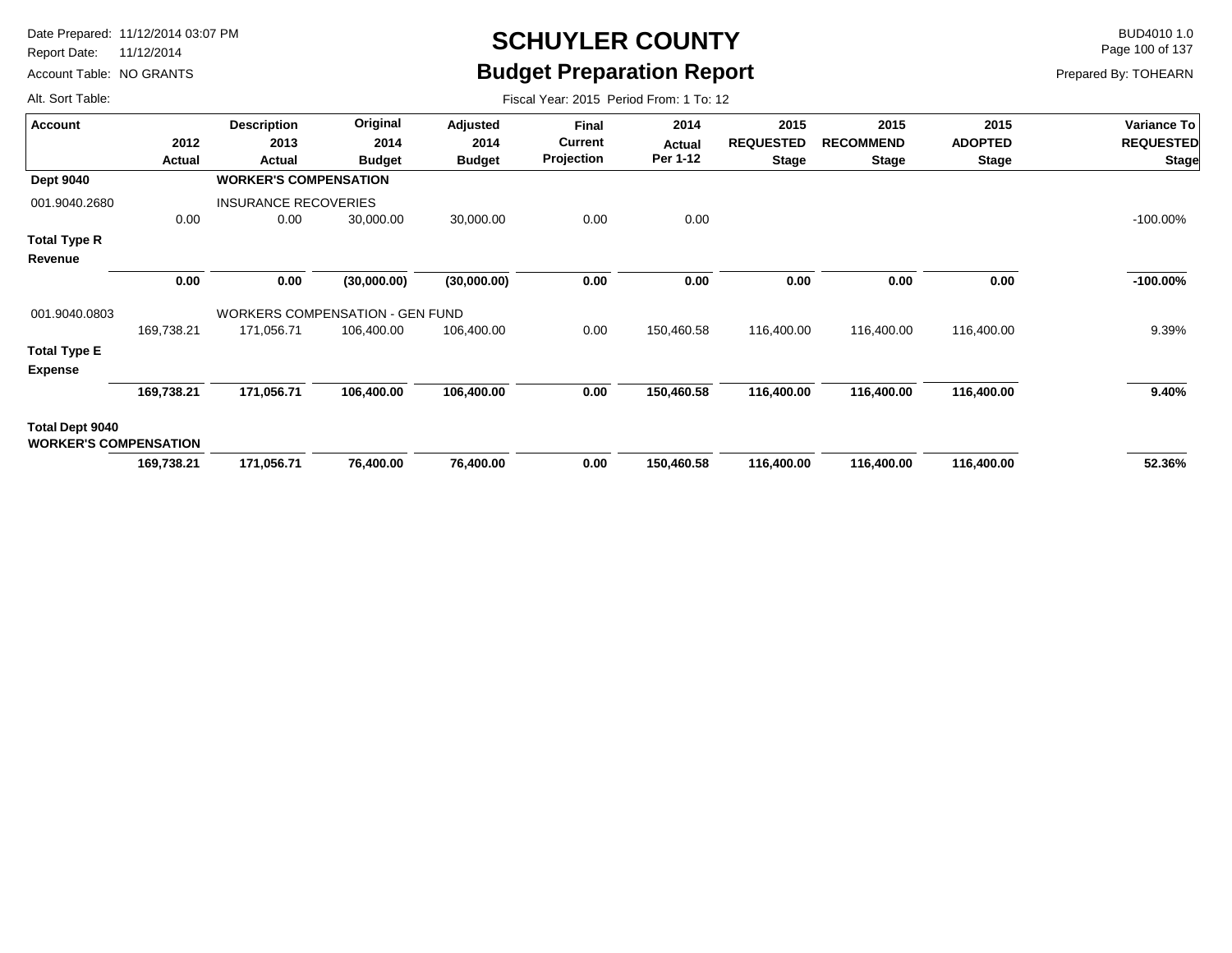Report Date: 11/12/2014

Account Table: NO GRANTS

## **SCHUYLER COUNTY** BUD4010 1.0 **Budget Preparation Report**

Page 101 of 137

Prepared By: TOHEARN

| Alt. Sort Table:                                 | Fiscal Year: 2015 Period From: 1 To: 12 |                                   |               |               |                |                    |                                  |                  |                |                                  |  |  |
|--------------------------------------------------|-----------------------------------------|-----------------------------------|---------------|---------------|----------------|--------------------|----------------------------------|------------------|----------------|----------------------------------|--|--|
| Account                                          |                                         | <b>Description</b>                | Original      | Adjusted      | <b>Final</b>   | 2014               | 2015                             | 2015             | 2015           | Variance To                      |  |  |
|                                                  | 2012                                    | 2013                              | 2014          | 2014          | <b>Current</b> | Actual<br>Per 1-12 | <b>REQUESTED</b><br><b>Stage</b> | <b>RECOMMEND</b> | <b>ADOPTED</b> | <b>REQUESTED</b><br><b>Stage</b> |  |  |
|                                                  | Actual                                  | Actual                            | <b>Budget</b> | <b>Budget</b> | Projection     |                    |                                  | <b>Stage</b>     | <b>Stage</b>   |                                  |  |  |
| <b>Dept 9050</b>                                 | <b>UNEMPLOYMENT INSURANCE</b>           |                                   |               |               |                |                    |                                  |                  |                |                                  |  |  |
| 001.9050.0805                                    |                                         | UNEMPLOYMENT INSURANCE - GEN FUND |               |               |                |                    |                                  |                  |                |                                  |  |  |
|                                                  | 26,934.31                               | 31,524.05                         | 25,000.00     | 25,000.00     | 0.00           | 19,514.35          | 25,000.00                        | 25,000.00        | 25,000.00      |                                  |  |  |
| <b>Total Type E</b>                              |                                         |                                   |               |               |                |                    |                                  |                  |                |                                  |  |  |
| <b>Expense</b>                                   |                                         |                                   |               |               |                |                    |                                  |                  |                |                                  |  |  |
|                                                  | 26,934.31                               | 31,524.05                         | 25,000.00     | 25,000.00     | 0.00           | 19,514.35          | 25,000.00                        | 25,000.00        | 25,000.00      |                                  |  |  |
| Total Dept 9050<br><b>UNEMPLOYMENT INSURANCE</b> |                                         |                                   |               |               |                |                    |                                  |                  |                |                                  |  |  |
|                                                  | 26,934.31                               | 31,524.05                         | 25,000.00     | 25,000.00     | 0.00           | 19,514.35          | 25,000.00                        | 25,000.00        | 25,000.00      |                                  |  |  |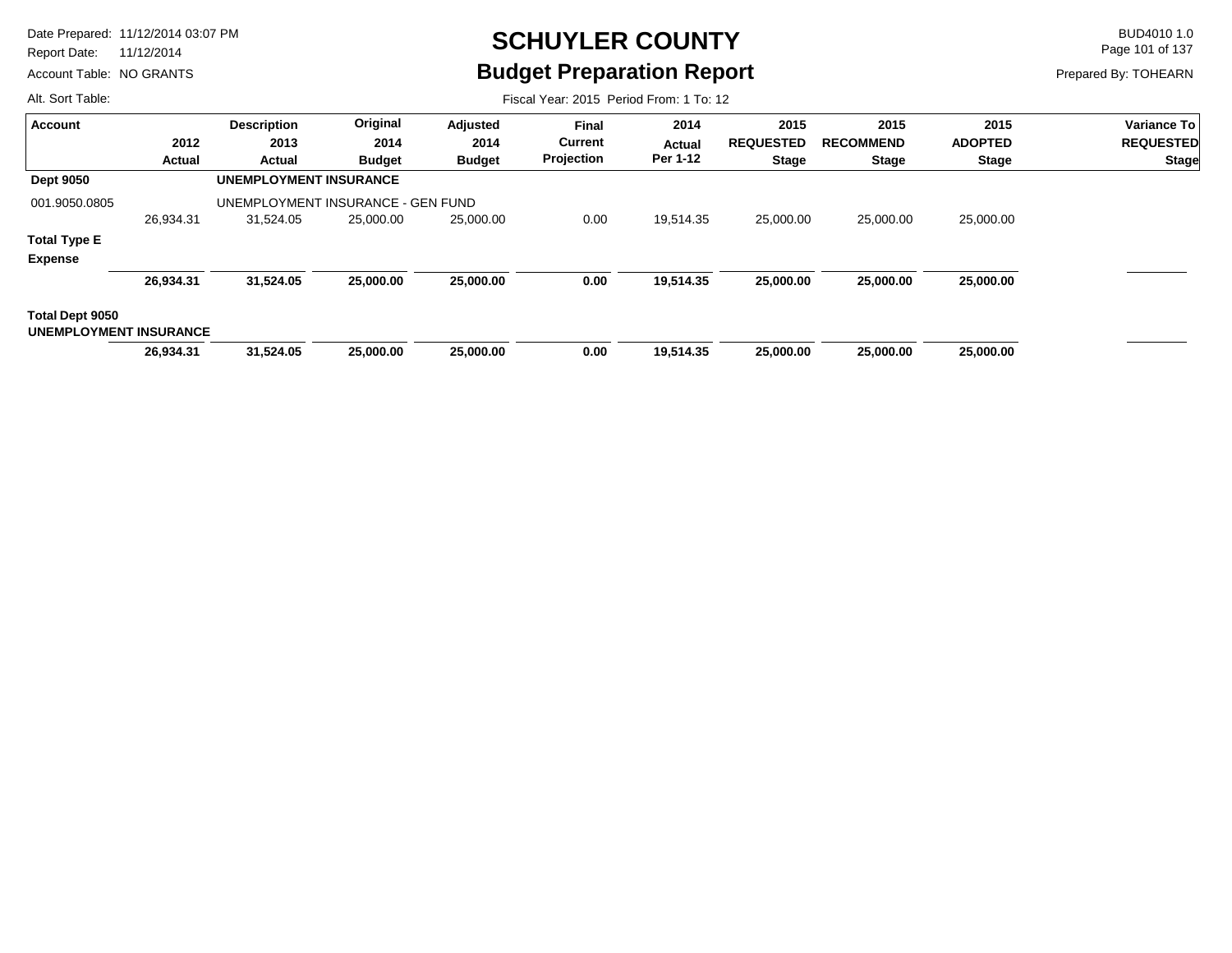Report Date: 11/12/2014

Account Table: NO GRANTS

# **SCHUYLER COUNTY** BUD4010 1.0 **Budget Preparation Report**

Fiscal Year: 2015 Period From: 1 To: 12

Page 102 of 137

Prepared By: TOHEARN

| <b>Account</b>                                 |           | <b>Description</b>                     | Original      | Adjusted      | <b>Final</b>                 | 2014                      | 2015             | 2015             | 2015           | Variance To               |  |
|------------------------------------------------|-----------|----------------------------------------|---------------|---------------|------------------------------|---------------------------|------------------|------------------|----------------|---------------------------|--|
|                                                | 2012      | 2013                                   | 2014          | 2014          | <b>Current</b><br>Projection | <b>Actual</b><br>Per 1-12 | <b>REQUESTED</b> | <b>RECOMMEND</b> | <b>ADOPTED</b> | <b>REQUESTED</b><br>Stage |  |
|                                                | Actual    | Actual                                 | <b>Budget</b> | <b>Budget</b> |                              |                           | <b>Stage</b>     | <b>Stage</b>     | <b>Stage</b>   |                           |  |
| <b>Dept 9055</b>                               |           | <b>DISABILITY INSURANCE</b>            |               |               |                              |                           |                  |                  |                |                           |  |
| 001.9055.0806                                  |           | <b>DISABILITY INSURANCE - GEN FUND</b> |               |               |                              |                           |                  |                  |                |                           |  |
|                                                | 29,114.91 | 18,318.80                              | 25,000.00     | 25,000.00     | 0.00                         | 19,108.05                 | 25,000.00        | 25,000.00        | 25,000.00      |                           |  |
| <b>Total Type E</b>                            |           |                                        |               |               |                              |                           |                  |                  |                |                           |  |
| <b>Expense</b>                                 |           |                                        |               |               |                              |                           |                  |                  |                |                           |  |
|                                                | 29,114.91 | 18,318.80                              | 25,000.00     | 25,000.00     | 0.00                         | 19,108.05                 | 25,000.00        | 25,000.00        | 25,000.00      |                           |  |
| Total Dept 9055<br><b>DISABILITY INSURANCE</b> |           |                                        |               |               |                              |                           |                  |                  |                |                           |  |
|                                                | 29,114.91 | 18,318.80                              | 25,000.00     | 25,000.00     | 0.00                         | 19,108.05                 | 25,000.00        | 25,000.00        | 25,000.00      |                           |  |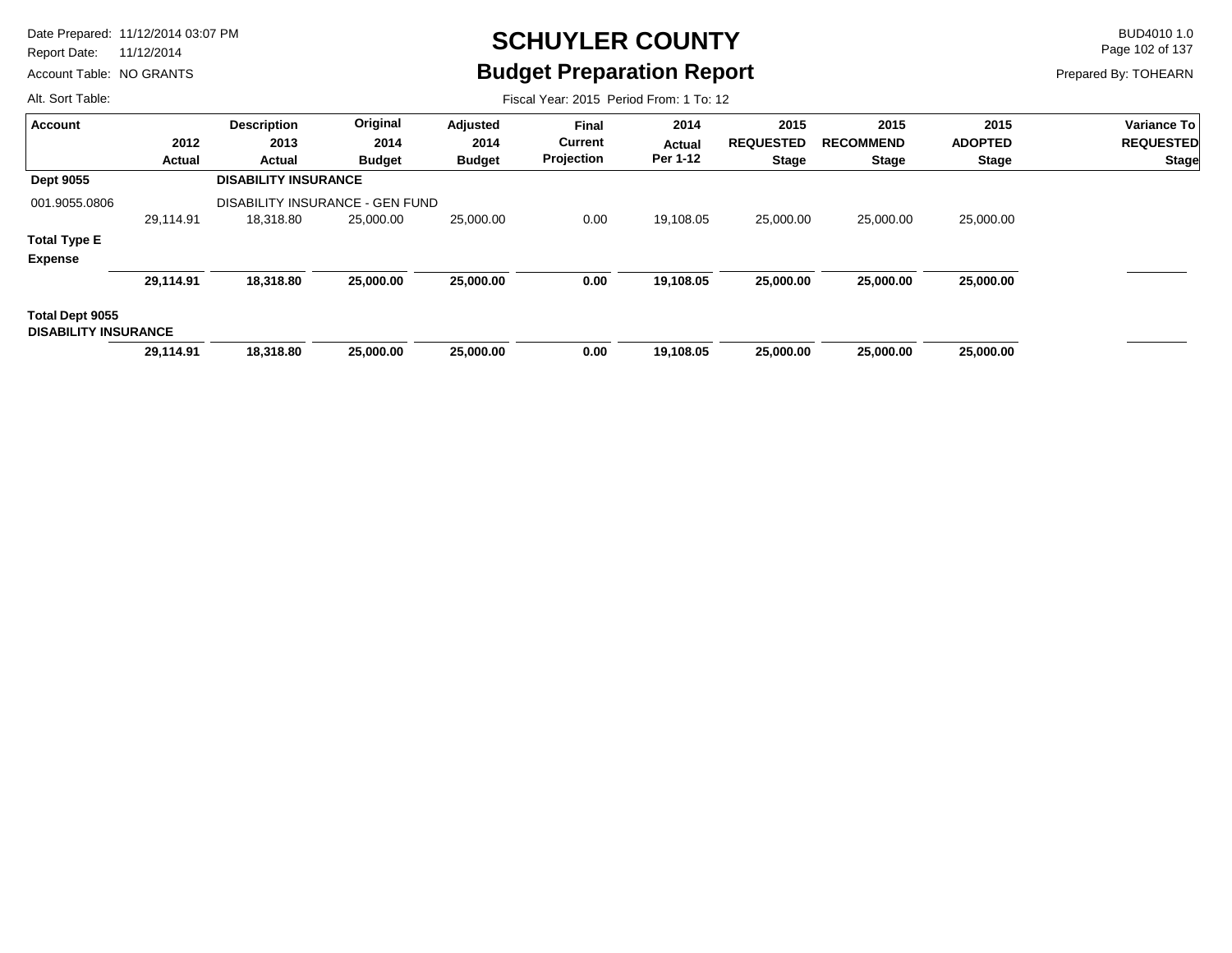Report Date: 11/12/2014

Account Table: NO GRANTS

# **SCHUYLER COUNTY** BUD4010 1.0 **Budget Preparation Report**

Fiscal Year: 2015 Period From: 1 To: 12

Page 103 of 137

Prepared By: TOHEARN

| <b>Account</b>         |                                         | <b>Description</b>       | Original                                | Adjusted      | <b>Final</b>   | 2014          | 2015             | 2015             | 2015           | <b>Variance To</b> |
|------------------------|-----------------------------------------|--------------------------|-----------------------------------------|---------------|----------------|---------------|------------------|------------------|----------------|--------------------|
|                        | 2012                                    | 2013                     | 2014                                    | 2014          | <b>Current</b> | Actual        | <b>REQUESTED</b> | <b>RECOMMEND</b> | <b>ADOPTED</b> | <b>REQUESTED</b>   |
|                        | Actual                                  | Actual                   | <b>Budget</b>                           | <b>Budget</b> | Projection     | Per 1-12      | <b>Stage</b>     | <b>Stage</b>     | <b>Stage</b>   | <b>Stage</b>       |
| <b>Dept 9060</b>       |                                         |                          | <b>HOSPITAL &amp; MEDICAL INSURANCE</b> |               |                |               |                  |                  |                |                    |
| 001.9060.1191          |                                         |                          | <b>HOSPITAL &amp; MEDICAL REIMBURSE</b> |               |                |               |                  |                  |                |                    |
|                        | 916,497.03                              | 1,021,280.66             | 742,717.00                              | 742,717.00    | 0.00           | 249,035.00    | 575,000.00       | 575,000.00       | 575,000.00     | $-22.58%$          |
| 001.9060.2211          |                                         | <b>MEDICARE SUBSIDY</b>  |                                         |               |                |               |                  |                  |                |                    |
|                        | 9,852.00                                | 0.00                     | 0.00                                    | 0.00          | 0.00           | 0.00          |                  |                  |                |                    |
| <b>Total Type R</b>    |                                         |                          |                                         |               |                |               |                  |                  |                |                    |
| Revenue                |                                         |                          |                                         |               |                |               |                  |                  |                |                    |
|                        | (926, 349.03)                           | (1,021,280.66)           | (742, 717.00)                           | (742, 717.00) | 0.00           | (249, 035.00) | (575,000.00)     | (575,000.00)     | (575,000.00)   | $-22.58%$          |
| 001.9060.0807          |                                         |                          | HOSPITAL & MEDICAL INSURANCE            |               |                |               |                  |                  |                |                    |
|                        | 3,198,584.63                            | 3,569,989.65             | 3,625,000.00                            | 3,625,000.00  | 0.00           | 3,076,308.22  | 3,600,000.00     | 3,600,000.00     | 3,600,000.00   | -0.68%             |
| 001.9060.0811          |                                         | <b>INSURANCE BUY-OUT</b> |                                         |               |                |               |                  |                  |                |                    |
|                        | 29,304.82                               | 24,491.82                | 35,000.00                               | 35,000.00     | 0.00           | 0.00          | 30,000.00        | 30,000.00        | 30,000.00      | $-14.28%$          |
| <b>Total Type E</b>    |                                         |                          |                                         |               |                |               |                  |                  |                |                    |
| <b>Expense</b>         |                                         |                          |                                         |               |                |               |                  |                  |                |                    |
|                        | 3,227,889.45                            | 3,594,481.47             | 3,660,000.00                            | 3,660,000.00  | 0.00           | 3,076,308.22  | 3,630,000.00     | 3,630,000.00     | 3,630,000.00   | $-0.82%$           |
| <b>Total Dept 9060</b> |                                         |                          |                                         |               |                |               |                  |                  |                |                    |
|                        | <b>HOSPITAL &amp; MEDICAL INSURANCE</b> |                          |                                         |               |                |               |                  |                  |                |                    |
|                        | 2,301,540.42                            | 2,573,200.81             | 2,917,283.00                            | 2,917,283.00  | 0.00           | 2,827,273.22  | 3,055,000.00     | 3,055,000.00     | 3,055,000.00   | 4.72%              |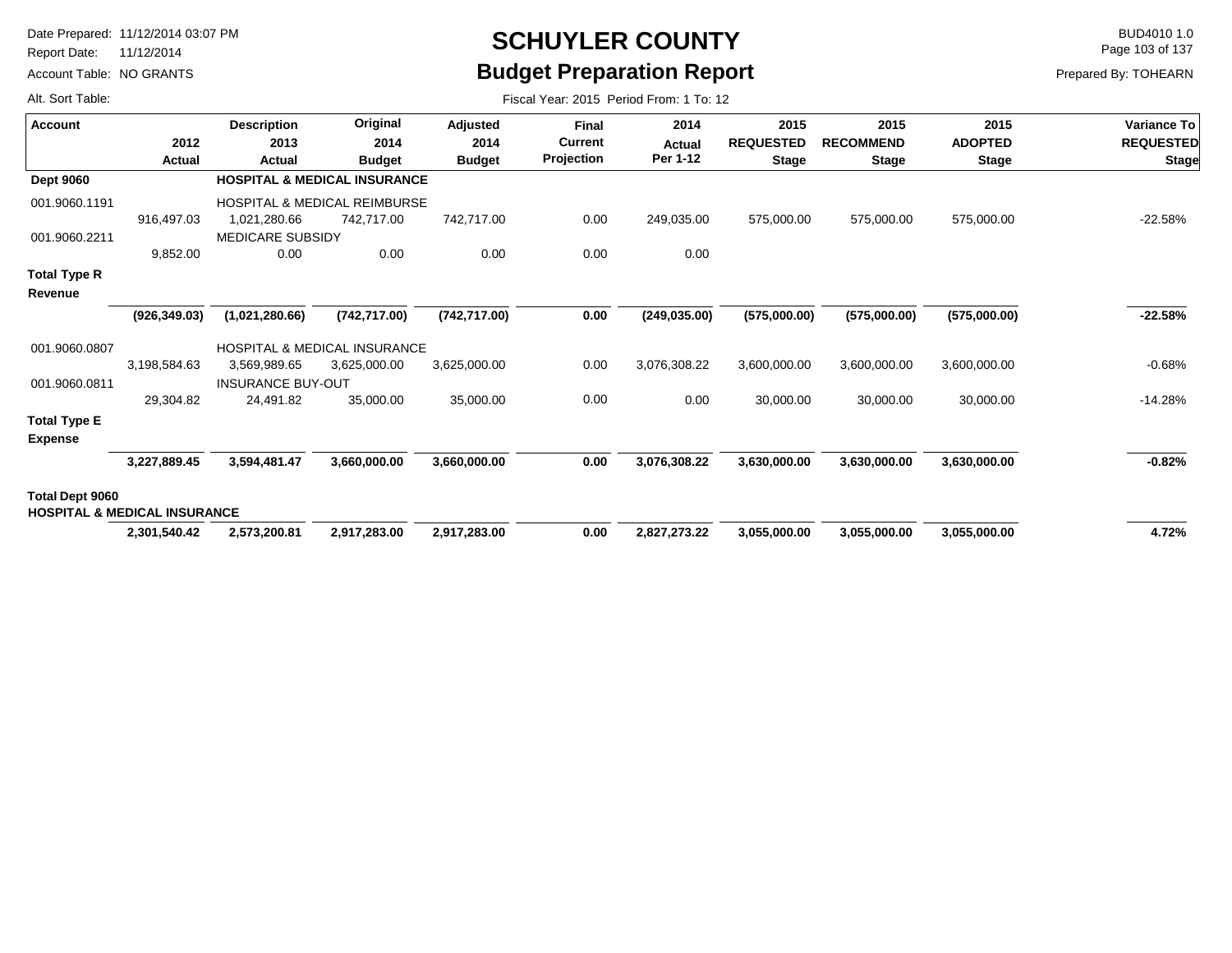Report Date: 11/12/2014

Account Table: NO GRANTS

## **SCHUYLER COUNTY** BUD4010 1.0 **Budget Preparation Report**

Fiscal Year: 2015 Period From: 1 To: 12

Page 104 of 137

Prepared By: TOHEARN

| <b>Account</b>                                    |               | <b>Description</b>             | Original      | Adjusted      | <b>Final</b> | 2014     | 2015             | 2015             | 2015           | Variance To                      |
|---------------------------------------------------|---------------|--------------------------------|---------------|---------------|--------------|----------|------------------|------------------|----------------|----------------------------------|
|                                                   | 2012          | 2013                           | 2014          | 2014          | Current      | Actual   | <b>REQUESTED</b> | <b>RECOMMEND</b> | <b>ADOPTED</b> | <b>REQUESTED</b><br><b>Stage</b> |
|                                                   | <b>Actual</b> | Actual                         | <b>Budget</b> | <b>Budget</b> | Projection   | Per 1-12 | <b>Stage</b>     | <b>Stage</b>     | <b>Stage</b>   |                                  |
| <b>Dept 9089</b>                                  |               | <b>OTHER EMPLOYEE BENEFITS</b> |               |               |              |          |                  |                  |                |                                  |
| 001.9089.0800                                     |               | FLEXIBLE SPENDING PLAN FSA     |               |               |              |          |                  |                  |                |                                  |
|                                                   | 1,070.60      | 1,628.60                       | 2,000.00      | 2,000.00      | 0.00         | 768.20   | 2,000.00         | 2,000.00         | 2,000.00       |                                  |
| <b>Total Type E</b>                               |               |                                |               |               |              |          |                  |                  |                |                                  |
| <b>Expense</b>                                    |               |                                |               |               |              |          |                  |                  |                |                                  |
|                                                   | 1,070.60      | 1,628.60                       | 2,000.00      | 2,000.00      | 0.00         | 768.20   | 2,000.00         | 2,000.00         | 2,000.00       |                                  |
| Total Dept 9089<br><b>OTHER EMPLOYEE BENEFITS</b> |               |                                |               |               |              |          |                  |                  |                |                                  |
|                                                   | 1,070.60      | 1,628.60                       | 2,000.00      | 2,000.00      | 0.00         | 768.20   | 2,000.00         | 2,000.00         | 2,000.00       |                                  |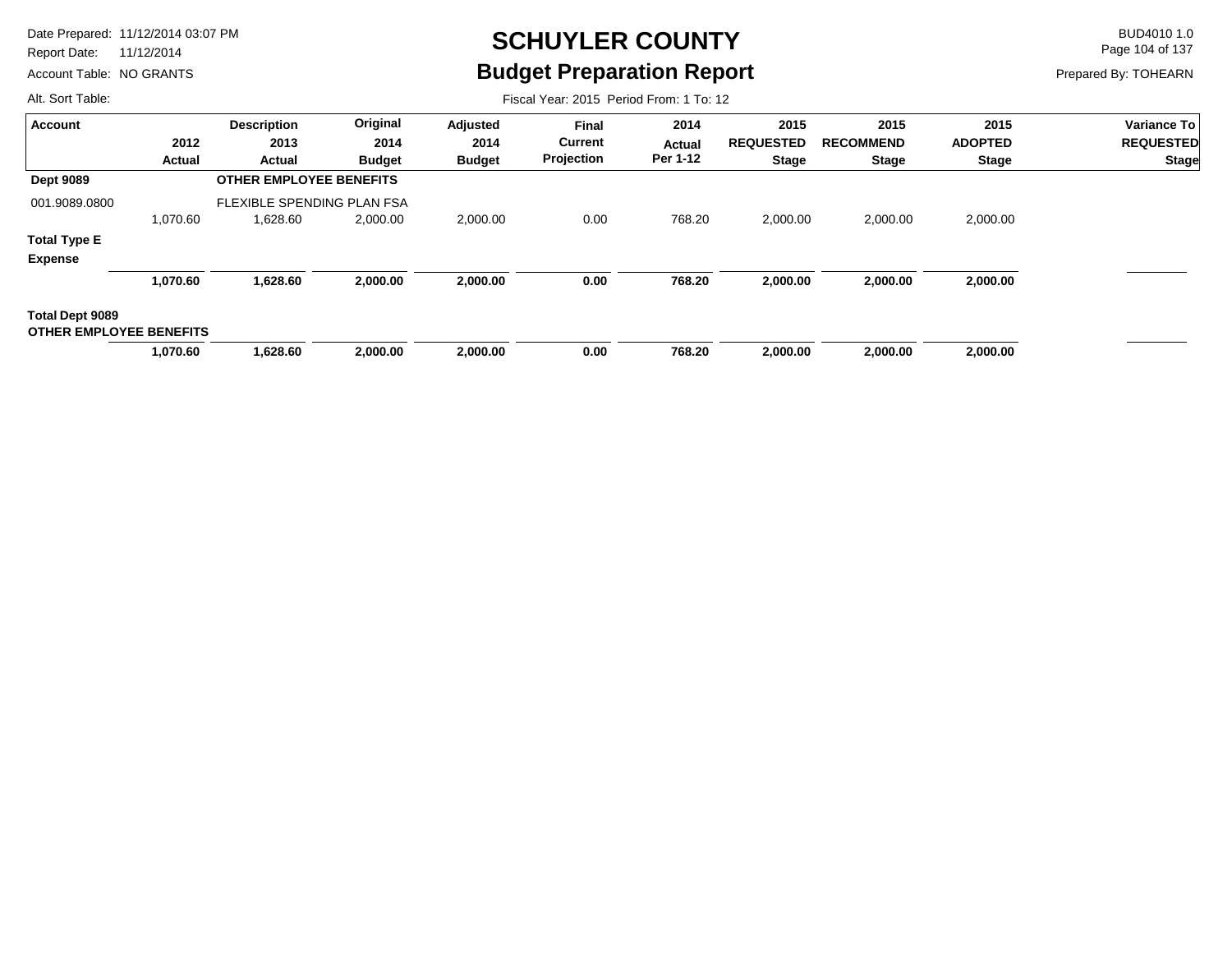Report Date: 11/12/2014

Account Table: NO GRANTS

# **SCHUYLER COUNTY** BUD4010 1.0 **Budget Preparation Report**

Page 105 of 137

Prepared By: TOHEARN

| Alt. Sort Table:                                               |                |                                      |                                      |                                   |                                              | Fiscal Year: 2015 Period From: 1 To: 12 |                                          |                                   |                                        |                                                        |
|----------------------------------------------------------------|----------------|--------------------------------------|--------------------------------------|-----------------------------------|----------------------------------------------|-----------------------------------------|------------------------------------------|-----------------------------------|----------------------------------------|--------------------------------------------------------|
| <b>Account</b>                                                 | 2012<br>Actual | <b>Description</b><br>2013<br>Actual | Original<br>2014<br><b>Budget</b>    | Adjusted<br>2014<br><b>Budget</b> | <b>Final</b><br><b>Current</b><br>Projection | 2014<br>Actual<br>Per 1-12              | 2015<br><b>REQUESTED</b><br><b>Stage</b> | 2015<br><b>RECOMMEND</b><br>Stage | 2015<br><b>ADOPTED</b><br><b>Stage</b> | <b>Variance To</b><br><b>REQUESTED</b><br><b>Stage</b> |
| <b>Dept 9522</b>                                               |                |                                      | <b>TRANSFERS TO COUNTY ROAD FUND</b> |                                   |                                              |                                         |                                          |                                   |                                        |                                                        |
| 001.9522.0900                                                  | 1,860,146.00   | <b>TRANSFERS</b><br>1,830,000.00     | 1,543,309.00                         | 1,543,309.00                      | 0.00                                         | 1,545,000.00                            | 1,518,350.00                             | 1,518,350.00                      | 1,518,350.00                           | $-1.61\%$                                              |
| <b>Total Type E</b><br><b>Expense</b>                          |                |                                      |                                      |                                   |                                              |                                         |                                          |                                   |                                        |                                                        |
|                                                                | 1,860,146.00   | 1,830,000.00                         | 1,543,309.00                         | 1,543,309.00                      | 0.00                                         | 1,545,000.00                            | 1,518,350.00                             | 1,518,350.00                      | 1,518,350.00                           | $-1.62%$                                               |
| <b>Total Dept 9522</b><br><b>TRANSFERS TO COUNTY ROAD FUND</b> |                |                                      |                                      |                                   |                                              |                                         |                                          |                                   |                                        |                                                        |
|                                                                | 1,860,146.00   | 1,830,000.00                         | 1,543,309.00                         | 1,543,309.00                      | 0.00                                         | 1,545,000.00                            | 1,518,350.00                             | 1,518,350.00                      | 1,518,350.00                           | $-1.62%$                                               |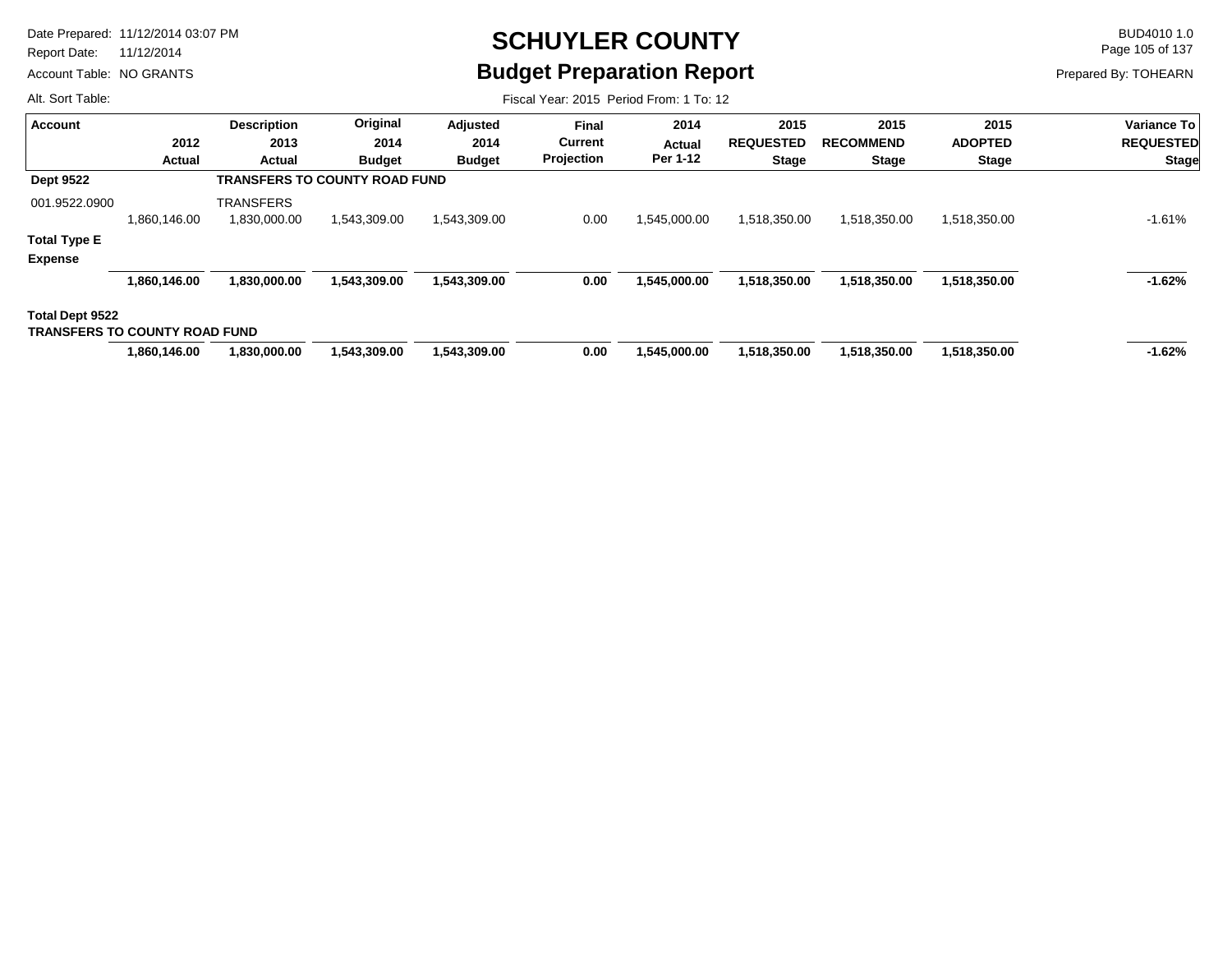Report Date: 11/12/2014

Account Table: NO GRANTS

## **SCHUYLER COUNTY** BUD4010 1.0 **Budget Preparation Report**

Page 106 of 137

Prepared By: TOHEARN

| Alt. Sort Table:                   |            |                                    |               |               | Fiscal Year: 2015 Period From: 1 To: 12 |            |              |                |              |                    |                  |                |                  |
|------------------------------------|------------|------------------------------------|---------------|---------------|-----------------------------------------|------------|--------------|----------------|--------------|--------------------|------------------|----------------|------------------|
| <b>Account</b>                     |            | <b>Description</b>                 | Original      | Adjusted      | <b>Final</b>                            | 2014       | 2015         | 2015           | 2015         | <b>Variance To</b> |                  |                |                  |
|                                    | 2012       |                                    |               |               | 2013                                    | 2014       | 2014         | <b>Current</b> | Actual       | <b>REQUESTED</b>   | <b>RECOMMEND</b> | <b>ADOPTED</b> | <b>REQUESTED</b> |
|                                    | Actual     | <b>Actual</b>                      | <b>Budget</b> | <b>Budget</b> | Projection                              | Per 1-12   | <b>Stage</b> | <b>Stage</b>   | <b>Stage</b> | <b>Stage</b>       |                  |                |                  |
| <b>Dept 9524</b>                   |            | <b>TRANSFERS TO MACHINERY FUND</b> |               |               |                                         |            |              |                |              |                    |                  |                |                  |
| 001.9524.0900                      |            | <b>TRANSFERS</b>                   |               |               |                                         |            |              |                |              |                    |                  |                |                  |
|                                    | 489,258.00 | 649,000.00                         | 456.675.00    | 456,675.00    | 0.00                                    | 635,000.00 | 783,356.00   | 783,356.00     | 783,356.00   | 71.53%             |                  |                |                  |
| <b>Total Type E</b>                |            |                                    |               |               |                                         |            |              |                |              |                    |                  |                |                  |
| <b>Expense</b>                     |            |                                    |               |               |                                         |            |              |                |              |                    |                  |                |                  |
|                                    | 489,258.00 | 649,000.00                         | 456,675.00    | 456,675.00    | 0.00                                    | 635,000.00 | 783,356.00   | 783,356.00     | 783,356.00   | 71.53%             |                  |                |                  |
| <b>Total Dept 9524</b>             |            |                                    |               |               |                                         |            |              |                |              |                    |                  |                |                  |
| <b>TRANSFERS TO MACHINERY FUND</b> |            |                                    |               |               |                                         |            |              |                |              |                    |                  |                |                  |
|                                    | 489.258.00 | 649.000.00                         | 456.675.00    | 456,675.00    | 0.00                                    | 635.000.00 | 783,356.00   | 783.356.00     | 783,356.00   | 71.53%             |                  |                |                  |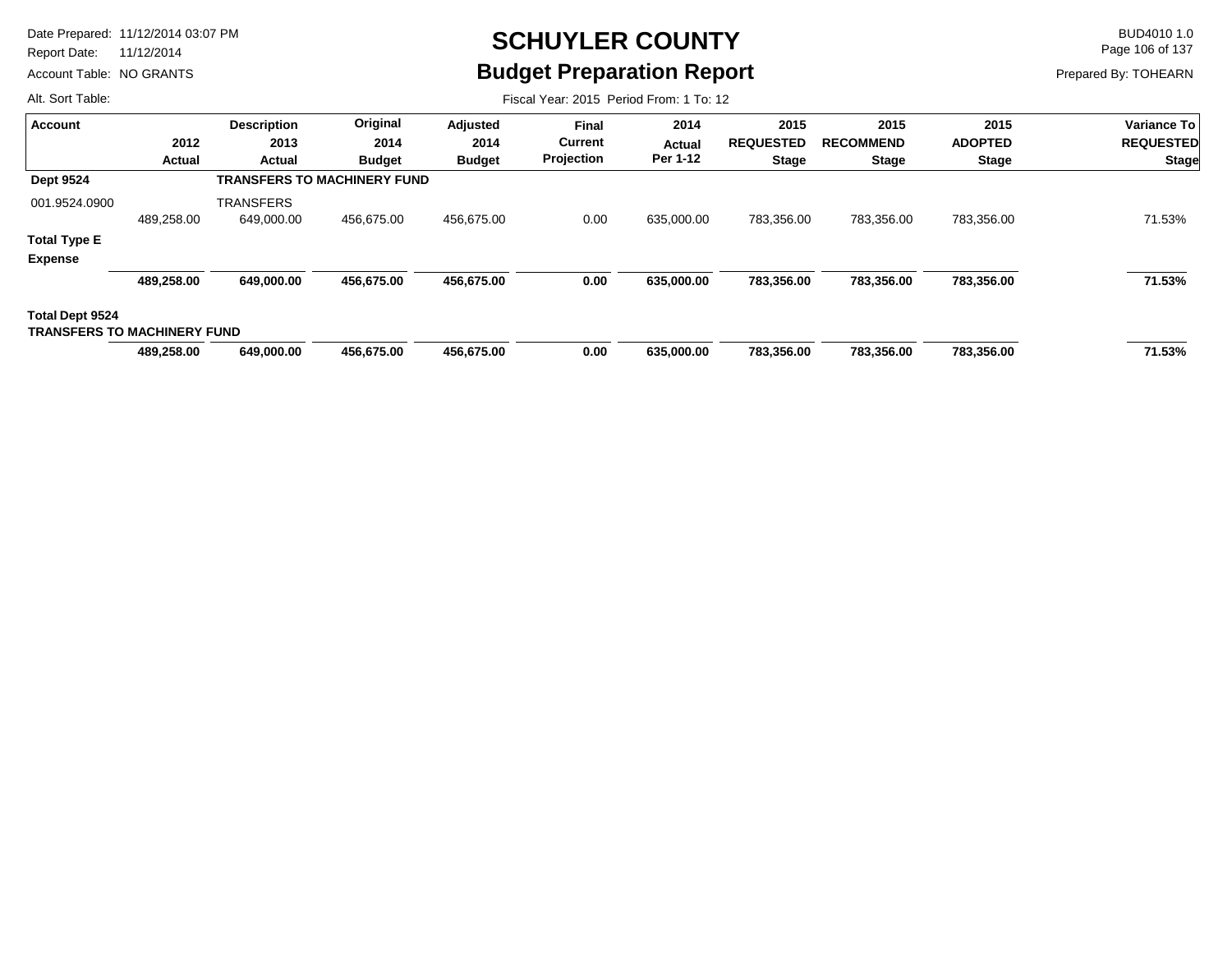Report Date: 11/12/2014

Account Table: NO GRANTS

## **SCHUYLER COUNTY** BUD4010 1.0 **Budget Preparation Report**

Fiscal Year: 2015 Period From: 1 To: 12

Page 107 of 137

Prepared By: TOHEARN

| <b>Account</b>      |            | <b>Description</b>                           | Original                                     | Adjusted      | Final          | 2014     | 2015             | 2015             | 2015           | Variance To      |
|---------------------|------------|----------------------------------------------|----------------------------------------------|---------------|----------------|----------|------------------|------------------|----------------|------------------|
|                     | 2012       | 2013                                         | 2014                                         | 2014          | <b>Current</b> | Actual   | <b>REQUESTED</b> | <b>RECOMMEND</b> | <b>ADOPTED</b> | <b>REQUESTED</b> |
|                     | Actual     | Actual                                       | <b>Budget</b>                                | <b>Budget</b> | Projection     | Per 1-12 | <b>Stage</b>     | Stage            | <b>Stage</b>   | <b>Stage</b>     |
| <b>Dept 9710</b>    |            |                                              | <b>SERIAL BONDS - COUNTY BLDG RENOVATION</b> |               |                |          |                  |                  |                |                  |
| 001.9710.0600       |            | <b>DEBT SERVICE - PRINCIPAL</b>              |                                              |               |                |          |                  |                  |                |                  |
|                     | 75,000.00  | 0.00                                         | 0.00                                         | 0.00          | 0.00           | 0.00     |                  |                  |                |                  |
| 001.9710.0700       |            | <b>DEBT SERVICE - INTEREST</b>               |                                              |               |                |          |                  |                  |                |                  |
|                     | 69,322.00  | 1,015.00                                     | 0.00                                         | 0.00          | 0.00           | 0.00     |                  |                  |                |                  |
| <b>Total Type E</b> |            |                                              |                                              |               |                |          |                  |                  |                |                  |
| <b>Expense</b>      |            |                                              |                                              |               |                |          |                  |                  |                |                  |
|                     | 144,322.00 | 1,015.00                                     | 0.00                                         | 0.00          | 0.00           | 0.00     | 0.00             | 0.00             | 0.00           |                  |
| Total Dept 9710     |            |                                              |                                              |               |                |          |                  |                  |                |                  |
|                     |            | <b>SERIAL BONDS - COUNTY BLDG RENOVATION</b> |                                              |               |                |          |                  |                  |                |                  |
|                     | 144,322.00 | 1,015.00                                     | 0.00                                         | 0.00          | 0.00           | 0.00     | 0.00             | 0.00             | 0.00           |                  |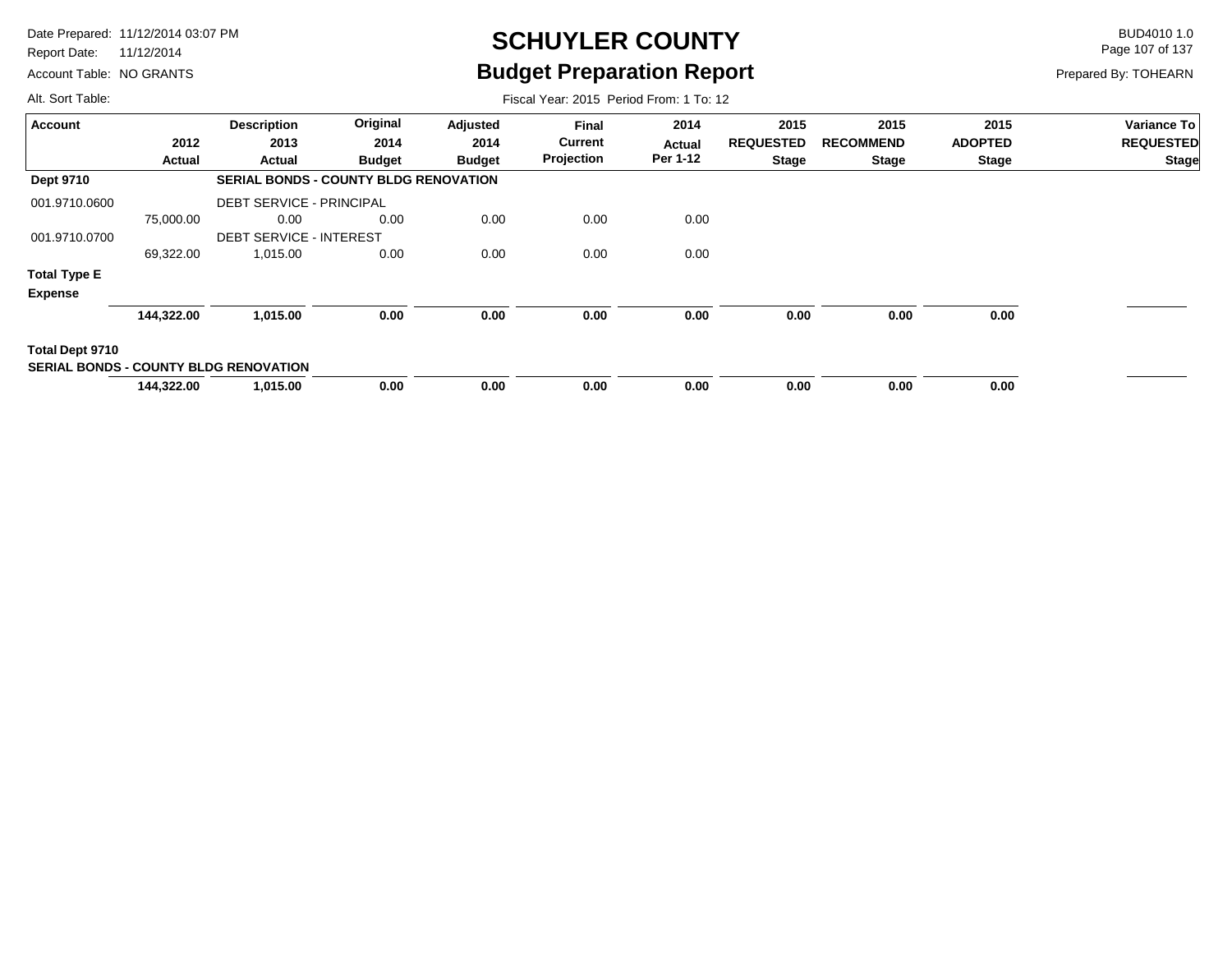Report Date: 11/12/2014

Account Table: NO GRANTS

## **SCHUYLER COUNTY** BUD4010 1.0 **Budget Preparation Report**

Fiscal Year: 2015 Period From: 1 To: 12

Page 108 of 137

Prepared By: TOHEARN

| Account                                  |        | <b>Description</b>                       | Original      | <b>Adjusted</b> | <b>Final</b>   | 2014      | 2015             | 2015             | 2015           | Variance To      |
|------------------------------------------|--------|------------------------------------------|---------------|-----------------|----------------|-----------|------------------|------------------|----------------|------------------|
|                                          | 2012   | 2013                                     | 2014          | 2014            | <b>Current</b> | Actual    | <b>REQUESTED</b> | <b>RECOMMEND</b> | <b>ADOPTED</b> | <b>REQUESTED</b> |
|                                          | Actual | Actual                                   | <b>Budget</b> | <b>Budget</b>   | Projection     | Per 1-12  | <b>Stage</b>     | <b>Stage</b>     | <b>Stage</b>   | <b>Stage</b>     |
| <b>Dept 9720</b>                         |        | STATUTORY INSTALLMENT BONDS - SHARED SVC |               |                 |                |           |                  |                  |                |                  |
| 001.9720.0600                            |        | <b>DEBT SERVICE - PRINCIPAL</b>          |               |                 |                |           |                  |                  |                |                  |
|                                          | 0.00   | 40,000.00                                | 40,000.00     | 40,000.00       | 0.00           | 40,000.00 | 40,000.00        | 40,000.00        | 40,000.00      |                  |
| 001.9720.0700                            |        | <b>DEBT SERVICE - INTEREST</b>           |               |                 |                |           |                  |                  |                |                  |
|                                          | 0.50   | 114,827.50                               | 65,000.00     | 65,000.00       | 0.00           | 31,531.25 | 65,000.00        | 65,000.00        | 65,000.00      |                  |
| <b>Total Type E</b>                      |        |                                          |               |                 |                |           |                  |                  |                |                  |
| <b>Expense</b>                           |        |                                          |               |                 |                |           |                  |                  |                |                  |
|                                          | 0.50   | 154,827.50                               | 105,000.00    | 105,000.00      | 0.00           | 71,531.25 | 105,000.00       | 105,000.00       | 105,000.00     |                  |
| Total Dept 9720                          |        |                                          |               |                 |                |           |                  |                  |                |                  |
| STATUTORY INSTALLMENT BONDS - SHARED SVC |        |                                          |               |                 |                |           |                  |                  |                |                  |
|                                          | 0.50   | 154,827.50                               | 105,000.00    | 105,000.00      | 0.00           | 71,531.25 | 105,000.00       | 105.000.00       | 105,000.00     |                  |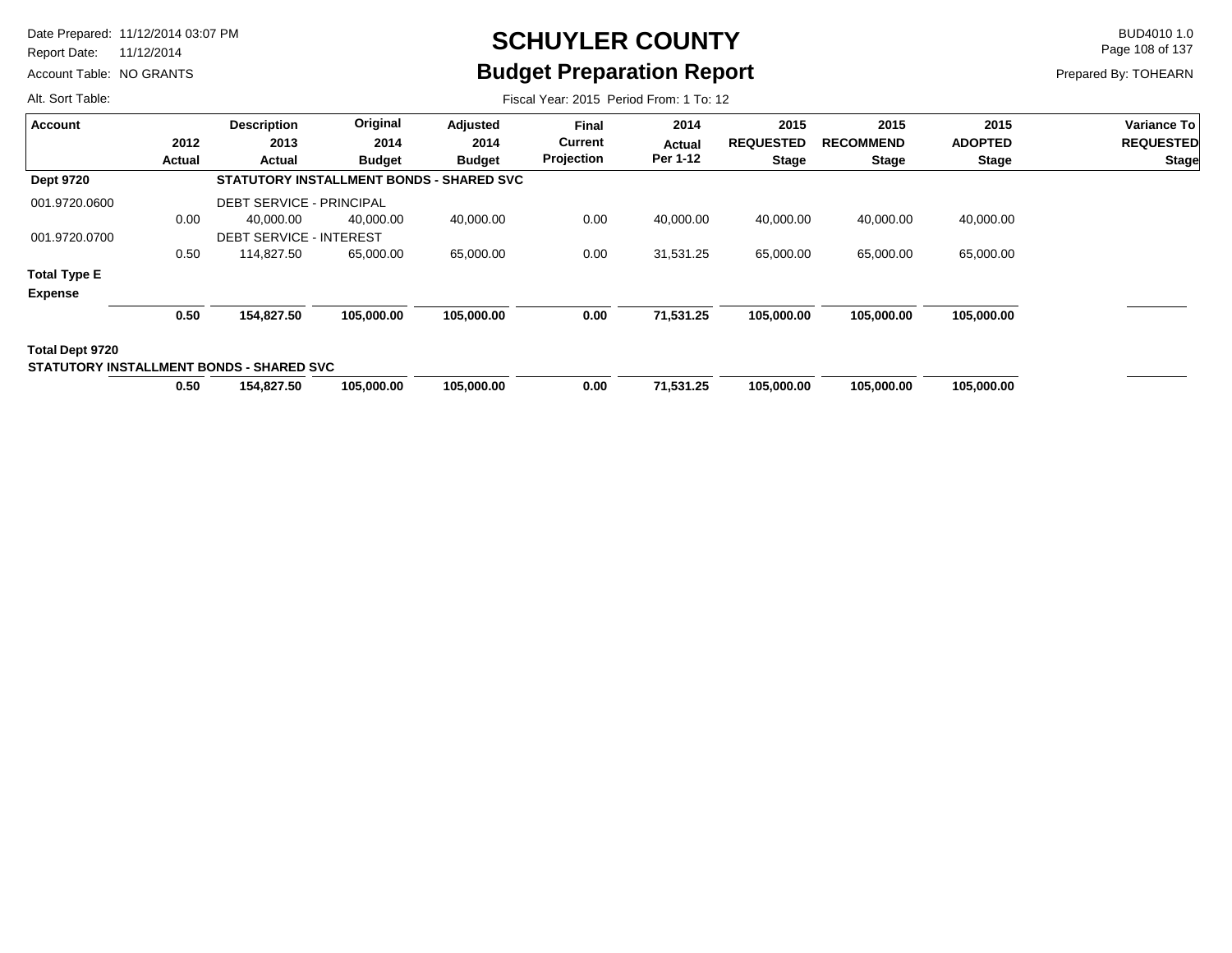Report Date: 11/12/2014

Account Table: NO GRANTS

## **SCHUYLER COUNTY** BUD4010 1.0 **Budget Preparation Report**

Fiscal Year: 2015 Period From: 1 To: 12

Page 109 of 137

Prepared By: TOHEARN

|                                | <b>Description</b> | Original      | Adjusted                                                         | Final             | 2014           | 2015             | 2015             | 2015           | Variance To      |
|--------------------------------|--------------------|---------------|------------------------------------------------------------------|-------------------|----------------|------------------|------------------|----------------|------------------|
| 2012                           | 2013               | 2014          | 2014                                                             | <b>Current</b>    | Actual         | <b>REQUESTED</b> | <b>RECOMMEND</b> | <b>ADOPTED</b> | <b>REQUESTED</b> |
| Actual                         | Actual             | <b>Budget</b> | <b>Budget</b>                                                    | <b>Projection</b> | Per 1-12       | <b>Stage</b>     | <b>Stage</b>     | <b>Stage</b>   | <b>Stage</b>     |
|                                |                    |               |                                                                  |                   |                |                  |                  |                |                  |
|                                |                    |               |                                                                  |                   |                |                  |                  |                |                  |
| 0.00                           | 0.00               | 15,000.00     | 15,000.00                                                        | 0.00              | 9,449.06       | 15,000.00        | 15,000.00        | 15,000.00      |                  |
|                                |                    |               |                                                                  |                   |                |                  |                  |                |                  |
|                                |                    |               |                                                                  |                   |                |                  |                  |                |                  |
| 0.00                           | 0.00               | 15,000.00     | 15,000.00                                                        | 0.00              | 9,449.06       | 15,000.00        | 15,000.00        | 15,000.00      |                  |
|                                |                    |               |                                                                  |                   |                |                  |                  |                |                  |
| <b>BOND ANTICIPATION NOTES</b> |                    |               |                                                                  |                   |                |                  |                  |                |                  |
| 0.00                           | 0.00               | 15,000.00     | 15,000.00                                                        | 0.00              | 9,449.06       | 15,000.00        | 15,000.00        | 15,000.00      |                  |
|                                |                    |               |                                                                  |                   |                |                  |                  |                |                  |
| <b>GENERAL FUND</b>            |                    |               |                                                                  |                   |                |                  |                  |                |                  |
| (204, 142.92)                  | (68, 934.98)       | 10,887,348.00 | 10,871,990.30                                                    | 0.00              | (3,656,062.52) | 10,982,333.00    | 10,982,333.00    | 10,982,333.00  | 0.87%            |
|                                |                    |               |                                                                  |                   |                |                  |                  |                |                  |
|                                |                    |               | <b>BOND ANTICIPATION NOTES</b><br><b>DEBT SERVICE - INTEREST</b> |                   |                |                  |                  |                |                  |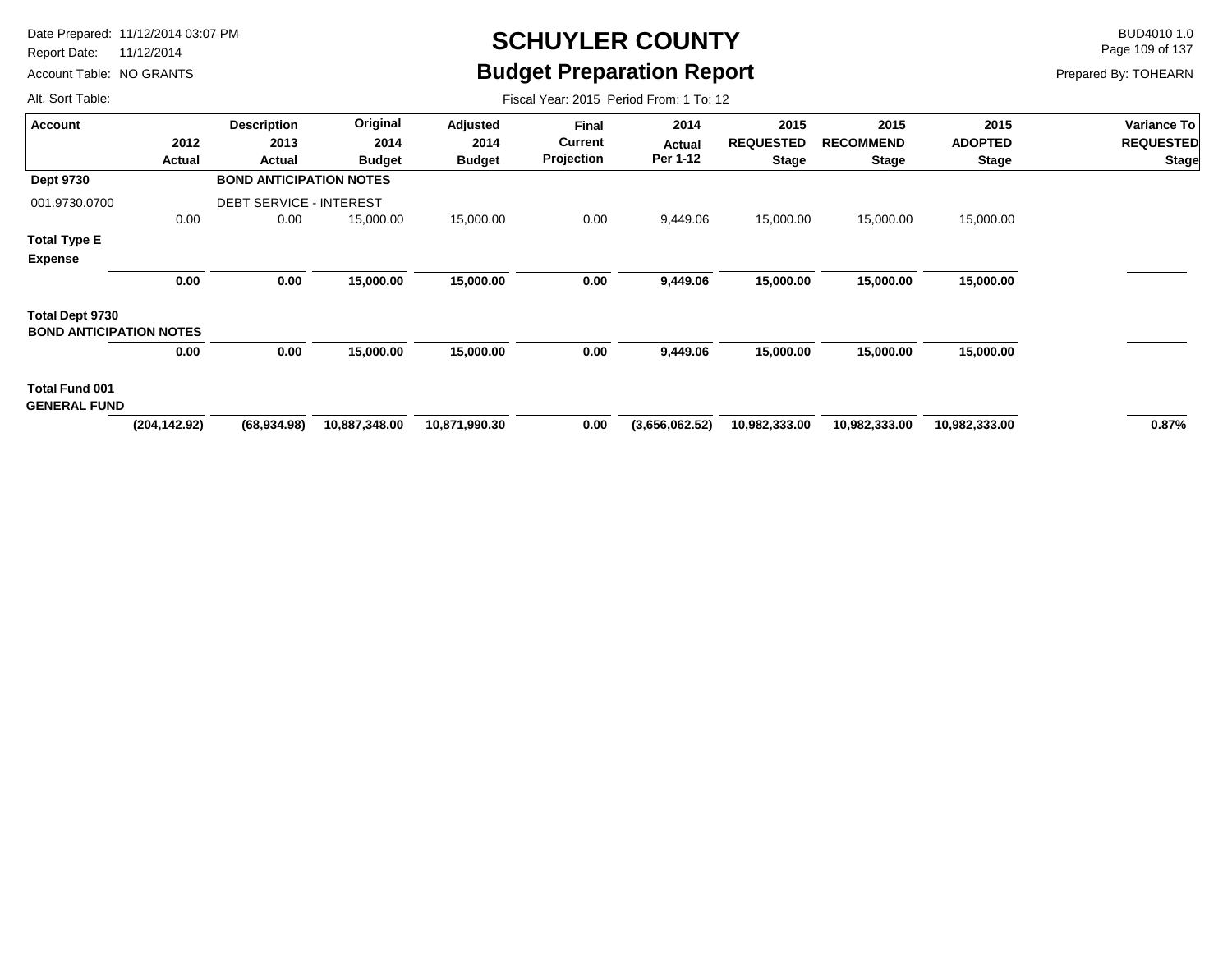Report Date: 11/12/2014

Account Table: NO GRANTS

#### **SCHUYLER COUNTY** BUD4010 1.0 **Budget Preparation Report**

Fiscal Year: 2015 Period From: 1 To: 12

Page 110 of 137

Prepared By: TOHEARN

| <b>Account</b>                        | 2012<br>Actual | <b>Description</b><br>2013<br><b>Actual</b> | Original<br>2014<br><b>Budget</b> | <b>Adjusted</b><br>2014<br><b>Budget</b> | Final<br><b>Current</b><br>Projection | 2014<br><b>Actual</b><br>Per 1-12 | 2015<br><b>REQUESTED</b><br><b>Stage</b> | 2015<br><b>RECOMMEND</b><br><b>Stage</b> | 2015<br><b>ADOPTED</b><br><b>Stage</b> | Variance To<br><b>REQUESTED</b><br><b>Stage</b> |
|---------------------------------------|----------------|---------------------------------------------|-----------------------------------|------------------------------------------|---------------------------------------|-----------------------------------|------------------------------------------|------------------------------------------|----------------------------------------|-------------------------------------------------|
| <b>Dept 0002</b>                      |                | <b>COUNTY ROAD</b>                          |                                   |                                          |                                       |                                   |                                          |                                          |                                        |                                                 |
| 002.0002.2300                         |                | <b>SERVICES</b>                             |                                   |                                          |                                       |                                   |                                          |                                          |                                        |                                                 |
|                                       | 32,829.45      | 22,750.70                                   | 30,900.00                         | 30,900.00                                | 0.00                                  | 11,058.52                         | 26,900.00                                | 26,900.00                                | 26,900.00                              | $-12.94%$                                       |
| 002.0002.2401                         |                | <b>INTEREST ON INVESTMENTS</b>              |                                   |                                          |                                       |                                   |                                          |                                          |                                        |                                                 |
|                                       | 409.38         | 1,093.61                                    | 1,500.00                          | 1,500.00                                 | 0.00                                  | 33.41                             | 1,500.00                                 | 1,500.00                                 | 1,500.00                               |                                                 |
| 002.0002.2620                         |                | <b>FORFEITURE OF DEPOSITS</b>               |                                   |                                          |                                       |                                   |                                          |                                          |                                        |                                                 |
|                                       | 100.00         | 250.00                                      | 200.00                            | 200.00                                   | 0.00                                  | 500.00                            | 200.00                                   | 200.00                                   | 200.00                                 |                                                 |
| 002.0002.2650                         |                |                                             | SALE OF SCRAP & EXCESS MAT'L      |                                          |                                       |                                   |                                          |                                          |                                        |                                                 |
|                                       | 1,271.15       | 2,684.90                                    | 2,000.00                          | 2,000.00                                 | 0.00                                  | 1,640.00                          | 2,500.00                                 | 2,500.00                                 | 2,500.00                               | 25.00%                                          |
| 002.0002.2680                         |                | <b>INSURANCE RECOVERIES</b>                 |                                   |                                          |                                       |                                   |                                          |                                          |                                        |                                                 |
|                                       | 178.85         | 157.54                                      | 500.00                            | 500.00                                   | 0.00                                  | 0.00                              | 500.00                                   | 500.00                                   | 500.00                                 |                                                 |
| 002.0002.2701                         |                |                                             | REFUNDS OF PRIOR YEARS EXPEND.    |                                          |                                       |                                   |                                          |                                          |                                        |                                                 |
|                                       | 65.00          | 2,255.00                                    | 200.00                            | 200.00                                   | 0.00                                  | 0.00                              | 200.00                                   | 200.00                                   | 200.00                                 |                                                 |
| 002.0002.3501                         |                | <b>CONSOLIDATED HIGHWAY AID</b>             |                                   |                                          |                                       |                                   |                                          |                                          |                                        |                                                 |
|                                       | 727,529.00     | 861,029.00                                  | 861,029.00                        | 932,229.00                               | 0.00                                  | 0.00                              | 861,029.00                               | 861,029.00                               | 861,029.00                             |                                                 |
| 002.0002.3589                         |                |                                             | STATE AID OTHER.TRANSPORTATION    |                                          |                                       |                                   |                                          |                                          |                                        |                                                 |
|                                       | 171,435.00     | 9,818.00                                    | 146,925.00                        | 146,925.00                               | 0.00                                  | 3,539.00                          | 14,850.00                                | 14,850.00                                | 14,850.00                              | $-89.89%$                                       |
| 002.0002.4597                         |                |                                             | FED AID-OTHER TRANSP.-CAP.PROJ    |                                          |                                       |                                   |                                          |                                          |                                        |                                                 |
|                                       | 914,320.36     | 52,361.12                                   | 783,600.00                        | 783,600.00                               | 0.00                                  | 24,542.21                         | 79,200.00                                | 79,200.00                                | 79,200.00                              | $-89.89%$                                       |
| 002.0002.5031                         |                | <b>INTERFUND TRANSFERS</b>                  |                                   |                                          |                                       |                                   |                                          |                                          |                                        |                                                 |
|                                       | 1,860,146.00   | 1,830,000.00                                | 1,543,309.00                      | 1,543,309.00                             | 0.00                                  | 1,845,000.00                      | 1,518,350.00                             | 1,518,350.00                             | 1,518,350.00                           | $-1.61%$                                        |
| <b>Total Type R</b>                   |                |                                             |                                   |                                          |                                       |                                   |                                          |                                          |                                        |                                                 |
| Revenue                               |                |                                             |                                   |                                          |                                       |                                   |                                          |                                          |                                        |                                                 |
|                                       |                | $(3,708,284.19)$ $(2,782,399.87)$           | (3,370,163.00)                    | (3,441,363.00)                           | 0.00                                  | (1,886,313.14)                    | (2,505,229.00)                           | (2,505,229.00)                           | (2,505,229.00)                         | $-25.66%$                                       |
| Total Dept 0002<br><b>COUNTY ROAD</b> |                |                                             |                                   |                                          |                                       |                                   |                                          |                                          |                                        |                                                 |
|                                       | (3,708,284.19) | (2,782,399.87)                              | (3,370,163.00)                    | (3,441,363.00)                           | 0.00                                  | (1,886,313.14)                    | (2,505,229.00)                           | (2,505,229.00)                           | (2,505,229.00)                         | $-25.66%$                                       |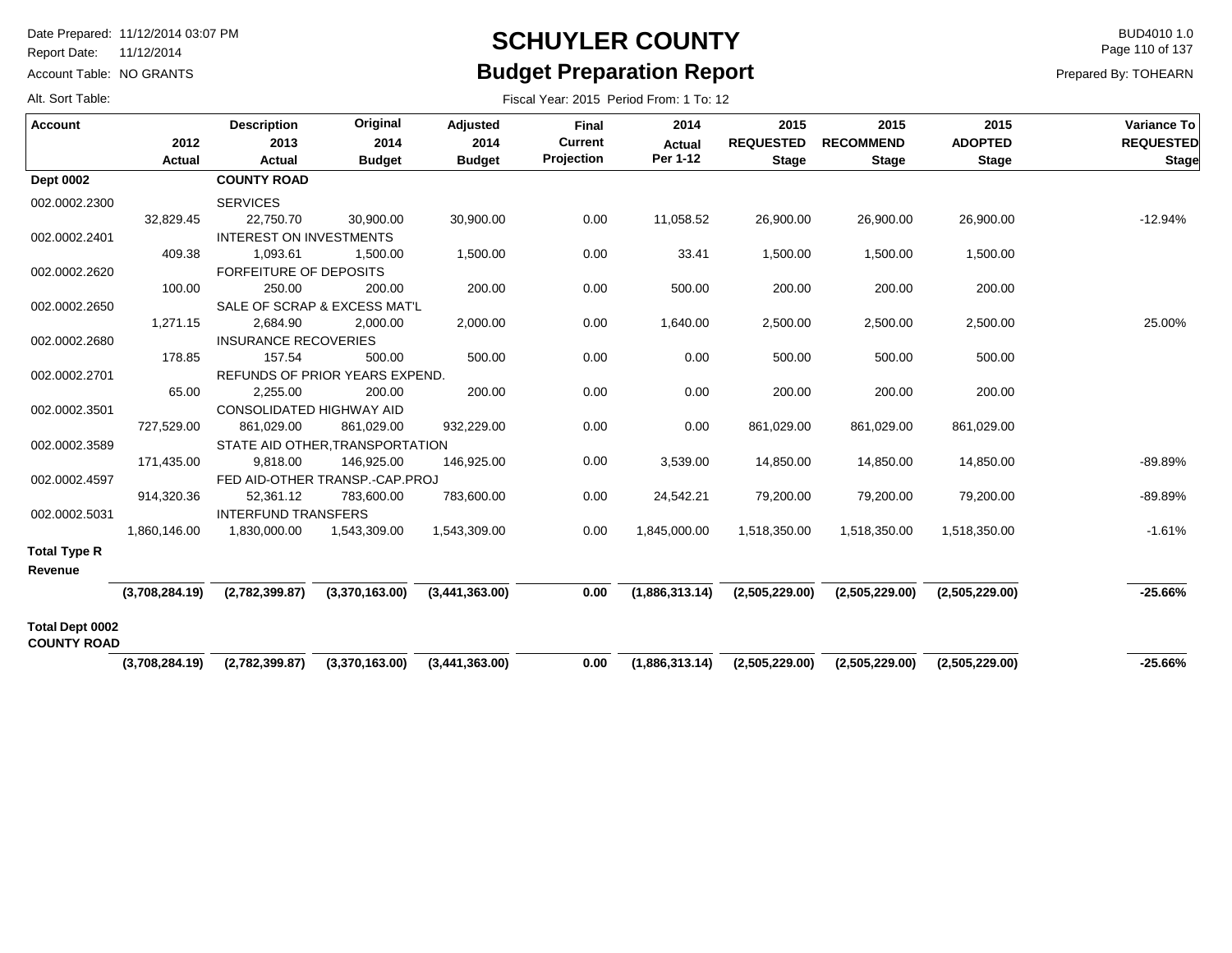Report Date: 11/12/2014

Account Table: NO GRANTS

## **SCHUYLER COUNTY** BUD4010 1.0 **Budget Preparation Report**

Fiscal Year: 2015 Period From: 1 To: 12

Page 111 of 137

Prepared By: TOHEARN

|  |  |  | Alt. Sort Table: |
|--|--|--|------------------|
|--|--|--|------------------|

| <b>Account</b>                        | 2012       | <b>Description</b><br>2013           | Original<br>2014 | Adjusted<br>2014 | <b>Final</b><br><b>Current</b> | 2014<br><b>Actual</b> | 2015<br><b>REQUESTED</b> | 2015<br><b>RECOMMEND</b> | 2015<br><b>ADOPTED</b> | Variance To<br><b>REQUESTED</b> |
|---------------------------------------|------------|--------------------------------------|------------------|------------------|--------------------------------|-----------------------|--------------------------|--------------------------|------------------------|---------------------------------|
|                                       | Actual     | Actual                               | <b>Budget</b>    | <b>Budget</b>    | Projection                     | Per 1-12              | <b>Stage</b>             | <b>Stage</b>             | <b>Stage</b>           | <b>Stage</b>                    |
| <b>Dept 5010</b>                      |            | <b>COUNTY ROAD ADMINISTRATION</b>    |                  |                  |                                |                       |                          |                          |                        |                                 |
| 002.5010.0100                         |            | PERSONNEL SERVICES REGULAR           |                  |                  |                                |                       |                          |                          |                        |                                 |
|                                       | 160,061.99 | 179,982.78                           | 184,470.00       | 184,470.00       | 0.00                           | 135,556.52            | 197,824.00               | 197,824.00               | 197,824.00             | 7.23%                           |
| 002.5010.0328                         |            | <b>CELLULAR PHONE</b>                |                  |                  |                                |                       |                          |                          |                        |                                 |
|                                       | 794.30     | 729.48                               | 850.00           | 850.00           | 0.00                           | 330.37                | 500.00                   | 500.00                   | 500.00                 | $-41.17%$                       |
| 002.5010.0402                         |            | <b>ADVERTISING</b>                   |                  |                  |                                |                       |                          |                          |                        |                                 |
|                                       | 258.43     | 136.76                               | 400.00           | 400.00           | 0.00                           | 405.99                | 250.00                   | 250.00                   | 250.00                 | $-37.50%$                       |
| 002.5010.0403                         |            | <b>ASSOCIATION DUES</b>              |                  |                  |                                |                       |                          |                          |                        |                                 |
|                                       | 439.00     | 489.00                               | 500.00           | 500.00           | 0.00                           | 450.00                | 500.00                   | 500.00                   | 500.00                 |                                 |
| 002.5010.0407                         |            | <b>BOOKS &amp; SUBSCRIPTIONS</b>     |                  |                  |                                |                       |                          |                          |                        |                                 |
|                                       | 429.12     | 264.79                               | 250.00           | 250.00           | 0.00                           | 241.04                | 250.00                   | 250.00                   | 250.00                 |                                 |
| 002.5010.0409                         |            | <b>CONFERENCE EXPENSE</b>            |                  |                  |                                |                       |                          |                          |                        |                                 |
|                                       | 889.00     | 1,630.82                             | 1,600.00         | 1,000.00         | 0.00                           | 672.70                | 1,800.00                 | 1,800.00                 | 1,800.00               | 12.50%                          |
| 002.5010.0410                         |            | <b>COPIER SUPPLIES &amp; EXPENSE</b> |                  |                  |                                |                       |                          |                          |                        |                                 |
|                                       | 1,287.86   | 812.27                               | 1,400.00         | 1,400.00         | 0.00                           | 878.01                | 1,200.00                 | 1,200.00                 | 1,200.00               | $-14.28%$                       |
| 002.5010.0431                         |            | OFFICE SUPPLIES                      |                  |                  |                                |                       |                          |                          |                        |                                 |
|                                       | 618.47     | 579.68                               | 1,000.00         | 1,600.00         | 0.00                           | 1,575.52              | 1,000.00                 | 1,000.00                 | 1,000.00               |                                 |
| 002.5010.0433                         |            | POSTAGE AND FREIGHT                  |                  |                  |                                |                       |                          |                          |                        |                                 |
|                                       | 311.45     | 167.25                               | 300.00           | 300.00           | 0.00                           | 144.87                | 300.00                   | 300.00                   | 300.00                 |                                 |
| 002.5010.0439                         |            | <b>TELEPHONE</b>                     |                  |                  |                                |                       |                          |                          |                        |                                 |
|                                       | 660.29     | 732.95                               | 800.00           | 800.00           | 0.00                           | 695.78                | 800.00                   | 800.00                   | 800.00                 |                                 |
| 002.5010.0442                         |            | <b>UTILITIES</b>                     |                  |                  |                                |                       |                          |                          |                        |                                 |
|                                       | 2,066.39   | 1,501.12                             | 1,800.00         | 1,800.00         | 0.00                           | 1,571.59              | 2,800.00                 | 2,800.00                 | 2,800.00               | 55.55%                          |
| 002.5010.0446                         | 2,057.85   | <b>RENT</b>                          | 2,025.00         |                  | 0.00                           | 1,995.09              | 2,100.00                 | 2,100.00                 | 2,100.00               | 3.70%                           |
|                                       |            | 2,024.34                             |                  | 2,025.00         |                                |                       |                          |                          |                        |                                 |
| <b>Total Type E</b><br><b>Expense</b> |            |                                      |                  |                  |                                |                       |                          |                          |                        |                                 |
|                                       | 169,874.15 | 189,051.24                           | 195,395.00       | 195,395.00       | 0.00                           | 144,517.48            | 209,324.00               | 209,324.00               | 209,324.00             | 7.13%                           |
| <b>Total Dept 5010</b>                |            |                                      |                  |                  |                                |                       |                          |                          |                        |                                 |
| <b>COUNTY ROAD ADMINISTRATION</b>     |            |                                      |                  |                  |                                |                       |                          |                          |                        |                                 |
|                                       | 169,874.15 | 189,051.24                           | 195,395.00       | 195,395.00       | 0.00                           | 144,517.48            | 209,324.00               | 209,324.00               | 209,324.00             | 7.13%                           |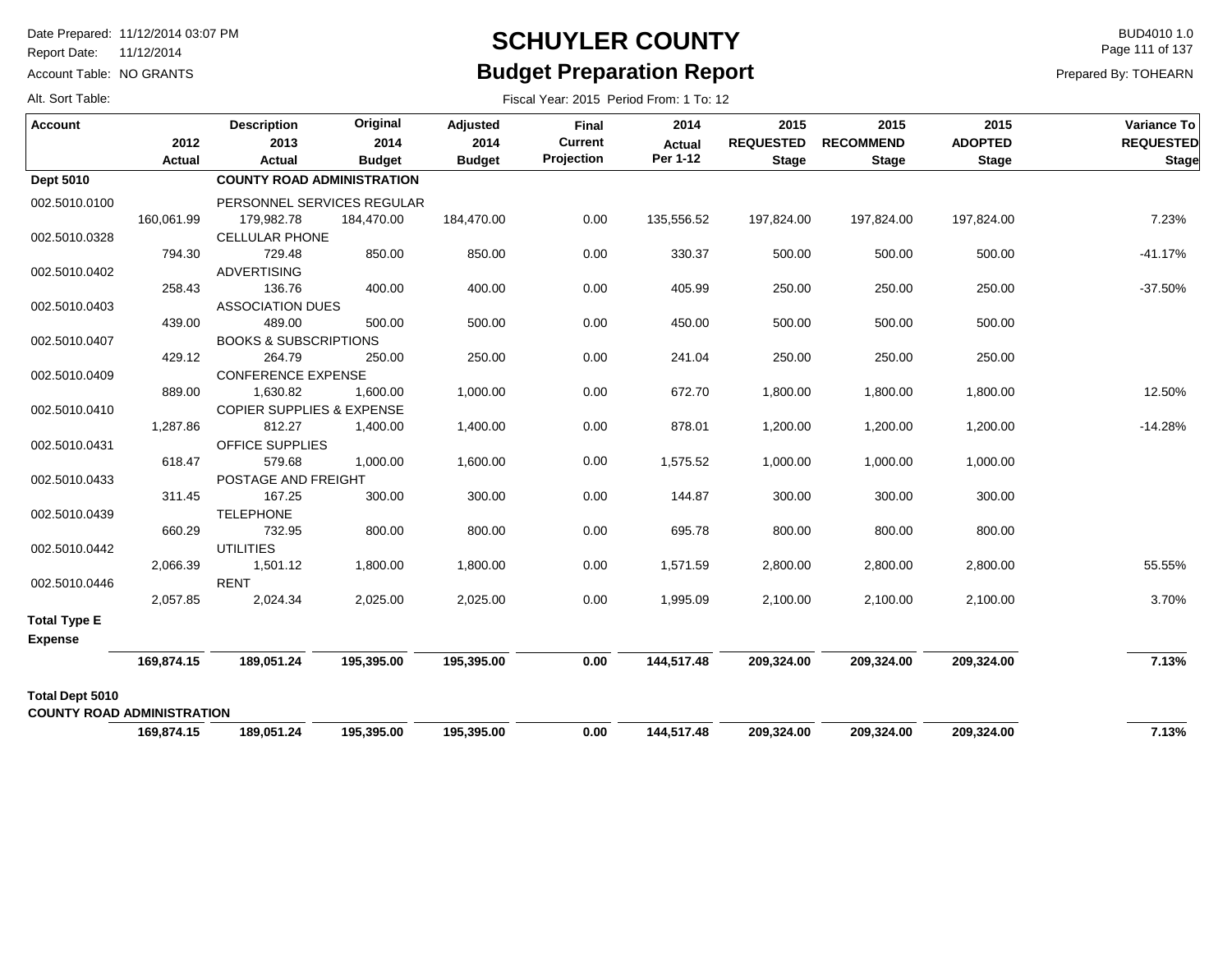Report Date: 11/12/2014

Account Table: NO GRANTS

# **SCHUYLER COUNTY** BUD4010 1.0 **Budget Preparation Report**

Fiscal Year: 2015 Period From: 1 To: 12

Page 112 of 137

Prepared By: TOHEARN

| <b>Account</b>                               |               | <b>Description</b>         | Original      | Adjusted      | <b>Final</b>   | 2014      | 2015             | 2015             | 2015           | Variance To      |
|----------------------------------------------|---------------|----------------------------|---------------|---------------|----------------|-----------|------------------|------------------|----------------|------------------|
|                                              | 2012          | 2013                       | 2014          | 2014          | <b>Current</b> | Actual    | <b>REQUESTED</b> | <b>RECOMMEND</b> | <b>ADOPTED</b> | <b>REQUESTED</b> |
|                                              | <b>Actual</b> | Actual                     | <b>Budget</b> | <b>Budget</b> | Projection     | Per 1-12  | <b>Stage</b>     | <b>Stage</b>     | <b>Stage</b>   | <b>Stage</b>     |
| <b>Dept 5020</b>                             |               | <b>ENGINEERING</b>         |               |               |                |           |                  |                  |                |                  |
| 002.5020.0400                                |               | <b>CONTRACTUAL EXPENSE</b> |               |               |                |           |                  |                  |                |                  |
|                                              | 235,837.86    | (1.06)                     | 137,500.00    | 137,500.00    | 0.00           | 97,712.00 | 127,000.00       | 127,000.00       | 127,000.00     | -7.63%           |
| <b>Total Type E</b>                          |               |                            |               |               |                |           |                  |                  |                |                  |
| <b>Expense</b>                               |               |                            |               |               |                |           |                  |                  |                |                  |
|                                              | 235,837.86    | (1.06)                     | 137,500.00    | 137,500.00    | 0.00           | 97,712.00 | 127,000.00       | 127,000.00       | 127,000.00     | -7.64%           |
| <b>Total Dept 5020</b><br><b>ENGINEERING</b> |               |                            |               |               |                |           |                  |                  |                |                  |
|                                              | 235,837.86    | (1.06)                     | 137,500.00    | 137,500.00    | 0.00           | 97,712.00 | 127,000.00       | 127,000.00       | 127,000.00     | -7.64%           |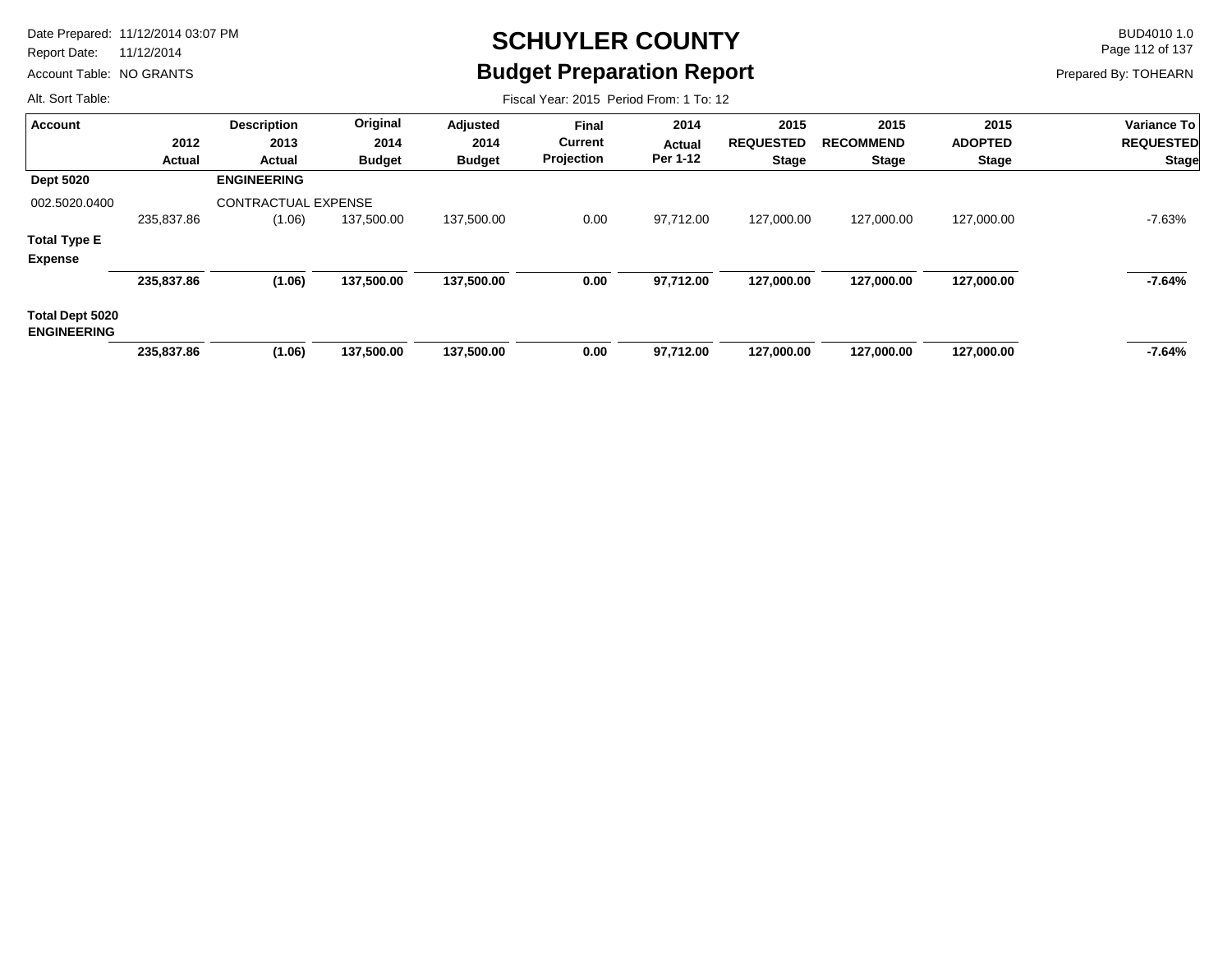Report Date: 11/12/2014

Account Table: NO GRANTS

## **SCHUYLER COUNTY** BUD4010 1.0 **Budget Preparation Report**

Page 113 of 137

Prepared By: TOHEARN

| Alt. Sort Table: |  |
|------------------|--|
|------------------|--|

| Alt. Sort Table:            |               |                                |                               |                  | Fiscal Year: 2015 Period From: 1 To: 12 |                       |                          |                          |                        |                                 |
|-----------------------------|---------------|--------------------------------|-------------------------------|------------------|-----------------------------------------|-----------------------|--------------------------|--------------------------|------------------------|---------------------------------|
| <b>Account</b>              | 2012          | <b>Description</b><br>2013     | Original<br>2014              | Adjusted<br>2014 | <b>Final</b><br><b>Current</b>          | 2014<br><b>Actual</b> | 2015<br><b>REQUESTED</b> | 2015<br><b>RECOMMEND</b> | 2015<br><b>ADOPTED</b> | Variance To<br><b>REQUESTED</b> |
|                             | <b>Actual</b> | <b>Actual</b>                  | <b>Budget</b>                 | <b>Budget</b>    | Projection                              | Per 1-12              | <b>Stage</b>             | <b>Stage</b>             | <b>Stage</b>           | <b>Stage</b>                    |
| Dept 5110                   |               | <b>MAINTENANCE OF ROADS</b>    |                               |                  |                                         |                       |                          |                          |                        |                                 |
| 002.5110.0100               |               | PERSONNEL SERVICES REGULAR     |                               |                  |                                         |                       |                          |                          |                        |                                 |
|                             | 403,482.04    | 373,760.02                     | 392,697.00                    | 392,697.00       | 0.00                                    | 254,460.05            | 398,277.00               | 398,277.00               | 398,277.00             | 1.42%                           |
| 002.5110.0101               |               | PERSONNEL SERVICES OVERTIME    |                               |                  |                                         |                       |                          |                          |                        |                                 |
|                             | 7,917.48      | 6,888.17                       | 7,694.00                      | 7,694.00         | 0.00                                    | 3,828.98              | 7,791.00                 | 7,791.00                 | 7,791.00               | 1.26%                           |
| 002.5110.0400               |               | CONTRACTUAL EXPENSE            |                               |                  |                                         |                       |                          |                          |                        |                                 |
|                             | 2,075.19      | 2,682.00                       | 2,400.00                      | 2,400.00         | 0.00                                    | 2,511.00              | 5,150.00                 | 5,150.00                 | 5,150.00               | 114.58%                         |
| 002.5110.0509               |               |                                | RENTALS (INTERFUND TRANSFERS) |                  |                                         |                       |                          |                          |                        |                                 |
|                             | 140,000.00    | 140,000.00                     | 140,000.00                    | 140,000.00       | 0.00                                    | 0.00                  | 140,000.00               | 140,000.00               | 140,000.00             |                                 |
| 002.5110.0510               |               | RENTALS (OTHER EQUIPMENT)      |                               |                  |                                         |                       |                          |                          |                        |                                 |
|                             | 605.00        | 2,135.00                       | 2,000.00                      | 6,000.00         | 0.00                                    | 5,638.00              | 2,000.00                 | 2,000.00                 | 2,000.00               |                                 |
| 002.5110.0511               |               | <b>ASPHALT MATERIALS</b>       |                               |                  |                                         |                       |                          |                          |                        |                                 |
|                             | 218,118.82    | 251,917.30                     | 221,000.00                    | 267,200.00       | 0.00                                    | 509,966.71            | 219,000.00               | 219,000.00               | 219,000.00             | $-0.90%$                        |
| 002.5110.0512               |               | <b>LIMESTONE</b>               |                               |                  |                                         |                       |                          |                          |                        |                                 |
|                             | 31,366.35     | 31,232.14                      | 51,100.00                     | 51,100.00        | 0.00                                    | 43,390.75             | 49,000.00                | 49,000.00                | 49,000.00              | $-4.10%$                        |
| 002.5110.0513               |               | <b>GUIDERAIL</b>               |                               |                  |                                         |                       |                          |                          |                        |                                 |
|                             | 4,000.00      | 307.20                         | 4,000.00                      | 4,000.00         | 0.00                                    | 517.44                | 4,000.00                 | 4,000.00                 | 4,000.00               |                                 |
| 002.5110.0514               |               | INSURANCE(GAR.&HWY. LIABILITY) |                               |                  |                                         |                       |                          |                          |                        |                                 |
|                             | 17,175.88     | 22,250.84                      | 28,000.00                     | 28,000.00        | 0.00                                    | 28,000.00             | 41,000.00                | 41,000.00                | 41,000.00              | 46.42%                          |
| 002.5110.0516               |               | SIGNS, POSTS, MATERIALS        |                               |                  |                                         |                       |                          |                          |                        |                                 |
|                             | 13,360.98     | 7,505.87                       | 13,500.00                     | 13,500.00        | 0.00                                    | 10,224.80             | 11,500.00                | 11,500.00                | 11,500.00              | $-14.81%$                       |
| 002.5110.0517               |               | PIPE & STEEL PRODUCTS          |                               |                  |                                         |                       |                          |                          |                        |                                 |
|                             | 23,923.22     | 17,495.93                      | 24,000.00                     | 21,000.00        | 0.00                                    | 13,512.41             | 24,000.00                | 24,000.00                | 24,000.00              |                                 |
| 002.5110.0518               |               | <b>GRAVEL</b>                  |                               |                  |                                         |                       |                          |                          |                        |                                 |
|                             | 9,844.77      | 7,147.48                       | 12,000.00                     | 16,000.00        | 0.00                                    | 11,978.46             | 12,000.00                | 12,000.00                | 12,000.00              |                                 |
| 002.5110.0519               |               | TREE & BRUSH REMOVAL           |                               |                  |                                         |                       |                          |                          |                        |                                 |
|                             | 2,333.75      | 7,655.54                       | 9,000.00                      | 9,000.00         | 0.00                                    | 5,411.25              | 9,000.00                 | 9,000.00                 | 9,000.00               |                                 |
| 002.5110.0520               |               | <b>STREET LIGHTING</b>         |                               |                  |                                         |                       |                          |                          |                        |                                 |
|                             | 4,325.27      | 4,877.77                       | 5,100.00                      | 5,100.00         | 0.00                                    | 4,193.39              | 5,100.00                 | 5,100.00                 | 5,100.00               |                                 |
| 002.5110.0522               |               | PAVEMENT STRIPPING             |                               |                  |                                         |                       |                          |                          |                        |                                 |
|                             | 50,687.90     | 45,288.35                      | 48,000.00                     | 47,200.00        | 0.00                                    | 46,144.20             | 54,000.00                | 54,000.00                | 54,000.00              | 12.50%                          |
| 002.5110.0544               |               | <b>SAFETY EQUIPMENT</b>        |                               |                  |                                         |                       |                          |                          |                        |                                 |
|                             | 2,873.24      | 2,585.84                       | 3,200.00                      | 4,000.00         | 0.00                                    | 3,849.45              | 3,200.00                 | 3,200.00                 | 3,200.00               |                                 |
| <b>Total Type E</b>         |               |                                |                               |                  |                                         |                       |                          |                          |                        |                                 |
|                             |               |                                |                               |                  |                                         |                       |                          |                          |                        |                                 |
| <b>Expense</b>              |               |                                |                               |                  |                                         |                       |                          |                          |                        |                                 |
|                             | 932,089.89    | 923,729.45                     | 963,691.00                    | 1,014,891.00     | 0.00                                    | 943,626.89            | 985,018.00               | 985,018.00               | 985,018.00             | 2.21%                           |
| <b>Total Dept 5110</b>      |               |                                |                               |                  |                                         |                       |                          |                          |                        |                                 |
| <b>MAINTENANCE OF ROADS</b> |               |                                |                               |                  |                                         |                       |                          |                          |                        |                                 |
|                             | 932,089.89    | 923,729.45                     | 963,691.00                    | 1,014,891.00     | 0.00                                    | 943,626.89            | 985,018.00               | 985,018.00               | 985,018.00             | 2.21%                           |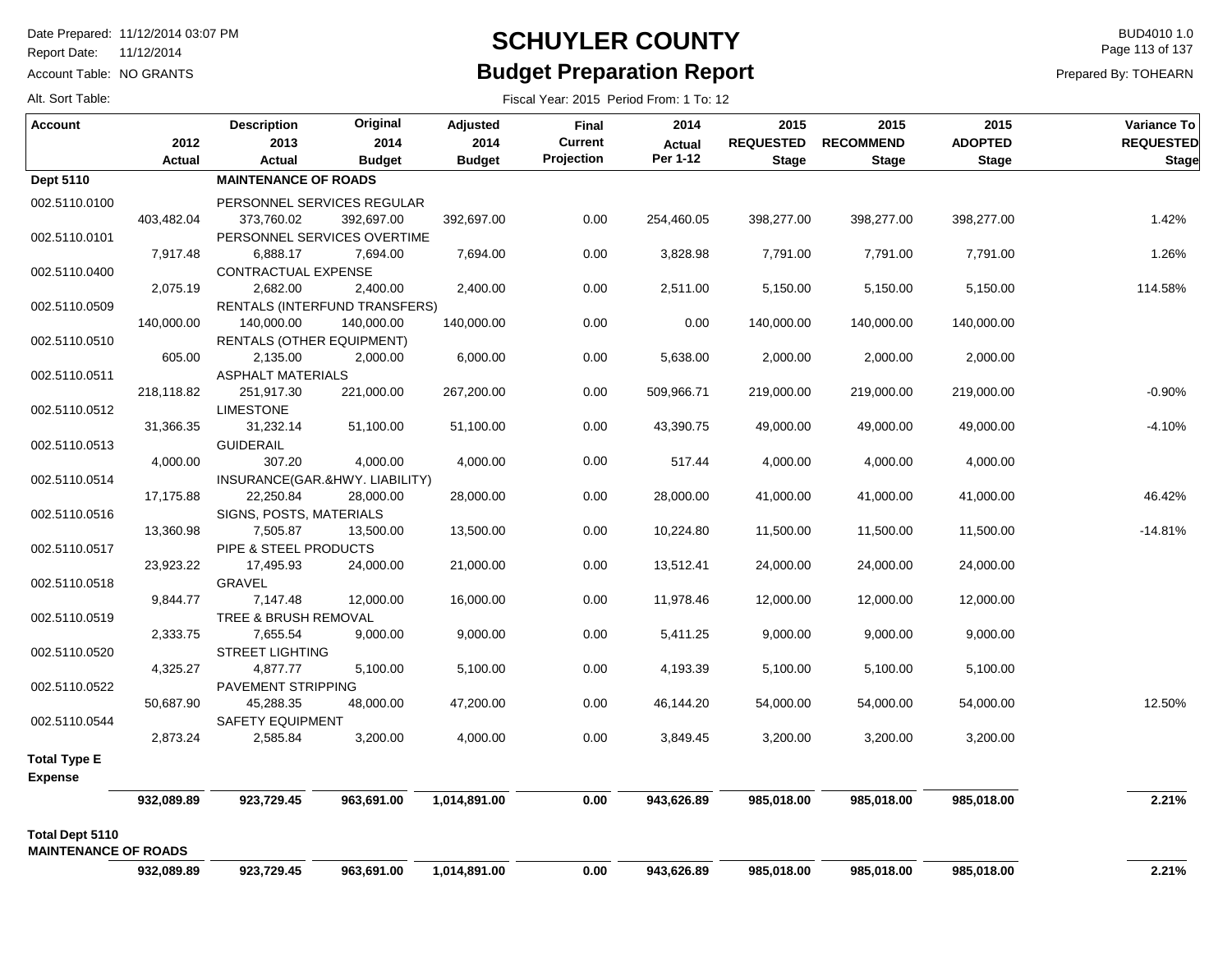Report Date: 11/12/2014

Account Table: NO GRANTS

## **SCHUYLER COUNTY** BUD4010 1.0 **Budget Preparation Report**

Fiscal Year: 2015 Period From: 1 To: 12

Page 114 of 137

Prepared By: TOHEARN

| Account                       |               | <b>Description</b>            | Original                    | Adjusted      | Final          | 2014       | 2015             | 2015             | 2015           | Variance To      |
|-------------------------------|---------------|-------------------------------|-----------------------------|---------------|----------------|------------|------------------|------------------|----------------|------------------|
|                               | 2012          | 2013                          | 2014                        | 2014          | <b>Current</b> | Actual     | <b>REQUESTED</b> | <b>RECOMMEND</b> | <b>ADOPTED</b> | <b>REQUESTED</b> |
|                               | <b>Actual</b> | Actual                        | <b>Budget</b>               | <b>Budget</b> | Projection     | Per 1-12   | <b>Stage</b>     | <b>Stage</b>     | <b>Stage</b>   | <b>Stage</b>     |
| <b>Dept 5112</b>              |               | <b>PERMANENT IMPROVEMENTS</b> |                             |               |                |            |                  |                  |                |                  |
| 002.5112.0325                 |               | <b>RECONSTRUCTION CR8</b>     |                             |               |                |            |                  |                  |                |                  |
|                               | 0.00          | 0.00                          | 568,000.00                  | 568,000.00    | 0.00           | 568,000.00 | 360,000.00       | 360,000.00       | 360,000.00     | -36.61%          |
| 002.5112.0330                 |               | <b>RECONSTRUCTION CR23</b>    |                             |               |                |            |                  |                  |                |                  |
|                               | 0.00          | 30,706.13                     | 0.00                        | 0.00          | 0.00           | 0.00       |                  |                  |                |                  |
| 002.5112.0342                 |               | <b>RECONSTRUCTION CR16</b>    |                             |               |                |            |                  |                  |                |                  |
|                               | 0.00          | 638,544.60                    | 0.00                        | 0.00          | 0.00           | 0.00       |                  |                  |                |                  |
| 002.5112.0355                 |               | <b>RECONSTRUCTION CR 1</b>    |                             |               |                |            |                  |                  |                |                  |
|                               | 142,441.54    | 0.00                          | 0.00                        | 0.00          | 0.00           | 0.00       |                  |                  |                |                  |
| 002.5112.0571                 |               |                               | RECONSTRUCT COUNTY ROUTE 26 |               |                |            |                  |                  |                |                  |
|                               | 87,503.39     | 0.00                          | 0.00                        | 0.00          | 0.00           | 0.00       |                  |                  |                |                  |
| 002.5112.0582                 |               | <b>RECONSTRUCTION CR7</b>     |                             |               |                |            |                  |                  |                |                  |
|                               | 484,322.48    | 0.00                          | 0.00                        | 0.00          | 0.00           | 0.00       |                  |                  |                |                  |
| <b>Total Type E</b>           |               |                               |                             |               |                |            |                  |                  |                |                  |
| <b>Expense</b>                |               |                               |                             |               |                |            |                  |                  |                |                  |
|                               | 714,267.41    | 669,250.73                    | 568,000.00                  | 568,000.00    | 0.00           | 568,000.00 | 360,000.00       | 360,000.00       | 360,000.00     | $-36.62%$        |
| Total Dept 5112               |               |                               |                             |               |                |            |                  |                  |                |                  |
| <b>PERMANENT IMPROVEMENTS</b> |               |                               |                             |               |                |            |                  |                  |                |                  |
|                               | 714,267.41    | 669,250.73                    | 568,000.00                  | 568,000.00    | 0.00           | 568,000.00 | 360,000.00       | 360,000.00       | 360,000.00     | $-36.62%$        |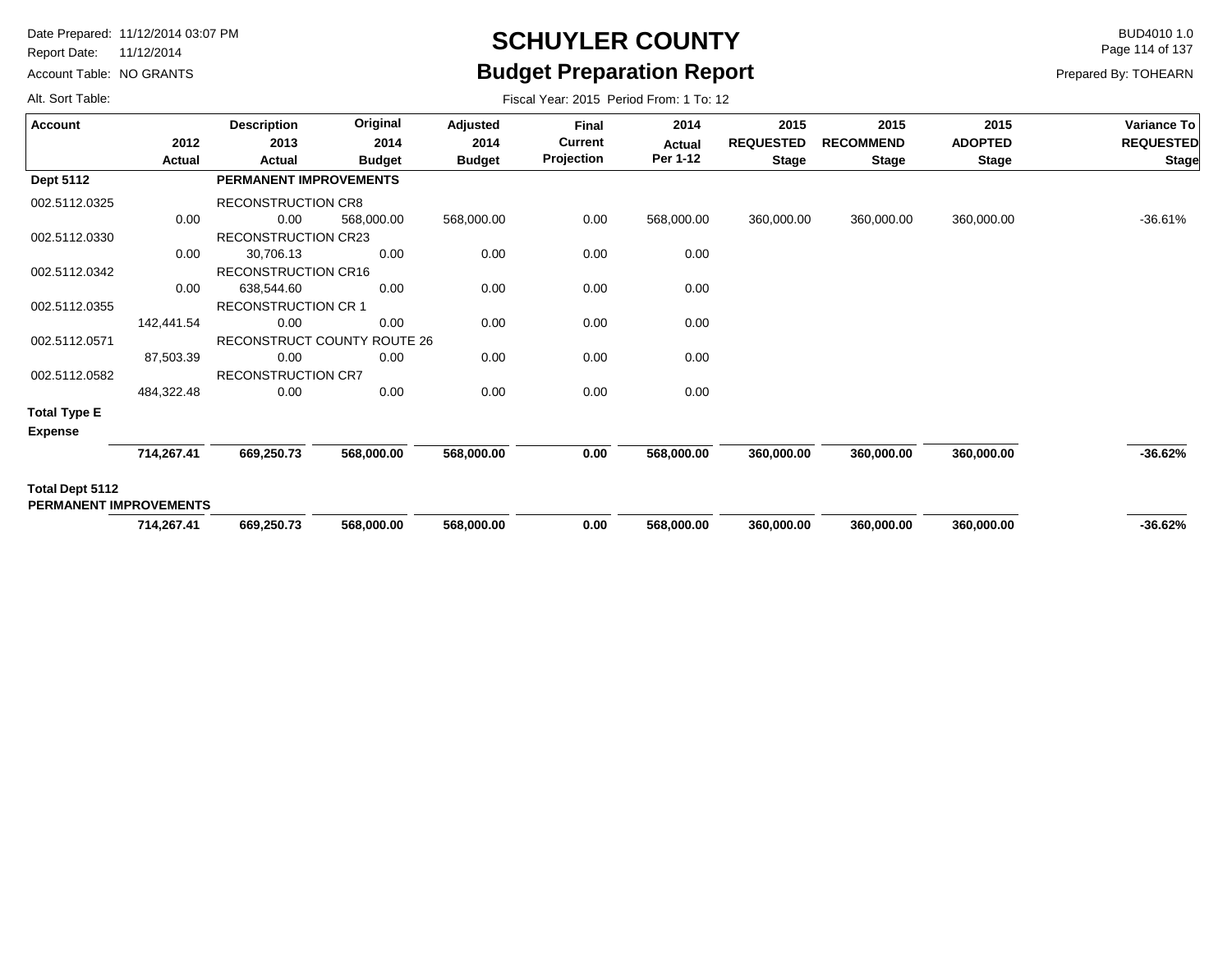Report Date: 11/12/2014

Account Table: NO GRANTS

## **SCHUYLER COUNTY** BUD4010 1.0 **Budget Preparation Report**

Fiscal Year: 2015 Period From: 1 To: 12

Page 115 of 137

Prepared By: TOHEARN

| <b>Account</b>                           |            | <b>Description</b>            | Original      | Adjusted      | <b>Final</b>   | 2014       | 2015             | 2015             | 2015           | <b>Variance To</b> |
|------------------------------------------|------------|-------------------------------|---------------|---------------|----------------|------------|------------------|------------------|----------------|--------------------|
|                                          | 2012       | 2013                          | 2014          | 2014          | <b>Current</b> | Actual     | <b>REQUESTED</b> | <b>RECOMMEND</b> | <b>ADOPTED</b> | <b>REQUESTED</b>   |
|                                          | Actual     | Actual                        | <b>Budget</b> | <b>Budget</b> | Projection     | Per 1-12   | <b>Stage</b>     | <b>Stage</b>     | <b>Stage</b>   | <b>Stage</b>       |
| <b>Dept 5120</b>                         |            | <b>BRIDGES</b>                |               |               |                |            |                  |                  |                |                    |
| 002.5120.0322                            |            | MATERIALS, MEMBRANE, CONCRETE |               |               |                |            |                  |                  |                |                    |
|                                          | 13,999.77  | 1,610.54                      | 14,000.00     | 14,000.00     | 0.00           | 122.93     | 14,000.00        | 14,000.00        | 14,000.00      |                    |
| 002.5120.0398                            |            | <b>GENERAL BRIDGE REPAIRS</b> |               |               |                |            |                  |                  |                |                    |
|                                          | 91,303.22  | 0.00                          | 0.00          | 0.00          | 0.00           | 0.00       |                  |                  |                |                    |
| 002.5120.0400                            |            | CONTRACTUAL EXPENSE           |               |               |                |            |                  |                  |                |                    |
|                                          | 8,237.09   | 126.00                        | 9,000.00      | 9,000.00      | 0.00           | 6,821.00   | 9,000.00         | 9,000.00         | 9,000.00       |                    |
| 002.5120.0584                            |            | <b>BRIDGE REPAIRS</b>         |               |               |                |            |                  |                  |                |                    |
|                                          | 0.00       | (0.32)                        | 0.00          | 0.00          | 0.00           | 0.00       | 150,000.00       | 150,000.00       | 150,000.00     | 100.00%            |
| 002.5120.0597                            |            | <b>COUNTY ROUTE 4 BRIDGE</b>  |               |               |                |            |                  |                  |                |                    |
|                                          | 853,211.30 | 0.00                          | 0.00          | 0.00          | 0.00           | 0.00       |                  |                  |                |                    |
| 002.5120.0610                            |            | <b>BOWER ROAD BRIDGE</b>      |               |               |                |            |                  |                  |                |                    |
|                                          | 0.00       | 0.00                          | 850,000.00    | 850,000.00    | 0.00           | 487,004.88 |                  |                  |                | $-100.00\%$        |
| <b>Total Type E</b>                      |            |                               |               |               |                |            |                  |                  |                |                    |
| <b>Expense</b>                           |            |                               |               |               |                |            |                  |                  |                |                    |
|                                          | 966,751.38 | 1,736.22                      | 873,000.00    | 873,000.00    | 0.00           | 493,948.81 | 173,000.00       | 173,000.00       | 173,000.00     | $-80.18%$          |
| <b>Total Dept 5120</b><br><b>BRIDGES</b> |            |                               |               |               |                |            |                  |                  |                |                    |
|                                          | 966,751.38 | 1,736.22                      | 873,000.00    | 873,000.00    | 0.00           | 493,948.81 | 173,000.00       | 173,000.00       | 173,000.00     | $-80.18%$          |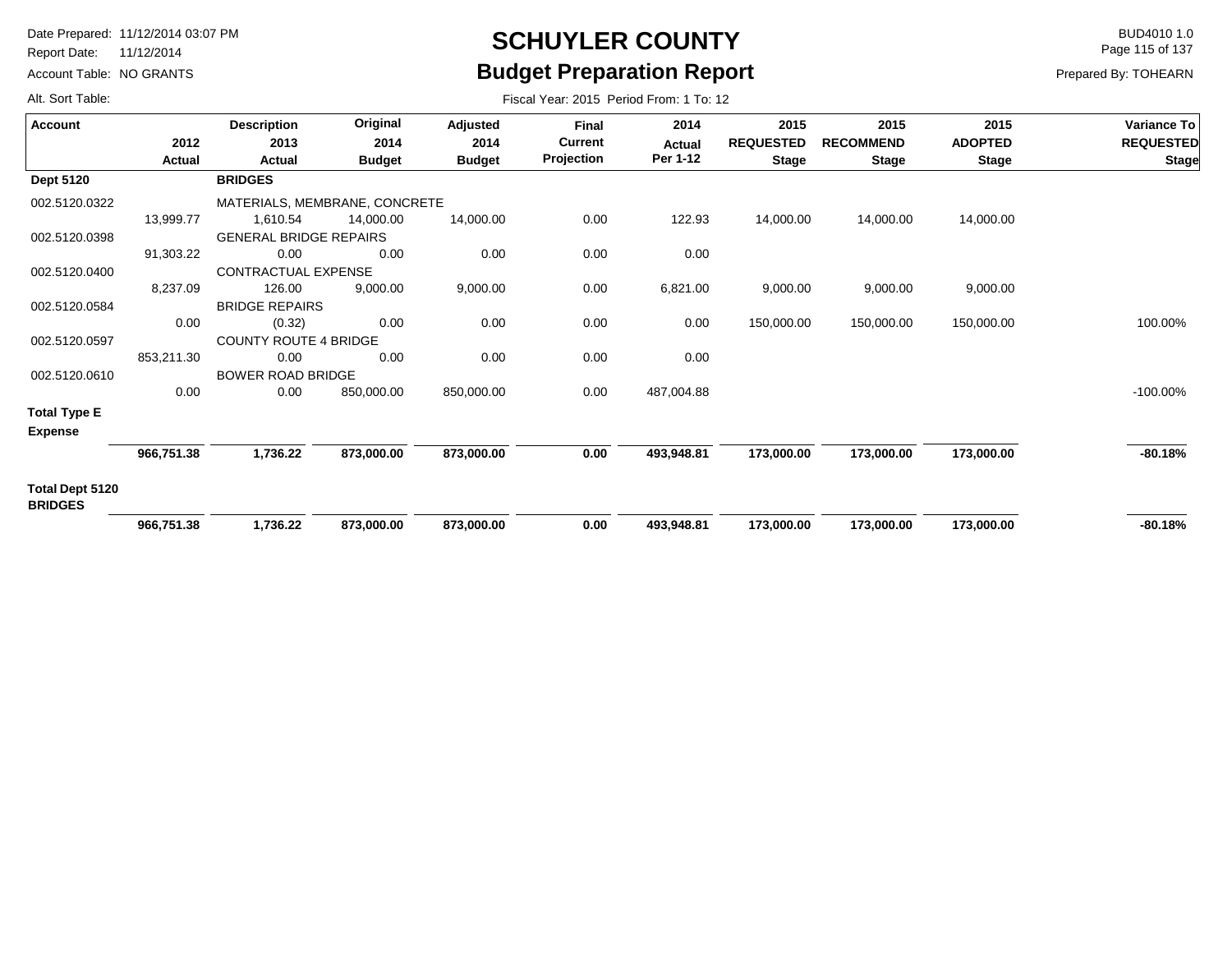Report Date: 11/12/2014

Account Table: NO GRANTS

## **SCHUYLER COUNTY** BUD4010 1.0 **Budget Preparation Report**

Fiscal Year: 2015 Period From: 1 To: 12

Page 116 of 137

Prepared By: TOHEARN

| <b>Account</b>                                |            | <b>Description</b>            | Original      | Adjusted      | <b>Final</b>   | 2014       | 2015             | 2015             | 2015           | Variance To      |
|-----------------------------------------------|------------|-------------------------------|---------------|---------------|----------------|------------|------------------|------------------|----------------|------------------|
|                                               | 2012       | 2013                          | 2014          | 2014          | <b>Current</b> | Actual     | <b>REQUESTED</b> | <b>RECOMMEND</b> | <b>ADOPTED</b> | <b>REQUESTED</b> |
|                                               | Actual     | Actual                        | <b>Budget</b> | <b>Budget</b> | Projection     | Per 1-12   | <b>Stage</b>     | <b>Stage</b>     | <b>Stage</b>   | <b>Stage</b>     |
| <b>Dept 5142</b>                              |            | <b>SNOW REMOVAL</b>           |               |               |                |            |                  |                  |                |                  |
| 002.5142.0100                                 |            | PERSONNEL SERVICES REGULAR    |               |               |                |            |                  |                  |                |                  |
|                                               | 13,640.14  | 29,327.72                     | 60,241.00     | 60,241.00     | 0.00           | 32,748.94  | 61,097.00        | 61,097.00        | 61,097.00      | 1.42%            |
| 002.5142.0101                                 |            | PERSONNEL SERVICES OVERTIME   |               |               |                |            |                  |                  |                |                  |
|                                               | 25,944.33  | 37,020.54                     | 47,936.00     | 47,936.00     | 0.00           | 29,614.53  | 45,390.00        | 45,390.00        | 45,390.00      | $-5.31%$         |
| 002.5142.0400                                 |            | CONTRACTUAL EXPENSE           |               |               |                |            |                  |                  |                |                  |
|                                               | 11,138.41  | 12,222.54                     | 13,500.00     | 10,300.00     | 0.00           | 10,212.22  | 13,500.00        | 13,500.00        | 13,500.00      |                  |
| 002.5142.0438                                 |            | <b>SUPPLIES</b>               |               |               |                |            |                  |                  |                |                  |
|                                               | 61,273.38  | 48,318.43                     | 51,000.00     | 74,200.00     | 0.00           | 70,169.71  | 86,000.00        | 86,000.00        | 86,000.00      | 68.62%           |
| 002.5142.0509                                 |            | RENTALS (INTERFUND TRANSFERS) |               |               |                |            |                  |                  |                |                  |
|                                               | 40,000.00  | 40,000.00                     | 40,000.00     | 40,000.00     | 0.00           | 0.00       | 40,000.00        | 40,000.00        | 40,000.00      |                  |
| <b>Total Type E</b>                           |            |                               |               |               |                |            |                  |                  |                |                  |
| <b>Expense</b>                                |            |                               |               |               |                |            |                  |                  |                |                  |
|                                               | 151,996.26 | 166,889.23                    | 212,677.00    | 232,677.00    | 0.00           | 142,745.40 | 245,987.00       | 245,987.00       | 245,987.00     | 15.66%           |
| <b>Total Dept 5142</b><br><b>SNOW REMOVAL</b> |            |                               |               |               |                |            |                  |                  |                |                  |
|                                               | 151,996.26 | 166,889.23                    | 212,677.00    | 232,677.00    | 0.00           | 142,745.40 | 245,987.00       | 245,987.00       | 245,987.00     | 15.66%           |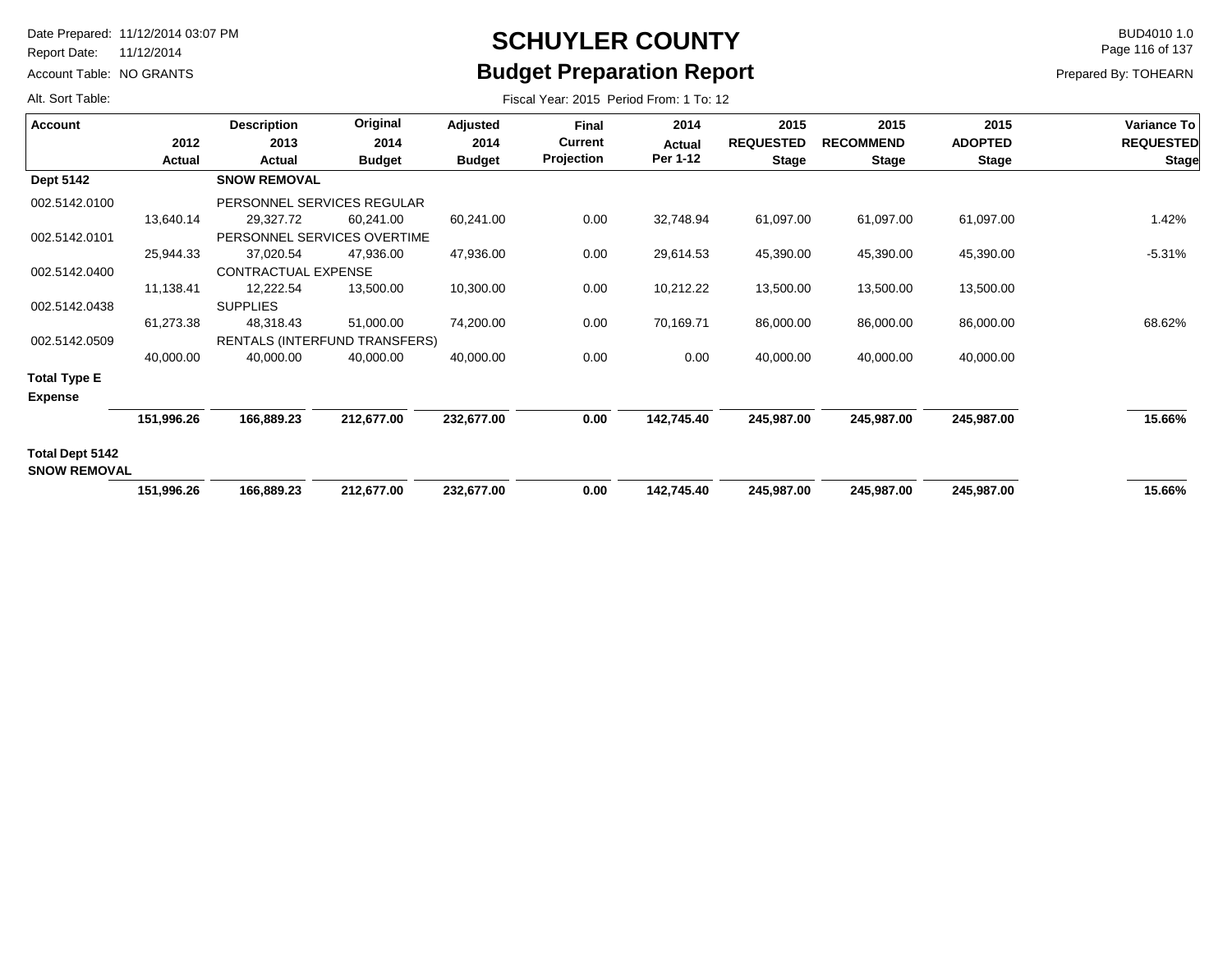Report Date: 11/12/2014

Account Table: NO GRANTS

# **SCHUYLER COUNTY** BUD4010 1.0 **Budget Preparation Report**

Fiscal Year: 2015 Period From: 1 To: 12

Page 117 of 137

Prepared By: TOHEARN

| <b>Account</b>          |           | <b>Description</b>                  | Original      | Adjusted      | <b>Final</b>   | 2014          | 2015             | 2015             | 2015           | Variance To      |
|-------------------------|-----------|-------------------------------------|---------------|---------------|----------------|---------------|------------------|------------------|----------------|------------------|
|                         | 2012      | 2013                                | 2014          | 2014          | <b>Current</b> | <b>Actual</b> | <b>REQUESTED</b> | <b>RECOMMEND</b> | <b>ADOPTED</b> | <b>REQUESTED</b> |
|                         | Actual    | Actual                              | <b>Budget</b> | <b>Budget</b> | Projection     | Per 1-12      | <b>Stage</b>     | <b>Stage</b>     | <b>Stage</b>   | <b>Stage</b>     |
| <b>Dept 9010</b>        |           | <b>STATE RETIREMENT</b>             |               |               |                |               |                  |                  |                |                  |
| 002.9010.0801           |           | STATE RETIREMENT - COUNTY ROAD FUND |               |               |                |               |                  |                  |                |                  |
|                         | 87.617.00 | 125,049.03                          | 100,000.00    | 100,000.00    | 0.00           | 0.00          | 100,000.00       | 100,000.00       | 100,000.00     |                  |
| <b>Total Type E</b>     |           |                                     |               |               |                |               |                  |                  |                |                  |
| <b>Expense</b>          |           |                                     |               |               |                |               |                  |                  |                |                  |
|                         | 87,617.00 | 125,049.03                          | 100,000.00    | 100,000.00    | 0.00           | 0.00          | 100,000.00       | 100,000.00       | 100,000.00     |                  |
| Total Dept 9010         |           |                                     |               |               |                |               |                  |                  |                |                  |
| <b>STATE RETIREMENT</b> |           |                                     |               |               |                |               |                  |                  |                |                  |
|                         | 87,617.00 | 125.049.03                          | 100.000.00    | 100,000.00    | 0.00           | 0.00          | 100.000.00       | 100.000.00       | 100,000.00     |                  |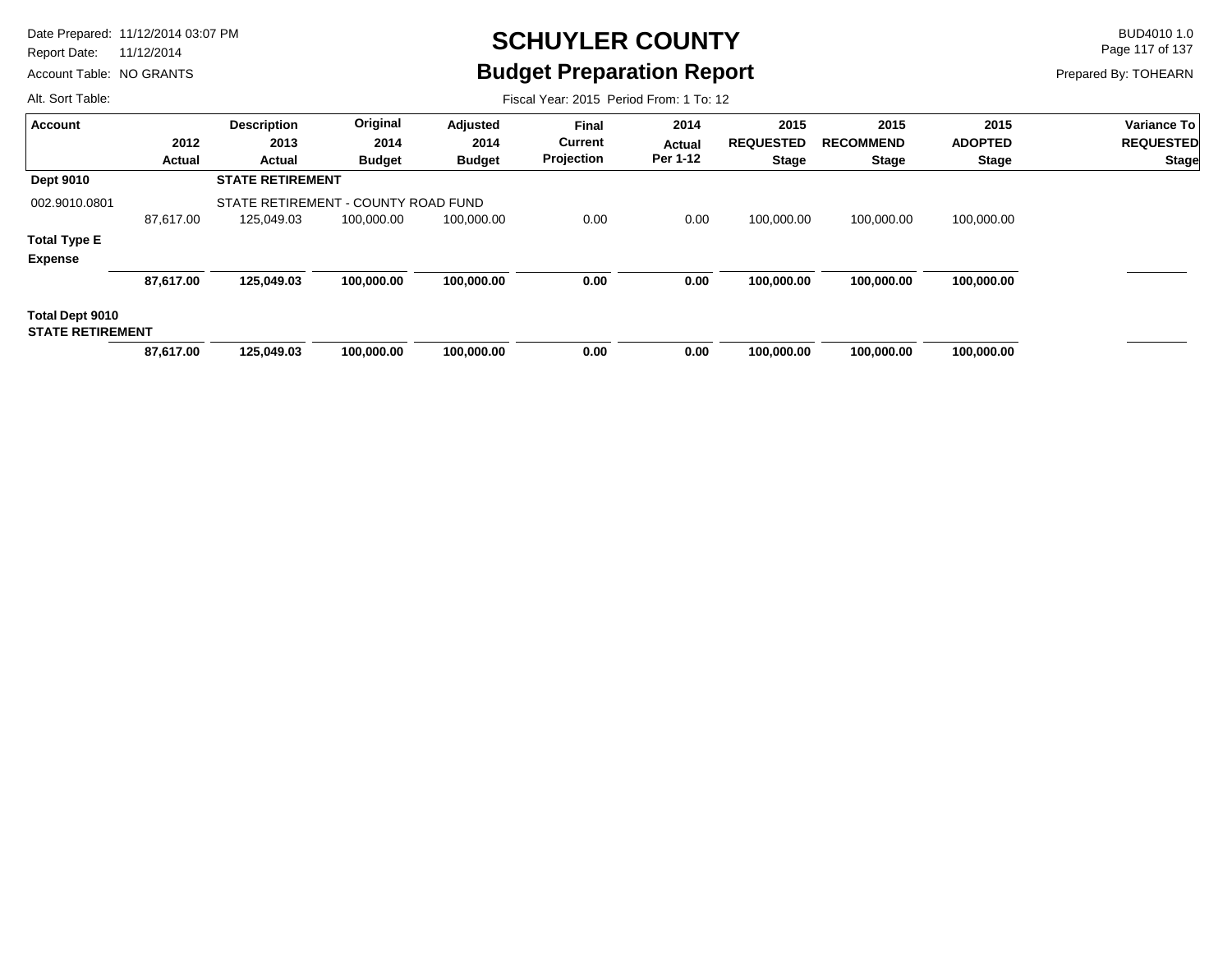Report Date: 11/12/2014

Account Table: NO GRANTS

# **SCHUYLER COUNTY** BUD4010 1.0 **Budget Preparation Report**

Fiscal Year: 2015 Period From: 1 To: 12

Page 118 of 137

Prepared By: TOHEARN

| Original<br>2015<br>2015<br>2014<br>2015<br><b>Description</b><br>Adjusted<br>Final<br><b>Account</b><br><b>Current</b><br>2012<br>2013<br><b>REQUESTED</b><br><b>RECOMMEND</b><br><b>ADOPTED</b><br>2014<br>2014<br>Actual<br>Projection<br>Per 1-12<br><b>Budget</b><br><b>Budget</b><br><b>Stage</b><br><b>Stage</b><br><b>Stage</b><br><b>Actual</b><br>Actual<br><b>SOCIAL SECURITY</b><br><b>Dept 9030</b><br>002.9030.0802<br>SOCIAL SECURITY - COUNTY ROAD FUND<br>0.00<br>15,305.04<br>50,000.00<br>50,000.00<br>46,032.90<br>50,000.00<br>50,000.00<br>50,049.69<br>50,000.00<br><b>Total Type E</b><br><b>Expense</b><br>46,032.90<br>50,000.00<br>0.00<br>15,305.04<br>50,049.69<br>50,000.00<br>50,000.00<br>50,000.00<br>50,000.00<br>Total Dept 9030<br><b>SOCIAL SECURITY</b><br>0.00<br>15,305.04<br>50,000.00<br>46,032.90<br>50.049.69<br>50.000.00<br>50,000.00<br>50.000.00<br>50.000.00 |  |  |  |  |  |                  |
|---------------------------------------------------------------------------------------------------------------------------------------------------------------------------------------------------------------------------------------------------------------------------------------------------------------------------------------------------------------------------------------------------------------------------------------------------------------------------------------------------------------------------------------------------------------------------------------------------------------------------------------------------------------------------------------------------------------------------------------------------------------------------------------------------------------------------------------------------------------------------------------------------------------|--|--|--|--|--|------------------|
|                                                                                                                                                                                                                                                                                                                                                                                                                                                                                                                                                                                                                                                                                                                                                                                                                                                                                                               |  |  |  |  |  | Variance To      |
|                                                                                                                                                                                                                                                                                                                                                                                                                                                                                                                                                                                                                                                                                                                                                                                                                                                                                                               |  |  |  |  |  | <b>REQUESTED</b> |
|                                                                                                                                                                                                                                                                                                                                                                                                                                                                                                                                                                                                                                                                                                                                                                                                                                                                                                               |  |  |  |  |  | <b>Stage</b>     |
|                                                                                                                                                                                                                                                                                                                                                                                                                                                                                                                                                                                                                                                                                                                                                                                                                                                                                                               |  |  |  |  |  |                  |
|                                                                                                                                                                                                                                                                                                                                                                                                                                                                                                                                                                                                                                                                                                                                                                                                                                                                                                               |  |  |  |  |  |                  |
|                                                                                                                                                                                                                                                                                                                                                                                                                                                                                                                                                                                                                                                                                                                                                                                                                                                                                                               |  |  |  |  |  |                  |
|                                                                                                                                                                                                                                                                                                                                                                                                                                                                                                                                                                                                                                                                                                                                                                                                                                                                                                               |  |  |  |  |  |                  |
|                                                                                                                                                                                                                                                                                                                                                                                                                                                                                                                                                                                                                                                                                                                                                                                                                                                                                                               |  |  |  |  |  |                  |
|                                                                                                                                                                                                                                                                                                                                                                                                                                                                                                                                                                                                                                                                                                                                                                                                                                                                                                               |  |  |  |  |  |                  |
|                                                                                                                                                                                                                                                                                                                                                                                                                                                                                                                                                                                                                                                                                                                                                                                                                                                                                                               |  |  |  |  |  |                  |
|                                                                                                                                                                                                                                                                                                                                                                                                                                                                                                                                                                                                                                                                                                                                                                                                                                                                                                               |  |  |  |  |  |                  |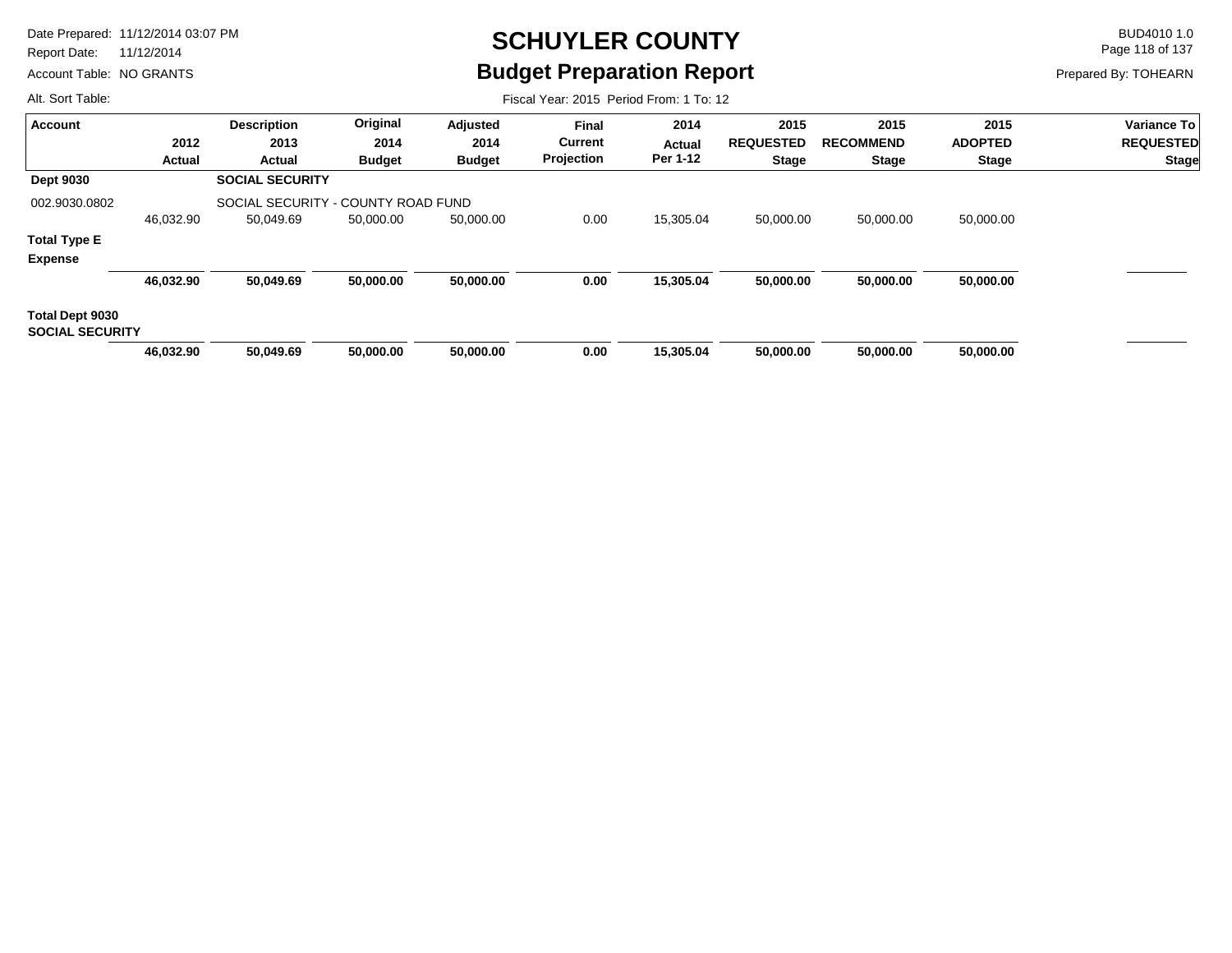Report Date: 11/12/2014

Account Table: NO GRANTS

## **SCHUYLER COUNTY** BUD4010 1.0 **Budget Preparation Report**

Page 119 of 137

Prepared By: TOHEARN

| Alt. Sort Table:             |           | Fiscal Year: 2015 Period From: 1 To: 12 |               |               |                |           |                  |                  |                |                  |  |  |
|------------------------------|-----------|-----------------------------------------|---------------|---------------|----------------|-----------|------------------|------------------|----------------|------------------|--|--|
| <b>Account</b>               |           | <b>Description</b>                      | Original      | Adjusted      | <b>Final</b>   | 2014      | 2015             | 2015             | 2015           | Variance To      |  |  |
|                              | 2012      | 2013                                    | 2014          | 2014          | <b>Current</b> | Actual    | <b>REQUESTED</b> | <b>RECOMMEND</b> | <b>ADOPTED</b> | <b>REQUESTED</b> |  |  |
|                              | Actual    | Actual                                  | <b>Budget</b> | <b>Budget</b> | Projection     | Per 1-12  | <b>Stage</b>     | <b>Stage</b>     | <b>Stage</b>   | <b>Stage</b>     |  |  |
| <b>Dept 9040</b>             |           | <b>WORKER'S COMPENSATION</b>            |               |               |                |           |                  |                  |                |                  |  |  |
| 002.9040.0803                |           | WORKERS COMPENSATION - COUNTY ROAD FUND |               |               |                |           |                  |                  |                |                  |  |  |
|                              | 74,832.70 | 54,950.79                               | 68,400.00     | 68,400.00     | 0.00           | 18,843.29 | 68,400.00        | 68,400.00        | 68,400.00      |                  |  |  |
| <b>Total Type E</b>          |           |                                         |               |               |                |           |                  |                  |                |                  |  |  |
| <b>Expense</b>               |           |                                         |               |               |                |           |                  |                  |                |                  |  |  |
|                              | 74,832.70 | 54,950.79                               | 68,400.00     | 68,400.00     | 0.00           | 18,843.29 | 68,400.00        | 68,400.00        | 68,400.00      |                  |  |  |
| Total Dept 9040              |           |                                         |               |               |                |           |                  |                  |                |                  |  |  |
| <b>WORKER'S COMPENSATION</b> |           |                                         |               |               |                |           |                  |                  |                |                  |  |  |
|                              | 74,832.70 | 54.950.79                               | 68,400.00     | 68,400.00     | 0.00           | 18.843.29 | 68,400,00        | 68.400.00        | 68,400.00      |                  |  |  |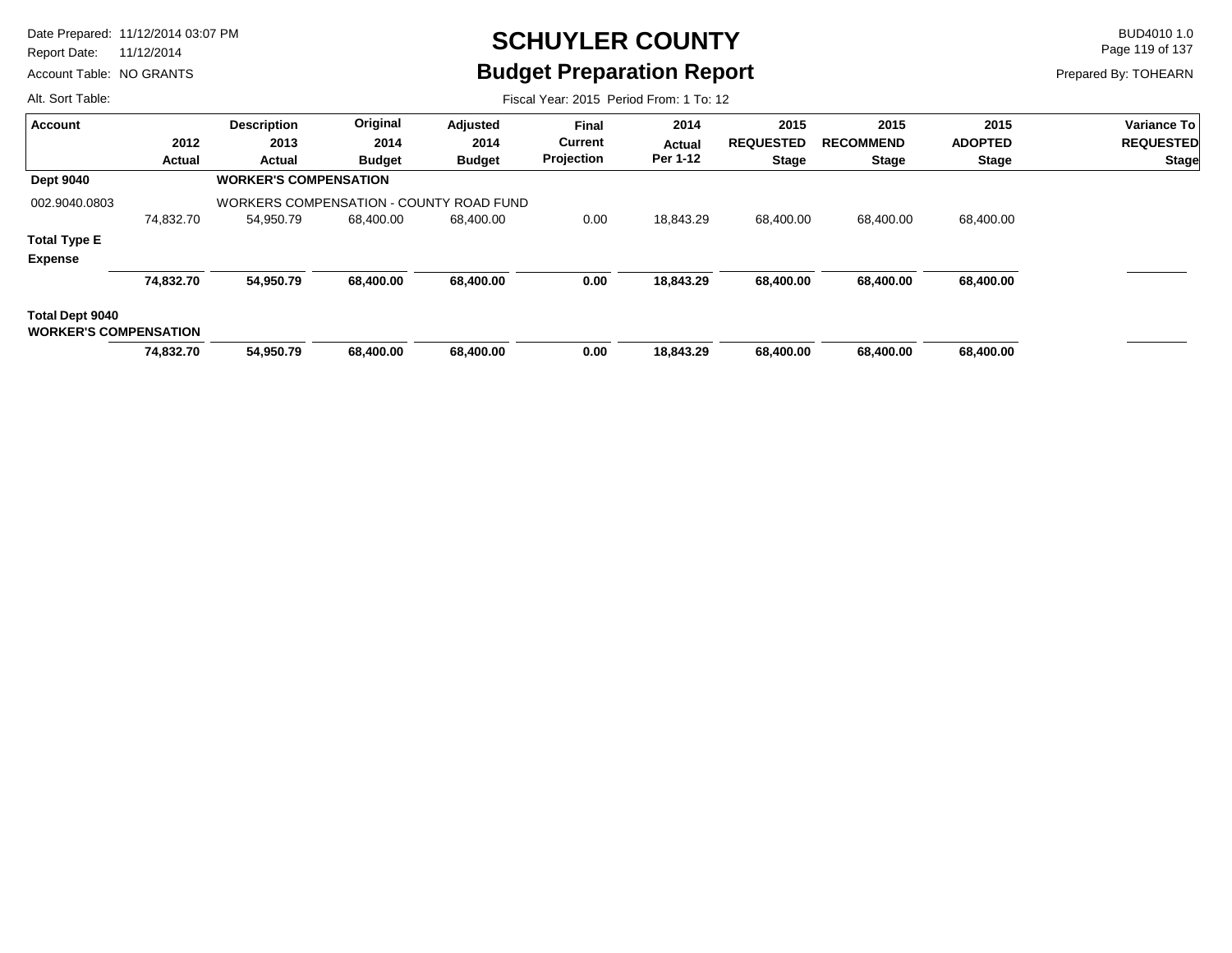Report Date: 11/12/2014

Account Table: NO GRANTS

## **SCHUYLER COUNTY** BUD4010 1.0 **Budget Preparation Report**

Fiscal Year: 2015 Period From: 1 To: 12

Page 120 of 137

Prepared By: TOHEARN

| <b>Account</b>                                 |               | <b>Description</b>                      | Original      | <b>Adjusted</b> | <b>Final</b>   | 2014     | 2015             | 2015             | 2015           | <b>Variance To</b> |
|------------------------------------------------|---------------|-----------------------------------------|---------------|-----------------|----------------|----------|------------------|------------------|----------------|--------------------|
|                                                | 2012          | 2013                                    | 2014          | 2014            | <b>Current</b> | Actual   | <b>REQUESTED</b> | <b>RECOMMEND</b> | <b>ADOPTED</b> | <b>REQUESTED</b>   |
|                                                | <b>Actual</b> | Actual                                  | <b>Budget</b> | <b>Budget</b>   | Projection     | Per 1-12 | <b>Stage</b>     | <b>Stage</b>     | <b>Stage</b>   | <b>Stage</b>       |
| <b>Dept 9055</b>                               |               | <b>DISABILITY INSURANCE</b>             |               |                 |                |          |                  |                  |                |                    |
| 002.9055.0806                                  |               | DISABILITY INSURANCE - COUNTY ROAD FUND |               |                 |                |          |                  |                  |                |                    |
|                                                | 1,459.60      | 1,467.80                                | 1,500.00      | 1,500.00        | 0.00           | 688.80   | 1,500.00         | 1,500.00         | 1,500.00       |                    |
| <b>Total Type E</b>                            |               |                                         |               |                 |                |          |                  |                  |                |                    |
| <b>Expense</b>                                 |               |                                         |               |                 |                |          |                  |                  |                |                    |
|                                                | 1,459.60      | 1,467.80                                | 1,500.00      | 1,500.00        | 0.00           | 688.80   | 1,500.00         | 1,500.00         | 1,500.00       |                    |
| Total Dept 9055<br><b>DISABILITY INSURANCE</b> |               |                                         |               |                 |                |          |                  |                  |                |                    |
|                                                | 1,459.60      | 1,467.80                                | 1,500.00      | 1,500.00        | 0.00           | 688.80   | 1,500.00         | 1,500.00         | 1,500.00       |                    |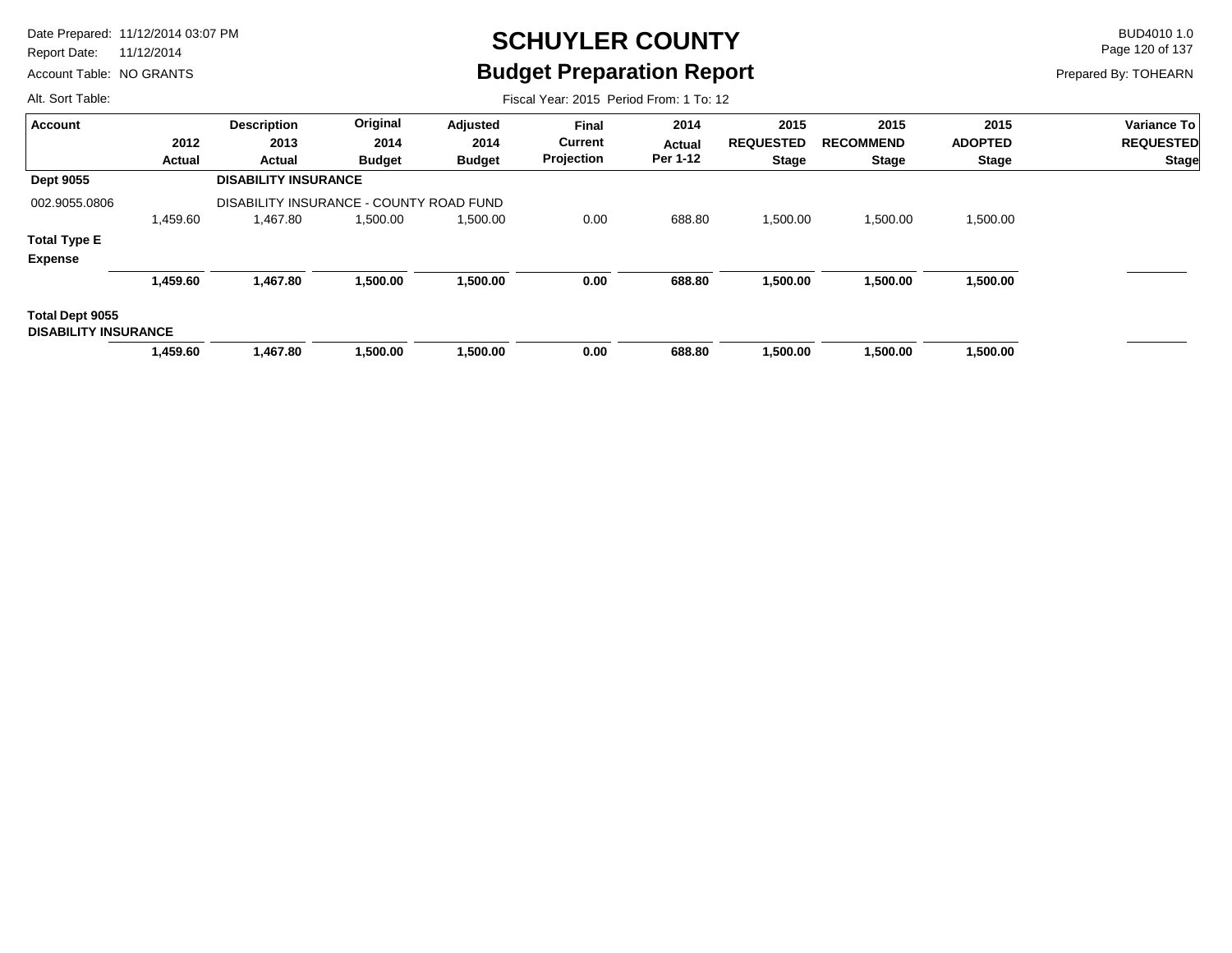Report Date: 11/12/2014

Account Table: NO GRANTS

## **SCHUYLER COUNTY** BUD4010 1.0 **Budget Preparation Report**

Page 121 of 137

Prepared By: TOHEARN

| Alt. Sort Table:                                                  | Fiscal Year: 2015 Period From: 1 To: 12 |                    |                                         |               |                |            |                  |                  |                |                  |
|-------------------------------------------------------------------|-----------------------------------------|--------------------|-----------------------------------------|---------------|----------------|------------|------------------|------------------|----------------|------------------|
| <b>Account</b>                                                    |                                         | <b>Description</b> | Original                                | Adjusted      | <b>Final</b>   | 2014       | 2015             | 2015             | 2015           | Variance To      |
|                                                                   | 2012                                    | 2013               | 2014                                    | 2014          | <b>Current</b> | Actual     | <b>REQUESTED</b> | <b>RECOMMEND</b> | <b>ADOPTED</b> | <b>REQUESTED</b> |
|                                                                   | <b>Actual</b>                           | Actual             | <b>Budget</b>                           | <b>Budget</b> | Projection     | Per 1-12   | <b>Stage</b>     | <b>Stage</b>     | <b>Stage</b>   | <b>Stage</b>     |
| <b>Dept 9060</b>                                                  |                                         |                    | <b>HOSPITAL &amp; MEDICAL INSURANCE</b> |               |                |            |                  |                  |                |                  |
| 002.9060.0807                                                     |                                         |                    | <b>HOSPITAL &amp; MEDICAL INSURANCE</b> |               |                |            |                  |                  |                |                  |
|                                                                   | 169,516.96                              | 183,340.36         | 200,000.00                              | 200,000.00    | 0.00           | 94,343.21  | 185,000.00       | 185,000.00       | 185,000.00     | $-7.50\%$        |
| <b>Total Type E</b>                                               |                                         |                    |                                         |               |                |            |                  |                  |                |                  |
| <b>Expense</b>                                                    |                                         |                    |                                         |               |                |            |                  |                  |                |                  |
|                                                                   | 169,516.96                              | 183,340.36         | 200,000.00                              | 200,000.00    | 0.00           | 94,343.21  | 185,000.00       | 185,000.00       | 185,000.00     | -7.50%           |
| <b>Total Dept 9060</b><br><b>HOSPITAL &amp; MEDICAL INSURANCE</b> |                                         |                    |                                         |               |                |            |                  |                  |                |                  |
|                                                                   | 169,516.96                              | 183,340.36         | 200,000.00                              | 200,000.00    | 0.00           | 94,343.21  | 185,000.00       | 185,000.00       | 185,000.00     | -7.50%           |
| <b>Total Fund 002</b><br><b>COUNTY ROAD FUND</b>                  |                                         |                    |                                         |               |                |            |                  |                  |                |                  |
|                                                                   | (158,008.08)                            | (416, 886.39)      | 0.00                                    | 0.00          | 0.00           | 633,417.78 | 0.00             | 0.00             | 0.00           |                  |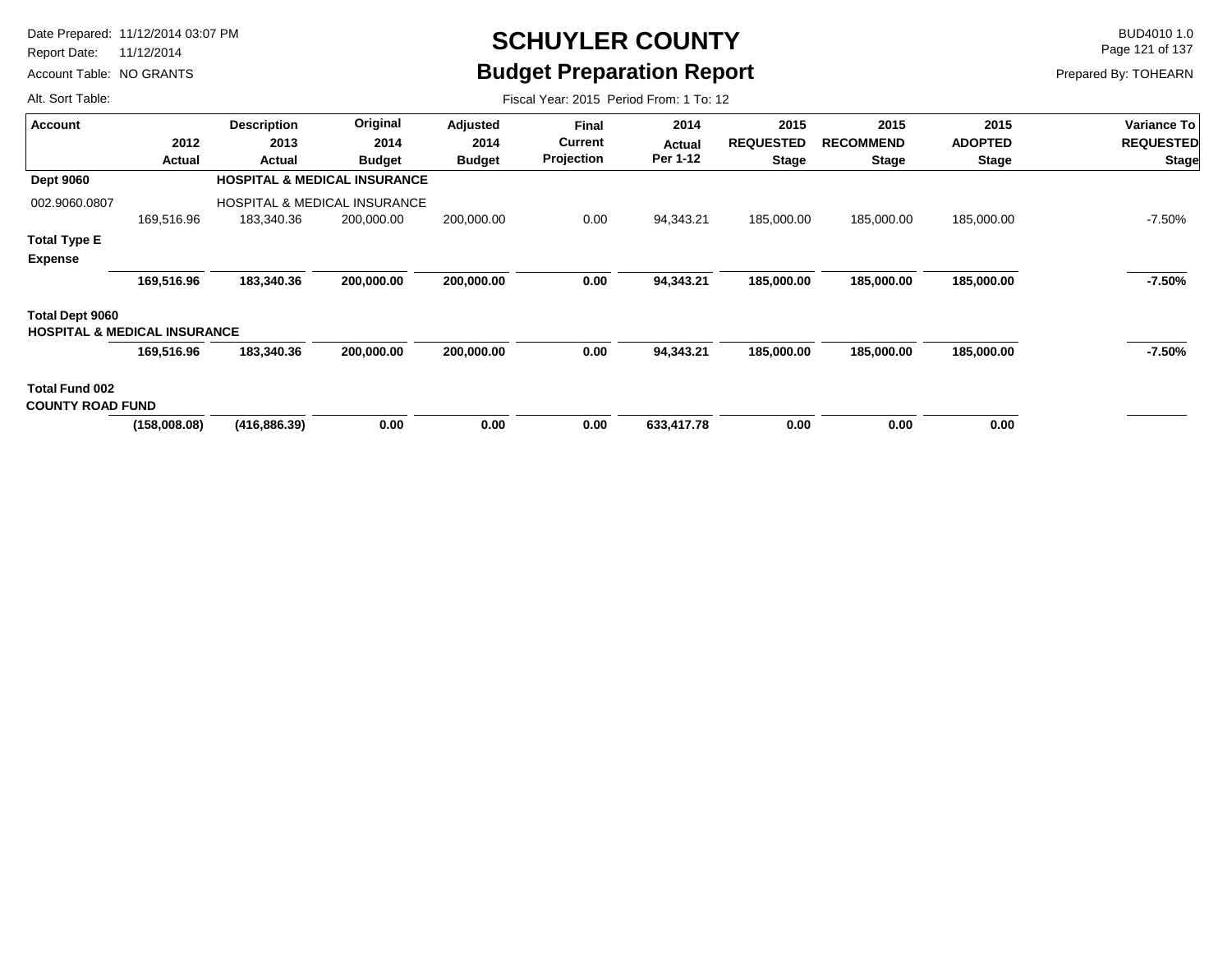Report Date: 11/12/2014

Account Table: NO GRANTS

## **SCHUYLER COUNTY** BUD4010 1.0 **Budget Preparation Report**

Fiscal Year: 2015 Period From: 1 To: 12

Page 122 of 137

Prepared By: TOHEARN

| <b>Account</b>                      |                   | <b>Description</b>             | Original                                        | Adjusted              | <b>Final</b>                 | 2014                      | 2015                             | 2015                             | 2015                           | <b>Variance To</b>               |
|-------------------------------------|-------------------|--------------------------------|-------------------------------------------------|-----------------------|------------------------------|---------------------------|----------------------------------|----------------------------------|--------------------------------|----------------------------------|
|                                     | 2012<br>Actual    | 2013<br><b>Actual</b>          | 2014<br><b>Budget</b>                           | 2014<br><b>Budget</b> | <b>Current</b><br>Projection | <b>Actual</b><br>Per 1-12 | <b>REQUESTED</b><br><b>Stage</b> | <b>RECOMMEND</b><br><b>Stage</b> | <b>ADOPTED</b><br><b>Stage</b> | <b>REQUESTED</b><br><b>Stage</b> |
| <b>Dept 0003</b>                    |                   | <b>MACHINERY</b>               |                                                 |                       |                              |                           |                                  |                                  |                                |                                  |
| 003.0003.1710                       |                   | <b>PUBLIC WORKS SERVICES</b>   |                                                 |                       |                              |                           |                                  |                                  |                                |                                  |
|                                     | 0.00              | 821.60                         | 0.00                                            | 0.00                  | 0.00                         | 0.00                      |                                  |                                  |                                |                                  |
| 003.0003.1789                       |                   | OTH TRANSPORT.DEPT.INCOME      |                                                 |                       |                              |                           |                                  |                                  |                                |                                  |
|                                     | 17,530.70         | 16,742.31                      | 20,000.00                                       | 20,000.00             | 0.00                         | 13,740.39                 | 20,000.00                        | 20,000.00                        | 20,000.00                      |                                  |
| 003.0003.2300                       |                   |                                | SERVICES OTHER GOVERNMENTS-SHARED FUEL FACILITY |                       |                              |                           |                                  |                                  |                                |                                  |
|                                     | 495,155.25        | 453,562.64                     | 570,000.00                                      | 570,000.00            | 0.00                         | 366,767.32                | 570,000.00                       | 570,000.00                       | 570,000.00                     |                                  |
| 003.0003.2401                       |                   | <b>INTEREST ON INVESTMENTS</b> |                                                 |                       |                              |                           |                                  |                                  |                                |                                  |
|                                     | 103.18            | 44.93                          | 200.00                                          | 200.00                | 0.00                         | 15.26                     | 200.00                           | 200.00                           | 200.00                         |                                  |
| 003.0003.2650                       |                   |                                | SALE OF SCRAP & EXCESS MAT'L                    |                       |                              |                           |                                  |                                  |                                |                                  |
|                                     | 4,564.55          | 3,284.00                       | 5,000.00                                        | 5,000.00              | 0.00                         | 1,794.20                  | 5,000.00                         | 5,000.00                         | 5,000.00                       |                                  |
| 003.0003.2665                       |                   | <b>SALES OF EQUIPMENT</b>      |                                                 |                       |                              |                           |                                  |                                  |                                |                                  |
|                                     | 0.00              | 0.00                           | 48,000.00                                       | 48,000.00             | 0.00                         | 0.00                      | 29,000.00                        | 29,000.00                        | 29,000.00                      | $-39.58%$                        |
| 003.0003.2801                       |                   | <b>INTERFUND REVENUES</b>      |                                                 |                       |                              |                           |                                  |                                  |                                |                                  |
|                                     | 180,000.00        | 180,000.00                     | 180,000.00                                      | 180,000.00            | 0.00                         | 0.00                      | 180,000.00                       | 180,000.00                       | 180,000.00                     |                                  |
| 003.0003.5031                       |                   | <b>INTERFUND TRANSFERS</b>     |                                                 |                       |                              |                           |                                  |                                  |                                |                                  |
|                                     | 489,258.00        | 649,000.00                     | 456,675.00                                      | 456,675.00            | 0.00                         | 715,000.00                | 783,356.00                       | 783,356.00                       | 783,356.00                     | 71.53%                           |
| Total Type R                        |                   |                                |                                                 |                       |                              |                           |                                  |                                  |                                |                                  |
| Revenue                             |                   |                                |                                                 |                       |                              |                           |                                  |                                  |                                |                                  |
|                                     | (1, 186, 611, 68) | (1,303,455.48)                 | (1,279,875.00)                                  | (1,279,875.00)        | 0.00                         | (1,097,317.17)            | (1,587,556.00)                   | (1,587,556.00)                   | (1,587,556.00)                 | 24.04%                           |
| Total Dept 0003<br><b>MACHINERY</b> |                   |                                |                                                 |                       |                              |                           |                                  |                                  |                                |                                  |
|                                     | (1, 186, 611.68)  | (1,303,455.48)                 | (1,279,875.00)                                  | (1,279,875.00)        | 0.00                         | (1,097,317.17)            | (1,587,556.00)                   | (1,587,556.00)                   | (1,587,556.00)                 | 24.04%                           |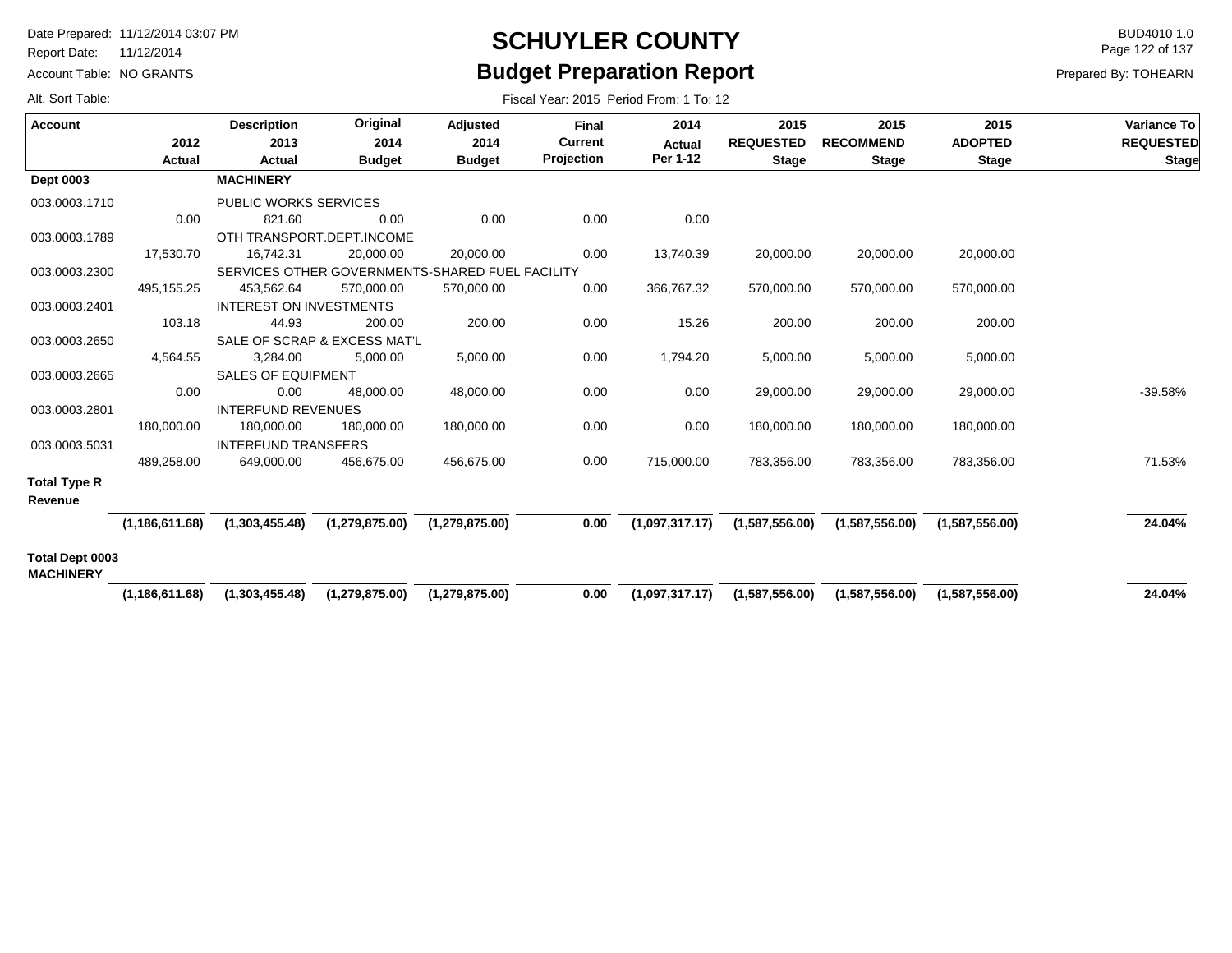Report Date: 11/12/2014

Account Table: NO GRANTS

## **SCHUYLER COUNTY** BUD4010 1.0 **Budget Preparation Report**

Fiscal Year: 2015 Period From: 1 To: 12

Page 123 of 137

Prepared By: TOHEARN

|  | Alt. Sort Table: |  |
|--|------------------|--|
|  |                  |  |

| Account          |            | <b>Description</b>                   | Original                                    | <b>Adjusted</b> | <b>Final</b>   | 2014       | 2015             | 2015             | 2015           | Variance To      |
|------------------|------------|--------------------------------------|---------------------------------------------|-----------------|----------------|------------|------------------|------------------|----------------|------------------|
|                  | 2012       | 2013                                 | 2014                                        | 2014            | <b>Current</b> | Actual     | <b>REQUESTED</b> | <b>RECOMMEND</b> | <b>ADOPTED</b> | <b>REQUESTED</b> |
|                  | Actual     | Actual                               | <b>Budget</b>                               | <b>Budget</b>   | Projection     | Per 1-12   | <b>Stage</b>     | <b>Stage</b>     | <b>Stage</b>   | <b>Stage</b>     |
| <b>Dept 5130</b> |            | <b>HIGHWAY - MACHINERY</b>           |                                             |                 |                |            |                  |                  |                |                  |
| 003.5130.0100    |            |                                      | PERSONNEL SERVICES REGULAR                  |                 |                |            |                  |                  |                |                  |
|                  | 112,634.41 | 118,000.66                           | 128,392.00                                  | 119,853.78      | 0.00           | 72,570.51  | 128,517.00       | 128,517.00       | 128,517.00     | 0.09%            |
| 003.5130.0101    |            |                                      | PERSONNEL SERVICES OVERTIME                 |                 |                |            |                  |                  |                |                  |
|                  | 8,614.65   | 12,840.17                            | 11,753.00                                   | 11,753.00       | 0.00           | 5,529.57   | 10,931.00        | 10,931.00        | 10,931.00      | $-6.99%$         |
| 003.5130.0200    |            | <b>EQUIPMENT</b>                     |                                             |                 |                |            |                  |                  |                |                  |
|                  | 0.00       | 0.00                                 | 0.00                                        | 0.00            | 0.00           | 0.00       | 36,000.00        | 36,000.00        | 36,000.00      | 100.00%          |
| 003.5130.0231    |            | SAWS                                 |                                             |                 |                |            |                  |                  |                |                  |
|                  | 513.46     | 855.84                               | 900.00                                      | 900.00          | 0.00           | 0.00       | 900.00           | 900.00           | 900.00         |                  |
| 003.5130.0236    |            | TOOL & SMALLER EQUIPMENT             |                                             |                 |                |            |                  |                  |                |                  |
|                  | 6,806.70   | 8,399.63                             | 8,500.00                                    | 8,500.00        | 0.00           | 7,368.41   | 8,500.00         | 8,500.00         | 8,500.00       |                  |
| 003.5130.0237    |            | 1/2 TON PICKUP TRUCK                 |                                             |                 |                |            |                  |                  |                |                  |
|                  | 0.00       | 0.00                                 | 0.00                                        | 0.00            | 0.00           | 0.00       | 26,000.00        | 26,000.00        | 26,000.00      | 100.00%          |
| 003.5130.0238    |            | 1-TON 4-DOOR PICKUP                  |                                             |                 |                |            |                  |                  |                |                  |
|                  | 5,000.00   | 38,284.72<br><b>LOADER</b>           | 0.00                                        | 8,538.22        | 0.00           | 0.00       | 5,000.00         | 5,000.00         | 5,000.00       | 100.00%          |
| 003.5130.0297    | 0.00       | 0.30                                 | 0.00                                        | 0.00            | 0.00           | 0.00       | 40,000.00        | 40,000.00        | 40,000.00      | 100.00%          |
| 003.5130.0309    |            | CENTRAL GARAGE EXPENSES              |                                             |                 |                |            |                  |                  |                |                  |
|                  | 5,977.22   | 5,800.14                             | 5,200.00                                    | 7,634.00        | 0.00           | 6,616.94   | 5,200.00         | 5,200.00         | 5,200.00       |                  |
| 003.5130.0410    |            | <b>COPIER SUPPLIES &amp; EXPENSE</b> |                                             |                 |                |            |                  |                  |                |                  |
|                  | 165.00     | 150.00                               | 200.00                                      | 200.00          | 0.00           | 0.00       | 200.00           | 200.00           | 200.00         |                  |
| 003.5130.0438    |            | <b>SUPPLIES</b>                      |                                             |                 |                |            |                  |                  |                |                  |
|                  | 115,475.80 | 118,344.63                           | 118,000.00                                  | 118,000.00      | 0.00           | 81,451.83  | 121,000.00       | 121,000.00       | 121,000.00     | 2.54%            |
| 003.5130.0439    |            | <b>TELEPHONE</b>                     |                                             |                 |                |            |                  |                  |                |                  |
|                  | 1,072.66   | 977.10                               | 1,100.00                                    | 1,100.00        | 0.00           | 807.70     | 1,100.00         | 1,100.00         | 1,100.00       |                  |
| 003.5130.0441    |            |                                      | UNIFORM ALLOWANCE (LAUNDRY)                 |                 |                |            |                  |                  |                |                  |
|                  | 8,423.02   | 7,923.75                             | 8,600.00                                    | 8,600.00        | 0.00           | 6,012.18   | 8,600.00         | 8,600.00         | 8,600.00       |                  |
| 003.5130.0442    |            | <b>UTILITIES</b>                     |                                             |                 |                |            |                  |                  |                |                  |
|                  | 36,378.71  | 35,042.07                            | 40,000.00                                   | 43,000.00       | 0.00           | 41,722.36  | 60,000.00        | 60,000.00        | 60,000.00      | 50.00%           |
| 003.5130.0446    |            | <b>RENT</b>                          |                                             |                 |                |            |                  |                  |                |                  |
|                  | 63,635.44  | 62,754.66                            | 62,800.00                                   | 61,848.00       | 0.00           | 61,847.91  | 64,000.00        | 64,000.00        | 64,000.00      | 1.91%            |
| 003.5130.0453    |            | RADIO MAINTENANCE                    |                                             |                 |                |            |                  |                  |                |                  |
|                  | 1,068.91   | 1,280.92                             | 1,200.00                                    | 1,200.00        | 0.00           | 913.90     | 1,400.00         | 1,400.00         | 1,400.00       | 16.66%           |
| 003.5130.0459    |            | <b>TRAINING</b>                      |                                             |                 |                |            |                  |                  |                |                  |
|                  | 1,276.45   | 230.00                               | 1,200.00                                    | 400.00          | 0.00           | 400.00     | 1,200.00         | 1,200.00         | 1,200.00       |                  |
| 003.5130.0488    |            | <b>TIRES</b>                         |                                             |                 |                |            |                  |                  |                |                  |
|                  | 18,191.46  | 11,573.87                            | 19,500.00                                   | 19,500.00       | 0.00           | 15,198.46  | 19,500.00        | 19,500.00        | 19,500.00      |                  |
| 003.5130.0526    |            | DIESEL FUEL, GASOLINE, ETC.          |                                             |                 |                |            |                  |                  |                |                  |
|                  | 136,545.53 | 142,451.29                           | 155,000.00                                  | 152,000.00      | 0.00           | 129,683.66 | 165,000.00       | 165,000.00       | 165,000.00     | 6.45%            |
| 003.5130.0528    |            | INSURANCE (OVER-ROAD EQUIP.)         |                                             |                 |                |            |                  |                  |                |                  |
|                  | 27,023.00  | 38,082.00                            | 46,900.00                                   | 46,218.00       | 0.00           | 46,217.57  | 61,000.00        | 61,000.00        | 61,000.00      | 30.06%           |
| 003.5130.0529    | 7,535.51   | 7,197.73                             | MOTOR OIL, HYDRAULIC FLUID, ETC<br>9,500.00 | 9,500.00        | 0.00           | 5,555.91   | 8,500.00         | 8,500.00         | 8,500.00       | $-10.52%$        |
|                  |            |                                      |                                             |                 |                |            |                  |                  |                |                  |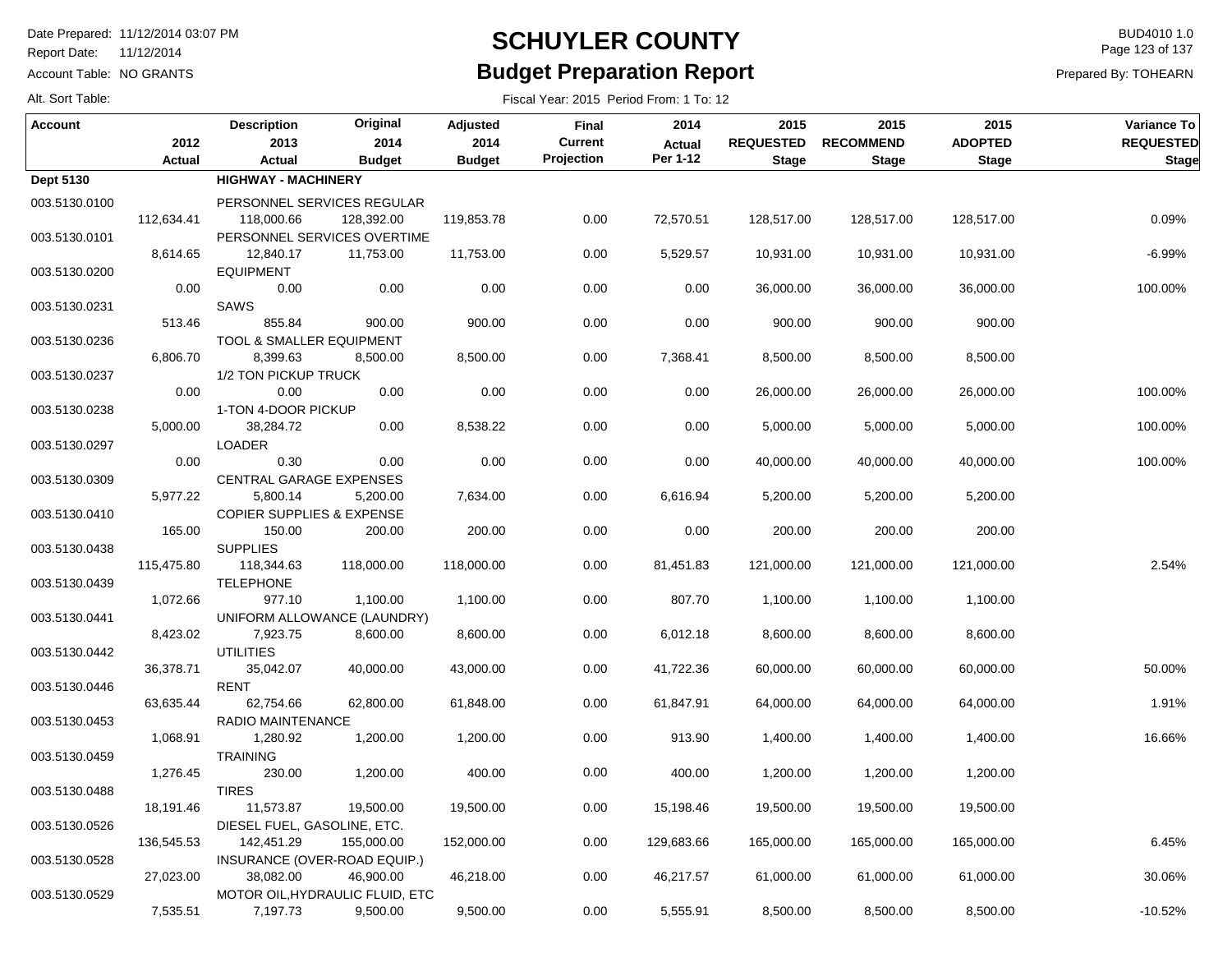Report Date: 11/12/2014

Account Table: NO GRANTS

# **SCHUYLER COUNTY** BUD4010 1.0 **Budget Preparation Report**

Fiscal Year: 2015 Period From: 1 To: 12

Page 124 of 137

Prepared By: TOHEARN

| Account                                       |            | <b>Description</b>          | Original      | Adjusted      | <b>Final</b>   | 2014          | 2015             | 2015             | 2015           | Variance To      |
|-----------------------------------------------|------------|-----------------------------|---------------|---------------|----------------|---------------|------------------|------------------|----------------|------------------|
|                                               | 2012       | 2013                        | 2014          | 2014          | <b>Current</b> | <b>Actual</b> | <b>REQUESTED</b> | <b>RECOMMEND</b> | <b>ADOPTED</b> | <b>REQUESTED</b> |
|                                               | Actual     | Actual                      | <b>Budget</b> | <b>Budget</b> | Projection     | Per 1-12      | <b>Stage</b>     | <b>Stage</b>     | <b>Stage</b>   | <b>Stage</b>     |
| <b>Dept 5130</b>                              |            | <b>HIGHWAY - MACHINERY</b>  |               |               |                |               |                  |                  |                |                  |
| 003.5130.0531                                 |            | <b>BUILDING MAINTENANCE</b> |               |               |                |               |                  |                  |                |                  |
|                                               | 1,986.55   | 1,636.89                    | 2,000.00      | 2,000.00      | 0.00           | 1,272.09      | 152,000.00       | 152,000.00       | 152,000.00     | ************     |
| 003.5130.0536                                 |            | <b>SMALL TOOLS</b>          |               |               |                |               |                  |                  |                |                  |
|                                               | 2,464.61   | 827.03                      | 2,400.00      | 2,400.00      | 0.00           | 1,202.50      | 2,400.00         | 2,400.00         | 2,400.00       |                  |
| <b>Total Type E</b>                           |            |                             |               |               |                |               |                  |                  |                |                  |
| <b>Expense</b>                                |            |                             |               |               |                |               |                  |                  |                |                  |
|                                               | 560,789.09 | 612,653.40                  | 623,145.00    | 623,145.00    | 0.00           | 484,371.50    | 926,948.00       | 926,948.00       | 926,948.00     | 48.75%           |
| Total Dept 5130<br><b>HIGHWAY - MACHINERY</b> |            |                             |               |               |                |               |                  |                  |                |                  |
|                                               | 560,789.09 | 612,653.40                  | 623,145.00    | 623,145.00    | 0.00           | 484,371.50    | 926,948.00       | 926,948.00       | 926,948.00     | 48.75%           |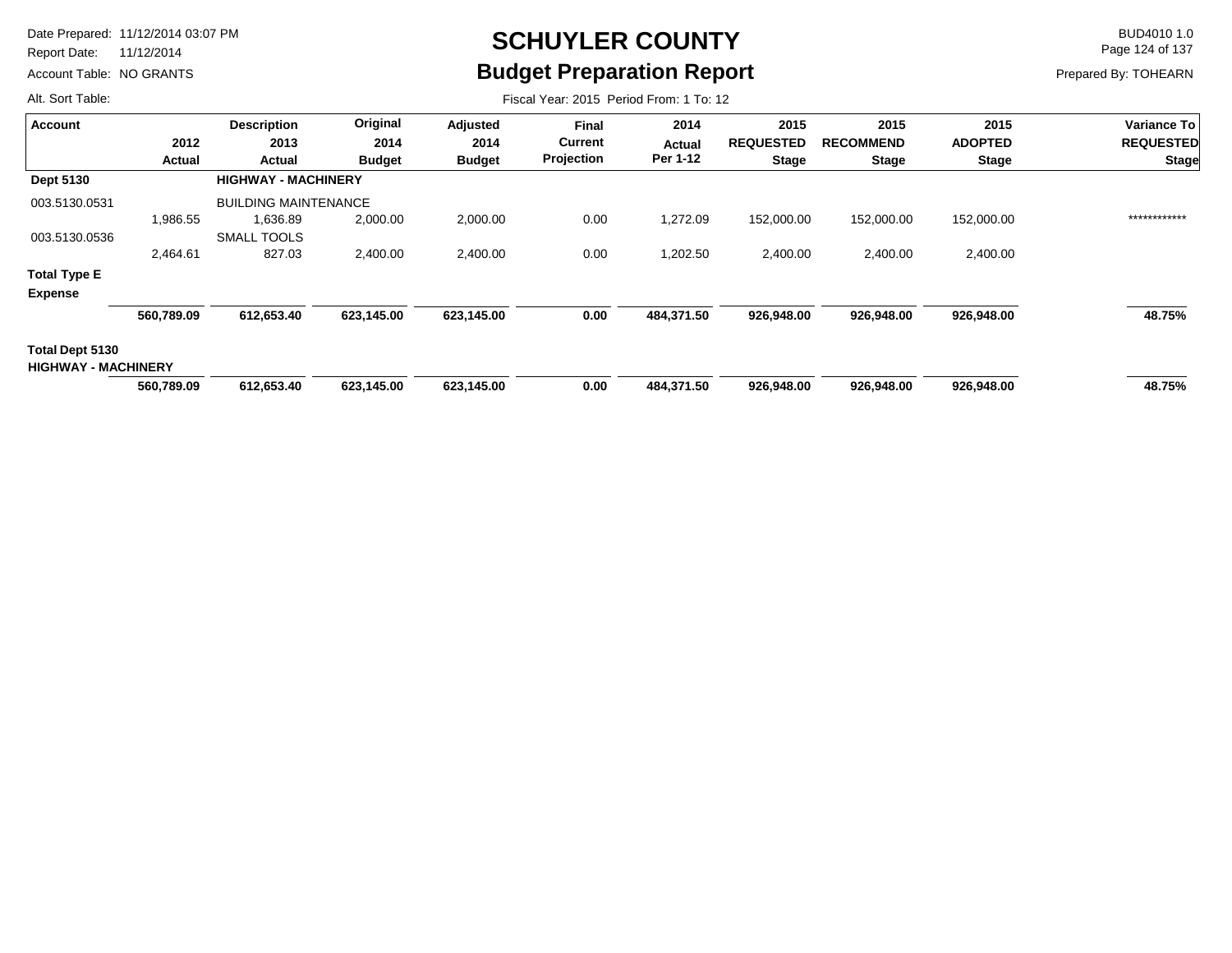Report Date: 11/12/2014

Account Table: NO GRANTS

## **SCHUYLER COUNTY** BUD4010 1.0 **Budget Preparation Report**

Fiscal Year: 2015 Period From: 1 To: 12

Page 125 of 137

Prepared By: TOHEARN

| <b>Account</b>              | 2012       | <b>Description</b><br>2013           | Original<br>2014           | Adjusted<br>2014 | Final<br><b>Current</b> | 2014<br><b>Actual</b> | 2015<br><b>REQUESTED</b> | 2015<br><b>RECOMMEND</b> | 2015<br><b>ADOPTED</b> | Variance To<br><b>REQUESTED</b> |
|-----------------------------|------------|--------------------------------------|----------------------------|------------------|-------------------------|-----------------------|--------------------------|--------------------------|------------------------|---------------------------------|
|                             | Actual     | Actual                               | <b>Budget</b>              | <b>Budget</b>    | Projection              | Per 1-12              | <b>Stage</b>             | <b>Stage</b>             | <b>Stage</b>           | <b>Stage</b>                    |
| Dept 5131                   |            | <b>SHARED FUEL FACILITY</b>          |                            |                  |                         |                       |                          |                          |                        |                                 |
| 003.5131.0100               |            |                                      | PERSONNEL SERVICES REGULAR |                  |                         |                       |                          |                          |                        |                                 |
|                             | 7,971.53   | 7,797.35                             | 8,430.00                   | 8,430.00         | 0.00                    | 6,159.80              | 8,700.00                 | 8,700.00                 | 8,700.00               | 3.20%                           |
| 003.5131.0410               |            | <b>COPIER SUPPLIES &amp; EXPENSE</b> |                            |                  |                         |                       |                          |                          |                        |                                 |
|                             | 343.75     | 262.50                               | 500.00                     | 500.00           | 0.00                    | 0.00                  | 350.00                   | 350.00                   | 350.00                 | $-30.00%$                       |
| 003.5131.0431               |            | <b>OFFICE SUPPLIES</b>               |                            |                  |                         |                       |                          |                          |                        |                                 |
|                             | 296.34     | 44.18                                | 300.00                     | 300.00           | 0.00                    | 92.22                 | 200.00                   | 200.00                   | 200.00                 | $-33.33%$                       |
| 003.5131.0433               |            | POSTAGE AND FREIGHT                  |                            |                  |                         |                       |                          |                          |                        |                                 |
|                             | 0.00       | 184.00                               | 300.00                     | 300.00           | 0.00                    | 245.00                | 200.00                   | 200.00                   | 200.00                 | $-33.33%$                       |
| 003.5131.0439               |            | <b>TELEPHONE</b>                     |                            |                  |                         |                       |                          |                          |                        |                                 |
|                             | 68.91      | 64.64                                | 300.00                     | 300.00           | 0.00                    | 0.00                  | 150.00                   | 150.00                   | 150.00                 | $-50.00%$                       |
| 003.5131.0442               |            | <b>UTILITIES</b>                     |                            |                  |                         |                       |                          |                          |                        |                                 |
|                             | 609.44     | 1,037.98                             | 1,200.00                   | 1,200.00         | 0.00                    | 1,188.99              | 2,000.00                 | 2,000.00                 | 2,000.00               | 66.66%                          |
| 003.5131.0457               |            | <b>REPAIRS</b>                       |                            |                  |                         |                       |                          |                          |                        |                                 |
|                             | 4,088.20   | 3,580.36                             | 4,000.00                   | 4,000.00         | 0.00                    | 1,638.13              | 4,000.00                 | 4,000.00                 | 4,000.00               |                                 |
| 003.5131.0526               |            | DIESEL FUEL, GASOLINE, ETC.          |                            |                  |                         |                       |                          |                          |                        |                                 |
|                             | 492,767.65 | 465,949.81                           | 550,000.00                 | 550,000.00       | 0.00                    | 377,186.23            | 550,000.00               | 550,000.00               | 550,000.00             |                                 |
| 003.5131.0527               |            | <b>INSURANCE</b>                     |                            |                  |                         |                       |                          |                          |                        |                                 |
|                             | 3,114.00   | 3,207.42                             | 4,000.00                   | 4,000.00         | 0.00                    | 3,245.00              | 4,000.00                 | 4,000.00                 | 4,000.00               |                                 |
| <b>Total Type E</b>         |            |                                      |                            |                  |                         |                       |                          |                          |                        |                                 |
| <b>Expense</b>              |            |                                      |                            |                  |                         |                       |                          |                          |                        |                                 |
|                             | 509,259.82 | 482,128.24                           | 569,030.00                 | 569,030.00       | 0.00                    | 389,755.37            | 569,600.00               | 569,600.00               | 569,600.00             | 0.10%                           |
| Total Dept 5131             |            |                                      |                            |                  |                         |                       |                          |                          |                        |                                 |
| <b>SHARED FUEL FACILITY</b> | 509,259.82 | 482,128.24                           | 569,030.00                 | 569,030.00       | 0.00                    | 389,755.37            | 569,600.00               | 569,600.00               | 569,600.00             | 0.10%                           |
|                             |            |                                      |                            |                  |                         |                       |                          |                          |                        |                                 |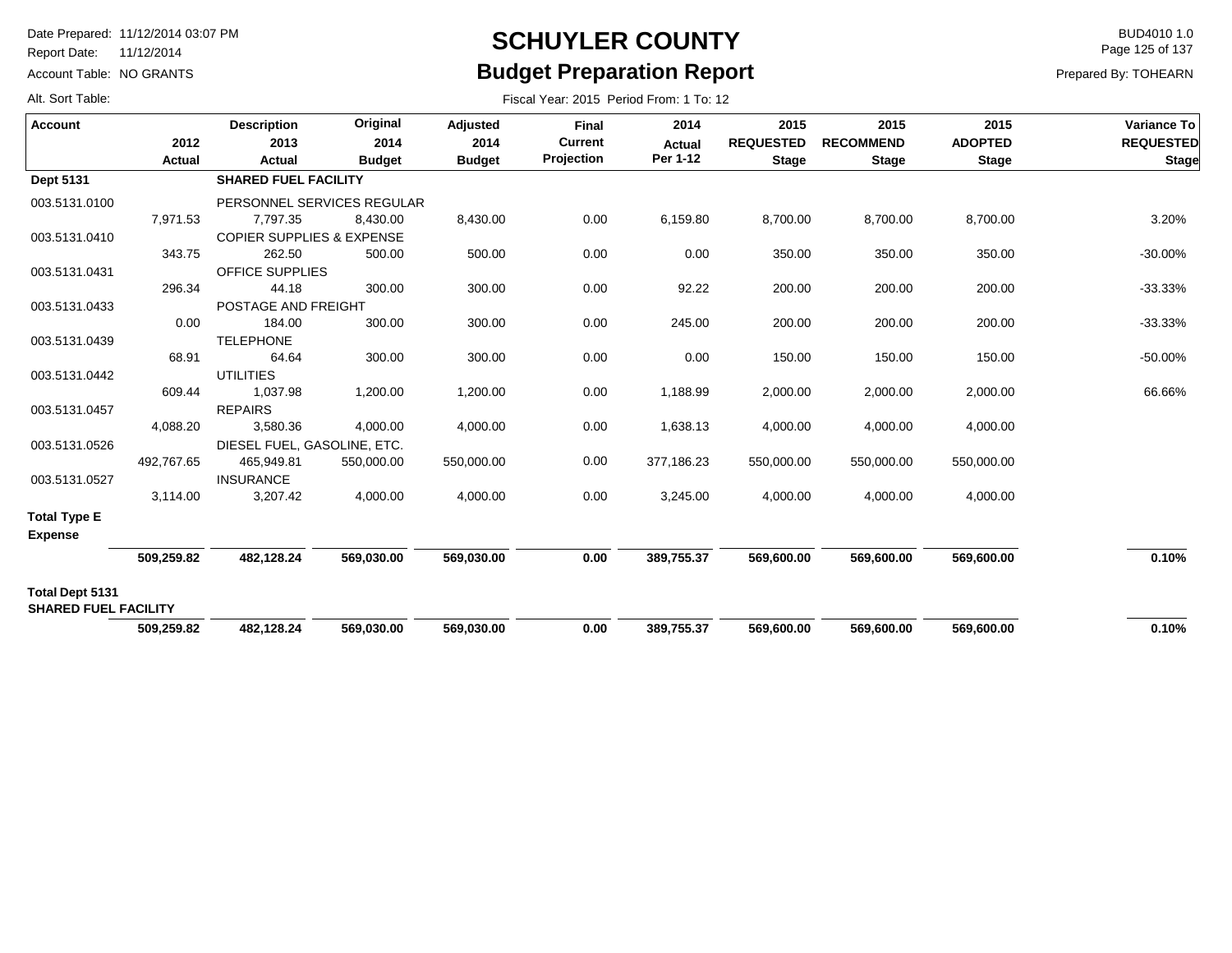Report Date: 11/12/2014

Account Table: NO GRANTS

# **SCHUYLER COUNTY** BUD4010 1.0 **Budget Preparation Report**

Fiscal Year: 2015 Period From: 1 To: 12

Page 126 of 137

Prepared By: TOHEARN

| <b>Account</b>          |           | <b>Description</b>                | Original      | Adjusted      | <b>Final</b>   | 2014     | 2015             | 2015             | 2015           | <b>Variance To</b> |
|-------------------------|-----------|-----------------------------------|---------------|---------------|----------------|----------|------------------|------------------|----------------|--------------------|
|                         | 2012      | 2013                              | 2014          | 2014          | <b>Current</b> | Actual   | <b>REQUESTED</b> | <b>RECOMMEND</b> | <b>ADOPTED</b> | <b>REQUESTED</b>   |
|                         | Actual    | Actual                            | <b>Budget</b> | <b>Budget</b> | Projection     | Per 1-12 | <b>Stage</b>     | <b>Stage</b>     | <b>Stage</b>   | <b>Stage</b>       |
| <b>Dept 9010</b>        |           | <b>STATE RETIREMENT</b>           |               |               |                |          |                  |                  |                |                    |
| 003.9010.0801           |           | STATE RETIREMENT - MACHINERY FUND |               |               |                |          |                  |                  |                |                    |
|                         | 20,368.00 | 30,805.10                         | 20,000.00     | 20,000.00     | 0.00           | 0.00     | 20.000.00        | 20,000.00        | 20,000.00      |                    |
| <b>Total Type E</b>     |           |                                   |               |               |                |          |                  |                  |                |                    |
| <b>Expense</b>          |           |                                   |               |               |                |          |                  |                  |                |                    |
|                         | 20,368.00 | 30,805.10                         | 20,000.00     | 20,000.00     | 0.00           | 0.00     | 20,000.00        | 20,000.00        | 20,000.00      |                    |
| Total Dept 9010         |           |                                   |               |               |                |          |                  |                  |                |                    |
| <b>STATE RETIREMENT</b> |           |                                   |               |               |                |          |                  |                  |                |                    |
|                         | 20,368.00 | 30,805.10                         | 20,000,00     | 20,000,00     | 0.00           | 0.00     | 20,000,00        | 20.000.00        | 20,000,00      |                    |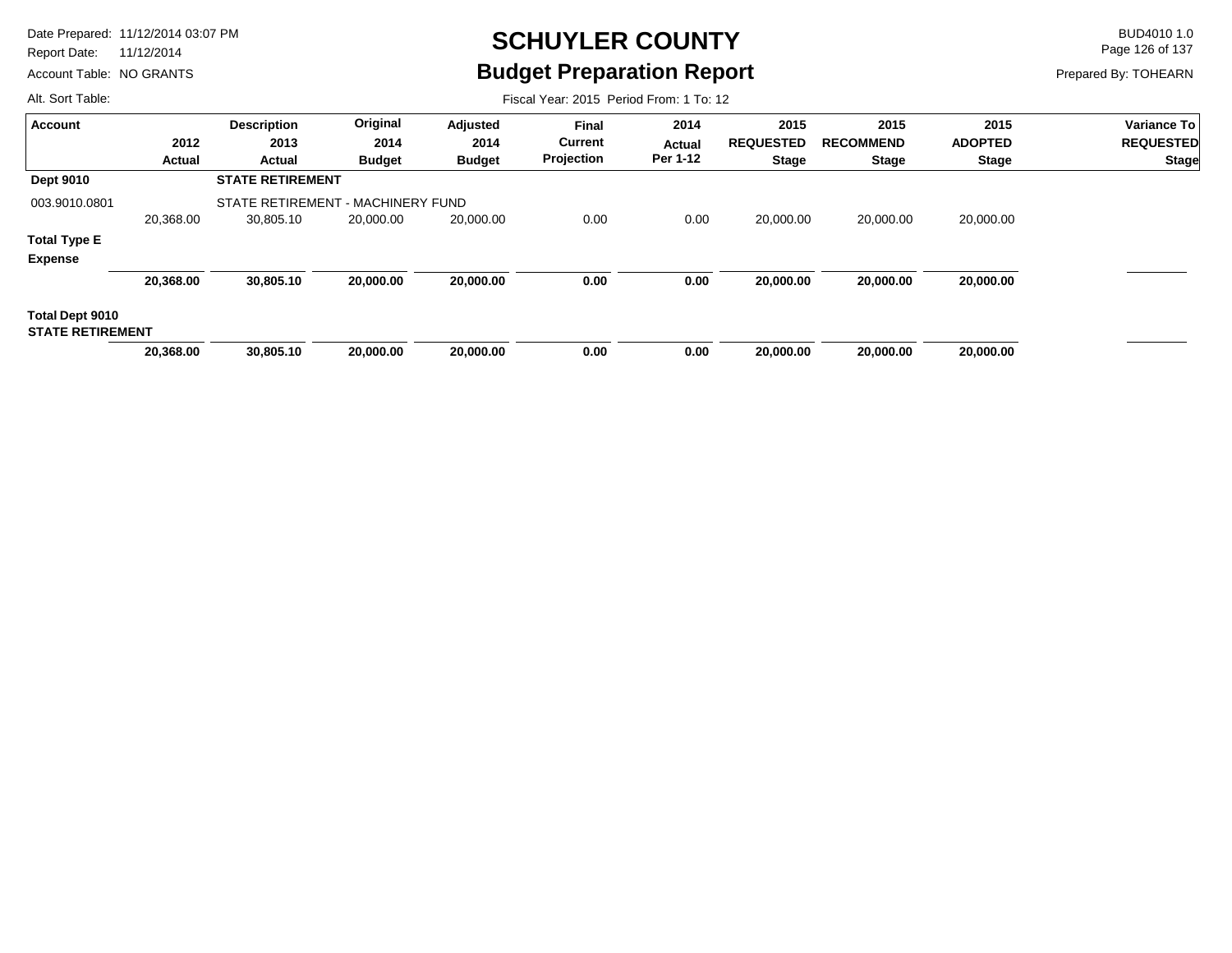Report Date: 11/12/2014

Account Table: NO GRANTS

# **SCHUYLER COUNTY** BUD4010 1.0 **Budget Preparation Report**

Fiscal Year: 2015 Period From: 1 To: 12

Page 127 of 137

Prepared By: TOHEARN

| <b>Account</b>                            |          | <b>Description</b>               | Original      | Adjusted      | Final          | 2014          | 2015             | 2015             | 2015           | Variance To      |
|-------------------------------------------|----------|----------------------------------|---------------|---------------|----------------|---------------|------------------|------------------|----------------|------------------|
|                                           | 2012     | 2013                             | 2014          | 2014          | <b>Current</b> | <b>Actual</b> | <b>REQUESTED</b> | <b>RECOMMEND</b> | <b>ADOPTED</b> | <b>REQUESTED</b> |
|                                           | Actual   | Actual                           | <b>Budget</b> | <b>Budget</b> | Projection     | Per 1-12      | <b>Stage</b>     | <b>Stage</b>     | <b>Stage</b>   | Stage            |
| <b>Dept 9030</b>                          |          | <b>SOCIAL SECURITY</b>           |               |               |                |               |                  |                  |                |                  |
| 003.9030.0802                             |          | SOCIAL SECURITY - MACHINERY FUND |               |               |                |               |                  |                  |                |                  |
|                                           | 9,861.76 | 11,305.43                        | 12,000.00     | 12,000.00     | 0.00           | 2,813.39      | 12,000.00        | 12,000.00        | 12,000.00      |                  |
| <b>Total Type E</b>                       |          |                                  |               |               |                |               |                  |                  |                |                  |
| <b>Expense</b>                            |          |                                  |               |               |                |               |                  |                  |                |                  |
|                                           | 9,861.76 | 11,305.43                        | 12,000.00     | 12,000.00     | 0.00           | 2,813.39      | 12,000.00        | 12,000.00        | 12,000.00      |                  |
| Total Dept 9030<br><b>SOCIAL SECURITY</b> |          |                                  |               |               |                |               |                  |                  |                |                  |
|                                           | 9,861.76 | 11,305.43                        | 12,000.00     | 12,000.00     | 0.00           | 2,813.39      | 12,000.00        | 12,000.00        | 12,000.00      |                  |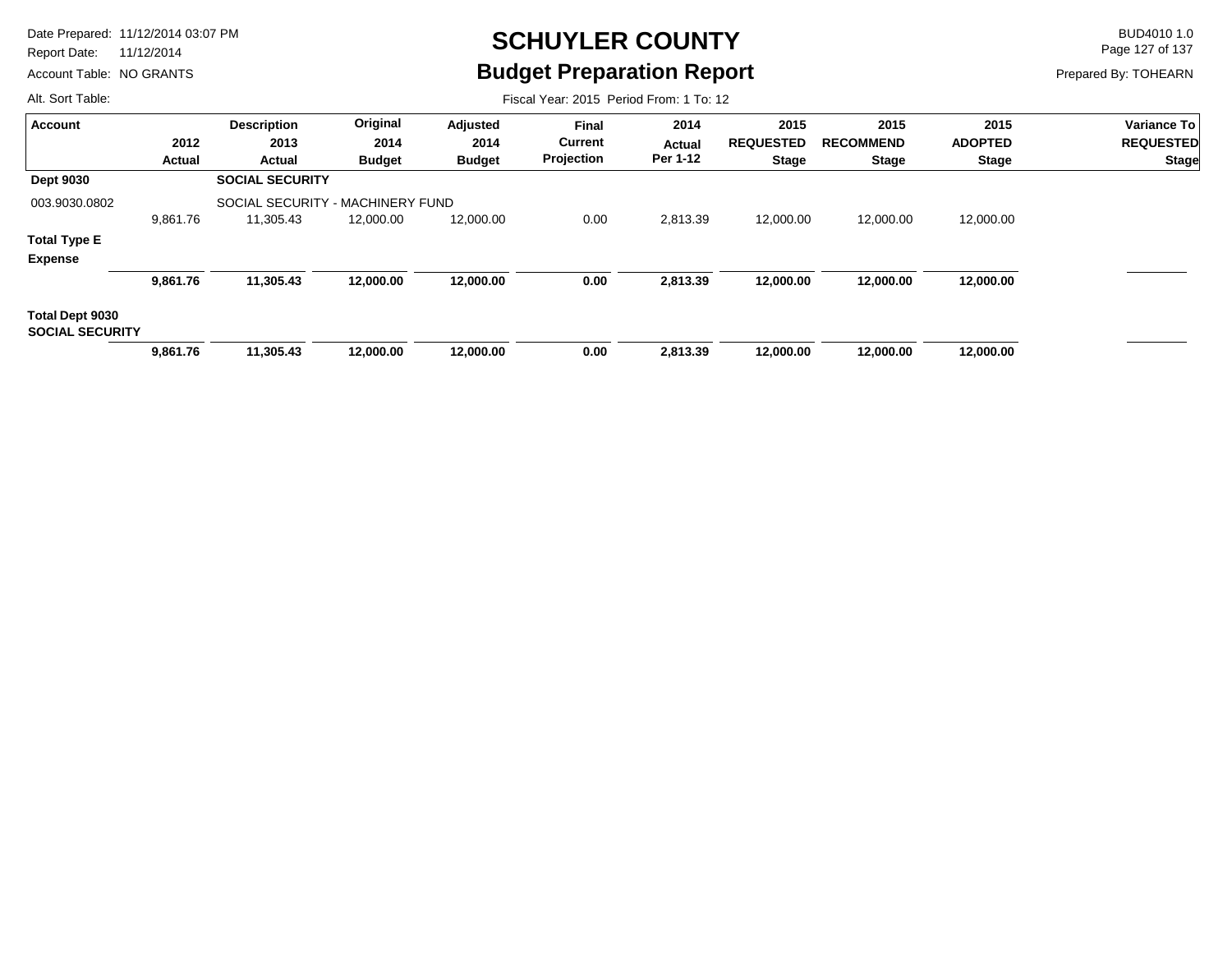Report Date: 11/12/2014

Account Table: NO GRANTS

## **SCHUYLER COUNTY** BUD4010 1.0 **Budget Preparation Report**

Page 128 of 137

Prepared By: TOHEARN

| Alt. Sort Table:                                |           |                                              |               |               | Fiscal Year: 2015 Period From: 1 To: 12 |               |                  |                  |                |                    |
|-------------------------------------------------|-----------|----------------------------------------------|---------------|---------------|-----------------------------------------|---------------|------------------|------------------|----------------|--------------------|
| <b>Account</b>                                  |           | <b>Description</b>                           | Original      | Adjusted      | Final                                   | 2014          | 2015             | 2015             | 2015           | <b>Variance To</b> |
|                                                 | 2012      | 2013                                         | 2014          | 2014          | <b>Current</b>                          | <b>Actual</b> | <b>REQUESTED</b> | <b>RECOMMEND</b> | <b>ADOPTED</b> | <b>REQUESTED</b>   |
|                                                 | Actual    | Actual                                       | <b>Budget</b> | <b>Budget</b> | Projection                              | Per 1-12      | <b>Stage</b>     | <b>Stage</b>     | <b>Stage</b>   | <b>Stage</b>       |
| <b>Dept 9040</b>                                |           | <b>WORKER'S COMPENSATION</b>                 |               |               |                                         |               |                  |                  |                |                    |
| 003.9040.0803                                   |           | <b>WORKERS COMPENSATION - MACHINERY FUND</b> |               |               |                                         |               |                  |                  |                |                    |
|                                                 | 13,960.78 | 11.447.00                                    | 15,200.00     | 15,200.00     | 0.00                                    | 2,554.32      | 15,200.00        | 15,200.00        | 15,200.00      |                    |
| <b>Total Type E</b>                             |           |                                              |               |               |                                         |               |                  |                  |                |                    |
| <b>Expense</b>                                  |           |                                              |               |               |                                         |               |                  |                  |                |                    |
|                                                 | 13,960.78 | 11,447.00                                    | 15,200.00     | 15,200.00     | 0.00                                    | 2,554.32      | 15,200.00        | 15,200.00        | 15,200.00      |                    |
| Total Dept 9040<br><b>WORKER'S COMPENSATION</b> |           |                                              |               |               |                                         |               |                  |                  |                |                    |
|                                                 | 13,960.78 | 11,447.00                                    | 15,200.00     | 15,200.00     | 0.00                                    | 2,554.32      | 15,200.00        | 15,200.00        | 15,200.00      |                    |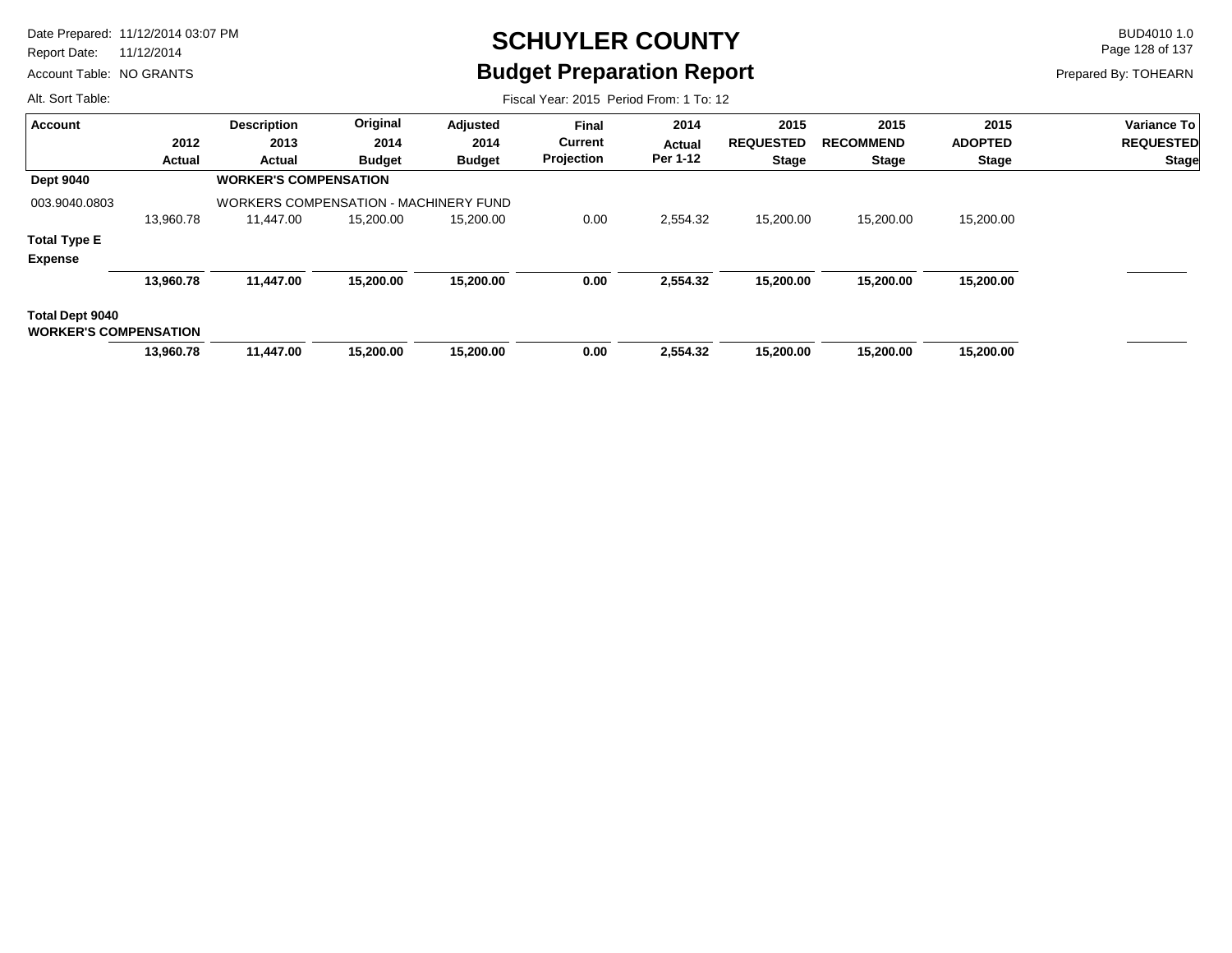Report Date: 11/12/2014

Account Table: NO GRANTS

## **SCHUYLER COUNTY** BUD4010 1.0 **Budget Preparation Report**

Fiscal Year: 2015 Period From: 1 To: 12

Page 129 of 137

Prepared By: TOHEARN

| <b>Account</b>                                 |               | <b>Description</b>                    | Original      | Adjusted      | Final          | 2014          | 2015             | 2015             | 2015           | Variance To      |
|------------------------------------------------|---------------|---------------------------------------|---------------|---------------|----------------|---------------|------------------|------------------|----------------|------------------|
|                                                | 2012          | 2013                                  | 2014          | 2014          | <b>Current</b> | <b>Actual</b> | <b>REQUESTED</b> | <b>RECOMMEND</b> | <b>ADOPTED</b> | <b>REQUESTED</b> |
|                                                | <b>Actual</b> | Actual                                | <b>Budget</b> | <b>Budget</b> | Projection     | Per 1-12      | <b>Stage</b>     | <b>Stage</b>     | <b>Stage</b>   | Stage            |
| <b>Dept 9055</b>                               |               | <b>DISABILITY INSURANCE</b>           |               |               |                |               |                  |                  |                |                  |
| 003.9055.0806                                  |               | DISABILITY INSURANCE - MACHINERY FUND |               |               |                |               |                  |                  |                |                  |
|                                                | 393.60        | 393.60                                | 500.00        | 500.00        | 0.00           | 155.80        | 500.00           | 500.00           | 500.00         |                  |
| <b>Total Type E</b>                            |               |                                       |               |               |                |               |                  |                  |                |                  |
| <b>Expense</b>                                 |               |                                       |               |               |                |               |                  |                  |                |                  |
|                                                | 393.60        | 393.60                                | 500.00        | 500.00        | 0.00           | 155.80        | 500.00           | 500.00           | 500.00         |                  |
| Total Dept 9055<br><b>DISABILITY INSURANCE</b> |               |                                       |               |               |                |               |                  |                  |                |                  |
|                                                | 393.60        | 393.60                                | 500.00        | 500.00        | 0.00           | 155.80        | 500.00           | 500.00           | 500.00         |                  |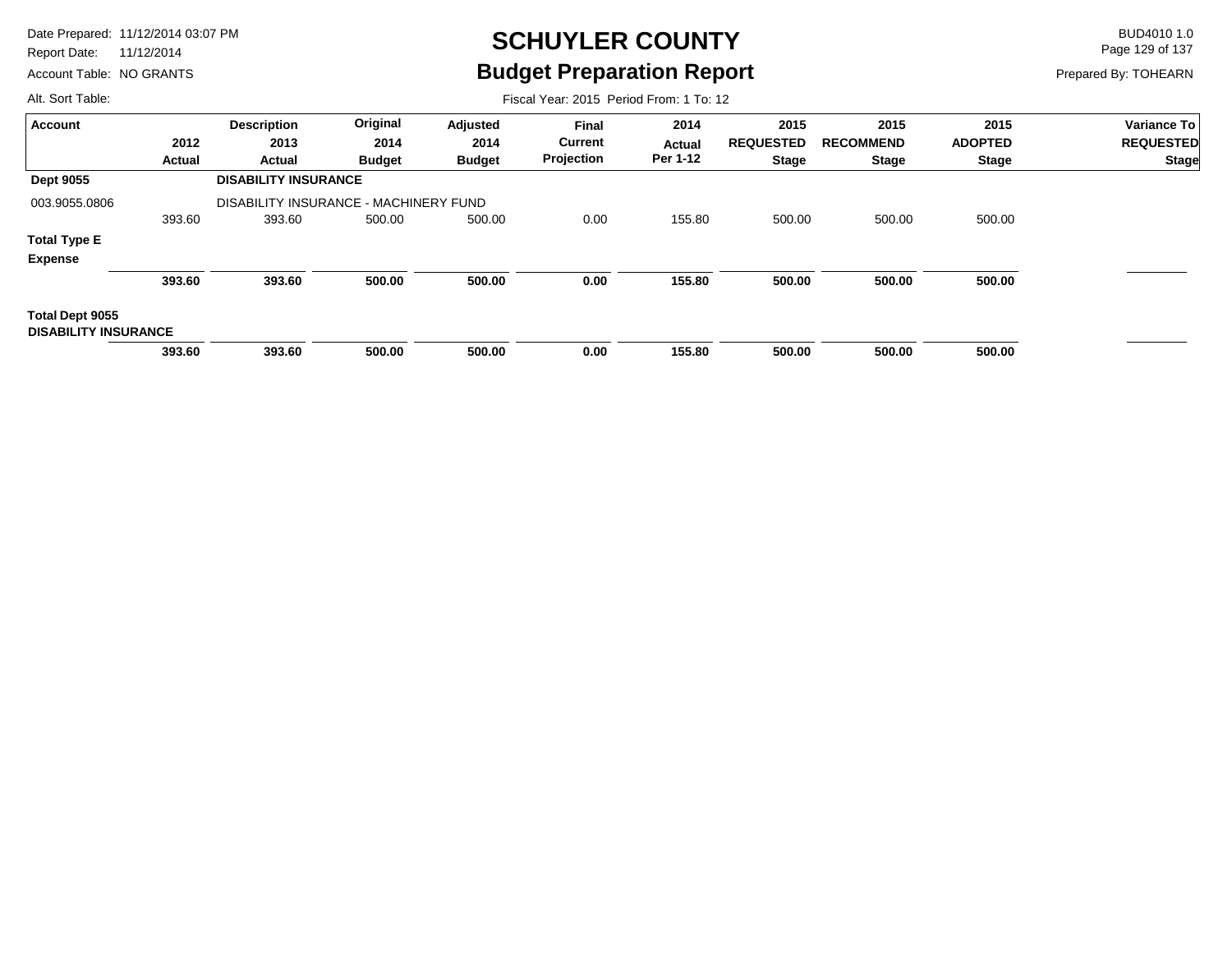Report Date: 11/12/2014

Account Table: NO GRANTS

## **SCHUYLER COUNTY** BUD4010 1.0 **Budget Preparation Report**

Fiscal Year: 2015 Period From: 1 To: 12

Page 130 of 137

Prepared By: TOHEARN

| <b>Account</b>                          |             | <b>Description</b>                      | Original      | Adjusted      | <b>Final</b>      | 2014          | 2015             | 2015             | 2015           | <b>Variance To</b> |
|-----------------------------------------|-------------|-----------------------------------------|---------------|---------------|-------------------|---------------|------------------|------------------|----------------|--------------------|
|                                         | 2012        | 2013                                    | 2014          | 2014          | <b>Current</b>    | Actual        | <b>REQUESTED</b> | <b>RECOMMEND</b> | <b>ADOPTED</b> | <b>REQUESTED</b>   |
|                                         | Actual      | Actual                                  | <b>Budget</b> | <b>Budget</b> | <b>Projection</b> | Per 1-12      | <b>Stage</b>     | <b>Stage</b>     | <b>Stage</b>   | <b>Stage</b>       |
| <b>Dept 9060</b>                        |             | <b>HOSPITAL &amp; MEDICAL INSURANCE</b> |               |               |                   |               |                  |                  |                |                    |
| 003.9060.0807                           |             | <b>HOSPITAL &amp; MEDICAL INSURANCE</b> |               |               |                   |               |                  |                  |                |                    |
|                                         | 32,208.84   | 36,038.48                               | 40,000.00     | 40,000.00     | 0.00              | 15,472.44     | 43,308.00        | 43,308.00        | 43,308.00      | 8.27%              |
| <b>Total Type E</b>                     |             |                                         |               |               |                   |               |                  |                  |                |                    |
| <b>Expense</b>                          |             |                                         |               |               |                   |               |                  |                  |                |                    |
|                                         | 32,208.84   | 36,038.48                               | 40,000.00     | 40,000.00     | 0.00              | 15,472.44     | 43,308.00        | 43,308.00        | 43,308.00      | 8.27%              |
| <b>Total Dept 9060</b>                  |             |                                         |               |               |                   |               |                  |                  |                |                    |
| <b>HOSPITAL &amp; MEDICAL INSURANCE</b> |             |                                         |               |               |                   |               |                  |                  |                |                    |
|                                         | 32,208.84   | 36,038.48                               | 40,000.00     | 40,000.00     | 0.00              | 15,472.44     | 43,308.00        | 43,308.00        | 43,308.00      | 8.27%              |
| <b>Total Fund 003</b>                   |             |                                         |               |               |                   |               |                  |                  |                |                    |
| <b>MACHINERY FUND</b>                   |             |                                         |               |               |                   |               |                  |                  |                |                    |
|                                         | (39,769.79) | (118, 684.23)                           | 0.00          | 0.00          | 0.00              | (202, 194.35) | 0.00             | 0.00             | 0.00           |                    |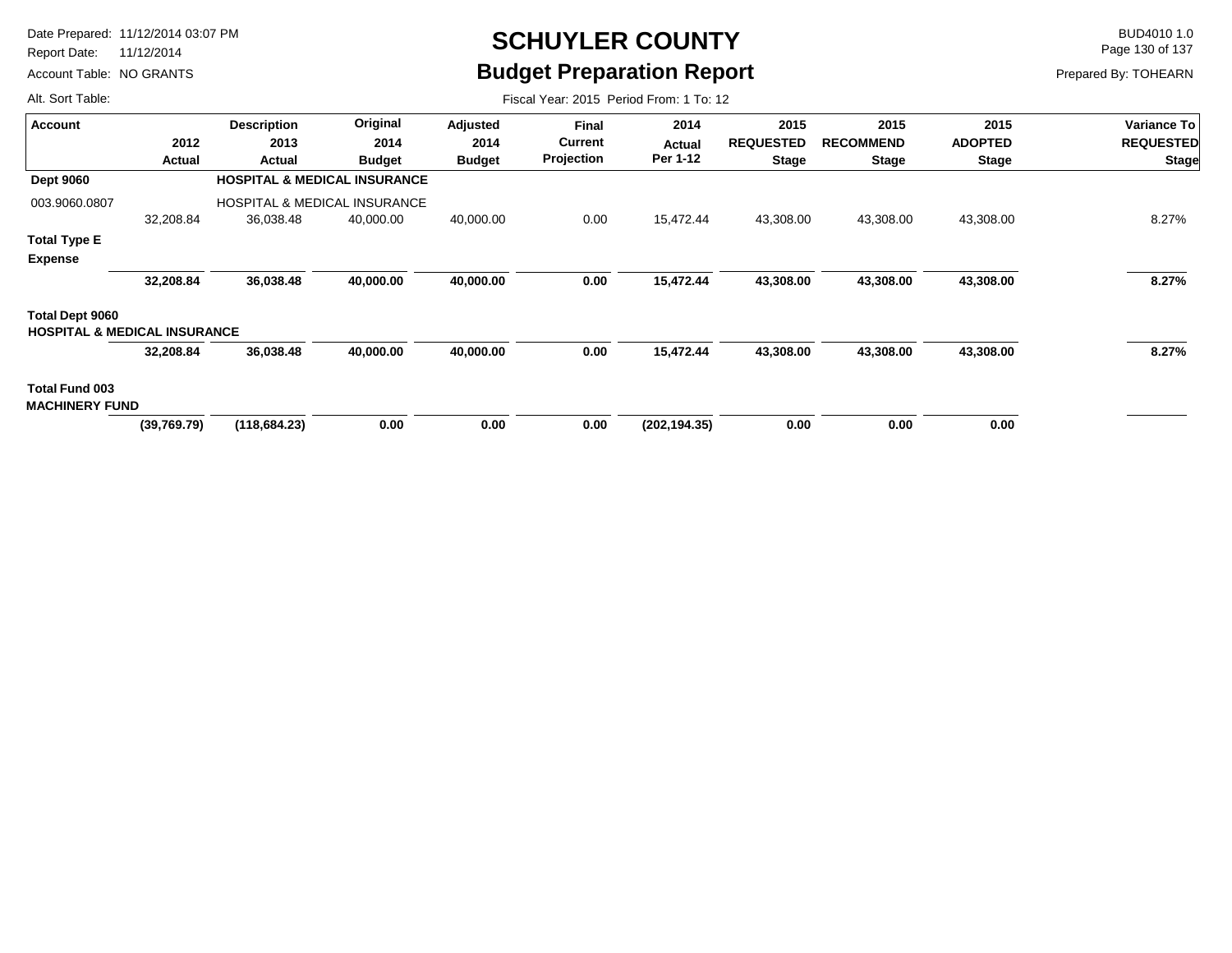Report Date: 11/12/2014

Account Table: NO GRANTS

# **SCHUYLER COUNTY** BUD4010 1.0 **Budget Preparation Report**

Fiscal Year: 2015 Period From: 1 To: 12

Page 131 of 137

Prepared By: TOHEARN

| <b>Account</b>                             |               | <b>Description</b>             | Original      |               |                |          |                  |                  |                |                  |
|--------------------------------------------|---------------|--------------------------------|---------------|---------------|----------------|----------|------------------|------------------|----------------|------------------|
|                                            |               |                                |               | Adjusted      | <b>Final</b>   | 2014     | 2015             | 2015             | 2015           | Variance To      |
|                                            | 2012          | 2013                           | 2014          | 2014          | <b>Current</b> | Actual   | <b>REQUESTED</b> | <b>RECOMMEND</b> | <b>ADOPTED</b> | <b>REQUESTED</b> |
|                                            | Actual        | <b>Actual</b>                  | <b>Budget</b> | <b>Budget</b> | Projection     | Per 1-12 | <b>Stage</b>     | <b>Stage</b>     | <b>Stage</b>   | <b>Stage</b>     |
| <b>Dept 0004</b>                           |               | <b>CAPITAL PROJECTS</b>        |               |               |                |          |                  |                  |                |                  |
| 004.0004.5031                              |               | <b>INTERFUND TRANSFERS</b>     |               |               |                |          |                  |                  |                |                  |
|                                            | 204,509.50    | 0.00                           | 0.00          | 0.00          | 0.00           | 0.00     | 782,499.00       | 782,499.00       | 782,499.00     | 100.00%          |
| 004.0004.5730                              |               | <b>BOND ANTICIPATION NOTES</b> |               |               |                |          |                  |                  |                |                  |
|                                            | 0.00          | 1,690,000.00                   | 0.00          | 0.00          | 0.00           | 0.00     |                  |                  |                |                  |
| <b>Total Type R</b>                        |               |                                |               |               |                |          |                  |                  |                |                  |
| Revenue                                    |               |                                |               |               |                |          |                  |                  |                |                  |
|                                            | (204, 509.50) | (1,690,000.00)                 | 0.00          | 0.00          | 0.00           | 0.00     | (782, 499.00)    | (782, 499.00)    | (782, 499.00)  |                  |
| Total Dept 0004<br><b>CAPITAL PROJECTS</b> |               |                                |               |               |                |          |                  |                  |                |                  |
|                                            | (204, 509.50) | (1,690,000.00)                 | 0.00          | 0.00          | 0.00           | 0.00     | (782, 499.00)    | (782, 499.00)    | (782, 499.00)  |                  |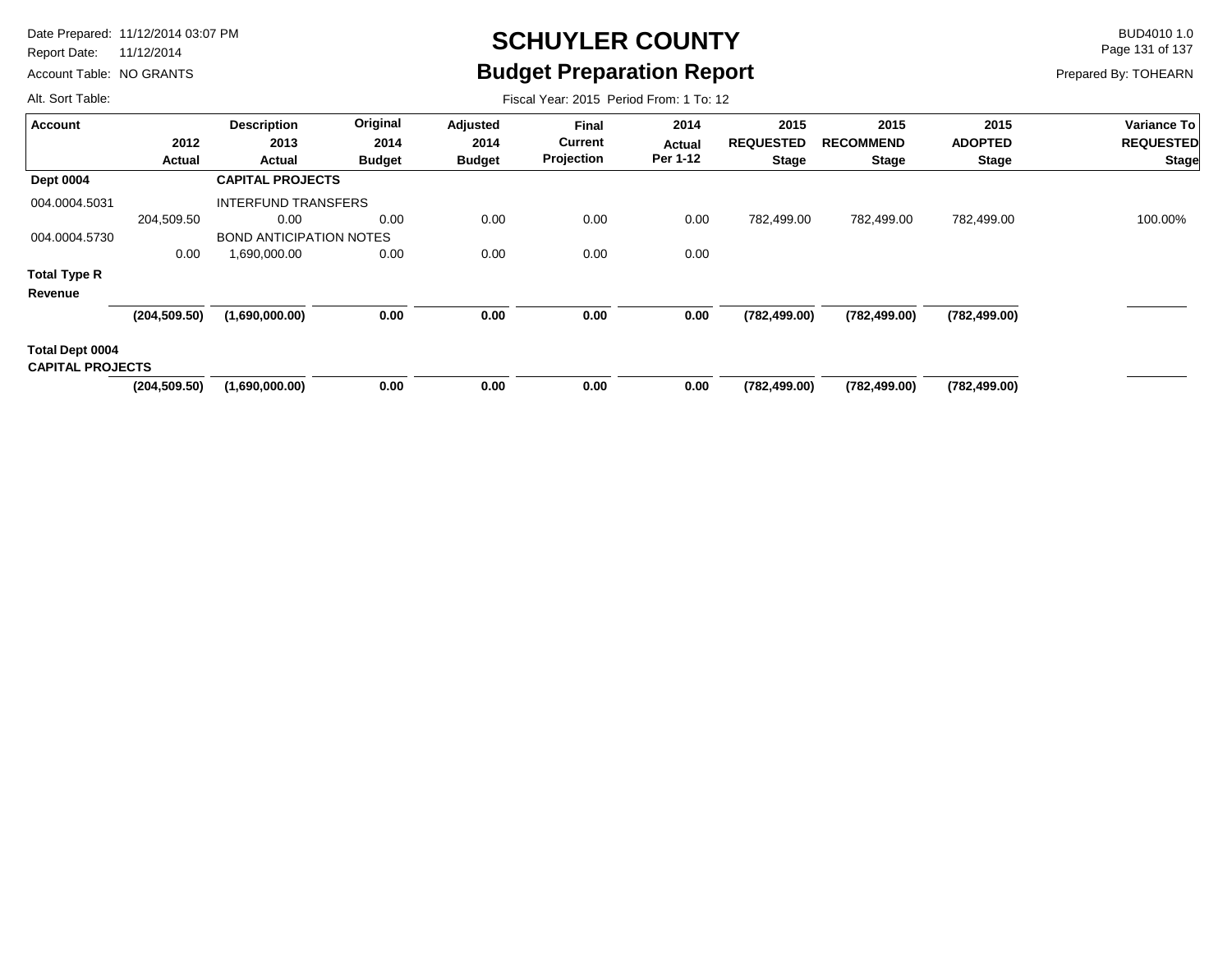Report Date: 11/12/2014

Account Table: NO GRANTS

## **SCHUYLER COUNTY** BUD4010 1.0 **Budget Preparation Report**

Fiscal Year: 2015 Period From: 1 To: 12

Page 132 of 137

Prepared By: TOHEARN

| <b>Account</b>                      |        | <b>Description</b>             | Original      | Adjusted      | <b>Final</b>   | 2014     | 2015             | 2015             | 2015           | Variance To      |
|-------------------------------------|--------|--------------------------------|---------------|---------------|----------------|----------|------------------|------------------|----------------|------------------|
|                                     | 2012   | 2013                           | 2014          | 2014          | <b>Current</b> | Actual   | <b>REQUESTED</b> | <b>RECOMMEND</b> | <b>ADOPTED</b> | <b>REQUESTED</b> |
|                                     | Actual | Actual                         | <b>Budget</b> | <b>Budget</b> | Projection     | Per 1-12 | Stage            | <b>Stage</b>     | <b>Stage</b>   | <b>Stage</b>     |
| <b>Dept 1325</b>                    |        | <b>TREASURER</b>               |               |               |                |          |                  |                  |                |                  |
| 004.1325.2401                       |        | <b>INTEREST ON INVESTMENTS</b> |               |               |                |          |                  |                  |                |                  |
|                                     | 3.29   | 1.06                           | 0.00          | 0.00          | 0.00           | 0.13     |                  |                  |                |                  |
| <b>Total Type R</b>                 |        |                                |               |               |                |          |                  |                  |                |                  |
| Revenue                             |        |                                |               |               |                |          |                  |                  |                |                  |
|                                     | (3.29) | (1.06)                         | 0.00          | 0.00          | 0.00           | (0.13)   | 0.00             | 0.00             | 0.00           |                  |
| Total Dept 1325<br><b>TREASURER</b> |        |                                |               |               |                |          |                  |                  |                |                  |
|                                     | (3.29) | (1.06)                         | 0.00          | 0.00          | 0.00           | (0.13)   | 0.00             | 0.00             | 0.00           |                  |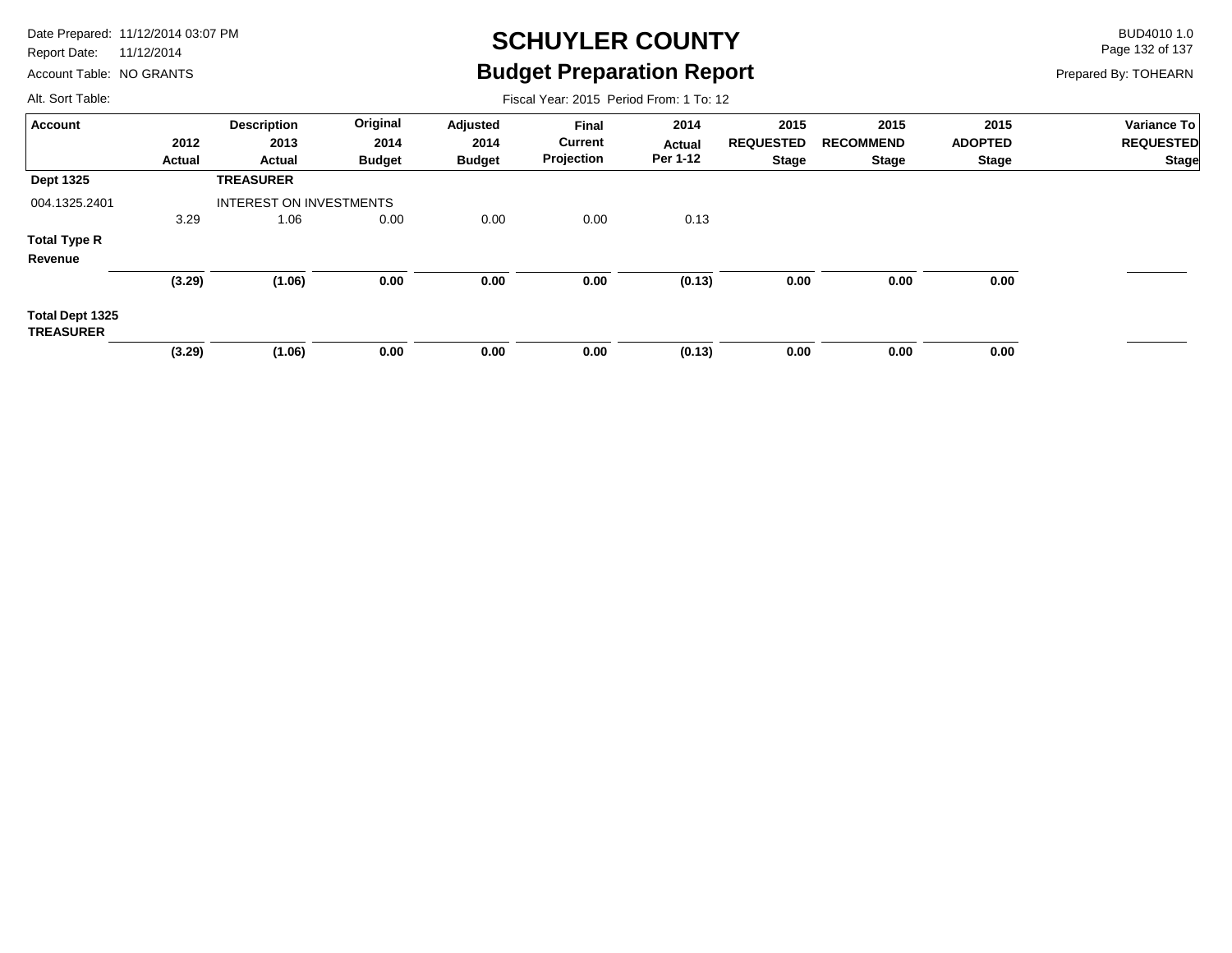Report Date: 11/12/2014

Account Table: NO GRANTS

## **SCHUYLER COUNTY** BUD4010 1.0 **Budget Preparation Report**

Fiscal Year: 2015 Period From: 1 To: 12

Page 133 of 137

Prepared By: TOHEARN

| <b>Account</b>      |           | <b>Description</b>                              | Original      | Adjusted      | <b>Final</b>   | 2014     | 2015             | 2015             | 2015           | <b>Variance To</b> |
|---------------------|-----------|-------------------------------------------------|---------------|---------------|----------------|----------|------------------|------------------|----------------|--------------------|
|                     | 2012      | 2013                                            | 2014          | 2014          | <b>Current</b> | Actual   | <b>REQUESTED</b> | <b>RECOMMEND</b> | <b>ADOPTED</b> | <b>REQUESTED</b>   |
|                     | Actual    | Actual                                          | <b>Budget</b> | <b>Budget</b> | Projection     | Per 1-12 | <b>Stage</b>     | <b>Stage</b>     | <b>Stage</b>   | <b>Stage</b>       |
| <b>Dept 1610</b>    |           | <b>CENTRAL SERVICES-TELEPHONES/COMMUNICATIO</b> |               |               |                |          |                  |                  |                |                    |
| 004.1610.0200       |           | <b>EQUIPMENT</b>                                |               |               |                |          |                  |                  |                |                    |
|                     | 70,343.31 | 40,356.80                                       | 0.00          | 0.00          | 0.00           | 0.00     |                  |                  |                |                    |
| <b>Total Type E</b> |           |                                                 |               |               |                |          |                  |                  |                |                    |
| <b>Expense</b>      |           |                                                 |               |               |                |          |                  |                  |                |                    |
|                     | 70,343.31 | 40,356.80                                       | 0.00          | 0.00          | 0.00           | 0.00     | 0.00             | 0.00             | 0.00           |                    |
| Total Dept 1610     |           |                                                 |               |               |                |          |                  |                  |                |                    |
|                     |           | <b>CENTRAL SERVICES-TELEPHONES/COMMUNICATIO</b> |               |               |                |          |                  |                  |                |                    |
|                     | 70,343.31 | 40,356.80                                       | 0.00          | 0.00          | 0.00           | 0.00     | 0.00             | 0.00             | 0.00           |                    |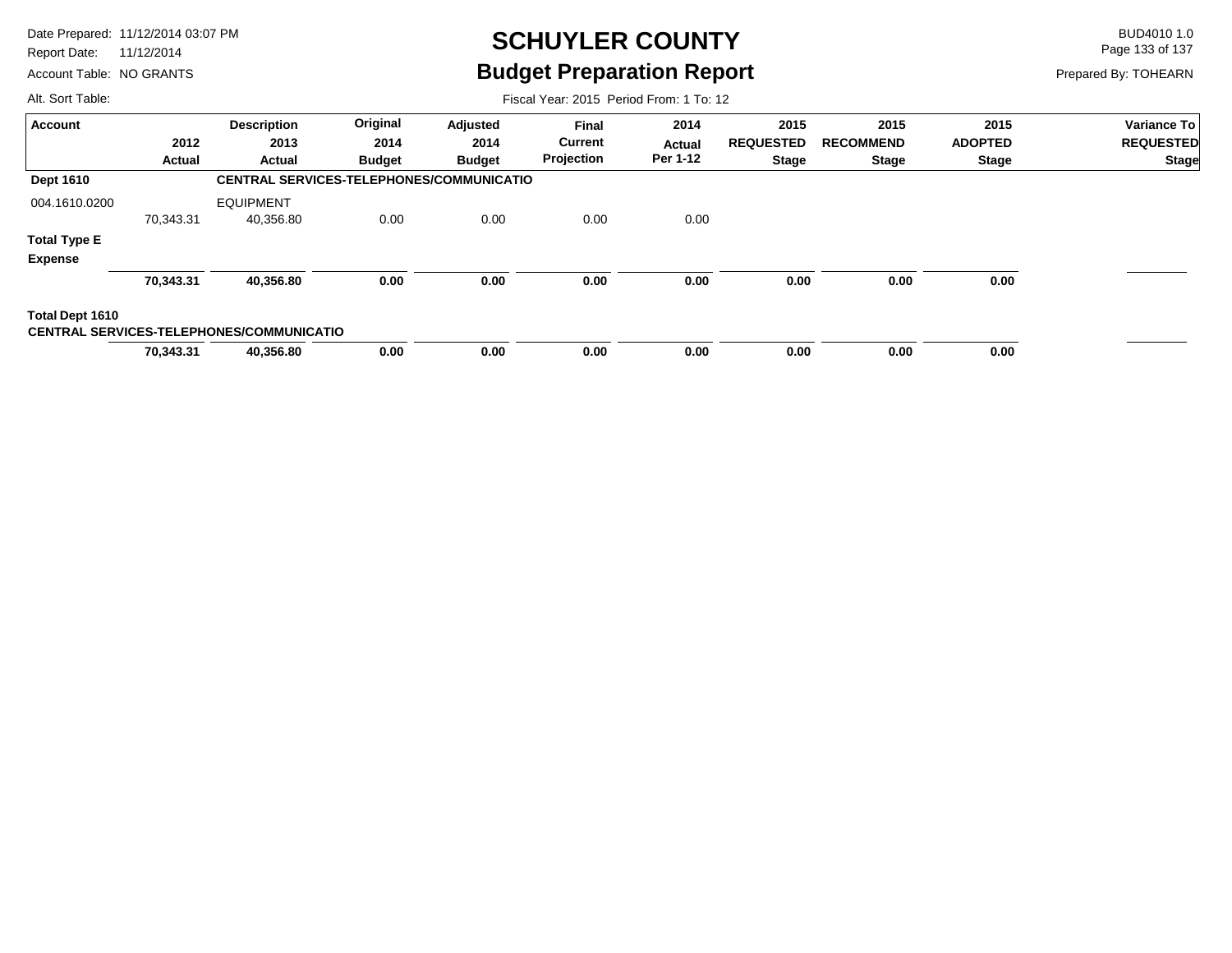Report Date: 11/12/2014

Account Table: NO GRANTS

## **SCHUYLER COUNTY** BUD4010 1.0 **Budget Preparation Report**

Fiscal Year: 2015 Period From: 1 To: 12

Page 134 of 137

Prepared By: TOHEARN

| <b>Account</b>                      |            | <b>Description</b>                    | Original      | Adjusted      | Final          | 2014     | 2015             | 2015             | 2015           | Variance To      |
|-------------------------------------|------------|---------------------------------------|---------------|---------------|----------------|----------|------------------|------------------|----------------|------------------|
|                                     | 2012       | 2013                                  | 2014          | 2014          | <b>Current</b> | Actual   | <b>REQUESTED</b> | <b>RECOMMEND</b> | <b>ADOPTED</b> | <b>REQUESTED</b> |
|                                     | Actual     | Actual                                | <b>Budget</b> | <b>Budget</b> | Projection     | Per 1-12 | <b>Stage</b>     | <b>Stage</b>     | <b>Stage</b>   | <b>Stage</b>     |
| <b>Dept 1620</b>                    |            | <b>BUILDINGS</b>                      |               |               |                |          |                  |                  |                |                  |
| 004.1620.2401                       |            | INTEREST ON INVESTMENTS               |               |               |                |          |                  |                  |                |                  |
|                                     | 75.60      | 55.51                                 | 0.00          | 0.00          | 0.00           | 0.07     |                  |                  |                |                  |
| Total Type R                        |            |                                       |               |               |                |          |                  |                  |                |                  |
| Revenue                             |            |                                       |               |               |                |          |                  |                  |                |                  |
|                                     | (75.60)    | (55.51)                               | 0.00          | 0.00          | 0.00           | (0.07)   | 0.00             | 0.00             | 0.00           |                  |
| 004.1620.0209                       |            | <b>FACILITIES AND GROUNDS RESERVE</b> |               |               |                |          |                  |                  |                |                  |
|                                     | 134,165.87 | 18,258.79                             | 0.00          | 0.00          | 0.00           | 0.00     |                  |                  |                |                  |
| Total Type E<br><b>Expense</b>      |            |                                       |               |               |                |          |                  |                  |                |                  |
|                                     | 134,165.87 | 18,258.79                             | 0.00          | 0.00          | 0.00           | 0.00     | 0.00             | 0.00             | 0.00           |                  |
| Total Dept 1620<br><b>BUILDINGS</b> |            |                                       |               |               |                |          |                  |                  |                |                  |
|                                     | 134,090.27 | 18,203.28                             | 0.00          | 0.00          | 0.00           | (0.07)   | 0.00             | 0.00             | 0.00           |                  |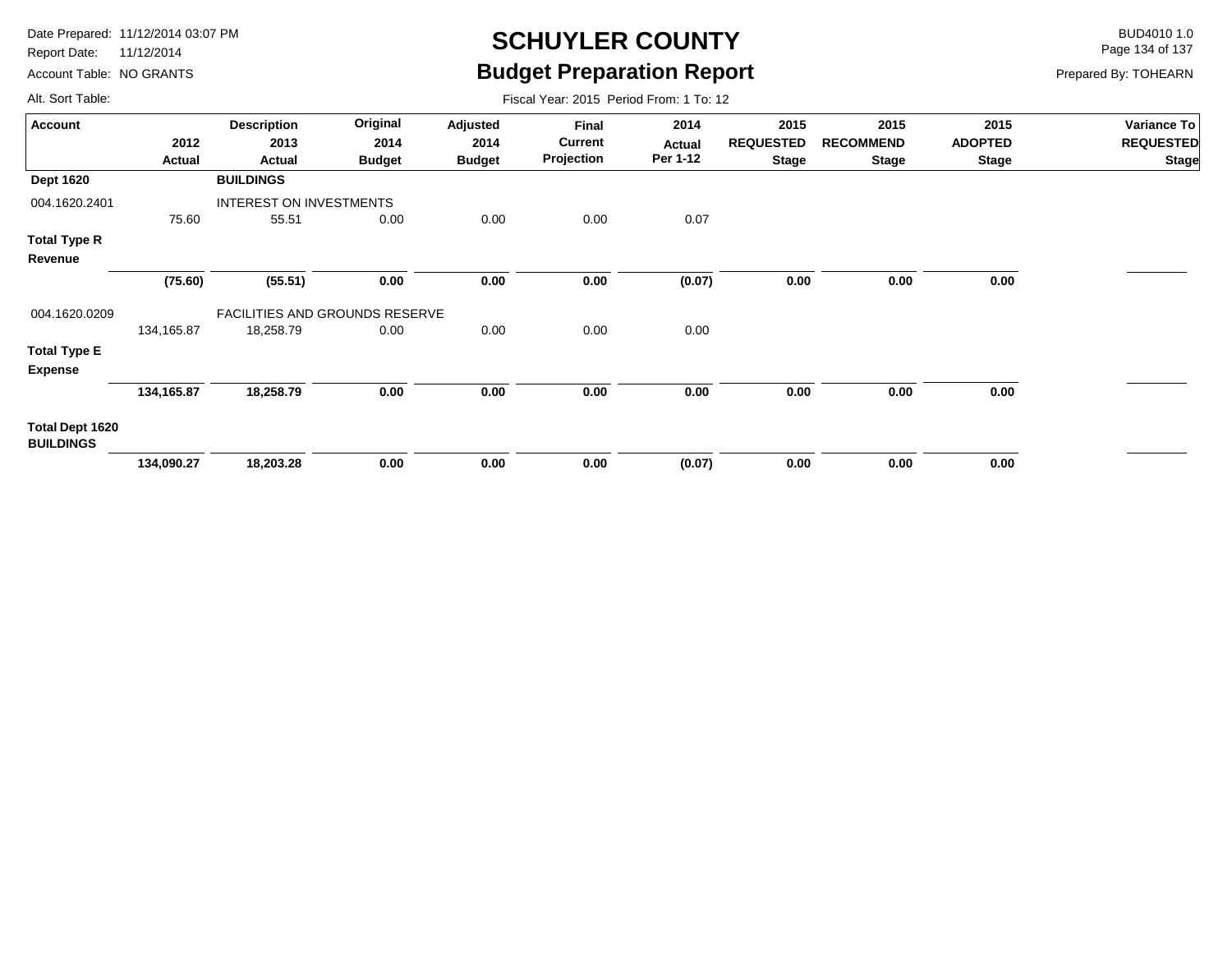Report Date: 11/12/2014

Account Table: NO GRANTS

## **SCHUYLER COUNTY** BUD4010 1.0 **Budget Preparation Report**

Fiscal Year: 2015 Period From: 1 To: 12

Page 135 of 137

Prepared By: TOHEARN

| <b>Account</b>                                          |               | <b>Description</b>            | Original      | Adjusted      | <b>Final</b>      | 2014     | 2015             | 2015             | 2015           | Variance To      |
|---------------------------------------------------------|---------------|-------------------------------|---------------|---------------|-------------------|----------|------------------|------------------|----------------|------------------|
|                                                         | 2012          | 2013                          | 2014          | 2014          | <b>Current</b>    | Actual   | <b>REQUESTED</b> | <b>RECOMMEND</b> | <b>ADOPTED</b> | <b>REQUESTED</b> |
|                                                         | <b>Actual</b> | Actual                        | <b>Budget</b> | <b>Budget</b> | <b>Projection</b> | Per 1-12 | <b>Stage</b>     | <b>Stage</b>     | <b>Stage</b>   | <b>Stage</b>     |
| <b>Dept 5112</b>                                        |               | <b>PERMANENT IMPROVEMENTS</b> |               |               |                   |          |                  |                  |                |                  |
| 004.5112.0201                                           |               | <b>RECONSTRUCTION CR 8</b>    |               |               |                   |          |                  |                  |                |                  |
|                                                         | 0.00          | 0.00                          | 0.00          | 0.00          | 0.00              | 0.00     | 8,499.00         | 8,499.00         | 8,499.00       | 100.00%          |
| 004.5112.0203                                           |               | <b>RECONSTRUCTION CR 15</b>   |               |               |                   |          |                  |                  |                |                  |
|                                                         | 0.00          | 0.00                          | 0.00          | 0.00          | 0.00              | 0.00     | 385,000.00       | 385,000.00       | 385,000.00     | 100.00%          |
| 004.5112.0204                                           |               | <b>RECONSTRUCTION CR 16</b>   |               |               |                   |          |                  |                  |                |                  |
|                                                         | 0.00          | 0.00                          | 0.00          | 0.00          | 0.00              | 0.00     | 305,000.00       | 305,000.00       | 305,000.00     | 100.00%          |
| <b>Total Type E</b>                                     |               |                               |               |               |                   |          |                  |                  |                |                  |
| <b>Expense</b>                                          |               |                               |               |               |                   |          |                  |                  |                |                  |
|                                                         | 0.00          | 0.00                          | 0.00          | 0.00          | 0.00              | 0.00     | 698,499.00       | 698,499.00       | 698,499.00     | 100.00%          |
| <b>Total Dept 5112</b><br><b>PERMANENT IMPROVEMENTS</b> |               |                               |               |               |                   |          |                  |                  |                |                  |
|                                                         | 0.00          | 0.00                          | 0.00          | 0.00          | 0.00              | 0.00     | 698,499.00       | 698,499.00       | 698,499.00     | 100.00%          |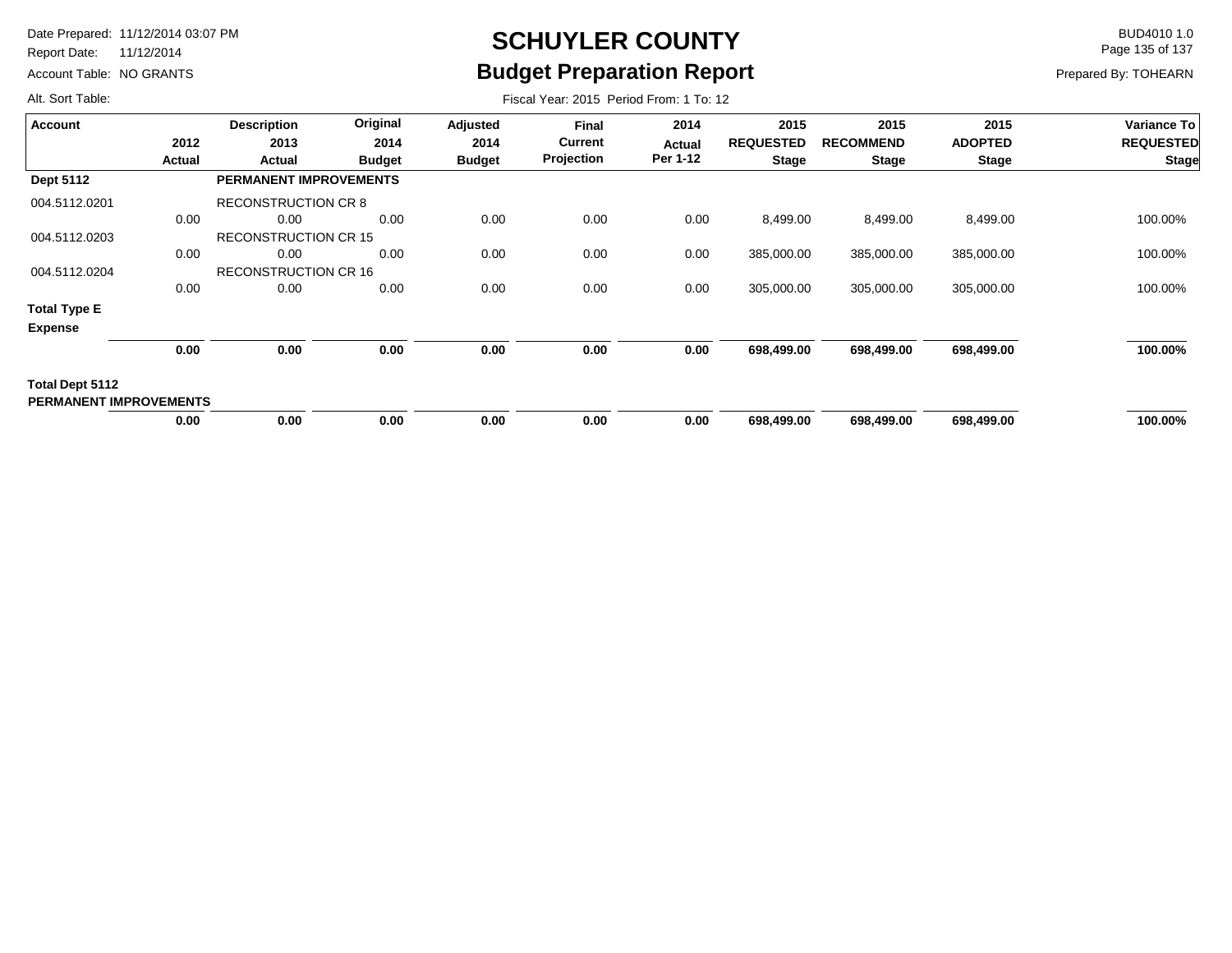Report Date: 11/12/2014

Account Table: NO GRANTS

## **SCHUYLER COUNTY** BUD4010 1.0 **Budget Preparation Report**

Fiscal Year: 2015 Period From: 1 To: 12

Page 136 of 137

Prepared By: TOHEARN

| <b>Account</b>                    |        | <b>Description</b>      | Original      | Adjusted      | <b>Final</b>   | 2014          | 2015             | 2015             | 2015           | Variance To      |
|-----------------------------------|--------|-------------------------|---------------|---------------|----------------|---------------|------------------|------------------|----------------|------------------|
|                                   | 2012   | 2013                    | 2014          | 2014          | <b>Current</b> | <b>Actual</b> | <b>REQUESTED</b> | <b>RECOMMEND</b> | <b>ADOPTED</b> | <b>REQUESTED</b> |
|                                   | Actual | Actual                  | <b>Budget</b> | <b>Budget</b> | Projection     | Per 1-12      | Stage            | <b>Stage</b>     | Stage          | <b>Stage</b>     |
| <b>Dept 5120</b>                  |        | <b>BRIDGES</b>          |               |               |                |               |                  |                  |                |                  |
| 004.5120.0200                     |        | CAP PROJ-CR15(RIDGE RD) |               |               |                |               |                  |                  |                |                  |
|                                   | 0.00   | 935,322.00              | 0.00          | 0.00          | 0.00           | 0.00          |                  |                  |                |                  |
| <b>Total Type E</b>               |        |                         |               |               |                |               |                  |                  |                |                  |
| <b>Expense</b>                    |        |                         |               |               |                |               |                  |                  |                |                  |
|                                   | 0.00   | 935,322.00              | 0.00          | 0.00          | 0.00           | 0.00          | 0.00             | 0.00             | 0.00           |                  |
| Total Dept 5120<br><b>BRIDGES</b> |        |                         |               |               |                |               |                  |                  |                |                  |
|                                   | 0.00   | 935,322.00              | 0.00          | 0.00          | 0.00           | 0.00          | 0.00             | 0.00             | 0.00           |                  |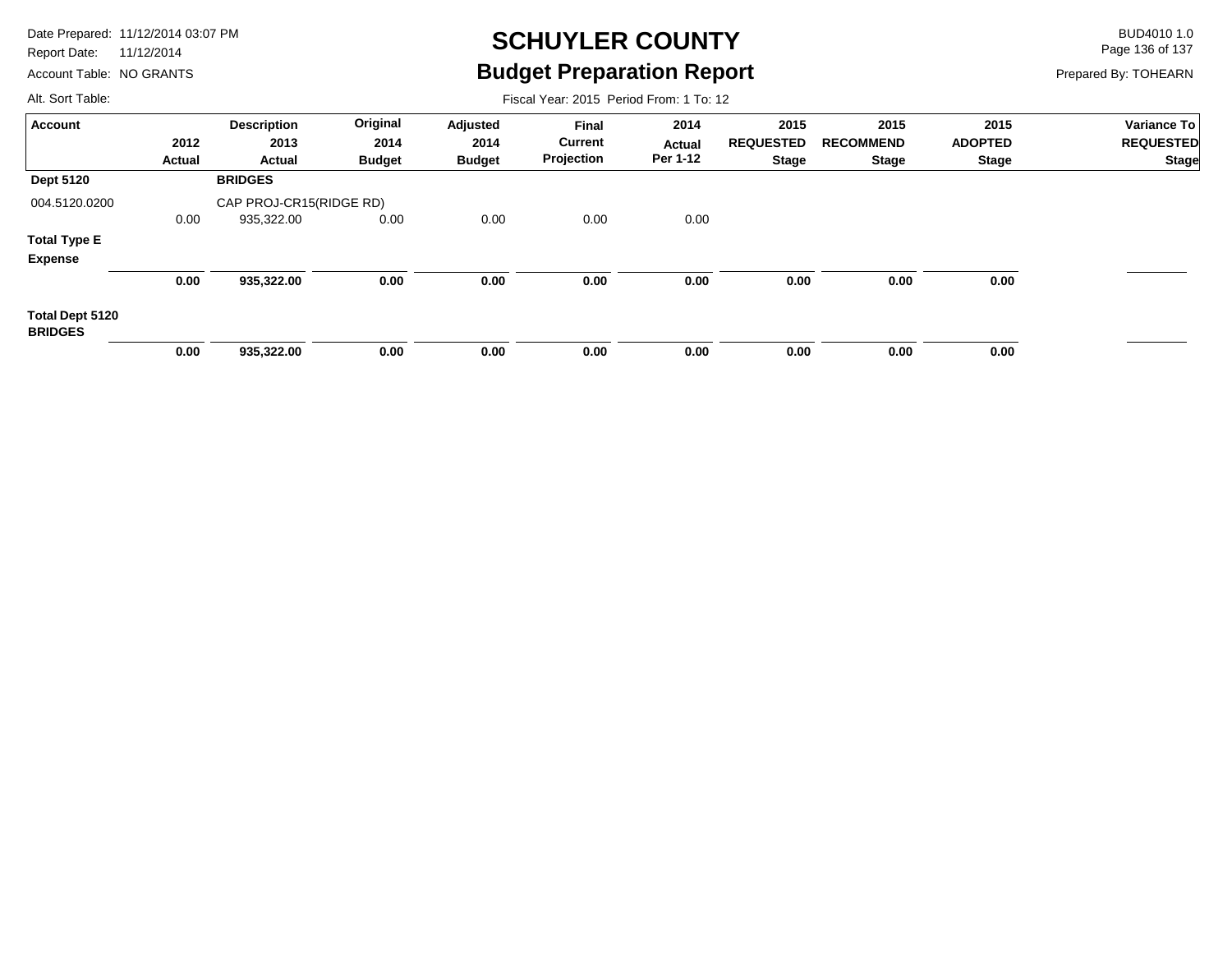Report Date: 11/12/2014

Account Table: NO GRANTS

## **SCHUYLER COUNTY** BUD4010 1.0 **Budget Preparation Report**

Fiscal Year: 2015 Period From: 1 To: 12

Page 137 of 137

Prepared By: TOHEARN

Alt. Sort Table:

| <b>Account</b>                                        |                | <b>Description</b><br>2013<br>Actual | Original              | Adjusted              | Final<br><b>Current</b><br>Projection | 2014<br>Actual<br>Per 1-12 | 2015                             | 2015<br><b>RECOMMEND</b><br>Stage | 2015<br><b>ADOPTED</b><br><b>Stage</b> | <b>Variance To</b> |
|-------------------------------------------------------|----------------|--------------------------------------|-----------------------|-----------------------|---------------------------------------|----------------------------|----------------------------------|-----------------------------------|----------------------------------------|--------------------|
|                                                       | 2012<br>Actual |                                      | 2014<br><b>Budget</b> | 2014<br><b>Budget</b> |                                       |                            | <b>REQUESTED</b><br><b>Stage</b> |                                   |                                        | <b>REQUESTED</b>   |
|                                                       |                |                                      |                       |                       |                                       |                            |                                  |                                   |                                        | <b>Stage</b>       |
| Dept 5130                                             |                | <b>HIGHWAY - MACHINERY</b>           |                       |                       |                                       |                            |                                  |                                   |                                        |                    |
| 004.5130.0202                                         |                | SINGLE AXLE DUMP                     |                       |                       |                                       |                            |                                  |                                   |                                        |                    |
|                                                       | 0.00           | 0.00                                 | 0.00                  | 0.00                  | 0.00                                  | 0.00                       | 84,000.00                        | 84,000.00                         | 84,000.00                              | 100.00%            |
| <b>Total Type E</b>                                   |                |                                      |                       |                       |                                       |                            |                                  |                                   |                                        |                    |
| <b>Expense</b>                                        |                |                                      |                       |                       |                                       |                            |                                  |                                   |                                        |                    |
|                                                       | 0.00           | 0.00                                 | 0.00                  | 0.00                  | 0.00                                  | 0.00                       | 84,000.00                        | 84,000.00                         | 84,000.00                              | 100.00%            |
| <b>Total Dept 5130</b><br><b>HIGHWAY - MACHINERY</b>  |                |                                      |                       |                       |                                       |                            |                                  |                                   |                                        |                    |
|                                                       | 0.00           | 0.00                                 | 0.00                  | 0.00                  | 0.00                                  | 0.00                       | 84,000.00                        | 84,000.00                         | 84,000.00                              | 100.00%            |
| <b>Total Fund 004</b><br><b>CAPITAL PROJECTS FUND</b> |                |                                      |                       |                       |                                       |                            |                                  |                                   |                                        |                    |
|                                                       | (79.21)        | (696, 118.98)                        | 0.00                  | 0.00                  | 0.00                                  | (0.20)                     | 0.00                             | 0.00                              | 0.00                                   |                    |
| Grand<br>Total                                        | (402,000.00)   | (1,300,624.58)                       | 10,887,348.00         | 10,871,990.30         | 0.00                                  | (3,224,839.29)             | 10,982,333.00                    | 10,982,333.00                     | 10,982,333.00                          | 0.87%              |
|                                                       |                |                                      |                       |                       |                                       |                            |                                  |                                   |                                        |                    |

**NOTE: One or more accounts may not be printed due to Account Table restrictions.**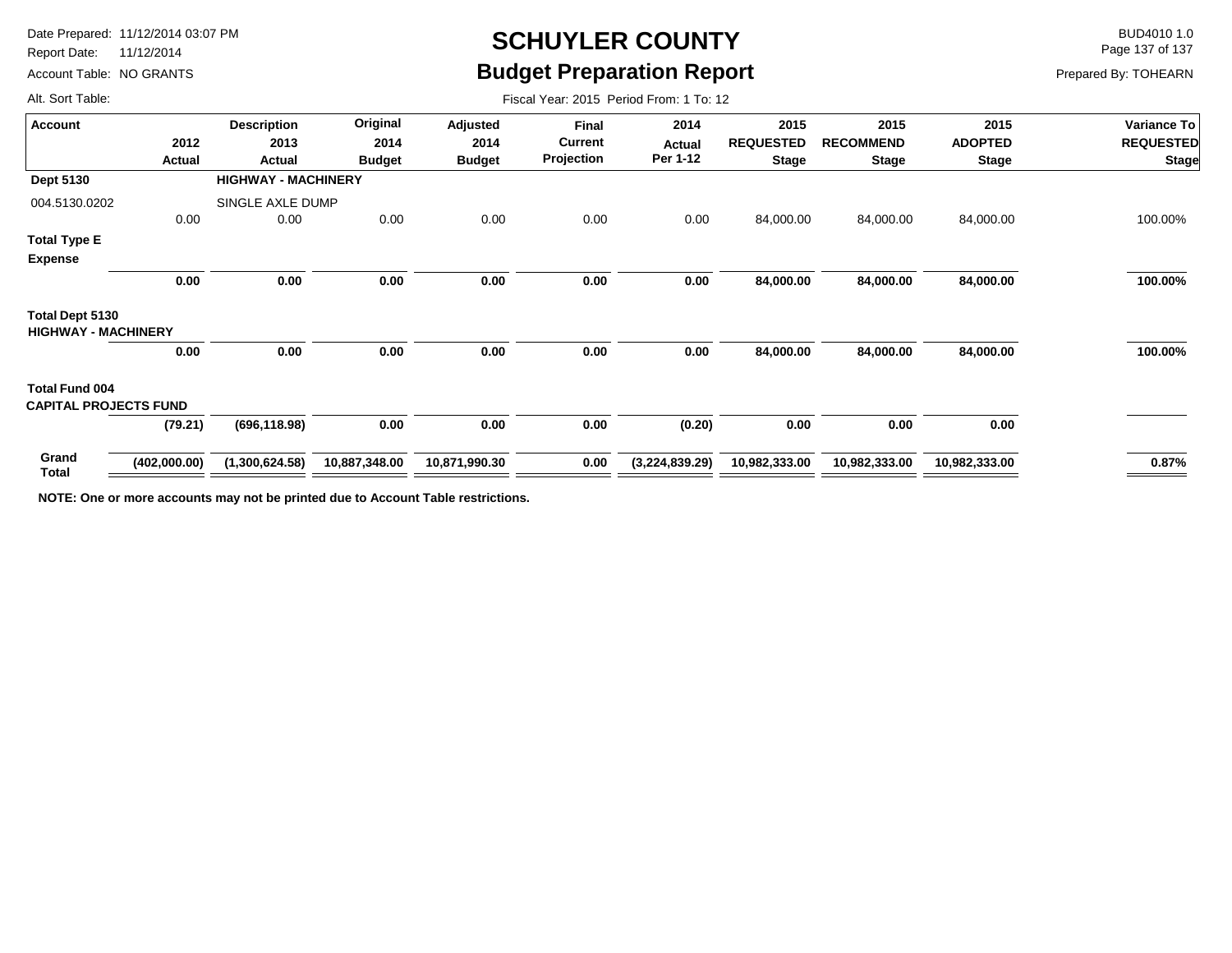#### **2015 Budget Summary**

| Department                    | <b>Expenses</b> | <b>Revenues</b> | <b>Local Share</b> |                             |                                 |              |
|-------------------------------|-----------------|-----------------|--------------------|-----------------------------|---------------------------------|--------------|
| <b>Board of Elections</b>     | \$197,842       | \$35,000        | \$162,842          |                             |                                 |              |
| Buildings & Grounds           | \$1,173,514     | \$895,455       | \$278,059          |                             |                                 |              |
| Central Garage                | \$96,366        | \$62,000        | \$34,366           |                             |                                 |              |
| Civil Service                 | \$88,472        | \$1,500         | \$86,972           |                             |                                 |              |
| Coroner                       | \$17,300        | \$0             | \$17,300           |                             |                                 |              |
| County Administrator          | \$165,097       | \$0             | \$165,097          |                             |                                 |              |
| <b>County Attorney</b>        | \$337,120       | \$314,150       | \$22,970           |                             |                                 |              |
| County Clerk                  | \$286,784       | \$556,200       | (\$269,416)        |                             |                                 |              |
| <b>District Attorney</b>      | \$376,092       | \$156,789       | \$219,303          |                             |                                 |              |
| <b>Emergency Management</b>   | \$229,255       | \$87,050        | \$142,205          |                             |                                 |              |
| Highway                       | \$3,596,877     | \$1,791,079     | \$1,805,798        |                             |                                 |              |
| Historian                     | \$3,900         | \$0             | \$3,900            |                             |                                 |              |
| <b>Human Resources</b>        | \$190,820       | \$1,500         | \$189,320          |                             |                                 |              |
| <b>Information Technology</b> | \$287,193       | \$105,000       | \$182,193          |                             |                                 |              |
| Legislature                   | \$181,797       | \$0             | \$181,797          |                             |                                 |              |
| Mental Health                 | \$2,668,980     | \$2,596,415     | \$72,565           |                             |                                 |              |
| Office for the Aging          | \$944,655       | \$1,068,466     | (\$123, 811)       |                             |                                 |              |
| Planning                      | \$68,350        | \$5,000         | \$63,350           |                             |                                 |              |
| Probation                     | \$309,401       | \$162,640       | \$146,761          |                             |                                 |              |
| Public Defender               | \$412,965       | \$110,534       | \$302,431          |                             |                                 |              |
| Public Health                 | \$2,057,943     | \$1,424,364     | \$633,579          |                             |                                 |              |
| Purchasing                    | \$63,154        | \$0             | \$63,154           |                             |                                 |              |
| Real Property                 | \$256,483       | \$202,607       | \$53,876           | Summary:                    |                                 |              |
| Records Management            | \$37,240        | \$56,742        | (\$19,502)         |                             |                                 |              |
| Sheriff                       | \$2,938,719     | \$521,447       | \$2,417,272        | <b>Appropriations</b>       |                                 | \$44,020,925 |
| <b>Social Services</b>        | \$11,606,032    | \$6,667,500     | \$4,938,532        |                             |                                 |              |
| <b>Treasurer</b>              | \$291,802       | \$388,000       | (\$96,198)         |                             | <b>Total Estimated Revenues</b> | \$33,038,592 |
| <b>Veteran Services</b>       | \$57,331        | \$70,329        | (\$12,998)         |                             |                                 |              |
| Weights & Measures            | \$65,592        | \$57,675        | \$7,917            | <b>Appropriated Surplus</b> |                                 | \$0          |
| Youth Bureau                  | \$104,077       | \$128,733       | (\$24,656)         |                             |                                 |              |
| <b>CCC</b> Chargebacks        | \$855,000       | \$0             | \$855,000          | 2015 Tax Levy               |                                 | \$10,982,333 |
| <b>Clerks</b> Fees            | \$0             | \$110,000       | (\$110,000)        |                             |                                 |              |
| Sales Tax Revenue             | \$2,040,000     | \$10,200,000    | (\$8,160,000)      |                             |                                 |              |
| Contingency                   | \$200,000       | \$0             | \$200,000          |                             |                                 |              |
| <b>Contract Agencies</b>      | \$576,154       | \$0             | \$576,154          |                             |                                 |              |
| <b>Employee Benefits</b>      | \$6,784,308     | \$575,000       | \$6,209,308        |                             |                                 |              |
| <b>Bond Payment</b>           | \$120,000       | \$0             | \$120,000          |                             |                                 |              |
| Transportation                | \$300,000       | \$300,000       | \$0                |                             |                                 |              |
| Room Tax                      | \$379,500       | \$410,000       | (\$30,500)         |                             |                                 |              |
| <b>Inter Fund Transfer</b>    | \$2,301,706     | \$2,301,706     | \$0                |                             |                                 |              |
| Misc/Other                    | \$570,605       | \$893,212       | (\$322,607)        |                             |                                 |              |
| Capital Project               | \$782,499       | \$782,499       | \$0                |                             |                                 |              |
| <b>County Totals</b>          | \$44,020,925    | \$33,038,592    | \$10,982,333       |                             |                                 |              |

| Summary:                        |              |
|---------------------------------|--------------|
| <b>Appropriations</b>           | \$44.020.925 |
| <b>Total Estimated Revenues</b> | \$33.038.592 |
| <b>Appropriated Surplus</b>     | \$0          |
| 2015 Tax Levy                   | \$10,982,333 |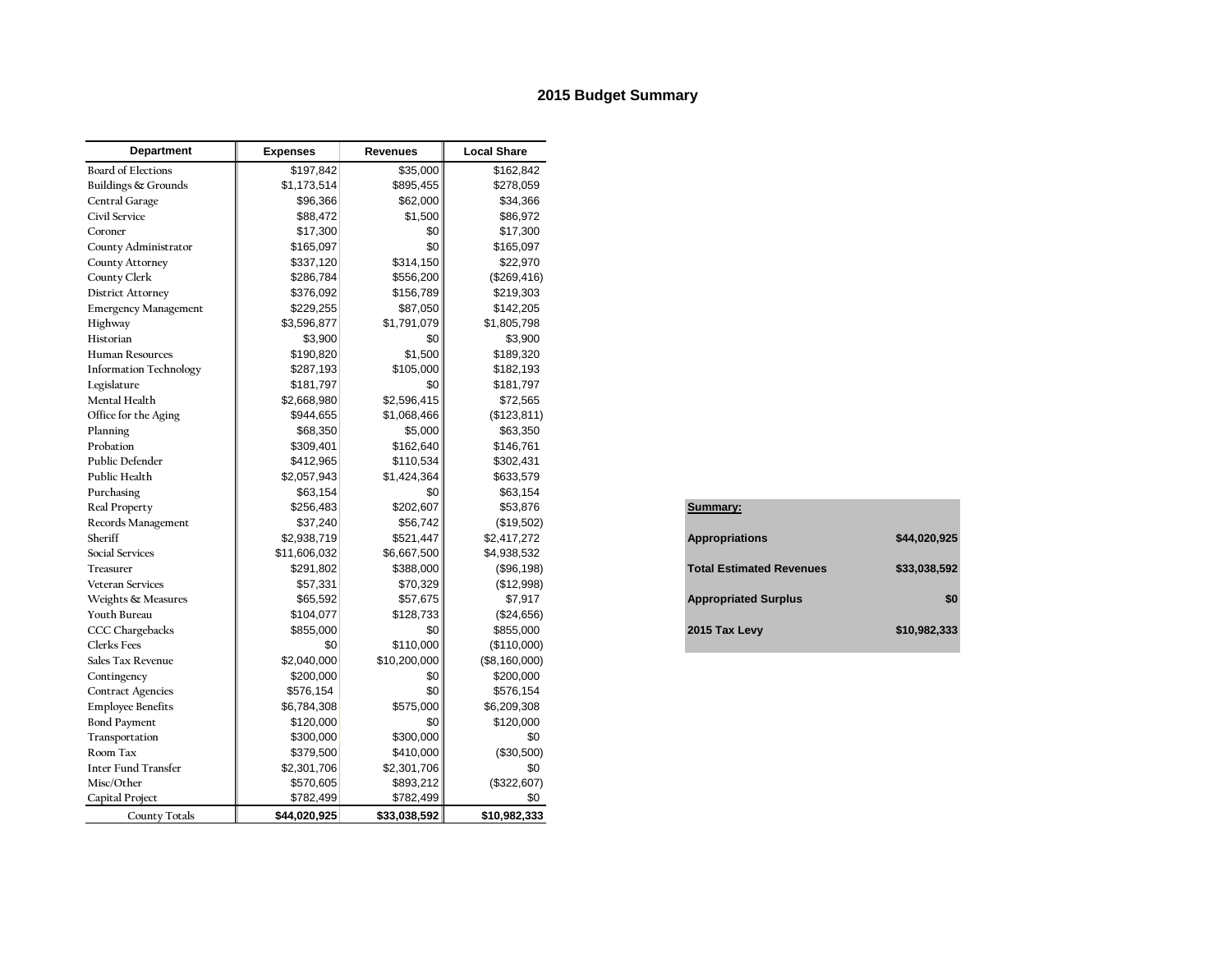#### **SUMMARY BY FUNDS**

|                                                                                       | <b>TOTAL</b>   |                          |                | <b>GENERAL</b> |               | <b>COUNTY ROAD</b>       |                | <b>MACHINERY</b> |  |
|---------------------------------------------------------------------------------------|----------------|--------------------------|----------------|----------------|---------------|--------------------------|----------------|------------------|--|
| APPROPRIATIONS, EXCLUDING INTERFUND ITEMS                                             |                | 40,936,720               |                | \$37,339,843   | $\mathcal{S}$ | 2,100,329                | $\mathbb{S}^-$ | 1,496,548        |  |
| <b>INTERFUND TRANSFERS</b>                                                            | <sup>\$</sup>  | 2,301,706                | $\frac{6}{5}$  | $\sim$         | \$            | 1,518,350                | \$             | 783,356          |  |
| CAPITAL PROJECTS                                                                      | \$             | 782,499                  | $\frac{1}{2}$  | 782,499        | \$            | $\overline{\phantom{a}}$ | \$             |                  |  |
| <b>TOTAL APPROPRIATIONS</b>                                                           | $\mathbb{S}^-$ | 44,020,925               | $\mathcal{S}$  | 38,122,342     | $\mathcal{S}$ | 3,618,679                | $\mathcal{S}$  | 2,279,904        |  |
| LESS:                                                                                 |                |                          |                |                |               |                          |                |                  |  |
| ESTIMATED REVENUES, OTHER THAN REAL ESTATE TAXES AND<br>EXCLUDING INTERFUND TRANSFERS |                | 30,736,886               | $\mathbb{S}^-$ | 28,945,807     | $\frac{1}{2}$ | 986,879                  | \$             | 804,200          |  |
| <b>INTERFUND TRANSFERS</b>                                                            | $\mathcal{S}$  | 2,301,706                | $\frac{6}{5}$  | $\omega$       | $\mathcal{S}$ | 1,518,350                | \$             | 783,356          |  |
| APPROPRIATED CASH SURPLUS TO REDUCE TAX LEVY                                          |                | $\overline{\phantom{a}}$ | \$             | $\sim$         | \$            | $\overline{\phantom{a}}$ | \$             |                  |  |
| <b>TOTAL REVENUES</b>                                                                 | <sup>\$</sup>  | 33,038,592               | $\mathcal{S}$  | 28,945,807     | $\mathbb{S}$  | 2,505,229                | $\mathcal{S}$  | 1,587,556        |  |

**BALANCE OF APPROPRIATIONS TO BE RAISED BY REAL ESTATE TAXES \$ 10,982,333**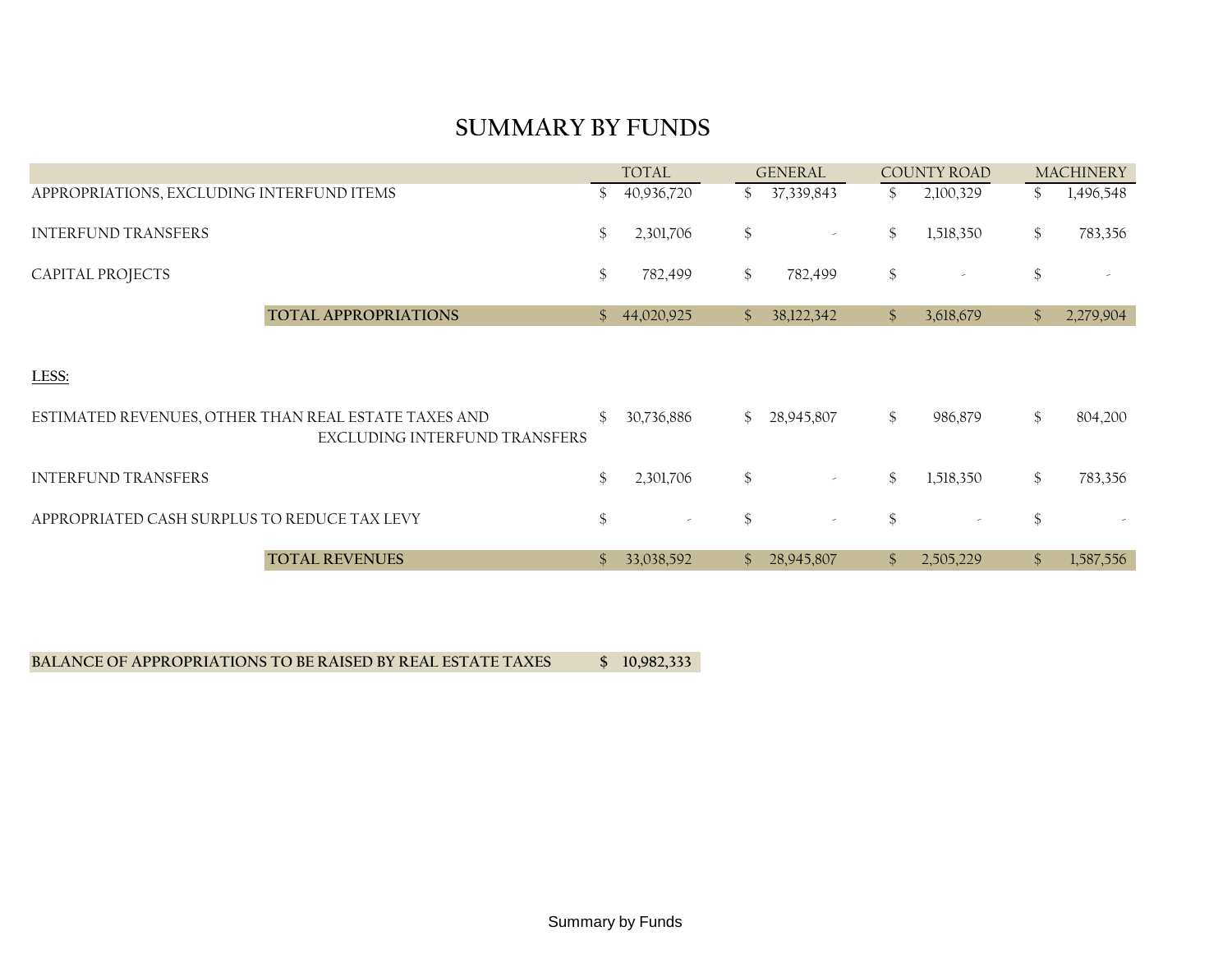# **SUMMARY OF BUDGET**

|                                                                   |                                                         | <b>ALL FUNDS</b> |
|-------------------------------------------------------------------|---------------------------------------------------------|------------------|
| TOTAL APPROPRIATIONS OF ALL FUNDS (EXCLUDING INTERFUND TRANSFERS) |                                                         | \$<br>40,936,720 |
| <b>INTERFUND TRANSFERS</b>                                        |                                                         | \$<br>2,301,706  |
| CAPITAL PROJECTS                                                  |                                                         | \$<br>782,499    |
|                                                                   | TOTAL APPROPRIATIONS                                    | \$<br>44,020,925 |
| LESS:                                                             |                                                         |                  |
| ESTIMATED REVENUES (EXCLUDING INTERFUND REVENUES)                 |                                                         | \$<br>30,736,886 |
| <b>INTERFUND TRANSFERS</b>                                        |                                                         | \$<br>2,301,706  |
| APPROPRIATED CASH SURPLUS TO REDUCE TAX LEVY                      |                                                         | \$               |
|                                                                   | TOTAL ESTIMATED REVENUES &<br>APPROPRIATED CASH SURPLUS | \$<br>33,038,592 |
| <b>ALL FUNDS</b>                                                  |                                                         |                  |
| General Fund                                                      | $\mathbf{O}$                                            |                  |
| County Road                                                       | $\mathbf{0}$                                            |                  |
| Machinery                                                         | $\mathbf{0}$                                            |                  |
| Stop DWI Reserve                                                  | $\mathbf{O}$                                            |                  |

## **REAL ESTATE LEVY REVENUE \$ 10,982,333**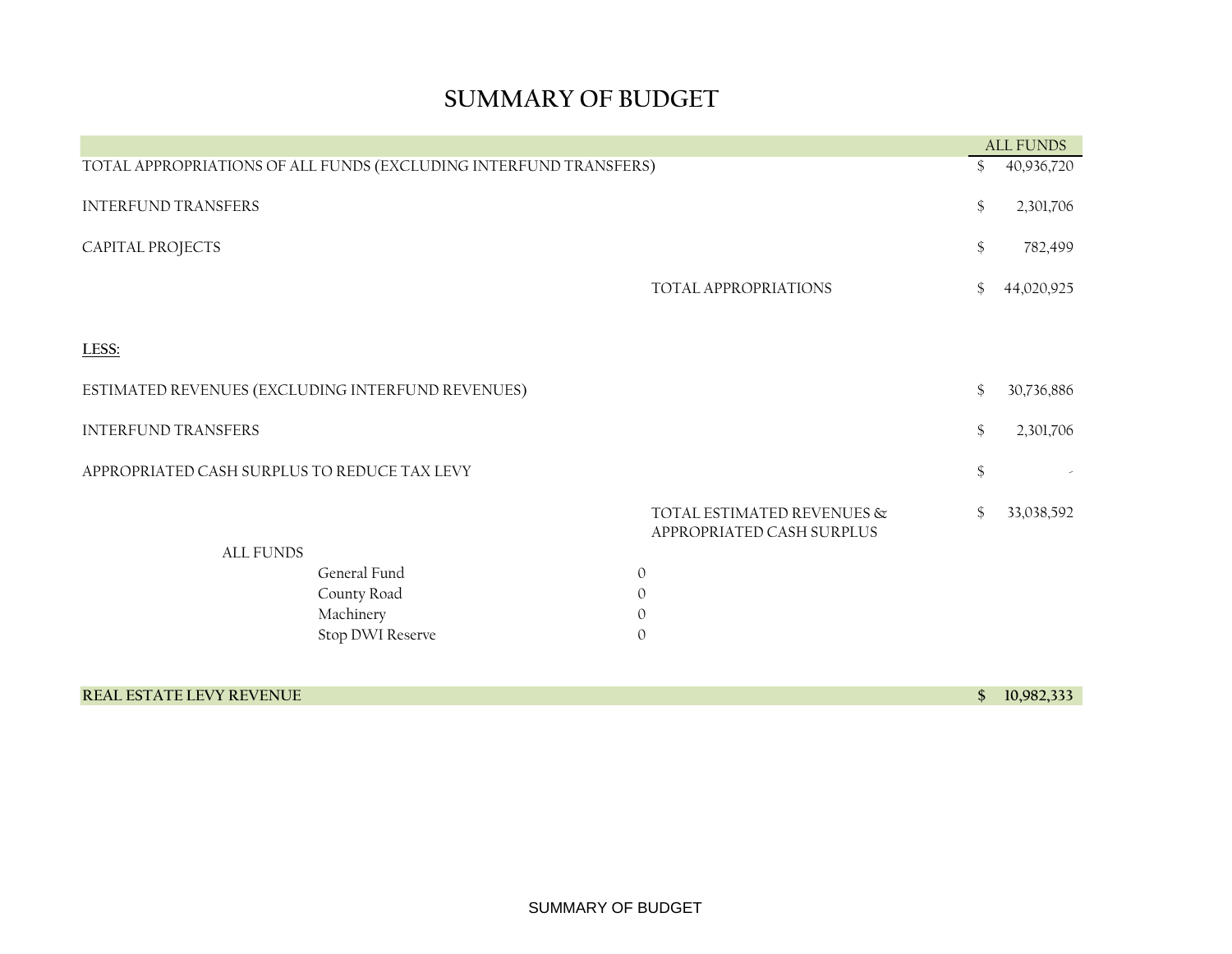| <b>STATEMENT OF DEBT</b><br>AS OF DECEMBER 31, 2014 |                                                  |                              |                         |                                      |              |                    |              |                    |                            |
|-----------------------------------------------------|--------------------------------------------------|------------------------------|-------------------------|--------------------------------------|--------------|--------------------|--------------|--------------------|----------------------------|
| <b>FUND</b>                                         | <b>BOND ANTICIPATION NOTES</b><br><b>PURPOSE</b> | <b>DATE</b><br><b>ISSUED</b> | <b>INTEREST</b><br>RATE | <b>OUTSTANDING</b><br>AS OF 12/31/14 | DUE.<br>2015 | <b>DUE</b><br>2016 | DUE.<br>2017 | <b>DUE</b><br>2018 | <b>DUE</b><br><b>LATER</b> |
| General                                             | <b>DPW Garage Project</b>                        | Jan-10                       | $3.5 - 5.5\%$           | 1.370.000                            | 45,000       | 45.000             | 50.000       | 50.000             | 1,180,000                  |
|                                                     | <b>TOTAL SERIAL BONDS</b>                        |                              |                         | 1,370,000                            | 45,000       | 45,000             | 50,000       | 50,000             | 1,180,000                  |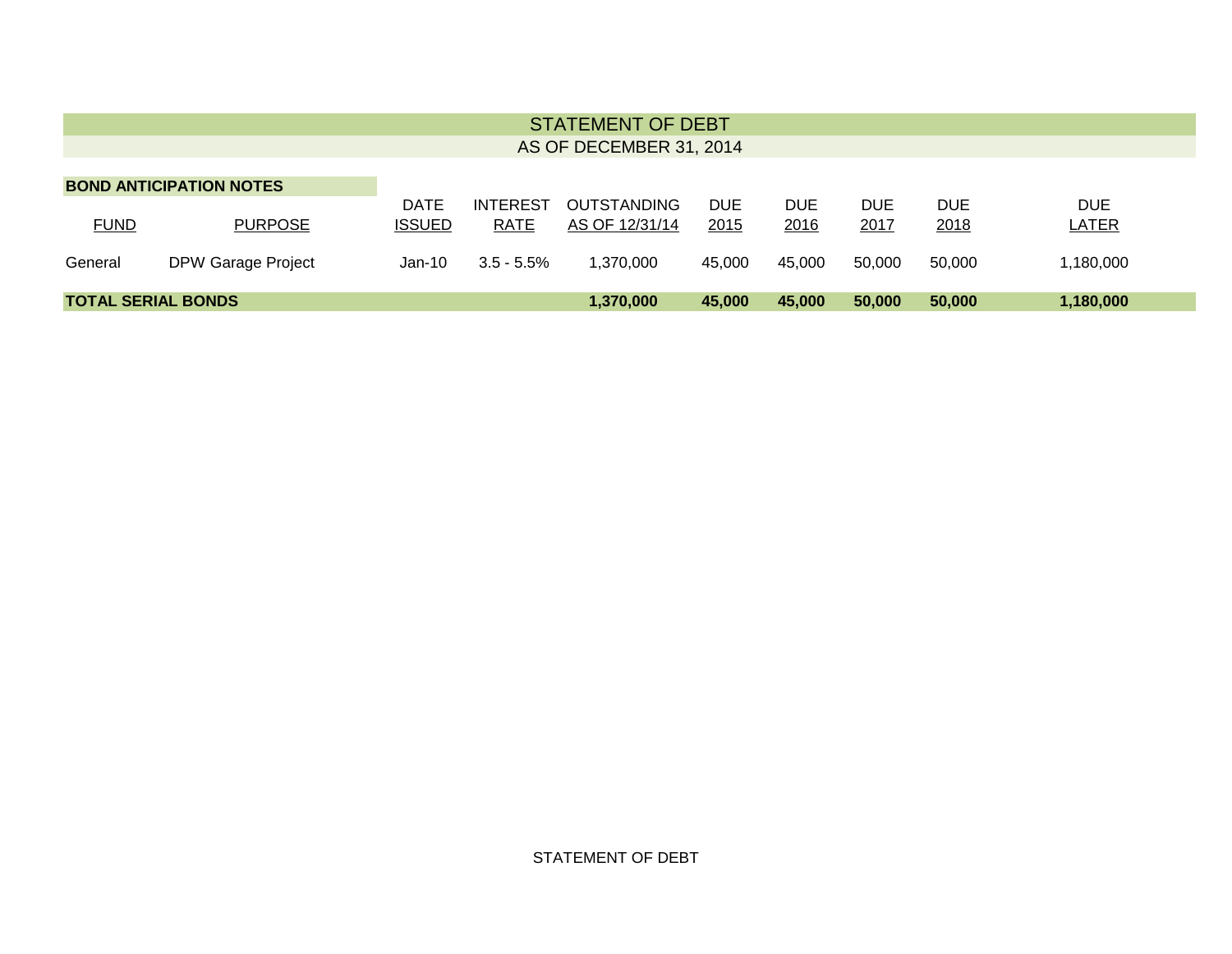# **ESTIMATE OF CASH SURPLUS AND RESERVES AS OF 12/31/14**

| Estimated Cash Surplus at end of 12/31/14 after<br>deducting estimated encumbrances:                |
|-----------------------------------------------------------------------------------------------------|
| General Fund                                                                                        |
| Stop DWI                                                                                            |
| County Road Fund                                                                                    |
| <b>Machinery Fund</b>                                                                               |
| <b>Estimated Cash Surplus and Reserves Appropriated</b><br>by Legislative Board to reduce Tax Levy: |
| <b>General Fund</b>                                                                                 |
| Stop-DWI                                                                                            |
|                                                                                                     |
| <b>Reserve Funds</b><br>Reserve for Uncollected Taxes                                               |
| <b>Seized Assets</b>                                                                                |
| Stop DWI                                                                                            |
| Reserve for E-911                                                                                   |
| Reserve for Repairs                                                                                 |
| Reserve for Sick Bank                                                                               |
| <b>Facilities and Grounds</b>                                                                       |
| Voice & Data Reserve                                                                                |

ESTIMATE OF CASH SURPLUS AND RESERVES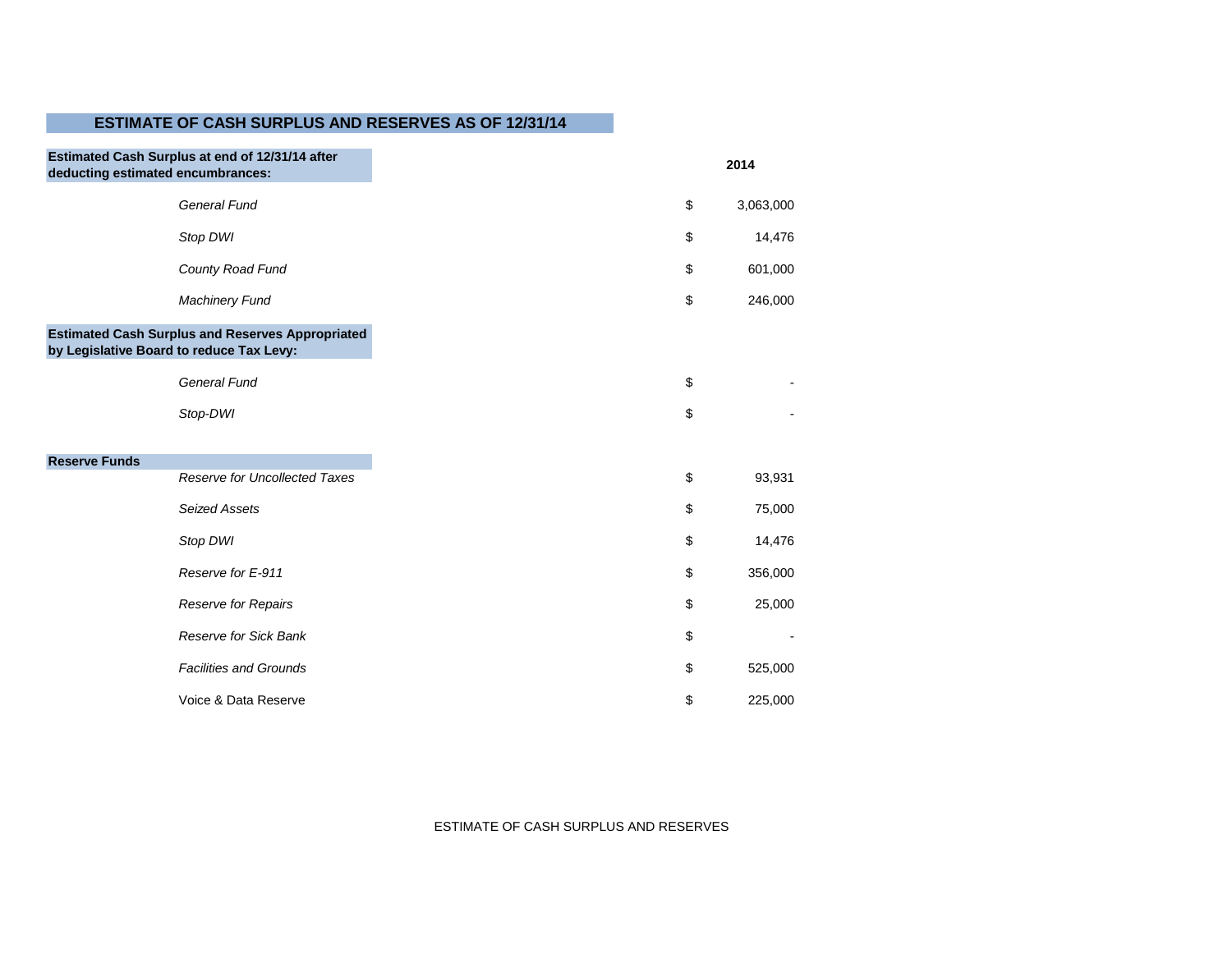$\sim$ 

 $\mathcal{L}$ 

 $\sim$ 

 $\sim 10^7$ 

 $\sim$  .

**Equalized Total Assessed Value** 

1,635,021,193

| Exemption<br>Code | <b>Exemption</b><br>Name                | <b>Statutory</b><br><b>Authority</b> | Number of<br><b>Exemptions</b> | <b>Total Equalized Value</b><br>of Exemptions | <b>Percent of Value</b><br><b>Exempted</b> |
|-------------------|-----------------------------------------|--------------------------------------|--------------------------------|-----------------------------------------------|--------------------------------------------|
| 12100             | <b>NYS - GENERALLY</b>                  | <b>RPTL 404(1)</b>                   | 101                            | 12,880,300                                    | 0.79                                       |
| 13100             | <b>CO - GENERALLY</b>                   | RPTL 406(1)                          | 25                             | 12,656,292                                    | 0.77                                       |
| 13500             | <b>TOWN - GENERALLY</b>                 | RPTL 406(1)                          | $54-$                          | 4,048,100                                     | 0.25                                       |
| 13510             | <b>TOWN - CEMETERY LAND</b>             | <b>RPTL 446</b>                      | 38                             | 330,700                                       | 0.02                                       |
| 13650             | <b>VG - GENERALLY</b>                   | RPTL 406(1)                          | 83                             | 12,160,700                                    | 0.74                                       |
| 13660             | <b>VG - CEMETERY LAND</b>               | <b>RPTL 446</b>                      | 8                              | 6,717,200                                     | 0.41                                       |
| 13800             | <b>SCHOOL DISTRICT</b>                  | <b>RPTL 408</b>                      | 19                             | 26,477,600                                    | 1.62                                       |
| 14100             | <b>USA - GENERALLY</b>                  | RPTL 400(1)                          | 34                             | 12,737,000                                    | 0.78                                       |
| 14110             | <b>USA - SPECIFIED USES</b>             | STATE L 54                           | $\overline{2}$                 | 820,000                                       | 0.05                                       |
| 18020             | MUNICIPAL INDUSTRIAL DEV AGENCY         | <b>RPTL 412-a</b>                    | 30                             | 61,817,464                                    | 3.78                                       |
| 18080             | MUN HSNG AUTH-FEDERAL/MUN AIDED         | PUB HSNG L 52(3)&(5)                 | 3                              | 901,000                                       | 0.06                                       |
| 21600             | <b>RES OF CLERGY - RELIG CORP OWNER</b> | <b>RPTL 462</b>                      | 4                              | 395,000                                       | 0.02                                       |
| 25110             | NONPROF CORP - RELIG(CONST PROT)        | <b>RPTL 420-a</b>                    | 67                             | 10,839,565                                    | 0.66                                       |
| 25120             | NONPROF CORP - EDUCL(CONST PROT)        | <b>RPTL 420-a</b>                    | 51                             | 5,618,600                                     | 0.34                                       |
| 25130             | NONPROF CORP - CHAR (CONST PROT)        | <b>RPTL 420-a</b>                    | 9                              | 1,863,200                                     | 0.11                                       |
| 25210             | <b>NONPROF CORP - HOSPITAL</b>          | <b>RPTL 420-a</b>                    | 2                              | 12,475,300                                    | 0.76                                       |
| 25230             | NONPROF CORP - MORAL/MENTAL IMP         | <b>RPTL 420-a</b>                    | 8                              | 3,177,300                                     | 0.19                                       |
| 25300             | NONPROF CORP - SPECIFIED USES           | <b>RPTL 420-b</b>                    | 14                             | 2,949,108                                     | 0.18                                       |
| 25400             | <b>FRATERNAL ORGANIZATION</b>           | <b>RPTL 428</b>                      | 1                              | 84,000                                        | 0.01                                       |
| 26050             | <b>AGRICULTURAL SOCIETY</b>             | <b>RPTL 450</b>                      | 3                              | 217,300                                       | 0.01                                       |
| 26100             | <b>VETERANS ORGANIZATION</b>            | <b>RPTL 452</b>                      |                                | 596,700                                       | 0.04                                       |
| 26250             | <b>HISTORICAL SOCIETY</b>               | <b>RPTL 444</b>                      | 1                              | 155,000                                       | 0.01                                       |
| 26400             | INC VOLUNTEER FIRE CO OR DEPT           | <b>RPTL 464(2)</b>                   | 13                             | 2,174,400                                     | 0.13                                       |
| 27350             | PRIVATELY OWNED CEMETERY LAND           | <b>RPTL 446</b>                      | 13                             | 717,700                                       | 0.04                                       |
| 32251             | NYS OWNED REFORESTATION LAND            | <b>RPTL 534</b>                      | $\overline{c}$                 | 0                                             | 0.00                                       |
| 32252             | NYS OWNED REFORESTATION LAND            | <b>RPTL 534</b>                      | 196                            | 16,801,000                                    | 1.03                                       |
| 32255             | NYS OWNED REFORESTATION LAND            | <b>RPTL 534</b>                      | 2                              | 0                                             | 0.00                                       |
| 33302             | COUNTY OWNED REFORESTED LAND            | <b>RPTL 406(6)</b>                   | 1                              | 80,800                                        | 0.00                                       |
| 41101             | <b>VETS EX BASED ON ELIGIBLE FUNDS</b>  | <b>RPTL 458(1)</b>                   | 44                             | 122,800                                       | 0.01                                       |
| 41121             | ALT VET EX-WAR PERIOD-NON-COMBAT        | <b>RPTL 458-a</b>                    | 535                            | 6,010,560                                     | 0.37                                       |
| 41122             | ALT VET EX-WAR PERIOD-NON-COMBAT        | <b>RPTL 458-a</b>                    | 11                             | 99,600                                        | 0.01                                       |
| 41131             | ALT VET EX-WAR PERIOD-COMBAT            | <b>RPTL 458-a</b>                    | 374                            | 7,074,164                                     | 0.43                                       |
| 41132             | ALT VET EX-WAR PERIOD-COMBAT            | <b>RPTL 458-a</b>                    | 12                             | 214,750                                       | 0.01                                       |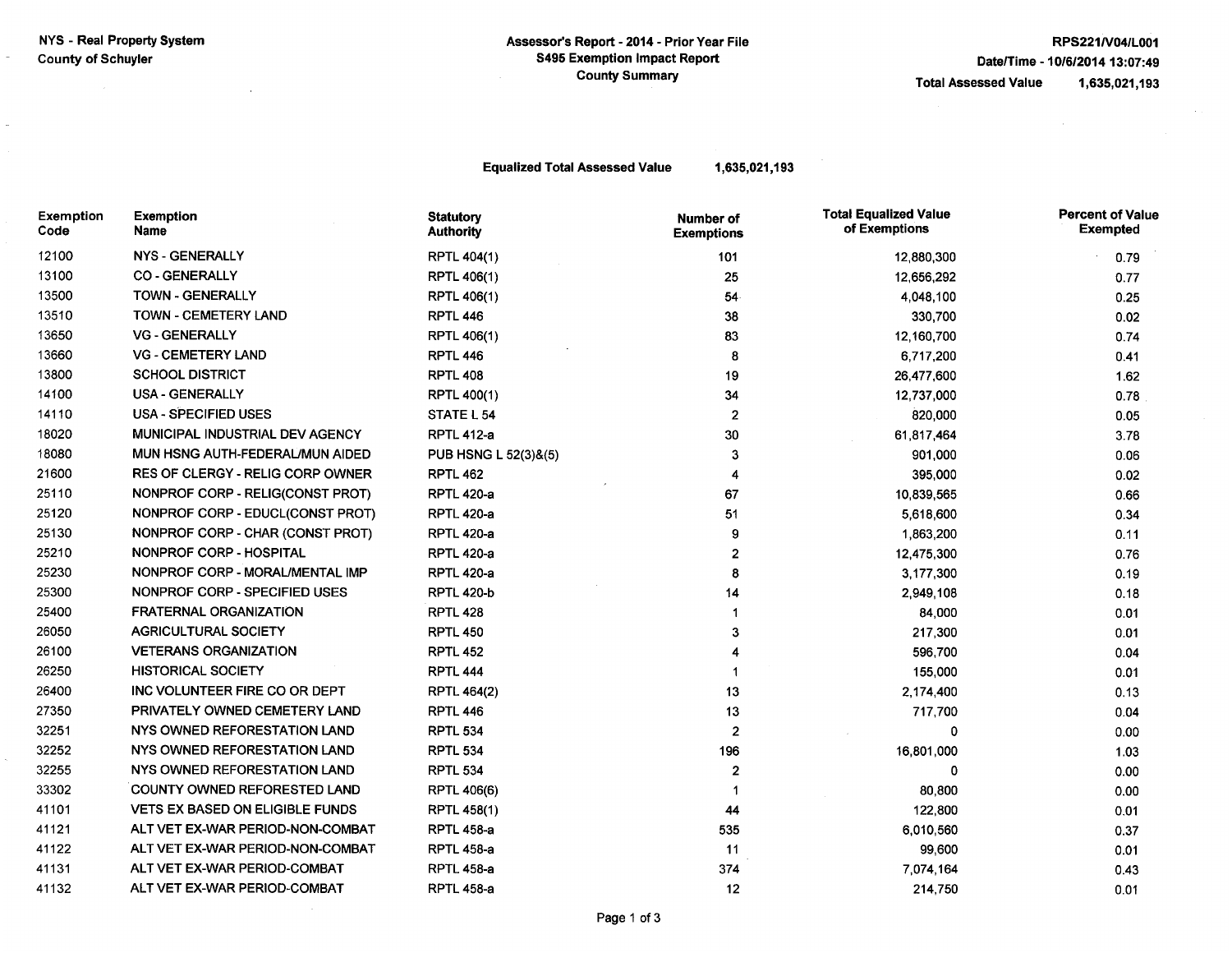#### Assessor's Report - 2014 - Prior Year File **S495 Exemption Impact Report County Summary**

### RPS221/V04/L001 Date/Time - 10/6/2014 13:07:49

**Total Assessed Value** 

1,635,021,193

**Equalized Total Assessed Value** 

 $\sim$ 

1,635,021,193

| <b>Exemption</b><br>Code | <b>Exemption</b><br>Name                     | <b>Statutory</b><br><b>Authority</b> | <b>Number of</b><br><b>Exemptions</b> | <b>Total Equalized Value</b><br>of Exemptions | <b>Percent of Value</b><br><b>Exempted</b> |
|--------------------------|----------------------------------------------|--------------------------------------|---------------------------------------|-----------------------------------------------|--------------------------------------------|
| 41141                    | ALT VET EX-WAR PERIOD-DISABILITY             | <b>RPTL 458-a</b>                    | 148                                   | 3,696,737                                     | 0.23                                       |
| 41142                    | ALT VET EX-WAR PERIOD-DISABILITY             | <b>RPTL 458-a</b>                    | 3                                     | 47,350                                        | 0.00                                       |
| 41161                    | <b>COLD WAR VETERANS (15%)</b>               | <b>RPTL 458-b</b>                    | 88                                    | 995,790                                       | 0.06                                       |
| 41162                    | <b>COLD WAR VETERANS (15%)</b>               | <b>RPTL 458-b</b>                    |                                       | 12,000                                        | 0.00                                       |
| 41171                    | <b>COLD WAR VETERANS (DISABLED)</b>          | <b>RPTL 458-b</b>                    | 10                                    | 196,838                                       | 0.01                                       |
| 41400                    | <b>CLERGY</b>                                | <b>RPTL 460</b>                      | 11                                    | 16,500                                        | 0.00                                       |
| 41700                    | <b>AGRICULTURAL BUILDING</b>                 | <b>RPTL 483</b>                      | 80                                    | 3,813,926                                     | 0.23                                       |
| 41720                    | <b>AGRICULTURAL DISTRICT</b>                 | AG-MKTS L 305                        | 657                                   | 49,138,178                                    | 3.01                                       |
| 41730                    | AGRIC LAND-INDIV NOT IN AG DIST              | AG MKTS L 306                        | 222                                   | 10,010,113                                    | 0.61                                       |
| 41750                    | AG LAND ELIGIBLE FOR AG ASSMT                | <b>AG-MKTS 305(7)</b>                | 4                                     | 29,793                                        | 0.00                                       |
| 41800                    | PERSONS AGE 65 OR OVER                       | <b>RPTL 467</b>                      | 32                                    | 1,012,063                                     | 0.06                                       |
| 41801                    | PERSONS AGE 65 OR OVER                       | <b>RPTL 467</b>                      | 88                                    | 2,501,683                                     | 0.15                                       |
| 41802                    | PERSONS AGE 65 OR OVER                       | <b>RPTL 467</b>                      | 17                                    | 302,044                                       | 0.02                                       |
| 41805                    | PERSONS AGE 65 OR OVER                       | <b>RPTL 467</b>                      | 4                                     | 123,150                                       | 0.01                                       |
| 41931                    | <b>DISABILITIES AND LIMITED INCOMES</b>      | <b>RPTL 459-c</b>                    |                                       | 19,600                                        | 0.00                                       |
| 41932                    | DISABILITIES AND LIMITED INCOMES             | <b>RPTL 459-c</b>                    | 22                                    | 501,892                                       | 0.03                                       |
| 42100                    | SILOS, MANURE STORAGE TANKS.                 | <b>RPTL 483-a</b>                    |                                       | 13,200                                        | 0.00                                       |
| 47200                    | RAILROAD - PARTIALLY EXEMPT                  | <b>RPTL 489-dⅆ</b>                   |                                       | 210,108                                       | 0.01                                       |
| 47460                    | <b>FOREST LAND CERTD AFTER 8/74</b>          | <b>RPTL 480-a</b>                    | 4                                     | 180,000                                       | 0.01                                       |
| 47610                    | <b>BUSINESS INVESTMENT PROPERTY POST 8/5</b> | <b>RPTL 485-b</b>                    | 31                                    | 1,394,790                                     | 0.09                                       |
| 49500                    | SOLAR OR WIND ENERGY SYSTEM                  | <b>RPTL 487</b>                      | 17                                    | 429,810                                       | 0.03                                       |
| 50000                    | <b>SYSTEM CODE</b>                           | STATUTORY AUTH NOT DEFINED           | 6                                     | 70,700                                        | 0.00                                       |
| 50001                    | <b>SYSTEM CODE</b>                           | STATUTORY AUTH NOT DEFINED           | 8                                     | 161,630                                       | 0.01                                       |

 $\bar{z}$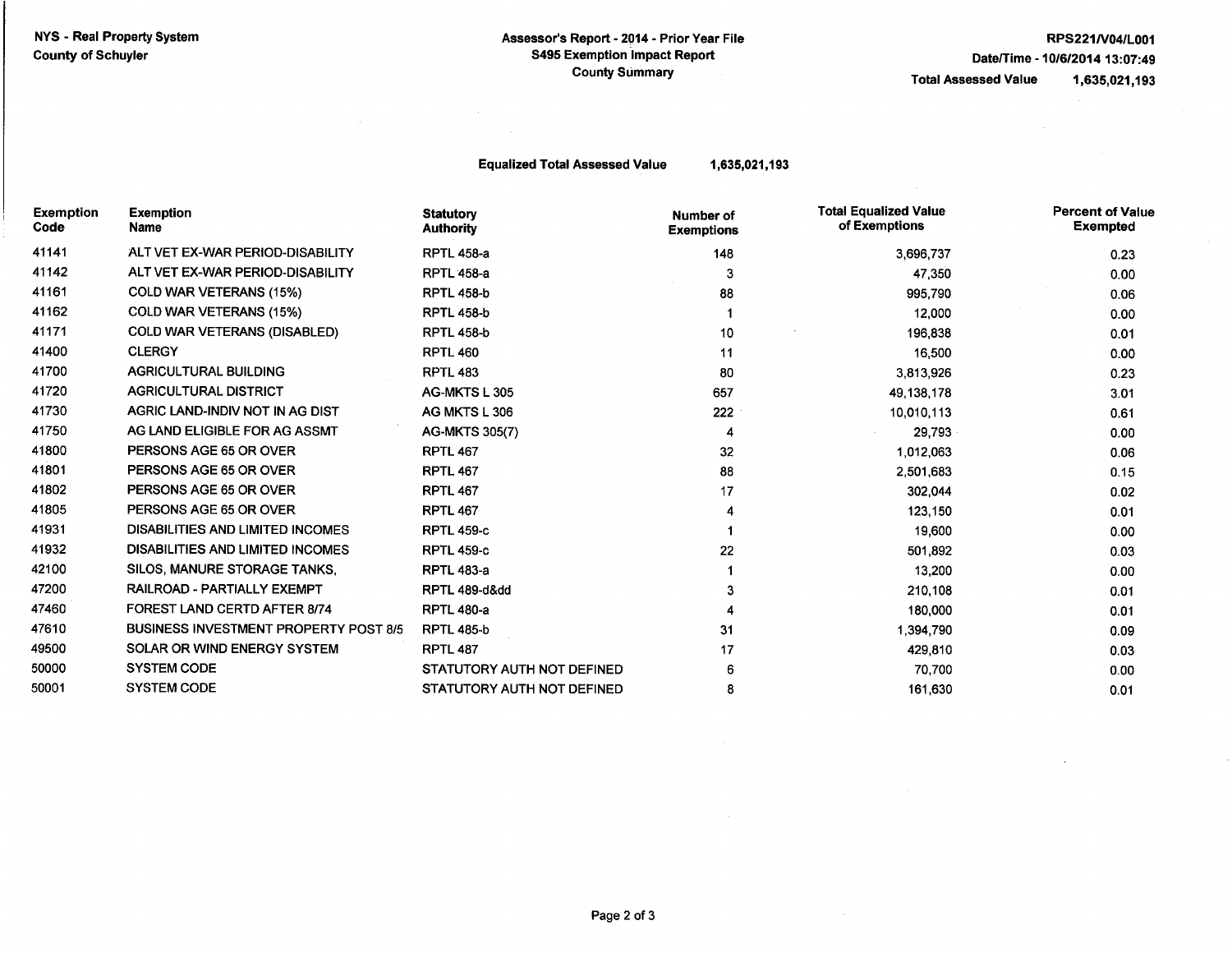| NYS - Real Property System<br><b>County of Schuyler</b> |                                      |                                       | Assessor's Report - 2014 - Prior Year File<br><b>S495 Exemption Impact Report</b><br><b>County Summary</b> |                                               |                                            |
|---------------------------------------------------------|--------------------------------------|---------------------------------------|------------------------------------------------------------------------------------------------------------|-----------------------------------------------|--------------------------------------------|
|                                                         |                                      | <b>Equalized Total Assessed Value</b> | 1,635,021,193                                                                                              |                                               |                                            |
| Exemption<br>Code                                       | <b>Exemption</b><br>Name             | <b>Statutory</b><br><b>Authority</b>  | Number of<br><b>Exemptions</b>                                                                             | <b>Total Equalized Value</b><br>of Exemptions | <b>Percent of Value</b><br><b>Exempted</b> |
| 50005                                                   | <b>SYSTEM CODE</b>                   | STATUTORY AUTH NOT DEFINED            | 4                                                                                                          | 66,130                                        | 0.00                                       |
| <b>System Exemptions:</b>                               | <b>Total Exemptions Exclusive of</b> |                                       | 3,208                                                                                                      | 297,858,768                                   | 18.22                                      |

 $0.02$ 

18.24

**Total System Exemptions:** 18 298,460 Totals: 298, 157, 228 3,226

Values have been equalized using the Uniform Percentage of Value. The Exempt amounts do not take into consideration, payments in lieu of taxes or other payments for municipal services.

Amount, if any, attributable to payments in lieu of taxes: